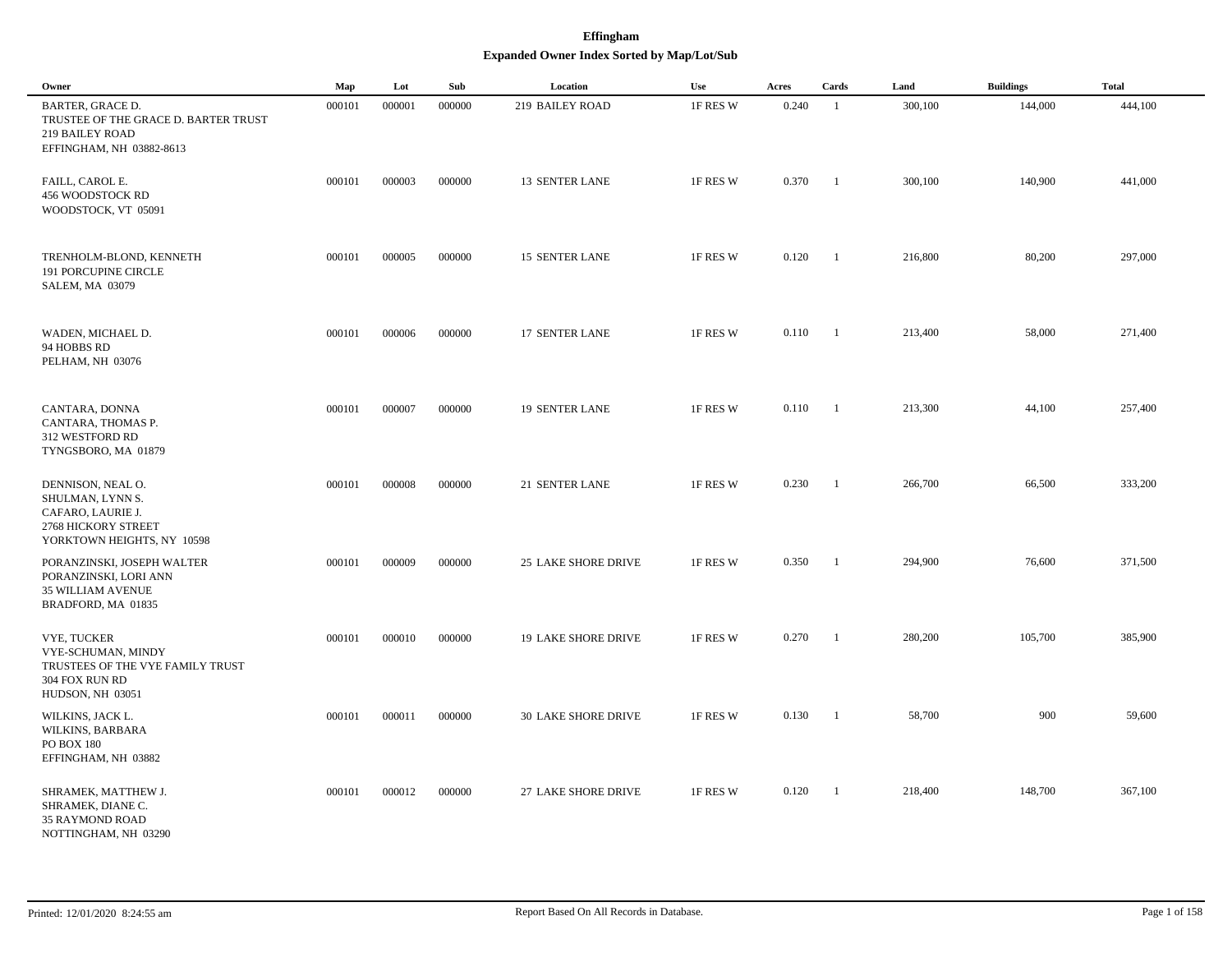| Owner                                                                                                                                              | Map    | Lot    | Sub    | Location                   | Use           | Acres            | Cards                    | Land    | <b>Buildings</b> | <b>Total</b> |  |
|----------------------------------------------------------------------------------------------------------------------------------------------------|--------|--------|--------|----------------------------|---------------|------------------|--------------------------|---------|------------------|--------------|--|
| DEVITTORI JOHN L.-TRUSTEE<br>DEVITTORI, LESLEY-TRUSTEE<br>DEVITTORI FAMILY REVOCABLE TRUST OF 2017<br>70 B ESKER ROAD<br>HAMPTON, NH 03842         | 000101 | 000013 | 000000 | 29 LAKE SHORE DRIVE        | 1F RES W      | 0.110            | $\blacksquare$           | 227,900 | 60,300           | 288,200      |  |
| DEVITTORI, JOHN-TRUSTEE<br>DEVITTORI, LESLEY A.-TRUSTEE<br>DEVITTORI FAMILY REVOCABLE TRUST OF 2017<br><b>70 B ESKER ROAD</b><br>HAMPTON, NH 03842 | 000101 | 000014 | 000000 | 31 LAKE SHORE DRIVE        | 1F RES W      | $0.110 \qquad 1$ |                          | 213,400 | 22,500           | 235,900      |  |
| WESTENHOEFER FAMILY LIVNG TRST<br>C/O G&D WESTENHOEFFER, TRUSTEE<br>5460 N ROSEDALE CIR<br>BEVERLY HILLS, FL 34465                                 | 000101 | 000015 | 000000 | 35 LAKE SHORE DRIVE        | 1F RES W      | $0.110 \qquad 1$ |                          | 160,000 | 46,100           | 206,100      |  |
| BROWN, GEORGE A.-TRUSTEE<br><b>GEORGE A BROWN REVOCABLE TRUST</b><br>29 OLD LEE RD<br>NEWFIELDS, NH 03856                                          | 000101 | 000016 | 000000 | 37 LAKE SHORE DRIVE        | 1F RES W      | 0.140            | $\overline{\phantom{a}}$ | 244,900 | 62,300           | 307,200      |  |
| LIDOJEN REALTY TRUST<br>C/O ANN W. GREENLEAF-TRUSTEE<br>14 OCEAN ST<br>MANCHESTER, MA 01944                                                        | 000101 | 000017 | 000000 | <b>39 LAKE SHORE DRIVE</b> | 1F RES W      | 0.190            | $\overline{\phantom{a}}$ | 260,100 | 110,100          | 370,200      |  |
| CRAIG, NANCY C.<br>47 FIELDSTONE DRIVE<br>DOVER, NH 03820                                                                                          | 000101 | 000018 | 000000 | OFF LAKE SHORE DRIVE       | 1F RES        | 5.600            | $\mathbf{1}$             | 17,800  | $\overline{0}$   | 17,800       |  |
| TERRONI, DIANE R.<br><b>188 BUCKSHIRE DRIVE</b><br>HOLLAND, PA 18966                                                                               | 000101 | 000019 | 000000 | LINCOLN STREET             | 1F RES        | 0.170            | $\mathbf{1}$             | 1,000   | $\overline{0}$   | 1,000        |  |
| TERRONI, DIANE R.<br><b>188 BUCKSHIRE DRIVE</b><br>HOLLAND, PA 18966                                                                               | 000101 | 000020 | 000000 | <b>LINCOLN STREET</b>      | 1F RES        | 0.110            | $\blacksquare$           | 800     | $\mathbf{0}$     | 800          |  |
| EFFINGHAM, TOWN OF<br>68 SCHOOL ST<br>EFFINGHAM, NH 03882                                                                                          | 000101 | 000021 | 000000 | LAKE SHORE DRIVE           | <b>EXEMPT</b> | 0.530            | $\blacksquare$           | 12,700  | $\overline{0}$   | 12,700       |  |
| EFFINGHAM, TOWN OF<br>68 SCHOOL ST<br>EFFINGHAM, NH 03882                                                                                          | 000101 | 000021 | 000001 | LINCOLN STREET             | <b>EXEMPT</b> | 0.120            | $\blacksquare$           | 800     | $\overline{0}$   | 800          |  |
| EFFINGHAM, TOWN OF<br>68 SCHOOL ST<br>EFFINGHAM, NH 03882                                                                                          | 000101 | 000021 | 000002 | <b>LINCOLN STREET</b>      | <b>EXEMPT</b> | 0.120            | $\blacksquare$           | 800     | $\overline{0}$   | 800          |  |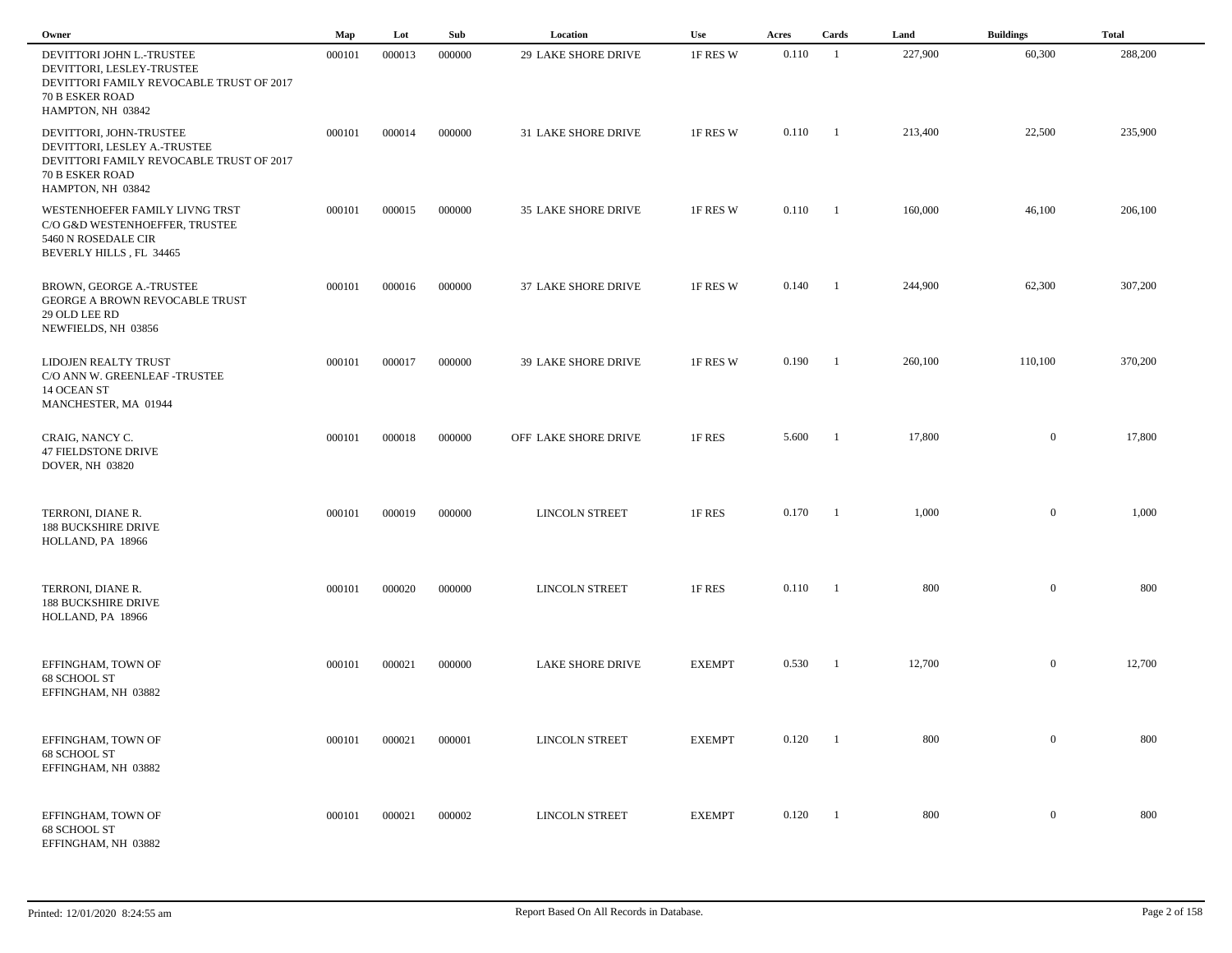| Owner                                                                                                                           | $\mathbf{Map}$ | Lot    | Sub    | Location                   | Use      | Acres | Cards          | Land   | <b>Buildings</b> | <b>Total</b> |
|---------------------------------------------------------------------------------------------------------------------------------|----------------|--------|--------|----------------------------|----------|-------|----------------|--------|------------------|--------------|
| LAKE SHORE REALTY TRUST<br>C/O ANN W. GREENLEAF - TRUSTEE<br>14 OCEAN ST<br>MANCHESTER, MA 01944                                | 000101         | 000022 | 000000 | <b>LAKE SHORE DRIVE</b>    | 1F RES   | 0.130 | -1             | 1,200  | $\overline{0}$   | 1,200        |
| LAKE SHORE REALTY TRUST<br>C/O ANN W. GREENLEAF - TRUSTEE<br>14 OCEAN ST<br>MANCHESTER, MA 01944                                | 000101         | 000023 | 000000 | <b>LAKE SHORE DRIVE</b>    | 1F RES   | 0.200 | - 1            | 4,200  | $\mathbf{0}$     | 4,200        |
| PONCHAK ET AL<br>C/O JACK & BARBARA WILKINS<br>BROWN, GEORGE A.<br>PO BOX 180<br>EFFINGHAM, NH 03882                            | 000101         | 000024 | 000000 | LAKE SHORE DRIVE           | 1F RES   | 0.500 | - 1            | 4,700  | $\mathbf{0}$     | 4,700        |
| WILKINS, JACK L.<br>WILKINS, BARBARA<br><b>PO BOX 180</b><br>EFFINGHAM, NH 03882                                                | 000101         | 000025 | 000000 | 30 LAKE SHORE DRIVE        | 1F RES   | 0.480 | -1             | 39,400 | 124,800          | 164,200      |
| FILA, MICHAEL C.<br>FILA, DAVID C.<br>553 MAIN STREET<br>BOXFORD, MA 01921                                                      | 000101         | 000026 | 000000 | <b>26 LAKE SHORE DRIVE</b> | 1F RES   | 0.260 | -1             | 36,200 | 68,700           | 104,900      |
| FILA, MICHAEL C.<br>FILA, DAVID C.<br>553 MAINSTREET<br>BOXFORD, MA 01921                                                       | 000101         | 000027 | 000000 | <b>GROVE STREET</b>        | 1F RES   | 0.600 | -1             | 13,600 | $\mathbf{0}$     | 13,600       |
| FILA, MICHAEL C.<br>FILA, DAVID C.<br>553 MAINSTREET<br>BOXFORD, MA 01921                                                       | 000101         | 000028 | 000000 | <b>GROVE STREET</b>        | 1F RES   | 0.400 | - 1            | 10,200 | $\mathbf{0}$     | 10,200       |
| PORANZINSKI, JOSEPH WALTER<br>PORANZINSKI, LORI ANN<br><b>35 WILLIAM AVENUE</b><br>BRADFORD, MA 01835                           | 000101         | 000032 | 000000 | <b>LAKE SHORE DRIVE</b>    | 1F RES   | 0.230 | -1             | 11,500 | $\mathbf{0}$     | 11,500       |
| LARSEN, LINDA<br>LARSEN, DONALD<br>PO BOX 6<br>EFFINGHAM, NH 03882                                                              | 000101         | 000033 | 000000 | <b>13 LAKE SHORE DRIVE</b> | 1F RES W | 0.460 | -1             | 84,000 | 146,900          | 230,900      |
| CARTWRIGHT, NOEL J.-TRUSTEE<br>CARTWRIGHT, SHIRLEY-TRUSTEE<br>CARTWRIGHT, NOEL J. AND SHIRLEY REVO.TST<br><b>12 MARTIN LANE</b> | 000101         | 000035 | 000000 | 231 BAILEY ROAD            | 1F RES W | 0.450 | -1             | 83,500 | 84,700           | 168,200      |
| LITCHFIELD, NH 03052<br>FAILL, RODGER<br>FAILL, CAROL E.<br>456 WOODSTOCK RD<br>WOODSTOCK, VT 05091                             | 000101         | 000036 | 000000 | <b>14 SENTER LANE</b>      | 1F RES   | 0.320 | $\blacksquare$ | 39,700 | 900              | 40,600       |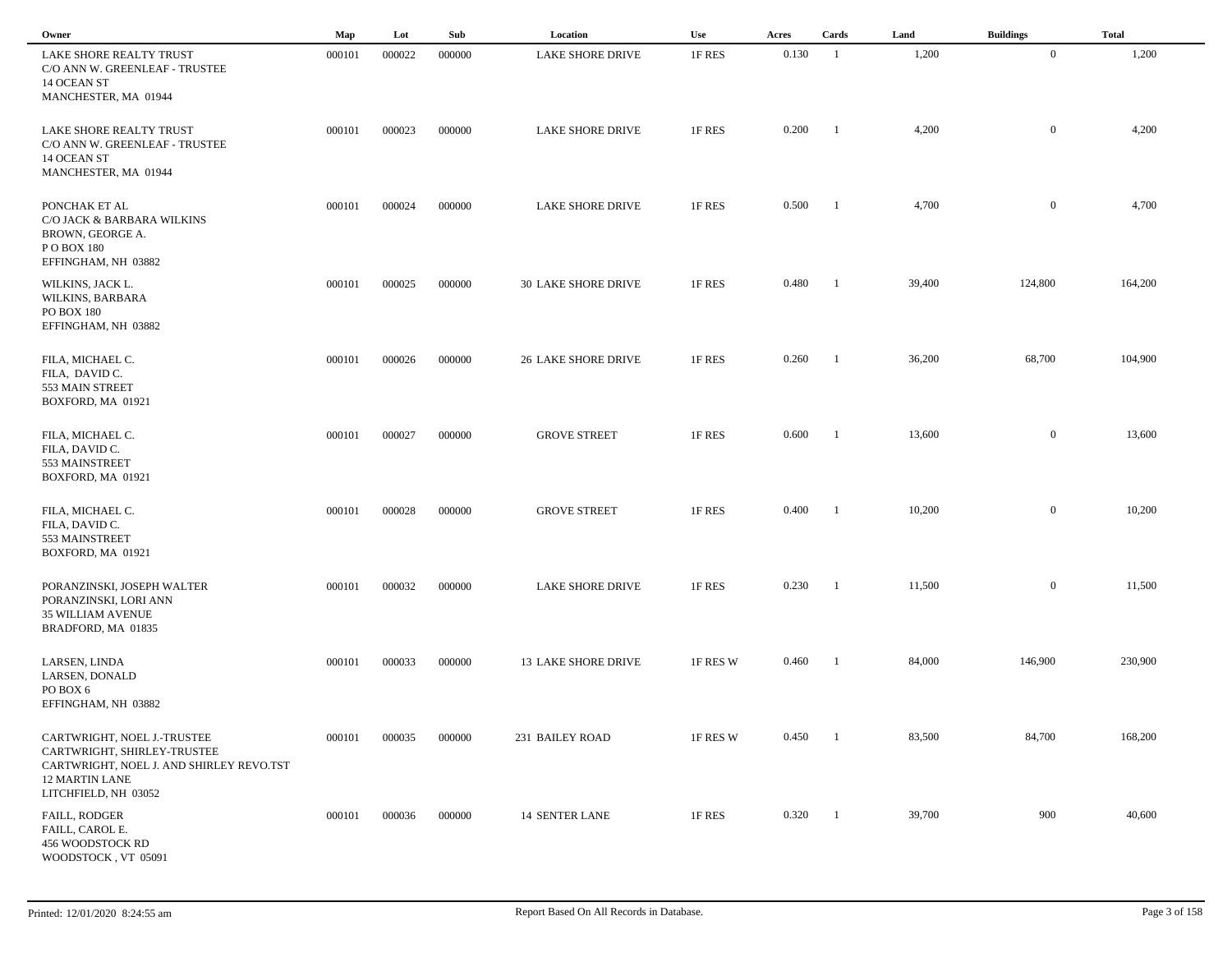| Owner                                                                                                              | Map    | Lot    | Sub    | Location                   | Use           | Acres  | Cards          | Land      | <b>Buildings</b> | <b>Total</b> |  |
|--------------------------------------------------------------------------------------------------------------------|--------|--------|--------|----------------------------|---------------|--------|----------------|-----------|------------------|--------------|--|
| WADEN, MICHAEL D.<br>94 HOBBS RD<br>PELHAM, NH 03076                                                               | 000101 | 000037 | 000000 | <b>LAKE SHORE DRIVE</b>    | 1F RES W      | 0.460  | -1             | 61,400    | $\overline{0}$   | 61,400       |  |
| PORANZINSKI, JOSEPH WALTER<br>PORANZINSKI, LORI ANN<br>35 WILLIAM AVENUE<br>BRADFORD, MA 01835                     | 000101 | 000039 | 000000 | <b>LAKE SHORE DRIVE</b>    | 1F RES        | 0.230  | $\blacksquare$ | 12,300    | $\mathbf{0}$     | 12,300       |  |
| VYE, TUCKER<br>VYE-SCHUMAN, MINDY<br>TRUSTEES OF THE VYE FAMILY TRUST<br>304 FOX RUN RD<br>HUDSON, NH 03051        | 000101 | 000040 | 000000 | <b>19 LAKE SHORE DRIVE</b> | 1F RES        | 0.700  | $\blacksquare$ | 1,800     | $\mathbf{0}$     | 1,800        |  |
| FILA, MICHAEL C.<br>FILA, DAVID C<br>553 MAIN STREET<br>BOXFORD, MA 01921                                          | 000101 | 000041 | 000000 | <b>BAILEY ROAD</b>         | 1F RES        | 2.450  | -1             | 22,900    | $\mathbf{0}$     | 22,900       |  |
| POSTER, LOIS P.<br><b>258 BAILEY ROAD</b><br>EFFINGHAM, NH 03882                                                   | 000101 | 000042 | 000000 | 255 BAILEY ROAD            | 1F RES        | 0.580  | -1             | 38,900    | 43,800           | 82,700       |  |
| POSTER, LOIS P.<br><b>258 BAILEY ROAD</b><br>EFFINGHAM, NH 03882                                                   | 000101 | 000043 | 000000 | 258 BAILEY ROAD            | 1F RES        | 40.250 | - 1            | 98,529 cu | 278,600          | 377,129      |  |
| COVIELLO, DANIEL<br><b>78 BROOKSIDE ROAD</b><br>LYNN, MA 01902                                                     | 000101 | 000044 | 000000 | 252 BAILEY ROAD            | 1F RES        | 0.880  | -1             | 46,000    | 177,000          | 223,000      |  |
| POSTER, LOIS P.<br><b>258 BAILEY ROAD</b><br>EFFINGHAM, NH 03882                                                   | 000101 | 000046 | 000000 | <b>PINE AVENUE</b>         | <b>UNMNG</b>  | 3.280  | -1             | 541 cu    | $\mathbf{0}$     | 541          |  |
| <b>GRILLS, MICHAEL</b><br><b>GRILLS, NORMA</b><br>PO BOX 697<br>CENTER OSSIPEE, NH 03814                           | 000101 | 000047 | 000000 | <b>40 GLEN AVENUE</b>      | 1F RES        | 2.290  | - 1            | 79,100    | 186,200          | 265,300      |  |
| COMER, RICHARD B.<br>RESNICK, BARBARA L.MALLON, DEBORAH J.,CO<br>123 GREEN MOUNTAIN RD<br>EFFINGHAM, NH 03882-5647 | 000101 | 000048 | 000000 | <b>GARFIELD AVENUE</b>     | 1F RES        | 0.690  | -1             | 20,700    | $\boldsymbol{0}$ | 20,700       |  |
| WAGNER, ANDREW<br>45-B MAPLEWOOD AVE<br>GLOUCESTER, MA 01930                                                       | 000101 | 000049 | 000000 | <b>ALPINE STREET</b>       | <b>EXEMPT</b> | 0.400  | $\blacksquare$ | 15,300    | $\overline{0}$   | 15,300       |  |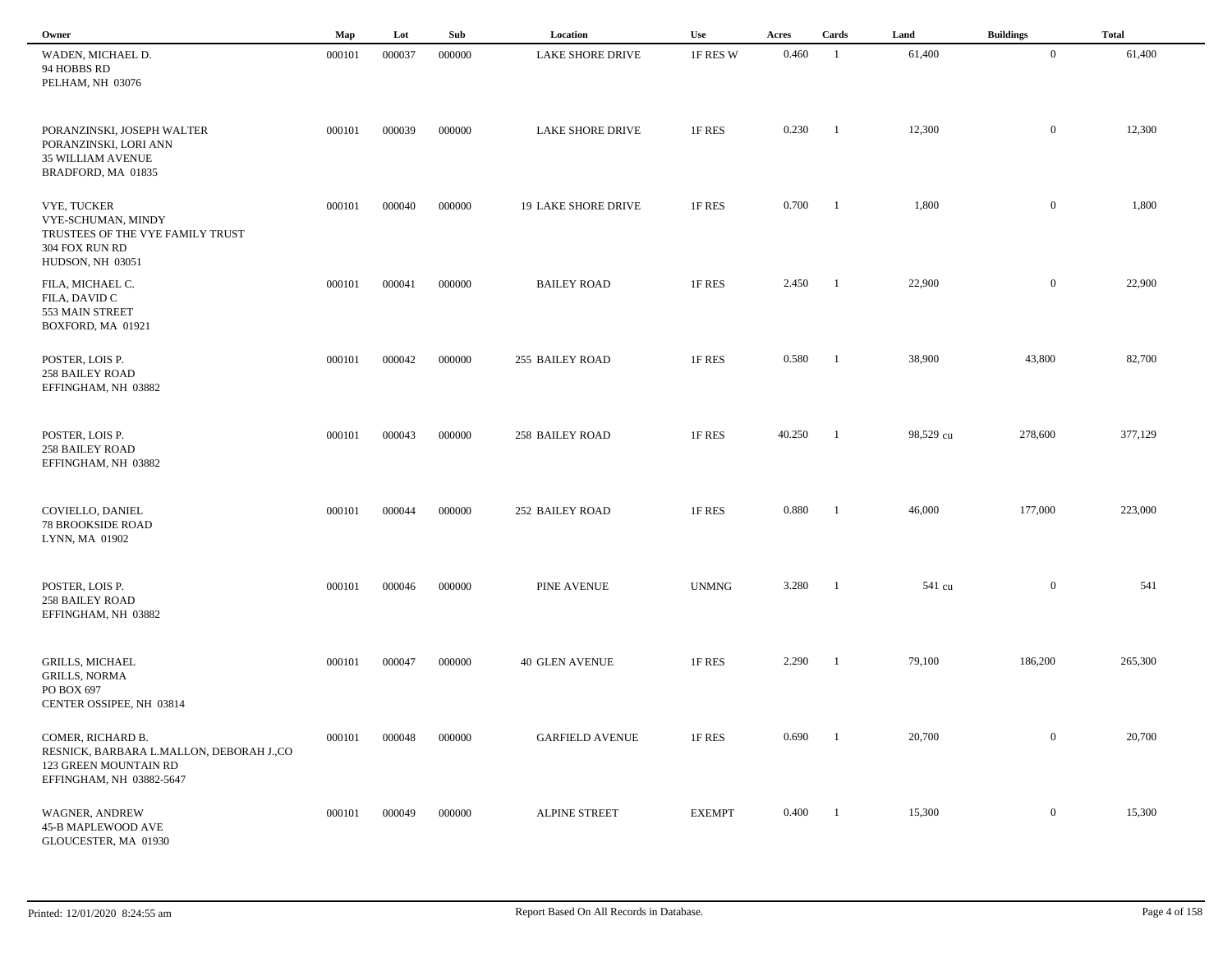| Owner                                                                              | Map    | Lot    | Sub    | Location               | Use               | Acres        | Cards          | Land   | <b>Buildings</b> | <b>Total</b> |
|------------------------------------------------------------------------------------|--------|--------|--------|------------------------|-------------------|--------------|----------------|--------|------------------|--------------|
| C C & C REALTY TRUST<br>228 STEVENS ROAD<br>EFFINGHAM, NH 03882                    | 000101 | 000051 | 000000 | <b>BAILEY ROAD</b>     | 1F RES            | 0.110        | -1             | 1,500  | $\overline{0}$   | 1,500        |
| C C & C REALTY TRUST<br>228 STEVENS ROAD<br>EFFINGHAM, NH 03882                    | 000101 | 000052 | 000000 | <b>BAILEY ROAD</b>     | 1F RES            | 0.120        | $\blacksquare$ | 1,500  | $\bf{0}$         | 1,500        |
| C C & C REALTY TRUST<br><b>228 STEVENS ROAD</b><br>EFFINGHAM, NH 03882             | 000101 | 000053 | 000000 | <b>BAILEY ROAD</b>     | 1F RES            | 0.200        | $\blacksquare$ | 1,800  | $\mathbf{0}$     | 1,800        |
| ESTABROOK, SANDRA<br>ESTABROOK, JR., RUSSELL<br>PO BOX 142<br>NEWTON, NH 03358     | 000101 | 000054 | 000000 | <b>BAILEY ROAD</b>     | <b>EXEMPT</b>     | $0.110 \t 1$ |                | 48,600 | $\overline{0}$   | 48,600       |
| ESTABROOK, SANDRA<br>ESTABROOK, JR., RUSSELL<br>PO BOX 142<br>NEWTON, NH 03358     | 000101 | 000055 | 000000 | <b>BAILEY ROAD</b>     | <b>EXEMPT</b>     | 0.190        | $\blacksquare$ | 49,000 | $\overline{0}$   | 49,000       |
| C C & C REALTY TRUST<br><b>228 STEVENS ROAD</b><br>EFFINGHAM, NH 03882             | 000101 | 000056 | 000000 | <b>GARFIELD AVENUE</b> | 1F RES            | 0.110        | $\blacksquare$ | 1,300  | $\mathbf{0}$     | 1,300        |
| C C & C REALTY TRUST<br><b>228 STEVENS ROAD</b><br>EFFINGHAM, NH 03882             | 000101 | 000057 | 000000 | 13 GARFIELD AVENUE     | 1F RES            | 0.110        | - 1            | 29,600 | 500              | 30,100       |
| C C & C REALTY TRUST<br><b>228 STEVENS ROAD</b><br>EFFINGHAM, NH 03882             | 000101 | 000058 | 000000 | <b>GARFIELD AVENUE</b> | 1F RES            | 0.110        | - 1            | 1,300  | $\mathbf{0}$     | 1,300        |
| CC & C REALTY TRUST<br><b>228 STEVENS ROAD</b><br>EFFINGHAM, NH 03882              | 000101 | 000059 | 000000 | <b>GARFIELD AVENUE</b> | 1F RES            | 0.110        | -1             | 1,400  | 10,500           | 11,900       |
| CORMO, FRANK E. SR.<br>FRANK E. CORMO, JR<br>228 STEVENS RD<br>EFFINGHAM, NH 03882 | 000101 | 000060 | 000000 | 250 BAILEY ROAD        | $2\textrm{F}$ RES | 0.250        | $\blacksquare$ | 36,700 | 95,500           | 132,200      |
| WATERMAN, AMANDA K.<br>PO BOX 1877<br>WOLFEBORO, NH 03894                          | 000101 | 000061 | 000000 | <b>GARFIELD AVENUE</b> | <b>UNMNG</b>      | 2.270        | $\overline{1}$ | 119 cu | $\overline{0}$   | 119          |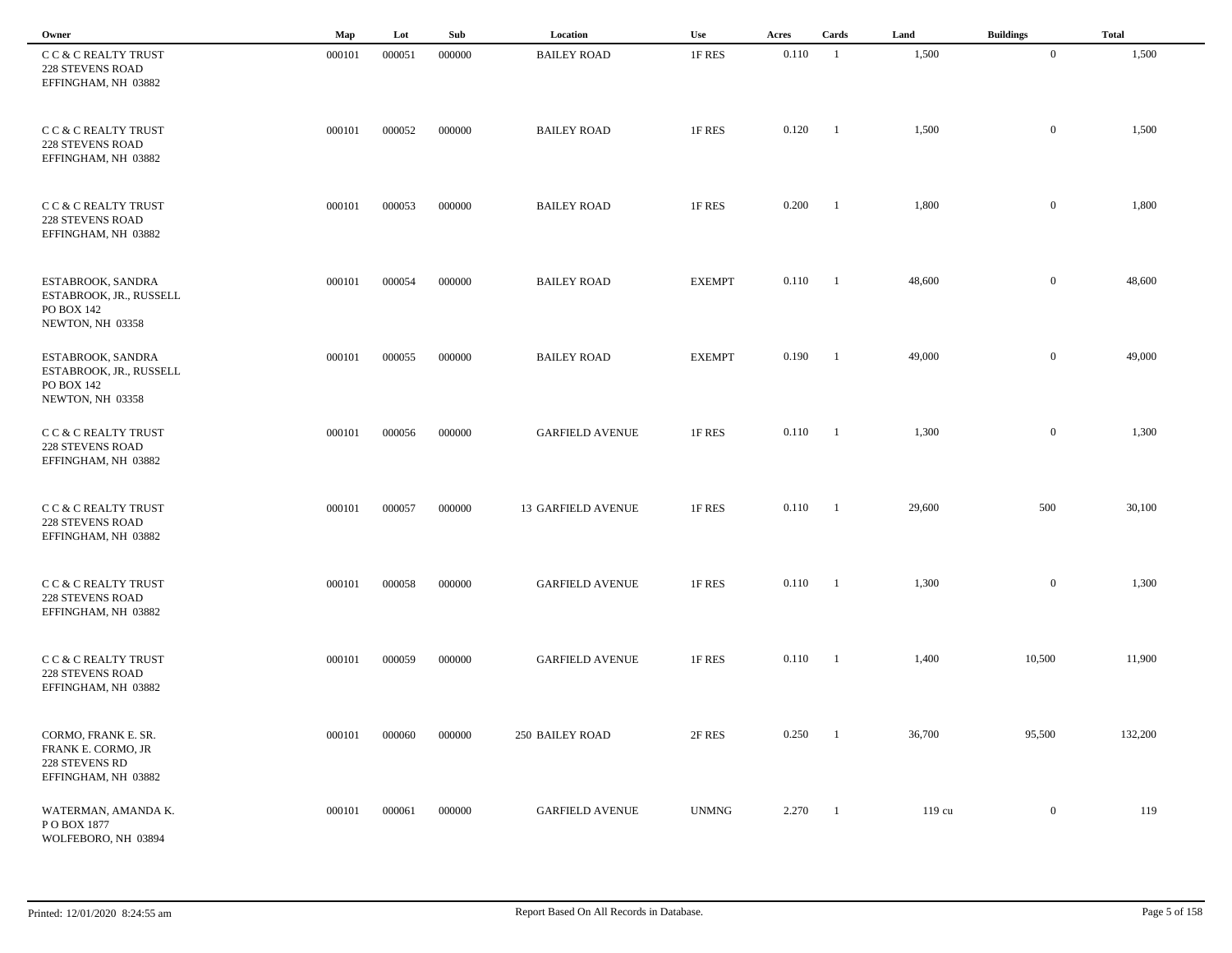| Owner                                                                                                               | Map    | Lot    | Sub    | Location                 | Use      | Acres | Cards          | Land    | <b>Buildings</b> | <b>Total</b> |
|---------------------------------------------------------------------------------------------------------------------|--------|--------|--------|--------------------------|----------|-------|----------------|---------|------------------|--------------|
| CC & C REALTY TRUST<br>228 STEVENS ROAD<br>EFFINGHAM, NH 03882                                                      | 000101 | 000062 | 000000 | <b>GARFIELD AVENUE</b>   | 1F RES   | 0.340 | -1             | 16,600  | $\mathbf{0}$     | 16,600       |
| WATERMAN, AMANDA K.<br>PO BOX 1877<br>WOLFEBORO, NH 03894                                                           | 000101 | 000064 | 000000 | <b>8 GARFIELD AVENUE</b> | 1F RES W | 0.690 | -1             | 91,400  | 108,900          | 200,300      |
| MULHEIR, RICHARD P.<br>MULHEIR, HEIDI J.<br>6 GARFIELD AVE<br>EFFINGHAM, NH 03882                                   | 000101 | 000065 | 000000 | <b>6 GARFIELD AVENUE</b> | 1F RES W | 0.460 | -1             | 86,900  | 17,400           | 104,300      |
| SMITH, TIMOTHY R.<br>DIPIRO, THERESA A.<br>53 MARLBORO STREET<br>NEWBURYPORT, MA 01950                              | 000101 | 000066 | 000000 | 217 BAILEY ROAD          | 1F RES   | 0.390 | $\blacksquare$ | 15,300  | $\mathbf{0}$     | 15,300       |
| COMER, RICHARD;COMER, PATRICIA<br>MALLON, DEBRA J.; MOCCIA, BARBARA<br>123 GREEN MOUNTAIN RD<br>EFFINGHAM, NH 03882 | 000101 | 000067 | 000000 | <b>28 GLEN AVENUE</b>    | 1F RES   | 1.150 | $\blacksquare$ | 42,500  | 59,900           | 102,400      |
| SEAMAN, LINDA J.<br>SEAMAN FAMILY 2010 TRUST<br>128 BAILEY RD<br>EFFINGHAM, NH 03882                                | 000102 | 000001 | 000000 | <b>128 BAILEY ROAD</b>   | 1F RES W | 2.000 | - 1            | 152,500 | 100,000          | 252,500      |
| RIEK, CHRISTOPHER J.<br>RIEK, KAREN L.<br>139 FELLS AVE.<br>MEDFORD, MA 02155                                       | 000102 | 000002 | 000000 | <b>124 BAILEY ROAD</b>   | 1F RES   | 0.210 | - 1            | 128,600 | 68,000           | 196,600      |
| COVIELLO, MICHAEL E.<br>COVIELLO, VALERIE C.<br>PO BOX 7<br>EFFINGHAM, NH 03882                                     | 000102 | 000003 | 000000 | <b>120 BAILEY ROAD</b>   | 1F RES W | 0.440 | -1             | 203,200 | 114,700          | 317,900      |
| FELCH, CHARLES, JR.<br>FELCH, VICKY M.<br><b>118 CENTENNIAL STREET</b><br>SEABROOK, NH 03874                        | 000102 | 000004 | 000000 | 114 BAILEY ROAD          | 1F RES W | 0.830 | -1             | 253,000 | 130,100          | 383,100      |
| SANBORN WESTWIND COTTAGE, LLC<br>1364 PROVINCE LAKE RD<br>EFFINGHAM, NH 03882                                       | 000102 | 000005 | 000000 | 110 BAILEY ROAD          | 1F RES W | 2.990 | $\blacksquare$ | 131,100 | 27,100           | 158,200      |
| FELCH, CATHY J.<br>MOARATTY, ROBERT E. III<br>53 TROOPER LESLIE LORD MEMORIAL HIGHWAY<br>COLEBROOK, NH 03576        | 000102 | 000006 | 000000 | 104 BAILEY ROAD          | 1F RES W | 0.240 | - 1            | 140,200 | 50,300           | 190,500      |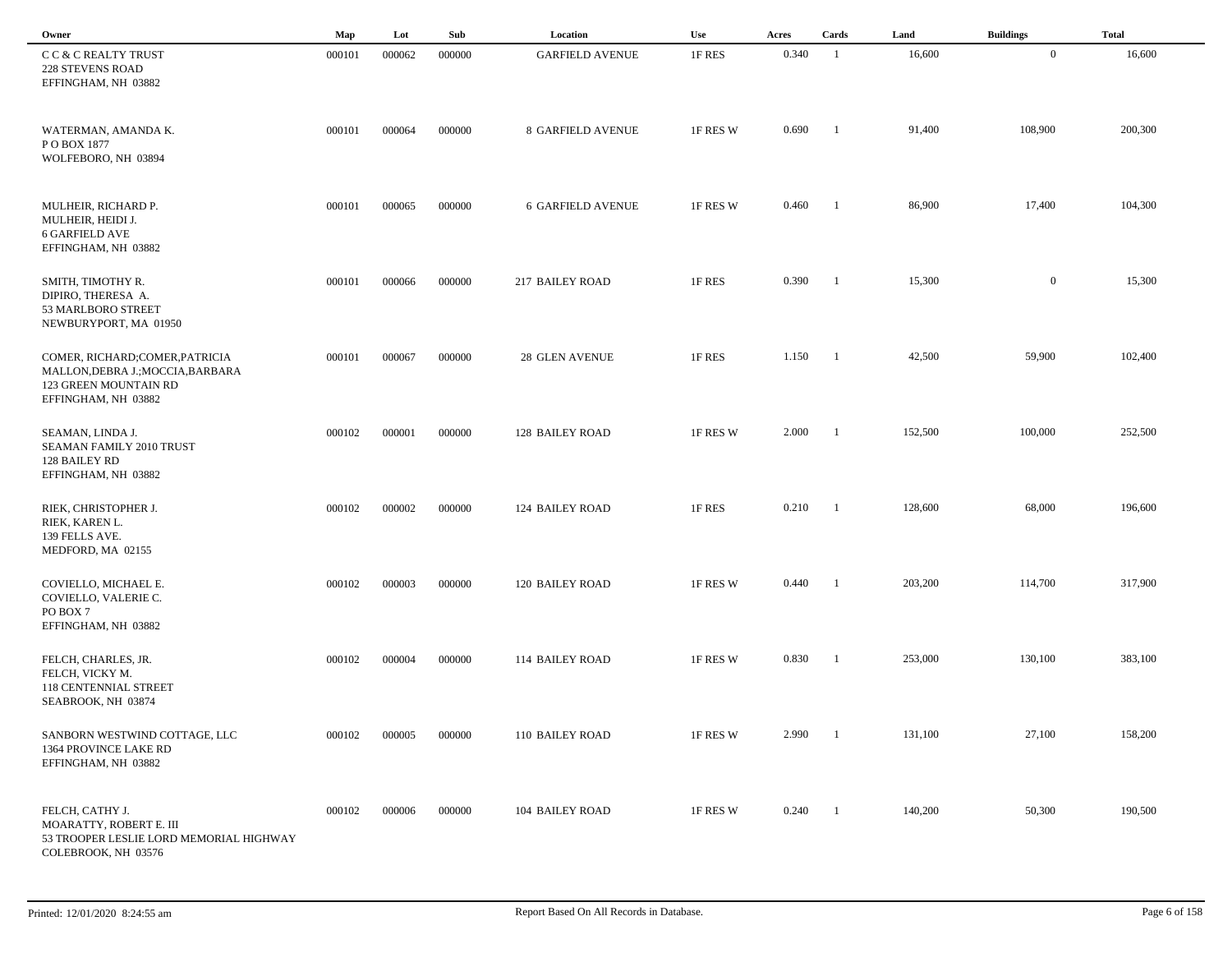| Owner                                                                                                                          | Map    | Lot    | Sub    | Location               | Use      | Acres | Cards          | Land      | <b>Buildings</b> | <b>Total</b> |
|--------------------------------------------------------------------------------------------------------------------------------|--------|--------|--------|------------------------|----------|-------|----------------|-----------|------------------|--------------|
| BRANDES, JOHN-TRUSTEE<br>BRANDES, SUSAN-TRUSTEE<br><b>BRANDES FAMILY TRUST</b><br>723 HILLCREST WAY<br>EMERALD HILLS, CA 94062 | 000102 | 000007 | 000000 | 100 BAILEY ROAD        | 1F RES W | 0.230 | -1             | 139,200   | 71,300           | 210,500      |
| BRANDES, JOHN-TRUSTEE<br>BRANDES, SUSAN-TRUSTEE<br><b>BRANDES FAMILY TRUST</b><br>723 HILLCREST WAY<br>EMERALD HILLS, CA 94062 | 000102 | 000008 | 000000 | 100 BAILEY ROAD        | 1F RES W | 0.010 | $\blacksquare$ | 94,300    | $\overline{0}$   | 94,300       |
| FELCH, CATHY J.<br>MOARATTY, ROBERT E. III<br>53 TROOPER LESLIE LORD MEMORIAL HIGHWAY<br>COLEBROOK, NH 03576                   | 000102 | 000009 | 000000 | 104 BAILEY ROAD        | 1F RES W | 0.020 | -1             | 94,400    | $\overline{0}$   | 94,400       |
| SANBORN WESTWIND COTTAGE, LLC<br>1364 PROVINCE LAKE RD<br>EFFINGHAM, NH 03882                                                  | 000102 | 000010 | 000000 | 110 BAILEY ROAD        | 1F RES W | 0.030 | -1             | 94,400    | $\overline{0}$   | 94,400       |
| RIEK, CHRISTOPHER J.<br>RIEK, KAREN L.<br>139 FELLS AVE.<br>MEDFORD, MA 02155                                                  | 000102 | 000011 | 000000 | <b>124 BAILEY ROAD</b> | 1F RES W | 0.010 | -1             | 65,700    | $\overline{0}$   | 65,700       |
| SEAMAN, LINDA J.<br>SEAMAN FAMILY 2010 TRUST<br>128 BAILEY RD<br>EFFINGHAM, NH 03882                                           | 000102 | 000012 | 000000 | <b>128 BAILEY ROAD</b> | 1F RES W | 0.090 | -1             | 79,800    | $\mathbf{0}$     | 79,800       |
| CORMO, FRANK E-TRUSTEE<br><b>C &amp; C REALTY TRUST</b><br><b>228 STEVENS ROAD</b><br>EFFINGHAM, NH 03882                      | 000102 | 000013 | 000000 | 228 STEVENS ROAD       | 1F RES W | 0.190 | -1             | 47,365 cu | $\mathbf{0}$     | 47,365       |
| CAMPBELL, MELISSA E.<br>ESTABROOK, RALPH D.<br>2 SOUTH MAIN ST.<br>NEWTON, NH 03858                                            | 000102 | 000014 | 000000 | <b>152 BAILEY ROAD</b> | 1F RES W | 0.100 | - 1            | 79,800    | $\mathbf{0}$     | 79,800       |
| KING-SMITH, PENELOPE<br>1196 WEST RUSH ROAD<br>RUSH, NY 14543                                                                  | 000102 | 000015 | 000000 | <b>162 BAILEY ROAD</b> | 1F RES W | 0.040 | -1             | 78,700    | $\mathbf{0}$     | 78,700       |
| SPENCER FAMILY IRREVOCABLE TRT<br><b>431 LOWELL STREET</b><br>PEABODY, MA 01960                                                | 000102 | 000016 | 000000 | 183 BAILEY ROAD        | 1F RES W | 0.610 | $\blacksquare$ | 121,900   | 160,400          | 282,300      |
| HEMPTON DUNNE 09 MNGMNT TRUST<br>HEMPTON, MARK R. TRUSTEE<br>DUNNE, LORIE A. TRUSTEE<br>P.O.BOX 8<br>EFFINGHAM, NH 03882       | 000102 | 000017 | 000000 | <b>187 BAILEY ROAD</b> | 1F RES W | 6.000 | - 1            | 253,600   | 269,600          | 523,200      |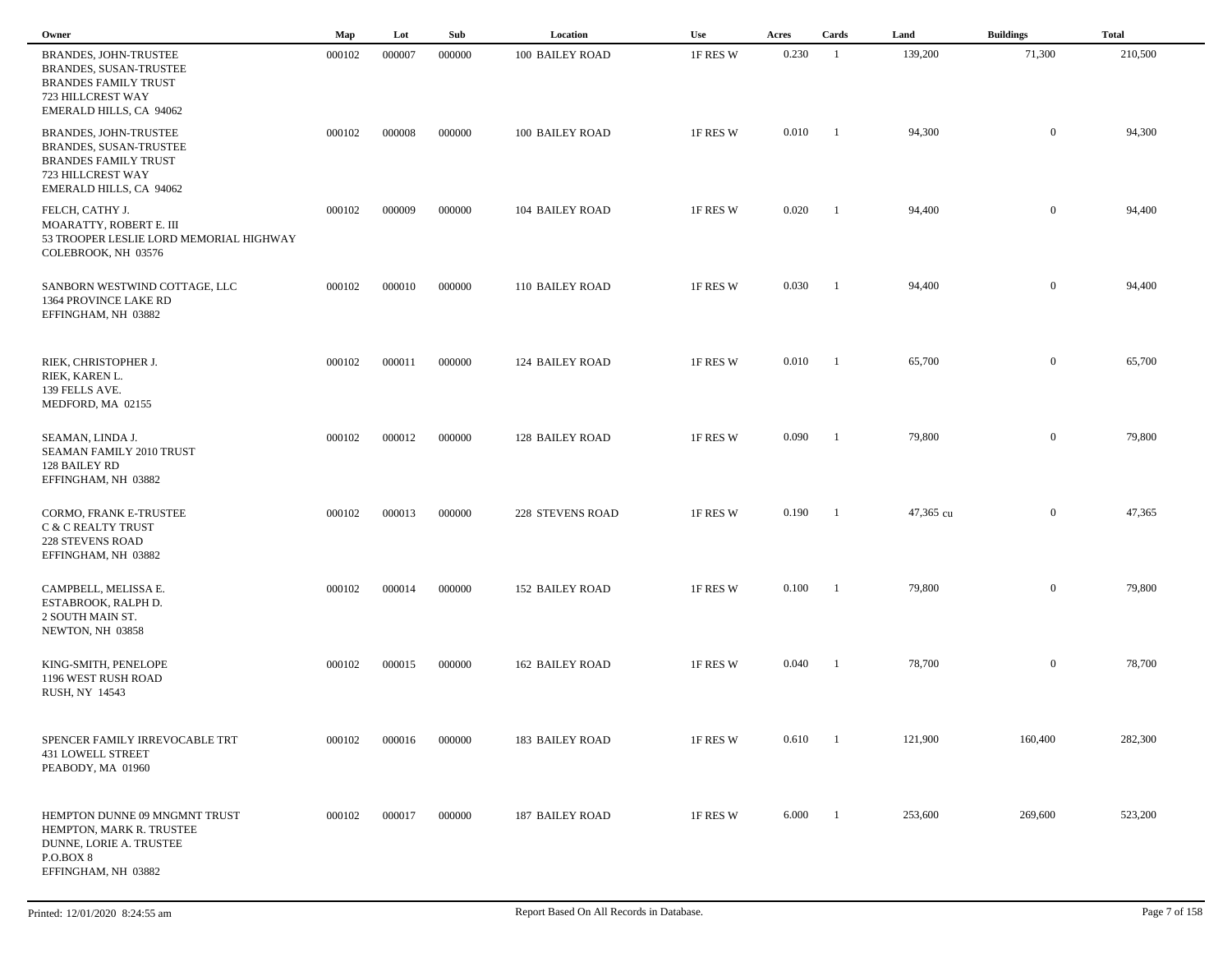| Owner                                                                                                    | Map    | Lot    | Sub    | Location               | Use           | Acres            | Cards          | Land            | <b>Buildings</b> | <b>Total</b> |
|----------------------------------------------------------------------------------------------------------|--------|--------|--------|------------------------|---------------|------------------|----------------|-----------------|------------------|--------------|
| MERCIER, MICHAEL S.<br>MERCIER, GEORGE W.<br>3260 53RD STREET N<br>ST. PETERSBURG, FL 33710              | 000102 | 000018 | 000000 | <b>8 OAK AVENUE</b>    | 1F RES        | 0.420            | - 1            | 43,300          | 79,500           | 122,800      |
| PETERSON, FREDERIC T.<br>PETERSON, PAUL W.<br>PETERSON, THOMAS F.<br>PO BOX 4053<br>CHELMSFORD, MA 01824 | 000102 | 000019 | 000000 | <b>199 BAILEY ROAD</b> | 1F RES        | 0.340            | -1             | 46,800          | 112,800          | 159,600      |
| ESTABROOK, RALPH D.<br>2 SOUTH MAIN STREET<br>NEWTON, NH 03853                                           | 000102 | 000020 | 000000 | <b>BAILEY ROAD</b>     | 1F RES        | $0.110 \qquad 1$ |                | 1,500           | $\overline{0}$   | 1,500        |
| KURTH, GLENN S.<br>126 GLEN RD<br>WELSLEY, MA 02481                                                      | 000102 | 000021 | 000000 | <b>BAILEY ROAD</b>     | 1F RES        | 0.570            | $\blacksquare$ | 20,200          | $\mathbf{0}$     | 20,200       |
| <b>OWNER UNKNOWN</b><br>68 SCHOOL ST<br>EFFINGHAM, NH 03882                                              | 000102 | 000021 | 000001 | <b>BAILEY ROAD</b>     | <b>EXEMPT</b> | 0.100            | -1             | 1,400           | $\overline{0}$   | 1,400        |
| SMITH, TIMOTHY R.<br>DIPIRO, THERESA A.<br>53 MARLBORO STREET<br>NEWBURYPORT, MA 01950                   | 000102 | 000022 | 000000 | 217 BAILEY ROAD        | 1F RES W      | 0.110            | -1             | 264,600         | 84,300           | 348,900      |
| SMITH, TIMOTHY R.<br>DIPIRO, THERESA A.<br>53 MARLBORO STREET<br>NEWBURYPORT, MA 01950                   | 000102 | 000023 | 000000 | <b>BAILEY ROAD</b>     | 1F RES        | 0.350            | $\blacksquare$ | 16,700          | $\overline{0}$   | 16,700       |
| C C & C REALTY TRUST<br><b>228 STEVENS ROAD</b><br>EFFINGHAM, NH 03882                                   | 000102 | 000027 | 000000 | <b>FREMONT AVENUE</b>  | 1F RES        | 0.110            | - 1            | 800             | $\overline{0}$   | 800          |
| CC & C REALTY TRUST<br><b>228 STEVENS ROAD</b><br>EFFINGHAM, NH 03882                                    | 000102 | 000028 | 000000 | FREMONT AVENUE         | 1F RES        | 0.110            | - 1            | 800             | $\mathbf{0}$     | 800          |
| C C & C REALTY TRUST<br><b>228 STEVENS ROAD</b><br>EFFINGHAM, NH 03882                                   | 000102 | 000029 | 000000 | FREMONT AVENUE         | 1F RES        | $0.110 \t 1$     |                | 800             | $\overline{0}$   | 800          |
| WATERMAN, AMANDA K.<br>PO BOX 1877<br>WOLFEBORO, NH 03894                                                | 000102 | 000030 | 000000 | <b>ALPINE STREET</b>   | <b>UNMNG</b>  | $0.210 \qquad 1$ |                | $11 \text{ cu}$ | $\overline{0}$   | 11           |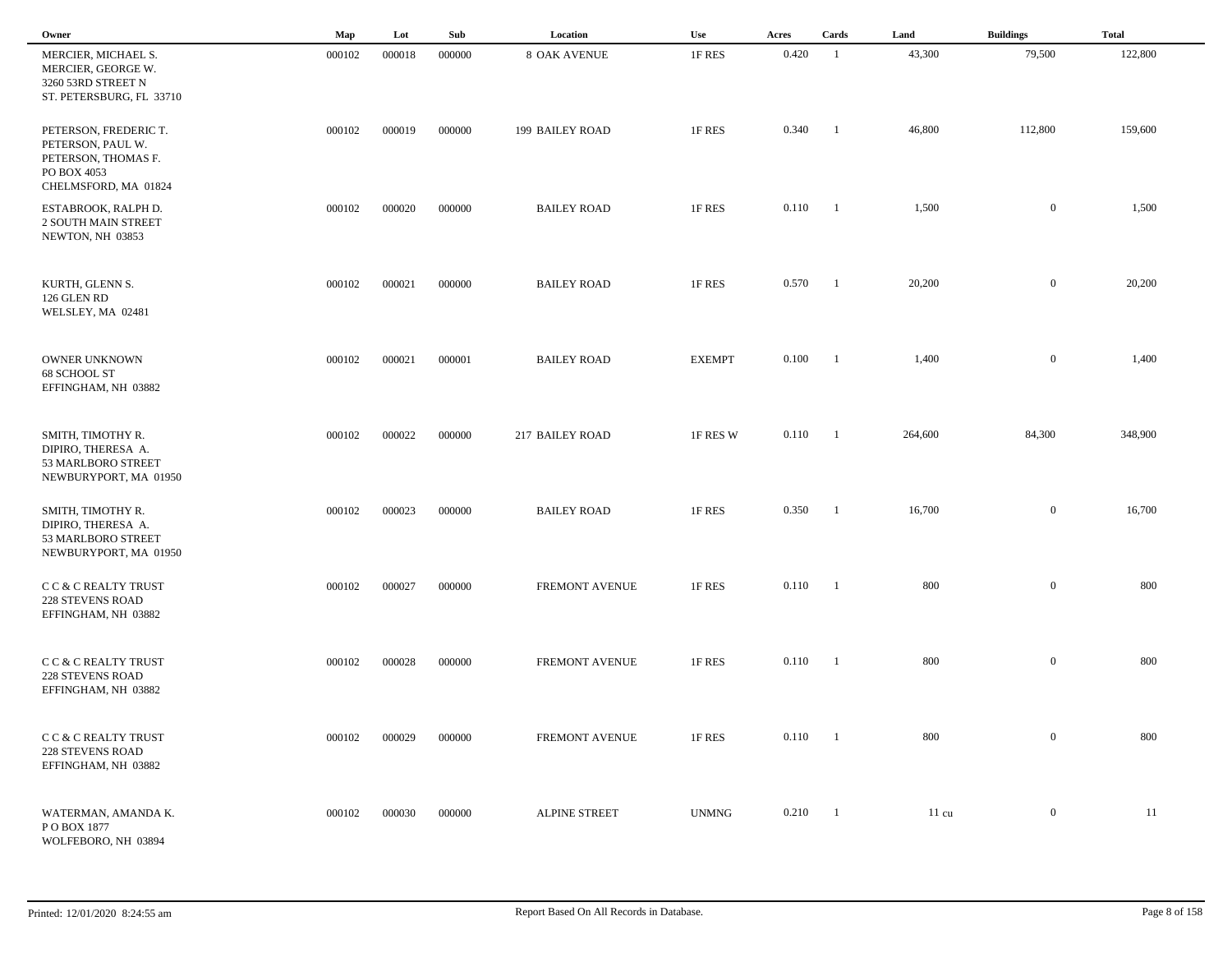| Owner                                                                                                                     | Map    | Lot    | Sub    | Location               | Use          | Acres            | Cards                    | Land             | <b>Buildings</b> | <b>Total</b> |  |
|---------------------------------------------------------------------------------------------------------------------------|--------|--------|--------|------------------------|--------------|------------------|--------------------------|------------------|------------------|--------------|--|
| WATERMAN, AMANDA K.<br>PO BOX 1877<br>WOLFEBORO, NH 03894                                                                 | 000102 | 000031 | 000000 | <b>BAILEY ROAD</b>     | 1F RES       | 2.720            | $\overline{1}$           | 24,300           | $\mathbf{0}$     | 24,300       |  |
| SWEENEY, JIM<br><b>SWEENEY, LESLIE</b><br>PO BOX 126<br>ROCHESTER, NH 03867                                               | 000102 | 000032 | 000000 | 206 BAILEY ROAD        | 1F RES       | 1.100            | $\blacksquare$           | 20,700           | 2,800            | 23,500       |  |
| DAROSKA, NORMAN-TRUSTEE<br>DAROSKA, SHANA-TRUSTEE<br>DAROKSA FAMILY TRUST<br><b>45 ELWYN ROAD</b><br>PORTSMOUTH, NH 03801 | 000102 | 000033 | 000000 | 202 BAILEY ROAD        | 1F RES       | $1.310 \t1$      |                          | 28,800           | 6,200            | 35,000       |  |
| KING, DANIEL J.<br>194 LYMAN LN<br>DURANGO, CO 81303                                                                      | 000102 | 000034 | 000000 | SPENCER AVENUE         | 1F RES       | 0.230            | $\qquad 1$               | 11,100           | $\overline{0}$   | 11,100       |  |
| WATERMAN, AMANDA K.<br>P O BOX 1877<br>WOLFEBORO, NH 03894                                                                | 000102 | 000035 | 000000 | <b>GARFIELD AVENUE</b> | <b>UNMNG</b> | 1.950            | $\blacksquare$           | 102 cu           | $\overline{0}$   | 102          |  |
| LOCKE, KATHLEEN<br>MACKEY, ELAINE M<br>50 HILLCREST AVENUE<br>BEVERLY, MA 01915                                           | 000102 | 000036 | 000000 | FREMONT AVENUE         | 1F RES       | 0.340            | $\overline{\phantom{a}}$ | 9,500            | $\overline{0}$   | 9,500        |  |
| WATERMAN, AMANDA K.<br>POBOX 1877<br>WOLFEBORO, NH 03894                                                                  | 000102 | 000037 | 000000 | <b>FREMONT AVENUE</b>  | <b>UNMNG</b> | 2.300            | $\blacksquare$           | $120 \text{ cu}$ | $\mathbf{0}$     | 120          |  |
| WATERMAN, AMANDA K.<br>PO BOX 1877<br>WOLFEBORO, NH 03894                                                                 | 000102 | 000038 | 000000 | FREMONT AVENUE         | <b>UNMNG</b> | 2.480            | $\blacksquare$           | $130 \text{ cu}$ | $\overline{0}$   | 130          |  |
| KING, DANIEL J.<br>WADE, CHRISTINA<br>194 LYMAN LN<br>DURANGO, CO 81303                                                   | 000102 | 000039 | 000000 | SPENCER AVENUE         | 1F RES       | 0.110            | $\overline{\phantom{0}}$ | 2,000            | $\overline{0}$   | 2,000        |  |
| KING, DANIEL J.<br>194 LYMAN LN<br>DURANGO, CO 81303                                                                      | 000102 | 000040 | 000000 | PRINCETON AVENUE       | 1F RES       | $0.310 \qquad 1$ |                          | 11,100           | $\overline{0}$   | 11,100       |  |
| KING, DANIEL J.<br>194 LYMAN LN<br>DURANGO, CO 81303                                                                      | 000102 | 000041 | 000000 | 9 PRINCETON AVENUE     | 1F RES       | 0.100            | $\blacksquare$           | 23,000           | 30,700           | 53,700       |  |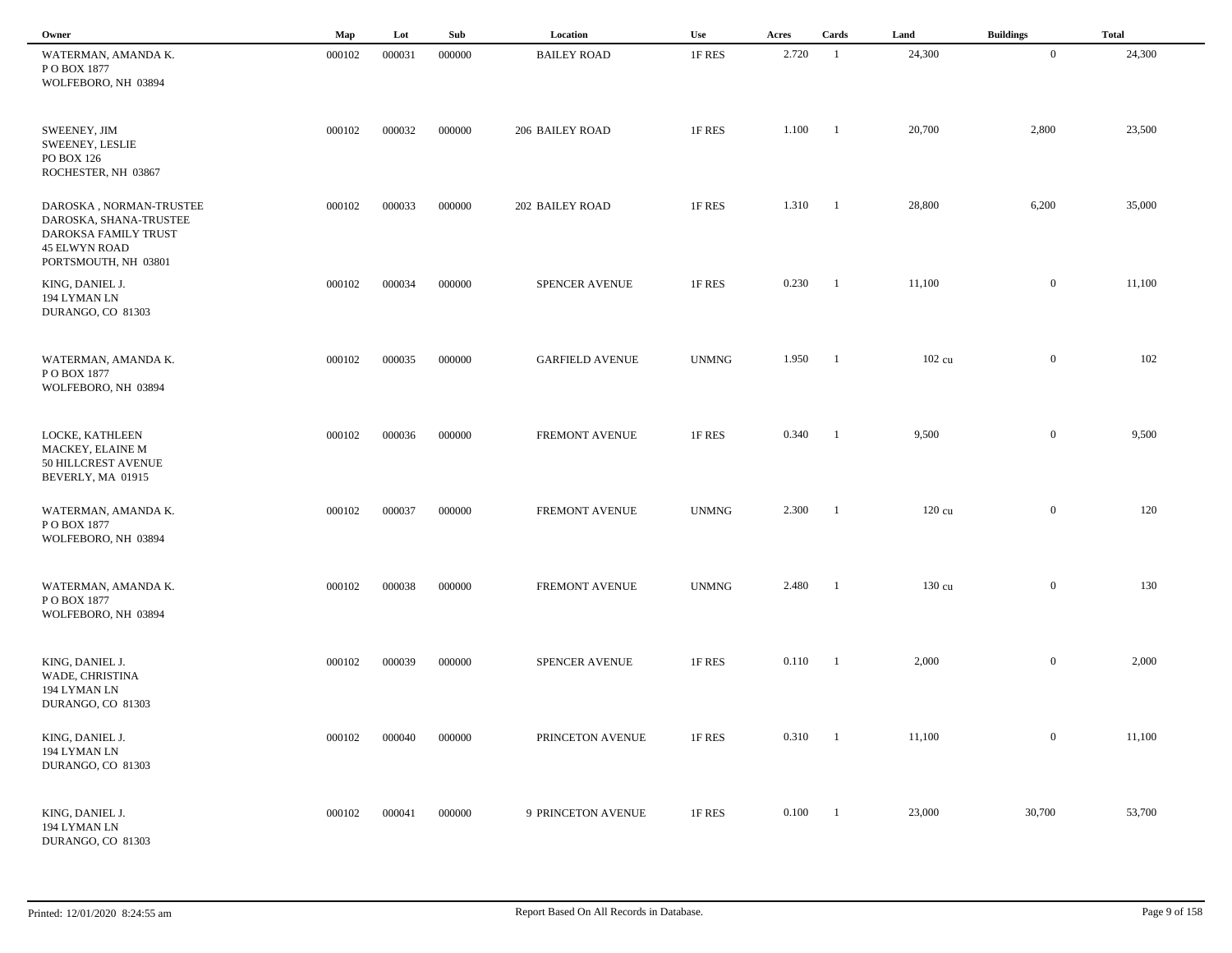| Owner                                                                                             | Map    | Lot    | Sub    | Location                   | <b>Use</b>   | Acres | Cards                    | Land   | <b>Buildings</b> | <b>Total</b> |
|---------------------------------------------------------------------------------------------------|--------|--------|--------|----------------------------|--------------|-------|--------------------------|--------|------------------|--------------|
| KING, DANIEL J.<br>WADE, CHRISTINA<br>194 LYMAN LN<br>DURANGO, CO 81303                           | 000102 | 000042 | 000000 | PRINCETON AVENUE           | 1F RES       | 0.690 | - 1                      | 13,100 | $\overline{0}$   | 13,100       |
| KING, DANIEL J.<br>WADE, CHRISTINA<br>194 LYMAN LN<br>DURANGO, CO 81303                           | 000102 | 000043 | 000000 | PRINCETON AVENUE           | 1F RES       | 0.110 | - 1                      | 800    | $\bf{0}$         | 800          |
| KING-SMITH, PENELOPE<br>1196 WEST RUSH ROAD<br>RUSH, NY 14543                                     | 000102 | 000044 | 000000 | PRINCETON AVENUE           | 1F RES       | 1.150 | $\blacksquare$           | 16,300 | $\mathbf{0}$     | 16,300       |
| KING-SMITH, PENELOPE<br>1196 WEST RUSH ROAD<br>RUSH, NY 14543                                     | 000102 | 000045 | 000000 | SPENCER AVENUE             | 1F RES       | 2.300 | $\blacksquare$           | 14,300 | $\mathbf{0}$     | 14,300       |
| POSTER, LOIS P.<br><b>258 BAILEY ROAD</b><br>EFFINGHAM, NH 03882                                  | 000102 | 000046 | 000000 | PRINCETON AVENUE           | <b>UNMNG</b> | 4.340 | $\blacksquare$           | 716 cu | $\overline{0}$   | 716          |
| KING-SMITH, PENELOPE<br>1196 WEST RUSH ROAD<br>RUSH, NY 14543                                     | 000102 | 000047 | 000000 | <b>44 PRINCETON AVENUE</b> | 1F RES       | 1.860 | $\blacksquare$           | 31,600 | 22,700           | 54,300       |
| KING-SMITH, PENELOPE<br>1196 WEST RUSH ROAD<br>RUSH, NY 14543                                     | 000102 | 000048 | 000000 | PRINCETON AVENUE           | 1F RES       | 0.150 | -1                       | 1,200  | $\mathbf{0}$     | 1,200        |
| LALLO, ERNEST, JR.<br>LALLO-NETTLETON, LYNN<br>5 KATIE PENNY DRIVE<br>HOPE VALLEY, RI 02832       | 000102 | 000048 | 000001 | PRINCETON AVENUE           | 1F RES       | 0.330 | -1                       | 1,500  | $\mathbf{0}$     | 1,500        |
| LALLO, ERNEST, JR.<br>LALLO-NETTLETON, LYNN<br>5 KATIE PENNY DRIVE<br>HOPE VALLEY, RI 02832       | 000102 | 000049 | 000000 | PRINCETON AVENUE           | 1F RES       | 0.580 | -1                       | 16,200 | $\mathbf{0}$     | 16,200       |
| LALLO, ERNEST, JR.<br>LALLO-NETTLETON, LYNN<br>5 KATIE PENNY DRIVE<br>HOPE VALLEY, RI 02832       | 000102 | 000050 | 000000 | <b>BAILEY ROAD</b>         | 1F RES       | 0.110 | $\overline{\phantom{0}}$ | 1,400  | $\overline{0}$   | 1,400        |
| BOISVERT, ANGEL R.<br>BOISVERT, DARREN C.<br><b>22 BAYVIEW AVENUE</b><br>MONUMENT BEACH, MA 02553 | 000102 | 000051 | 000000 | 188 BAILEY ROAD            | 1F RES       | 0.600 | $\blacksquare$           | 45,800 | 37,900           | 83,700       |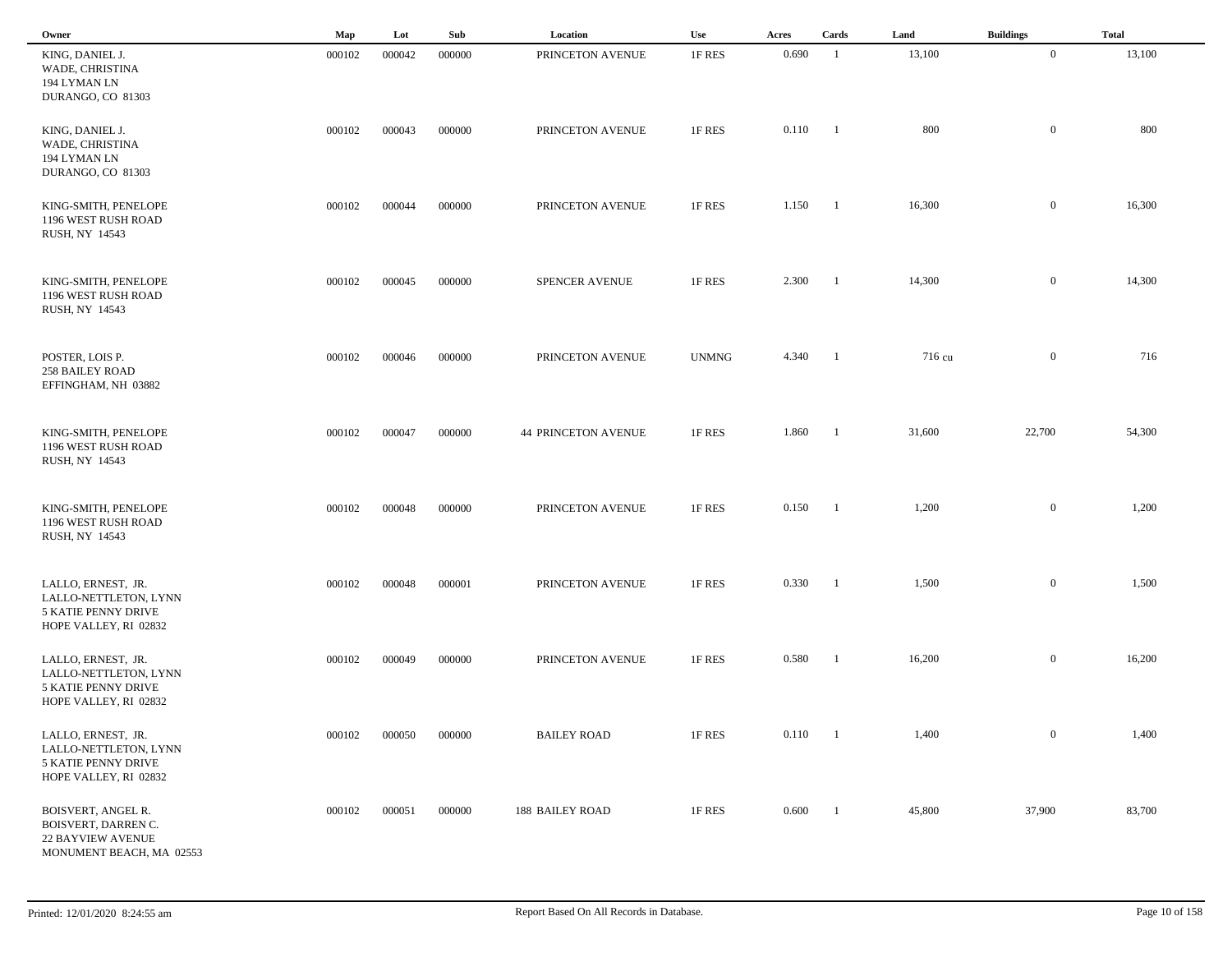| Owner                                                                                                                  | Map    | Lot    | Sub    | Location               | Use           | Acres  | Cards                    | Land       | <b>Buildings</b> | <b>Total</b> |  |
|------------------------------------------------------------------------------------------------------------------------|--------|--------|--------|------------------------|---------------|--------|--------------------------|------------|------------------|--------------|--|
| KING, JONATHAN E.<br>PO BOX 96<br>EFFINGHAM, NH 03882                                                                  | 000102 | 000052 | 000000 | <b>BAILEY ROAD</b>     | 1F RES        | 0.600  | -1                       | 10,700     | $\overline{0}$   | 10,700       |  |
| KING-SMITH, PENELOPE<br>1196 WEST RUSH ROAD<br>RUSH, NY 14543                                                          | 000102 | 000053 | 000000 | <b>162 BAILEY ROAD</b> | 1F RES        | 0.480  | - 1                      | 121,200    | 76,900           | 198,100      |  |
| CAMPBELL, MELISSA E.<br>ESTABROOK, RALPH D.<br>2 SOUTH MAIN ST.<br>NEWTON, NH 03858                                    | 000102 | 000054 | 000000 | <b>152 BAILEY ROAD</b> | 1F RES W      | 4.800  | -1                       | 138,200    | 229,700          | 367,900      |  |
| CORMO, FRANK E-TRUSTEE<br>C & C REALTY TRUST<br><b>228 STEVENS ROAD</b><br>EFFINGHAM, NH 03882                         | 000102 | 000056 | 000000 | <b>BAILEY ROAD</b>     | <b>UNMNG</b>  | 2.800  | -1                       | 493 cu     | $\overline{0}$   | 493          |  |
| CORMO, FRANK E-TRUSTEE<br>C & C REALTY TRUST<br>228 STEVENS ROAD<br>EFFINGHAM, NH 03882                                | 000102 | 000057 | 000000 | <b>BAILEY ROAD</b>     | <b>FARM L</b> | 2.000  | $\blacksquare$           | 706 cu     | $\mathbf{0}$     | 706          |  |
| CORMO, FRANK E-TRUSTEE<br>C & C REALTY TRUST<br><b>228 STEVENS ROAD</b><br>EFFINGHAM, NH 03882                         | 000102 | 000058 | 000000 | 228 STEVENS ROAD       | 3F RES        | 1.600  | $\overline{\phantom{a}}$ | 132,511 cu | 201,000          | 333,511      |  |
| THOMPSON, RICHARD-TRUSTEE<br>THOMPSON, GENEVA -TRUSTEE<br>THOMPSON LIVING TRUS<br>24 MOODY ROAD<br>EFFINGHAM, NH 03882 | 000102 | 000059 | 000000 | 226 STEVENS ROAD       | 1F RES        | 1.500  | - 1                      | 28,900     | $\overline{0}$   | 28,900       |  |
| CARADONNA, BARBARA<br><b>8 NORTH BROADWAY</b><br>ATKINSON, NH 03811                                                    | 000102 | 000060 | 000000 | 220 STEVENS ROAD       | 1F RES        | 0.840  | 2                        | 53,300     | 70,400           | 123,700      |  |
| CORMO, FRANK E-TRUSTEE<br>C & C REALTY TRUST<br><b>228 STEVENS ROAD</b><br>EFFINGHAM, NH 03882                         | 000102 | 000061 | 000000 | <b>STEVENS ROAD</b>    | <b>UNMNG</b>  | 43.000 | -1                       | 1,704 cu   | $\overline{0}$   | 1,704        |  |
| PRITCHARD, KRISTEN E.<br>533 PORTERS POINT RD.<br>COLCHESTER, VT 05446                                                 | 000102 | 000062 | 000000 | <b>STEVENS ROAD</b>    | 1F RES        | 2.000  | -1                       | 23,700     | $\mathbf{0}$     | 23,700       |  |
| CHASE, FRANK W.<br>CHASE, DIANNE<br>PO BOX 35<br>HAMPTON, NH 03843                                                     | 000102 | 000063 | 000000 | <b>STEVENS ROAD</b>    | 1F RES        | 2.030  | $\blacksquare$           | 24,900     | $\mathbf{0}$     | 24,900       |  |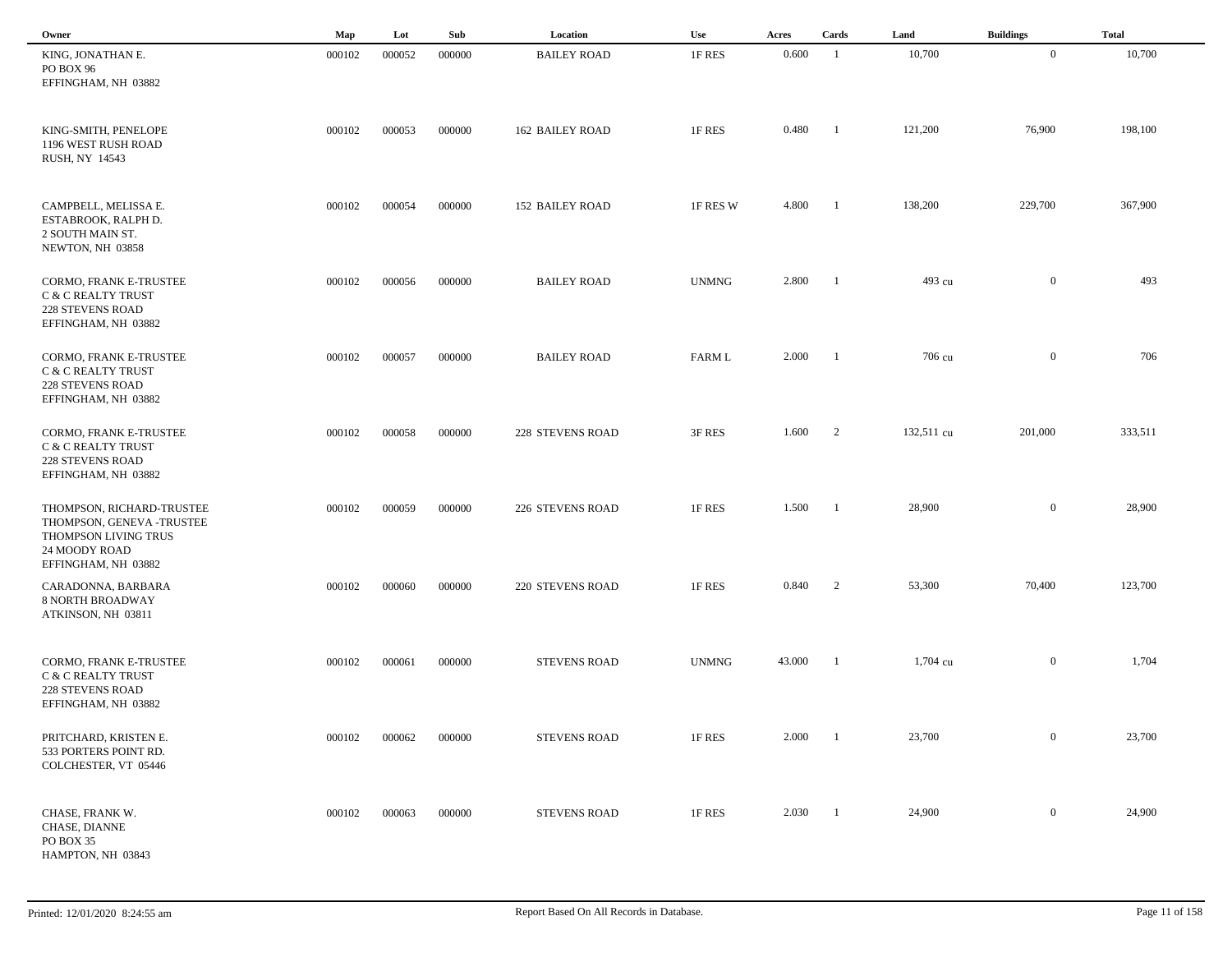| Owner                                                                                                                              | Map    | Lot    | Sub    | Location                | <b>Use</b> | Acres | Cards                    | Land    | <b>Buildings</b> | <b>Total</b> |
|------------------------------------------------------------------------------------------------------------------------------------|--------|--------|--------|-------------------------|------------|-------|--------------------------|---------|------------------|--------------|
| CHASE, FRANK W.<br>CHASE, DIANNE<br>PO BOX 35<br>HAMPTON, NH 03843                                                                 | 000102 | 000064 | 000000 | 176 STEVENS ROAD        | 1F RES     | 2.010 | - 1                      | 61,800  | 119,900          | 181,700      |
| WATTS, SCOTT<br>WATTS, TIA<br>10 AMY DRIVE<br>SEABROOK, NH 03874                                                                   | 000102 | 000065 | 000000 | <b>156 STEVENS ROAD</b> | 1F RES     | 2.020 | -1                       | 56,000  | 126,800          | 182,800      |
| QUIGLEY, JOHN A.<br>QUIGLEY, MARION A.<br>30 MINERAL ST<br>IPSWICH, MA 01938                                                       | 000103 | 000001 | 000000 | <b>75 BAILEY ROAD</b>   | 1F RES W   | 0.200 | $\overline{1}$           | 135,200 | 36,600           | 171,800      |
| QUIGLEY, JOHN A.<br>QUIGLEY, MARION A.<br><b>30 MINERAL ST</b><br>IPSWICH, MA 01938                                                | 000103 | 000004 | 000000 | 81 BAILEY ROAD          | 1F RES W   | 0.410 | $\overline{c}$           | 282,900 | 5,000            | 287,900      |
| GROGAN, DONALD W.<br>GROGAN, KATHLEEN A.<br><b>GROGAN, THOMAS &amp; CANDACE</b><br>12995 N SUNRISE CANYON LANE<br>MARANA, AZ 85658 | 000103 | 000005 | 000000 | <b>83 BAILEY ROAD</b>   | 1F RES W   | 0.260 | $\overline{\phantom{a}}$ | 360,900 | 75,900           | 436,800      |
| ST. GERMAIN, DONALD<br>ST. GERMAIN, DIANE<br>PO BOX 61<br>EFFINGHAM, NH 03882                                                      | 000103 | 000007 | 000000 | 94 BAILEY ROAD          | 1F RES W   | 0.380 | - 1                      | 194,000 | 63,400           | 257,400      |
| FEUER, ROXANNE B.-TRUSTEE<br><b>BELLA REALTY TRUST</b><br>68 EAST RD<br>ATKINSON, NH 03811                                         | 000103 | 000008 | 000000 | 92 BAILEY ROAD          | 1F RES W   | 0.420 | $\overline{\phantom{0}}$ | 216,300 | 56,300           | 272,600      |
| PADUCHOWSKI, ALLAN R.<br>PADUCHOWSKI, CARLEEN F.<br>8 FRASER DR.<br>SALEM, NH 03079-8511                                           | 000103 | 000009 | 000000 | <b>86 BAILEY ROAD</b>   | 1F RES     | 0.430 | - 1                      | 88,100  | 96,100           | 184,200      |
| EDWARD J. REALTY TRUST<br>CORMO, FRANK TRUSTEE<br>C/O CINDY WELLS<br>90 FOREST ST.<br>BRIDGEWATER, MA 02324                        | 000103 | 000010 | 000000 | <b>82 BAILEY ROAD</b>   | 1F RES     | 0.410 | - 1                      | 64,900  | 73,800           | 138,700      |
| RENE, PAUL J.<br>RENE, RUTH A.<br>PO BOX 34<br>EFFINGHAM, NH 03882                                                                 | 000103 | 000011 | 000000 | 78 BAILEY ROAD          | 1F RES W   | 0.380 | $\overline{1}$           | 142,300 | 69,800           | 212,100      |
| BURKE, JEANINE C.<br>NICKERSON, RONALD<br>137 MAPLE AVE<br>ATKINSON, NH 03811                                                      | 000103 | 000012 | 000000 | <b>74 BAILEY ROAD</b>   | 1F RES W   | 0.340 | $\overline{\phantom{a}}$ | 138,900 | 38,700           | 177,600      |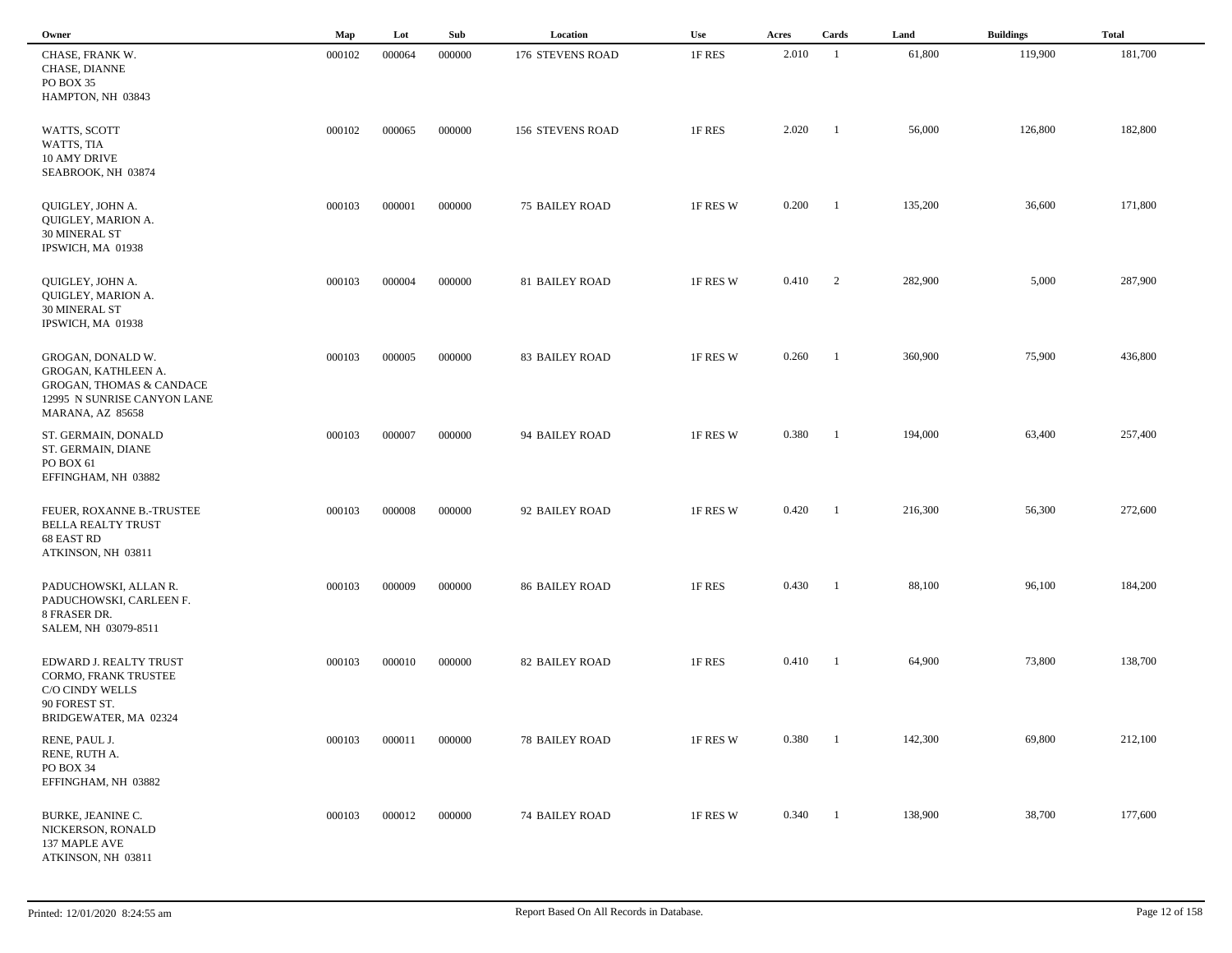| Owner                                                                                                                                        | Map    | Lot    | Sub    | Location              | Use      | Acres | Cards                    | Land    | <b>Buildings</b> | <b>Total</b> |
|----------------------------------------------------------------------------------------------------------------------------------------------|--------|--------|--------|-----------------------|----------|-------|--------------------------|---------|------------------|--------------|
| DOERR, ALAN W.-TRUSTEE<br>DOERR, DONNA P.-TRUSTEE<br>THE DOERR FAMILY REVOCABLE TRUST OF 2017<br>2 S. PARRISH DRIVE<br>LONDONDERRY, NH 03053 | 000103 | 000013 | 000000 | <b>72 BAILEY ROAD</b> | 1F RES W | 0.460 | $\overline{1}$           | 113,800 | 101,500          | 215,300      |
| GROGAN, JEAN-TRUSTEE<br>GROGAN, THOMAS F.-TR<br><b>GROGAN FAMILY TRUST</b><br>7 RIVERWOOD DR. APT. P116<br>EXETER, NH 03833-4397             | 000103 | 000014 | 000000 | <b>68 BAILEY ROAD</b> | 1F RES W | 0.350 | -1                       | 114,300 | 103,400          | 217,700      |
| JAMESON, S. L. & M. G. & B. F.<br>SKANES, J. M. & GROGAN, K. A.<br><b>11 HICKORY RIDGE ROAD</b><br>PLAISTOW, NH 03865                        | 000103 | 000015 | 000000 | <b>64 BAILEY ROAD</b> | 1F RES W | 0.340 | $\blacksquare$           | 111,600 | 72,500           | 184,100      |
| HEATHFIELD, NANCY M.<br>COOPER, EVERETT N., JR.<br>299 COUNTY WAY<br>BEVERLY, MA 01915                                                       | 000103 | 000016 | 000000 | 54 BAILEY ROAD        | 1F RES   | 1.100 | - 1                      | 52,400  | 48,700           | 101,100      |
| FEUER, ROAXANNE B-TRUSTEE<br>MADDIE REALTY TRUST<br>68 EAST RD<br>ATKINSON, NH 03811                                                         | 000103 | 000017 | 000000 | 50 BAILEY ROAD        | 1F RES   | 0.460 | - 1                      | 48,900  | 139,900          | 188,800      |
| MURPHY, RENEE<br><b>BISHOP, BRUCE RANDALL</b><br>PO BOX 730<br>ATKINSON, NH 03811                                                            | 000103 | 000018 | 000000 | <b>44 BAILEY ROAD</b> | 1F RES   | 0.740 | -1                       | 52,200  | 64,000           | 116,200      |
| SEAGRAVE, STEVEN J.<br>SEAGRAVE, HOPE M<br><b>40 BAILEY ROAD</b><br>EFFINGHAM, NH 03882                                                      | 000103 | 000019 | 000000 | <b>40 BAILEY ROAD</b> | 1F RES   | 0.310 | $\blacksquare$           | 20,200  | 5,200            | 25,400       |
| DOWNS, KEVIN<br>DOWNS, DONNA M.<br><b>38 BAILEY ROAD</b><br>EFFINGHAM, NH 03882                                                              | 000103 | 000020 | 000000 | <b>38 BAILEY ROAD</b> | 1F RES   | 5.070 | - 1                      | 58,900  | 117,900          | 176,800      |
| <b>BAUMAN, JENNIFER</b><br><b>BAUMAN, ADRIANNE</b><br>1402 CENTRAL STREET<br>LEOMINSTER, MA 01453-5908                                       | 000103 | 000021 | 000000 | <b>BAILEY ROAD</b>    | 1F RES   | 0.710 | -1                       | 24,300  | 1,500            | 25,800       |
| SPEZZANO, JOSEPH, MURPHY, KAREN<br>SPEZZANO, KEVIN & DAVID<br>104 ORCHARD STREET<br>PORTSMOUTH, NH 03801                                     | 000103 | 000022 | 000000 | <b>32 BAILEY ROAD</b> | 1F RES W | 0.550 | -1                       | 107,400 | 98,700           | 206,100      |
| SPEZZANO, ANGELO J.-TRUSTEE<br>SPEZZANO, CAROL A. TRUSTEE<br>SPEZZANO FAMILY TRUST<br>1145 DIXON CT<br>DUNEDIN, FL 34698                     | 000103 | 000023 | 000000 | <b>28 BAILEY ROAD</b> | 1F RES   | 0.510 | $\overline{\phantom{0}}$ | 52,400  | 182,600          | 235,000      |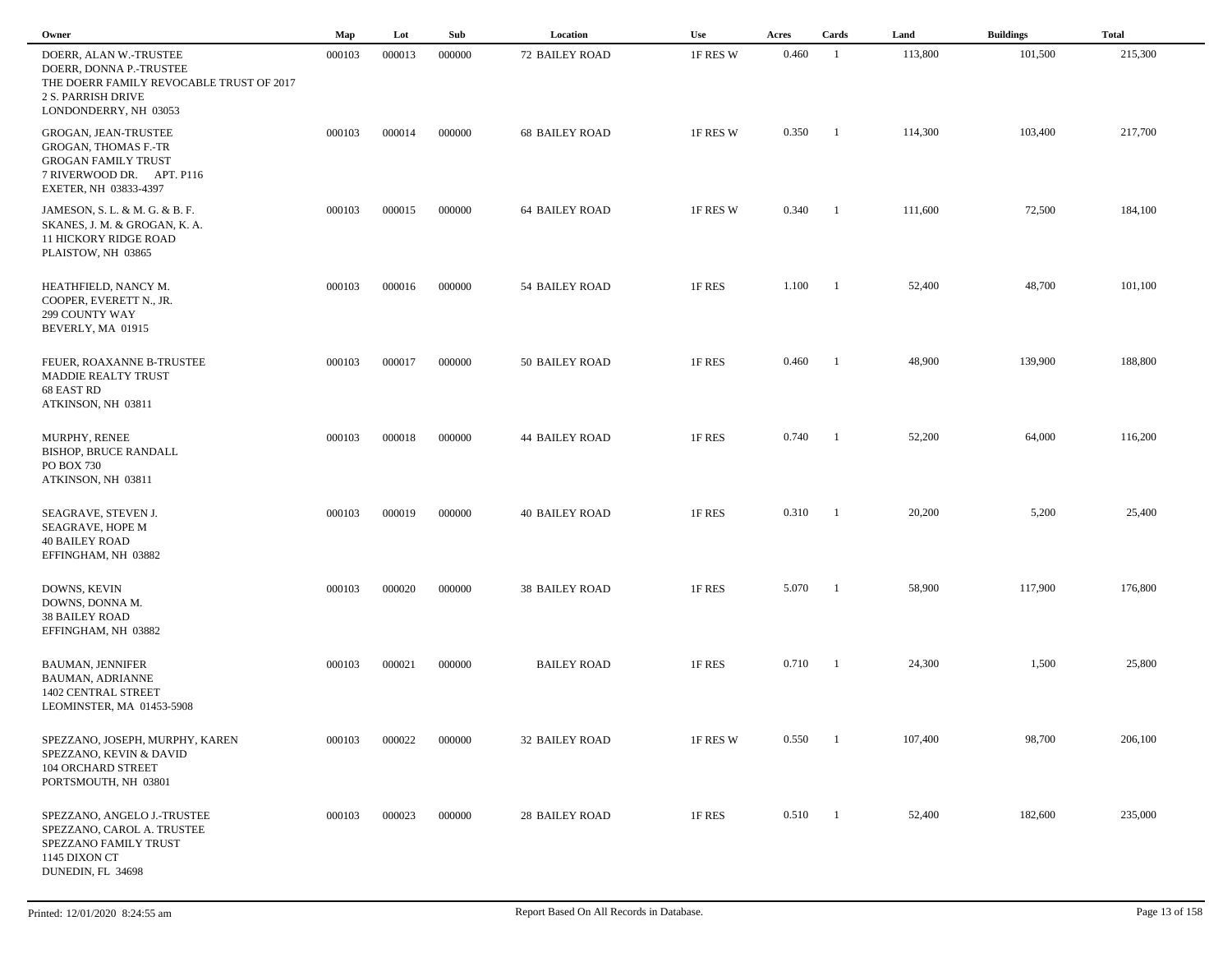| Owner                                                                                                  | Map    | Lot    | Sub    | Location                       | Use      | Acres  | Cards                    | Land      | <b>Buildings</b> | <b>Total</b> |
|--------------------------------------------------------------------------------------------------------|--------|--------|--------|--------------------------------|----------|--------|--------------------------|-----------|------------------|--------------|
| JAMESON, NANCY M.<br><b>11 HICKORY RIDGE ROAD</b><br>PLAISTOW, NH 03865                                | 000103 | 000024 | 000000 | <b>22 BAILEY ROAD</b>          | 1F RES W | 0.540  | - 1                      | 107,200   | 122,400          | 229,600      |
| <b>BLAISDELL, COREY</b><br><b>18 BAILEY RD</b><br>EFFINGHAM, NH 03882                                  | 000103 | 000025 | 000000 | <b>18 BAILEY ROAD</b>          | 1F RES   | 0.250  | $\overline{1}$           | 47,500    | 70,800           | 118,300      |
| CUTTER, ALBERT J.<br>CUTTER, SUSAN J.<br>126 HANCOCK STREET<br>ABINGTON, MA 02351                      | 000103 | 000026 | 000000 | <b>14 BAILEY ROAD</b>          | 1F RES W | 0.250  | - 1                      | 107,200   | 92,400           | 199,600      |
| DUGGAN, EDWARD<br>DUGGAN, MELISSA<br>241 LINCOLN STREET<br>ABINGTON, MA 02351                          | 000103 | 000027 | 000000 | 1704 PROVINCE LAKE ROAD        | 1F RES   | 0.620  | - 1                      | 27,900    | $\overline{0}$   | 27,900       |
| PAPALLO, ANNE-TRUSTEE<br>PAPALLO FAMILY TRUST<br><b>1688 PROVINCE ROAD</b><br>EFFINGHAM, NH 03882      | 000103 | 000028 | 000000 | <b>1688 PROVINCE LAKE ROAD</b> | 1F RES   | 34.000 | $\overline{\phantom{0}}$ | 87,100    | 175,600          | 262,700      |
| WOTTON, JOEL T.<br>1674 PROVINCE LAKE ROAD<br>EFFINGHAM, NH 03882                                      | 000103 | 000029 | 000000 | 1674 PROVINCE LAKE ROAD        | 1F RES   | 2.080  | $\overline{\phantom{a}}$ | 59,000    | 96,200           | 155,200      |
| POPE, MICHELE A.-TRUSTEE<br>MICHELE A POPE NH NOMINEE TRUST<br>174 LEPES RD.<br>PORTSMOUTH, RI 02871   | 000103 | 000030 | 000000 | 1666 PROVINCE LAKE ROAD        | 1F RES   | 0.260  | $\overline{\phantom{a}}$ | 47,700    | 132,900          | 180,600      |
| STURDIVANT, CHRISTINE A.<br><b>4 OCEAN STREET</b><br>DORCHESTER, MA 02124                              | 000103 | 000031 | 000000 | 1660 PROVINCE LAKE ROAD        | 1F RES   | 0.670  | - 1                      | 54,200    | 108,200          | 162,400      |
| WRIGHT, DOUGLAS<br>40 BLAKE RD<br>STANDISH, ME 04084                                                   | 000103 | 000032 | 000000 | PROVINCE LAKE ROAD             | 1F RES   | 4.720  | - 1                      | 27,500    | $\overline{0}$   | 27,500       |
| <b>JOLLY ROGER TRUST</b><br>CARR, KENNETH-TRUSTEE<br>P O BOX 199<br>EFFINGHAM, NH 03882                | 000104 | 000001 | 000000 | 62 JOLLY ROGER VIL ROAD        | COM/IN   | 40.000 | 52                       | 334,300   | 712,400          | 1,046,700    |
| LRSB, LLC<br>C/O JAMES R. COLCORD AND HAWKINS, LEE AN<br><b>23 CENTER CIRCLE</b><br>PLAISTOW, NH 03865 | 000104 | 000002 | 000000 | 1732 PROVINCE LAKE ROAD        | 1F RES W | 41.000 | $\overline{\phantom{0}}$ | 56,994 cu | 115,500          | 172,494      |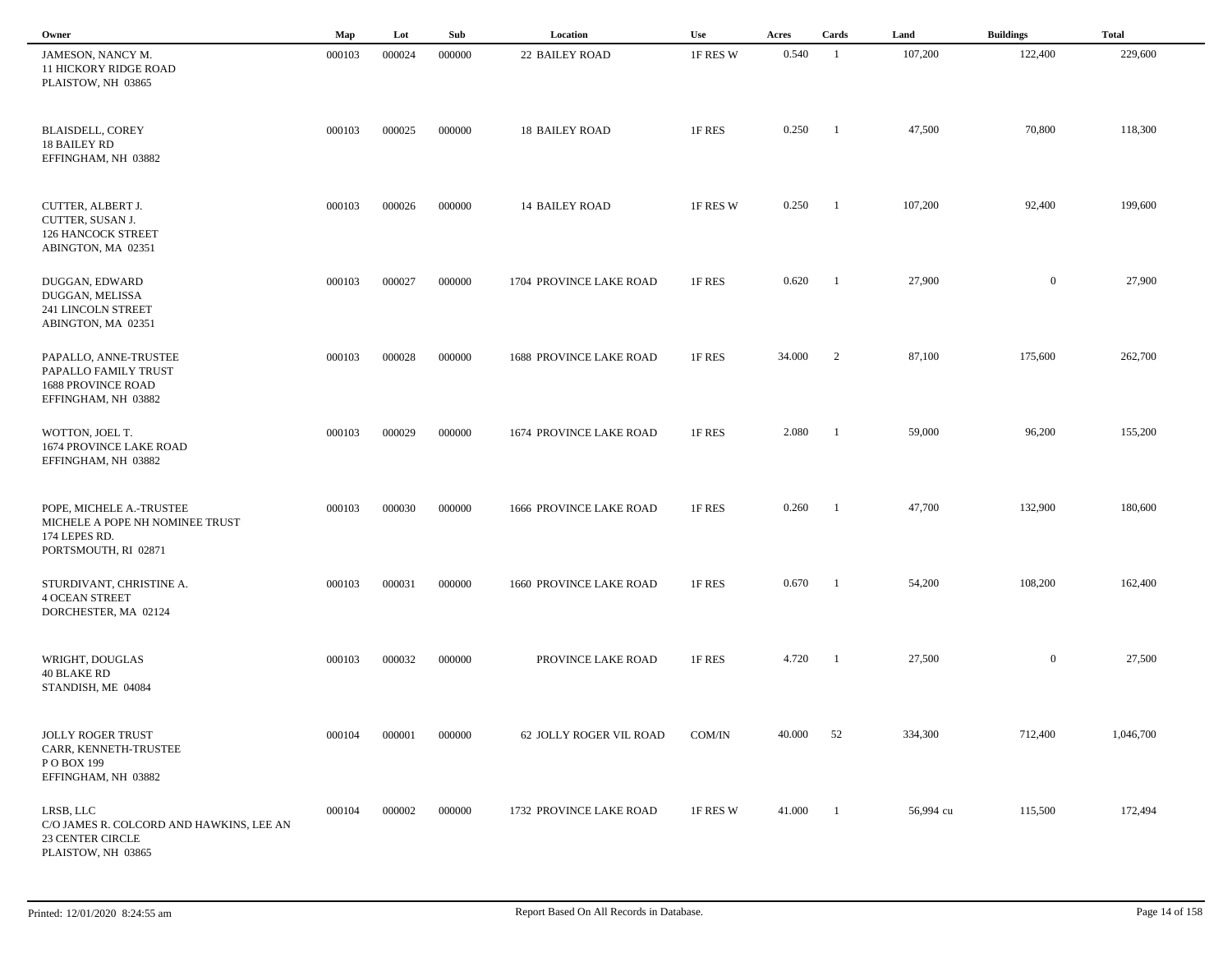| Owner                                                                                                                                                                 | Map    | Lot    | Sub    | Location              | Use      | Acres | Cards                    | Land    | <b>Buildings</b> | <b>Total</b> |  |
|-----------------------------------------------------------------------------------------------------------------------------------------------------------------------|--------|--------|--------|-----------------------|----------|-------|--------------------------|---------|------------------|--------------|--|
| COLCORD, J. RUSSELL<br>REVOCABLE TRUST OF 1996<br>HAWKINS, LEE ANN -TRUSTEE<br><b>23 CENTER CIRCLE</b><br>PLAISTOW, NH 03865                                          | 000104 | 000003 | 000000 | <b>45 BAILEY ROAD</b> | 1F RES W | 0.290 | -1                       | 242,200 | 111,300          | 353,500      |  |
| TULLY, ROBERT M & DEBORAH D.-TRUSTEE<br>TULLY, ROBERT M & DEBORAH D.-TRUSTEE<br><b>46 AMERICAN ELM AVE</b><br><b>43 BAILEY ROAD REALTY TRUST</b><br>HANOVER, MA 02339 | 000104 | 000004 | 000000 | <b>43 BAILEY ROAD</b> | 1F RES W | 0.670 | $\overline{\phantom{a}}$ | 272,500 | 48,900           | 321,400      |  |
| MCLELLAN, MARK -TRUSTEE<br>MARK MCLELLAN IRREV. TRUST<br>3 KEL-LORI DRIVE<br>SALISBURY, MA 01952                                                                      | 000105 | 000001 | 000000 | <b>15 OAK AVENUE</b>  | 1F RES   | 0.690 | $\overline{1}$           | 44,200  | 44,800           | 89,000       |  |
| LAMOTHE, FRANCOIS-TRUSTEE<br>LAMOTHE-TOWNE, CYNTHIA JANE-TR<br>LAMOTHE FAMILY REV. TRUST<br>230 CANTERBURY RD.<br><b>WELLS, ME 04090</b>                              | 000105 | 000002 | 000000 | <b>17 OAK AVENUE</b>  | 1F RES   | 0.120 | $\overline{\phantom{a}}$ | 29,600  | 62,100           | 91,700       |  |
| THE BIG CAMP, LLC<br>C/O LAMOTHE, FRANOIS & CYNTHIA<br>230 CANTERBURY RD<br><b>WELLS, ME 04090</b>                                                                    | 000105 | 000002 | 000001 | <b>19 OAK AVENUE</b>  | 1F RES W | 0.240 | - 1                      | 262,700 | 82,000           | 344,700      |  |
| MCLELLAN, MARK -TRUSTEE<br>MARK MCLELLAN IRREV. TRUST<br>3 KEL-LORI DRIVE<br>SALISBURY, MA 01952                                                                      | 000105 | 000004 | 000000 | <b>OAK AVENUE</b>     | 1F RES W | 0.120 | $\overline{1}$           | 60,100  | 400              | 60,500       |  |
| PETTIS, PHILIP L.<br>PETTIS, HEATHER M.<br>202 O'LEARY PLACE<br>PORTSMOUTH, NH 03801                                                                                  | 000105 | 000005 | 000000 | 21 OAK AVENUE         | 1F RES W | 0.230 | $\overline{\phantom{a}}$ | 251,000 | 64,500           | 315,500      |  |
| FOLSOM, CYNTHIA<br><b>46 WINONA SHORES ROAD</b><br>MEREDITH, NH 03253                                                                                                 | 000105 | 000006 | 000000 | <b>27 OAK AVENUE</b>  | 1F RES W | 0.110 | $\overline{\phantom{a}}$ | 229,400 | 94,000           | 323,400      |  |
| COOKE, JAMES T.<br>COOKE, KERRILEE<br>2 GREAT LEDGE LANE<br>GLOUCESTER, MA 01930                                                                                      | 000105 | 000006 | 000001 | <b>25 OAK AVENUE</b>  | 1F RES W | 0.110 | $\blacksquare$           | 219,300 | 59,400           | 278,700      |  |
| ESTABROOK, RALPH D. (1/4);<br>GALLANT, BARBARA & WILLIAM L (1/2)<br>ESTABROOK, RUSSELL JR AND SANDRA M. 1/4<br>POBOX <sub>2</sub><br>NEWTON, NH 03858                 | 000105 | 000007 | 000000 | 29 OAK AVENUE         | 1F RES W | 0.120 | $\overline{\phantom{0}}$ | 214,000 | 110,700          | 324,700      |  |
| KURTH, WAYNE ET AL<br><b>615 SUMMER STREET</b><br>ARLINGTON, MA 02474                                                                                                 | 000105 | 000008 | 000000 | 33 OAK AVENUE         | 1F RES W | 0.420 | $\blacksquare$           | 322,200 | 53,400           | 375,600      |  |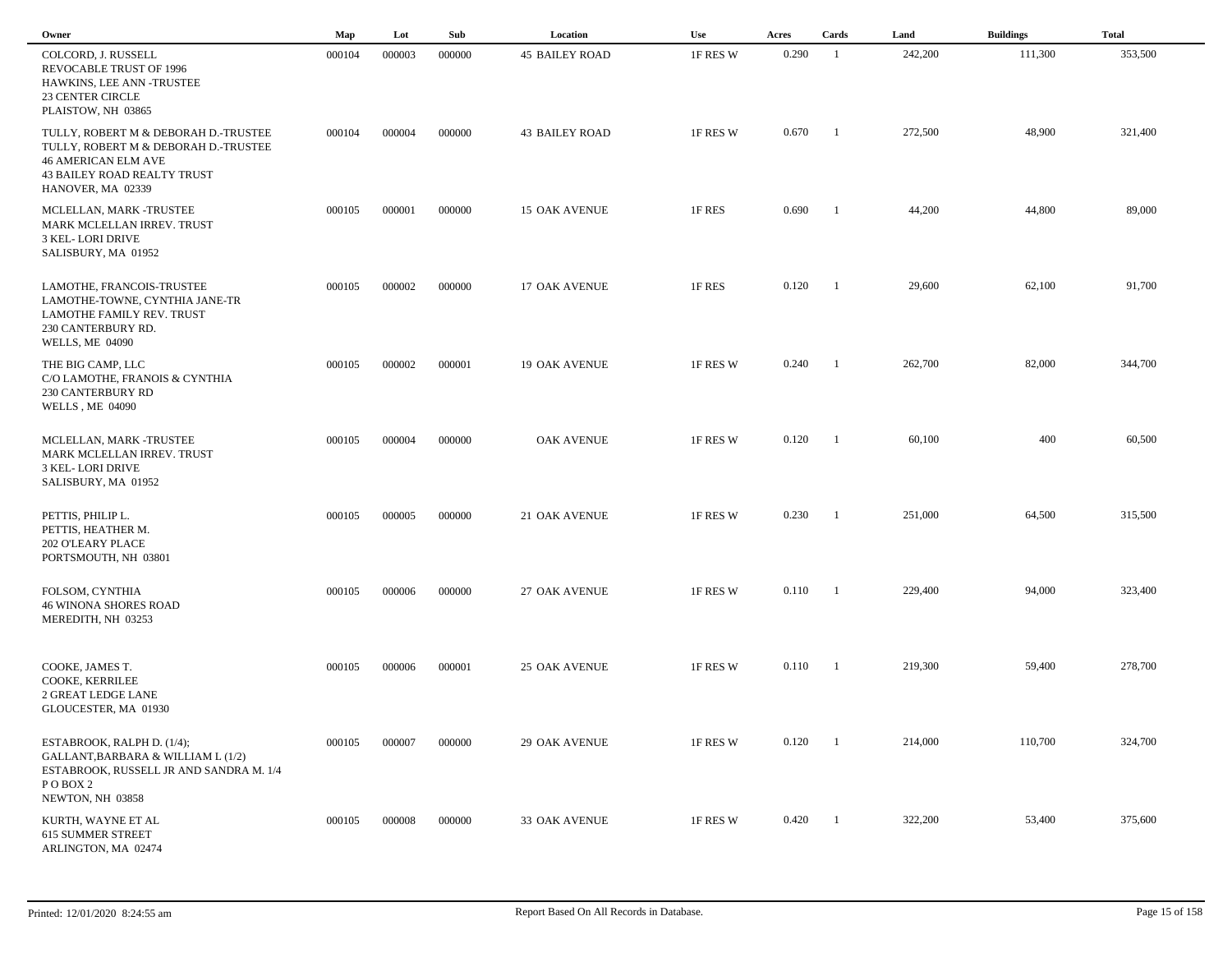| Owner                                                                                             | Map    | Lot    | Sub    | Location                | <b>Use</b>    | Acres | Cards                    | Land    | <b>Buildings</b> | <b>Total</b> |
|---------------------------------------------------------------------------------------------------|--------|--------|--------|-------------------------|---------------|-------|--------------------------|---------|------------------|--------------|
| KURTH, GLENN S.<br>126 GLEN RD<br>WELSLEY, MA 02481                                               | 000105 | 000009 | 000000 | 35 OAK AVENUE           | 1F RES W      | 0.240 | - 1                      | 274,900 | 79,800           | 354,700      |
| KURTH, GLENN S.<br>126 GLEN RD<br>WELSLEY, MA 02481                                               | 000105 | 000010 | 000000 | <b>OAK AVENUE</b>       | 1F RES W      | 0.350 | -1                       | 90,400  | $\overline{0}$   | 90,400       |
| LEMMI, LUCY R. 1995 TRUST<br>C/O LUCY R. LEMMI - TRUSTEE<br>9 SUMNER AVENUE<br>MEDFORD, MA 02155  | 000105 | 000011 | 000000 | <b>40 OAK AVENUE</b>    | 1F RES        | 0.260 | $\overline{1}$           | 40,800  | 85,800           | 126,600      |
| ADAMS, ARTHUR<br>ADAMS, RHONDA<br>236 MIAN STREET<br>GROVELAND, MA 01834                          | 000105 | 000012 | 000000 | <b>30 OAK AVENUE</b>    | 1F RES W      | 0.580 | $\overline{\phantom{a}}$ | 85,000  | 90,500           | 175,500      |
| PETTIS, PHILIP L.<br>PETTIS, HEATHER M.<br>202 O'LEARY PLACE<br>PORTSMOUTH, NH 03801              | 000105 | 000013 | 000000 | <b>OAK AVENUE</b>       | 1F RES        | 0.430 | $\blacksquare$           | 19,400  | $\boldsymbol{0}$ | 19,400       |
| CUNHA, DEBORAH K.<br><b>30 EATON ROAD</b><br>LEXINGTON, MA 02420                                  | 000106 | 000001 | 000000 | LAKE SHORE DRIVE        | 1F RES W      | 0.110 | $\blacksquare$           | 47,300  | $\overline{0}$   | 47,300       |
| <b>BLANCO, JUDITH</b><br>2866 SYCAMORE WAY<br>SANTA CLARA, CA 95051                               | 000106 | 000002 | 000000 | LAKE SHORE DRIVE        | 1F RES W      | 0.110 | $\overline{\phantom{a}}$ | 56,100  | 7,400            | 63,500       |
| STELTENPOHL, JAMES R.<br>STELTENPOHL, THEODORA J.<br>TOAD HALL 2001 REALTY TRUST<br>42 WALNUT RD. | 000106 | 000003 | 000000 | 47 LAKE SHORE DRIVE     | 1F RES W      | 0.460 | $\blacksquare$           | 296,200 | 60,900           | 357,100      |
| SOUTH HAMILTON, MA 01982<br>EFFINGHAM CONSERVATION COMM.<br>PO BOX 67<br>EFFINGHAM, NH 03882      | 000106 | 000012 | 000000 | LAKE SHORE DRIVE        | <b>EXEMPT</b> | 1.060 | - 1                      | 103,600 | $\overline{0}$   | 103,600      |
| EFFINGHAM, TOWN OF<br>68 SCHOOL ST<br>EFFINGHAM, NH 03882                                         | 000106 | 000013 | 000000 | LAKE SHORE DRIVE        | <b>EXEMPT</b> | 0.070 | - 1                      | 62,600  | $\overline{0}$   | 62,600       |
| EFFINGHAM CONSERVATION COMM.<br>PO BOX 67<br>EFFINGHAM, NH 03882                                  | 000106 | 000014 | 000000 | <b>LAKE SHORE DRIVE</b> | <b>EXEMPT</b> | 0.210 | $\blacksquare$           | 86,200  | $\overline{0}$   | 86,200       |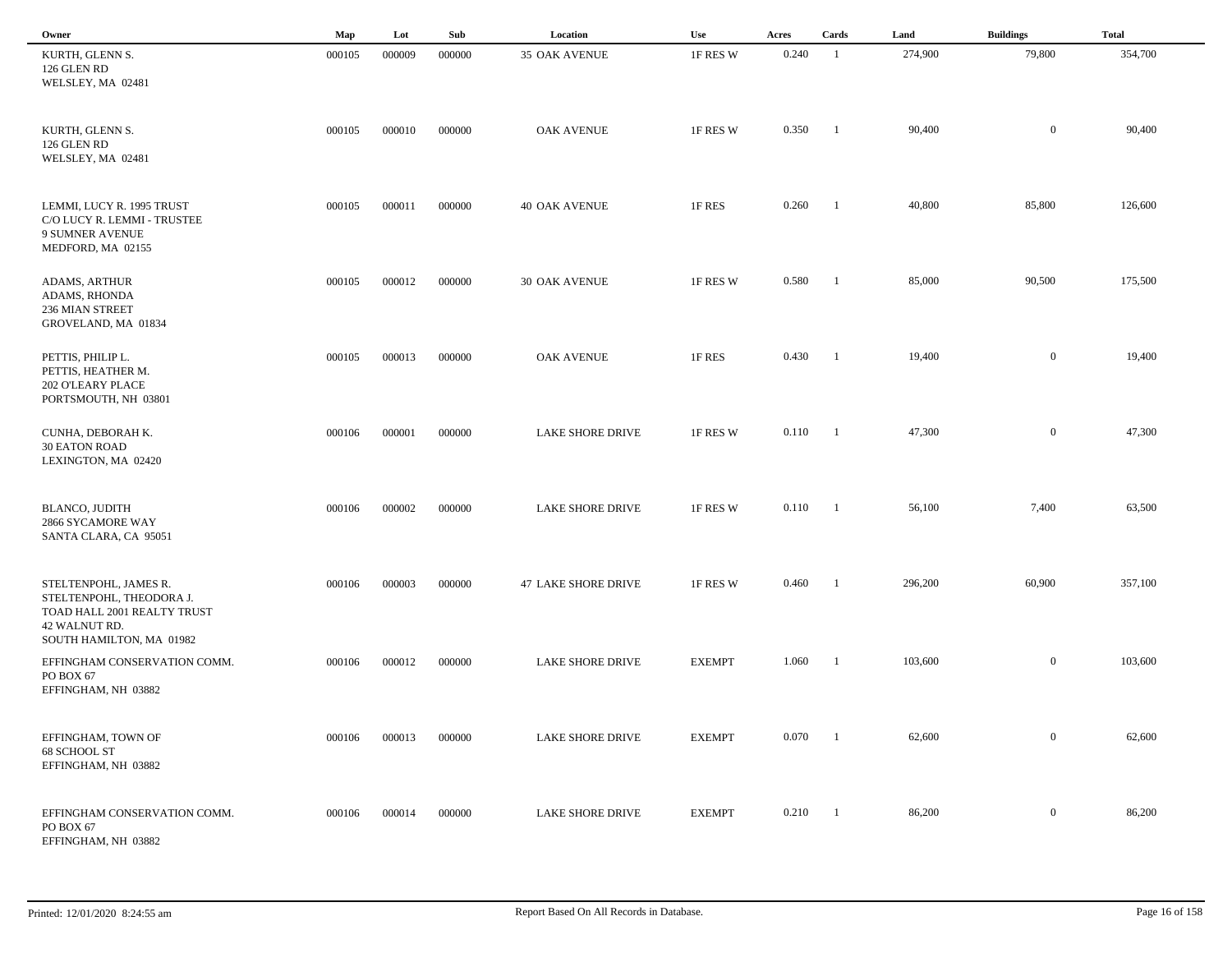| Owner                                                                                              | Map    | Lot    | Sub    | Location                | Use           | Acres   | Cards          | Land     | <b>Buildings</b> | <b>Total</b> |  |
|----------------------------------------------------------------------------------------------------|--------|--------|--------|-------------------------|---------------|---------|----------------|----------|------------------|--------------|--|
| EFFINGHAM, TOWN OF<br>68 SCHOOL ST<br>EFFINGHAM, NH 03882                                          | 000106 | 000015 | 000000 | LAKE SHORE DRIVE        | <b>EXEMPT</b> | 0.080   | -1             | 62,600   | $\mathbf{0}$     | 62,600       |  |
| EFFINGHAM, TOWN OF<br>68 SCHOOL ST<br>EFFINGHAM, NH 03882                                          | 000106 | 000016 | 000000 | LAKE SHORE DRIVE        | <b>EXEMPT</b> | 0.090   | -1             | 53,300   | $\bf{0}$         | 53,300       |  |
| POSTER, LOIS P.<br><b>258 BAILEY RAOD</b><br>EFFINGHAM, NH 03882                                   | 000106 | 000017 | 000000 | <b>LAKE SHORE DRIVE</b> | 1F RES W      | 116.000 | -1             | 5,751 cu | $\overline{0}$   | 5,751        |  |
| EFFINGHAM, TOWN OF<br>68 SCHOOL ST<br>EFFINGHAM, NH 03882                                          | 000106 | 000018 | 000000 | LAKE SHORE DRIVE        | <b>EXEMPT</b> | 0.720   | $\blacksquare$ | 13,200   | $\mathbf{0}$     | 13,200       |  |
| <b>OWNER UNKNOWN</b><br>68 SCHOOL ST<br>EFFINGHAM, NH 03882                                        | 000106 | 000019 | 000000 | <b>LAKE SHORE DRIVE</b> | <b>EXEMPT</b> | 0.160   | $\blacksquare$ | 900      | $\overline{0}$   | 900          |  |
| OWNER UNKNOWN<br>68 SCHOOL ST<br>EFFINGHAM, NH 03882                                               | 000106 | 000020 | 000000 | <b>LAKE SHORE DRIVE</b> | <b>EXEMPT</b> | 0.520   | $\blacksquare$ | 12,600   | $\overline{0}$   | 12,600       |  |
| EFFINGHAM, TOWN OF<br>68 SCHOOL ST<br>EFFINGHAM, NH 03882                                          | 000106 | 000021 | 000000 | <b>LAKE SHORE DRIVE</b> | <b>EXEMPT</b> | 0.460   | - 1            | 12,400   | $\mathbf{0}$     | 12,400       |  |
| <b>OWNER UNKNOWN</b><br>68 SCHOOL ST<br>EFFINGHAM, NH 03882                                        | 000106 | 000022 | 000000 | <b>LAKE SHORE DRIVE</b> | <b>EXEMPT</b> | 0.990   | -1             | 13,900   | $\mathbf{0}$     | 13,900       |  |
| TOWNSEND, THOMAS R.<br>TOWNSEND, JANIS E.<br>31 HARWOOD ROAD<br>NATICK, MA 01760                   | 000106 | 000023 | 000000 | <b>168 REMICK ROAD</b>  | 1F RES W      | 0.190   | -1             | 255,600  | 75,400           | 331,000      |  |
| REMICK, DARAYL S.<br>612 WITCHTROT RD.<br>WAKEFIELD, NH 03872                                      | 000107 | 000001 | 000000 | <b>REMICK ROAD</b>      | <b>UNMNG</b>  | 80.000  | $\overline{1}$ | 6,001 cu | $\overline{0}$   | 6,001        |  |
| WHITTEMORE, KATHLEEN S.<br>WHITTEMORE, EDWARD R.<br><b>19 SARGENT ROAD</b><br>HOLDERNESS, NH 03245 | 000107 | 000002 | 000000 | 97 REMICK ROAD          | 1F RES W      | 0.190   | $\blacksquare$ | 69,100   | 51,900           | 121,000      |  |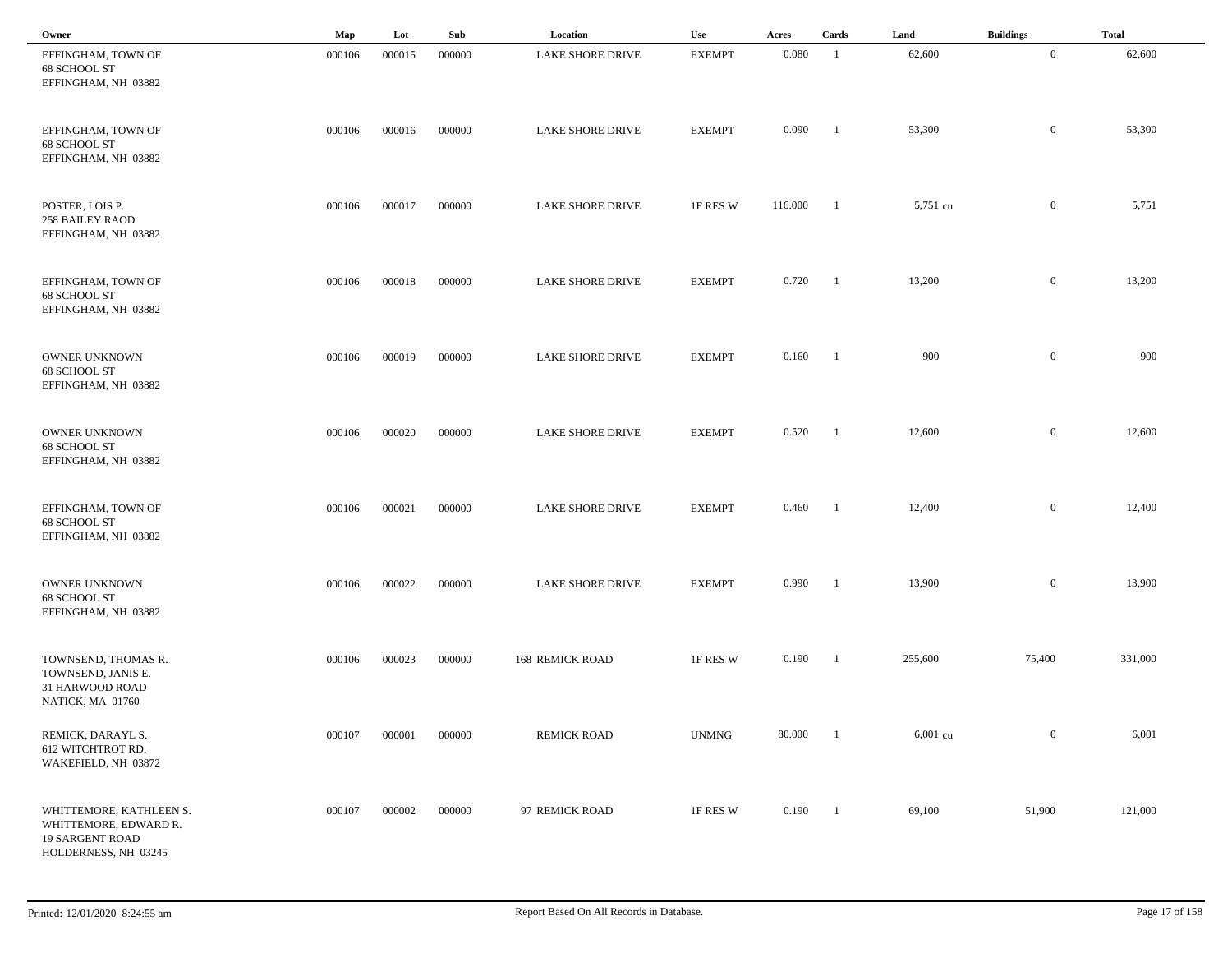| Owner                                                                                                                     | Map    | Lot    | Sub    | Location               | <b>Use</b>    | Acres | Cards          | Land            | <b>Buildings</b> | <b>Total</b> |
|---------------------------------------------------------------------------------------------------------------------------|--------|--------|--------|------------------------|---------------|-------|----------------|-----------------|------------------|--------------|
| GRASSO, LESLIE<br><b>GRASSO, LOUIS</b><br>32 NEWBURY STREET EXT.<br>BEVERLY, MA 01915                                     | 000107 | 000003 | 000000 | 99 REMICK ROAD         | 1F RES W      | 0.150 | - 1            | 66,000          | 49,500           | 115,500      |
| WRIGHT, STEVEN<br>PUTEH-WRIGHT, DELY<br><b>22 LILY POND ROAD</b><br>BARRINGTON, NH 03825                                  | 000107 | 000004 | 000000 | <b>158 REMICK ROAD</b> | 1F RES W      | 1.660 | -1             | 272,400         | 207,100          | 479,500      |
| CRAIG, STEPHEN A.<br>CRAIG, MARY E.<br><b>152 REMICK ROAD</b><br>EFFINGHAM, NH 03882                                      | 000107 | 000005 | 000000 | <b>152 REMICK ROAD</b> | 1F RES W      | 0.480 | -1             | 276,100         | 142,100          | 418,200      |
| FINO, MATTHEW J.<br>HARRINGTON, TERESE A.<br>114 GROVE ST<br>EVERETT, MA 02149-1820                                       | 000107 | 000006 | 000000 | <b>150 REMICK ROAD</b> | 1F RES W      | 0.300 | $\blacksquare$ | 248,400         | 93,000           | 341,400      |
| MCKELVIE, CURT A.-TRUSTEE<br>MCKELVIE, TODD B.-TRUSTEE<br>MCKELVIE IRREVOCABLE TRUST<br>10 PINE ST<br>ACTON, MA 01720     | 000107 | 000007 | 000000 | <b>148 REMICK ROAD</b> | 1F RES W      | 0.460 | -1             | 340,600         | 105,600          | 446,200      |
| COUGHLIN, RICHARD S.<br>COUGHLIN, LYNDA D.<br>101 BROCKTON AVENUE<br>HAVERHILL, MA 01830                                  | 000107 | 000008 | 000000 | <b>146 REMICK ROAD</b> | 1F RES W      | 0.360 | - 1            | 187,600         | 87,100           | 274,700      |
| CHOUINARD, AB. SR./MJ REV LIV TR<br>CHOUINARD, AB. SR./MJ TRUSTEES<br>9 FULLER LANE<br>EXETER, NH 03833-4803              | 000107 | 000009 | 000000 | <b>144 REMICK ROAD</b> | 1F RES W      | 0.370 | - 1            | 198,800         | 158,100          | 356,900      |
| TURMEL, SUSAN L. REV TRUST<br>C/O TURMEL, SUSAN L.<br>11 BEVERLEE DRIVE<br>NASHUA, NH 03064                               | 000107 | 000010 | 000000 | <b>142 REMICK ROAD</b> | 1F RES W      | 0.380 | -1             | 255,900         | 80,200           | 336,100      |
| PAUL, ALICIA<br><b>89 WASHINGTON STREET</b><br>GROVELAND, MA 01834                                                        | 000107 | 000011 | 000000 | <b>REMICK ROAD</b>     | <b>WETLAN</b> | 0.840 | - 1            | $15 \text{ cu}$ | $\mathbf{0}$     | 15           |
| MCKELVIE, KENNETH R-TRUSTEE<br>MCKELVIE, LINDA A-TRUSTEE<br>MCKELVIE REALTY TRUST<br>122 REMICK RD<br>EFFINGHAM, NH 03882 | 000107 | 000012 | 000000 | 128 REMICK ROAD        | 1F RES W      | 0.260 |                | 316,900         | 63,800           | 380,700      |
| MCKELVIE, KENNETH R-TRUSTEE<br>MCKELVIE, LINDA A-TRUSTEE<br>MCKELVIE REALTY TRUST<br>122 REMICK RD<br>EFFINGHAM, NH 03882 | 000107 | 000013 | 000000 | <b>122 REMICK ROAD</b> | 1F RES W      | 0.320 | -1             | 295,800         | 162,800          | 458,600      |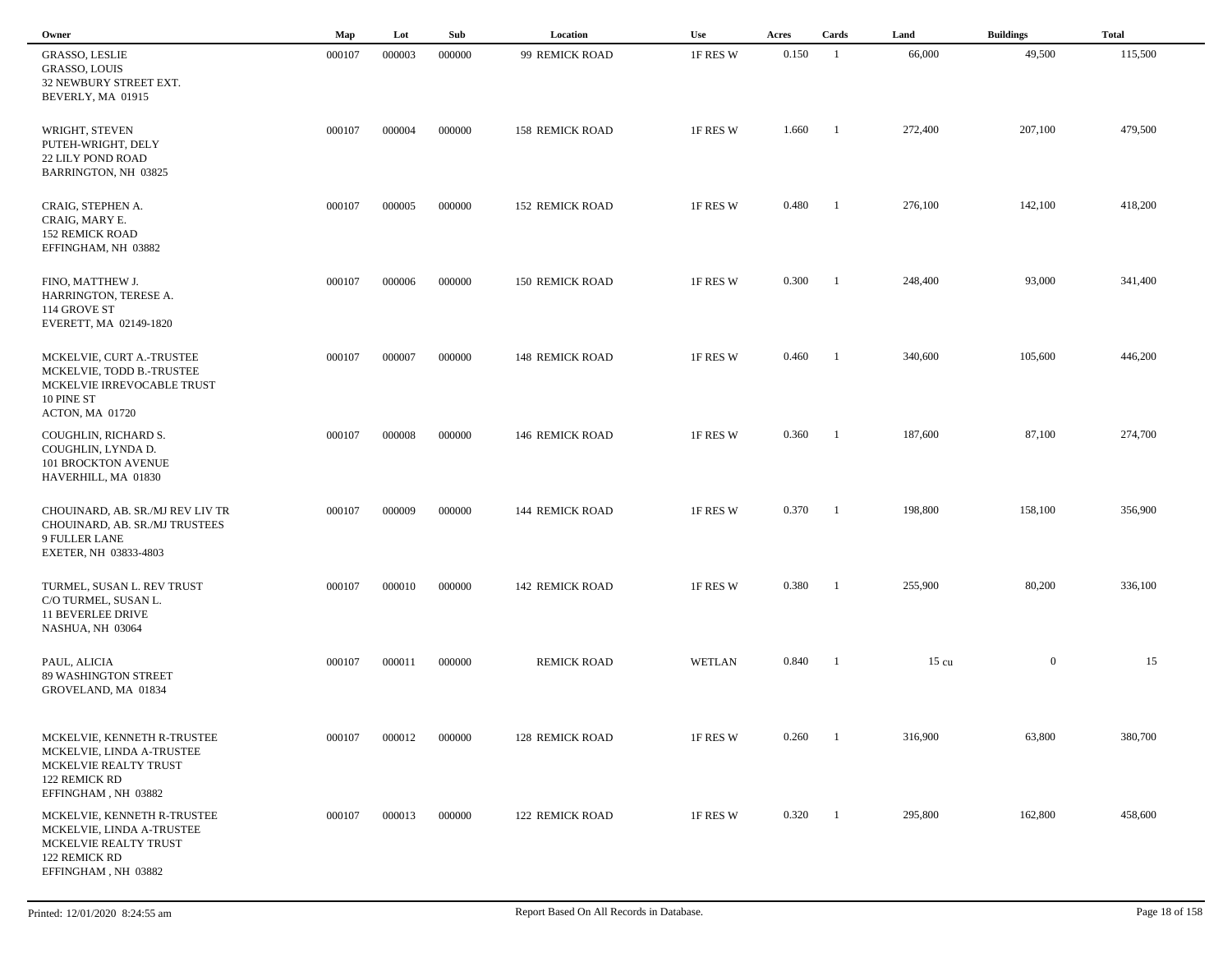| Owner                                                                                                                            | Map    | Lot    | Sub    | Location               | Use          | Acres | Cards                    | Land    | <b>Buildings</b> | <b>Total</b> |
|----------------------------------------------------------------------------------------------------------------------------------|--------|--------|--------|------------------------|--------------|-------|--------------------------|---------|------------------|--------------|
| MCKELVIE, KENNETH R-TRUSTEE<br>MCKELVIE, LINDA A-TRUSTEE<br>MCKELVIE REALTY TRUST<br>122 REMICK RD<br>EFFINGHAM, NH 03882        | 000107 | 000014 | 000000 | <b>118 REMICK ROAD</b> | 1F RES W     | 0.310 | $\overline{1}$           | 335,500 | 164,500          | 500,000      |
| DAVIS, CARL C. - TRUSTEE<br>DAVIS, DONNA L. - TRUSTEE<br>THE DAVIS FAMILY TRUST<br>112 REMICK RD<br>EFFINGHAM, NH 03882          | 000107 | 000015 | 000000 | 112 REMICK ROAD        | 1F RES W     | 0.290 | $\blacksquare$           | 340,000 | 143,900          | 483,900      |
| <b>BRADY, WILLIAM</b><br>29 PINE ST<br>DANVERS, MA 01923                                                                         | 000107 | 000016 | 000000 | 108 REMICK ROAD        | 1F RES W     | 0.440 | $\blacksquare$           | 358,700 | 80,200           | 438,900      |
| SCHANK, THOMAS J.<br>SCHANK MICHELLE A.<br>5 EMERSON LANE<br>MIDDLETON, MA 01949                                                 | 000107 | 000017 | 000000 | 100 REMICK ROAD        | 1F RES W     | 0.470 | $\blacksquare$           | 334,000 | 244,300          | 578,300      |
| SEESMAN, GARY W.<br>PO BOX 535<br>E. WAKEFIELD, NH 03830                                                                         | 000107 | 000018 | 000000 | 98 REMICK ROAD         | 1F RES W     | 0.470 | $\overline{\phantom{a}}$ | 283,600 | 201,400          | 485,000      |
| ANTONOPOULOS, CHARLES<br>ANTONOPOULOS, FELICIA<br><b>34 ROSEDALE AVENUE</b><br>HAVERHILL, MA 01830-1304                          | 000107 | 000019 | 000000 | 94 REMICK ROAD         | 1F RES W     | 0.480 | $\blacksquare$           | 359,300 | 156,100          | 515,400      |
| WILLIAMS, STEVEN J<br>WILLIAMS, DAWN M<br>78 WINONA AVENUE<br>HAVERHILL, MA 01830                                                | 000107 | 000020 | 000000 | 92 REMICK ROAD         | 1F RES W     | 0.470 | - 1                      | 278,200 | 75,200           | 353,400      |
| NICHOLS, LAURIE-TRUSTEE<br>LIBBY, SANDRA-TRUSTEE<br>HERSEY CAMP TRUST OF 2011<br>1665 PROVINCE LAKE RD<br>E. WAKEFIELD, NH 03830 | 000107 | 000021 | 000000 | 90 REMICK ROAD         | 1F RES W     | 0.480 | 2                        | 305,300 | 79,100           | 384,400      |
| DELAGE, SCOTT M.<br>DELAGE, SANDRA M<br><b>6 FRANCES DRIVE</b><br>BROOKLINE, NH 03033                                            | 000107 | 000022 | 000000 | <b>88 REMICK ROAD</b>  | 1F RES W     | 0.220 | $\blacksquare$           | 71,400  | 59,700           | 131,100      |
| DUMAS-SUTHERLAND, BETTY<br>77 SUTCLIFFE RD<br>LYNN, MA 01904                                                                     | 000107 | 000023 | 000000 | <b>80 REMICK ROAD</b>  | 1F RES W     | 0.150 | $\blacksquare$           | 61,100  | 37,300           | 98,400       |
| REMICK, DARAYL S.<br>612 WITCHTROT RD.<br>WAKEFIELD, NH 03872                                                                    | 000107 | 000024 | 000000 | <b>REMICK ROAD</b>     | <b>UNMNG</b> | 4.800 | $\blacksquare$           | 314 cu  | $\boldsymbol{0}$ | 314          |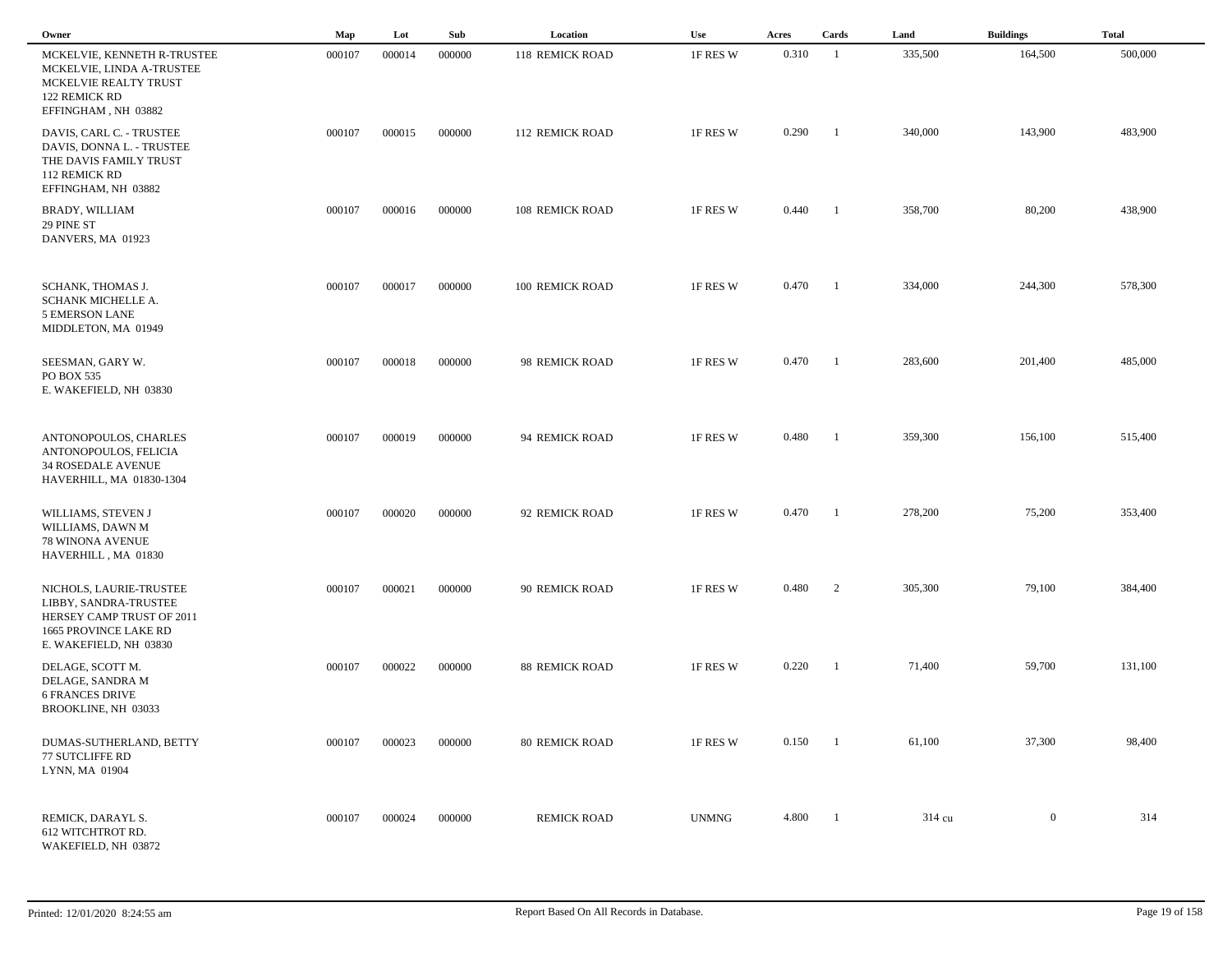| Owner                                                                                                                          | Map    | Lot    | Sub    | Location               | Use      | Acres  | Cards                   | Land             | <b>Buildings</b> | <b>Total</b> |  |
|--------------------------------------------------------------------------------------------------------------------------------|--------|--------|--------|------------------------|----------|--------|-------------------------|------------------|------------------|--------------|--|
| EDGE LAKE ASSOCIATES, LLC<br>P O BOX 199<br>EFFINGHAM, NH 03882                                                                | 000108 | 000001 | 000000 | PROVINCE LAKE ROAD     | COM/IN   | 13.600 | -1                      | 211,700          | 64,000           | 275,700      |  |
| BENZING, ADAM.-TRUSTEE<br>BENZING, CHRISTIANE A.-TRUSTEE<br>THE PROVINCE LINE ASSOC. TRUST<br>PO BOX 27<br>EFFINGHAM, NH 03882 | 000108 | 000002 | 000000 | OFF PROVINCE LAKE ROAD | 1F RES W | 0.490  | $\overline{1}$          | 7,200            | $\bf{0}$         | 7,200        |  |
| EDGE LAKE FARM, LLC<br>PO BOX 199<br>EFFINGHAM, NH 03882                                                                       | 000108 | 000003 | 000000 | PROVINCE LAKE ROAD     | 1F RES W | 7.700  | $\blacksquare$          | 78,600           | $\overline{0}$   | 78,600       |  |
| REMICK ROAD CAMPGROUND, LLC<br>AKA PROVINCE SHORES CAMPGROUND<br>PO BOX 24<br>CTR. OSSIPEE, NH 03814                           | 000109 | 000001 | 000000 | <b>36 REMICK ROAD</b>  | COM/IN   | 8.500  | $\overline{\mathbf{3}}$ | 481,200          | 1,055,000        | 1,536,200    |  |
| PAULDING, SALLY<br><b>6 SQUAMSCOTT RD</b><br>STRATHAM, NH 03885                                                                | 000109 | 000001 | 000001 | <b>36 REMICK ROAD</b>  | 1F RES W | 0.000  | $^{-1}$                 | $\boldsymbol{0}$ | $\overline{0}$   | $\mathbf{0}$ |  |
| SWIDERSKI, JAMIE<br>354 ANDOVER ST<br>LOWELL, MA 01852                                                                         | 000109 | 000001 | 000002 | <b>36 REMICK ROAD</b>  | 1F RES W | 0.000  | $^{-1}$                 | $\mathbf{0}$     | 7,500            | 7,500        |  |
| KUSHAKJI, MARK<br>135 BARBARA ALNE<br>HUDSON, NH 03051                                                                         | 000109 | 000001 | 000003 | <b>36 REMICK ROAD</b>  | 1F RES W | 0.000  | $^{-1}$                 | $\overline{0}$   | 5,700            | 5,700        |  |
| PEPIN, TRACEY<br>14B AUBURN ST.<br>PLAISTOW, NH 03865                                                                          | 000109 | 000001 | 000004 | <b>36 REMICK ROAD</b>  | 1F RES W | 0.000  | $\mathbf{1}$            | $\overline{0}$   | 2,900            | 2,900        |  |
| RECORD, ROY<br><b>68 CRYSTAL LAKE ROAD</b><br>HAVERHILL, MA 01832                                                              | 000109 | 000001 | 000005 | <b>36 REMICK ROAD</b>  | 1F RES W | 0.000  | -1                      | $\overline{0}$   | 2,200            | 2,200        |  |
| COSTELLO, DIANNE<br>FORD, MARTIN<br>162 SYLVAN STREET<br>MELROSE, MA 02176                                                     | 000109 | 000001 | 000006 | <b>36 REMICK ROAD</b>  | 1F RES W | 0.000  | $\blacksquare$          | $\mathbf{0}$     | 3,600            | 3,600        |  |
| JADE, BOB<br>56 TOWER ST<br>METHUEN, MA 01844                                                                                  | 000109 | 000001 | 000007 | <b>36 REMICK ROAD</b>  | 1F RES W | 0.000  | $\blacksquare$          | $\mathbf{0}$     | 1,700            | 1,700        |  |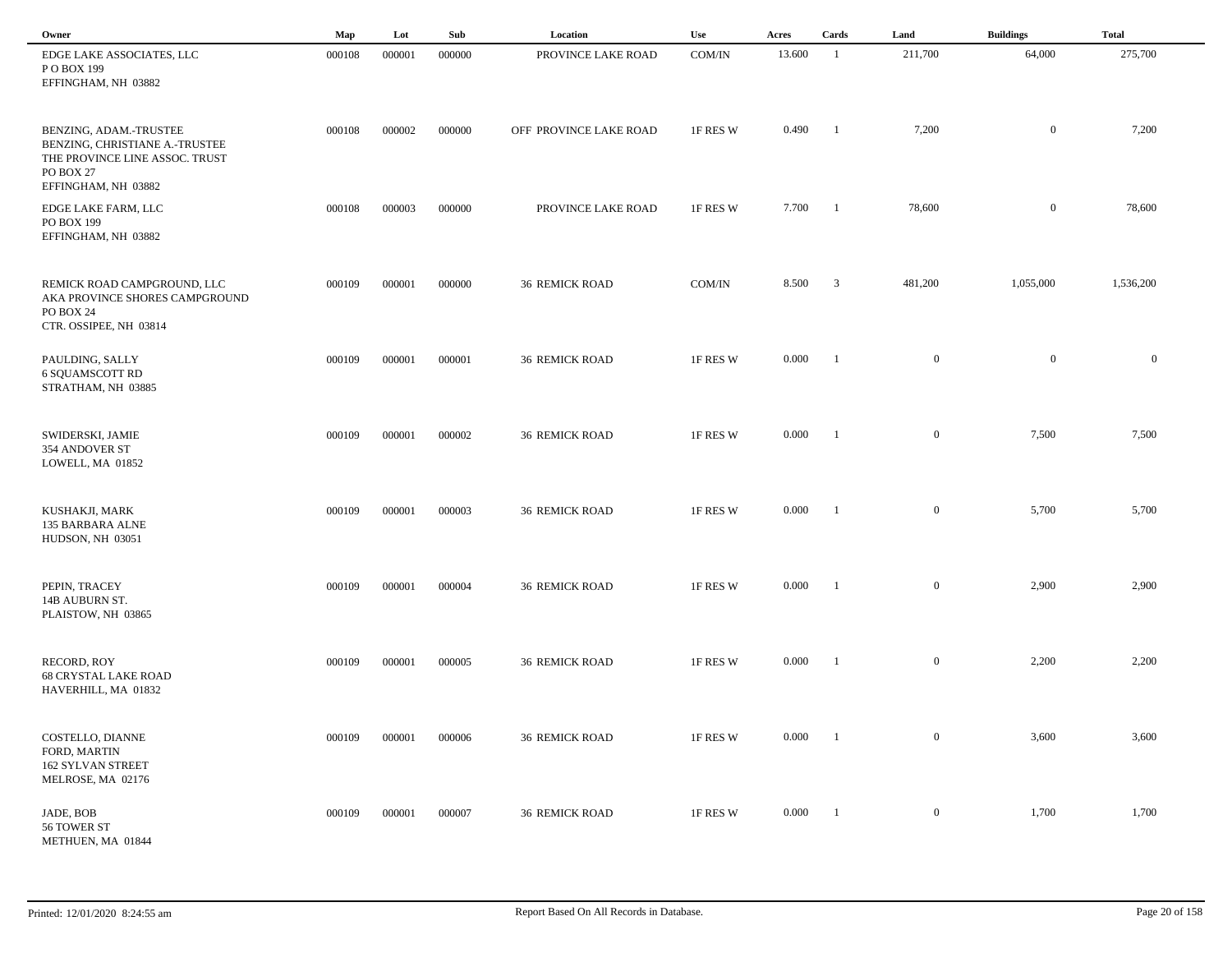| Owner                                                                                                | Map    | Lot    | Sub    | Location              | Use      | Acres | Cards          | Land             | <b>Buildings</b> | <b>Total</b> |
|------------------------------------------------------------------------------------------------------|--------|--------|--------|-----------------------|----------|-------|----------------|------------------|------------------|--------------|
| QUINN, WENDY<br>56 BAKER RD<br>SALISBURY, MA 01952                                                   | 000109 | 000001 | 000008 | <b>36 REMICK ROAD</b> | 1F RES W | 0.000 | -1             | $\overline{0}$   | 5,700            | 5,700        |
| WHYNOT, NICK<br>65 RUSSELL ST<br>MALDEN, MA 02148                                                    | 000109 | 000001 | 000009 | <b>36 REMICK ROAD</b> | 1F RES W | 0.000 | - 1            | $\overline{0}$   | 4,400            | 4,400        |
| MCANENEY, LISA<br><b>22 FRONTIER DRIVE</b><br>PELHAM, NH 03076                                       | 000109 | 000001 | 000010 | <b>36 REMICK ROAD</b> | 1F RES W | 0.000 | -1             | $\overline{0}$   | 5,900            | 5,900        |
| RUDIS, SHERYL<br>7 WHITTIER ST<br>METHUEN, MA 01844                                                  | 000109 | 000001 | 000011 | <b>36 REMICK ROAD</b> | 1F RES W | 0.000 | - 1            | $\mathbf{0}$     | 6,500            | 6,500        |
| <b>GODIN, PATRICK</b><br>17 MARIAH JADE LANE<br>LEBANON, ME 04027                                    | 000109 | 000001 | 000012 | <b>36 REMICK ROAD</b> | 1F RES W | 0.000 | $\blacksquare$ | $\mathbf{0}$     | 2,500            | 2,500        |
| <b>BONIA, RON</b><br>19 PUMKIN HOLLOW ROAD<br>BARRINGTON, NH 01915                                   | 000109 | 000001 | 000013 | <b>36 REMICK ROAD</b> | 1F RES W | 0.000 | $\blacksquare$ | $\mathbf{0}$     | 100              | 100          |
| REMICK ROAD CAMPGROUND, LLC<br>AKA PROVINCE SHORES CAMPGROUND<br>PO BOX 24<br>CTR. OSSIPEE, NH 03814 | 000109 | 000001 | 000014 | <b>36 REMICK ROAD</b> | 1F RES W | 0.000 | $\blacksquare$ | $\mathbf{0}$     | $\mathbf{0}$     | $\mathbf{0}$ |
| RUEL, RYAN<br>1 RAMSEY DRIVE<br><b>GONIC, NH 03839</b>                                               | 000109 | 000001 | 000015 | <b>36 REMICK ROAD</b> | 1F RES W | 0.000 | - 1            | $\mathbf{0}$     | 8,400            | 8,400        |
| LIOUZIS, GREG<br>LIOUZIS, MICHELLE<br>2681 HACKETT HILL RD<br>HOOKSETT, NH 03106                     | 000109 | 000001 | 000016 | <b>36 REMICK ROAD</b> | 1F RES W | 0.000 |                | $\mathbf{0}$     | 6,000            | 6,000        |
| EDWARDS, BRYAN<br>EDWARDS, WANDA<br><b>8 MCCARTHY DR</b><br><b>GROTON, MA 01450</b>                  | 000109 | 000001 | 000017 | <b>36 REMICK ROAD</b> | 1F RES W | 0.000 | $\blacksquare$ | $\boldsymbol{0}$ | 4,700            | 4,700        |
| EDWARDS, BRYAN<br>EDWARDS, WANDA<br><b>8 MCCARTHY DR</b><br>GROTON, MA 01450                         | 000109 | 000001 | 000018 | <b>36 REMICK ROAD</b> | 1F RES W | 0.000 | $\blacksquare$ | $\boldsymbol{0}$ | 3,600            | 3,600        |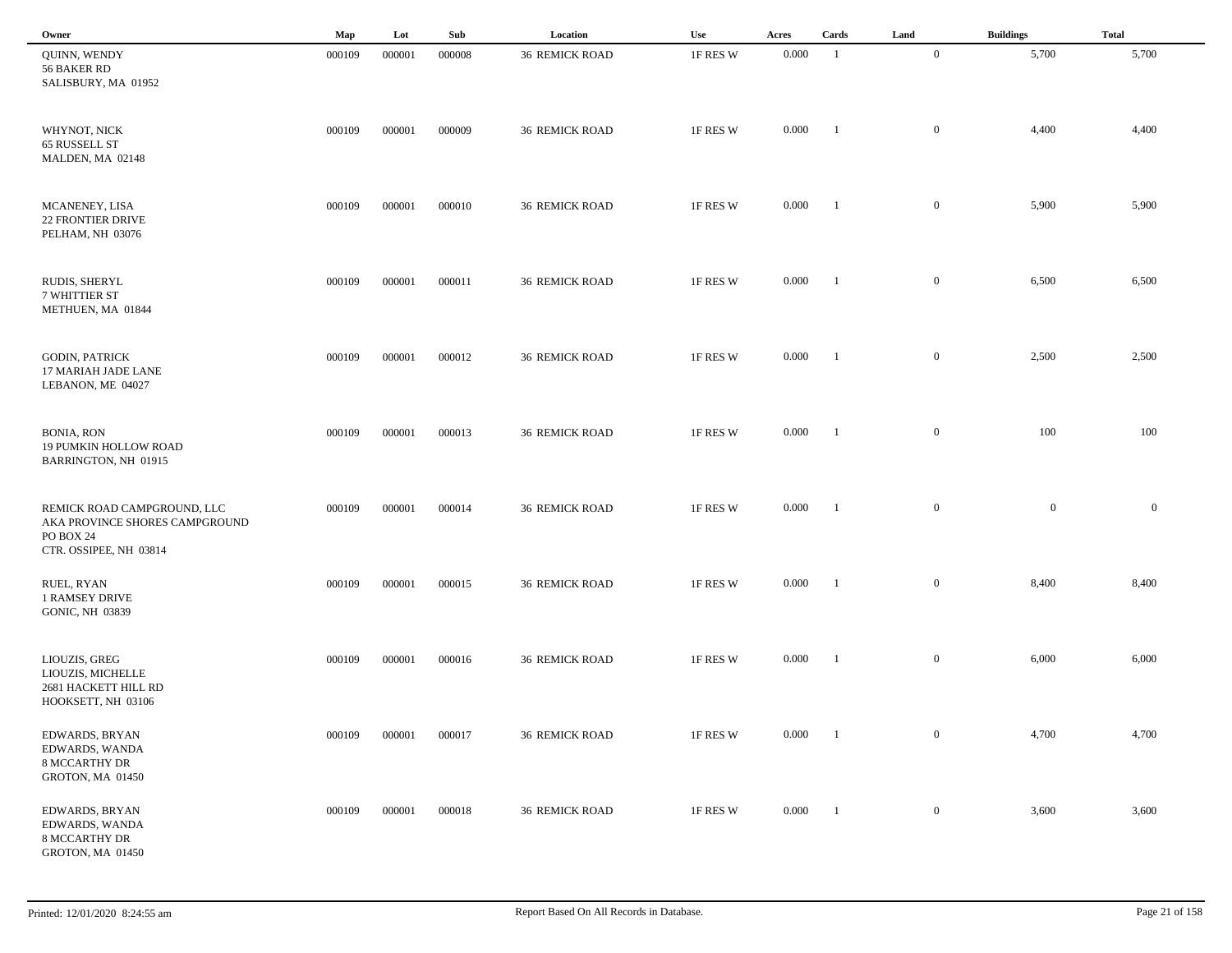| Owner                                                                                     | Map    | Lot    | Sub    | Location              | Use      | Acres | Cards          | Land           | <b>Buildings</b> | <b>Total</b> |
|-------------------------------------------------------------------------------------------|--------|--------|--------|-----------------------|----------|-------|----------------|----------------|------------------|--------------|
| HOOTON, JEFF<br>HOOTON, STEPHANIE<br>14 1/2 WINDHAM DEPOT RD<br>DERRY, NH 03038           | 000109 | 000001 | 000019 | <b>36 REMICK ROAD</b> | 1F RES W | 0.000 | -1             | $\overline{0}$ | 1,600            | 1,600        |
| WHYNOT, ROB SR<br><b>41 DEARBORN AVE</b><br>LYNN, MA 01905                                | 000109 | 000001 | 00001B | <b>36 REMICK ROAD</b> | 1F RES W | 0.000 | - 1            | $\overline{0}$ | 9,300            | 9,300        |
| SWIDERSKI, BOB<br>SWIDERSKI, KIM<br><b>5 WEST BANK RD</b><br>HOOKSETT, NH 03106           | 000109 | 000001 | 000020 | <b>36 REMICK ROAD</b> | 1F RES W | 0.000 | -1             | $\mathbf{0}$   | 5,500            | 5,500        |
| CARR, IAN<br>CARR, CHRISTINE<br><b>13 FOLGER AVENUE</b><br>BEVERLY, MA 01915              | 000109 | 000001 | 000021 | <b>36 REMICK ROAD</b> | 1F RES W | 0.000 | - 1            | $\mathbf{0}$   | 6,500            | 6,500        |
| <b>BONIA, RON</b><br>19 PUMKIN HOLLOW ROAD<br>BARRINGTON, NH 01915                        | 000109 | 000001 | 000022 | <b>36 REMICK ROAD</b> | 1F RES W | 0.000 | $\blacksquare$ | $\mathbf{0}$   | 300              | 300          |
| FABRIZIO, HARRY<br>FABRIZIO, LYNN<br>14 ADAMS ST<br>LYNN, MA 01902                        | 000109 | 000001 | 000023 | <b>36 REMICK ROAD</b> | 1F RES W | 0.000 | $\blacksquare$ | $\mathbf{0}$   | 4,000            | 4,000        |
| MURPHY, KEN<br>65 E. WYOMING AVE<br>MELROSE, MA 02176                                     | 000109 | 000001 | 000024 | <b>36 REMICK ROAD</b> | 1F RES W | 0.000 | $\blacksquare$ | $\mathbf{0}$   | 5,400            | 5,400        |
| TEAL, JACQUELINE<br>113 BELLVALE ST<br>MALDEN, MA 02148                                   | 000109 | 000001 | 000025 | <b>36 REMICK ROAD</b> | 1F RES W | 0.000 | - 1            | $\mathbf{0}$   | 1,200            | 1,200        |
| <b>GODIN, PATRICK</b><br><b>GODIN, LAURIE</b><br>17 MARIAH JADE LANE<br>LEBANON, ME 04027 | 000109 | 000001 | 000026 | <b>36 REMICK ROAD</b> | 1F RES W | 0.000 |                | $\mathbf{0}$   | 7,100            | 7,100        |
| MACCONNEL, PAUL<br>MACCONNEL, RENEE<br>9 TETON DR<br>LONDONDERRY, NH 03053                | 000109 | 000001 | 000027 | <b>36 REMICK ROAD</b> | 1F RES W | 0.000 | $\blacksquare$ | $\overline{0}$ | 6,900            | 6,900        |
| CUDDY, MICHAEL<br>CUDDY, TERESA<br>38 OLD FARM RD<br>READING, MA 01867                    | 000109 | 000001 | 000028 | <b>36 REMICK ROAD</b> | 1F RES W | 0.000 | $\blacksquare$ | $\overline{0}$ | 7,700            | 7,700        |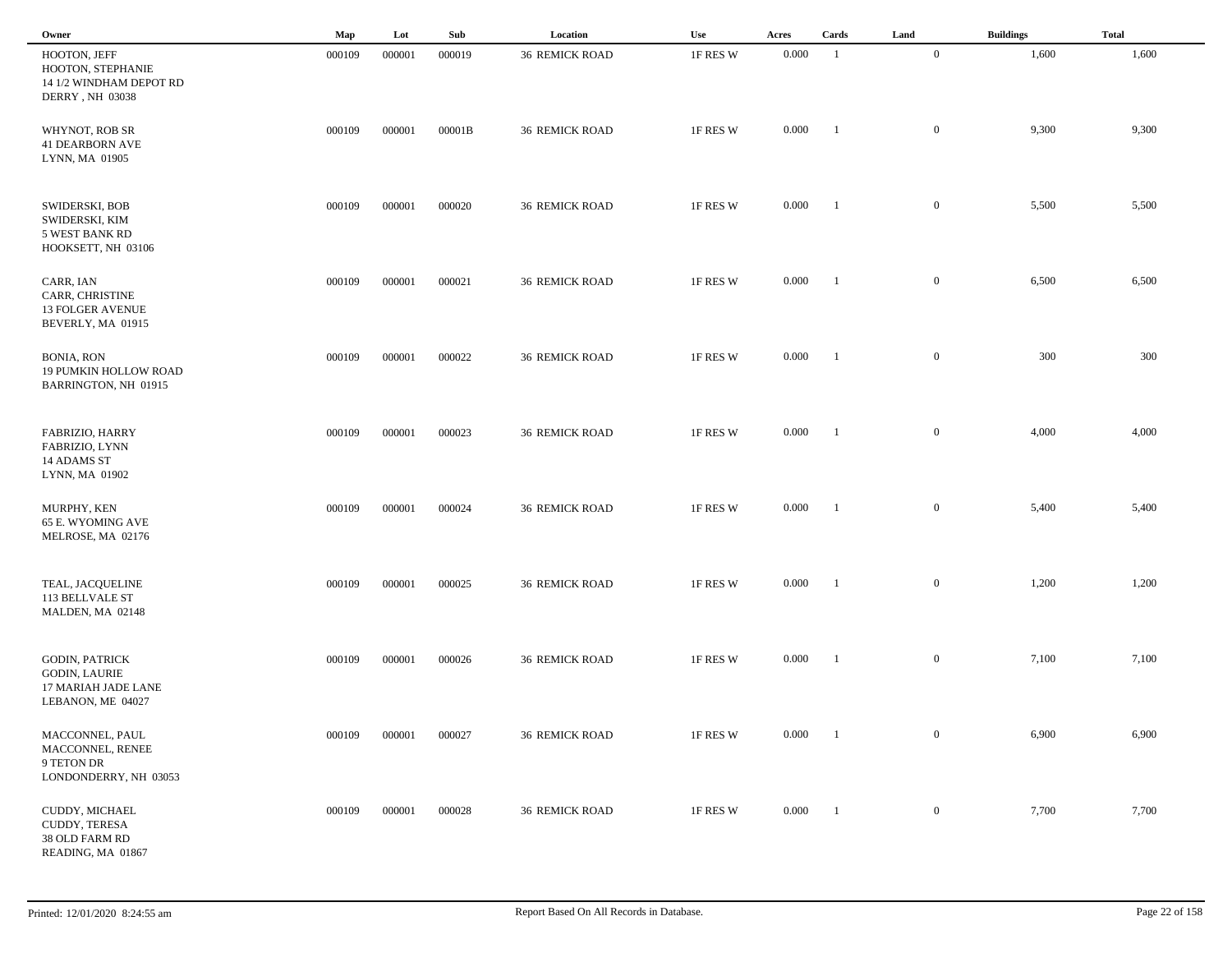| Owner                                                                                                | Map    | Lot    | Sub    | Location              | Use      | Acres | Cards          | Land             | <b>Buildings</b> | <b>Total</b>   |
|------------------------------------------------------------------------------------------------------|--------|--------|--------|-----------------------|----------|-------|----------------|------------------|------------------|----------------|
| MONIES, DANA<br>MONIES, WENDY<br>29 BALCOMB ST<br>SALEM, MA 01970                                    | 000109 | 000001 | 000029 | <b>36 REMICK ROAD</b> | 1F RES W | 0.000 | -1             | $\mathbf{0}$     | 5,100            | 5,100          |
| DAVIS, DARREN<br>DAVIS, LISA<br>54 OAKLANDS RD<br>NEWFIELDS, NH 03856                                | 000109 | 000001 | 00002B | <b>36 REMICK ROAD</b> | 1F RES W | 0.000 | -1             | $\mathbf{0}$     | 2,500            | 2,500          |
| CUDDY, STEVE F.<br>171 TOPSFIELD ROAD<br>BOXFORD, MA 01921-2623                                      | 000109 | 000001 | 000030 | <b>36 REMICK ROAD</b> | 1F RES W | 0.000 | $\blacksquare$ | $\mathbf{0}$     | 3,600            | 3,600          |
| MAYNARD, NICOLE<br>140 SAGMORE RD<br>RYE, NH 03870                                                   | 000109 | 000001 | 000031 | <b>36 REMICK ROAD</b> | 1F RES W | 0.000 | $\blacksquare$ | $\mathbf{0}$     | 8,500            | 8,500          |
| SURETTE, JEFF<br>SURETTE, LAUREEN<br>9 YALE AVE<br>SAUGUS, MA 01906                                  | 000109 | 000001 | 000032 | <b>36 REMICK ROAD</b> | 1F RES W | 0.000 | $\blacksquare$ | $\mathbf{0}$     | 4,600            | 4,600          |
| LAUZIERE, JILLIAN<br><b>10 MAKEPEACE ST</b><br>SAUGUS, MA 01906                                      | 000109 | 000001 | 000033 | <b>36 REMICK ROAD</b> | 1F RES W | 0.000 | $\blacksquare$ | $\mathbf{0}$     | 5,800            | 5,800          |
| WHYNOT, ROB JR.<br><b>41 DEARBORN AVE</b><br>LYNN, MA 01905                                          | 000109 | 000001 | 000034 | <b>36 REMICK ROAD</b> | 1F RES W | 0.000 | -1             | $\mathbf{0}$     | 5,000            | 5,000          |
| REMICK ROAD CAMPGROUND, LLC<br>AKA PROVINCE SHORES CAMPGROUND<br>PO BOX 24<br>CTR. OSSIPEE, NH 03814 | 000109 | 000001 | 000035 | <b>36 REMICK ROAD</b> | 1F RES W | 0.000 | - 1            | $\mathbf{0}$     | $\overline{0}$   | $\mathbf{0}$   |
| REMICK ROAD CAMPGROUND, LLC<br>AKA PROVINCE SHORES CAMPGROUND<br>PO BOX 24<br>CTR. OSSIPEE, NH 03814 | 000109 | 000001 | 000036 | <b>36 REMICK ROAD</b> | 1F RES W | 0.000 | - 1            | $\mathbf{0}$     | $\mathbf{0}$     | $\overline{0}$ |
| <b>GAUDETTE, DANIEL</b><br>15 NASHUA ST<br>AYER, MA 01432                                            | 000109 | 000001 | 000037 | <b>36 REMICK ROAD</b> | 1F RES W | 0.000 | $\blacksquare$ | $\overline{0}$   | 1,900            | 1,900          |
| MURPHY, PATRICK<br>MURPHY, AMANDA<br>2 LOVE LANE<br>SANDOWN, NH 03873                                | 000109 | 000001 | 000038 | <b>36 REMICK ROAD</b> | 1F RES W | 0.000 | $\blacksquare$ | $\boldsymbol{0}$ | 10,700           | 10,700         |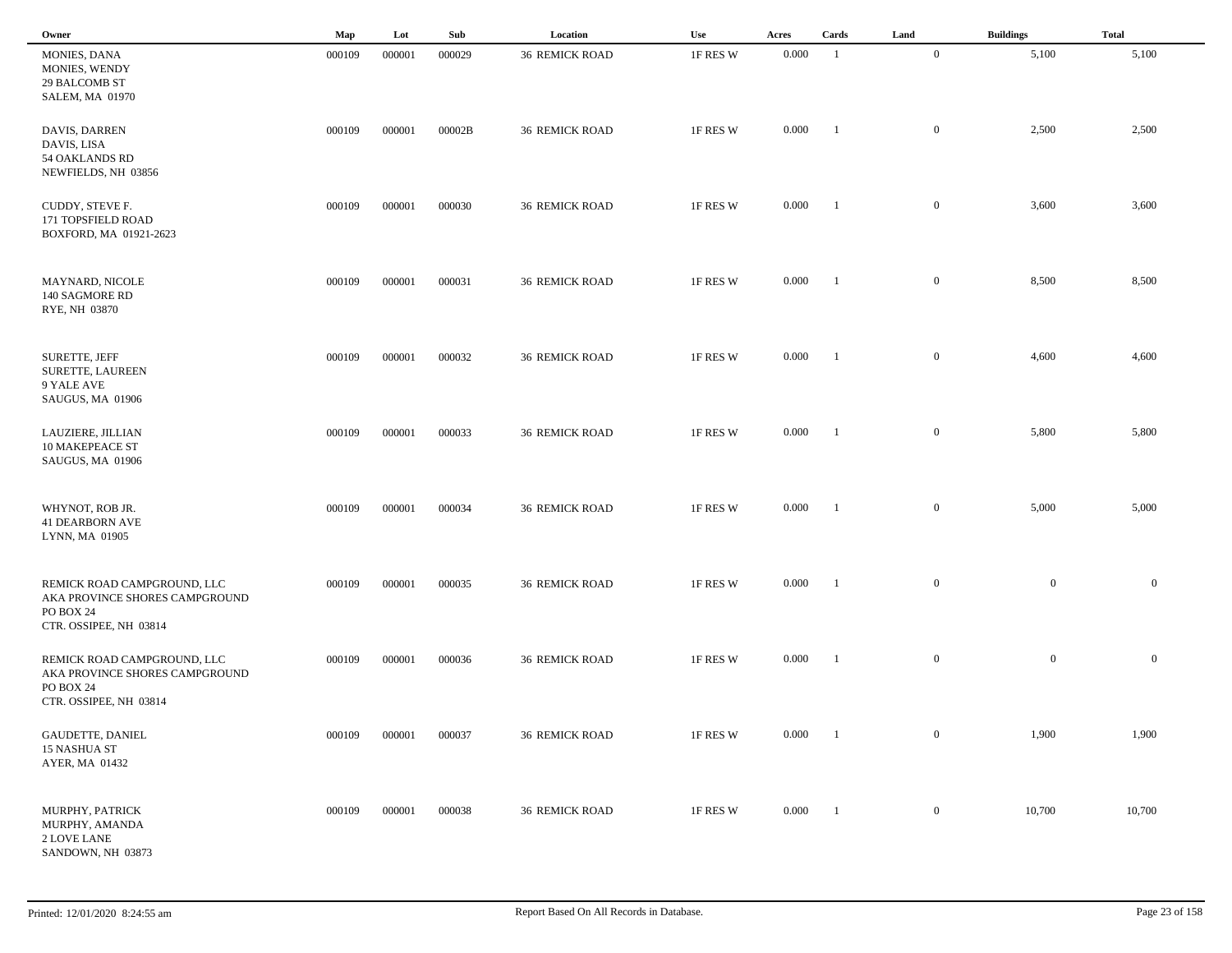| Owner                                                                                                | Map    | Lot    | Sub    | Location              | Use      | Acres | Cards          | Land           | <b>Buildings</b> | <b>Total</b>     |
|------------------------------------------------------------------------------------------------------|--------|--------|--------|-----------------------|----------|-------|----------------|----------------|------------------|------------------|
| TRAVERS, GARY<br>TRAVERS, CINDY<br>2 LOVE LANE<br>SANDOWN, NH 03873                                  | 000109 | 000001 | 000039 | <b>36 REMICK ROAD</b> | 1F RES W | 0.000 | -1             | $\overline{0}$ | 6,600            | 6,600            |
| TIERNY, TOM<br>36 LUND ROAD<br>HUDSON, NH 03051                                                      | 000109 | 000001 | 00003B | <b>36 REMICK ROAD</b> | 1F RES W | 0.000 | - 1            | $\overline{0}$ | 3,500            | 3,500            |
| <b>SALISBURY, CHRIS</b><br><b>430 NORTH MAIN STREET</b><br><b>SALEM, NH 03079</b>                    | 000109 | 000001 | 000040 | <b>36 REMICK ROAD</b> | 1F RES W | 0.000 | -1             | $\overline{0}$ | 3,100            | 3,100            |
| GIFFORD, CHRISTINE<br>GIFFORD, JONATHAN<br><b>148 MAIN STREET</b><br>PLAISTOW, NH 03865              | 000109 | 000001 | 000041 | <b>36 REMICK ROAD</b> | 1F RES W | 0.000 | - 1            | $\mathbf{0}$   | 17,500           | 17,500           |
| CUDDY, MICHAEL<br>CUDDY, TERESA<br>38 OLD FARM RD<br>READING, MA 03930                               | 000109 | 000001 | 000042 | <b>36 REMICK ROAD</b> | 1F RES W | 0.000 | $\blacksquare$ | $\mathbf{0}$   | 4,300            | 4,300            |
| CUDDY, DEREK<br>CUDDY, NICOLE<br>35 OLD COUNTRY RD<br>SAUGUS, MA 01906                               | 000109 | 000001 | 000043 | <b>36 REMICK ROAD</b> | 1F RES W | 0.000 | $\blacksquare$ | $\mathbf{0}$   | 3,600            | 3,600            |
| DUMAS, STEVE<br><b>DUMAS, BETTY</b><br><b>77 SUTCLIFFE RD</b><br>LYNN, MA 01904                      | 000109 | 000001 | 000044 | <b>36 REMICK ROAD</b> | 1F RES W | 0.000 | $\blacksquare$ | $\mathbf{0}$   | 6,200            | 6,200            |
| MILLER, CHAD<br>MILLER, STEPH<br>149 CHESTNUT ST<br>NORTH READING, MA 01864                          | 000109 | 000001 | 000045 | <b>36 REMICK ROAD</b> | 1F RES W | 0.000 | - 1            | $\mathbf{0}$   | 7,500            | 7,500            |
| ZACKULAR, GARY<br>ZACKULAR, BONNIE<br>9 BAYARD STREET<br>SAUGUS, MA 01906                            | 000109 | 000001 | 000047 | <b>36 REMICK ROAD</b> | 1F RES W | 0.000 |                | $\mathbf{0}$   | 5,400            | 5,400            |
| D'AMORE, PAUL<br>314 MIDDLETON ROAD<br>BOXFORD, MA 01921                                             | 000109 | 000001 | 000048 | <b>36 REMICK ROAD</b> | 1F RES   | 0.000 | $\blacksquare$ | $\mathbf{0}$   | 10,700           | 10,700           |
| REMICK ROAD CAMPGROUND, LLC<br>AKA PROVINCE SHORES CAMPGROUND<br>PO BOX 24<br>CTR. OSSIPEE, NH 03814 | 000109 | 000001 | 000049 | <b>36 REMICK ROAD</b> | 1F RES W | 0.000 | $\blacksquare$ | $\overline{0}$ | $\overline{0}$   | $\boldsymbol{0}$ |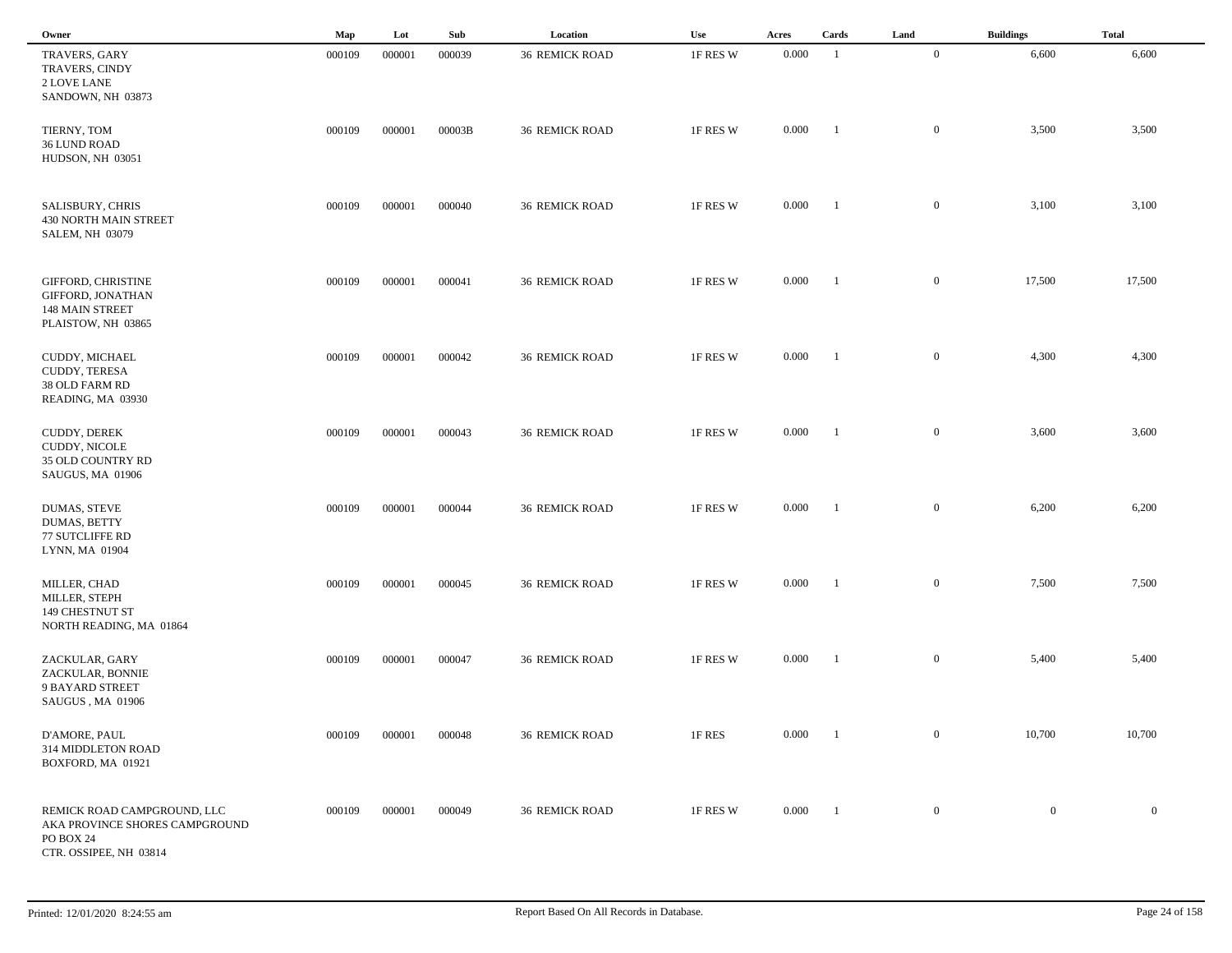| Owner                                                                              | Map    | Lot    | Sub    | Location              | Use      | Acres | Cards          | Land             | <b>Buildings</b> | <b>Total</b> |
|------------------------------------------------------------------------------------|--------|--------|--------|-----------------------|----------|-------|----------------|------------------|------------------|--------------|
| SHORE, LISA<br><b>SHORE, RICK</b><br><b>10 NICHOLAS ROAD</b><br>PLAISTOW, NH 03865 | 000109 | 000001 | 00004B | <b>36 REMICK ROAD</b> | 1F RES W | 0.000 | -1             | $\overline{0}$   | 6,200            | 6,200        |
| CERBONE, LORNA<br><b>10 BIRCHWOOD AVENUE</b><br>SAUGUS, MA 01906                   | 000109 | 000001 | 000050 | <b>36 REMICK ROAD</b> | 1F RES W | 0.000 | -1             | $\mathbf{0}$     | 3,500            | 3,500        |
| DEVANNA, KEVIN<br><b>12 PHEASANT RUN</b><br>MERRIMACK, NH 03054                    | 000109 | 000001 | 000051 | <b>36 REMICK ROAD</b> | 1F RES W | 0.000 | $\blacksquare$ | $\overline{0}$   | 1,100            | 1,100        |
| COLLAMORE, DEBORAH<br><b>84 YORK ROAD</b><br>LYNN, MA 01904                        | 000109 | 000001 | 000052 | <b>36 REMICK ROAD</b> | 1F RES W | 0.000 | $\blacksquare$ | $\overline{0}$   | 4,300            | 4,300        |
| COLLAMORE, ANDREW<br>COLLAMORE, KRISTAL<br>317 MIDDLETON RD<br>BOXFORD, MA 01960   | 000109 | 000001 | 000053 | <b>36 REMICK ROAD</b> | 1F RES W | 0.000 | $\blacksquare$ | $\mathbf{0}$     | 7,600            | 7,600        |
| STROUT, MICHAEL<br>17 FAIRCHILD AVENUE<br>SAUGUS, MA 01906                         | 000109 | 000001 | 000054 | <b>36 REMICK ROAD</b> | 1F RES W | 0.000 | $\blacksquare$ | $\mathbf{0}$     | 8,700            | 8,700        |
| LYNCH, JAMES<br><b>24 WATSON ROAD</b><br>EXETER, NH 03833                          | 000109 | 000001 | 000055 | <b>36 REMICK ROAD</b> | 1F RES W | 0.000 | -1             | $\mathbf{0}$     | 5,600            | 5,600        |
| O'DONNELL, JOHN<br>O'DONNELL, NATALIE<br>3 ALDO DR<br>SAUGUS, MA 01906             | 000109 | 000001 | 000056 | <b>36 REMICK ROAD</b> | 1F RES W | 0.000 | -1             | $\mathbf{0}$     | 4,700            | 4,700        |
| NIZIAK, TODD<br><b>18 OLD ROCKINGHAM</b><br><b>SALEM, NH 03079</b>                 | 000109 | 000001 | 000057 | <b>36 REMICK ROAD</b> | 1F RES W | 0.000 | -1             | $\mathbf{0}$     | 5,000            | 5,000        |
| DEMERS, MARLA<br>PO BOX 344<br>CENTER CONWAY, NH 03813                             | 000109 | 000001 | 000058 | <b>36 REMICK ROAD</b> | 1F RES W | 0.000 | $\blacksquare$ | $\overline{0}$   | 900              | 900          |
| CRUIKSHANK, PRISCILLA<br>9 VALLEY ST<br>MALDEN, MA 02148                           | 000109 | 000001 | 000059 | <b>36 REMICK ROAD</b> | 1F RES W | 0.000 | $\blacksquare$ | $\boldsymbol{0}$ | 4,800            | 4,800        |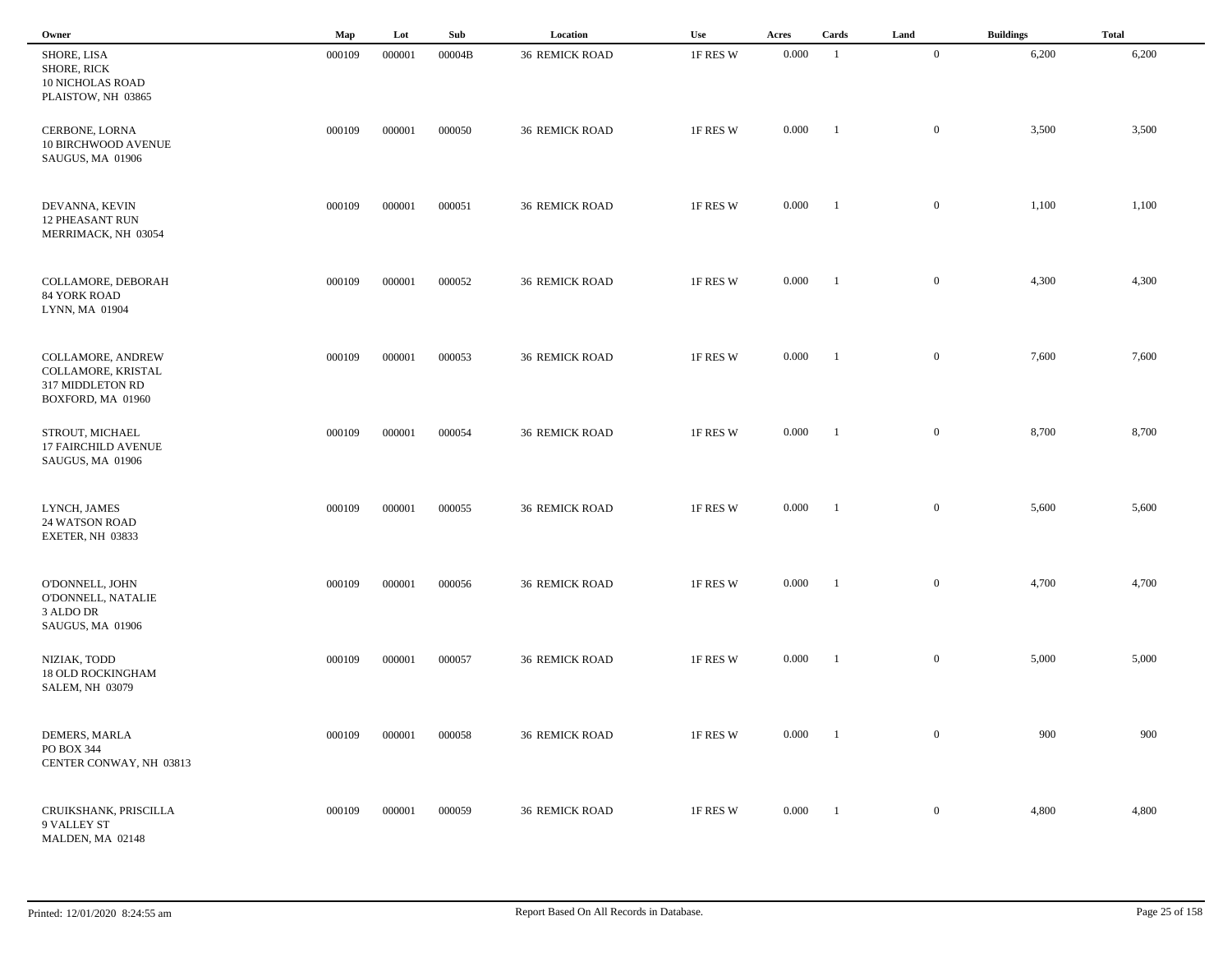| Owner                                                                                     | Map    | Lot    | Sub    | Location              | Use      | Acres | Cards          | Land             | <b>Buildings</b> | <b>Total</b>   |
|-------------------------------------------------------------------------------------------|--------|--------|--------|-----------------------|----------|-------|----------------|------------------|------------------|----------------|
| SHEPHARD, JOHN<br>414 CENTRAL ST<br>SAUGUS, MA 01906                                      | 000109 | 000001 | 00005B | <b>36 REMICK ROAD</b> | 1F RES W | 0.000 | -1             | $\overline{0}$   | 4,200            | 4,200          |
| STROUT, CARL<br>STROUT, JUDITH<br>63 CENTRAL ST<br>SAUGUS, MA 01906                       | 000109 | 000001 | 000060 | <b>36 REMICK ROAD</b> | 1F RES W | 0.000 | - 1            | $\overline{0}$   | 1,100            | 1,100          |
| <b>GADBOIS, SCOTT</b><br><b>GADBOIS, PATRICIA</b><br>20 BROOKWOOD LN<br>DANVERS, MA 01923 | 000109 | 000001 | 000061 | <b>36 REMICK ROAD</b> | 1F RES W | 0.000 | -1             | $\mathbf{0}$     | 3,300            | 3,300          |
| HEBERT, HALEY<br><b>32 RICHARDS ST</b><br>WAKEFIELD, MA 01880                             | 000109 | 000001 | 000062 | <b>36 REMICK ROAD</b> | 1F RES W | 0.000 | $\blacksquare$ | $\mathbf{0}$     | 5,100            | 5,100          |
| COLE, SCOTT<br>COLE, CHERYL<br>48 MAPLE ST<br>MIDDLETON, MA 01949                         | 000109 | 000001 | 000063 | <b>36 REMICK ROAD</b> | 1F RES W | 0.000 | $\blacksquare$ | $\mathbf{0}$     | 2,800            | 2,800          |
| <b>BELLANGER, MARC</b><br><b>65 KONOHASSETT CARTWAY</b><br>BREWSTER, MA 02631             | 000109 | 000001 | 000064 | <b>36 REMICK ROAD</b> | 1F RES W | 0.000 | $\blacksquare$ | $\mathbf{0}$     | $\mathbf{0}$     | $\overline{0}$ |
| MCKINNON, KEVIN<br>8 LINDA LANE<br>MERRIMACK, NH 03054                                    | 000109 | 000001 | 000065 | <b>36 REMICK ROAD</b> | 1F RES W | 0.000 | $\blacksquare$ | $\mathbf{0}$     | 19,200           | 19,200         |
| BENTLEY, DON<br>BENTLEY, MARILYN<br>362 WHITTIER DR<br>FREMONT, NH 03044                  | 000109 | 000001 | 000066 | <b>36 REMICK ROAD</b> | 1F RES W | 0.000 | - 1            | $\mathbf{0}$     | 13,400           | 13,400         |
| BELLEROSE, GARY<br><b>13 SHELLEY DRIVE</b><br>HUDSON, NH 03051                            | 000109 | 000001 | 000067 | <b>36 REMICK ROAD</b> | 1F RES W | 0.000 | - 1            | $\mathbf{0}$     | 7,100            | 7,100          |
| CHOUINARD, TOM<br>STEPENSON, LINDA<br><b>8 NICHOLAS ROAD</b><br>PLAISTOW, NH 03865        | 000109 | 000001 | 000068 | <b>36 REMICK ROAD</b> | 1F RES W | 0.000 | $\blacksquare$ | $\boldsymbol{0}$ | 3,200            | 3,200          |
| KNOX, JASON<br>KNOX, CHERL<br>10 FRASER DR<br>SALEM, NH 03079                             | 000109 | 000001 | 000069 | <b>36 REMICK ROAD</b> | 1F RES W | 0.000 | $\blacksquare$ | $\boldsymbol{0}$ | 3,600            | 3,600          |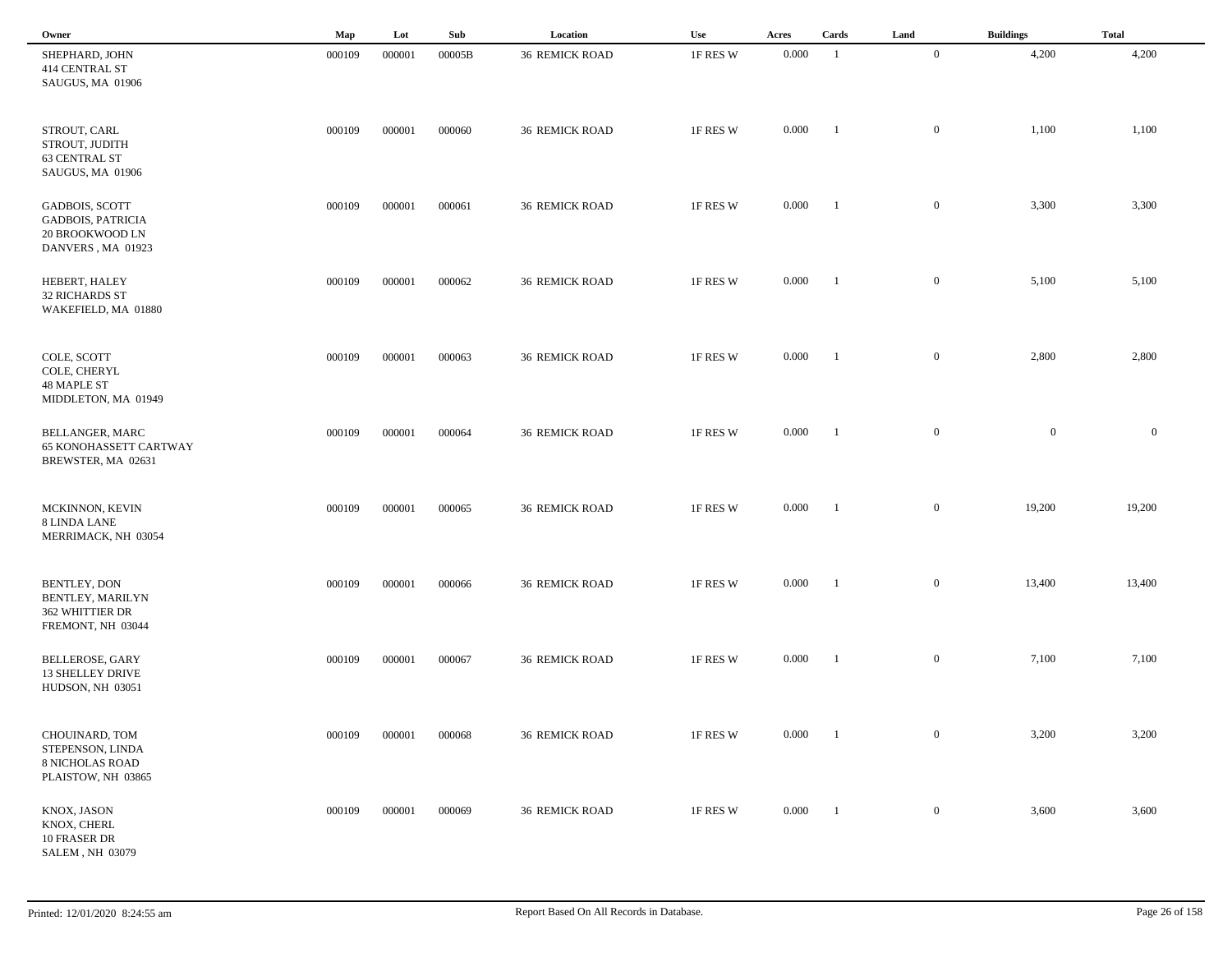| Owner                                                                                 | Map    | Lot    | Sub    | Location              | Use      | Acres     | Cards          | Land             | <b>Buildings</b> | <b>Total</b> |
|---------------------------------------------------------------------------------------|--------|--------|--------|-----------------------|----------|-----------|----------------|------------------|------------------|--------------|
| <b>GAUTHIER, MIKE</b><br>140 MONTAP AVENUE<br>DRACUT, MA 01826                        | 000109 | 000001 | 00006B | <b>36 REMICK ROAD</b> | 1F RES W | 0.000     | -1             | $\overline{0}$   | 4,700            | 4,700        |
| PERRY, DIANNE<br>PERRY, JEFF<br><b>35 MULBERRY ROAD</b><br><b>SALEM, NH 03079</b>     | 000109 | 000001 | 000070 | <b>36 REMICK ROAD</b> | 1F RES W | 0.000     | -1             | $\mathbf{0}$     | 3,900            | 3,900        |
| LANDRY, PATTI ANN<br><b>45 PAWTUCKET RD</b><br>LOWELL, MA 01854                       | 000109 | 000001 | 000071 | <b>36 REMICK ROAD</b> | 1F RES W | 0.000     | $\blacksquare$ | $\overline{0}$   | 3,900            | 3,900        |
| CAMERON, PETER<br>CAMERON, MEL<br><b>4 TRUE LANE</b><br>SEABROOK, NH 03874            | 000109 | 000001 | 000072 | <b>36 REMICK ROAD</b> | 1F RES W | 0.000     | $\blacksquare$ | $\mathbf{0}$     | 15,600           | 15,600       |
| WINTERS, ROBERT<br>WINTERS, DONNA<br><b>80 WILLOW BROOK AVE</b><br>STRATHAM, NH 03885 | 000109 | 000001 | 000074 | <b>36 REMICK ROAD</b> | 1F RES W | 0.000     | $\blacksquare$ | $\mathbf{0}$     | 3,100            | 3,100        |
| CARS, PATRICIA M.<br>165 S. POLICY STREET<br><b>SALEM, NH 03079</b>                   | 000109 | 000001 | 000075 | <b>36 REMICK ROAD</b> | 1F RES W | 0.000     | $\blacksquare$ | $\mathbf{0}$     | 2,000            | 2,000        |
| NUNAN, DANA<br><b>4 MOLLOY ROAD</b><br>GEORGETOWN, MA 01833                           | 000109 | 000001 | 00007B | <b>36 REMICK ROAD</b> | 1F RES W | 0.000     | - 1            | $\mathbf{0}$     | 15,500           | 15,500       |
| EATON, ALLEN FRANCIS<br>37 FOLLY MILL TERRACE<br>SEABROOK, NH 03874                   | 000109 | 000001 | 00008B | <b>36 REMICK ROAD</b> | 1F RES W | 0.000     | - 1            | $\mathbf{0}$     | $\overline{0}$   | $\mathbf{0}$ |
| EATON, ALLEN FRANCIS<br>37 FOLLY MILL TERRACE<br>SEABROOK, NH 03874                   | 000109 | 000001 | 00009B | <b>36 REMICK ROAD</b> | 1F RES W | 0.000     | -1             | $\mathbf{0}$     | 4,300            | 4,300        |
| FRANCISCO, RAYMOND<br>PO BOX 73<br>SEABROOK, NH 03874                                 | 000109 | 000001 | 00010B | <b>36 REMICK ROAD</b> | 1F RES W | $0.000\,$ | $\blacksquare$ | $\overline{0}$   | 2,000            | 2,000        |
| HARVEY, ED<br><b>15 VILLAGER ROAD</b><br>CHESTER, NH 03036                            | 000109 | 000001 | 00011B | <b>36 REMICK ROAD</b> | 1F RES W | 0.000     | $\blacksquare$ | $\boldsymbol{0}$ | 10,400           | 10,400       |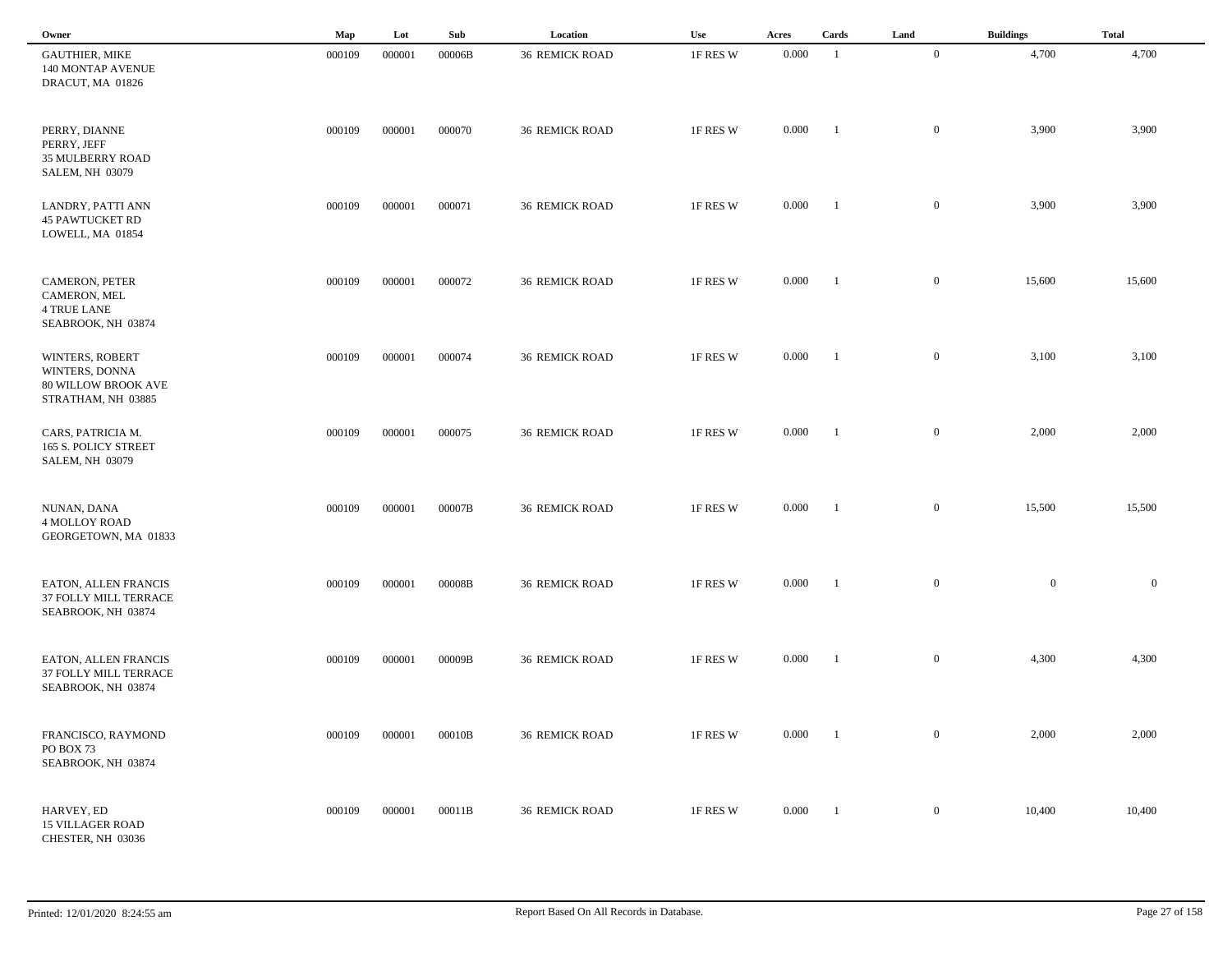| Owner                                                                                                                             | Map    | Lot    | Sub    | Location              | Use      | Acres  | Cards          | Land           | <b>Buildings</b> | <b>Total</b> |
|-----------------------------------------------------------------------------------------------------------------------------------|--------|--------|--------|-----------------------|----------|--------|----------------|----------------|------------------|--------------|
| FABRIZIO, BRIAN<br>14 ADAMS ST<br>LYNN, MA 01902                                                                                  | 000109 | 000001 | 00014A | <b>36 REMICK ROAD</b> | 1F RES W | 0.000  | -1             | $\overline{0}$ | 200              | 200          |
| DUMONT, JULIEN<br>344 ROBINHOOD RD<br>WAKEFIELD, NH 03830                                                                         | 000109 | 000001 | 00014B | <b>36 REMICK ROAD</b> | 1F RES W | 0.000  | - 1            | $\overline{0}$ | 800              | 800          |
| MCFADDEN, DAVE<br>10 SCENIC DR<br><b>DERRY, NH 03038</b>                                                                          | 000109 | 000001 | 00014C | <b>36 REMICK ROAD</b> | 1F RES W | 0.000  | - 1            | $\mathbf{0}$   | 7,700            | 7,700        |
| DOWLING, DAVE<br>90 WASON ROAD<br>HUDSON, NH 03051                                                                                | 000109 | 000001 | 00027A | <b>36 REMICK ROAD</b> | 1F RES   | 0.000  | -1             | $\mathbf{0}$   | 1,800            | 1,800        |
| <b>GALLANT, ERIC</b><br><b>6 SHATTUCK STREET</b><br>HAVERHILL, MA 01838                                                           | 000109 | 000001 | 00041A | <b>36 REMICK ROAD</b> | 1F RES W | 0.000  | $\blacksquare$ | $\mathbf{0}$   | 8,000            | 8,000        |
| MASSEY, FAYE L.<br>109 BONNYMAN ROAD<br>EFFINGHAM, NH 03882                                                                       | 000109 | 000002 | 000000 | 109 BONNYMAN ROAD     | 1F RES   | 2.000  | $\blacksquare$ | 53,200         | 51,000           | 104,200      |
| MALO, NATHANIEL J.<br>121 BONNYMAN<br>EFFINGHAM, NH 03882                                                                         | 000109 | 000003 | 000000 | 121 BONNYMAN ROAD     | 1F RES W | 17.000 | -1             | 462,305 cu     | 228,800          | 691,105      |
| DINGER PETER W.<br>141 BONNYMAN RD<br>EFFINGHAM, NH 03882                                                                         | 000109 | 000004 | 000000 | 141 BONNYMAN ROAD     | 1F RES W | 1.900  | - 1            | 327,200        | 283,200          | 610,400      |
| CERUTTI, BEVERLY A.<br>104 PARK ROAD<br>AMBLER, PA 19002                                                                          | 000109 | 000005 | 000000 | 5 LELAND ROAD         | 1F RES   | 0.230  | -1             | 40,600         | 42,200           | 82,800       |
| LINDBERG, PATRICIA<br><b>76 CRAIWELL AVENUE</b><br>WEST SPRINGFIELD, MA 01089-2916                                                | 000109 | 000006 | 000000 | 9 LELAND ROAD         | 1F RES   | 0.170  | $\blacksquare$ | 37,700         | 94,000           | 131,700      |
| AIKEN, JAMES-TRUSTEE<br>AIKEN, MAURA-TRUSTEE<br>THE AIKEN FAMILY REVOCABLE TRUST<br>226 NORTH STREET<br>MANCHESTER, NH 03104-1178 | 000109 | 000008 | 000000 | <b>12 LELAND ROAD</b> | 1F RES W | 0.260  | $\overline{1}$ | 193,100        | 118,000          | 311,100      |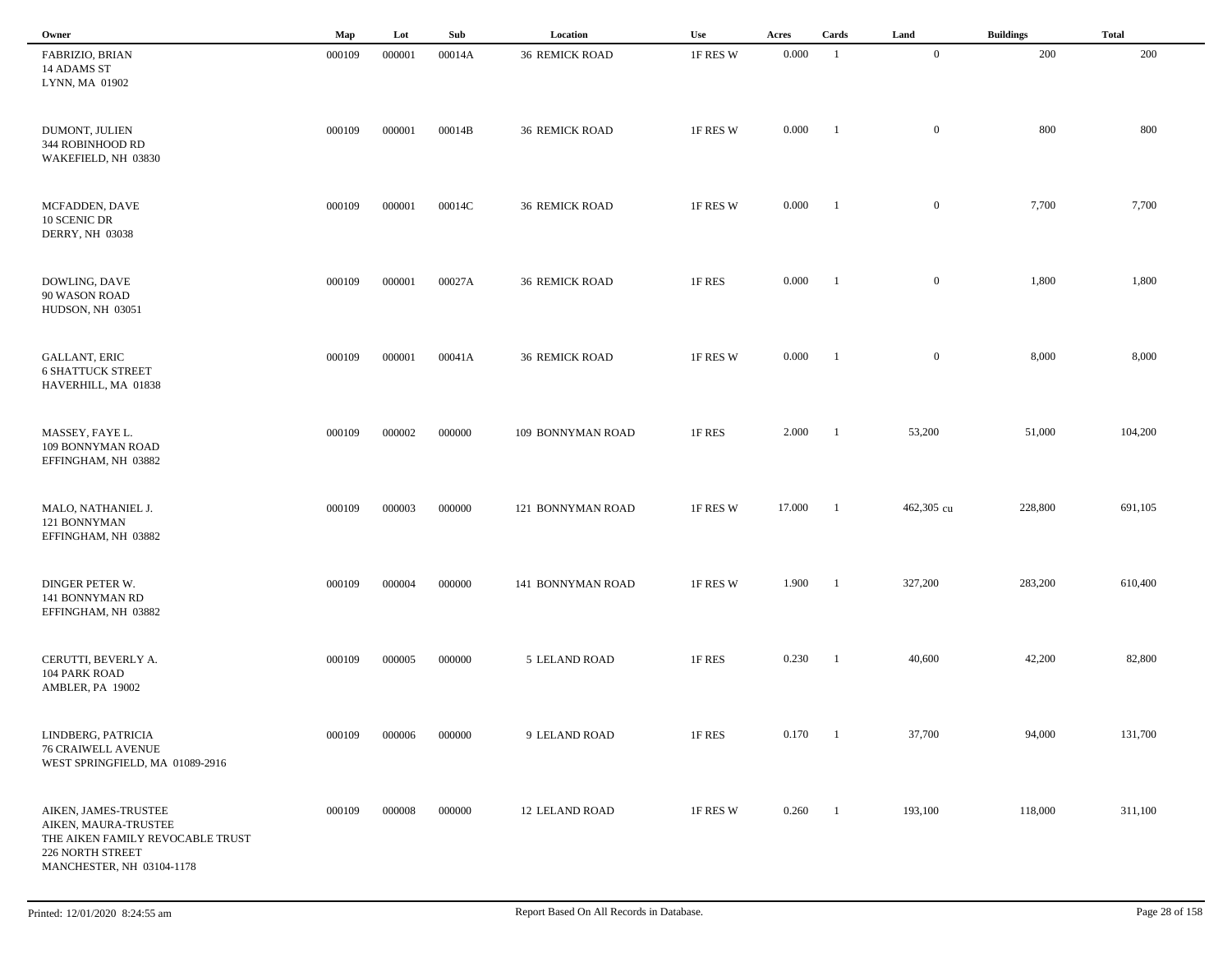| Owner                                                                                                                                                      | Map    | Lot    | Sub    | Location                 | Use          | Acres  | Cards          | Land     | <b>Buildings</b> | <b>Total</b> |  |
|------------------------------------------------------------------------------------------------------------------------------------------------------------|--------|--------|--------|--------------------------|--------------|--------|----------------|----------|------------------|--------------|--|
| RUEL, RYAN M. TRUSTEE<br>MAYNARD, ALEXANDER B.RUEL, STACEY L, TRU<br>RUEL AND MAYNARD REVOCABLE LIVING TRUST<br><b>80 STANDISH AVE</b><br>QUINCY, MA 02170 | 000109 | 000009 | 000000 | <b>10 LELAND ROAD</b>    | 1F RES W     | 0.140  | $\overline{1}$ | 253,600  | 152,800          | 406,400      |  |
| TELLIER REV TRUST, KAREN E. & MARK J.N.<br>KAREN E. & MARK J.N. TELLIER<br>55 PRESCOTT RD.<br>BRENTWOOD, NH 03833                                          | 000109 | 000010 | 000000 | 8 LELAND ROAD            | 1F RES W     | 0.130  | $\blacksquare$ | 239,700  | 105,800          | 345,500      |  |
| LINDBERG, EDWARD E.<br>LINDBERG, PATRICIA M.<br><b>76 CRAIWELL AVENUE</b><br>WEST SPRINGFIELD, MA 01089                                                    | 000109 | 000011 | 000000 | <b>6 LELAND ROAD</b>     | 1F RES W     | 0.160  | $\blacksquare$ | 213,200  | 68,300           | 281,500      |  |
| MAY, MICHAEL D.<br>MAY, ELAINE M.<br><b>14 LARCHMOUNT ROAD</b><br>WARWICK, RI 02886                                                                        | 000109 | 000012 | 000000 | <b>157 BONNYMAN ROAD</b> | 1F RES W     | 0.390  | $\blacksquare$ | 260,300  | 69,100           | 329,400      |  |
| FIGGINS, MARGARET M. TRUST<br>FIGGINS, MARGARET M.-TRUSTEE<br>20 DALY ROAD<br>MEDFORD, MA 02155                                                            | 000109 | 000013 | 000000 | 161 BONNYMAN ROAD        | 1F RES W     | 0.110  | $\blacksquare$ | 193,000  | 80,200           | 273,200      |  |
| CERUTTI, BEVERLY A.<br><b>104 PARK ROAD</b><br>AMBLER, PA 19002                                                                                            | 000109 | 000014 | 000000 | <b>BONNYMAN ROAD</b>     | 1F RES W     | 0.010  | -1             | 42,200   | $\overline{0}$   | 42,200       |  |
| LINDBERG, PATRICIA<br><b>76 CRAIWELL AVENUE</b><br>WEST SPRINGFIELD, MA 01089-2916                                                                         | 000109 | 000015 | 000000 | <b>BONNYMAN ROAD</b>     | 1F RES W     | 0.010  | -1             | 42,200   | $\boldsymbol{0}$ | 42,200       |  |
| FIGGINS, MARGARET M. TRUST<br>FIGGINS, MARGARET M.-TRUSTEE<br>20 DALY ROAD<br>MEDFORD, MA 02155                                                            | 000109 | 000016 | 000000 | <b>162 BONNYMAN ROAD</b> | 1F RES       | 1.600  | - 1            | 24,600   | 31,500           | 56,100       |  |
| MALO, NATHANIEL J.<br>121 BONNYMAN<br>EFFINGHAM, NH 03882                                                                                                  | 000109 | 000017 | 000000 | <b>BONNYMAN ROAD</b>     | <b>UNMNG</b> | 32.000 | - 1            | 2,259 cu | $\boldsymbol{0}$ | 2,259        |  |
| MALO, NATHANIEL J.<br>121 BONNYMAN<br>EFFINGHAM, NH 03882                                                                                                  | 000109 | 000018 | 000000 | <b>BONNYMAN ROAD</b>     | 1F RES       | 0.870  | $\blacksquare$ | 22,700   | $\overline{0}$   | 22,700       |  |
| HENEBURY, CHRISTINE EILEEN<br>HENEBURY, CHRISTINE E.<br>270 CENTRAL STREET<br>WESTBROOK, ME 04092                                                          | 000109 | 000019 | 000000 | 96 BONNYMAN ROAD         | 1F RES       | 2.700  | $\blacksquare$ | 53,700   | 82,500           | 136,200      |  |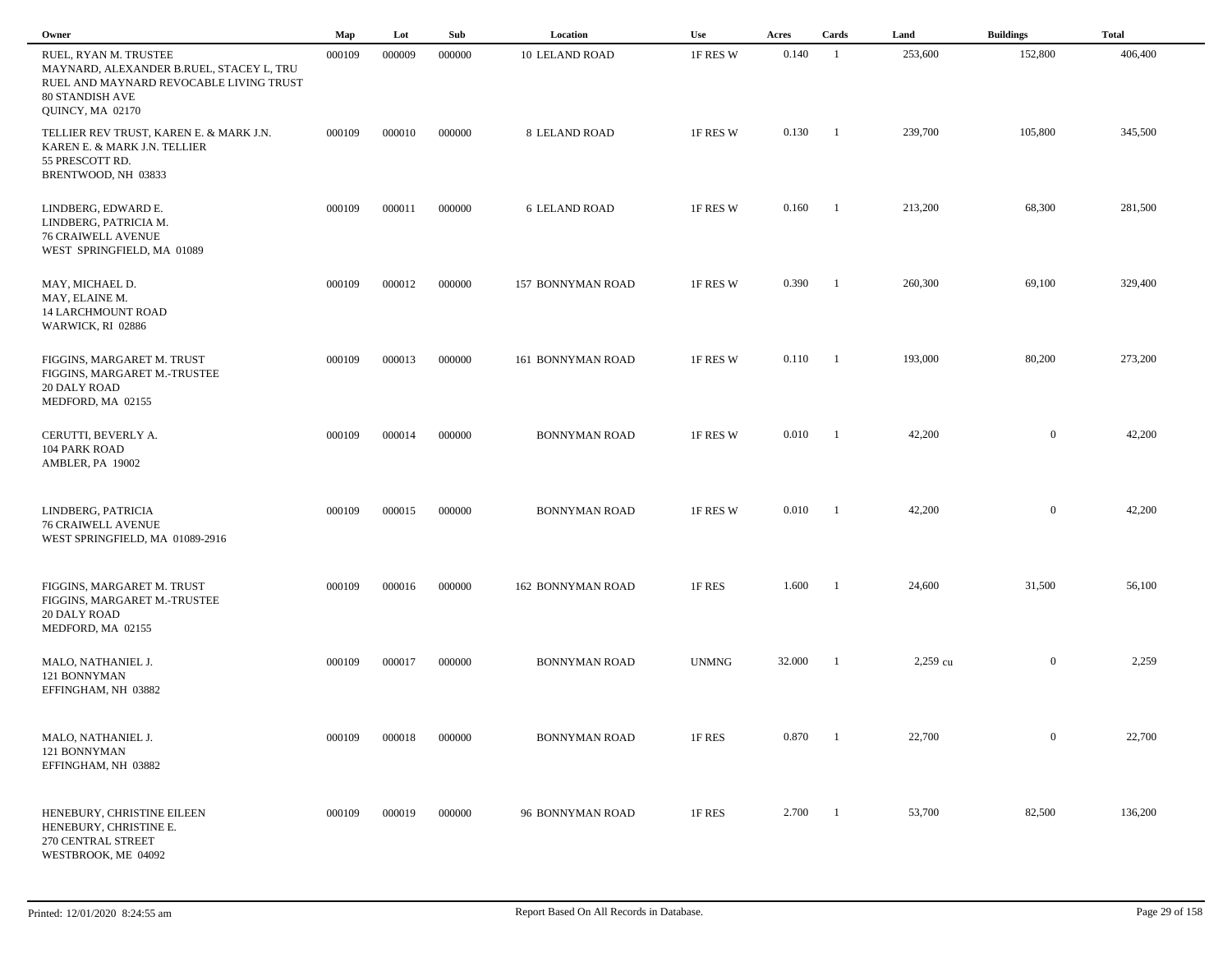| Owner                                                                                                  | Map    | Lot    | Sub    | Location                   | Use           | Acres  | Cards                    | Land               | <b>Buildings</b> | <b>Total</b> |  |
|--------------------------------------------------------------------------------------------------------|--------|--------|--------|----------------------------|---------------|--------|--------------------------|--------------------|------------------|--------------|--|
| GREEN MTN CONSERVATION GRP<br>PO BOX 95<br>EFFINGHAM, NH 03882                                         | 000201 | 000001 | 000000 | NH ROUTE 25                | <b>UNMNG</b>  | 41.090 | -1                       | 1,580 cu           | $\overline{0}$   | 1,580        |  |
| BRASSARD, DENNIS W.<br><b>GAIL L. SKINNER-BRASSARD</b><br>667 MARSH HILL ROAD<br>DRACUT, MA 01826-1523 | 000201 | 000002 | 000000 | <b>GREEN MOUNTAIN ROAD</b> | <b>UNMNG</b>  | 21.000 | - 1                      | $1,080 \text{ cu}$ | $\overline{0}$   | 1,080        |  |
| <b>BURBANK, RANDY</b><br><b>BURBANK, PAMELA</b><br><b>PO BOX 198</b><br>FREEDOM, NH 03836              | 000201 | 000003 | 000000 | 986 GREEN MOUNTAIN ROAD    | 1F RES        | 10.770 | $\blacksquare$           | 70,800             | 246,800          | 317,600      |  |
| SOCIETY FOR THE PROTECTION<br>OF NH FORESTS<br>54 PORTSMOUTH STREET<br>CONCORD, NH 03301               | 000201 | 000004 | 000000 | <b>GREEN MOUNTAIN ROAD</b> | MNGD H        | 10.370 | $\blacksquare$           | 493 cu             | $\overline{0}$   | 493          |  |
| DUGUAY, DANIELLE<br>245 MIDDLE STREET - UNIT 625<br>PORTSMOUTH, NH 03801                               | 000201 | 000005 | 000000 | <b>GREEN MOUNTAIN ROAD</b> | 1F RES        | 6.360  | $\overline{\phantom{a}}$ | 30,700             | $\overline{0}$   | 30,700       |  |
| KENNEDY, BRADFORD A.<br>KENNEDY, MAURA G.<br>109 WEST BAY ROAD<br>FREEDOM, NH 03836                    | 000201 | 000006 | 000000 | <b>GREEN MOUNTAIN ROAD</b> | 1F RES        | 28.000 | -1                       | 58,800             | $\overline{0}$   | 58,800       |  |
| <b>BURBANK, RANDY</b><br><b>BURBANK, PAMELA</b><br>PO BOX 198<br>FREEDOM, NH 03836                     | 000201 | 000007 | 000000 | <b>GREEN MOUNTAIN ROAD</b> | 1F RES        | 0.570  | $^{-1}$                  | 2,100              | $\overline{0}$   | 2,100        |  |
| LEACH-IV, ROY F.<br>9 HUNTINGTON DRIVE<br>HAMPTON, NH 03842                                            | 000201 | 000008 | 000000 | <b>GREEN MOUNTAIN ROAD</b> | 1F RES        | 5.200  | - 1                      | 29,800             | $\overline{0}$   | 29,800       |  |
| HAFFORD, ARTHUR K.<br>1039 GREEN MOUNTAIN RD<br>EFFINGHAM, NH 03882                                    | 000201 | 000009 | 000000 | 1039 GREEN MOUNTAIN ROAD   | 1F RES        | 3.680  | -1                       | 29,000             | 12,600           | 41,600       |  |
| STATE OF NH-DOT<br><b>ATTN: FOREST &amp; LANDS</b><br>172 PEMBROKE ROAD<br>CONCORD, NH 03301-1856      | 000201 | 000010 | 000000 | NH ROUTE 25                | <b>EXEMPT</b> | 1.500  | $\overline{\phantom{a}}$ | 23,400             | $\mathbf{0}$     | 23,400       |  |
| MORRELL, REGINARD A.<br>MORRELL, ADA<br>1015 GREEN MOUNTAIN RD<br>EFFINGHAM, NH 03882                  | 000201 | 000011 | 000000 | 1015 GREEN MOUNTAIN ROAD   | 1F RES        | 6.300  | $\mathbf{1}$             | 65,900             | 36,300           | 102,200      |  |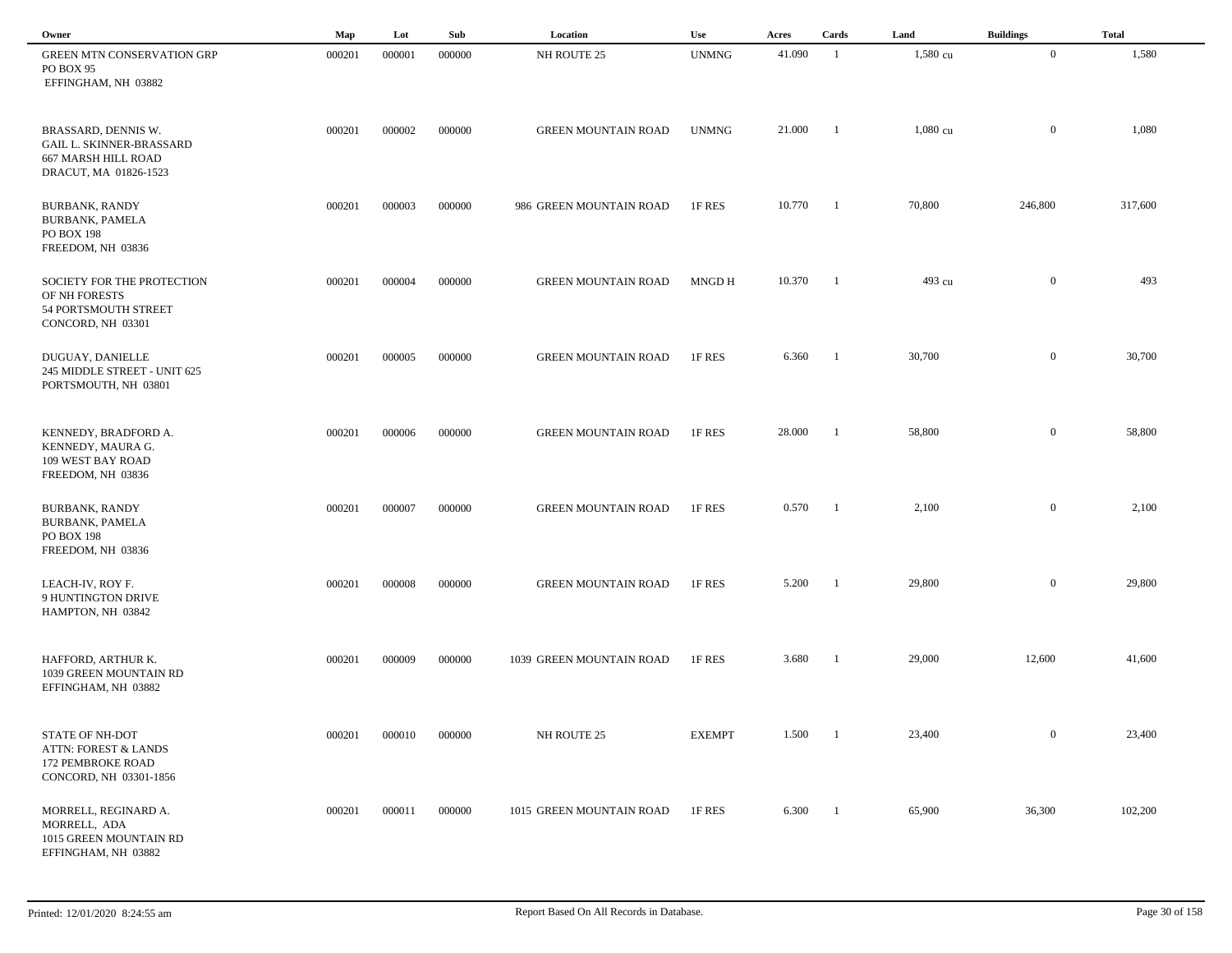| Owner                                                                                                                        | Map    | Lot    | Sub    | Location                   | Use           | Acres | Cards                    | Land         | <b>Buildings</b> | <b>Total</b> |
|------------------------------------------------------------------------------------------------------------------------------|--------|--------|--------|----------------------------|---------------|-------|--------------------------|--------------|------------------|--------------|
| DONOVAN, LORI<br>P.O. BOX 116<br>TAMWORTH, NH 03886                                                                          | 000201 | 000012 | 000000 | <b>GREEN MOUNTAIN ROAD</b> | 1F RES        | 5.800 | $\overline{1}$           | 25,000       | $\overline{0}$   | 25,000       |
| <b>STATE OF NH-DOT</b><br><b>ATTN: FOREST &amp; LANDS</b><br>172 PEMBROKE ROAD<br>CONCORD, NH 03301-1856                     | 000201 | 000013 | 000000 | NH ROUTE 25                | <b>EXEMPT</b> | 0.010 | $\mathbf{1}$             | 800          | $\mathbf{0}$     | 800          |
| WATER RESOURCE COUNCIL OF NH<br>ENVIROMENTAL SERVICES<br>29 HAZEN DRIVE<br>PO BOX 95<br>CONCORD, NH 03302-0095               | 000201 | 000014 | 000000 | 96 IRON WORKS ROAD         | <b>EXEMPT</b> | 2.900 | $\overline{\phantom{0}}$ | 42,700       | 5,200            | 47,900       |
| WATER RESOURCE COUNCIL OF NH<br><b>ENVIROMENTAL SERVICES</b><br><b>29 HAZEN DRIVE</b><br>PO BOX 95<br>CONCORD, NH 03302-0095 | 000201 | 000015 | 000000 | EFFINGHAM FALLS DAM        | <b>EXEMPT</b> | 1.400 | $\blacksquare$           | 3,700        | $\overline{0}$   | 3,700        |
| DUSTIN, RANDALL K. & LEE, LISA A.<br>BREGON, DOROTHY R AND BREGON, JOSEPH S<br>51 IRON WORKS RD<br>EFFINGHAM, NH 03882       | 000201 | 000016 | 000000 | <b>IRON WORKS ROAD</b>     | 1F RES W      | 1.000 | $\blacksquare$           | 31,900       | 400              | 32,300       |
| POTHIER, KENNETH M.<br><b>16 IRON WORKS ROAD</b><br>EFFINGHAM, NH 03882                                                      | 000201 | 000017 | 000000 | <b>16 IRON WORKS ROAD</b>  | 1F RES W      | 6.700 | $\blacksquare$           | 86,000       | 142,700          | 228,700      |
| COGSWELL, RICHARD L.<br>UPSON, JOYCE E.<br>64 NH ROUTE 153 N<br>EFFINGHAM, NH 03882                                          | 000201 | 000018 | 000000 | 63 NH ROUTE 153 NORTH      | 1F RES W      | 4.000 | $\overline{1}$           | 77,600       | 201,300          | 278,900      |
| STATE OF NH-FISH & GAME<br>ATTN: FOREST AND LANDS<br>172 PEMBROKE ROAD<br>CONCORD, NH 03301                                  | 000201 | 000019 | 000000 | ISLE IN OSSIPEE RIVE       | <b>EXEMPT</b> | 0.050 | $\mathbf{1}$             | $\mathbf{0}$ | $\mathbf{0}$     | $\mathbf{0}$ |
| <b>NOLAN, RANDY</b><br>P.O. BOX 701<br>WEST OSSIPEE, NH 03890                                                                | 000201 | 000020 | 000000 | 68 NH ROUTE 153 NORTH      | 1F RES W      | 0.340 | $\blacksquare$           | 57,000       | 15,500           | 72,500       |
| CIARFELLA, MARK J.<br><b>162 SCHOOL STREET</b><br>EFFINGHAM, NH 03882                                                        | 000201 | 000021 | 000000 | 162 SCHOOL STREET          | 1F RES W      | 1.300 | $\blacksquare$           | 71,600       | 158,600          | 230,200      |
| WILBUR, RALPH-TRUSTEE<br>MERRIMAC ASSOC. REALTY TRUST<br>PO BOX 3966<br>WINDHAM, NH 03087                                    | 000201 | 000022 | 000000 | 64 NH ROUTE 153 NORTH      | 2F RES        | 0.210 | $\overline{\phantom{0}}$ | 43,700       | 182,800          | 226,500      |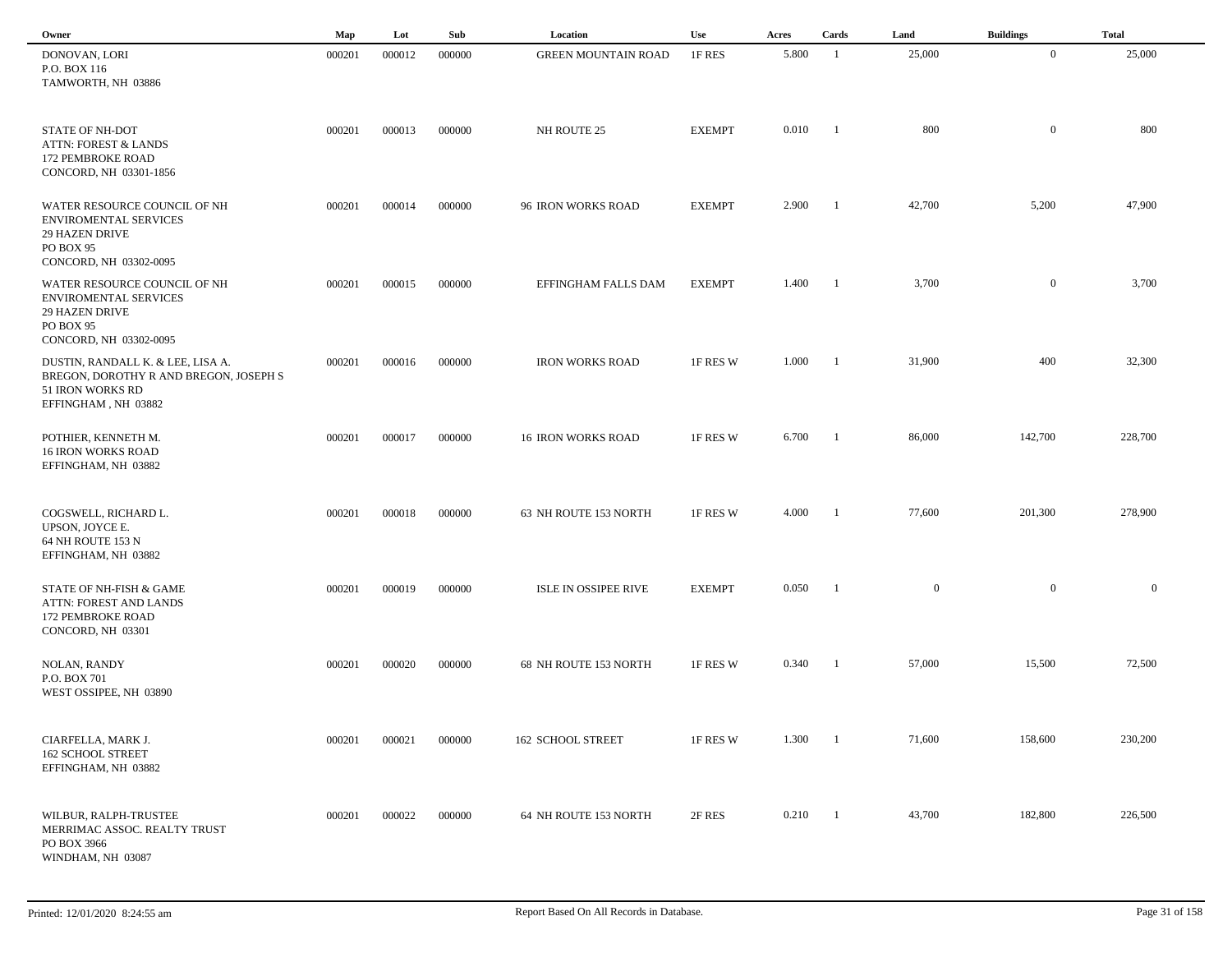| Owner                                                                                                                                                 | Map    | Lot    | Sub    | Location              | <b>Use</b> | Acres | Cards                    | Land    | <b>Buildings</b> | <b>Total</b> |
|-------------------------------------------------------------------------------------------------------------------------------------------------------|--------|--------|--------|-----------------------|------------|-------|--------------------------|---------|------------------|--------------|
| SPILLER, LEE A.<br>156 SCHOOL STREET<br>EFFINGHAM, NH 03882                                                                                           | 000201 | 000023 | 000000 | 156 SCHOOL STREET     | 1F RES W   | 3.300 | - 1                      | 75,600  | 138,300          | 213,900      |
| HART, THOMAS F.<br>HART, SUSAN A.<br>150 SCHOOL ST<br>EFFINGHAM, NH 03882                                                                             | 000201 | 000024 | 000000 | 150 SCHOOL STREET     | 1F RES     | 0.490 | -1                       | 52,100  | 132,600          | 184,700      |
| GB 37 SCHOOL STREET LLC<br>PO BOX 156<br>ALTON, NH 03809                                                                                              | 000201 | 000025 | 000000 | 144 SCHOOL STREET     | 1F RES     | 0.370 | $\blacksquare$           | 19,600  | $\overline{0}$   | 19,600       |
| PRENDERGAST, VICTORIA-TRUSTEE<br>PRENDERGAST, STEPHEN, TRUSTEE<br>PRENDERGAST, REVOCABLE TRUST<br>78 PARK ROAD<br>LYNN, MA 01904                      | 000201 | 000026 | 000000 | <b>19 SYMMES ROAD</b> | 1F RES W   | 5.000 | $\overline{1}$           | 111,800 | 114,000          | 225,800      |
| SKETCHLEY, DANA D.& MARY J.<br>SKETCHLEY, MARK G.&THOMPSON, DEBRA<br>C/O MARK SKETCHLEY<br>453 N.W. SUNFLOWER PLACE<br>JENSEN BEACH, FL 34957         | 000201 | 000028 | 000000 | 21 SYMMES ROAD        | 1F RES W   | 1.600 | $\blacksquare$           | 90,400  | 61,200           | 151,600      |
| SYMMES, DAVID A.<br>C/O DAVID P. SYMMES<br><b>7 ANDREWS LANE</b><br>AMESBURY, MA 01913                                                                | 000201 | 000029 | 000000 | 31 SYMMES ROAD        | 1F RES W   | 0.680 | -1                       | 85,600  | 45,300           | 130,900      |
| SYMMES, ALAN C.<br>SYMMES, CAROL A.<br><b>22 ASHCROFT TERRACE</b><br>GROVELAND, MA 01934                                                              | 000201 | 000030 | 000000 | 37 SYMMES ROAD        | 1F RES W   | 0.680 | - 1                      | 97,800  | 85,300           | 183,100      |
| NOAKES, DAVID A.<br><b>NOAKES, PATRICIA</b><br><b>36 COLE STREET</b><br>PORTLAND, ME 04106                                                            | 000201 | 000031 | 000000 | <b>41 SYMMES ROAD</b> | 1F RES W   | 0.410 | - 1                      | 85,900  | 75,500           | 161,400      |
| CARNEVALE, CASSANDRA P.-TRUSTEE<br>UNDERHILL, KIMBERLY-TRUSTEE<br>PENELOPE J. CARNEVALE IRREVOCABLE TRUST<br>178 REDINGTON ST<br>SWAMPSCOTT, MA 01907 | 000201 | 000032 | 000000 | <b>45 SYMMES ROAD</b> | 1F RES W   | 0.440 | $\overline{\phantom{0}}$ | 88,100  | 88,500           | 176,600      |
| BLOUIN, LUCILLE L.<br>BLOUIN, JAMES P.<br>54 SYMMES ROAD<br>EFFINGHAM, NH 03882                                                                       | 000201 | 000033 | 000000 | 54 SYMMES ROAD        | 1F RES     | 0.670 | $\mathbf{1}$             | 68,500  | 62,200           | 130,700      |
| CUDMORE, RUTH ANN<br>CUDMORE, DONALD C.<br>169 R. NELSON ST<br>GEORGETOWN, MA 01833                                                                   | 000201 | 000034 | 000000 | 52 SYMMES ROAD        | 1F RES     | 0.680 | $\overline{\phantom{a}}$ | 68,600  | 72,000           | 140,600      |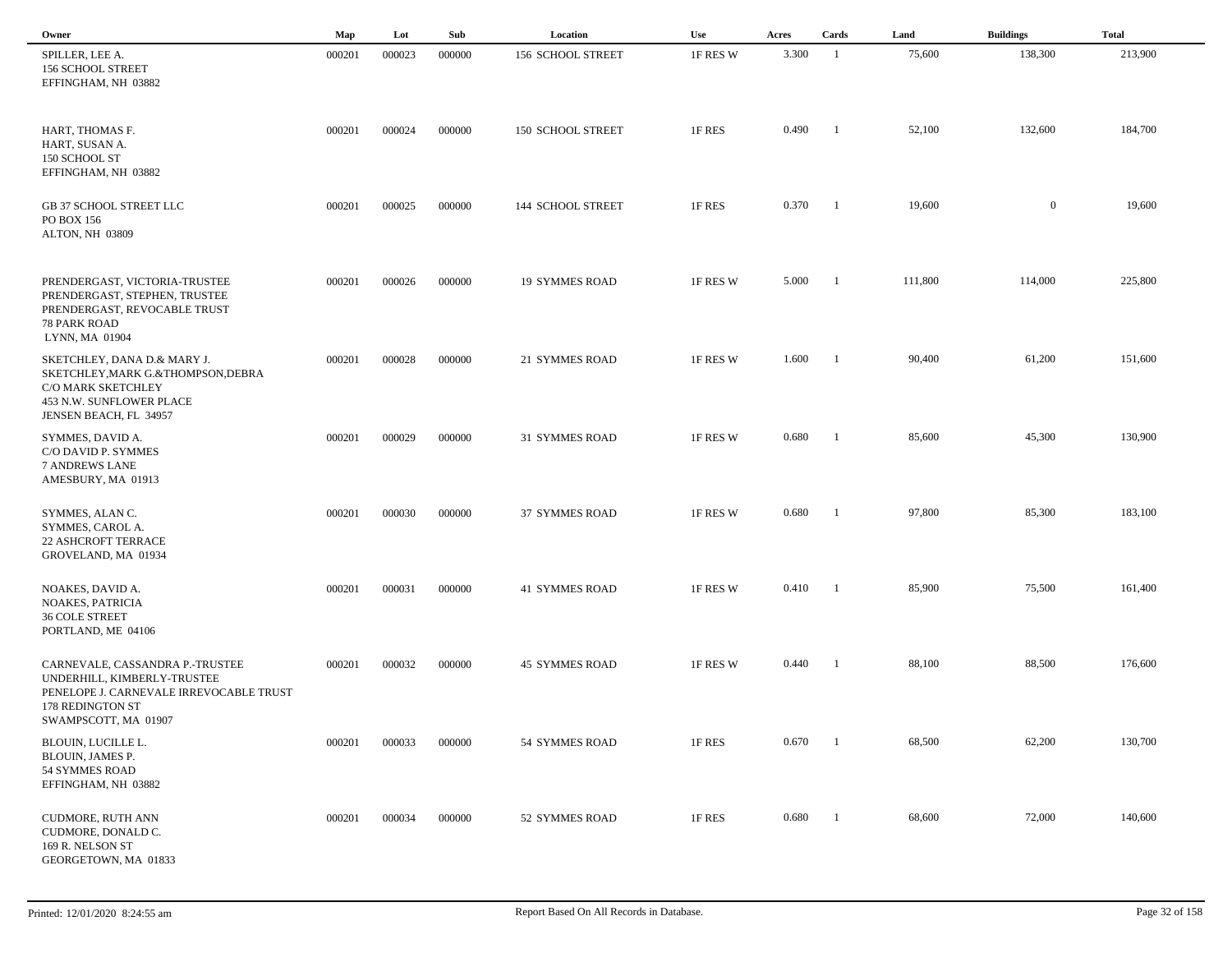| Owner                                                                                                              | Map    | Lot    | Sub    | Location              | Use           | Acres  | Cards          | Land         | <b>Buildings</b> | <b>Total</b> |  |
|--------------------------------------------------------------------------------------------------------------------|--------|--------|--------|-----------------------|---------------|--------|----------------|--------------|------------------|--------------|--|
| CHISHOLM, ARTHUR H.-TRUSTEE<br>CHISHOLM FAMILY TRUST<br>PO BOX 49<br>BARTLETT, NH 03812                            | 000201 | 000035 | 000000 | <b>46 SYMMES ROAD</b> | 1F RES        | 0.480  | - 1            | 69,000       | 92,400           | 161,400      |  |
| CHISHOLM, ARTHUR H.<br>PO BOX 49<br>BARTLETT, NH 03812                                                             | 000201 | 000036 | 000000 | <b>SYMMES ROAD</b>    | 1F RES        | 2.580  | $\overline{1}$ | 2,200        | $\overline{0}$   | 2,200        |  |
| HAGERTY, DAVID<br>HAGERTY, CAROLANN<br>5 GOVERNOR CARVER ROAD<br>BILLERICA, MA 01821                               | 000201 | 000037 | 000000 | <b>42 SYMMES ROAD</b> | 1F RES        | 2.200  | $\overline{1}$ | 74,600       | 71,300           | 145,900      |  |
| ELDRIDGE, RALPH T. III<br>ELDRIDGE, NANCY A.<br><b>14 FOREST STREET</b><br>SAUGUS, MA 01906-4246                   | 000201 | 000038 | 000000 | <b>30 SYMMES ROAD</b> | 1F RES        | 2.500  | $\blacksquare$ | 74,900       | 77,900           | 152,800      |  |
| EFFINGHAM FALLS CEMETARY ASSOC.<br><b>C/O LYLE THURSTON</b><br>59 THRUSTON RD<br>EFFINGHAM, NH 03882               | 000201 | 000039 | 000000 | <b>SCHOOL STREET</b>  | <b>EXEMPT</b> | 1.800  | $\blacksquare$ | 30,500       | $\overline{0}$   | 30,500       |  |
| HARTFORD, TRELL J.<br>HARTFORD, ELIZABETH R.<br>HARTFORD, ROBERT<br>1103 CENTER ST<br>WOLFEBORO, NH 03894          | 000201 | 000040 | 000000 | 114 SCHOOL STREET     | 1F RES        | 2.400  | $\blacksquare$ | 62,400       | 119,200          | 181,600      |  |
| HARTFORD, ROBERT<br>118 SCHOOL ST<br>EFFINGHAM, NH 03882                                                           | 000201 | 000040 | 00000A | 118 SCHOOL STREET     | 1F RES        | 0.000  | - 1            | $\mathbf{0}$ | 30,500           | 30,500       |  |
| THEISS, DOUGLAS<br>106 SCHOOL ST.<br>EFFINGHAM, NH 03882                                                           | 000201 | 000041 | 000000 | 106 SCHOOL STREET     | 1F RES        | 1.200  | $\mathbf{1}$   | 61,200       | 119,300          | 180,500      |  |
| ARMSTRONG, LISA<br>102 SCHOOL ST<br>EFFINGHAM, NH 03882                                                            | 000201 | 000042 | 000000 | 102 SCHOOL STREET     | 1F RES        | 1.890  | $\overline{2}$ | 58,800       | 138,800          | 197,600      |  |
| AMUNDSEN, PAUL A.-TRUSTEE<br>AMUNDSEN, DAVID L.-TRUSTEE<br>THE 80 SCHOOL STREET TRUST<br>18 1/2 HAMPTON FALLS ROAD | 000201 | 000043 | 000000 | 80 SCHOOL STREET      | 1F RES        | 42.000 | $\overline{1}$ | 67,340 cu    | 63,700           | 131,040      |  |
| EXETER, NH 03833<br>CONNORS, MARYELLEN<br>90 SCHOOL STREET<br>EFFINGHAM, NH 03882                                  | 000201 | 000044 | 000000 | 90 SCHOOL STREET      | 1F RES        | 0.630  | $\blacksquare$ | 56,600       | 85,800           | 142,400      |  |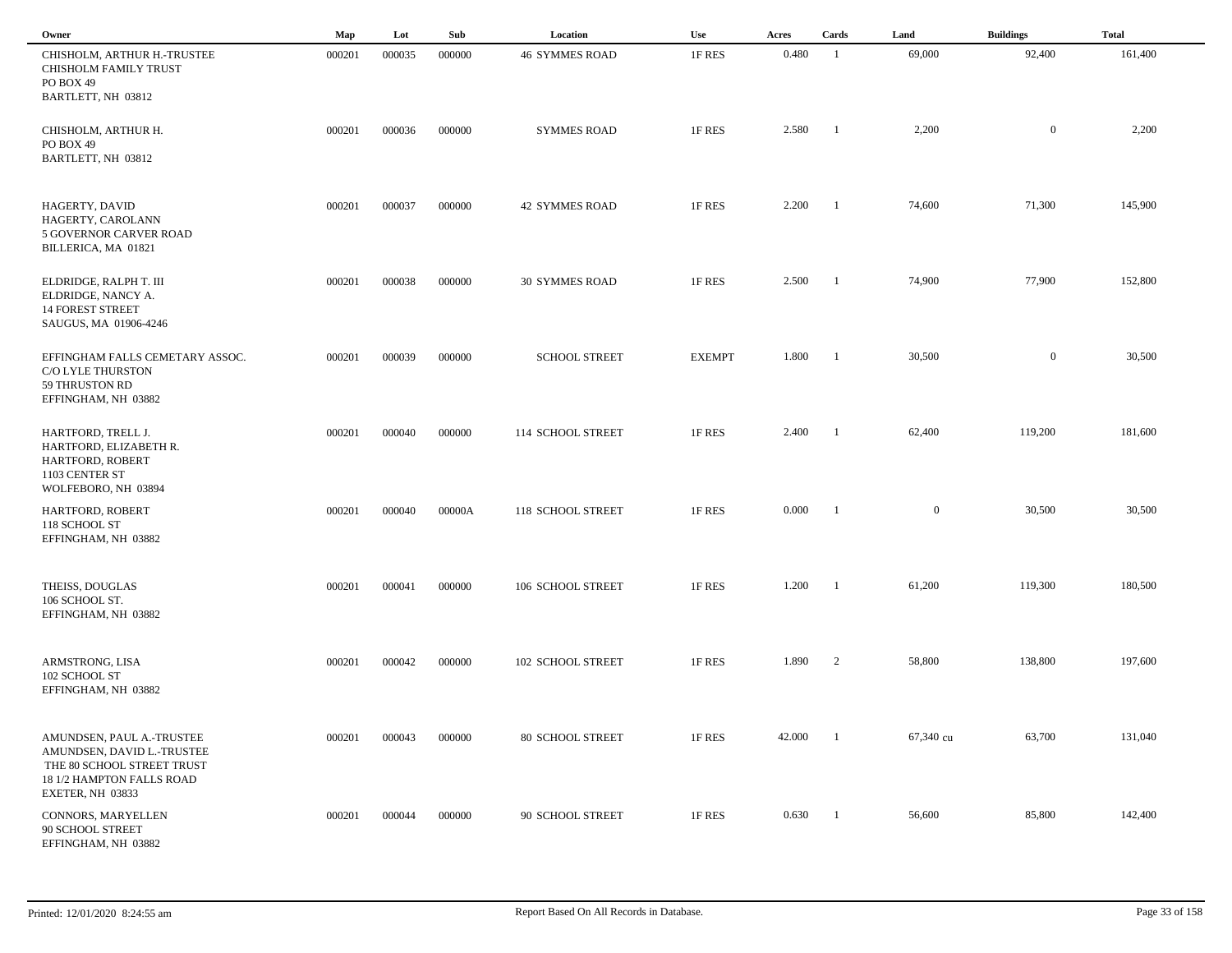| Owner                                                                                                                                  | $\mathbf{Map}$ | Lot    | Sub    | Location                | Use           | Acres  | Cards                    | Land      | <b>Buildings</b> | <b>Total</b> |
|----------------------------------------------------------------------------------------------------------------------------------------|----------------|--------|--------|-------------------------|---------------|--------|--------------------------|-----------|------------------|--------------|
| AMUNDSEN, PAUL A.-TRUSTEE<br>AMUNDSEN, DAVID L.-TRUSTEE<br>THE 80 SCHOOL STREET TRUST<br>18 1/2 HAMPTON FALLS ROAD<br>EXETER, NH 03833 | 000201         | 000045 | 000000 | <b>82 SCHOOL STREET</b> | 1F RES        | 0.290  | -1                       | 48,300    | 59,700           | 108,000      |
| DOWNS, JESSIE<br>DOWNS, STACY<br>78 SCHOOL ST<br>EFFINGHAM, NH 03882                                                                   | 000201         | 000046 | 000000 | <b>78 SCHOOL STREET</b> | 1F RES        | 1.830  | $\blacksquare$           | 61,800    | 128,400          | 190,200      |
| EFFINGHAM, TOWN OF<br>68 SCHOOL ST<br>EFFINGHAM, NH 03882                                                                              | 000201         | 000047 | 000000 | <b>68 SCHOOL STREET</b> | <b>EXEMPT</b> | 2.580  | $\overline{\phantom{a}}$ | 62,600    | 281,800          | 344,400      |
| THURSTON, RICHARD TRUSTEE<br>THURSTON REVOCABLE TRUST<br>93 SCHOOL ST<br>EFFINGHAM, NH 03882                                           | 000201         | 000048 | 000000 | 93 SCHOOL STREET        | 1F RES        | 27.000 | -1                       | 56,593 cu | 150,200          | 206,793      |
| FITZGERALD, LEONARD<br>113 SCHOOL ST<br>EFFINGHAM, NH 03882                                                                            | 000201         | 000049 | 000000 | 113 SCHOOL STREET       | 1F RES        | 0.340  | - 1                      | 51,800    | 126,000          | 177,800      |
| OGREN, KNUTE ROBERT<br>117 SCHOOL ST<br>EFFINGHAM, NH 03882                                                                            | 000201         | 000050 | 000000 | 117 SCHOOL STREET       | 1F RES        | 0.260  | -1                       | 50,200    | 78,400           | 128,600      |
| OGREN, KNUTE ROBERT<br>117 SCHOOL STREET<br>EFFINGHAM, NH 03882                                                                        | 000201         | 000051 | 000000 | <b>SCHOOL STREET</b>    | FARM L        | 15.370 | -1                       | 4,861 cu  | $\mathbf{0}$     | 4,861        |
| DOHERTY, PAMELIA J.-TRUSTEE<br>DOHERTY, PAMELIA J REVOCABLE TRUST<br>133 SCHOOL ST.<br>EFFINGHAM, NH 03882                             | 000201         | 000052 | 000000 | 133 SCHOOL STREET       | 1F RES        | 0.320  | -1                       | 51,400    | 115,800          | 167,200      |
| JOHN, ANN E.<br>137 SCHOOL ST.<br>EFFINGHAM, NH 03882                                                                                  | 000201         | 000053 | 000000 | 137 SCHOOL STREET       | 1F RES        | 0.890  | -1                       | 56,700    | 66,100           | 122,800      |
| GIGLI, JULIE A.<br>139 SCHOOL STREET<br>EFFINGHAM, NH 03882                                                                            | 000201         | 000054 | 000000 | 139 SCHOOL STREET       | 1F RES        | 0.810  | - 1                      | 55,800    | 113,000          | 168,800      |
| FROST, RUTH<br>JORDAN, DEBORAH F<br>153 SCHOOL ST<br>EFFINGHAM, NH 03882                                                               | 000201         | 000055 | 000000 | 153 SCHOOL STREET       | 1F RES        | 1.700  | $\blacksquare$           | 58,600    | 97,500           | 156,100      |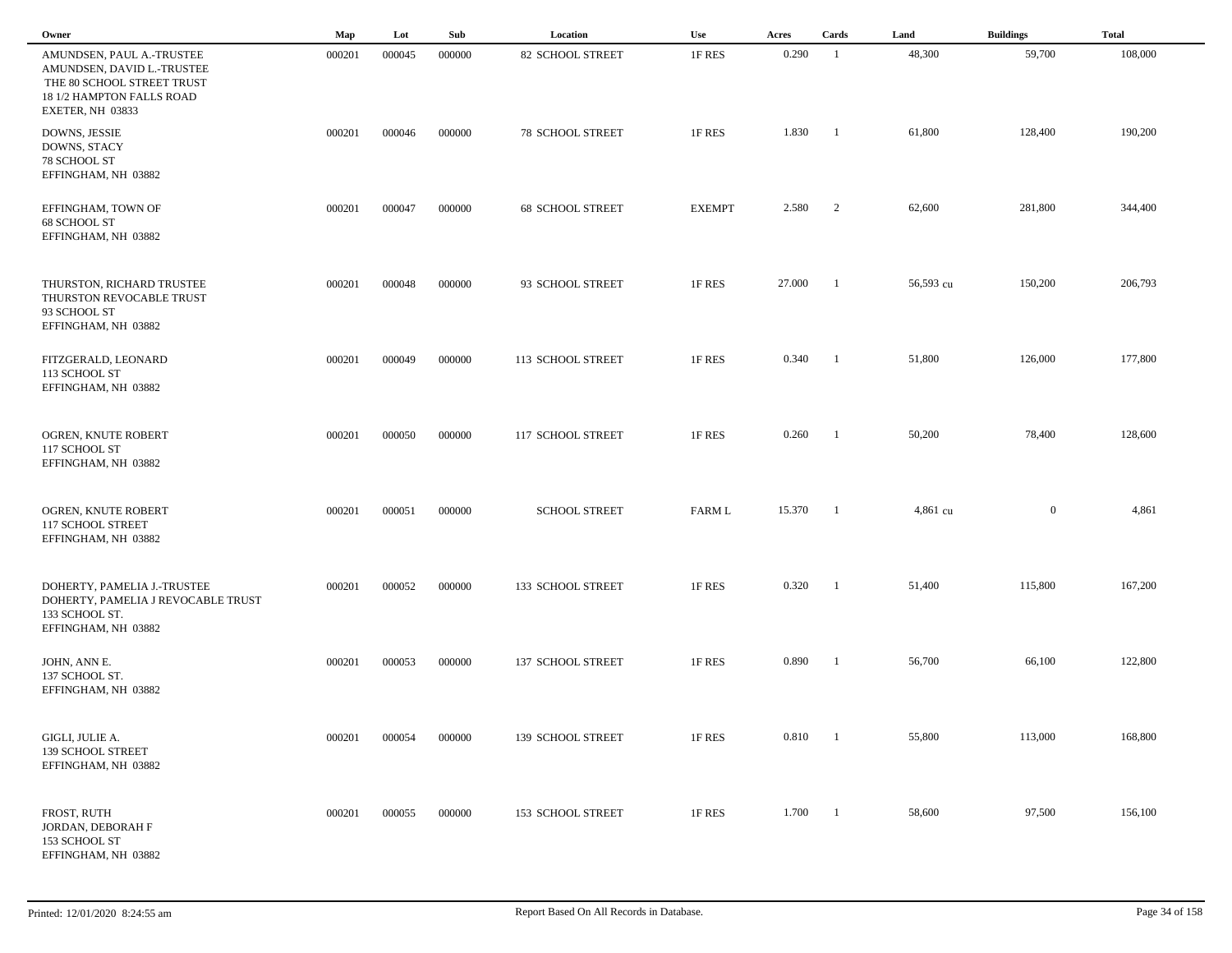| Owner                                                                                                       | Map    | Lot    | Sub    | Location                  | Use           | Acres | Cards                    | Land           | <b>Buildings</b> | <b>Total</b> |
|-------------------------------------------------------------------------------------------------------------|--------|--------|--------|---------------------------|---------------|-------|--------------------------|----------------|------------------|--------------|
| JORDAN-FROST, DEBORAH<br>JORDAN, SHANE<br>153 SCHOOL ST<br>EFFINGHAM, NH 03882                              | 000201 | 000055 | 00000A | 149 SCHOOL STREET         | 1F RES        | 0.000 | - 1                      | $\overline{0}$ | 16,600           | 16,600       |
| <b>BRAULT, MICHEL</b><br><b>BRAULT, SHERRY</b><br>P.O. BOX 171<br>BELLE CHASSE, LA 70037                    | 000201 | 000056 | 000000 | 159 SCHOOL STREET         | 1F RES        | 1.400 | $\blacksquare$           | 46,700         | 6,200            | 52,900       |
| BIERWEILER, FREDERICK C.<br>7 IRON WORKS ROAD<br>EFFINGHAM, NH 03882                                        | 000201 | 000057 | 000000 | 7 IRON WORKS ROAD         | 1F RES        | 0.520 | - 1                      | 52,500         | 101,400          | 153,900      |
| LERZ, HARRY W.<br>LERZ, MARLAINE<br><b>15 IRON WORKS ROAD</b><br>EFFINGHAM, NH 03882                        | 000201 | 000058 | 000000 | <b>15 IRON WORKS ROAD</b> | 1F RES        | 3.100 | $\blacksquare$           | 59,900         | 131,300          | 191,200      |
| MARION F BOOKER-TOWLE -TRUSTEE<br>BOOKER-TOWLE, MARION F. TRUST<br>13 HUDSON ST<br>MALDEN, MA 02148-4023    | 000201 | 000059 | 000000 | 21 IRON WORKS ROAD        | 1F RES        | 2.000 | $\blacksquare$           | 58,900         | 117,800          | 176,700      |
| HEFNER, LINDA<br>PO BOX 56<br>BEDFORD, MA 01730-0056                                                        | 000201 | 000060 | 000000 | <b>23 IRON WORKS ROAD</b> | 1F RES        | 4.700 | $\blacksquare$           | 64,600         | 109,400          | 174,000      |
| ERICSSON, KIRK A.<br>ERICSSON, EILEEN E.<br><b>564 PIONEER CIRCLE</b><br>HARLEYSVILLE, PA 19438             | 000201 | 000061 | 000000 | <b>35 IRON WORKS ROAD</b> | 1F RES        | 2.800 | $\overline{\phantom{a}}$ | 59,700         | 113,700          | 173,400      |
| BIBLE BAPTIST CHURCH OF EFFINGHAM FALLS<br><b>45 IRON WORKS ROAD</b><br>EFFINGHAM, NH 03882                 | 000201 | 000062 | 000000 | <b>43 IRON WORKS ROAD</b> | 1F RES        | 0.570 | - 1                      | 53,000         | 61,000           | 114,000      |
| <b>BIBLE BAPTIST CHURCH</b><br>C/O REV. DAVID GILPATRIC<br>111 IRON WORKS RD<br>EFFINGHAM, NH 03882         | 000201 | 000063 | 000000 | <b>45 IRON WORKS ROAD</b> | COM/IN        | 0.340 | -1                       | 49,200         | 152,800          | 202,000      |
| STILLINGS LANE REVOCABLE TRUST<br>JONES, ERIK R. TRUSTEE<br><b>10 STILLINGS LANE</b><br>EFFINGHAM, NH 03882 | 000201 | 000064 | 000000 | STILLINGS LANE            | 1F RES        | 0.310 | $\blacksquare$           | 17,300         | $\overline{0}$   | 17,300       |
| <b>STATE OF NH-DOT</b><br><b>ATTN: FOREST &amp; LANDS</b><br>172 PEMBROKE ROAD<br>CONCORD, NH 03301-1856    | 000201 | 000064 | 000001 | STILLINGS LANE            | <b>EXEMPT</b> | 0.230 | $\overline{\phantom{a}}$ | 18,000         | $\overline{0}$   | 18,000       |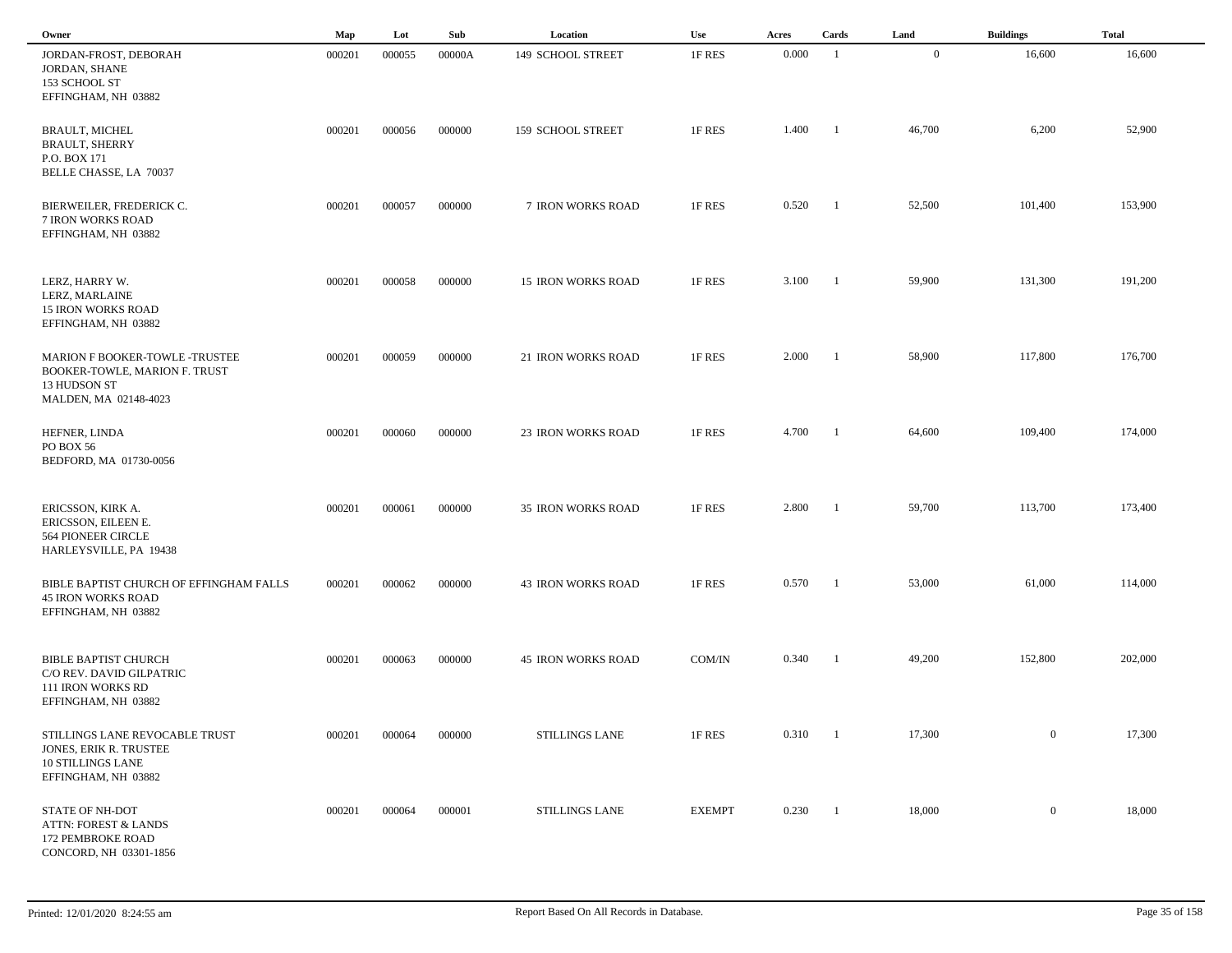| Owner                                                                                                                  | Map    | Lot    | Sub    | Location                 | Use           | Acres     | Cards                   | Land      | <b>Buildings</b> | <b>Total</b> |
|------------------------------------------------------------------------------------------------------------------------|--------|--------|--------|--------------------------|---------------|-----------|-------------------------|-----------|------------------|--------------|
| STILLINGS LANE REVOCABLE TRUST<br>JONES, ERIK R. TRUSTEE<br><b>10 STILLINGS LANE</b><br>EFFINGHAM, NH 03882            | 000201 | 000065 | 000000 | <b>10 STILLINGS LANE</b> | 1F RES        | 1.330     | $\overline{1}$          | 58,300    | 87,200           | 145,500      |
| DUSTIN, RANDALL K. & LEE, LISA A.<br>BREGON, DOROTHY R AND BREGON, JOSEPH S<br>51 IRON WORKS RD<br>EFFINGHAM, NH 03882 | 000201 | 000066 | 000000 | 51 IRON WORKS ROAD       | 1F RES        | 0.210     | $\blacksquare$          | 45,100    | 98,200           | 143,300      |
| LEARY, PAUL M.<br>LEARY, MARTHA E.<br>451 SE EVANS AVENUE<br>PORT ST. LUCIE, FL 34984                                  | 000201 | 000067 | 000000 | 57 IRON WORKS ROAD       | 1F RES        | 0.100     | -1                      | 33,300    | 53,600           | 86,900       |
| STEWART, WILLIAM K.<br>WOOD-STEWART, SUSAN<br>61 IRON WORKS RD<br>EFFINGHAM, NH 03882                                  | 000201 | 000068 | 000000 | 61 IRON WORKS ROAD       | 1F RES        | 0.820     | -1                      | 55,900    | 42,900           | 98,800       |
| THURSTON RENTALS, LLC<br>PO BOX 335<br>CTR. OSSIPEE, NH 03814                                                          | 000201 | 000069 | 000000 | 87 IRON WORKS ROAD       | 3F RES        | 3.900     | $\overline{\mathbf{3}}$ | 69,600    | 77,900           | 147,500      |
| <b>STATE OF NH-DOT</b><br>ATTN: FOREST AND LANDS<br>172 PEMBROKE ROAD<br>CONCORD, NH 03301                             | 000201 | 000070 | 000001 | NH ROUTE 25              | <b>EXEMPT</b> | 0.700     | $\blacksquare$          | 24,300    | $\mathbf{0}$     | 24,300       |
| OWEN, JAMES M.<br>WHITE, SEAN<br>44 REMLE RD<br>CTR OSSIPEE, NH 03814                                                  | 000201 | 000071 | 000000 | NH ROUTE 153 NORTH       | 1F RES        | 0.970     | - 1                     | 27,000    | 1,800            | 28,800       |
| STATE OF NH-DOT<br>ATTN: FOREST & LANDS<br>172 PEMBROKE ROAD<br>CONCORD, NH 03301-1856                                 | 000201 | 000072 | 000000 | NH ROUTE 25              | <b>EXEMPT</b> | 1.800     | - 1                     | 26,200    | 900              | 27,100       |
| OWEN, JAMES M.<br>WHITE, SEAN<br>44 REMLE RD<br>CTR OSSIPEE, NH 03814                                                  | 000201 | 000073 | 000000 | NH ROUTE 153 NORTH       | 1F RES        | 2.910     | -1                      | 24,200    | 3,200            | 27,400       |
| SOCIETY FOR THE PROTECTION<br>OF NH FORESTS<br>54 PORTSMOUTH STREET<br>CONCORD, NH 03301                               | 000202 | 000001 | 000000 | PROVINCE LAKE ROAD       | FARM L        | 1,034.930 | - 1                     | 66,530 cu | $\mathbf{0}$     | 66,530       |
| MURRAY, SCOTT<br>261 NEWBURY ST.<br>LOT 40<br>PEABODY, MA 01906                                                        | 000202 | 000002 | 000000 | 389 HIGHWATCH ROAD       | 1F RES        | 6.200     | $\overline{1}$          | 43,800    | 56,300           | 100,100      |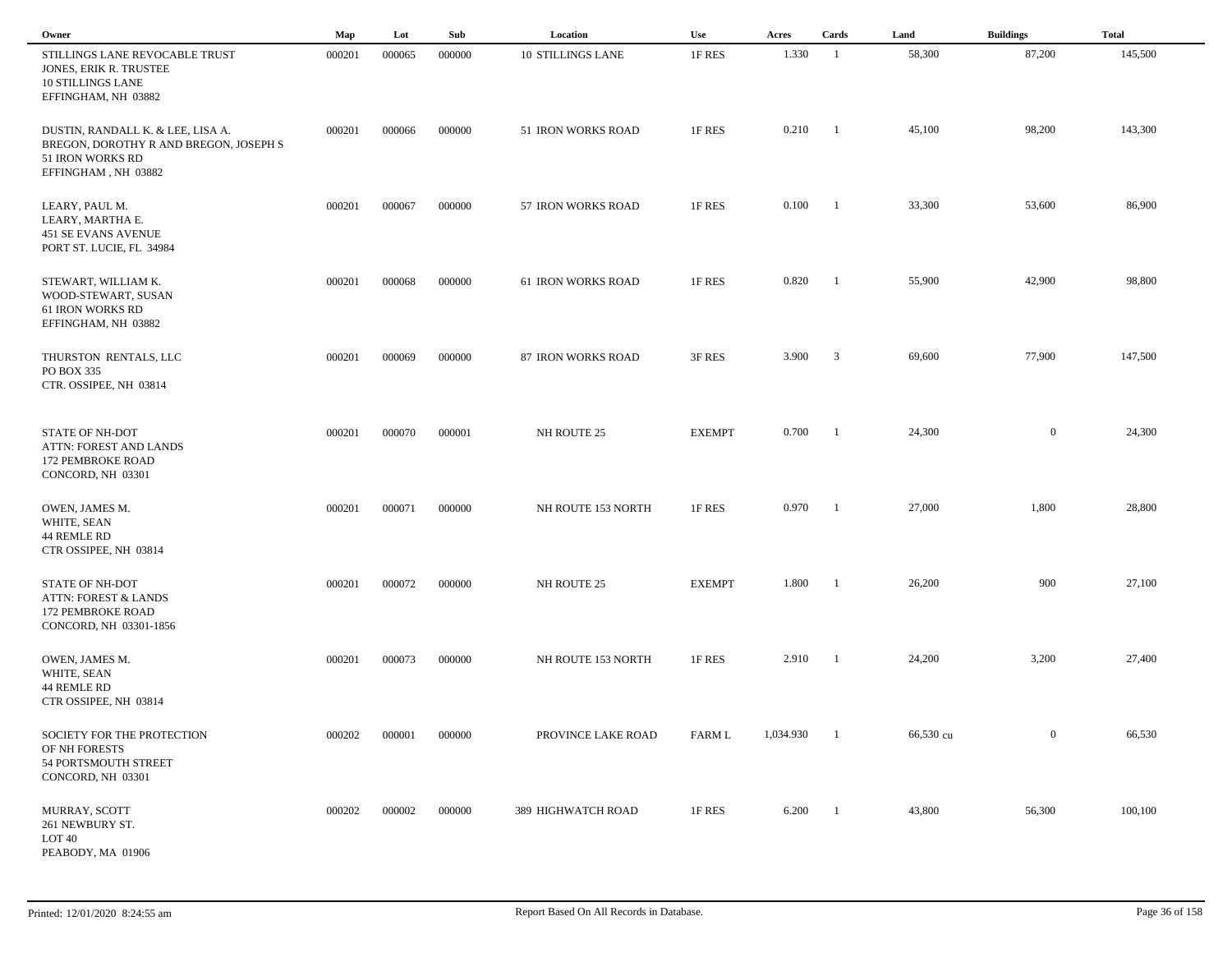| Owner                                                                                                                                    | $\mathbf{Map}$ | Lot    | Sub    | Location                | Use          | Acres  | Cards                   | Land      | <b>Buildings</b> | <b>Total</b> |  |
|------------------------------------------------------------------------------------------------------------------------------------------|----------------|--------|--------|-------------------------|--------------|--------|-------------------------|-----------|------------------|--------------|--|
| YORK, WILLIAM P.<br>YORK, KELLY<br>401 HIGHWATCH ROAD<br>EFFINGHAM, NH 03882                                                             | 000202         | 000003 | 000000 | 401 HIGHWATCH ROAD      | 1F RES       | 1.760  | - 1                     | 40,500    | 16,000           | 56,500       |  |
| WRIGHT, NANETTE L.<br>570 NH ROUTE 25<br>EFFINGHAM, NH 03882                                                                             | 000202         | 000004 | 000000 | 570 NH ROUTE 25         | 1F RES       | 1.720  | - 1                     | 58,600    | 129,800          | 188,400      |  |
| PERRY, CHRISTOPHER<br>PERRY, AMY<br>PO BOX 376<br>FREEDOM, NH 03836                                                                      | 000202         | 000005 | 000000 | 554 NH ROUTE 25         | 1F RES       | 1.200  | -1                      | 52,300    | 176,400          | 228,700      |  |
| MURRAY, SCOTT<br>261 NEWBURY ST.<br>LOT 40<br>PEABODY, MA 01906                                                                          | 000202         | 000006 | 000000 | NH ROUTE 25             | 1F RES       | 1.500  | - 1                     | 27,500    | $\mathbf{0}$     | 27,500       |  |
| THURSTON, RICHARD TRUSTEE<br>THURSTON REVOCABLE TRUST<br>93 SCHOOL ST<br>EFFINGHAM, NH 03882                                             | 000202         | 000007 | 000000 | NH ROUTE 25             | <b>UNMNG</b> | 33.000 | - 1                     | 2,531 cu  | $\mathbf{0}$     | 2,531        |  |
| CARLSON, CHRISTOPHER A.<br>PO BOX 854<br>WEST OSSIPEE, NH 03890-0854                                                                     | 000202         | 000008 | 000000 | 29 SCHOOL STREET        | 1F RES       | 2.300  | $\overline{\mathbf{3}}$ | 77,800    | 39,100           | 116,900      |  |
| REIMANN, TERRI A.<br>43 SCHOOL ST<br>EFFINGHAM, NH 03882                                                                                 | 000202         | 000009 | 000000 | <b>43 SCHOOL STREET</b> | 1F RES       | 2.100  | -1                      | 61,900    | 138,900          | 200,800      |  |
| ENGLISH, ERIC A. TRUSTEE<br>ENGLISH, GWENDA L. TRUSTEE<br><b>EAGLE REVOCABLE TRUST</b><br><b>47 SCHOOL STREET</b><br>EFFINGHAM, NH 03882 | 000202         | 000010 | 000000 | <b>47 SCHOOL STREET</b> | 1F RES       | 0.350  |                         | 46,900    | 96,500           | 143,400      |  |
| DAVIS II, RODNEY C.<br>72 RAY HILL ROAD<br>EAST HADDAM, CT 06423                                                                         | 000202         | 000011 | 000000 | <b>49 SCHOOL STREET</b> | 1F RES       | 0.850  | -1                      | 53,400    | 26,200           | 79,600       |  |
| THURSTON, LYLE C.<br>THURSTON, HELENA M.<br>59 THURSTON RD<br>EFFINGHAM, NH 03882                                                        | 000202         | 000012 | 000000 | 59 THURSTON ROAD        | 1F RES W     | 31.700 | - 1                     | 59,449 cu | 238,000          | 297,449      |  |
| THURSTON, LYLE C.<br>THURSTON, HELENA M.<br>59 THURSTON RD<br>EFFINGHAM, NH 03882                                                        | 000202         | 000012 | 000001 | <b>6 THURSTON ROAD</b>  | COM/IN       | 3.010  | $\blacksquare$          | 29,242 cu | 154,600          | 183,842      |  |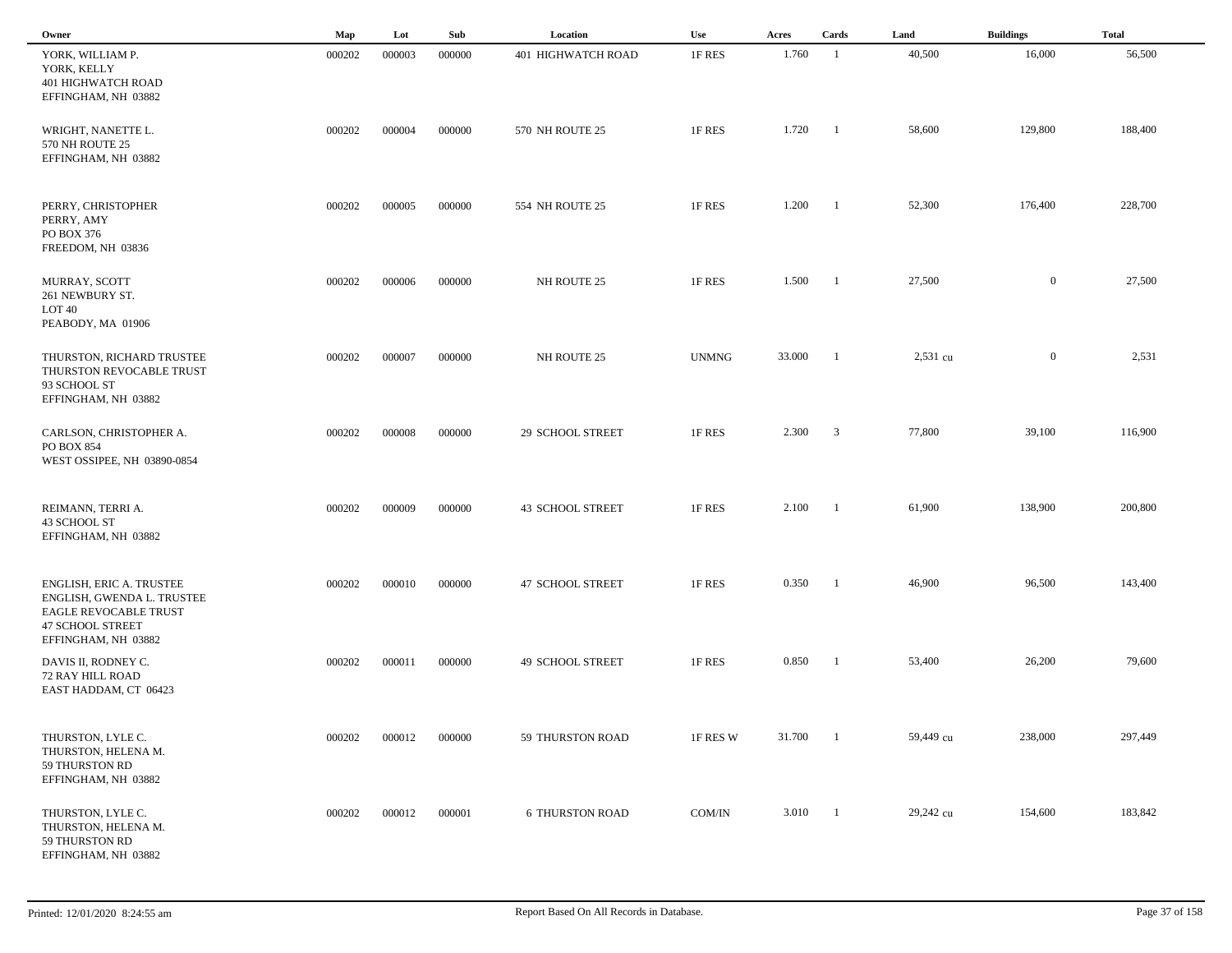| Owner                                                                                                                                                         | Map    | Lot    | Sub    | Location                      | <b>Use</b>    | Acres  | Cards          | Land    | <b>Buildings</b> | <b>Total</b> |  |
|---------------------------------------------------------------------------------------------------------------------------------------------------------------|--------|--------|--------|-------------------------------|---------------|--------|----------------|---------|------------------|--------------|--|
| ADAMS, LEE M.<br>SMITH JR., KENNETH C.<br>120 ENDICOTT ST N<br>LACONIA, NH 03246                                                                              | 000202 | 000013 | 000000 | <b>38 SCHOOL STREET</b>       | 2F RES        | 2.900  | 2              | 58,600  | 181,300          | 239,900      |  |
| GOV. WENTWORTH REGIONAL SCHOOL<br>PO BOX 190<br>WOLFEBORO, NH 03894                                                                                           | 000202 | 000014 | 000000 | PARTRIDGE COVE ROAD           | <b>EXEMPT</b> | 12.800 | -1             | 97,800  | $\mathbf{0}$     | 97,800       |  |
| <b>JOSEPHSON, SEAN</b><br>6 PINE ST<br>IPSWICH, MA 01948                                                                                                      | 000202 | 000015 | 000000 | <b>65 PARTRIDGE COVE ROAD</b> | 1F RES W      | 3.300  | - 1            | 157,400 | 176,200          | 333,600      |  |
| REED, LAWRENCE D.<br>DINEEN, MARCIA D.<br>67 PARTRIDGE COVE RD<br>EFFINGHAM, NH 03882                                                                         | 000202 | 000016 | 000000 | 67 PARTRIDGE COVE ROAD        | 1F RES W      | 4.100  | $\blacksquare$ | 155,600 | 255,500          | 411,100      |  |
| <b>GRIFFITHS, CHARLES A.-TRUSTEE</b><br>FOSS, WILLIAM A.-TRUSTEE<br>CHARLES A GRIFFITH REV TRUST AND WILLIAM<br>11 HONEYCRISP CIRCLE<br>LONDONDERRY, NH 03053 | 000202 | 000017 | 000000 | 71 PARTRIDGE COVE ROAD        | 1F RES W      | 4.000  | - 1            | 149,600 | 150,300          | 299,900      |  |
| MICHAUD, PAUL<br>77 PARTRIDGE COVE ROAD<br>EFFINGHAM, NH 03882                                                                                                | 000202 | 000018 | 000000 | 77 PARTRIDGE COVE ROAD        | 1F RES W      | 3.700  | - 1            | 153,300 | 103,400          | 256,700      |  |
| DUFFY, JOHN M.<br>83 PARTRIDGE COVE RD<br>EFFINGHAM, NH 03882                                                                                                 | 000202 | 000019 | 000000 | 83 PARTRIDGE COVE ROAD        | 1F RES W      | 3.400  | - 1            | 111,300 | 98,100           | 209,400      |  |
| GOV. WENTWORTH REGIONAL SCHOOL<br>PO BOX 190<br>WOLFEBORO, NH 03894                                                                                           | 000202 | 000021 | 000000 | <b>6 PARTRIDGE COVE ROAD</b>  | <b>EXEMPT</b> | 28.000 | - 1            | 306,700 | 1,696,800        | 2,003,500    |  |
| WATTS, CHARLES H. III<br>HAYNES, HELEN J.<br>P.O. BOX 52<br>FREEDOM, RI 03836                                                                                 | 000202 | 000022 | 000000 | NH ROUTE 25                   | COM/IN        | 20.300 | -1             | 128,100 | $\mathbf{0}$     | 128,100      |  |
| STATE OF NH-DOT<br><b>ATTN: FOREST &amp; LANDS</b><br>172 PEMBROKE ROAD<br>CONCORD, NH 03301-1856                                                             | 000202 | 000023 | 000000 | NH ROUTE 153 NORTH            | <b>EXEMPT</b> | 0.230  |                | 2,200   | $\overline{0}$   | 2,200        |  |
| EFFINGHAM CONSERVATION COMM.<br>PO BOX 67<br>EFFINGHAM, NH 03882                                                                                              | 000202 | 000024 | 000000 | PROVINCE LAKE ROAD            | <b>EXEMPT</b> | 0.460  | $\blacksquare$ | 4,300   | $\mathbf{0}$     | 4,300        |  |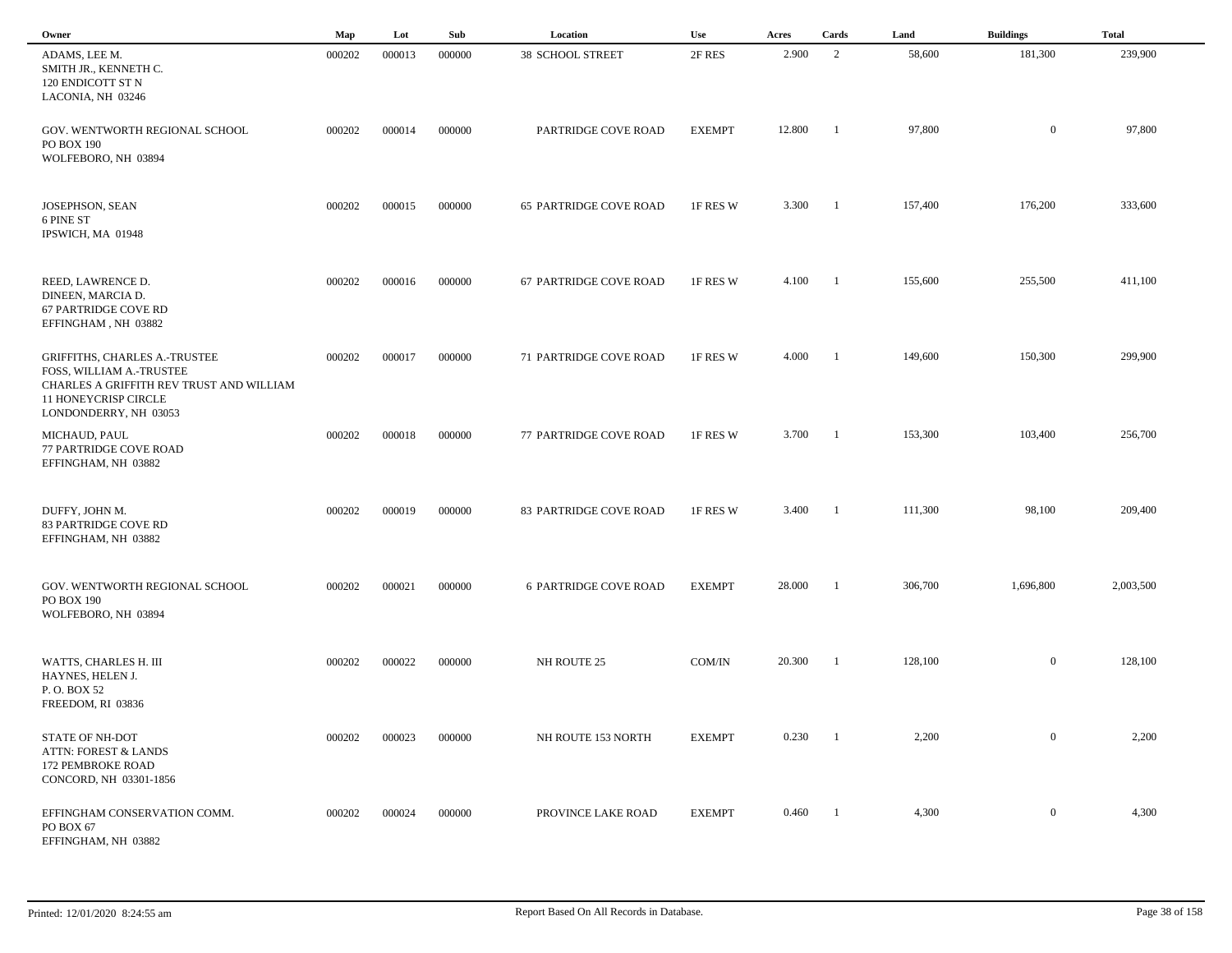| Owner                                                                                                                                 | Map    | Lot    | Sub    | Location                      | Use           | Acres  | Cards          | Land      | <b>Buildings</b> | <b>Total</b> |  |
|---------------------------------------------------------------------------------------------------------------------------------------|--------|--------|--------|-------------------------------|---------------|--------|----------------|-----------|------------------|--------------|--|
| EFFINGHAM CONSERVATION COMM.<br>PO BOX 67<br>EFFINGHAM, NH 03882                                                                      | 000202 | 000025 | 000000 | PROVINCE LAKE ROAD            | <b>EXEMPT</b> | 0.360  | $\mathbf{1}$   | 18,400    | $\mathbf{0}$     | 18,400       |  |
| STATE OF NH-FISH & GAME<br>DEPT. OF FISH & GAME<br><b>11 HAZEN DRIVE</b><br>CONCORD, NH 03301                                         | 000202 | 000026 | 000000 | NH ROUTE 25                   | <b>EXEMPT</b> | 1.800  | $\overline{1}$ | 63,200    | 11,200           | 74,400       |  |
| GOLDSMITH, ANN D.<br><b>10 STODDARD ROAD</b><br>HINGHAM, MA 02043                                                                     | 000203 | 000001 | 000000 | PROVINCE LAKE ROAD            | 1F RES        | 72.000 | $\blacksquare$ | 75,800    | $\overline{0}$   | 75,800       |  |
| TAYLOR, ALAN<br><b>1537 PROVINCE LAKE ROAD</b><br>EFFINGHAM, NH 03882                                                                 | 000203 | 000002 | 000000 | PROVINCE LAKE ROAD            | 1F RES        | 0.600  | $\blacksquare$ | 25,000    | 6,300            | 31,300       |  |
| SOCHA, NEAL R.<br>SOCHA, MARCIAL W.<br>676 PROVINCE LAKE RD.<br>EFFINGHAM, NH 03882                                                   | 000203 | 000003 | 000000 | <b>676 PROVINCE LAKE ROAD</b> | 1F RES        | 13.180 | $\blacksquare$ | 56,983 cu | 184,600          | 241,583      |  |
| LORD'S HILL MEETING HOUSE<br>C/O HEIDI FOY, TREASURER<br>3 PLANTATION RD.<br>EFFINGHAM, NH 03882                                      | 000203 | 000004 | 000000 | PROVINCE LAKE ROAD            | <b>EXEMPT</b> | 0.270  | $\blacksquare$ | 19,900    | 2,700            | 22,600       |  |
| LORD'S HILL MEETING HOUSE<br>C/O HEIDI FOY, TREASURER<br><b>3 PLANTATION RD.</b><br>EFFINGHAM, NH 03882                               | 000203 | 000005 | 000000 | <b>660 PROVINCE LAKE ROAD</b> | COM/IN        | 0.310  | - 1            | 48,600    | 133,800          | 182,400      |  |
| LORD'S HILL MEETING HOUSE<br>C/O HEIDI FOY, TREASURER<br>3 PLANTATION RD.<br>EFFINGHAM, NH 03882                                      | 000203 | 000006 | 000000 | PROVINCE LAKE ROAD            | <b>EXEMPT</b> | 0.080  | $\overline{1}$ | 1,500     | $\overline{0}$   | 1,500        |  |
| SIEVERS, ANN H.<br>513 CENTRAL AVE.<br>NEW HAVEN, CT 06515                                                                            | 000203 | 000007 | 000000 | <b>648 PROVINCE LAKE ROAD</b> | 1F RES        | 2.800  | - 1            | 53,800    | 168,000          | 221,800      |  |
| EARLE, ELIZABETH S.- TRUSTEE<br>EARLE, PETER C.- TRUSTEE<br>PETER C. EARLE AND ELIZABETH E<br>47 WATSON HILL RD.<br>FREEDOM, NH 03836 | 000203 | 000008 | 000000 | <b>HOBBS ROAD</b>             | 1F RES        | 4.900  | - 1            | 26,200    | $\overline{0}$   | 26,200       |  |
| EARLE, PETER C.-TRUSTEE<br>EARLE, ELIZABETH S.-TRUSTEE<br>47 WATSON HILL ROAD<br>FREEDOM, NH 03836                                    | 000203 | 000009 | 000000 | <b>HOBBS ROAD</b>             | 1F RES        | 2.550  | $\overline{1}$ | 25,500    | $\overline{0}$   | 25,500       |  |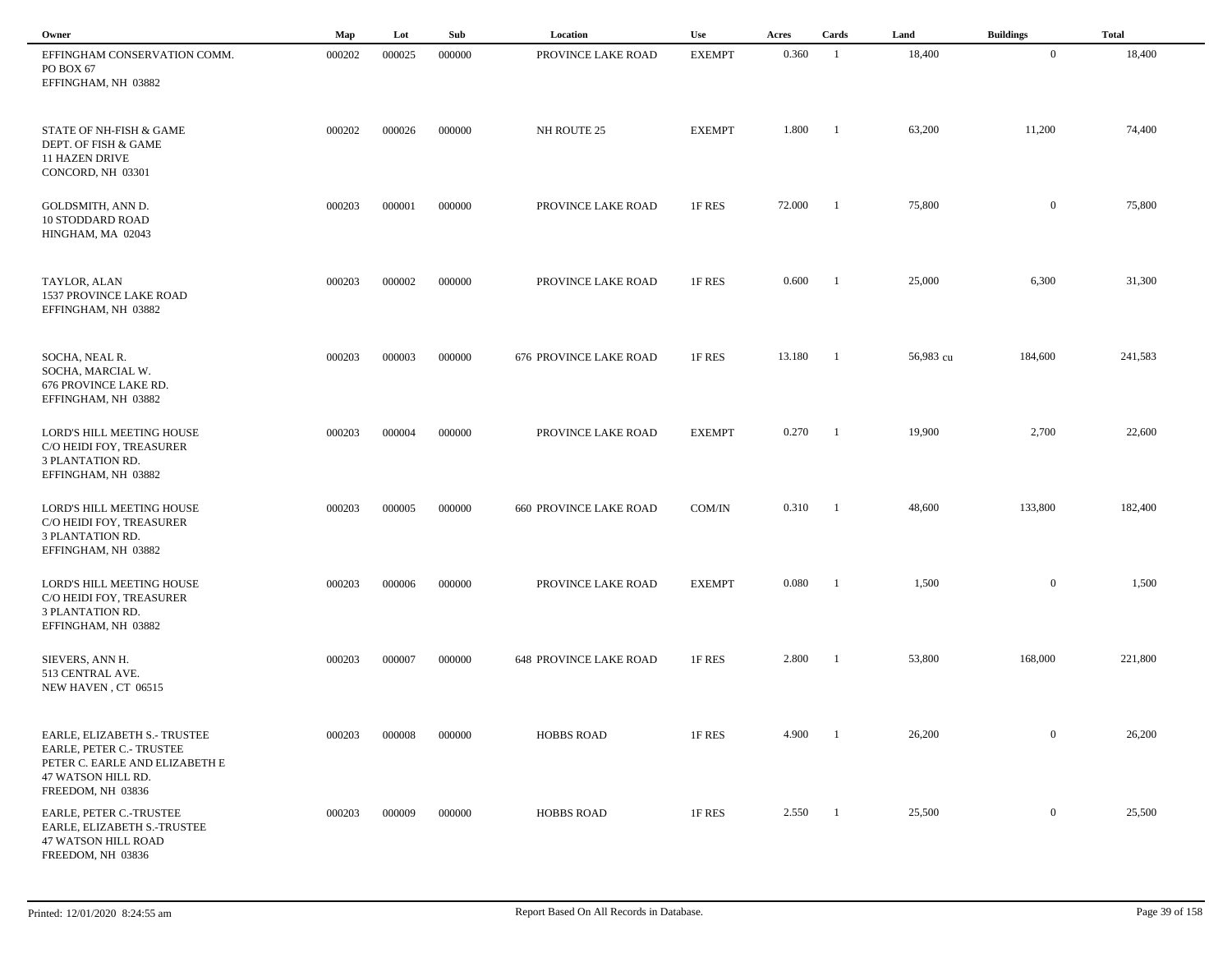| Owner                                                                                                                                 | Map    | Lot    | Sub    | Location                      | Use           | Acres   | Cards          | Land      | <b>Buildings</b> | <b>Total</b> |
|---------------------------------------------------------------------------------------------------------------------------------------|--------|--------|--------|-------------------------------|---------------|---------|----------------|-----------|------------------|--------------|
| EFFINGHAM HISTORICAL SOCIETY<br><b>TREASURER</b><br>PO BOX 33<br>EFFINGHAM, NH 03882                                                  | 000203 | 000010 | 000000 | 34 HOBBS ROAD                 | <b>EXEMPT</b> | 0.230   | -1             | 18,000    | 45,300           | 63,300       |
| YOUNG, MAYNARD M., JR.<br>YOUNG, BARBARA TORRES<br><b>20 HOBBS ROAD</b><br>EFFINGHAM, NH 03882                                        | 000203 | 000011 | 000000 | 20 HOBBS ROAD                 | 1F RES        | 20.200  | - 1            | 62,270 cu | 502,000          | 564,270      |
| EARLE, ELIZABETH S.- TRUSTEE<br>EARLE, PETER C.- TRUSTEE<br>PETER C. EARLE AND ELIZABETH E<br>47 WATSON HILL RD.<br>FREEDOM, NH 03836 | 000203 | 000012 | 000000 | PROVINCE LAKE ROAD            | <b>UNMNG</b>  | 148.000 | -1             | 7,136 cu  | $\overline{0}$   | 7,136        |
| EARLE, JASON P.<br><b>607 PROVINCE LAKE RD</b><br>EFFINGHAM, NH 03882                                                                 | 000203 | 000014 | 000000 | <b>607 PROVINCE LAKE ROAD</b> | 1F RES        | 12.100  | $\overline{1}$ | 53,675 cu | 101,000          | 154,675      |
| MCRAE, JADE A.<br><b>623 PROVINCE LAKE RD</b><br>EFFINGHAM, NH 03882                                                                  | 000203 | 000015 | 000000 | 623 PROVINCE LAKE ROAD        | 1F RES        | 3.100   | $\blacksquare$ | 63,000    | 122,700          | 185,700      |
| <b>GREEN MOUNTAIN TRUST</b><br>C/O GEORGE E. FOOTE, TRUSTEE<br>SUITE <sub>5</sub><br><b>5 MILITIA DRIVE</b><br>LEXINGTON, MA 02421    | 000203 | 000016 | 000000 | <b>651 PROVINCE LAKE ROAD</b> | 1F RES        | 5.680   | -1             | 59,000    | 197,700          | 256,700      |
| CASTRIOTTA, JAMES K.<br>39 WALNUT ST<br>MAYNARD, MA 01754                                                                             | 000203 | 000017 | 000000 | <b>665 PROVINCE LAKE ROAD</b> | 1F RES        | 6.700   | $\mathbf{1}$   | 66,000    | 62,600           | 128,600      |
| FOY, L. HEIDI-TRUSTEE<br>HY DE HO REV. TRUST<br><b>3 PLANTATION RD</b><br>EFFINGHAM, NH 03882                                         | 000203 | 000018 | 000000 | <b>3 PLANTATION ROAD</b>      | 1F RES        | 0.200   | - 1            | 36,600    | 154,300          | 190,900      |
| O'NEAL, ROBERT D; EDGAR, SHERRI O<br>O'NEAL, STEPHANIE L; O'NEAL SEAN<br>C/O RUTH O'NEAL<br>9 PLANTATION RD<br>EFFINGHAM, NH 03882    | 000203 | 000019 | 000000 | 9 PLANTATION ROAD             | 1F RES        | 0.600   | -1             | 53,400    | 84,200           | 137,600      |
| MARTIN, MARY-TRUSTEE<br>THE MARY E. MARTIN REV. LIVING TRUST<br><b>22 KENNARD ROAD</b><br>NOTTINGHAM, NH 03290                        | 000203 | 000021 | 000000 | <b>23 PLANTATION ROAD</b>     | 1F RES        | 1.700   | $\blacksquare$ | 52,900    | 128,100          | 181,000      |
| RIKER, PATRICIA M.<br>57 PLANTATION RD.<br>EFFINGHAM, NH 03882                                                                        | 000203 | 000022 | 000000 | 57 PLANTATION ROAD            | 1F RES        | 64.830  | $\blacksquare$ | 69,698 cu | 118,400          | 188,098      |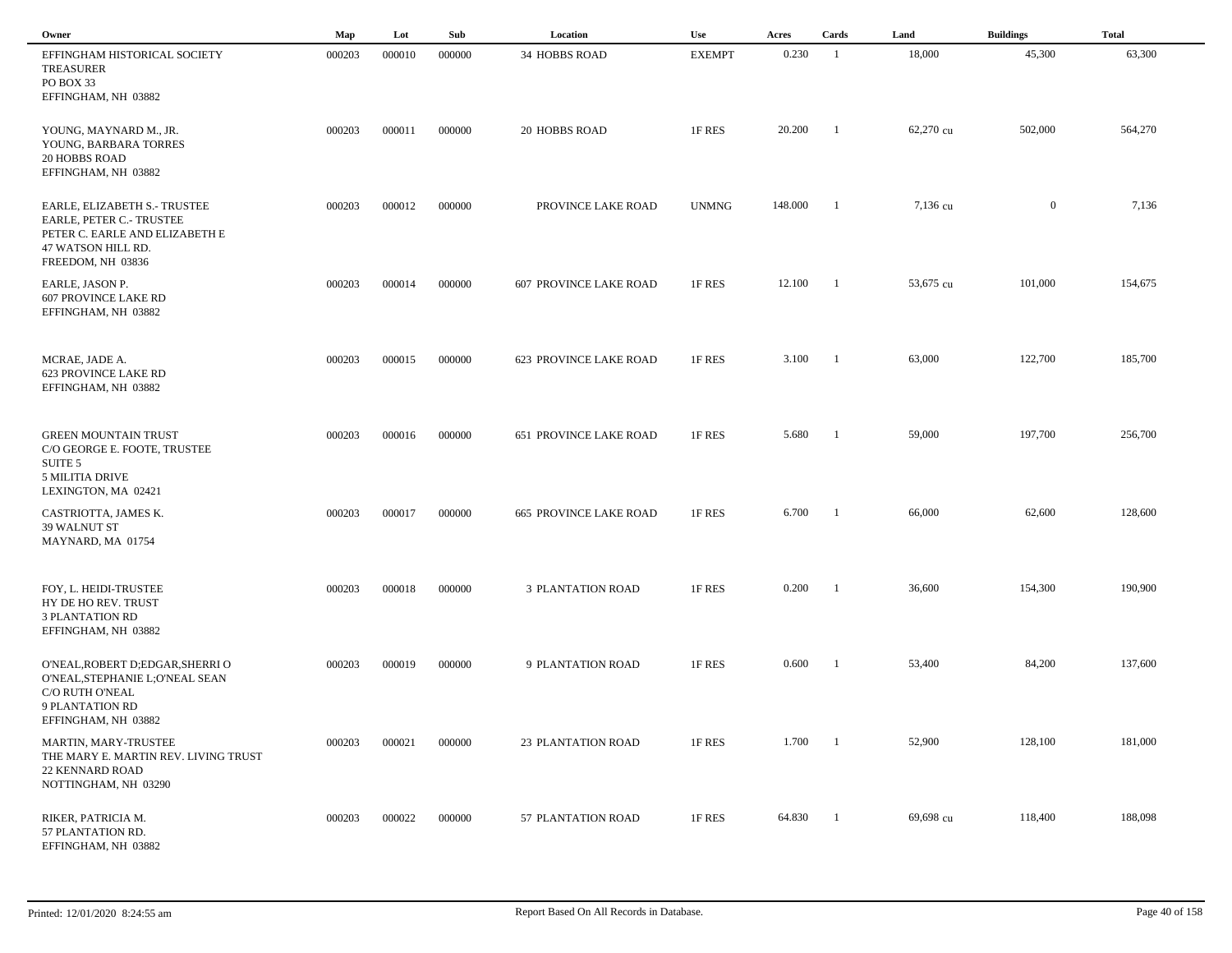| Owner                                                                                       | Map    | Lot    | Sub    | Location                      | Use    | Acres   | Cards                    | Land      | <b>Buildings</b> | <b>Total</b> |  |
|---------------------------------------------------------------------------------------------|--------|--------|--------|-------------------------------|--------|---------|--------------------------|-----------|------------------|--------------|--|
| WOODSTEIN, ANDREW H.<br>ROBINSON, SCOTT P.<br>79 PLANTATION RD<br>EFFINGHAM, NH 03882       | 000203 | 000023 | 000000 | 79 PLANTATION ROAD            | 1F RES | 36.000  | -1                       | 78,600    | 173,000          | 251,600      |  |
| JEWELL, LORRAINE-TRUSTEE<br>JEWELL REALTY TRUST<br>91 PLANTATION RD.<br>EFFINGHAM, NH 03882 | 000203 | 000024 | 000000 | 91 PLANTATION ROAD            | 1F RES | 1.400   | $\blacksquare$           | 55,400    | 40,100           | 95,500       |  |
| CLANCY, JOHN<br>PO BOX 142<br>EFFINGHAM, NH 03882                                           | 000203 | 000025 | 000000 | 93 PLANTATION ROAD            | 1F RES | 0.130   | $\blacksquare$           | 32,600    | 12,500           | 45,100       |  |
| LEONARD, SCOTT FREDERICK<br>103 PLANTATION RD<br>EFFINGHAM, NH 03882                        | 000203 | 000026 | 000000 | 103 PLANTATION ROAD           | 1F RES | 0.870   | $\overline{\phantom{a}}$ | 53,600    | 85,500           | 139,100      |  |
| RIGA, MARY M.<br><b>467 PEPPER STREET</b><br>STEPNEY, CT 06468                              | 000203 | 000027 | 000000 | <b>111 PLANTATION ROAD</b>    | 1F RES | 45.000  | $\overline{\phantom{a}}$ | 55,700    | 200              | 55,900       |  |
| MUNROE, ROBERT M.<br>MUSSAW, ERIKA<br>33 RIVERDALE ROAD<br>BILLERICA, MA 01821              | 000203 | 000028 | 000000 | <b>132 PLANTATION ROAD</b>    | 1F RES | 177.000 | $\overline{\phantom{0}}$ | 107,200   | 97,800           | 205,000      |  |
| KEATING, MICHELE M.<br>SIMMONS, EDWARD<br><b>12 WESLEY STREET</b><br>SOMERVILLE, MA 02145   | 000203 | 000029 | 000000 | <b>4 PLANTATION ROAD</b>      | 1F RES | 4.100   | - 1                      | 54,500    | 122,100          | 176,600      |  |
| PERRY, KEVIN<br>PERRY, BRIDGET<br><b>681 PROVINCE LAKE ROAD</b><br>EFFINGHAM, NH 03882      | 000203 | 000030 | 000000 | <b>681 PROVINCE LAKE ROAD</b> | 1F RES | 58.000  | - 1                      | 63,209 cu | 150,200          | 213,409      |  |
| SHANNON, EDWIN S.<br>SHANNON, ELLEN R.<br>719 PROVINCE LAKE RD<br>EFFINGHAM, NH 03882       | 000203 | 000031 | 000000 | 719 PROVINCE LAKE ROAD        | 1F RES | 15.000  | - 1                      | 79,400    | 146,100          | 225,500      |  |
| SHARP, FRANK E.<br>SHARP, EDITH F.<br><b>PO BOX 175</b><br>EFFINGHAM, NH 03882              | 000203 | 000032 | 000000 | 15 EFFINGWOOD FARMS RD        | 1F RES | 4.400   | $\overline{1}$           | 46,800    | 130,600          | 177,400      |  |
| YARUSH, VINCENT L., JR.<br>25 EFFINGWOOD FARMS RD.<br>EFFINGHAM, NH 03882                   | 000203 | 000033 | 000000 | 25 EFFINGWOOD FARMS RD        | 1F RES | 4.000   | $\overline{1}$           | 44,500    | 117,300          | 161,800      |  |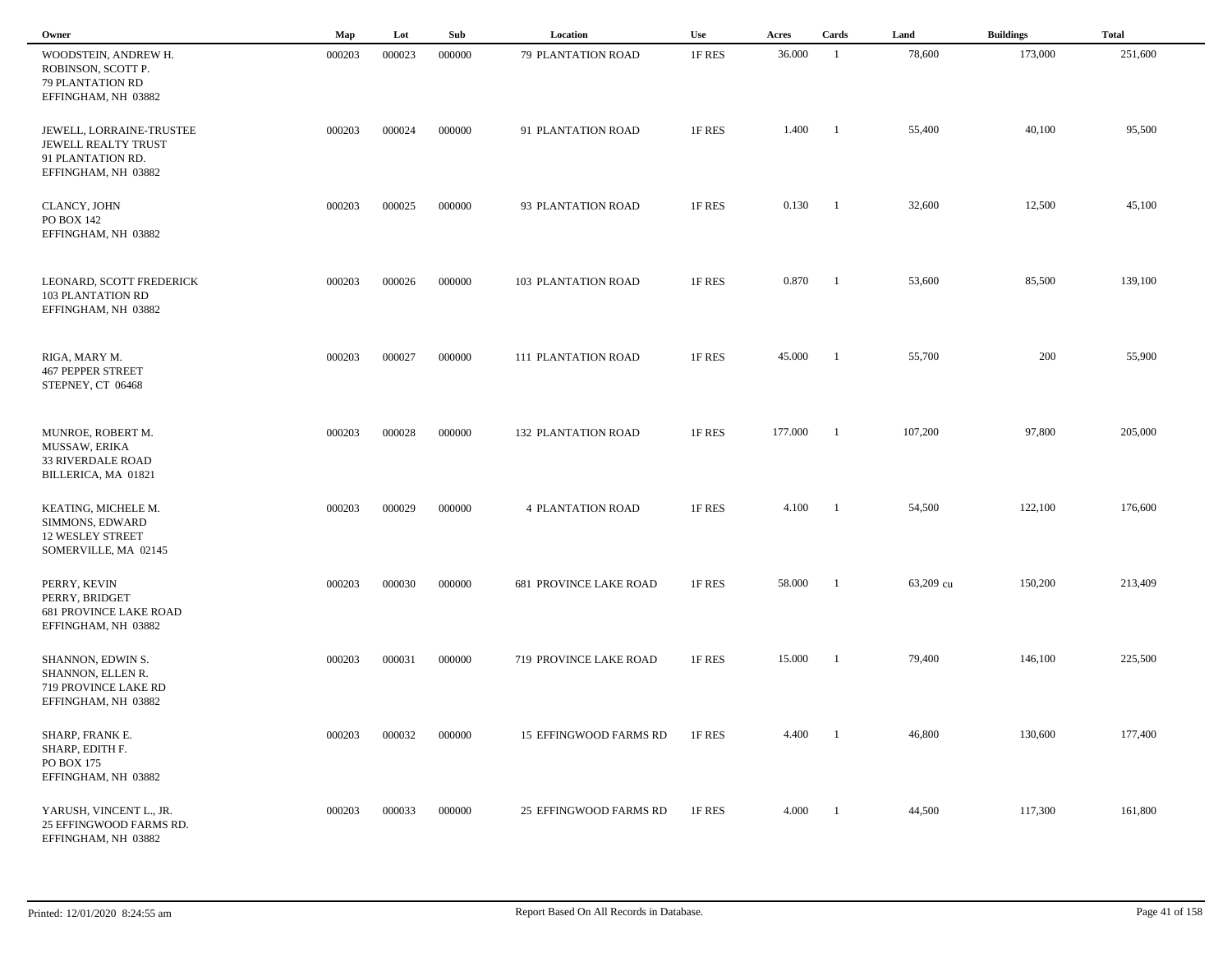| Owner                                                                                                  | Map    | Lot    | Sub    | Location                      | Use           | Acres | Cards                    | Land   | <b>Buildings</b> | <b>Total</b> |
|--------------------------------------------------------------------------------------------------------|--------|--------|--------|-------------------------------|---------------|-------|--------------------------|--------|------------------|--------------|
| HAYNES, EUGENE R.<br>HAYNES, ROSE MARIE<br><b>5 LITTLE RIVER RD</b><br>LEBANON, ME 04027               | 000203 | 000034 | 000000 | <b>41 EFFINGWOOD FARMS RD</b> | 1F RES        | 4.000 | - 1                      | 49,600 | 147,100          | 196,700      |
| BELLINGHIRI, DAVID P.<br>49 EFFINGWOOD FARMS ROAD<br>EFFINGHAM, NH 03882                               | 000203 | 000035 | 000000 | 49 EFFINGWOOD FARMS RD        | 1F RES        | 8.400 | - 1                      | 59,200 | 128,200          | 187,400      |
| SARGENT, KENNETH<br>67 EFFINGWOOD FARMS RD<br>EFFINGHAM, NH 03882                                      | 000203 | 000036 | 000000 | 67 EFFINGWOOD FARMS RD        | 1F RES        | 4.100 | $\overline{\phantom{a}}$ | 47,100 | 92,600           | 139,700      |
| FEIRICK, CHERYLE A.<br>81 EFFINGWOOD FARMS ROAD<br>EFFINGHAM, NH 03882                                 | 000203 | 000037 | 000000 | 81 EFFINGWOOD FARMS RD        | 1F RES        | 4.000 | $\overline{1}$           | 51,200 | 132,200          | 183,400      |
| LUKE, DAVID<br>345 PINE HILL RD<br>CTR. OSSIPEE, NH 03814                                              | 000203 | 000038 | 000000 | 36 EFFINGWOOD FARMS RD        | 1F RES        | 4.000 | $\blacksquare$           | 44,000 | 169,100          | 213,100      |
| GERONAITIS, TERESA A.<br><b>28 GOLD STREET</b><br>MILTON, NH 03851                                     | 000203 | 000039 | 000000 | EFFINGWOOD FARMS RD           | 1F RES        | 4.000 | $\overline{\phantom{a}}$ | 22,000 | $\overline{0}$   | 22,000       |
| VILLEMAIRE, JACOB C.<br>VILLEMAIRE, TAMARA J.<br>PO BOX 174<br>EFFINGHAM, NH 03882                     | 000203 | 000040 | 000000 | <b>16 EFFINGWOOD FARMS RD</b> | 2F RES        | 3.700 | - 1                      | 46,800 | 205,100          | 251,900      |
| EFFINGHAM, TOWN OF<br>68 SCHOOL ST<br>EFFINGHAM, NH 03882                                              | 000204 | 000001 | 000000 | 30 TOWN HOUSE ROAD            | <b>EXEMPT</b> | 1.080 | - 1                      | 68,700 | 422,800          | 491,500      |
| BLADES, JOAN B.<br>7 CORNER RD.<br>EFFINGHAM, NH 03882                                                 | 000204 | 000002 | 000000 | 7 CORNER ROAD                 | 1F RES        | 4.400 | $\overline{\phantom{a}}$ | 60,100 | 248,800          | 308,900      |
| HOLT, SHIRLEY H.<br>HOLT, CHERRIE<br>25 OLD POUND ROAD<br>EFFINGHAM, NH 03882                          | 000204 | 000003 | 000000 | 25 OLD POUND ROAD             | 1F RES        | 0.650 | $\overline{\phantom{a}}$ | 51,300 | 90,200           | 141,500      |
| BRESETTE, ALBERT ALLEN<br>BRESETTE, SCOTT ALBERT, JR.<br><b>3 MECHANIC STREET</b><br>WINDHAM, ME 04062 | 000204 | 000004 | 000000 | 33 OLD POUND ROAD             | <b>EXEMPT</b> | 0.470 | $\overline{1}$           | 46,600 | $\overline{0}$   | 46,600       |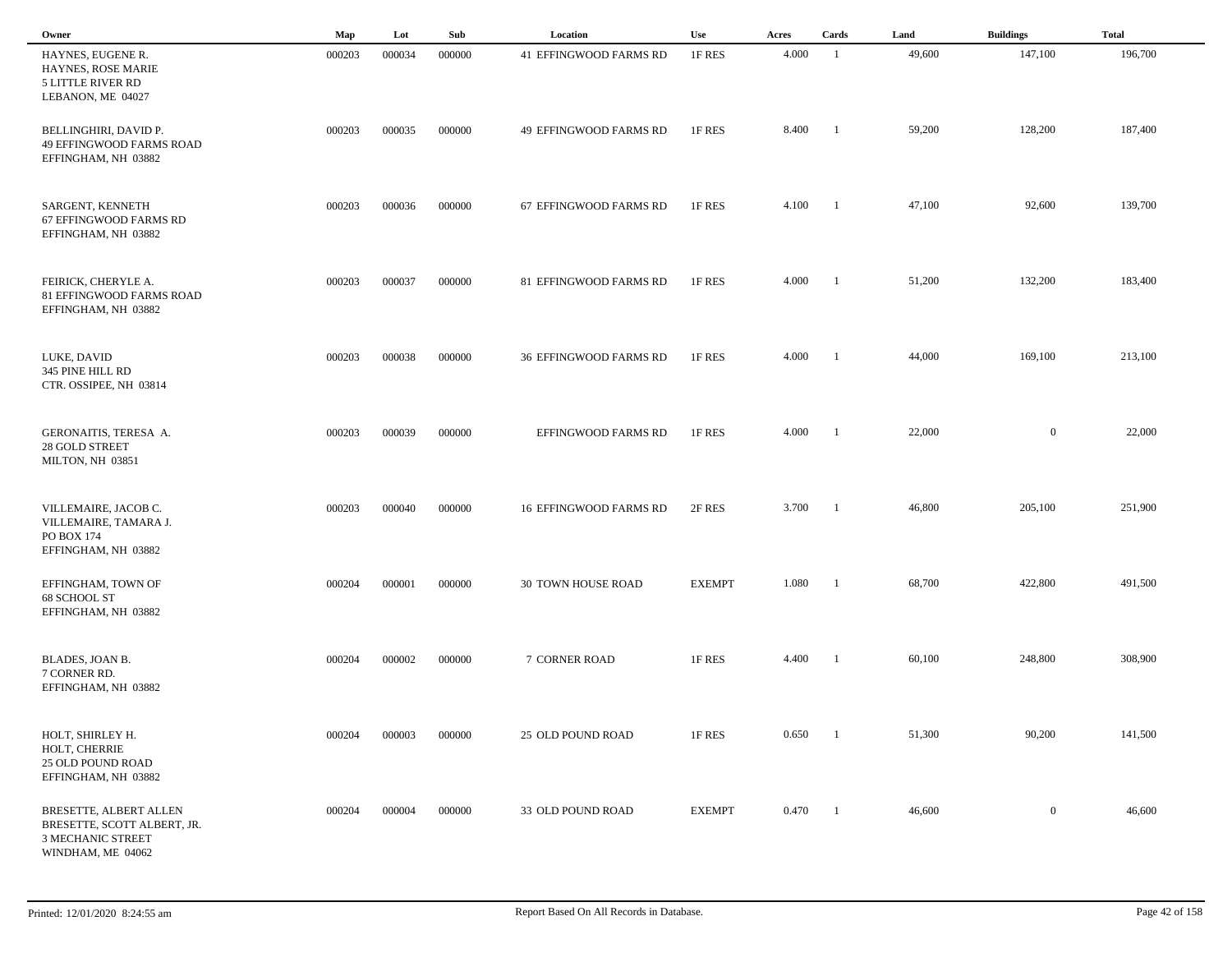| Owner                                                                                                    | Map    | Lot    | Sub    | Location                 | Use          | Acres | Cards                    | Land   | <b>Buildings</b> | <b>Total</b>   |
|----------------------------------------------------------------------------------------------------------|--------|--------|--------|--------------------------|--------------|-------|--------------------------|--------|------------------|----------------|
| STEWART, JAMES C. IV<br>43 OLD POUND RD<br>EFFINGHAM, NH 03882                                           | 000204 | 000005 | 000000 | 43 OLD POUND ROAD        | 1F RES       | 0.480 | -1                       | 49,300 | 73,400           | 122,700        |
| PALMER, EDGAR<br>47 OLD POUND RD<br>EFFINGHAM, NH 03882                                                  | 000204 | 000006 | 000000 | 47 OLD POUND ROAD        | 1F RES       | 1.300 | $\blacksquare$           | 55,300 | 95,000           | 150,300        |
| CAULKINS, THOMAS D.<br>CAULKINS, LAURIE A.<br>55 OLD POUND ROAD<br>EFFINGHAM, NH 03882                   | 000204 | 000007 | 000000 | 55 OLD POUND ROAD        | 1F RES       | 4.250 | - 1                      | 55,000 | 173,000          | 228,000        |
| LAVIMODIERE, KEVIN R.<br>LAVIMODIERE, DAWN M.<br><b>14 METTERS STREET</b><br>NORTH ATTLEBORO, MA 02760   | 000204 | 000008 | 000000 | 67 OLD POUND ROAD        | 1F RES       | 1.000 | - 1                      | 52,300 | 6,600            | 58,900         |
| RITCHEY, ELIZABETH A.<br>RITCHEY, CHRISTIAN P. & CHRISTINE A.<br>48 OLD POUND RD.<br>EFFINGHAM, NH 03882 | 000204 | 000009 | 000000 | <b>48 OLD POUND ROAD</b> | 1F RES       | 5.000 | $\blacksquare$           | 57,300 | 105,100          | 162,400        |
| MERCIER, CHARLES E.<br>MERCIER, CAROL M.<br>38 OLD POUND RD<br>EFFINGHAM, NH 03882                       | 000204 | 000010 | 000000 | 38 OLD POUND ROAD        | 1F RES       | 2.660 | -1                       | 56,600 | 93,900           | 150,500        |
| HOLLISTER, ERIC LAWRENCE<br>HOLLISTER, GAYLE C.<br>8 OLD POUND RD<br>EFFINGHAM, NH 03882                 | 000204 | 000011 | 000000 | 8 OLD POUND ROAD         | 1F RES       | 0.430 | -1                       | 50,900 | 126,000          | 176,900        |
| ROMANOVIC, GORAN<br>PO BOX 421<br>OSSIPEE, NH 03864                                                      | 000204 | 000012 | 000000 | 1004 PROVINCE LAKE ROAD  | 1F RES       | 5.000 |                          | 60,600 | 132,400          | 193,000        |
| POTTER, NEIL ERIC<br>POTTER, JUNE W.<br>242 TOWN HOUSE RD<br>EFFINGHAM, NH 03882                         | 000204 | 000013 | 000000 | PROVINCE LAKE ROAD       | <b>UNMNG</b> | 0.050 |                          | 2 cu   | $\boldsymbol{0}$ | $\overline{c}$ |
| FOLTS, BLAIR A.<br>984 PROVINCE LAKE RD.<br>EFFINGHAM, NH 03882                                          | 000204 | 000014 | 000000 | 984 PROVINCE LAKE ROAD   | 1F RES       | 5.100 | $\overline{\phantom{0}}$ | 58,800 | 156,700          | 215,500        |
| FOLTS, BLAIR A.<br>SM. HOUSE<br>984 PROVINCE LAKE RD.<br>EFFINGHAM, NH 03882                             | 000204 | 000015 | 000000 | 978 PROVINCE LAKE ROAD   | 1F RES       | 1.000 | $\blacksquare$           | 55,100 | 64,500           | 119,600        |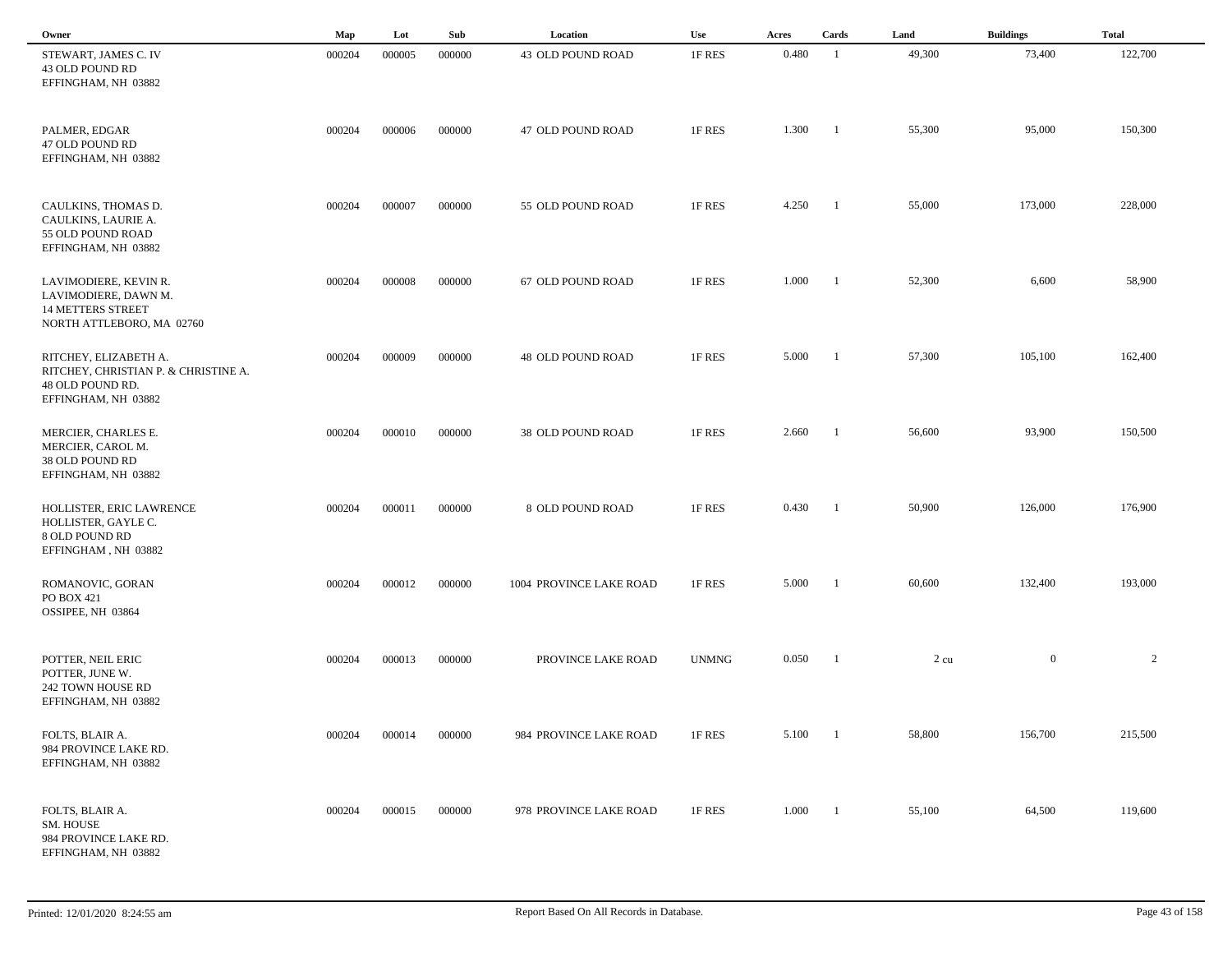| Owner                                                                                         | Map    | Lot    | Sub    | Location                | <b>Use</b>    | Acres  | Cards          | Land      | <b>Buildings</b> | <b>Total</b> |  |
|-----------------------------------------------------------------------------------------------|--------|--------|--------|-------------------------|---------------|--------|----------------|-----------|------------------|--------------|--|
| PARKER, PATRICIA<br>NORMANDEAU, JANET<br>P.O. BOX 93<br>EFFINGHAM, NH 03882                   | 000204 | 000016 | 000000 | 968 PROVINCE LAKE ROAD  | 1F RES        | 16.500 | -1             | 76,600    | 164,200          | 240,800      |  |
| PEREZ, MAUREEN<br>15570 GARDENIA WAY<br>LOS GATOS, CA 95032                                   | 000204 | 000017 | 000000 | PROVINCE LAKE ROAD      | 1F RES        | 0.990  | -1             | 23,200    | $\mathbf{0}$     | 23,200       |  |
| POTTER, NEIL ERIC<br>POTTER, JUNE W.<br>242 TOWN HOUSE RD<br>EFFINGHAM, NH 03882              | 000204 | 000018 | 000000 | PROVINCE LAKE ROAD      | <b>UNMNG</b>  | 13.400 | - 1            | 1,731 cu  | $\mathbf{0}$     | 1,731        |  |
| LAVRICH III, ANTHONY A.<br>SMALLEY, KRISTIN<br><b>11 SNOW ROAD</b><br>EFFINGHAM, NH 03882     | 000204 | 000019 | 000000 | 11 SNOW ROAD            | 1F RES        | 2.200  | $\blacksquare$ | 56,000    | 156,400          | 212,400      |  |
| EFFINGHAM, TOWN OF<br>68 SCHOOL ST<br>EFFINGHAM, NH 03882                                     | 000204 | 000020 | 000000 | <b>SNOW ROAD</b>        | <b>EXEMPT</b> | 12.300 | - 1            | 31,400    | $\overline{0}$   | 31,400       |  |
| DICKSON, CRAIG D.<br>PO BOX 449<br>WOODS HOLE, MA 02543                                       | 000204 | 000021 | 000000 | <b>SNOW ROAD</b>        | 1F RES        | 53.000 | -1             | 26,236 cu | $\mathbf{0}$     | 26,236       |  |
| DAVIS, JOHN F., JR.<br>DAVIS, WILLIAM J.<br>39 W DIVISION ST<br>HOLBROOK, MA 02343            | 000204 | 000022 | 000000 | <b>SNOW ROAD</b>        | 1F RES        | 5.140  | -1             | 18,100    | $\mathbf{0}$     | 18,100       |  |
| BIALOUS, TIMOTHY J.<br>LANSING, KIMBERLY C.<br>10 SNOW RD<br>EFFINGHAM, NH 03882              | 000204 | 000023 | 000000 | 10 SNOW ROAD            | 1F RES        | 6.100  | - 1            | 66,200    | 143,500          | 209,700      |  |
| BREWART, DENISE<br><b>WHEELER, FRANCES</b><br>20364 N. 110TH AVE<br><b>SUN CITY, AZ 85373</b> | 000204 | 000024 | 000000 | 1013 PROVINCE LAKE ROAD | 1F RES        | 0.440  | - 1            | 48,600    | 37,700           | 86,300       |  |
| SILVIA, JOSEPH L.<br>SILVIA, ELAINE C.<br>1019 PROVINCE LAKE RD.<br>EFFINGHAM, NH 03882       | 000204 | 000025 | 000000 | 1019 PROVINCE LAKE ROAD | 1F RES        | 0.410  | $\blacksquare$ | 50,500    | 76,900           | 127,400      |  |
| CENTER EFFNGHAM BAPTIST CHURCH<br>PO BOX 146<br>EFFINGHAM, NH 03882                           | 000204 | 000026 | 000000 | 1027 PROVINCE LAKE ROAD | COM/IN        | 0.660  | $\blacksquare$ | 51,400    | 174,600          | 226,000      |  |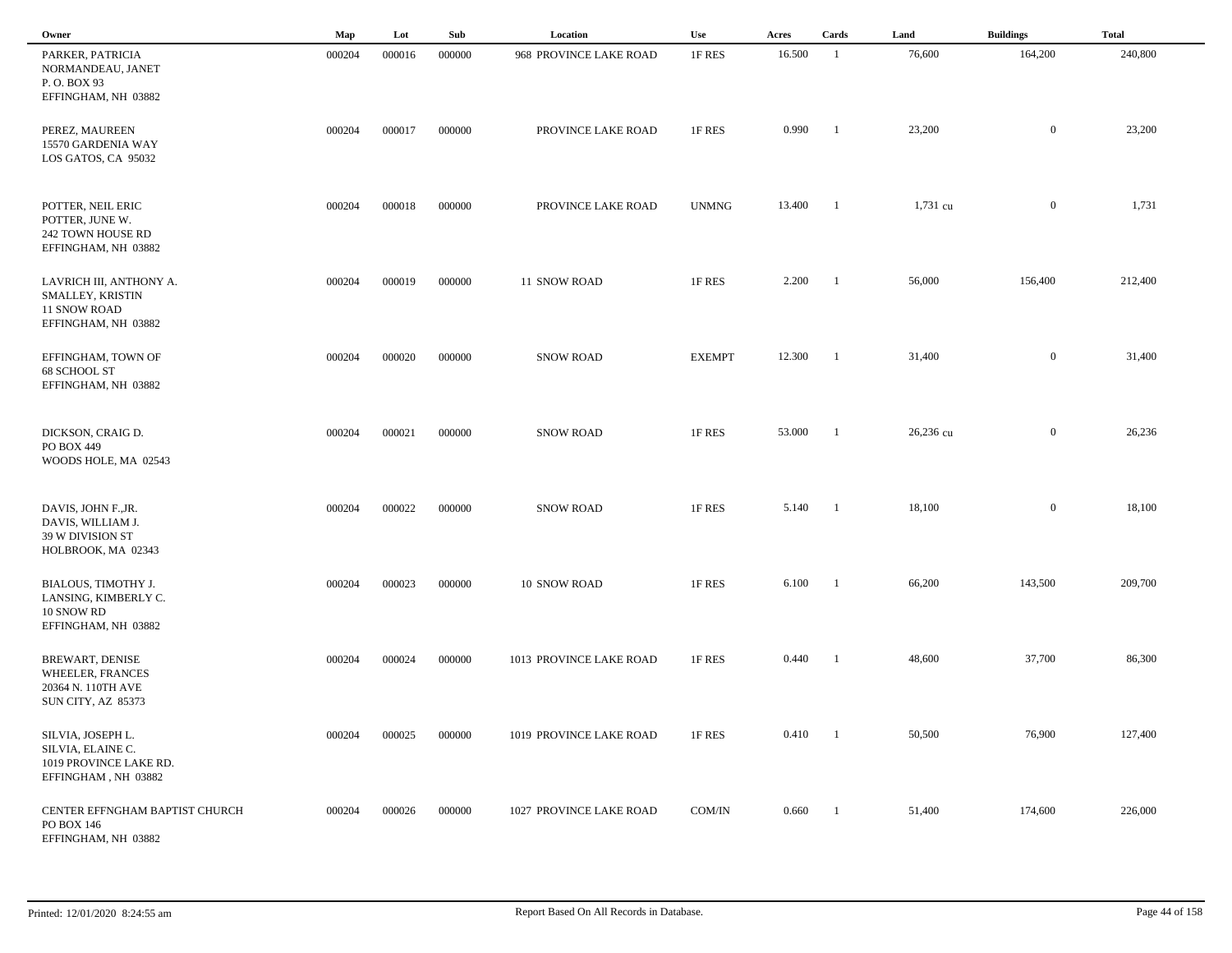| Owner                                                                                                                                    | Map    | Lot    | Sub    | Location                   | Use           | Acres  | Cards                    | Land   | <b>Buildings</b> | <b>Total</b> |
|------------------------------------------------------------------------------------------------------------------------------------------|--------|--------|--------|----------------------------|---------------|--------|--------------------------|--------|------------------|--------------|
| FAIA, JEFFREY SCOTT<br>1047 PROVINCE LAKE ROAD<br>EFFINGHAM, NH 03882                                                                    | 000204 | 000028 | 000000 | 1047 PROVINCE LAKE ROAD    | 1F RES        | 7.200  | $\overline{1}$           | 77,100 | 201,300          | 278,400      |
| ESPIE, LEONARD J.<br>ESPIE, CYNTHIA M.<br>1067 PROVINCE LAKE ROAD<br>EFFINGHAM, NH 03882                                                 | 000204 | 000029 | 000000 | 1067 PROVINCE LAKE ROAD    | 1F RES        | 4.200  | $\overline{\phantom{a}}$ | 62,400 | 156,700          | 219,100      |
| HAMILTONS OF WATERBOROUGH<br>C/O J. O. HAMILTON<br>PO BOX 39<br>WATERBORO, ME 04087-3032                                                 | 000204 | 000030 | 000000 | PROVINCE LAKE ROAD         | 1F RES        | 0.550  | - 1                      | 16,800 | $\overline{0}$   | 16,800       |
| BUBANAS, ANDREW C.<br>MCQUEEN, CAROL A.<br>1133 PROVINCE LAKE ROAD<br>EFFINGHAM, NH 03882                                                | 000204 | 000031 | 000000 | 1133 PROVINCE LAKE ROAD    | 1F RES        | 9.290  | $\overline{\phantom{a}}$ | 51,900 | 84,200           | 136,100      |
| EFFINGHAM, TOWN OF<br>68 SCHOOL ST<br>EFFINGHAM, NH 03882                                                                                | 000204 | 000032 | 000000 | 1102 PROVINCE LAKE ROAD    | <b>EXEMPT</b> | 1.800  | $\blacksquare$           | 61,800 | 112,500          | 174,300      |
| WHITE, NICHOLAS J.<br>EASTMAN, KATHRYN AM<br>1094 PROVINCE LAKE ROAD<br>EFFINGHAM, NH 03882                                              | 000204 | 000033 | 000000 | 1094 PROVINCE LAKE ROAD    | 1F RES        | 1.400  | $\blacksquare$           | 55,400 | 99,300           | 154,700      |
| BROWN, ANDREW P.<br>25 RUMNEY HILL RD.<br>EFFINGHAM, NH 03882                                                                            | 000204 | 000035 | 000000 | <b>RUMNEY HILL ROAD</b>    | 1F RES        | 11.800 | $\overline{\phantom{a}}$ | 32,400 | $\overline{0}$   | 32,400       |
| BROWN, ANDREW P.<br>25 RUMNEY HILL RD.<br>EFFINGHAM, NH 03882                                                                            | 000204 | 000036 | 000000 | <b>25 RUMNEY HILL ROAD</b> | 1F RES        | 5.000  | - 1                      | 50,700 | 261,100          | 311,800      |
| MURRAY, SEAN P.<br>MURRAY, DAWN D.<br>52 ISABEL ST<br>FALL RIVER, MA 02721                                                               | 000204 | 000037 | 000000 | <b>43 RUMNEY HILL ROAD</b> | 1F RES        | 6.300  | -1                       | 51,600 | 100,700          | 152,300      |
| BOGACZ, KENNETH S.-TRUSTEE<br>BOGACZ, THERESE J.-TRUSTEE<br>KENNETH & THERESE BOGACZ TRUST<br>49 RUMNEY HILL ROAD<br>EFFINGHAM, NH 03882 | 000204 | 000038 | 000000 | <b>49 RUMNEY HILL ROAD</b> | 1F RES        | 5.000  | $\overline{1}$           | 48,000 | 193,500          | 241,500      |
| ROGERS, BRENT<br>CHARNEY, DIANE<br>61 RUMNEY ROAD<br>EFFINGHAM, NH 03882                                                                 | 000204 | 000039 | 000000 | 61 RUMNEY HILL ROAD        | 1F RES        | 4.600  | $\blacksquare$           | 52,900 | 21,900           | 74,800       |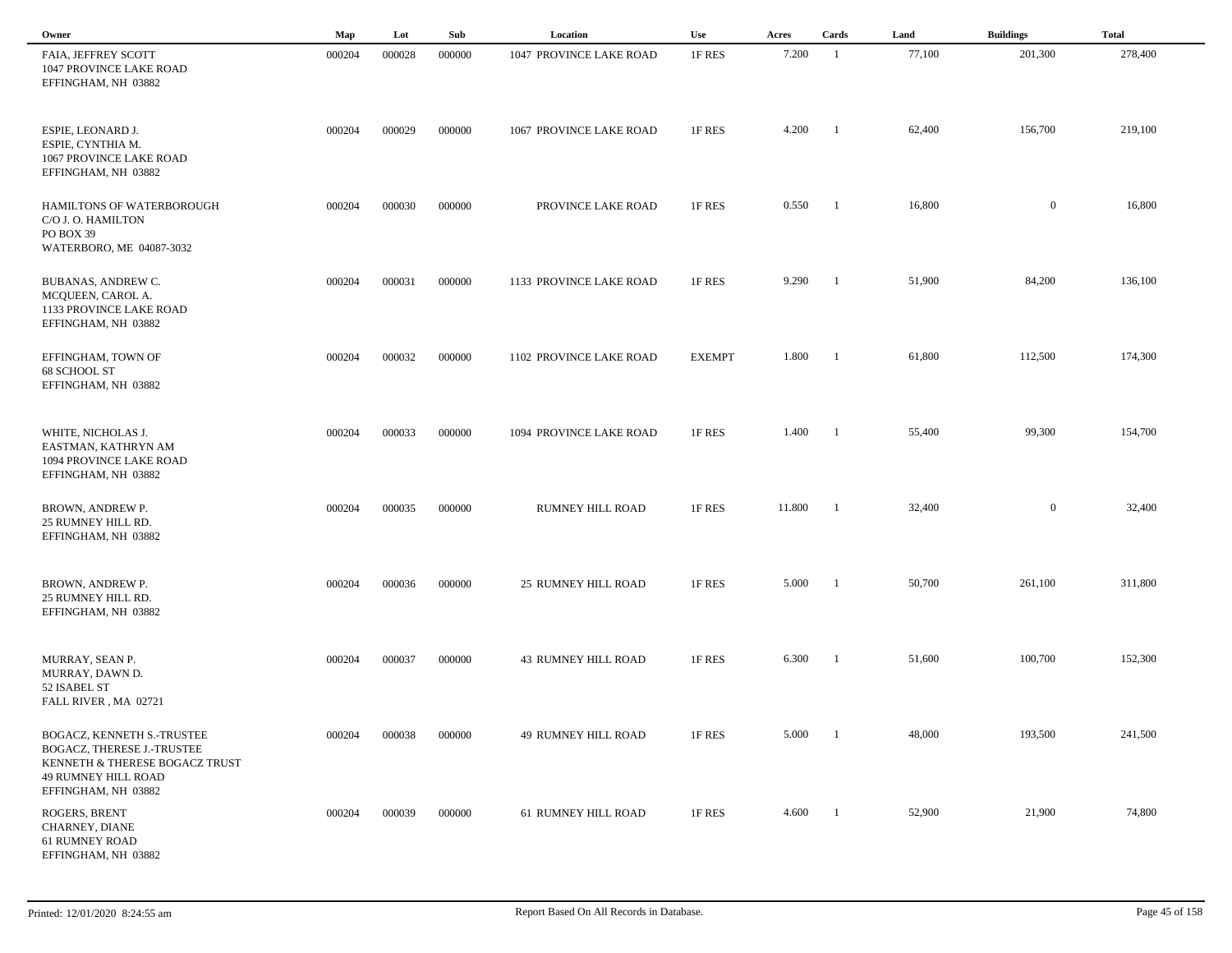| Owner                                                                                                                           | Map    | Lot    | Sub    | Location                   | Use           | Acres  | Cards                    | Land      | <b>Buildings</b> | <b>Total</b> |
|---------------------------------------------------------------------------------------------------------------------------------|--------|--------|--------|----------------------------|---------------|--------|--------------------------|-----------|------------------|--------------|
| RAVELL, ROBERT J.<br>94 RUMNEY HILL RD<br>EFFINGHAM, NH 03882                                                                   | 000204 | 000040 | 000000 | RUMNEY HILL ROAD           | 1F RES        | 20.000 | -1                       | 1,137 cu  | $\mathbf{0}$     | 1,137        |
| SURETTE, ARTHUR<br>SURETTE, NANCY<br>78 RUMNEY HILL RD.<br>EFFINGHAM, NH 03882                                                  | 000204 | 000041 | 000000 | <b>78 RUMNEY HILL ROAD</b> | 1F RES        | 3.840  | - 1                      | 49,500    | 110,400          | 159,900      |
| DUNNE, ANITA<br><b>307 WESTCLIFFE CIRCLE</b><br>WALNUT CREEK, CA 94597                                                          | 000204 | 000042 | 000000 | <b>70 RUMNEY HILL ROAD</b> | 1F RES        | 12.390 | $\blacksquare$           | 49,054 cu | 125,100          | 174,154      |
| DUCHESNE, JOSEPH ADAM<br>DUCHESNE, FAWN JOANNE<br>58 RUMNEY HILL ROAD<br>EFFINGHAM, NH 03882                                    | 000204 | 000043 | 000000 | 58 RUMNEY HILL ROAD        | 1F RES        | 9.260  | $\blacksquare$           | 56,800    | 145,800          | 202,600      |
| PERKINS, LLOYD N., JR<br>PERKINS, JOAN A.<br>216 PLEASANT STREET<br>EPPING, NH 03042                                            | 000204 | 000044 | 000000 | <b>48 RUMNEY HILL ROAD</b> | 1F RES        | 13.810 | $\blacksquare$           | 68,516 cu | 212,200          | 280,716      |
| LIBBY, HARRY A.<br>LIBBY, JEFFREY A./BLAIR, MICHE<br>28 RUMNEY HILL RD.<br>EFFINGHAM, NH 03882                                  | 000204 | 000045 | 000000 | <b>28 RUMNEY HILL ROAD</b> | 1F RES        | 1.360  | $\overline{\phantom{a}}$ | 42,400    | 133,500          | 175,900      |
| SAMPLES, THOMAS H.<br><b>20 RUMNEY HILL RD</b><br>EFFINGHAM, NH 03882                                                           | 000204 | 000046 | 000000 | <b>20 RUMNEY HILL ROAD</b> | 1F RES        | 10.300 | - 1                      | 57,500    | 232,100          | 289,600      |
| PELLETIER, DAVID A.<br>PELLETIER, TACIANA<br><b>12 RUMNEY HILL ROAD</b><br>EFFINGHAM, NH 03882                                  | 000204 | 000047 | 000000 | <b>12 RUMNEY HILL ROAD</b> | 1F RES        | 0.900  | $\mathbf{1}$             | 43,700    | 108,100          | 151,800      |
| DAVIS, JOHN F., JR. & MARY K., KATHRYN M<br>DAVIS, JOHN F., III, WALL-DAVIS, ELIZABET<br>39 W DIVISION ST<br>HOLBROOK, MA 02343 | 000204 | 000048 | 000000 | 1052 PROVINCE LAKE ROAD    | 2F RES        | 1.830  | $^{-1}$                  | 58,800    | 105,200          | 164,000      |
| LIBBY, DIANA C.<br><b>GOULET, DAVID G</b><br>P.O. BOX 150<br>EFFINGHAM, NH 03882                                                | 000204 | 000050 | 000000 | 1030 PROVINCE LAKE ROAD    | 2F RES        | 0.820  | $\overline{\phantom{0}}$ | 50,000    | 178,000          | 228,000      |
| EFFINGHAM PRESERVATION SOCIETY<br>PO BOX 151<br>EFFINGHAM, NH 03882                                                             | 000204 | 000051 | 000000 | <b>6 TOWN HOUSE ROAD</b>   | <b>EXEMPT</b> | 1.100  | $\blacksquare$           | 52,200    | 136,200          | 188,400      |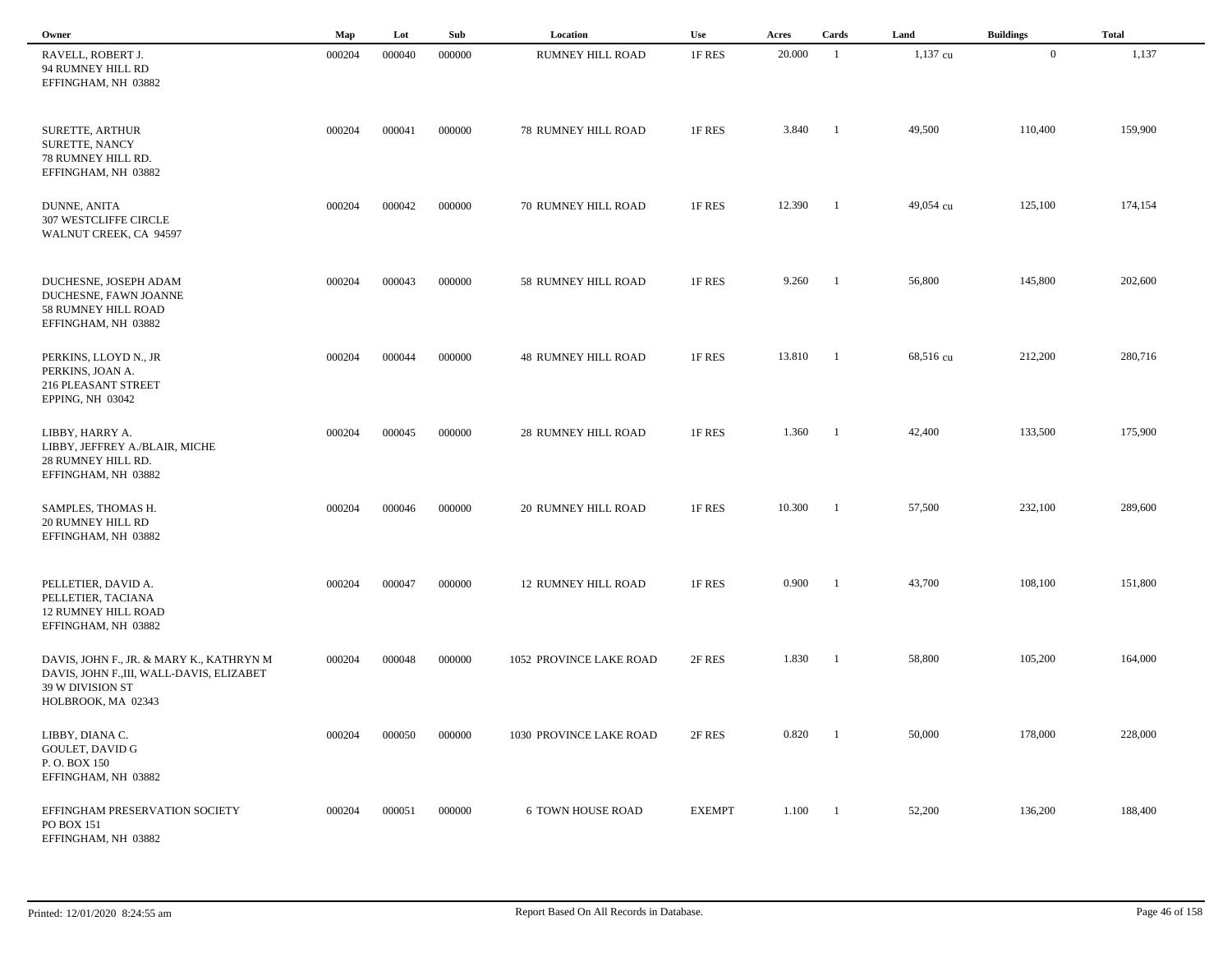| Owner                                                                                                          | Map    | Lot    | Sub    | Location                  | Use           | Acres  | Cards          | Land         | <b>Buildings</b> | <b>Total</b> |
|----------------------------------------------------------------------------------------------------------------|--------|--------|--------|---------------------------|---------------|--------|----------------|--------------|------------------|--------------|
| EFFINGHAM HISTORICAL SOCIETY<br><b>TREASURER</b><br>PO BOX 33<br>EFFINGHAM, NH 03882                           | 000204 | 000052 | 000000 | 1014 PROVINCE LAKE ROAD   | <b>EXEMPT</b> | 0.220  | -1             | 44,700       | 127,100          | 171,800      |
| BLADES, JOAN B.<br>7 CORNER RD.<br>EFFINGHAM, NH 03882                                                         | 000204 | 000053 | 000000 | <b>CORNER ROAD</b>        | 1F RES        | 0.180  | - 1            | 3,900        | $\mathbf{0}$     | 3,900        |
| FAIRPOINT COMMUNICATIONS, INC.<br>LAURA SCAFATI, DIR. OF TAXES<br>770 ELM STREET<br>MANCHESTER, NH 03101       | 000204 | 000053 | 00000A | TOWN HOUSE ROAD           | COM/IN        | 0.000  | - 1            | $\mathbf{0}$ | 25,500           | 25,500       |
| CONTI, MICHAEL E<br>21 TOWN HOUSE ROAD<br>EFFINGHAM, NH 03882                                                  | 000204 | 000054 | 000000 | 21 TOWN HOUSE ROAD        | 1F RES        | 7.900  | -1             | 77,500       | 168,600          | 246,100      |
| MORROW, WINSTON VAUGHAN, III<br>MORROW, LEAH S.<br>PO BOX 372<br>FREEDOM, NH 03836                             | 000204 | 000055 | 000000 | 27 TOWN HOUSE ROAD        | 1F RES        | 0.860  | $\blacksquare$ | 53,500       | 102,900          | 156,400      |
| SEAMANS, RICHARD E.<br>SEAMANS, DAVID A.<br>DAUDELIN, CHERYL E.<br>142 FREEDOM VILLAGE RD<br>FREEDOM, NH 03836 | 000204 | 000056 | 000000 | TOWN HOUSE ROAD           | 1F RES        | 5.400  | -1             | 32,200       | $\mathbf{0}$     | 32,200       |
| MARKS, TIMOTHY M.<br>MARKS, DAWN M.<br><b>10 CARTIEER</b><br>HAVERHILL, MA 01832                               | 000204 | 000057 | 000000 | <b>49 TOWN HOUSE ROAD</b> | 1F RES        | 1.400  | - 1            | 30,300       | 18,200           | 48,500       |
| GRIFFIN, VINCENT D.<br>69 TOWN HOUSE RD.<br>EFFINGHAM, NH 03882                                                | 000204 | 000058 | 000000 | 69 TOWN HOUSE ROAD        | 1F RES        | 2.800  | -1             | 59,700       | 111,800          | 171,500      |
| <b>BORMAN, ERIC</b><br>BORMAN, KAROLINE L.<br>15 RUSTIC RD.<br>EAST WALPOLE, MA 02032                          | 000204 | 000059 | 000000 | TOWN HOUSE ROAD           | 1F RES        | 18.000 | - 1            | 43,900       | 10,000           | 53,900       |
| PIERSON, MAXINE P 2006 REV. TR<br>PIERSON, MAXINE P - TRUSTEE<br>115 TOWN HOUSE RD.<br>EFFINGHAM, NH 03882     | 000204 | 000060 | 000000 | 115 TOWN HOUSE ROAD       | 1F RES        | 2.700  | - 1            | 62,700       | 47,800           | 110,500      |
| MANSFIELD, MATTHEW I.<br>ROSS, JACQUELINE M.<br>125 TOWNHOUSE RD<br>EFFINGHAM, NH 03882                        | 000204 | 000061 | 000000 | 125 TOWN HOUSE ROAD       | 1F RES        | 2.100  | $\blacksquare$ | 56,100       | 189,900          | 246,000      |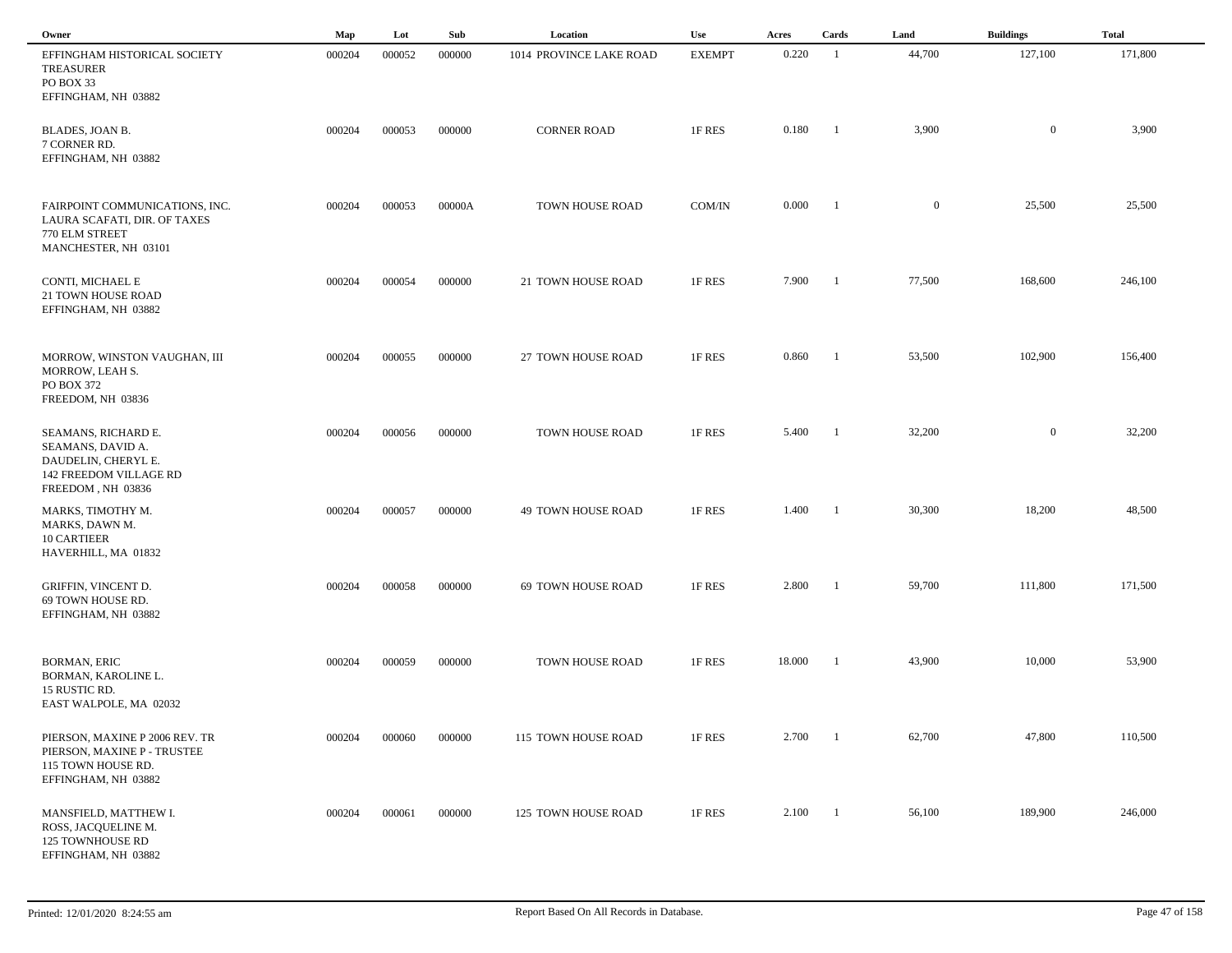| Owner                                                                                                              | Map    | Lot    | Sub    | Location            | Use          | Acres  | Cards                    | Land       | <b>Buildings</b> | <b>Total</b> |
|--------------------------------------------------------------------------------------------------------------------|--------|--------|--------|---------------------|--------------|--------|--------------------------|------------|------------------|--------------|
| MURRAY, LLOYD F.<br><b>32 SIGOURNEY STREET</b><br>LYNN, MA 01905                                                   | 000204 | 000062 | 000000 | 133 TOWN HOUSE ROAD | 1F RES       | 0.150  | $\overline{1}$           | 15,000     | 18,700           | 33,700       |
| HILL, RAYMOND L., JR.<br>HILL III, RAYMOND L<br>HILL, CHRISTOPHER R & KAYLEIGH<br>PO BOX 172<br>SEABROOK, NH 03874 | 000204 | 000063 | 000000 | 5 MOODY ROAD        | 1F RES       | 1.300  | $\overline{\phantom{0}}$ | 44,900     | 49,600           | 94,500       |
| NEDEAU, HAROLD<br>NEDEAU, CATHERINE<br>PO BOX 1624<br>SEABROOK, NH 03874                                           | 000204 | 000064 | 000000 | 11 MOODY ROAD       | 1F RES       | 0.370  | $\blacksquare$           | 16,800     | $\overline{0}$   | 16,800       |
| MARCOTTE, CONRAD-TRUSTEE<br>MARCOTTE, CONRAD TRUST<br>39 MILL ROAD<br>BRENTWOOD, NH 03833                          | 000204 | 000065 | 000000 | MOODY ROAD          | <b>UNMNG</b> | 44.000 | $\overline{\phantom{a}}$ | 2,258 cu   | $\overline{0}$   | 2,258        |
| LOUD, JORDAN M.<br>LOUD, AUTUMN E.<br>115 MOODY RD<br>EFFINGHAM, NH 03882                                          | 000204 | 000066 | 000000 | 115 MOODY ROAD      | 1F RES       | 2.010  | - 1                      | 42,500     | 127,000          | 169,500      |
| SEAMANS, SCOTT ASHLEY<br><b>11 PURITAN LANE</b><br>CENTER OSSIPEE, NH 03814                                        | 000204 | 000066 | 000001 | MOODY ROAD          | 1F RES       | 22.000 | - 1                      | 38,900     | $\boldsymbol{0}$ | 38,900       |
| VETRO, GINA<br>PO BOX 365<br>FREEDOM, NH 03836                                                                     | 000204 | 000067 | 000000 | <b>MOODY ROAD</b>   | 1F RES       | 0.990  | $^{-1}$                  | 22,900     | $\overline{0}$   | 22,900       |
| NEDWIDEK, DAVID<br>ALLEN, CATHERINE S.<br>2403 POST RD<br>WAKEFIELD, RI 02879                                      | 000204 | 000068 | 000000 | 145 MOODY ROAD      | 1F RES       | 7.600  | - 1                      | 118,400    | 168,600          | 287,000      |
| LEAVITT REALTY TRUST<br>C/O MICHAEL A. MAZZASCHI TRTE<br>PO BOX 118<br>EFFINGHAM, NH 03882                         | 000204 | 000069 | 000000 | MOODY ROAD          | <b>UNMNG</b> | 14.000 | - 1                      | $1,643$ cu | $\overline{0}$   | 1,643        |
| SEAMANS, DAVID ASHLEY REVOC TRUST<br>C/O CHRISTOPHER A SEAMANS-TRUSTEE<br>P O BOX 656<br>OSSIPEE, NH 03864         | 000204 | 000070 | 000000 | 120 MOODY ROAD      | 1F RES       | 46.620 | -1                       | 57,414 cu  | 92,500           | 149,914      |
| SEAMANS, CHRISTOPHER<br>SEAMANS, MELLISA<br>PO BOX 656<br>OSSIPEE, NH 03864                                        | 000204 | 000070 | 000001 | MOODY ROAD          | 1F RES       | 5.380  | $\blacksquare$           | 45,200     | $\overline{0}$   | 45,200       |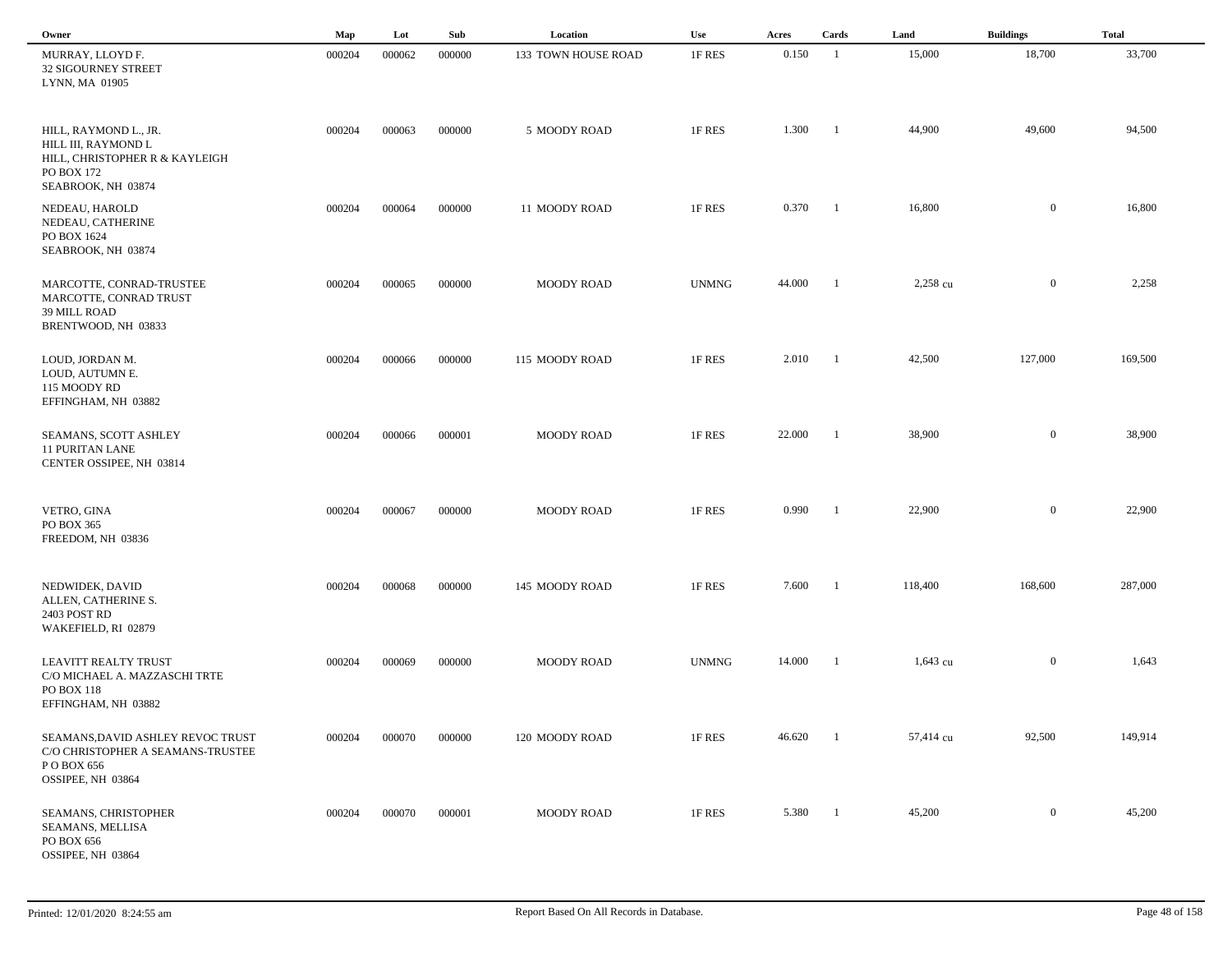| Owner                                                                                                                  | Map    | Lot    | Sub    | Location            | Use          | Acres  | Cards          | Land      | <b>Buildings</b> | <b>Total</b> |
|------------------------------------------------------------------------------------------------------------------------|--------|--------|--------|---------------------|--------------|--------|----------------|-----------|------------------|--------------|
| VETRO, GINA<br>PO BOX 365<br>FREEDOM, NH 03836                                                                         | 000204 | 000071 | 000000 | 106 MOODY ROAD      | 2F RES       | 49.000 | 2              | 70,607 cu | 136,700          | 207,307      |
| KNOWLES, LILLIAN L.<br>2 KNOWLES WAY<br>SEABROOK, NH 03874                                                             | 000204 | 000072 | 000000 | 54 MOODY ROAD       | 1F RES       | 1.400  | $\blacksquare$ | 47,400    | $\bf{0}$         | 47,400       |
| BUTTRICK, VICTORIA<br><b>14 KARLIN DRIVE</b><br>FREMONT, NH 03044                                                      | 000204 | 000073 | 000000 | 44 MOODY ROAD       | 1F RES       | 5.940  | $\blacksquare$ | 54,300    | 69,900           | 124,200      |
| THOMPSON, RICHARD-TRUSTEE<br>THOMPSON, GENEVA -TRUSTEE<br>THOMPSON LIVING TRUS<br>24 MOODY ROAD<br>EFFINGHAM, NH 03882 | 000204 | 000074 | 000000 | 24 MOODY ROAD       | 1F RES       | 2.300  | $\blacksquare$ | 45,700    | 137,200          | 182,900      |
| THOMPSON, RICHARD-TRUSTEE<br>THOMPSON, GENEVA -TRUSTEE<br>THOMPSON LIVING TRUS<br>24 MOODY ROAD<br>EFFINGHAM, NH 03882 | 000204 | 000075 | 000000 | 143 TOWN HOUSE ROAD | 1F RES       | 1.000  | $\blacksquare$ | 55,100    | 71,600           | 126,700      |
| FENSTERMAKER, ALAN<br>FENSTERMAKER, REBECCA<br>151 TOWNHOUSE RD<br>EFFINGHAM, NH 03882                                 | 000204 | 000076 | 000000 | 151 TOWN HOUSE ROAD | 1F RES       | 1.000  | - 1            | 61,000    | 101,800          | 162,800      |
| PERRY, RONALD<br><b>163 TOWNHOUSE ROAD</b><br>EFFINGHAM, NH 03882                                                      | 000204 | 000077 | 000000 | 163 TOWN HOUSE ROAD | 1F RES       | 2.300  | -1             | 56,300    | 123,800          | 180,100      |
| COCHRANE, TIMOTHY<br>170 TOWN HOUSE ROAD<br>EFFINGHAM, NH 03882                                                        | 000204 | 000078 | 000000 | 170 TOWN HOUSE ROAD | 1F RES       | 1.600  | $^{-1}$        | 58,500    | 142,400          | 200,900      |
| ELLIOTT, DAVID<br>54 FLINT STREET #2L<br><b>SALEM, NH 01970</b>                                                        | 000204 | 000079 | 000000 | 148 TOWN HOUSE ROAD | 1F RES       | 0.900  | $\blacksquare$ | 45,400    | 31,900           | 77,300       |
| MCKAY, JAMES A.<br>MCKAY, THOMAS A.<br>104 EBERLE ROAD EXT.<br>VALATIE, NY 12184                                       | 000204 | 000080 | 000000 | TOWN HOUSE ROAD     | <b>UNMNG</b> | 28.700 | $\blacksquare$ | 2,289 cu  | $\overline{0}$   | 2,289        |
| MCKAY, JAMES A.<br>MCKAY, THOMAS A.<br>104 EBERLE ROAD EXT.<br>VALATIE, NY 12184                                       | 000204 | 000081 | 000000 | 126 TOWN HOUSE ROAD | 1F RES       | 16.400 | $\mathbf{1}$   | 59,428 cu | 36,800           | 96,228       |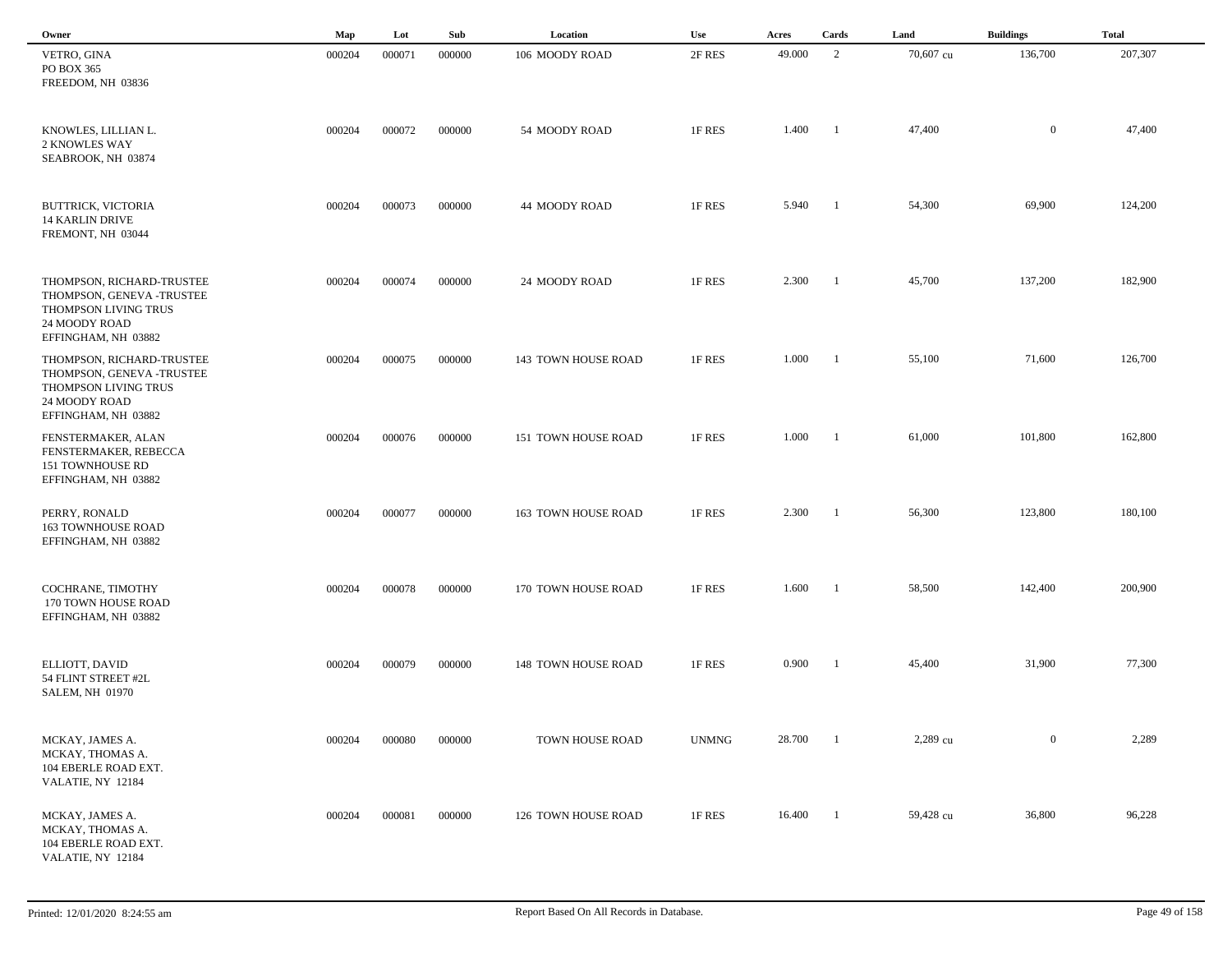| Owner                                                                                              | Map    | Lot    | Sub    | Location           | <b>Use</b>   | Acres  | Cards                    | Land      | <b>Buildings</b> | <b>Total</b> |  |
|----------------------------------------------------------------------------------------------------|--------|--------|--------|--------------------|--------------|--------|--------------------------|-----------|------------------|--------------|--|
| STRAUSS, ROBERT D.<br>STRAUSS, MARILYN L.<br>96 TOWN HOUSE RD<br>EFFINGHAM, NH 03882               | 000204 | 000082 | 000000 | 96 TOWN HOUSE ROAD | 1F RES       | 11.000 | -1                       | 64,300    | 178,700          | 243,000      |  |
| MCCARTHY, KATHLEEN A.<br>PITTMAN, JAMES J.<br>78 TOWN HOUSE RD.<br>EFFINGHAM, NH 03882             | 000204 | 000083 | 000000 | 78 TOWN HOUSE ROAD | 1F RES       | 6.190  | - 1                      | 67,600    | 144,500          | 212,100      |  |
| MCCARTHY, MICHAEL K.<br>58 MARAVISTA AVE EXT<br>TEATICKET, MA 02536                                | 000204 | 000083 | 000001 | TOWN HOUSE ROAD    | 1F RES       | 3.890  | $\blacksquare$           | 28,100    | $\mathbf{0}$     | 28,100       |  |
| SEAMANS ERIC J.<br>SEAMANS, JANEY C.<br>38 TOWN HOUSE ROAD<br>EFFINGHAM, NH 03882                  | 000204 | 000084 | 000000 | 38 TOWN HOUSE ROAD | 1F RES       | 3.500  | $\blacksquare$           | 57,400    | 111,200          | 168,600      |  |
| SEAMANS ERIC J.<br>SEAMANS, JANEY C.<br>38 TOWN HOUSE ROAD<br>EFFINGHAM, NH 03882                  | 000204 | 000084 | 000001 | 58 TOWN HOUSE ROAD | <b>UNMNG</b> | 10.000 | - 1                      | 523 cu    | $\mathbf{0}$     | 523          |  |
| MARIST BROTHERS OF NH, INC.<br>A/K/A CAMP MARIST VACANT LOT<br>22 ABEL BLVD<br>EFFINGHAM, NH 03882 | 000401 | 000001 | 000000 | NH ROUTE 25        | <b>UNMNG</b> | 84.150 | - 1                      | 4,556 cu  | $\mathbf{0}$     | 4,556        |  |
| AUGENTI, JORY B.<br>AUGENTI, BRENDA D.<br>234 GRANITE RD.<br>EFFINGHAM, NH 03882                   | 000401 | 000002 | 000000 | NH ROUTE 25        | <b>UNMNG</b> | 29.000 | -1                       | 1,482 cu  | $\overline{0}$   | 1,482        |  |
| OSSIPEE LAKE CAMPING AREA, LLC<br><b>46 FOWLE STREET</b><br>WOBURN, MA 01801                       | 000401 | 000003 | 000000 | NH ROUTE 25        | <b>UNMNG</b> | 52.000 | -1                       | 1,976 cu  | $\mathbf{0}$     | 1,976        |  |
| DEAN, KAYLIE<br><b>DEAN MITCHELL</b><br>82 NH ROUTE 25<br>EFFINGHAM, NH 03882                      | 000401 | 000004 | 000000 | 82 NH ROUTE 25     | 1F RES       | 32.320 | -1                       | 85,486 cu | 177,200          | 262,686      |  |
| KAICHEN, MICHAEL D.<br>KAICHEN, LYNETTE N.<br>P O BOX 178<br>EFFINGHAM, NH 03882                   | 000401 | 000004 | 000001 | 52 NH ROUTE 25     | 1F RES       | 51.040 | -1                       | 96,395 cu | 267,900          | 364,295      |  |
| BFM REALTY, LLC<br>41 RTE 25 E<br>EFFINGHAM, NH 03882                                              | 000401 | 000005 | 000000 | 41 NH ROUTE 25     | COM/IN       | 2.030  | $\overline{\phantom{a}}$ | 93,000    | 285,100          | 378,100      |  |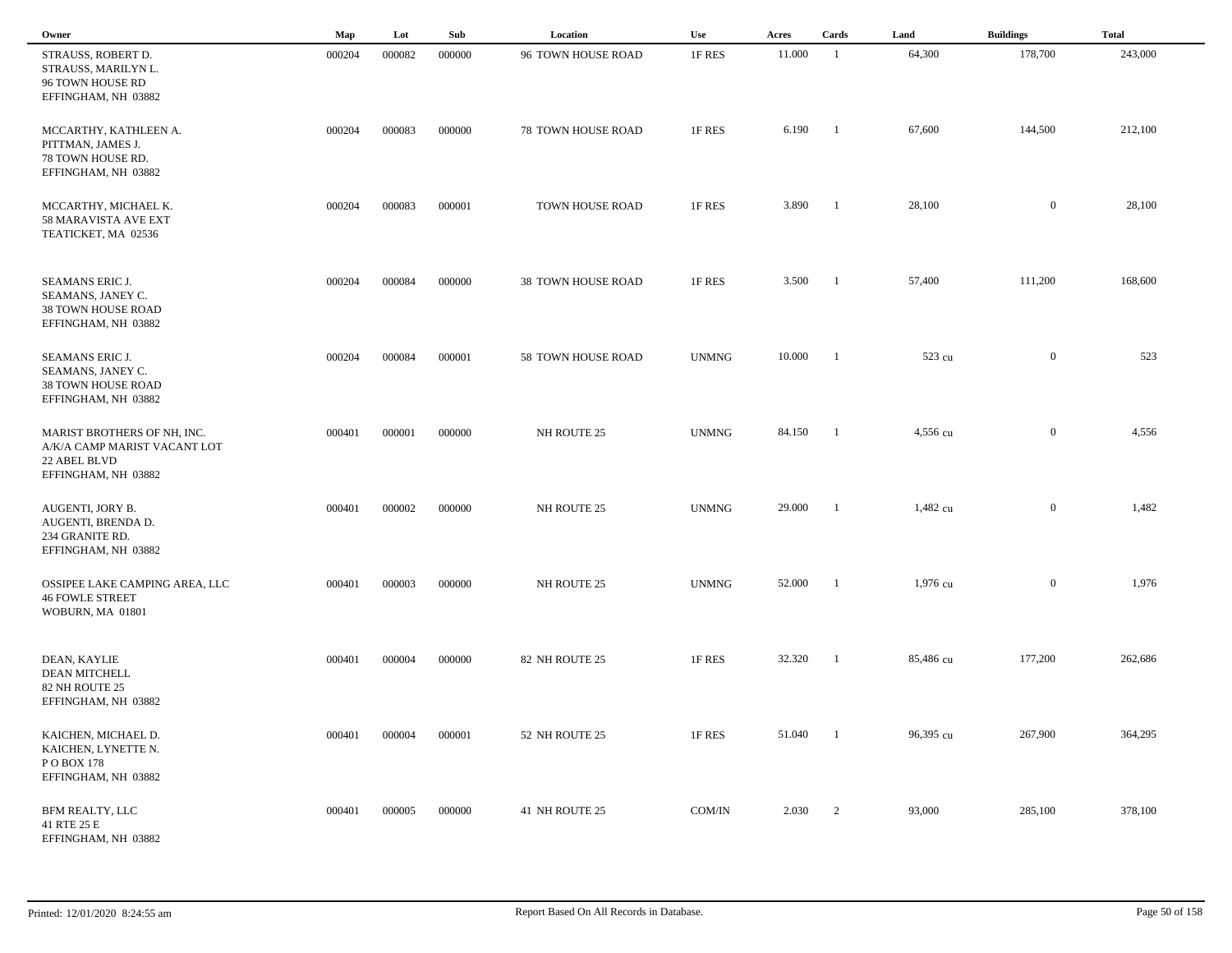| Owner                                                                                                                            | Map    | Lot    | Sub    | Location               | Use           | Acres  | Cards          | Land         | <b>Buildings</b> | <b>Total</b> |  |
|----------------------------------------------------------------------------------------------------------------------------------|--------|--------|--------|------------------------|---------------|--------|----------------|--------------|------------------|--------------|--|
| <b>BAKIE, PETER</b><br>BAKIE, TAMMY L.<br><b>26 NORTH ROAD</b><br>KINGSTON, NH 03848                                             | 000401 | 000006 | 000000 | <b>LEAVITT ROAD</b>    | 1F RES        | 5.600  | -1             | 29,800       | $\overline{0}$   | 29,800       |  |
| EFFINGHAM, TOWN OF<br>68 SCHOOL ST<br>EFFINGHAM, NH 03882                                                                        | 000401 | 000007 | 000000 | <b>15 STORAGE ROAD</b> | <b>EXEMPT</b> | 1.000  | - 1            | 27,100       | 8,500            | 35,600       |  |
| LUNT, DANIEL E. IV-TRUSTEE<br>LUNT, BILLIE J.-TRUSTEE<br>LUNT FAMILY REV. TRUST OF 2004<br>20 REMIE RD<br>CTR. OSSIPEE, NH 03814 | 000401 | 000008 | 000000 | 17 STORAGE ROAD        | 1F RES        | 1.000  | -1             | 44,300       | 64,000           | 108,300      |  |
| EFFINGHAM, TOWN OF<br><b>68 SCHOOL STREET</b><br>EFFINGHAM, NH 03882                                                             | 000401 | 000009 | 000000 | NH ROUTE 25            | <b>EXEMPT</b> | 3.900  | - 1            | 28,100       | $\overline{0}$   | 28,100       |  |
| JOHNSON, JENNIFER L.<br>PO BOX 34<br>WEST OSSIPEE, NH 03890                                                                      | 000401 | 000010 | 000000 | <b>8 STORAGE ROAD</b>  | 3F RES        | 0.470  | - 1            | 58,100       | 175,700          | 233,800      |  |
| OSSIPEE LAKE CAMPING AREA, LLC<br><b>46 FOWLE STREET</b><br>WOBURN, MA 01801                                                     | 000401 | 000011 | 000000 | <b>45 ENGLISH ROAD</b> | COM/IN        | 51.000 | 14             | 589,792 cu   | 3,465,700        | 4,055,492    |  |
| <b>CURRIER, BRENDA</b><br>25 LOWELL ST.<br>WOBURN, MA 01801                                                                      | 000401 | 000011 | 001-01 | <b>45 ENGLISH ROAD</b> | 1F RES        | 0.000  | - 1            | $\mathbf{0}$ | 6,400            | 6,400        |  |
| ROWE, GRAHAM<br><b>11 DANA STREET</b><br>NORTH ANDOVER, MA 01845                                                                 | 000401 | 000011 | 001-02 | <b>45 ENGLISH ROAD</b> | 1F RES        | 0.000  | - 1            | $\mathbf{0}$ | 21,500           | 21,500       |  |
| MACNEIL, MARTY<br>MACNEIL, KATHY<br>15 HOYT WAY<br>FREMONT, NH 03044                                                             | 000401 | 000011 | 001-03 | <b>45 ENGLISH ROAD</b> | 1F RES        | 0.000  | - 1            | $\mathbf{0}$ | 19,200           | 19,200       |  |
| POLITO, MICHAEL<br>POLITO, MARY<br>1 JANICE AVE<br>NORTH READING, MA 01864                                                       | 000401 | 000011 | 001-06 | <b>45 ENGLISH ROAD</b> | 1F RES        | 0.000  | - 1            | $\mathbf{0}$ | 2,900            | 2,900        |  |
| BARD, RICHARD A. JR.<br>BARD, GENEVIEVE M.<br><b>14 FERGUSON STREET</b><br>LAWRENCE, MA 01843                                    | 000401 | 000011 | 001-09 | <b>45 ENGLISH ROAD</b> | 1F RES        | 0.000  | $\blacksquare$ | $\mathbf{0}$ | 2,000            | 2,000        |  |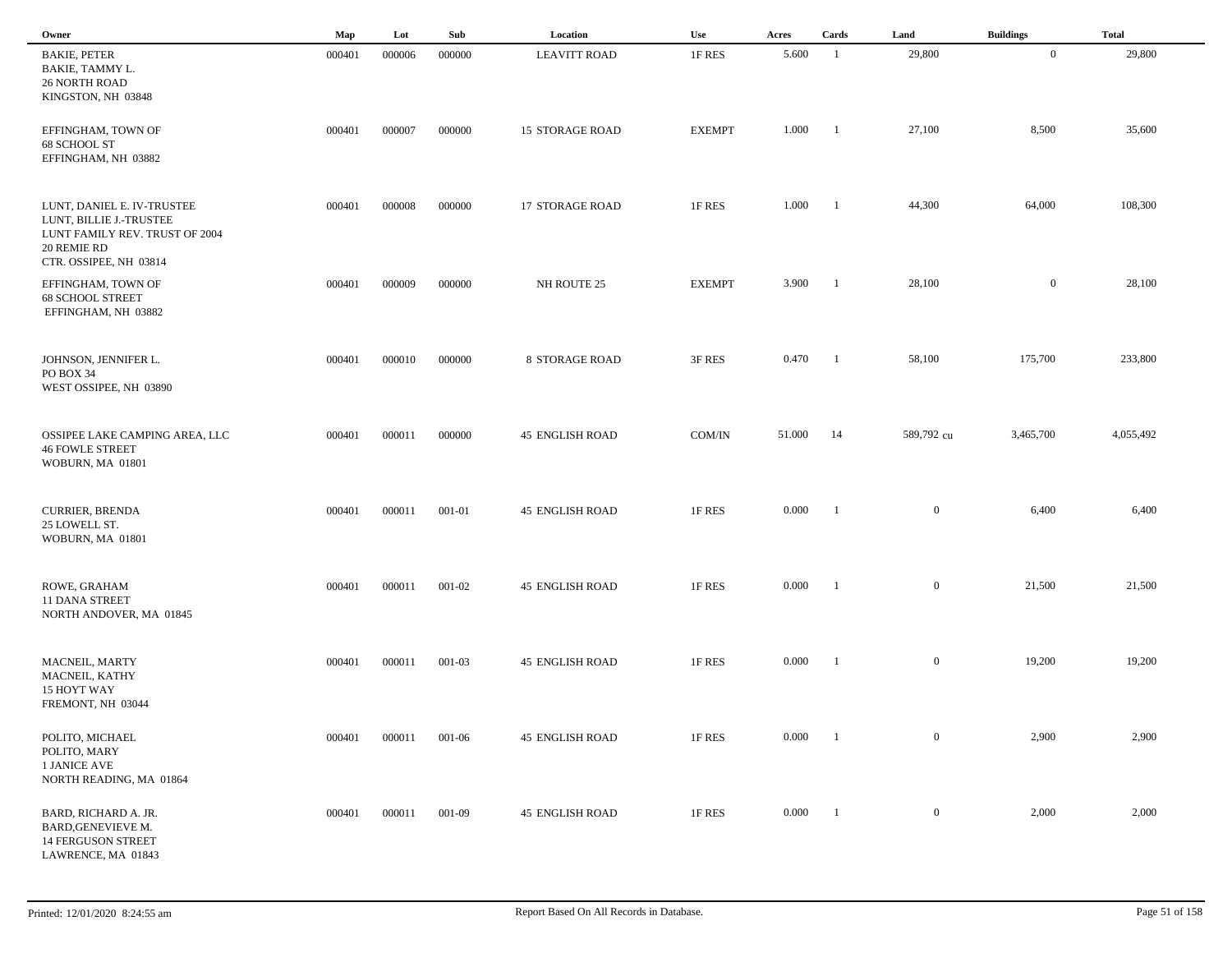| Owner                                                                                      | Map    | Lot    | Sub        | Location               | Use           | Acres     | Cards          | Land             | <b>Buildings</b> | <b>Total</b> |
|--------------------------------------------------------------------------------------------|--------|--------|------------|------------------------|---------------|-----------|----------------|------------------|------------------|--------------|
| ROY, MATTHEW<br>ROY, JACLYN<br><b>407 CHRISTIAN STREET</b><br>LOWELL, MA 01850             | 000401 | 000011 | $001 - 10$ | <b>45 ENGLISH ROAD</b> | COM/IN        | 0.000     | -1             | $\mathbf{0}$     | 2,700            | 2,700        |
| HONAN, JOHN F.<br>HONAN, JACKIE<br><b>60 LILLIAN TERRACE</b><br>DRACUT, MA 01826           | 000401 | 000011 | $001 - 11$ | <b>45 ENGLISH ROAD</b> | COM/IN        | 0.000     | -1             | $\mathbf{0}$     | 6,600            | 6,600        |
| LEMIRE, ROBERT<br>LEMIRE, DIANE<br><b>16 WIGGIN TERRACE</b><br>DRACUT, MA 01826            | 000401 | 000011 | $001 - 12$ | <b>45 ENGLISH ROAD</b> | COM/IN        | 0.000     | $\blacksquare$ | $\overline{0}$   | 1,300            | 1,300        |
| <b>BENJAMIN, BRAD</b><br>BENJAMIN, DEANNA<br><b>11 RAYMON DRIVE</b><br>MERRIMACK, NH 03054 | 000401 | 000011 | $001 - 13$ | <b>45 ENGLISH ROAD</b> | COM/IN        | 0.000     | $\blacksquare$ | $\mathbf{0}$     | 4,700            | 4,700        |
| RYAN, MATTHEW<br>RYAN, JAYME<br>7 PEQUOT ROAD<br>PEABODY, MA 01960                         | 000401 | 000011 | $001 - 14$ | <b>45 ENGLISH ROAD</b> | COM/IN        | 0.000     | $\blacksquare$ | $\mathbf{0}$     | 800              | 800          |
| CARON, ROBERT<br>CARON, LORI<br>3 WOODLAND DR.<br>LITCHFIELD, NH 03052                     | 000401 | 000011 | $001 - 15$ | <b>45 ENGLISH ROAD</b> | COM/IN        | 0.000     | $\blacksquare$ | $\mathbf{0}$     | 1,500            | 1,500        |
| MAILLOUX, SARAH<br>95 ARLINGTON ST.<br>DRACUT, MA 01826                                    | 000401 | 000011 | $001 - 16$ | <b>45 ENGLISH ROAD</b> | COM/IN        | 0.000     | -1             | $\mathbf{0}$     | 7,900            | 7,900        |
| TEBO, KEITH<br><b>43 SLATE HILL RD</b><br><b>ELIOT, ME 03903</b>                           | 000401 | 000011 | $001 - 17$ | <b>45 ENGLISH ROAD</b> | COM/IN        | 0.000     | - 1            | $\mathbf{0}$     | 3,800            | 3,800        |
| WENTWORTH, SCOTT<br>WENTWORTH, DEBBIE<br>100 WEST HIGH<br>SOMERSWORTH, NH 03878            | 000401 | 000011 | $001 - 18$ | <b>45 ENGLISH ROAD</b> | COM/IN        | 0.000     | - 1            | $\mathbf{0}$     | 1,400            | 1,400        |
| BOSSELMAN, HARRY<br>BOSSELMAN, NANCY<br>8 BLACKSTONE ST.<br>HUDSON, NH 03051               | 000401 | 000011 | 001-19     | <b>45 ENGLISH ROAD</b> | $\rm{COM/IN}$ | $0.000\,$ | $\blacksquare$ | $\overline{0}$   | 14,800           | 14,800       |
| HACHEY, TABITHA<br>1 JANICE AVE<br>N. READING, MA 01864-1413                               | 000401 | 000011 | $001-1A$   | <b>45 ENGLISH ROAD</b> | 1F RES        | 0.000     | $\blacksquare$ | $\boldsymbol{0}$ | 11,500           | 11,500       |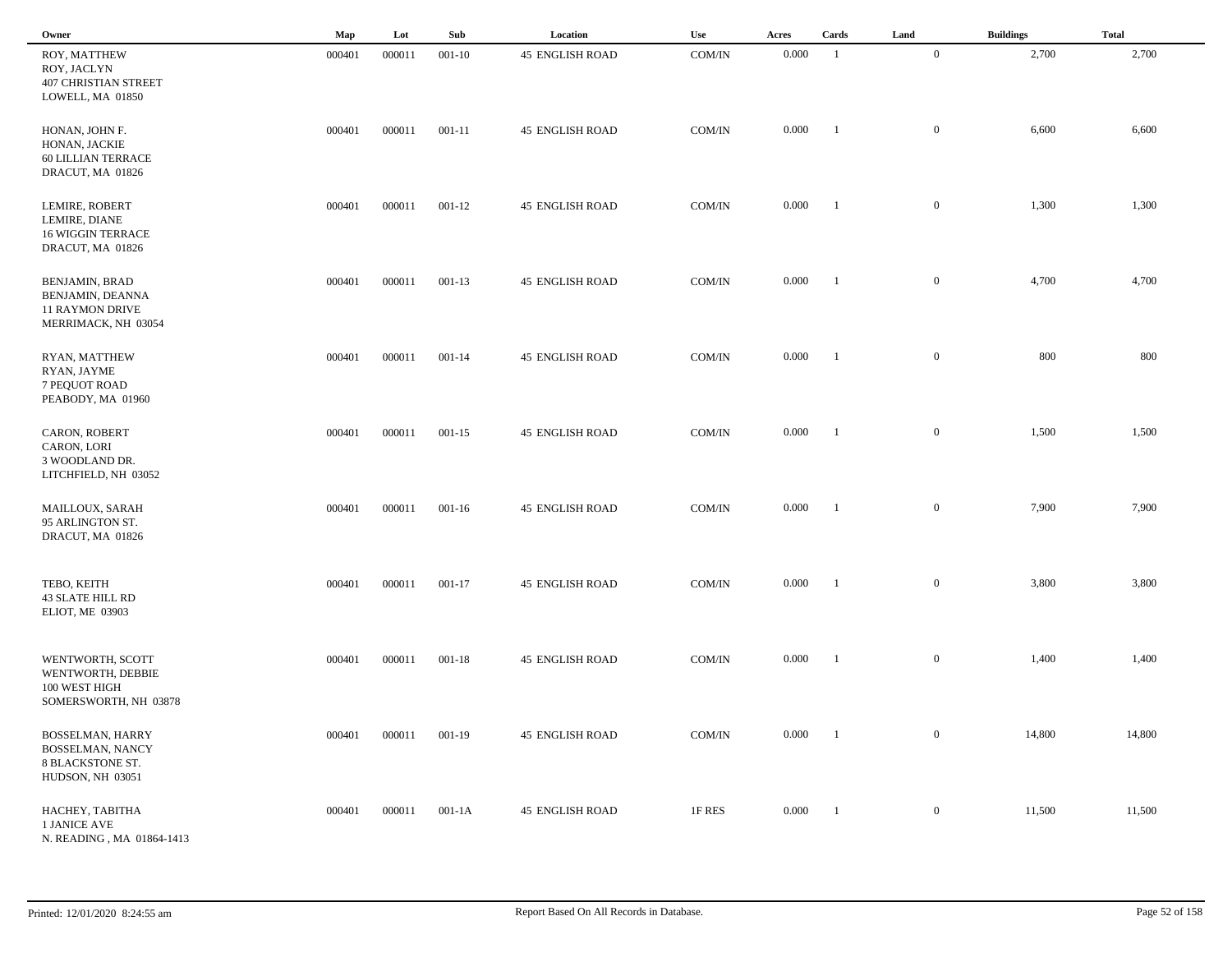| Owner                                                                                     | Map    | Lot    | Sub    | Location               | Use    | Acres | Cards                    | Land             | <b>Buildings</b> | <b>Total</b> |
|-------------------------------------------------------------------------------------------|--------|--------|--------|------------------------|--------|-------|--------------------------|------------------|------------------|--------------|
| KELLEY, KEITH<br>KELLEY, LAURA<br>587 RIVE ROAD<br>LEBANON, ME 04027                      | 000401 | 000011 | 001-20 | <b>45 ENGLISH ROAD</b> | 1F RES | 0.000 | - 1                      | $\mathbf{0}$     | 3,800            | 3,800        |
| MAILLOUX, SHAWN<br>MAILLOUX, DAWN<br>PO BOX 6572<br>MANCHESTER, NH 03103                  | 000401 | 000011 | 001-21 | <b>45 ENGLISH ROAD</b> | COM/IN | 0.000 | $\overline{\phantom{0}}$ | $\overline{0}$   | 1,200            | 1,200        |
| DELANEY, JIM<br><b>18 KENEY RD</b><br>MIDDLETON, MA 01949                                 | 000401 | 000011 | 001-24 | <b>45 ENGLISH ROAD</b> | COM/IN | 0.000 | $\overline{1}$           | $\mathbf{0}$     | 3,800            | 3,800        |
| SOARES, MANUEL, JR<br>SOARES, GENEVIEVE<br><b>45 EATON STREET</b><br>MANCHESTER, NH 03104 | 000401 | 000011 | 001-25 | <b>45 ENGLISH ROAD</b> | COM/IN | 0.000 | $\blacksquare$           | $\mathbf{0}$     | 1,500            | 1,500        |
| COTE, GARY<br>TIBBETTS, KELLY<br>135 PEPPERIDGE DR<br>MANCHESTER, NH 03103                | 000401 | 000011 | 001-26 | <b>45 ENGLISH ROAD</b> | COM/IN | 0.000 | $\blacksquare$           | $\overline{0}$   | 3,600            | 3,600        |
| HALL, JOHN<br>HALL, THERESE J.<br>114 GREENMONT AVENUE<br>DRACUT, MA 01826                | 000401 | 000011 | 001-27 | <b>45 ENGLISH ROAD</b> | COM/IN | 0.000 | $\overline{\phantom{a}}$ | $\overline{0}$   | 4,000            | 4,000        |
| HALL, BRIAN<br>HALL, LAURIE<br>277 ACROPOLIS STREET<br>LOWELL, MA 01850                   | 000401 | 000011 | 001-28 | <b>45 ENGLISH ROAD</b> | COM/IN | 0.000 | $^{-1}$                  | $\overline{0}$   | 2,500            | 2,500        |
| MASTERSON, SCOTT<br>MASTERSON, JENNIFER<br>110 DURANT ST.<br>LOWELL, MA 01850             | 000401 | 000011 | 001-29 | <b>45 ENGLISH ROAD</b> | COM/IN | 0.000 | - 1                      | $\mathbf{0}$     | 5,400            | 5,400        |
| HALL, DOUGLAS A.<br>HALL, LISA A<br>96 GH CARTER DR.<br>DANVILLE, NH 03819                | 000401 | 000011 | 001-30 | <b>45 ENGLISH ROAD</b> | COM/IN | 0.000 | - 1                      | $\mathbf{0}$     | 14,000           | 14,000       |
| KELLEY, FRANCIS<br>KELLEY, DONNA<br>39 CHARLTON ST.<br>LUNENBURG, MA 01462                | 000401 | 000011 | 001-31 | <b>45 ENGLISH ROAD</b> | COM/IN | 0.000 | $\overline{\phantom{a}}$ | $\boldsymbol{0}$ | 900              | 900          |
| MAILLOUX, ALEC<br>MAILLOUX, MILISSA<br>95 ARLINGTON ST.<br>DRACUT, MA 01826               | 000401 | 000011 | 001-32 | <b>45 ENGLISH ROAD</b> | COM/IN | 0.000 | $\blacksquare$           | $\boldsymbol{0}$ | 3,800            | 3,800        |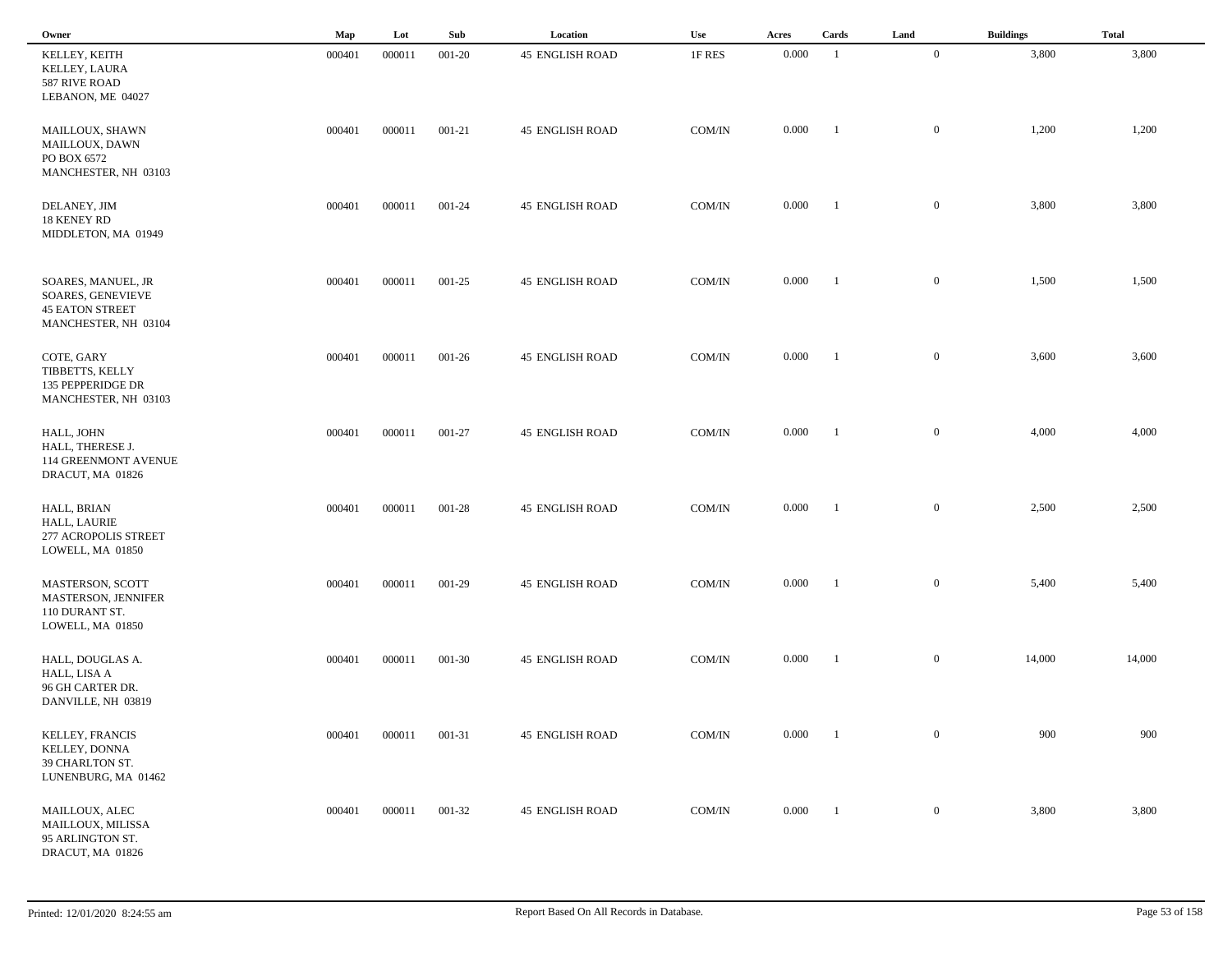| Owner                                                                                        | Map    | Lot    | Sub    | Location               | Use    | Acres | Cards          | Land           | <b>Buildings</b> | <b>Total</b> |
|----------------------------------------------------------------------------------------------|--------|--------|--------|------------------------|--------|-------|----------------|----------------|------------------|--------------|
| HARRIS, RICHARD<br>HARRIS, LINDA<br><b>4 MEADE ROAD</b><br>NORTH READING, MA 01864           | 000401 | 000011 | 001-33 | <b>45 ENGLISH ROAD</b> | COM/IN | 0.000 | -1             | $\overline{0}$ | 14,800           | 14,800       |
| WILSON, LEE ANN<br>29 SYCAMORE ST.<br>LOWELL, MA 01852                                       | 000401 | 000011 | 001-34 | <b>45 ENGLISH ROAD</b> | COM/IN | 0.000 | $\blacksquare$ | $\overline{0}$ | 5,800            | 5,800        |
| DUBE, KURT<br>1701 WHITE MOUNTAIN HIGHWAY<br><b>TAMWORTH PINES #42</b><br>TAMWORTH, NH 03886 | 000401 | 000011 | 002-44 | <b>45 ENGLISH ROAD</b> | 1F RES | 0.000 | -1             | $\overline{0}$ | 4,200            | 4,200        |
| SMITH, GINNY M.<br>15 BALSAM DR.<br>FARMINGTON, NH 03835                                     | 000401 | 000011 | 002-45 | <b>45 ENGLISH ROAD</b> | 1F RES | 0.000 | - 1            | $\mathbf{0}$   | 3,200            | 3,200        |
| MURPHY, MICHAEL<br>MURPHY, BARBARA<br>5 KRISTOPHER DR.<br>HAMPSTEAD, NH 03841                | 000401 | 000011 | 002-46 | <b>45 ENGLISH ROAD</b> | 1F RES | 0.000 | $\blacksquare$ | $\mathbf{0}$   | 14,700           | 14,700       |
| SWIFT, JAMES<br>SMITH, KATHLEEN<br>10100 FAIRLEA DR.<br>CHARLOTTE, NC 28269                  | 000401 | 000011 | 002-47 | <b>45 ENGLISH ROAD</b> | 1F RES | 0.000 | $\blacksquare$ | $\mathbf{0}$   | 7,400            | 7,400        |
| MOLESKY, KYLE<br>MOLESKY, STEPHANIE<br>125 SINK FARM RD<br>MOORESVILLE, NC 28115             | 000401 | 000011 | 002-48 | <b>45 ENGLISH ROAD</b> | 1F RES | 0.000 | - 1            | $\mathbf{0}$   | 100              | 100          |
| OSSIPEE LAKE CAMPING AREA, LLC<br><b>46 FOWLE STREET</b><br>WOBURN, MA 01801                 | 000401 | 000011 | 002-49 | <b>45 ENGLISH ROAD</b> | 1F RES | 0.000 |                | $\mathbf{0}$   | 7,700            | 7,700        |
| FIELD, WILLIAM<br>FIELD, SHARON<br>91 WESTCHESTER DRIVE<br>HAVERHILL, MA 01830               | 000401 | 000011 | 002-50 | <b>45 ENGLISH ROAD</b> | 1F RES | 0.000 |                | $\mathbf{0}$   | 3,800            | 3,800        |
| CARLETON, SCOT<br>CARELTON, DIANE<br>15 SENECA ST.<br>METHUEN, MA 01844                      | 000401 | 000011 | 002-51 | <b>45 ENGLISH ROAD</b> | 1F RES | 0.000 | $\blacksquare$ | $\overline{0}$ | 6,000            | 6,000        |
| FITZGERALD, JOHN E.<br>FITZGERALD, KATHLEEN T.<br>100 CONCORD ST.<br>SEABROOK, NH 03874      | 000401 | 000011 | 002-52 | <b>45 ENGLISH ROAD</b> | 1F RES | 0.000 | $\blacksquare$ | $\overline{0}$ | 12,200           | 12,200       |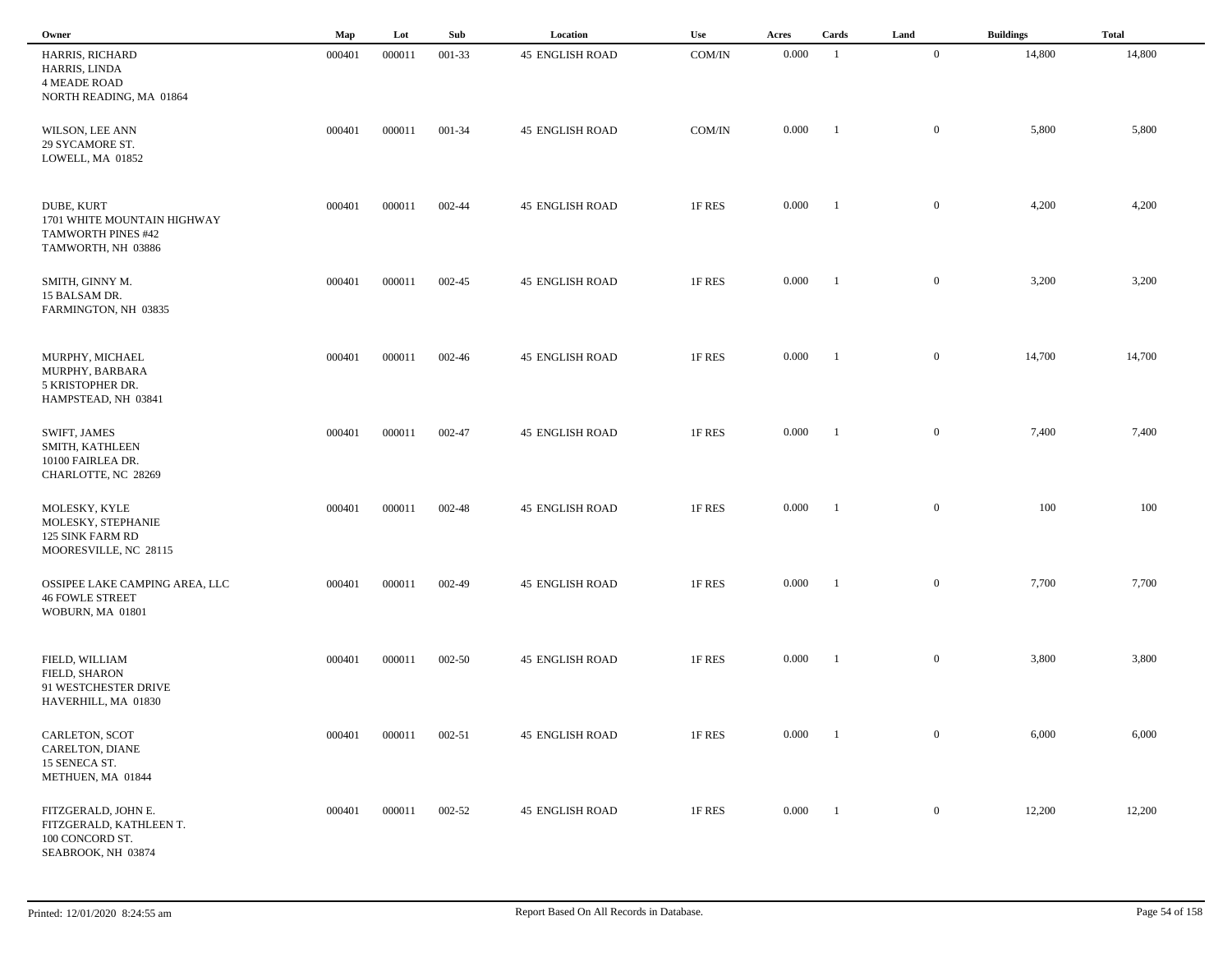| Owner                                                                                         | Map    | Lot    | Sub        | Location               | Use    | Acres     | Cards          | Land             | <b>Buildings</b> | <b>Total</b> |  |
|-----------------------------------------------------------------------------------------------|--------|--------|------------|------------------------|--------|-----------|----------------|------------------|------------------|--------------|--|
| HAZEL, JOHN M.<br>HAZEL, GENSIE M.<br>33 BAYBERRY DR.<br>GARDNER, MA 01440                    | 000401 | 000011 | 002-53     | <b>45 ENGLISH ROAD</b> | 1F RES | 0.000     | $\overline{1}$ | $\mathbf{0}$     | 1,400            | 1,400        |  |
| LANDRY, DAVID<br>LANDRY, PATRICIA<br>45 LAKE ST.<br>SHREWSBURY, MA 01545                      | 000401 | 000011 | 002-54     | <b>45 ENGLISH ROAD</b> | 1F RES | 0.000     | -1             | $\mathbf{0}$     | 3,000            | 3,000        |  |
| SUTTON, DAVID A.<br>SUTTON, LAURA A.<br>PO BOX 154<br>ROCHESTER, NH 03866                     | 000401 | 000011 | 002-55     | <b>45 ENGLISH ROAD</b> | 1F RES | 0.000     | $\blacksquare$ | $\overline{0}$   | 1,500            | 1,500        |  |
| SUTTON, BRANDON<br><b>6 MEETING PLACE CIRCLE</b><br>BOXFORD, MA 01921                         | 000401 | 000011 | 002-56     | <b>45 ENGLISH ROAD</b> | COM/IN | 0.000     | $\blacksquare$ | $\mathbf{0}$     | 14,500           | 14,500       |  |
| LAPOINTE, ROBERT J.<br>123 INDIGO HILL RD<br>SOMERSWORTH, NH 03878                            | 000401 | 000011 | 002-57     | <b>45 ENGLISH ROAD</b> | COM/IN | 0.000     | $\blacksquare$ | $\mathbf{0}$     | 10,200           | 10,200       |  |
| BLAISDELL, DWAYNE B.<br><b>BLAISDELL, TRACI</b><br>29 HOWARD BROOK DR.<br>ROCHESTER, NH 03867 | 000401 | 000011 | 002-58     | <b>45 ENGLISH ROAD</b> | 1F RES | 0.000     | $\blacksquare$ | $\mathbf{0}$     | 10,300           | 10,300       |  |
| LINSTAD, ERIK<br>LINSTAD, KERRY<br>109 MERRILL RD.<br><b>WEARE, NH 03281</b>                  | 000401 | 000011 | 002-59     | <b>45 ENGLISH ROAD</b> | 1F RES | 0.000     | -1             | $\mathbf{0}$     | 10,200           | 10,200       |  |
| LAWRENCE, SCOTT<br>1 DERRYFIELD AVENUE<br>BURLINGTON, MA 01803                                | 000401 | 000011 | 002-60     | <b>45 ENGLISH ROAD</b> | 1F RES | 0.000     | - 1            | $\mathbf{0}$     | 2,600            | 2,600        |  |
| HAMEL, PAUL M.<br>HAMEL, PHYLLIS M.<br>561 FOREST ST.<br>DUNSTABLE, MA 01827                  | 000401 | 000011 | 002-61     | <b>45 ENGLISH ROAD</b> | 1F RES | 0.000     | - 1            | $\mathbf{0}$     | 6,200            | 6,200        |  |
| HAMEL, MAURICE<br>HAMEL, PAULINE<br>59 MILL ST APT 209<br>DRACUT, MA 01826                    | 000401 | 000011 | 002-62     | <b>45 ENGLISH ROAD</b> | 1F RES | $0.000\,$ | $\blacksquare$ | $\overline{0}$   | 9,500            | 9,500        |  |
| DANIELS, DIANE<br><b>20 LEAVITT ROAD</b><br>CENTER OSSIPEE, NH 03814                          | 000401 | 000011 | $002 - 63$ | <b>45 ENGLISH ROAD</b> | COM/IN | 0.000     | $\blacksquare$ | $\boldsymbol{0}$ | 14,400           | 14,400       |  |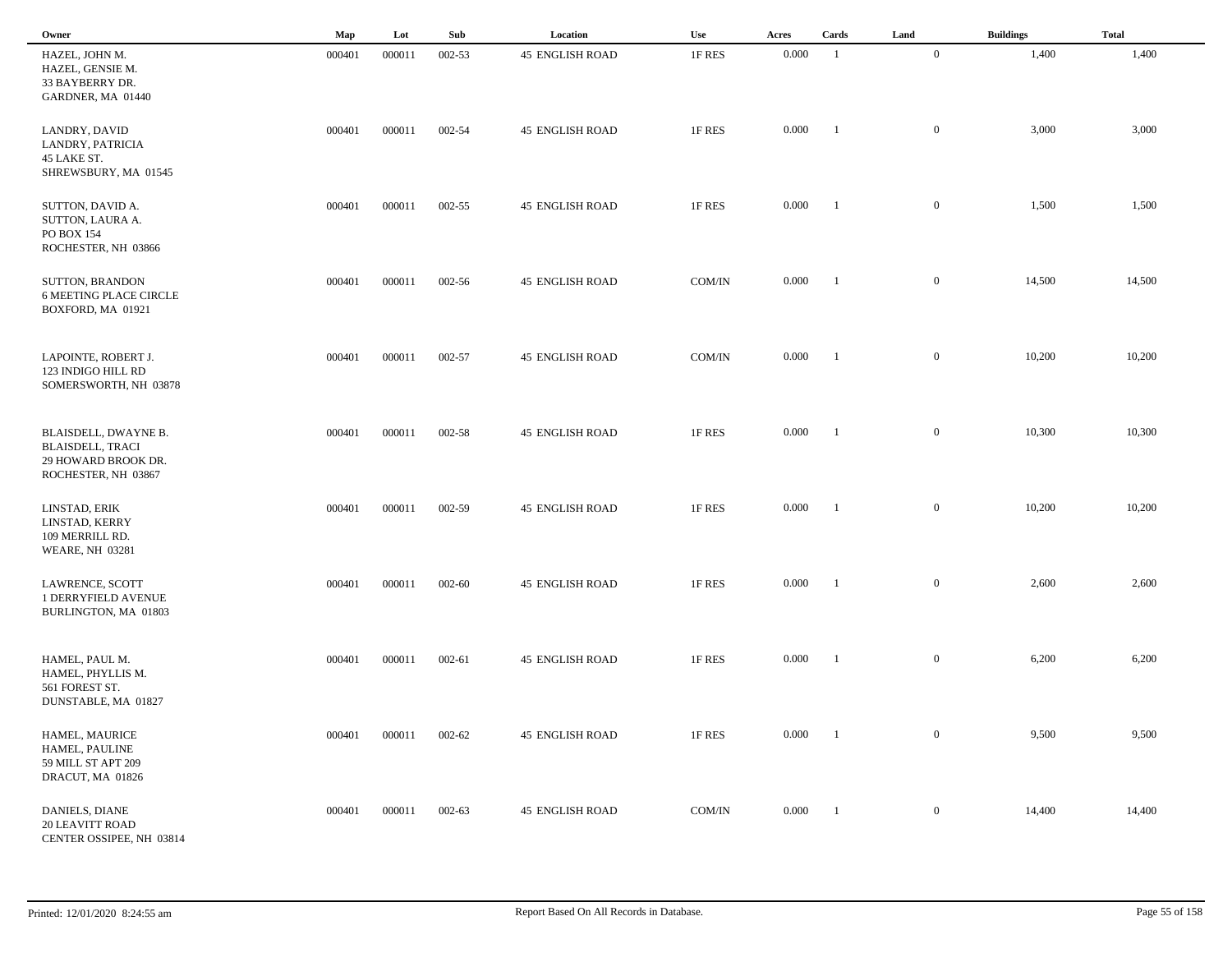| Owner                                                                                  | Map    | Lot    | Sub        | Location               | Use    | Acres | Cards                    | Land           | <b>Buildings</b> | <b>Total</b> |
|----------------------------------------------------------------------------------------|--------|--------|------------|------------------------|--------|-------|--------------------------|----------------|------------------|--------------|
| WENTWORTH, DENNIS<br>WENTWORTH, SHARON<br>PO BOX 676<br>BERWICK, ME 03901              | 000401 | 000011 | 002-64     | <b>45 ENGLISH ROAD</b> | 1F RES | 0.000 | -1                       | $\overline{0}$ | 5,600            | 5,600        |
| MCCAFFERY, WILLIAM<br>MCCAFFERY, MICHELLE<br>51 DONALD ROAD<br>BURLINGTON, MA 01801    | 000401 | 000011 | 002-65     | <b>45 ENGLISH ROAD</b> | 1F RES | 0.000 | $\overline{1}$           | $\overline{0}$ | 22,600           | 22,600       |
| COLLINS, SCOTT<br>COLLINS, KELLY<br><b>80 IRVING AVENUE</b><br>HAVERHILL, MA 01832     | 000401 | 000011 | 002-66     | <b>45 ENGLISH ROAD</b> | 1F RES | 0.000 | $\blacksquare$           | $\mathbf{0}$   | 15,700           | 15,700       |
| OCCHIPINTI, JOHN R.<br><b>29 OTIS ROAD</b><br>SOMERSWORTH, NH 03878-2313               | 000401 | 000011 | $002 - 67$ | <b>45 ENGLISH ROAD</b> | 1F RES | 0.000 | $\overline{\phantom{a}}$ | $\overline{0}$ | 13,100           | 13,100       |
| LEPINE, DIANA T.<br><b>4 KENT AVE</b><br><b>DOVER, NH 03821</b>                        | 000401 | 000011 | 002-68     | <b>45 ENGLISH ROAD</b> | 1F RES | 0.000 | $\blacksquare$           | $\overline{0}$ | 4,900            | 4,900        |
| WENTWORTH, RICKI A.<br><b>8 LAURIER ST</b><br>SOMERSWORTH, NH 03878                    | 000401 | 000011 | 002-69     | <b>45 ENGLISH ROAD</b> | COM/IN | 0.000 | $\blacksquare$           | $\mathbf{0}$   | 12,500           | 12,500       |
| FISHER, GARY D.<br>FISHER, BRENDA<br>547 FOURTH RANGE ROAD<br>PEMBROKE, NH 03275       | 000401 | 000011 | 002-70     | <b>45 ENGLISH ROAD</b> | 1F RES | 0.000 | - 1                      | $\mathbf{0}$   | 3,000            | 3,000        |
| MCGEE, STEVE<br>MCGEE, MARIE<br>17 BRAEBURN CT.<br>BEDFORD, NH 03110                   | 000401 | 000011 | 002-71     | <b>45 ENGLISH ROAD</b> | 1F RES | 0.000 | $^{-1}$                  | $\mathbf{0}$   | 5,800            | 5,800        |
| LEUGHMYER, GARY L.<br>LEUGHMYER, ELANIE<br>122 ROCKY HILL RD.<br>SOMERSWORTH, NH 03878 | 000401 | 000011 | 002-72     | <b>45 ENGLISH ROAD</b> | 1F RES | 0.000 | $\blacksquare$           | $\mathbf{0}$   | 9,000            | 9,000        |
| <b>BURKE, RICHARD</b><br><b>BURKE, CAROL</b><br>32 ROSSMORE RD.<br>LYNNFIELD, MA 01940 | 000401 | 000011 | 002-73     | <b>45 ENGLISH ROAD</b> | 1F RES | 0.000 | $\blacksquare$           | $\mathbf{0}$   | 4,500            | 4,500        |
| CINCOTTA, ANTHONY MICHAEL<br><b>152 UPPER CROSS RD</b><br>LEBANON, ME 04027            | 000401 | 000011 | 002-74     | <b>45 ENGLISH ROAD</b> | 1F RES | 0.000 | $\blacksquare$           | $\overline{0}$ | 15,300           | 15,300       |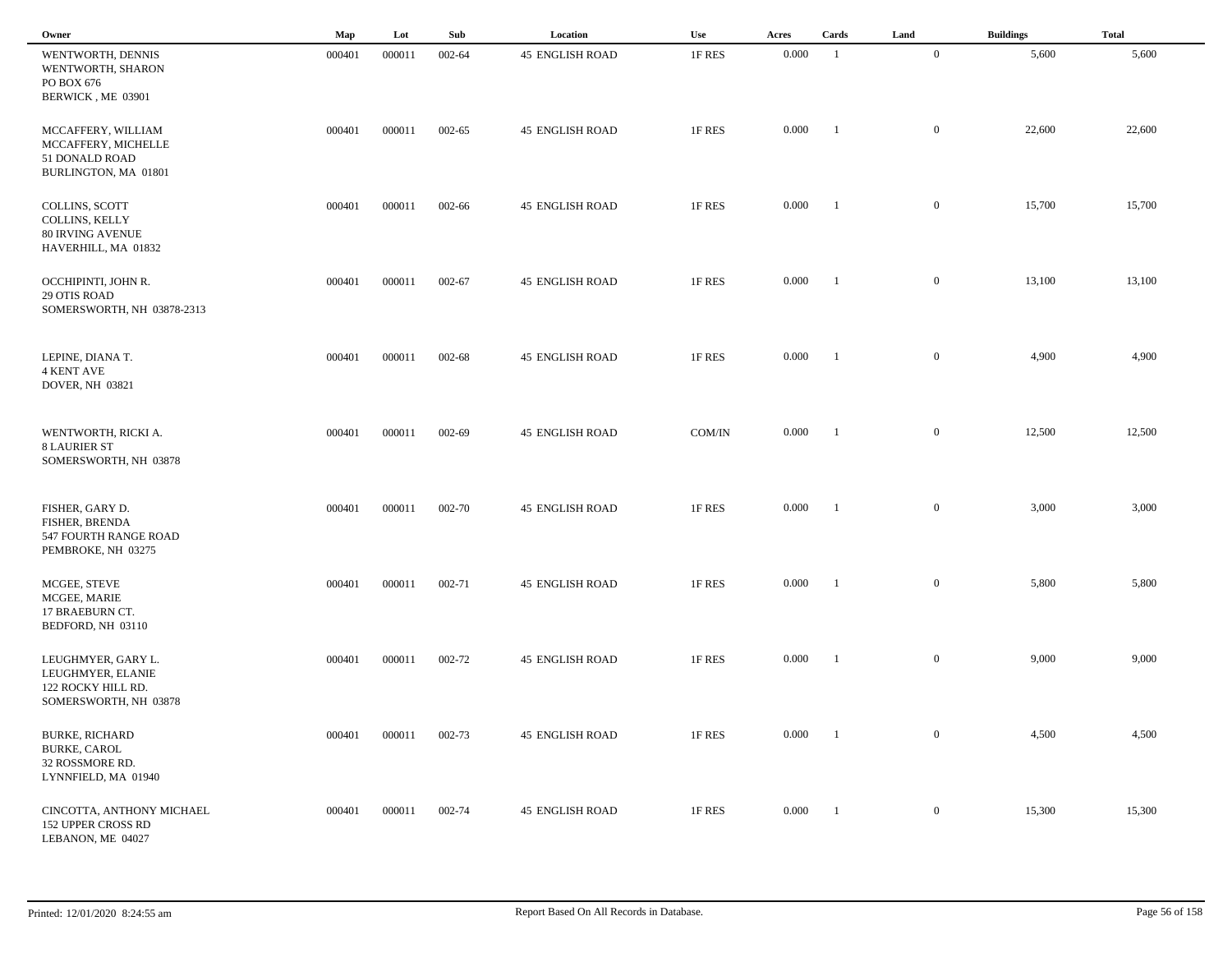| Owner                                                                                          | Map    | Lot    | Sub    | Location               | Use    | Acres     | Cards          | Land             | <b>Buildings</b> | <b>Total</b>   |  |
|------------------------------------------------------------------------------------------------|--------|--------|--------|------------------------|--------|-----------|----------------|------------------|------------------|----------------|--|
| CURRIER, JOSEPH P.<br><b>CURRIER, KRISTIN</b><br>1 CRAWFORD RD.<br>BURLINGTON, MA 01803        | 000401 | 000011 | 002-76 | <b>45 ENGLISH ROAD</b> | 1F RES | 0.000     | $\overline{1}$ | $\mathbf{0}$     | 8,700            | 8,700          |  |
| <b>BURKE, BARBARA</b><br><b>15 BATCHELDER AVE</b><br>PEABODY, MA 01960                         | 000401 | 000011 | 002-78 | <b>45 ENGLISH ROAD</b> | 1F RES | 0.000     | -1             | $\mathbf{0}$     | 1,900            | 1,900          |  |
| HARRIS, TOM<br>HARRIS, LORI<br>90 NORTH ST<br>NORTH READING, MA 01864                          | 000401 | 000011 | 002-79 | <b>45 ENGLISH ROAD</b> | 1F RES | 0.000     | $\blacksquare$ | $\overline{0}$   | 23,400           | 23,400         |  |
| ORSINO, BARBARA E.<br>P.O. BOX 346<br><b>SALEM, NH 03079</b>                                   | 000401 | 000011 | 002-80 | <b>45 ENGLISH ROAD</b> | 1F RES | 0.000     | $\blacksquare$ | $\mathbf{0}$     | 1,300            | 1,300          |  |
| FOURNIER, PAUL J.<br>FOURNIER, MICHELLE<br><b>808 WAKEFIELD ROAD</b><br><b>UNION, NH 03887</b> | 000401 | 000011 | 002-81 | <b>45 ENGLISH ROAD</b> | 1F RES | 0.000     | $\blacksquare$ | $\mathbf{0}$     | $\overline{0}$   | $\overline{0}$ |  |
| POUND, THOMAS<br>POUND, DAWNMARIE<br>14 VREELAND AVE<br>HAVERHILL, MA 01832                    | 000401 | 000011 | 002-82 | <b>45 ENGLISH ROAD</b> | 1F RES | 0.000     | $\blacksquare$ | $\mathbf{0}$     | 11,000           | 11,000         |  |
| LEBEL, ROBERT<br>LEBEL, AMANDA<br><b>38 QUAKER STREET</b><br>NEWTON, NH 03858                  | 000401 | 000011 | 002-83 | <b>45 ENGLISH ROAD</b> | 1F RES | 0.000     | -1             | $\mathbf{0}$     | 8,200            | 8,200          |  |
| BAUMGART, ROBERT S.<br>BAUMGART, AMY J.<br>51 NEWPORT DR<br>WESTFORD, MA 01886                 | 000401 | 000011 | 002-84 | <b>45 ENGLISH ROAD</b> | 1F RES | 0.000     | - 1            | $\mathbf{0}$     | 5,500            | 5,500          |  |
| CHRISTIAN, JANINE F.<br>2 GLEN DR.<br>HAMPSTEAD, NH 03841                                      | 000401 | 000011 | 002-85 | <b>45 ENGLISH ROAD</b> | 1F RES | 0.000     | - 1            | $\mathbf{0}$     | 9,000            | 9,000          |  |
| DIPERSIO, JASON<br>DIPERSIO, KERRY<br>20 CHRISTIN AVE<br>TYNGSBORO, MA 01879                   | 000401 | 000011 | 002-86 | <b>45 ENGLISH ROAD</b> | 1F RES | $0.000\,$ | $\blacksquare$ | $\overline{0}$   | 18,900           | 18,900         |  |
| CAILLER, DAVID<br>106 EUSTIS AVE.<br>LOWELL, MA 01820                                          | 000401 | 000011 | 002-88 | <b>45 ENGLISH ROAD</b> | 1F RES | 0.000     | $\blacksquare$ | $\boldsymbol{0}$ | 5,200            | 5,200          |  |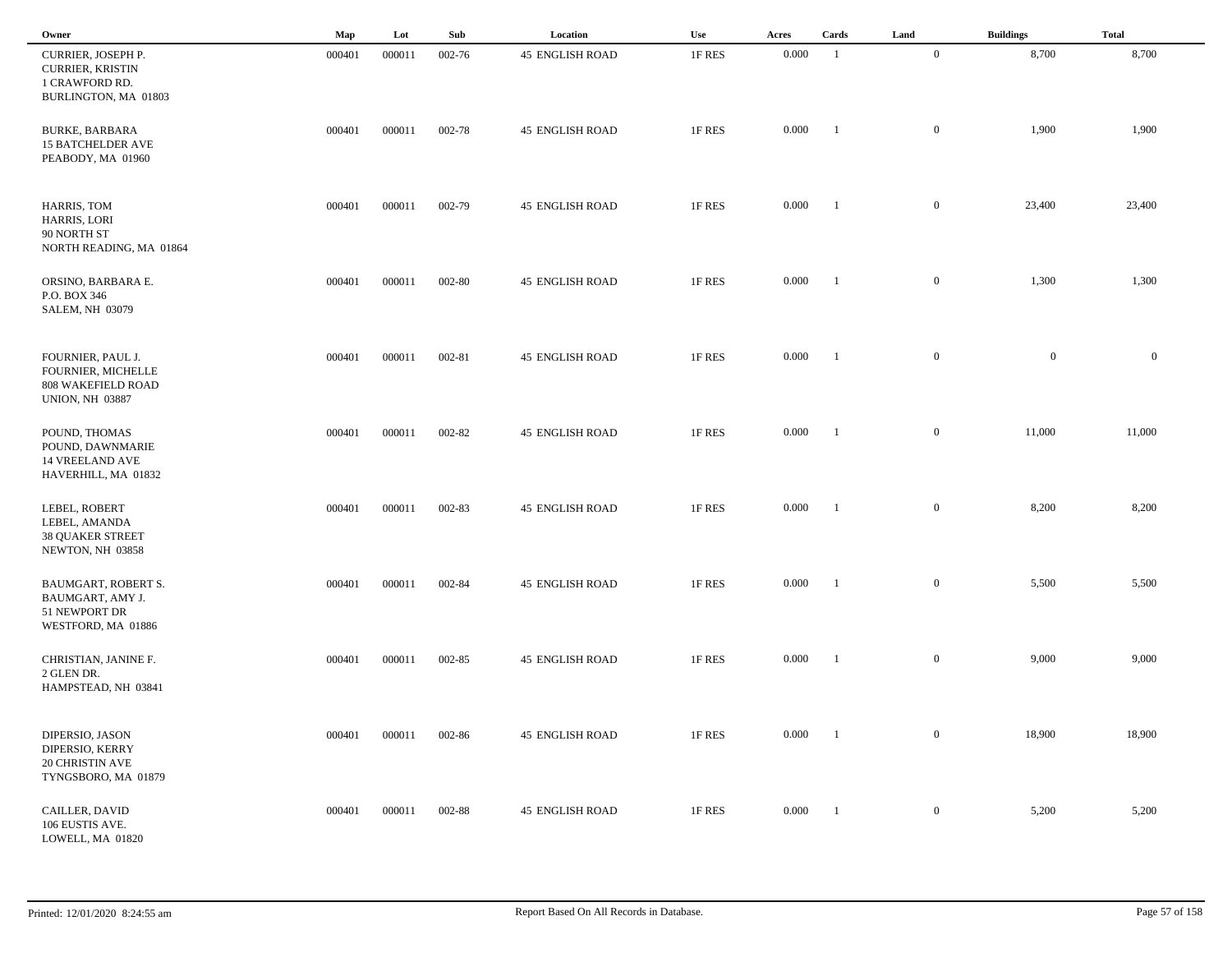| Owner                                                                                                     | Map    | Lot    | Sub    | Location               | Use    | Acres | Cards          | Land           | <b>Buildings</b> | <b>Total</b> |
|-----------------------------------------------------------------------------------------------------------|--------|--------|--------|------------------------|--------|-------|----------------|----------------|------------------|--------------|
| DUFRESNE, SHAWN R.<br>DUFRESNE, KIM<br>5 EQUESTRIAN WAY<br>MERRIMAC, MA 01860                             | 000401 | 000011 | 002-89 | <b>45 ENGLISH ROAD</b> | 1F RES | 0.000 | -1             | $\mathbf{0}$   | 5,400            | 5,400        |
| MARCEAU, WILLIAM<br>MARCEAU, CLAIRE<br>#100<br>24300 AIR PORT RD<br>PUNTA GORDA, FL 33950                 | 000401 | 000011 | 002-90 | <b>45 ENGLISH ROAD</b> | COM/IN | 0.000 | -1             | $\mathbf{0}$   | 15,400           | 15,400       |
| FOURNIER, GARY<br><b>FOURNIER. MARIE</b><br>25 LEMAY RD<br><b>SALEM, NH 03079</b>                         | 000401 | 000011 | 002-91 | <b>45 ENGLISH ROAD</b> | 1F RES | 0.000 | $\blacksquare$ | $\mathbf{0}$   | 8,300            | 8,300        |
| POUND, ROBERT M.<br>POUND, MARY E.<br>20 CLIFTON ST<br>QUINCY, MA 02169                                   | 000401 | 000011 | 002-92 | <b>45 ENGLISH ROAD</b> | 1F RES | 0.000 | - 1            | $\mathbf{0}$   | 2,900            | 2,900        |
| GREENE, GARY<br><b>GREENE, LAURIE</b><br>24300 AIRPORT ROAD<br>EMERALD LAKE #106<br>PUNTA GORDA, FL 33950 | 000401 | 000011 | 002-93 | <b>45 ENGLISH ROAD</b> | 1F RES | 0.000 | - 1            | $\mathbf{0}$   | 6,000            | 6,000        |
| VINCENT, MARK<br>5 NASON LN<br>KINGSTON, NH 03848                                                         | 000401 | 000011 | 002-95 | <b>45 ENGLISH ROAD</b> | 1F RES | 0.000 | - 1            | $\mathbf{0}$   | 8,300            | 8,300        |
| WILLIAMS, DONALD<br>WILLIAMS, LAURIE<br>258 FARRWOOD DR<br>HAVERHILL, MA 01835                            | 000401 | 000011 | 002-96 | <b>45 ENGLISH ROAD</b> | 1F RES | 0.000 | -1             | $\overline{0}$ | 5,500            | 5,500        |
| ZURAWSKI, JARED<br>ZURAWSKI, NICOLE<br>UNIT 3<br>551 HILDRETH ST<br>DRACUT, MA 01826                      | 000401 | 000011 | 002-97 | <b>45 ENGLISH ROAD</b> | 1F RES | 0.000 | - 1            | $\mathbf{0}$   | $\mathbf{0}$     | $\mathbf{0}$ |
| VINCENT, (DANIELS) NADINE<br>5 NASON LN<br>KINGSTON, NH 03848                                             | 000401 | 000011 | 002-98 | <b>45 ENGLISH ROAD</b> | 1F RES | 0.000 | - 1            | $\mathbf{0}$   | 1,300            | 1,300        |
| FIELD, ROBERT<br>POUND, DONALD, JR.<br><b>72 SILVER LAKE RD</b><br>HOLLIS, NH 03049                       | 000401 | 000011 | 002-99 | <b>45 ENGLISH ROAD</b> | 1F RES | 0.000 |                | $\mathbf{0}$   | 3,800            | 3,800        |
| SIMMONS, ERICH<br>SIMMONS, ELAINE<br>10 LISHEEN DR<br>ATKINSON, NH 03811                                  | 000401 | 000011 | 003-01 | <b>45 ENGLISH ROAD</b> | 1F RES | 0.000 | $\blacksquare$ | $\mathbf{0}$   | 3,400            | 3,400        |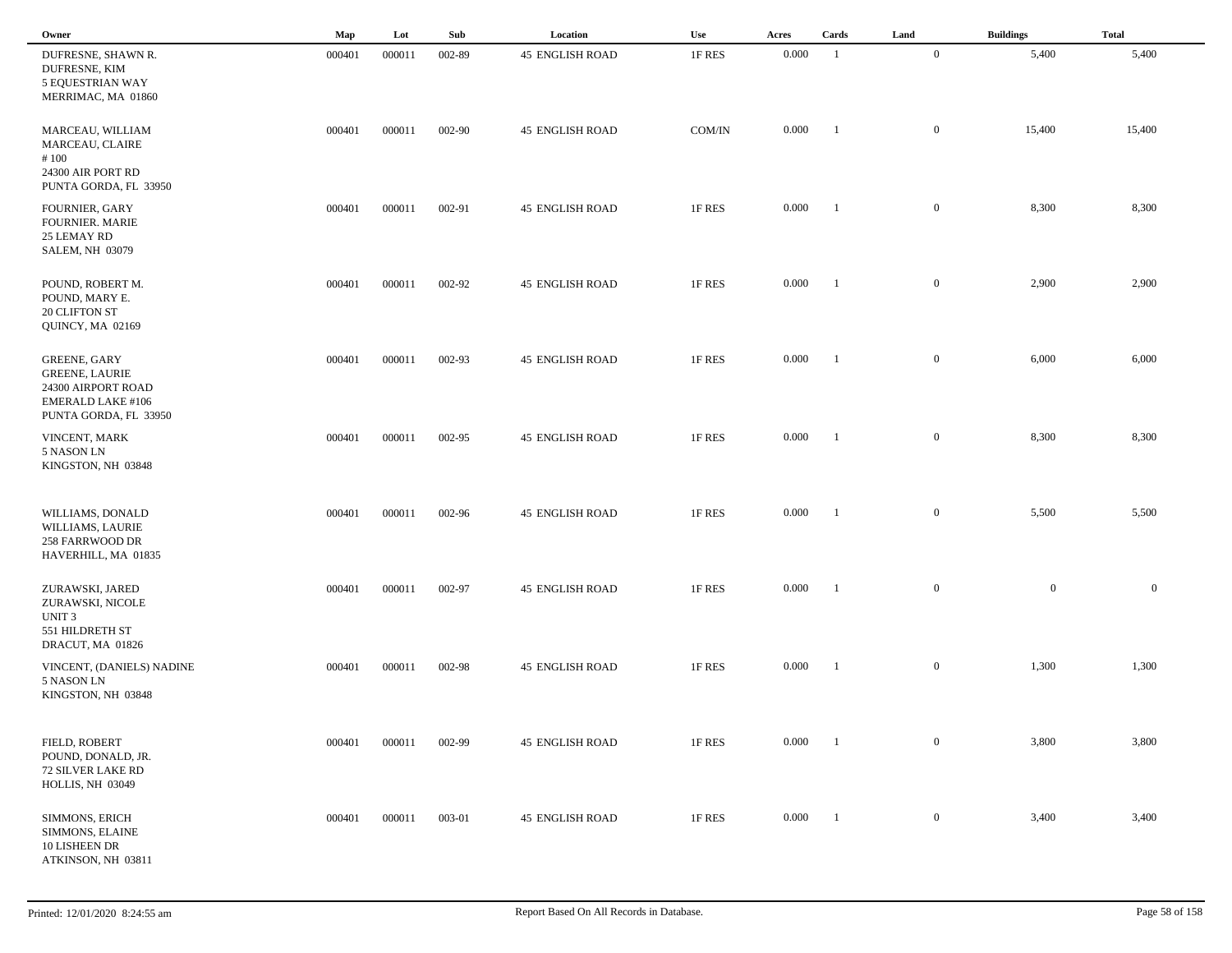| Owner                                                                                       | Map    | Lot    | Sub        | Location               | Use    | Acres | Cards          | Land             | <b>Buildings</b> | <b>Total</b> |
|---------------------------------------------------------------------------------------------|--------|--------|------------|------------------------|--------|-------|----------------|------------------|------------------|--------------|
| HOUDE, ROGER<br>HOUDE, DAWN<br>51B WHITEHALL RD<br>ROCHESTER, NH 03867                      | 000401 | 000011 | 003-02     | <b>45 ENGLISH ROAD</b> | 1F RES | 0.000 | $\overline{1}$ | $\overline{0}$   | 10,800           | 10,800       |
| COURVILLE, NICHOLAS<br>COURVILLE, MEIGAN<br>30 GREENBRIAR LANE<br>ATTLEBORO, MA 02703       | 000401 | 000011 | 003-03     | <b>45 ENGLISH ROAD</b> | 1F RES | 0.000 | $\blacksquare$ | $\mathbf{0}$     | 400              | 400          |
| DUNBAR, GERARD<br>DUNBAR, PATRICIA<br><b>11 DEERFIELD ST</b><br>BILLERICA, MA 01821         | 000401 | 000011 | 003-04     | <b>45 ENGLISH ROAD</b> | 1F RES | 0.000 | $\blacksquare$ | $\mathbf{0}$     | 5,900            | 5,900        |
| RYAN, RICHARD<br>RYAN, DIANE<br>1454 ALESIO STREET<br>THE VILLAGES, FL 32163                | 000401 | 000011 | 003-05     | <b>45 ENGLISH ROAD</b> | 1F RES | 0.000 | $\blacksquare$ | $\mathbf{0}$     | 12,000           | 12,000       |
| DARLING, JEREMY<br>DARLING, CHRISTINE<br><b>38 SHERMAN DRIVE</b><br>RAYMOND, NH 03077       | 000401 | 000011 | 003-06     | <b>45 ENGLISH ROAD</b> | 1F RES | 0.000 | $\blacksquare$ | $\mathbf{0}$     | 400              | 400          |
| CONNOLLY, BRENDA<br>CONNOLLY, ERIC<br>17 JAFFARIAN RD<br>HAVERHILL, MA 01830                | 000401 | 000011 | 003-07     | <b>45 ENGLISH ROAD</b> | 1F RES | 0.000 | - 1            | $\mathbf{0}$     | 5,800            | 5,800        |
| FORTIN, MICHAEL<br>FORTIN, JANICE<br>10 COUNTRYSIDE RD<br>PEPPERILL, MA 01463               | 000401 | 000011 | 003-08     | <b>45 ENGLISH ROAD</b> | 1F RES | 0.000 | - 1            | $\mathbf{0}$     | 2,300            | 2,300        |
| DARLING, WILLIAM<br>DARLING, LORINDA<br>9 TURNER AVE<br>HAVERHILL, MA 01830                 | 000401 | 000011 | 003-09     | <b>45 ENGLISH ROAD</b> | 1F RES | 0.000 | - 1            | $\mathbf{0}$     | 3,200            | 3,200        |
| CONNOLLY, PATRICK<br>CONNOLLY, SHARON<br><b>4 PINE POINT RD</b><br>CAPE ELIZABETH, ME 04107 | 000401 | 000011 | $003 - 10$ | <b>45 ENGLISH ROAD</b> | 1F RES | 0.000 | - 1            | $\overline{0}$   | 7,400            | 7,400        |
| VALLEY, MICHAEL<br>VALLEY, JENNIFER<br><b>48 GREEN STREET</b><br>DANVERS, MA 01923          | 000401 | 000011 | 003-11     | <b>45 ENGLISH ROAD</b> | 1F RES | 0.000 | $\blacksquare$ | $\mathbf{0}$     | 5,500            | 5,500        |
| CALVERT, DONNA<br>68 ARGYLE ST<br>MELROSE, MA 02176                                         | 000401 | 000011 | $003 - 12$ | <b>45 ENGLISH ROAD</b> | 1F RES | 0.000 | $\blacksquare$ | $\boldsymbol{0}$ | 8,200            | 8,200        |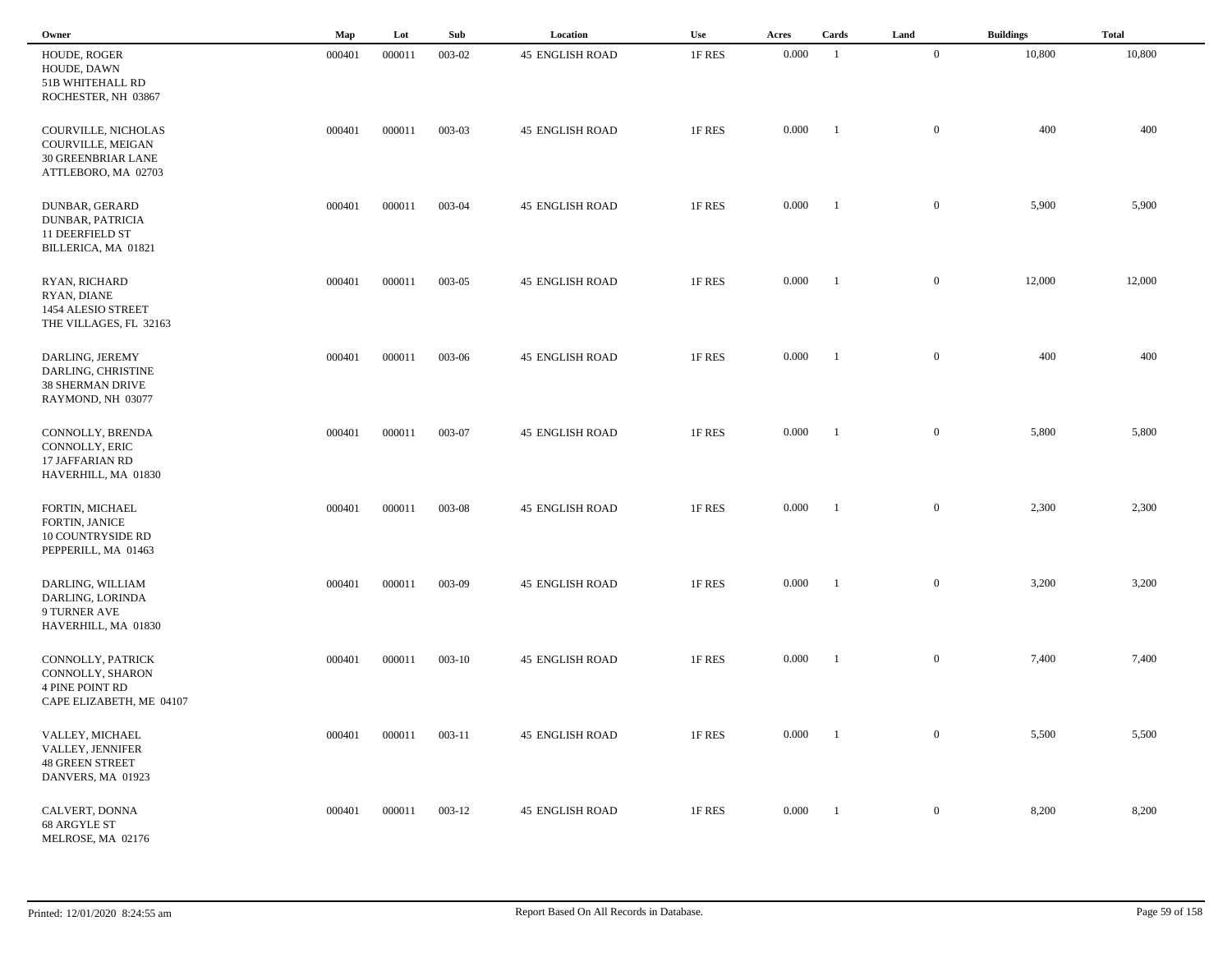| Owner                                                                                       | Map    | Lot    | Sub        | Location               | Use    | Acres | Cards                    | Land           | <b>Buildings</b> | <b>Total</b>   |
|---------------------------------------------------------------------------------------------|--------|--------|------------|------------------------|--------|-------|--------------------------|----------------|------------------|----------------|
| OSSIPEE LAKE CAMPING AREA, LLC<br><b>46 FOWLE STREET</b><br>WOBURN, MA 01801                | 000401 | 000011 | $003 - 13$ | <b>45 ENGLISH ROAD</b> | 1F RES | 0.000 | -1                       | $\mathbf{0}$   | $\overline{0}$   | $\overline{0}$ |
| RYAN, PATRICK<br>RYAN, MELISSA<br>7 HASKELL AVE<br>CLINTON, MA 01510                        | 000401 | 000011 | $003 - 14$ | <b>45 ENGLISH ROAD</b> | 1F RES | 0.000 | $\overline{\phantom{0}}$ | $\mathbf{0}$   | 500              | 500            |
| SOULE, DENNIS<br>88 MAPLE ST.<br>SOMERSWORTH, NH 03878                                      | 000401 | 000011 | $003 - 15$ | <b>45 ENGLISH ROAD</b> | 1F RES | 0.000 | $\overline{1}$           | $\overline{0}$ | 6,000            | 6,000          |
| WHEELER, BRUCE<br>WHEELER, CINDY<br>11 SAINT MORITZ DRIVE<br>NEW DURHAM, NH 03855           | 000401 | 000011 | $003-16$   | <b>45 ENGLISH ROAD</b> | 1F RES | 0.000 | $\overline{1}$           | $\overline{0}$ | 12,600           | 12,600         |
| MCGOVERN, SHAWN<br>MCGOVERN, LIZ<br>5 WHIP OR WILL LANE<br>RAYMOND, NH 03077                | 000401 | 000011 | 003-17     | <b>45 ENGLISH ROAD</b> | 1F RES | 0.000 | $\blacksquare$           | $\mathbf{0}$   | 8,000            | 8,000          |
| <b>BARTLETT, RICHARD</b><br><b>BARTLETT, MISSY</b><br>295 MYSTIC ST<br>MANCHESTER, NH 03103 | 000401 | 000011 | $003 - 18$ | <b>45 ENGLISH ROAD</b> | 1F RES | 0.000 | $\blacksquare$           | $\overline{0}$ | 7,500            | 7,500          |
| DIGGIN, MELISSA<br>UNIT <sub>6</sub><br>244 SALEM ST<br>MALDEN, MA 02148                    | 000401 | 000011 | 003-19     | <b>45 ENGLISH ROAD</b> | 1F RES | 0.000 | $\overline{\phantom{a}}$ | $\overline{0}$ | 4,600            | 4,600          |
| <b>CURRIER, BRENDA</b><br>31 GLEN AVE<br>BURLINGTON, MA 01803                               | 000401 | 000011 | 003-20     | <b>45 ENGLISH ROAD</b> | 1F RES | 0.000 | $^{-1}$                  | $\overline{0}$ | 5,300            | 5,300          |
| DAVEKOS, ANITA<br>37 ROBERT RD<br>MARBLEHEAD, MA 01945                                      | 000401 | 000011 | 003-21     | <b>45 ENGLISH ROAD</b> | 1F RES | 0.000 | - 1                      | $\mathbf{0}$   | 11,900           | 11,900         |
| PICARD, JOHN<br>PICARD, TRISH<br><b>482 FAWN TRAIL</b><br>TITUSVILLE, FL 32780-2538         | 000401 | 000011 | 003-22     | <b>45 ENGLISH ROAD</b> | 1F RES | 0.000 | $\blacksquare$           | $\mathbf{0}$   | $\bf{0}$         | $\overline{0}$ |
| DONNELL, BRAD<br>DONNELL, KATHI<br><b>30 SEASONS LN</b><br>ROCHESTER, NH 03867              | 000401 | 000011 | 003-23     | <b>45 ENGLISH ROAD</b> | 1F RES | 0.000 | $\overline{\phantom{a}}$ | $\mathbf{0}$   | 9,800            | 9,800          |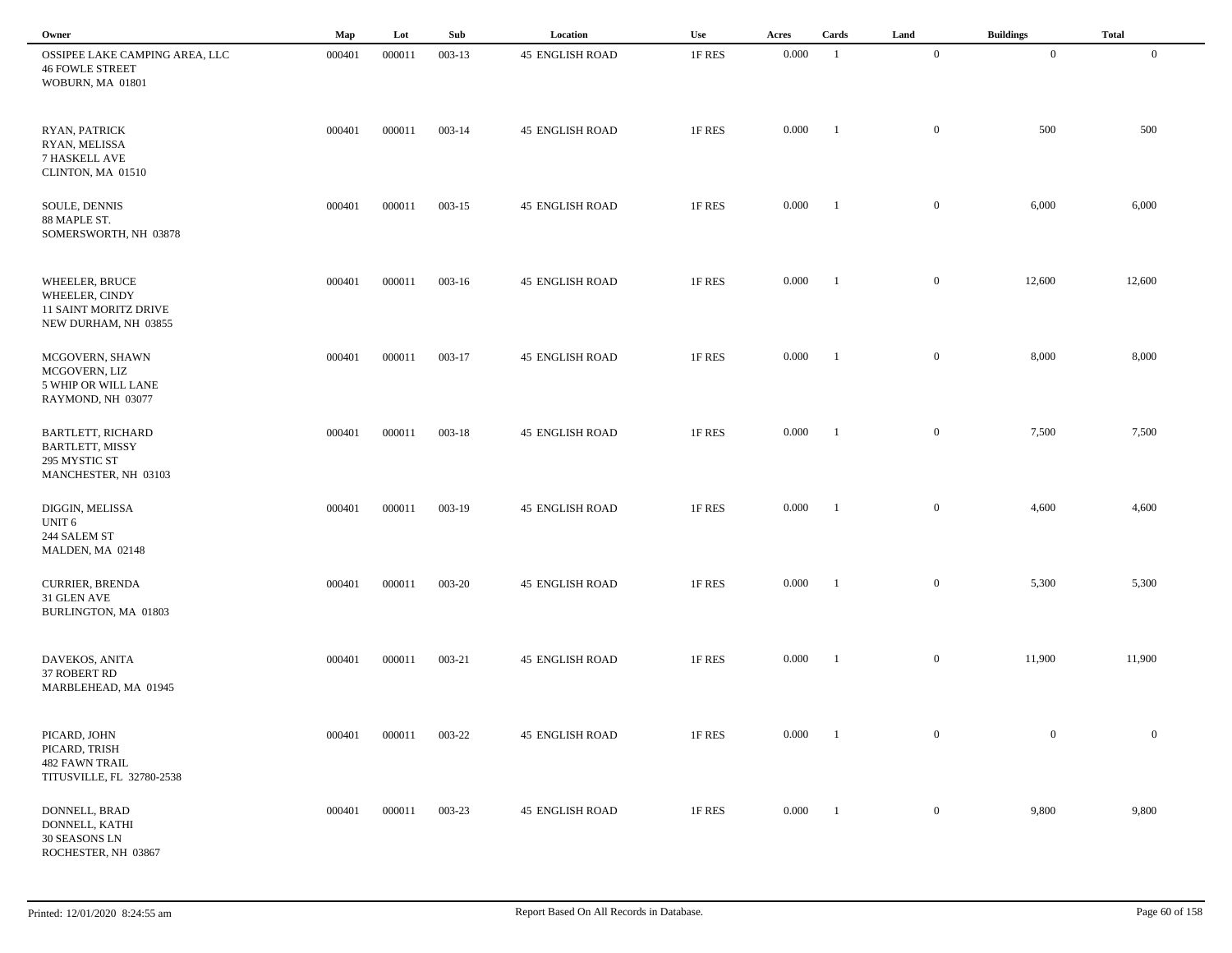| Owner                                                                                           | Map    | Lot    | Sub    | Location               | Use           | Acres | Cards          | Land           | <b>Buildings</b> | <b>Total</b> |
|-------------------------------------------------------------------------------------------------|--------|--------|--------|------------------------|---------------|-------|----------------|----------------|------------------|--------------|
| <b>BAGLEY, JERRY</b><br><b>BAGLEY, DORIS</b><br>1018 QAMES HILL DR<br>TEWKSBURY, MA 01876       | 000401 | 000011 | 003-24 | <b>45 ENGLISH ROAD</b> | 1F RES        | 0.000 | $\overline{1}$ | $\overline{0}$ | 9,400            | 9,400        |
| RICHARDSON, JEFFREY<br>RICHARDSON, BARBARA<br><b>20 WATSON HILL ROAD</b><br>RAYMOND, NH 03077   | 000401 | 000011 | 003-25 | <b>45 ENGLISH ROAD</b> | 1F RES        | 0.000 | -1             | $\mathbf{0}$   | 16,800           | 16,800       |
| SMITH, BRIAN<br><b>166 BROADWAY AVENUE</b><br>MANCHESTER, NH 03104-5601                         | 000401 | 000011 | 003-26 | <b>45 ENGLISH ROAD</b> | 1F RES        | 0.000 | - 1            | $\overline{0}$ | 2,900            | 2,900        |
| OSSIPEE LAKE CAMPING AREA, LLC<br><b>46 FOWLE STREET</b><br>WOBURN, MA 01801                    | 000401 | 000011 | 004-01 | <b>45 ENGLISH ROAD</b> | 1F RES        | 0.000 | $\blacksquare$ | $\mathbf{0}$   | 18,000           | 18,000       |
| LANCASTER, AARON J.<br>LANCASTER, SUSAN E.<br>113 LIBERT ST<br>HAVERHILL, MA 01830              | 000401 | 000011 | 004-02 | <b>45 ENGLISH ROAD</b> | COM/IN        | 0.000 | $\blacksquare$ | $\mathbf{0}$   | 4,100            | 4,100        |
| SCOPPETTUOLO, JERRY<br>SCOPPETTUOLO, MELANIE<br><b>463 LOWELL STREET</b><br>LYNNFIELD, MA 01940 | 000401 | 000011 | 004-03 | <b>45 ENGLISH ROAD</b> | COM/IN        | 0.000 | $\blacksquare$ | $\mathbf{0}$   | 4,500            | 4,500        |
| DEFILLIPO, THOMAS<br>340 GLENN AVE<br>LAWRENCEVILL, NJ 08648                                    | 000401 | 000011 | 004-04 | <b>45 ENGLISH ROAD</b> | COM/IN        | 0.000 | -1             | $\mathbf{0}$   | 3,600            | 3,600        |
| DODIER, SHANNON<br>17 CEMETARY RD<br>SOMERSWORTH, NH 03878                                      | 000401 | 000011 | 004-05 | <b>45 ENGLISH ROAD</b> | COM/IN        | 0.000 | - 1            | $\mathbf{0}$   | 200              | 200          |
| ZOGG, DANIEL<br>ZOGG, ANGELA<br><b>39 SOUTH MARTIN RD</b><br>AMESBURY, MA 01913                 | 000401 | 000011 | 004-06 | <b>45 ENGLISH ROAD</b> | COM/IN        | 0.000 | - 1            | $\mathbf{0}$   | 1,500            | 1,500        |
| WHITE, NATE<br>WHITE, ANDREA<br>15 DOLOFF DAM RD<br>NOTTINGHAM, NH 03290                        | 000401 | 000011 | 004-07 | <b>45 ENGLISH ROAD</b> | $\rm{COM/IN}$ | 0.000 | $\blacksquare$ | $\overline{0}$ | 6,100            | 6,100        |
| LAJOIE, TROY<br>LAJOIE, MICHELE L.<br>77 BIG BEAR RD<br>ROCHESTER, NH 03868                     | 000401 | 000011 | 004-08 | <b>45 ENGLISH ROAD</b> | COM/IN        | 0.000 | $\blacksquare$ | $\overline{0}$ | 2,800            | 2,800        |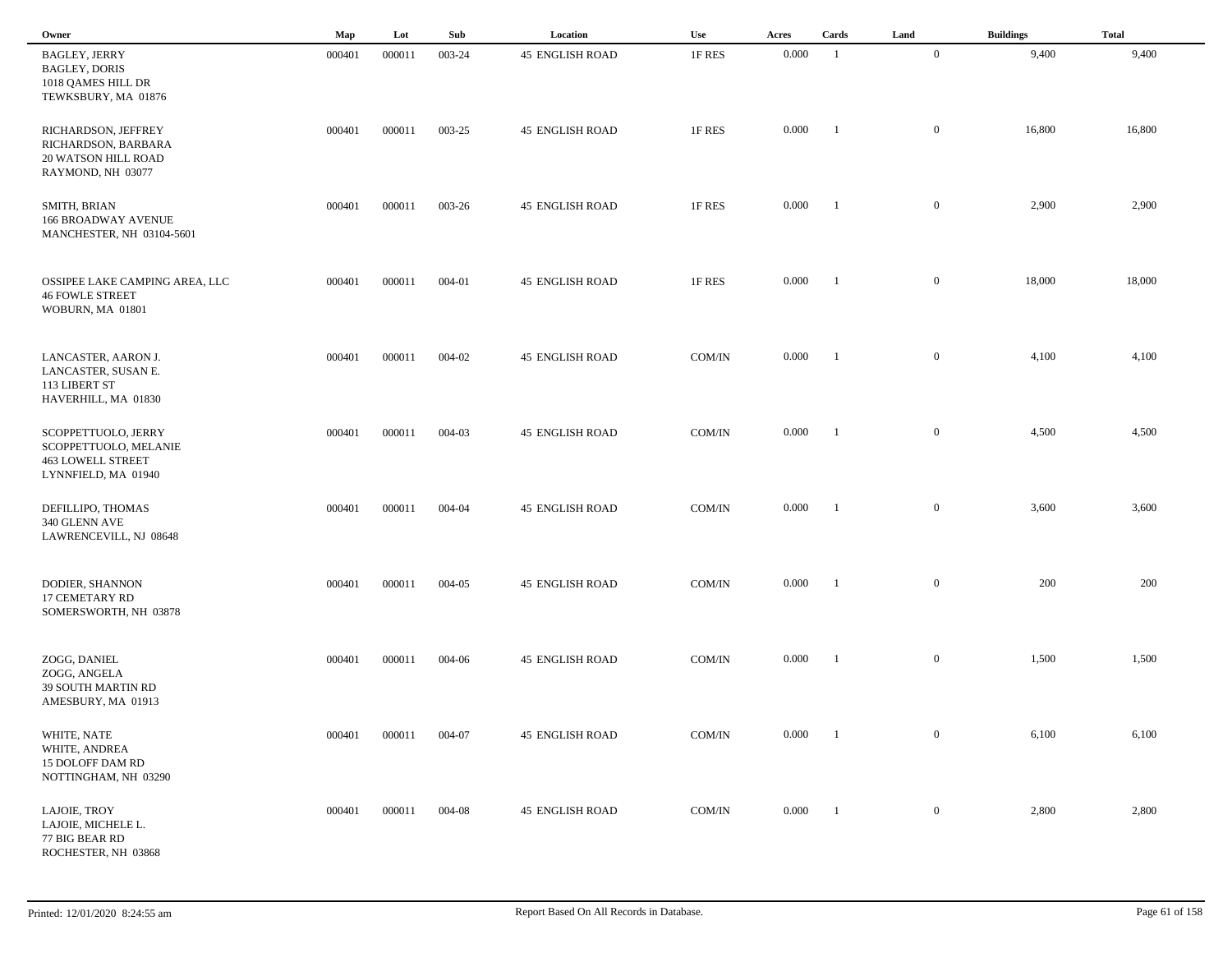| Owner                                                                                       | Map    | Lot    | Sub        | Location               | Use           | Acres | Cards          | Land           | <b>Buildings</b> | <b>Total</b> |
|---------------------------------------------------------------------------------------------|--------|--------|------------|------------------------|---------------|-------|----------------|----------------|------------------|--------------|
| SULLIVAN, KEVIN<br>SULLIVAN, MICHELE<br>49 GREENLAWN AVE<br>HAVERHILL, MA 01832             | 000401 | 000011 | 004-09     | <b>45 ENGLISH ROAD</b> | COM/IN        | 0.000 | -1             | $\overline{0}$ | 4,700            | 4,700        |
| LAVOIE, JEAN B.<br>LAVOIE, LYNN<br><b>26 TINGLEY STREET</b><br>ROCHESTER, NH 03867          | 000401 | 000011 | $004 - 10$ | <b>45 ENGLISH ROAD</b> | 1F RES        | 0.000 | $\blacksquare$ | $\overline{0}$ | 15,900           | 15,900       |
| OLSSON, MARYELLEN J.<br>OLSSON, MEGAN L.<br><b>18 BUCKMAN DRIVE</b><br>CHELMSFORD, MA 01824 | 000401 | 000011 | $004 - 11$ | <b>45 ENGLISH ROAD</b> | COM/IN        | 0.000 | -1             | $\mathbf{0}$   | 3,500            | 3,500        |
| NOSKA, NICOLE<br>ROWE, KAREN<br>119 OLD PASTURE ROAD<br>DRACUT, MA 01826                    | 000401 | 000011 | $004 - 12$ | <b>45 ENGLISH ROAD</b> | COM/IN        | 0.000 | $\blacksquare$ | $\mathbf{0}$   | 3,200            | 3,200        |
| NOSKA, MICHAEL<br>34 HALL RD<br>STONEHAM, MA 02180                                          | 000401 | 000011 | $004 - 13$ | <b>45 ENGLISH ROAD</b> | COM/IN        | 0.000 | $\blacksquare$ | $\mathbf{0}$   | 200              | 200          |
| PAGE, ERIC<br>178 WYNDRIDGE CIRCLE<br>PELHAM, NH 03076                                      | 000401 | 000011 | $004 - 14$ | <b>45 ENGLISH ROAD</b> | 1F RES        | 0.000 | $\blacksquare$ | $\mathbf{0}$   | 11,300           | 11,300       |
| MYERS, JOSEPH P.<br>MYERS, KATE S.<br>2 FERN ST<br>BALDWINVILLE, MA 01436                   | 000401 | 000011 | $004 - 15$ | <b>45 ENGLISH ROAD</b> | COM/IN        | 0.000 | $\blacksquare$ | $\mathbf{0}$   | 11,800           | 11,800       |
| BERGLUND, SHERYL<br><b>8 RAYMOND ROAD</b><br>CHELMSFORD, MA 01824                           | 000401 | 000011 | $004 - 16$ | <b>45 ENGLISH ROAD</b> | COM/IN        | 0.000 | - 1            | $\mathbf{0}$   | 12,500           | 12,500       |
| KIRCHNER, TIM<br>KIRCHNER, VICTORIA<br><b>15A HERITAGE WAY</b><br>BURLINGTON, MA 01803      | 000401 | 000011 | $004 - 1A$ | <b>45 ENGLISH ROAD</b> | 1F RES        | 0.000 |                | $\mathbf{0}$   | 2,000            | 2,000        |
| ANNABLE, SHELLEY<br>TUSON, JOELYN<br>PSC 78 PO BOX 3056<br>APO, AP 96323                    | 000401 | 000011 | 005-01     | <b>45 ENGLISH ROAD</b> | 1F RES        | 0.000 | $\blacksquare$ | $\overline{0}$ | 1,000            | 1,000        |
| VIGUE, SCOTT<br>VIGUE, KATHIE<br>107 OLD BAY RD<br>NEW DURHAM, NH 03855                     | 000401 | 000011 | 005-02     | <b>45 ENGLISH ROAD</b> | $\rm{COM/IN}$ | 0.000 | $\blacksquare$ | $\overline{0}$ | 4,500            | 4,500        |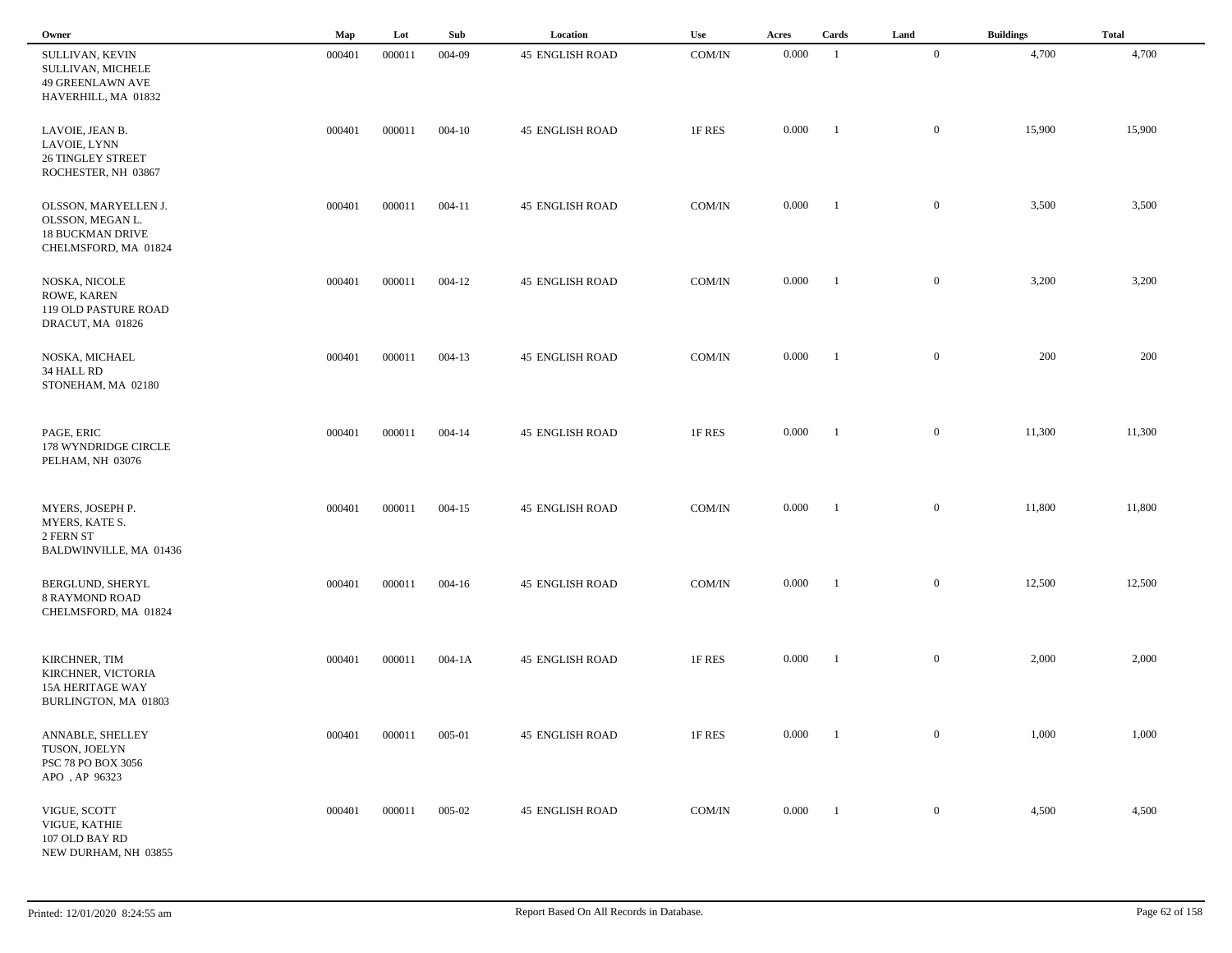| Owner                                                                                | Map    | Lot    | Sub        | Location               | Use                | Acres     | Cards          | Land             | <b>Buildings</b> | <b>Total</b> |
|--------------------------------------------------------------------------------------|--------|--------|------------|------------------------|--------------------|-----------|----------------|------------------|------------------|--------------|
| TUSON, RICHARD<br>TUSON, CATHY<br>13835 MARTINQUE DRIVE<br>SEMINOLE, FL 03776        | 000401 | 000011 | 005-03     | <b>45 ENGLISH ROAD</b> | COM/IN             | 0.000     | $\overline{1}$ | $\mathbf{0}$     | 14,500           | 14,500       |
| D'AMORE, MICHAEL<br>D'AMORE, NANCY<br>195 3RD STREET WEST<br>NOKOMIS, FL 34275       | 000401 | 000011 | 005-04     | <b>45 ENGLISH ROAD</b> | 1F RES             | 0.000     | -1             | $\mathbf{0}$     | 20,500           | 20,500       |
| PETERSON, ANDREW<br><b>112 PRASANT STREET</b><br>METHUEN, MA 01844                   | 000401 | 000011 | $005 - 05$ | <b>45 ENGLISH ROAD</b> | COM/IN             | 0.000     | $\blacksquare$ | $\overline{0}$   | 10,300           | 10,300       |
| OSGOOD, TARA<br>59 PENDEXTER STREET<br>LYNN, MA 01904                                | 000401 | 000011 | 005-06     | <b>45 ENGLISH ROAD</b> | COM/IN             | 0.000     | $\blacksquare$ | $\mathbf{0}$     | 6,800            | 6,800        |
| MALANDRINO, JOHN<br>MALANDRINO, DIANE<br><b>35 PILLSBURY AVE</b><br>DRACUT, MA 01826 | 000401 | 000011 | 005-07     | <b>45 ENGLISH ROAD</b> | COM/IN             | 0.000     | $\blacksquare$ | $\mathbf{0}$     | 3,200            | 3,200        |
| <b>SHAW, RICHARD</b><br>SHAW, DEBBIE<br>95 TURNER RD<br>TOWNSEND, MA 01469           | 000401 | 000011 | 005-08     | <b>45 ENGLISH ROAD</b> | COM/IN             | 0.000     | $\blacksquare$ | $\mathbf{0}$     | 4,800            | 4,800        |
| PAPAGELIS, DENNIS<br>PAPAGELIS, DONNA<br><b>12 PATRICIA RD</b><br>DANVERS, MA 01923  | 000401 | 000011 | 005-09     | <b>45 ENGLISH ROAD</b> | 1F RES             | 0.000     | -1             | $\mathbf{0}$     | 8,300            | 8,300        |
| DUMPHY, WARREN<br>DUMPHY, DALE<br>34 NORTH RD<br>SANDOWN, NH 03873                   | 000401 | 000011 | $005 - 10$ | <b>45 ENGLISH ROAD</b> | 1F RES             | 0.000     | - 1            | $\mathbf{0}$     | 7,900            | 7,900        |
| FIELDS, LEWIS<br>67 KELWYN DR<br>SOMERSWORTH, NH 03878                               | 000401 | 000011 | $005 - 11$ | <b>45 ENGLISH ROAD</b> | COM/IN             | 0.000     | - 1            | $\mathbf{0}$     | 200              | 200          |
| ROSS, HOWARD<br>ROSS, DENISE<br>10 INGERSOLL ST<br>DANVERS, MA 01923                 | 000401 | 000011 | $005 - 12$ | <b>45 ENGLISH ROAD</b> | $\rm{COM/IN}$      | $0.000\,$ | $\blacksquare$ | $\overline{0}$   | 3,600            | 3,600        |
| <b>CURRIER, FRED</b><br><b>CURRIER, ALEXIS</b><br>333 CHATHAM ST<br>LYNN, MA 01902   | 000401 | 000011 | $005 - 13$ | <b>45 ENGLISH ROAD</b> | $\rm{COM}/\rm{IN}$ | 0.000     | $\blacksquare$ | $\boldsymbol{0}$ | 17,600           | 17,600       |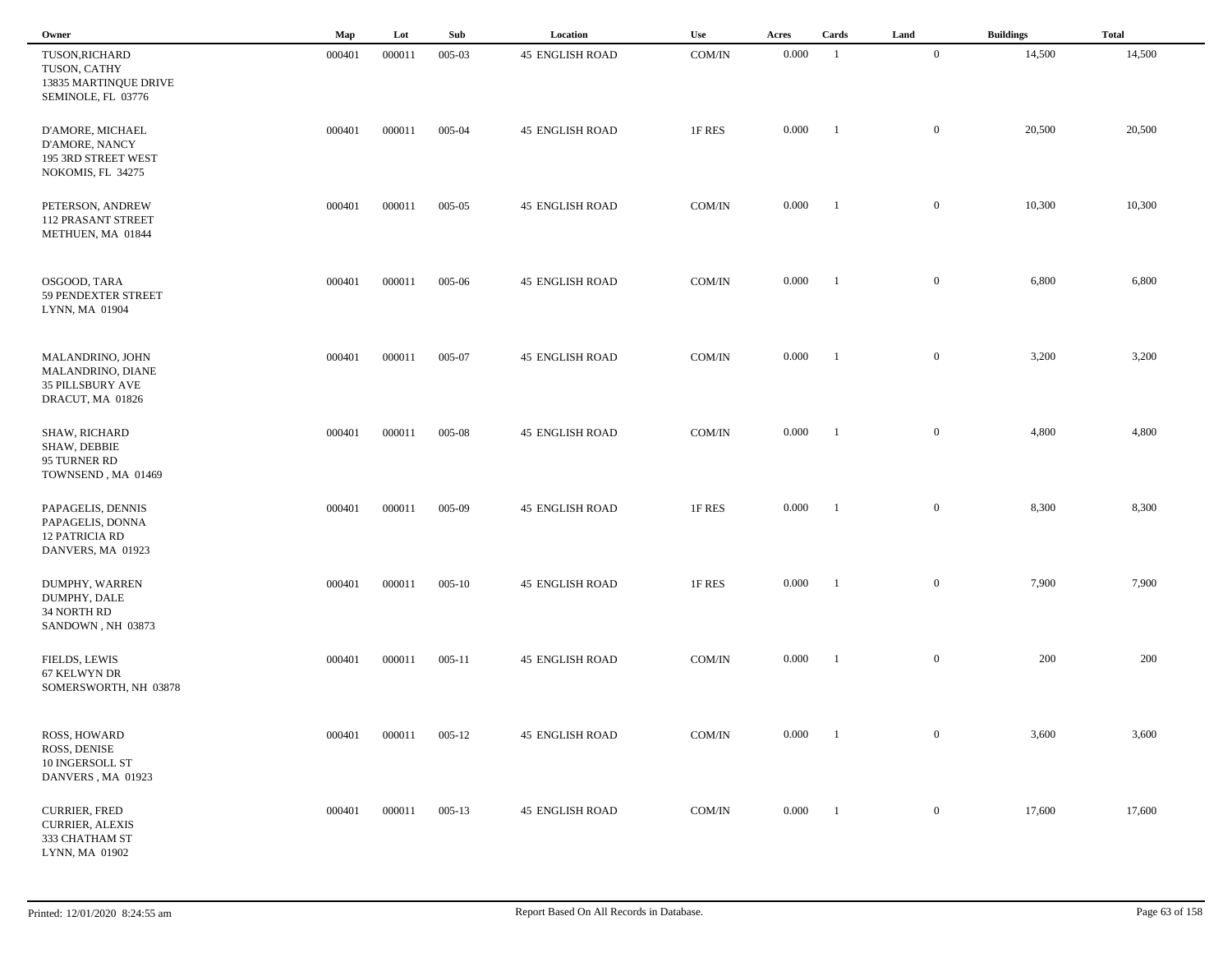| Owner                                                                                             | Map    | Lot    | Sub        | Location               | Use           | Acres | Cards          | Land             | <b>Buildings</b> | <b>Total</b> |
|---------------------------------------------------------------------------------------------------|--------|--------|------------|------------------------|---------------|-------|----------------|------------------|------------------|--------------|
| FAHEY, CURTIS T.<br><b>CURRIER JILL</b><br>24 HUNTINGTON AVENUE<br>AMESBURY, MA 01913-3118        | 000401 | 000011 | $005 - 14$ | <b>45 ENGLISH ROAD</b> | 1F RES        | 0.000 | -1             | $\overline{0}$   | 2,900            | 2,900        |
| <b>MYERS, AUSTIN</b><br>2 FERN ST<br>BALDWINVILLE, MA 01436                                       | 000401 | 000011 | $005 - 15$ | <b>45 ENGLISH ROAD</b> | 1F RES        | 0.000 | $\blacksquare$ | $\overline{0}$   | 4,500            | 4,500        |
| DAY, STEVEN<br><b>63 RICHARDSON STREET</b><br>WAKEFIELD, MA 01880                                 | 000401 | 000011 | $005 - 16$ | <b>45 ENGLISH ROAD</b> | 1F RES        | 0.000 | -1             | $\mathbf{0}$     | 5,600            | 5,600        |
| LEBEL, MARK<br>LEBEL, MICHELLE<br>26 TINGLEY ST.<br>ROCHESTER, NH 03867                           | 000401 | 000011 | $005 - 17$ | <b>45 ENGLISH ROAD</b> | 1F RES        | 0.000 | - 1            | $\mathbf{0}$     | 20,000           | 20,000       |
| RODGERS, KENNETH<br>RODGERS, DIANNE<br>138 WEST SHORE DR<br>MARBLEHEAD, MA 01945                  | 000401 | 000011 | $005 - 18$ | <b>45 ENGLISH ROAD</b> | COM/IN        | 0.000 | $\blacksquare$ | $\mathbf{0}$     | 1,800            | 1,800        |
| RASO, MICHAEL<br><b>34 GLENDALE STREET</b><br>REVERE, MA 02151                                    | 000401 | 000011 | $005-19$   | <b>45 ENGLISH ROAD</b> | 1F RES        | 0.000 | $\blacksquare$ | $\mathbf{0}$     | 6,300            | 6,300        |
| JONES, DONALD<br>JONES, JEANNINE<br><b>4 POCKET MOUNTAIN RD</b><br>OSSIPEE, NH 03864              | 000401 | 000011 | 005-20     | <b>45 ENGLISH ROAD</b> | COM/IN        | 0.000 | $\blacksquare$ | $\mathbf{0}$     | 7,000            | 7,000        |
| <b>BERGEN, JASON</b><br><b>BERGEN, DARCIE</b><br>1087 WASHINGOTN HILL RD<br>SILVER LAKE, NH 03875 | 000401 | 000011 | 006-01     | <b>45 ENGLISH ROAD</b> | COM/IN        | 0.000 | - 1            | $\mathbf{0}$     | 10,800           | 10,800       |
| MCCRAW, RALPH M.<br>39 RAVEN RD<br>DRACUT, MA 01826                                               | 000401 | 000011 | 006-02     | <b>45 ENGLISH ROAD</b> | COM/IN        | 0.000 | - 1            | $\mathbf{0}$     | 5,700            | 5,700        |
| SNYDER, STEPHEN J.<br>SNYDER, REGINA<br><b>1 CRABAPPLE CIRCLE</b><br>ROCKLAND, MA 02370           | 000401 | 000011 | 006-03     | <b>45 ENGLISH ROAD</b> | $\rm{COM/IN}$ | 0.000 | $\blacksquare$ | $\boldsymbol{0}$ | 14,200           | 14,200       |
| DUGGAN, GERALD<br>DUGGAN, ANN<br><b>76 BUTTERS ROW</b><br>WILMINGTON, MA 01887                    | 000401 | 000011 | 006-04     | <b>45 ENGLISH ROAD</b> | $\rm{COM/IN}$ | 0.000 | $\blacksquare$ | $\overline{0}$   | 11,600           | 11,600       |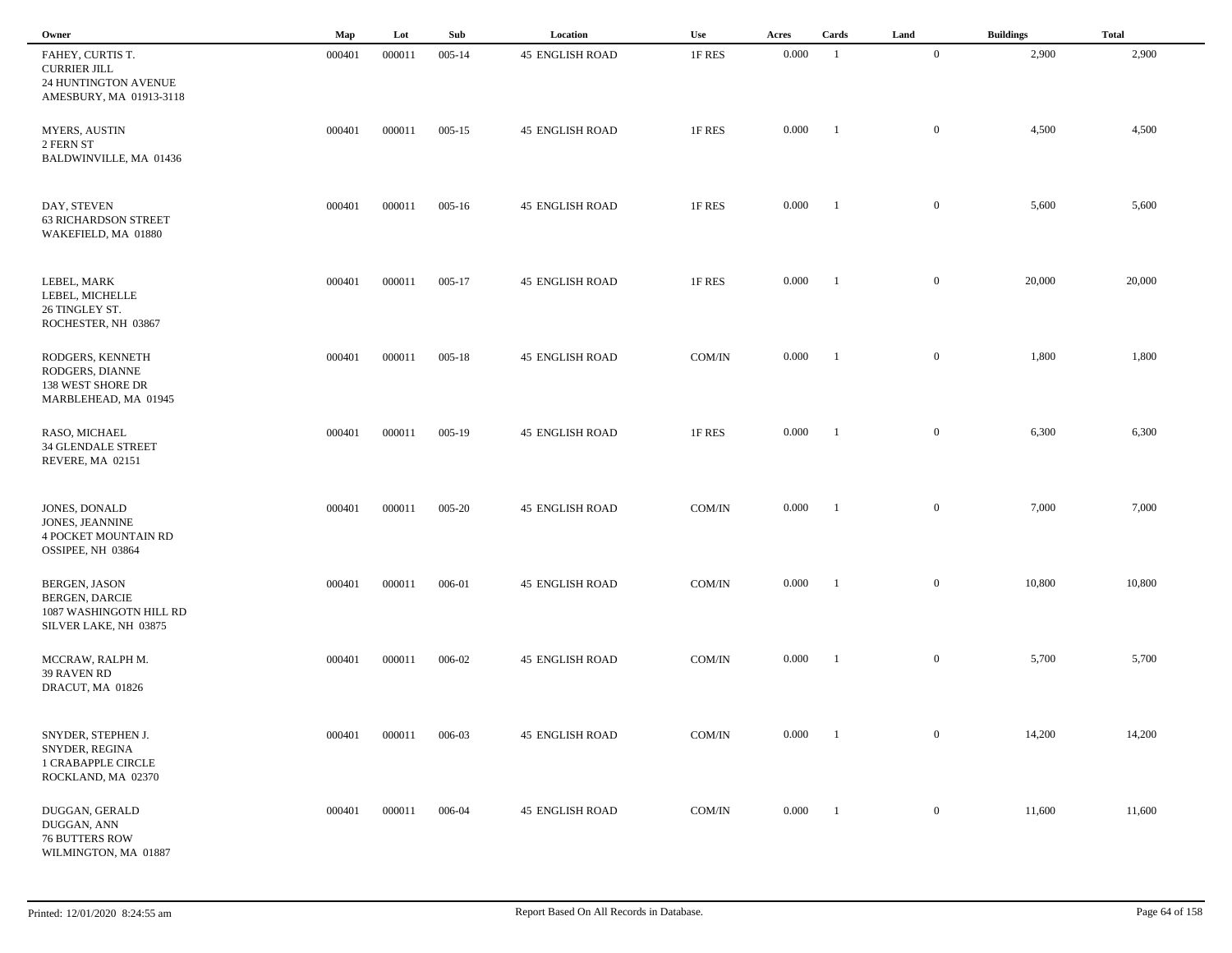| Owner                                                                                              | Map    | Lot    | Sub    | Location               | Use    | Acres | Cards          | Land           | <b>Buildings</b> | <b>Total</b> |
|----------------------------------------------------------------------------------------------------|--------|--------|--------|------------------------|--------|-------|----------------|----------------|------------------|--------------|
| PAGE, MICHAEL<br>78 HAROLD AVE.<br>DRACUT, MA 01826                                                | 000401 | 000011 | 006-05 | <b>45 ENGLISH ROAD</b> | COM/IN | 0.000 | $\overline{1}$ | $\overline{0}$ | 2,300            | 2,300        |
| LAING, DOUGLAS<br>165 EVANS RD EXT<br>MARBLEHEAD, MA 01945                                         | 000401 | 000011 | 006-06 | <b>45 ENGLISH ROAD</b> | 1F RES | 0.000 | -1             | $\mathbf{0}$   | 9,000            | 9,000        |
| CLIPPERT, ALEC<br>CLIPPERT, JODY<br>10 CATHERDRAL LANE<br>BERWICK, ME 03901                        | 000401 | 000011 | 006-07 | <b>45 ENGLISH ROAD</b> | COM/IN | 0.000 | $\blacksquare$ | $\overline{0}$ | 4,800            | 4,800        |
| <b>GALLAGHER, JOHN</b><br><b>GALLAGHER, JEANNE</b><br>20 NATTY POND DRIVE<br>HUBBARDSTON, MA 01452 | 000401 | 000011 | 006-08 | <b>45 ENGLISH ROAD</b> | COM/IN | 0.000 | $\blacksquare$ | $\mathbf{0}$   | 3,400            | 3,400        |
| OSSIPEE LAKE CAMPING AREA, LLC<br><b>46 FOWLE STREET</b><br>WOBURN, MA 01801                       | 000401 | 000011 | 006-17 | <b>45 ENGLISH ROAD</b> | 1F RES | 0.000 | $\blacksquare$ | $\mathbf{0}$   | 13,200           | 13,200       |
| LAWRENCE, RAYMOND D.<br>LAWRENCE, VANESSA M.<br><b>19 GREEN ACRE DR</b><br>BILLERICA, MA 01821     | 000401 | 000011 | 007-01 | <b>45 ENGLISH ROAD</b> | COM/IN | 0.000 | $\blacksquare$ | $\mathbf{0}$   | 2,500            | 2,500        |
| JEDREY, EDWARD F.<br>30 GROVE ST<br>BELMONT, MA 02478                                              | 000401 | 000011 | 007-02 | <b>45 ENGLISH ROAD</b> | 1F RES | 0.000 | -1             | $\mathbf{0}$   | 4,200            | 4,200        |
| OSSIPEE LAKE CAMPING AREA, LLC<br><b>46 FOWLE STREET</b><br>WOBURN, MA 01801                       | 000401 | 000011 | 007-03 | <b>45 ENGLISH ROAD</b> | 1F RES | 0.000 | - 1            | $\mathbf{0}$   | 38,300           | 38,300       |
| OSSIPEE LAKE CAMPING AREA, LLC<br><b>46 FOWLE STREET</b><br>WOBURN, MA 01801                       | 000401 | 000011 | 007-04 | <b>45 ENGLISH ROAD</b> | 1F RES | 0.000 | - 1            | $\mathbf{0}$   | 36,100           | 36,100       |
| OSSIPEE LAKE CAMPING AREA, LLC<br><b>46 FOWLE STREET</b><br>WOBURN, MA 01801                       | 000401 | 000011 | 007-06 | <b>45 ENGLISH ROAD</b> | 1F RES | 0.000 | $\blacksquare$ | $\overline{0}$ | 37,200           | 37,200       |
| LEARY, THOMAS<br>LEARY, MARY<br>35 SENTRY WAY<br>MERRIMACK, NH 03054                               | 000401 | 000011 | 007-07 | <b>45 ENGLISH ROAD</b> | 1F RES | 0.000 | $\blacksquare$ | $\overline{0}$ | 10,100           | 10,100       |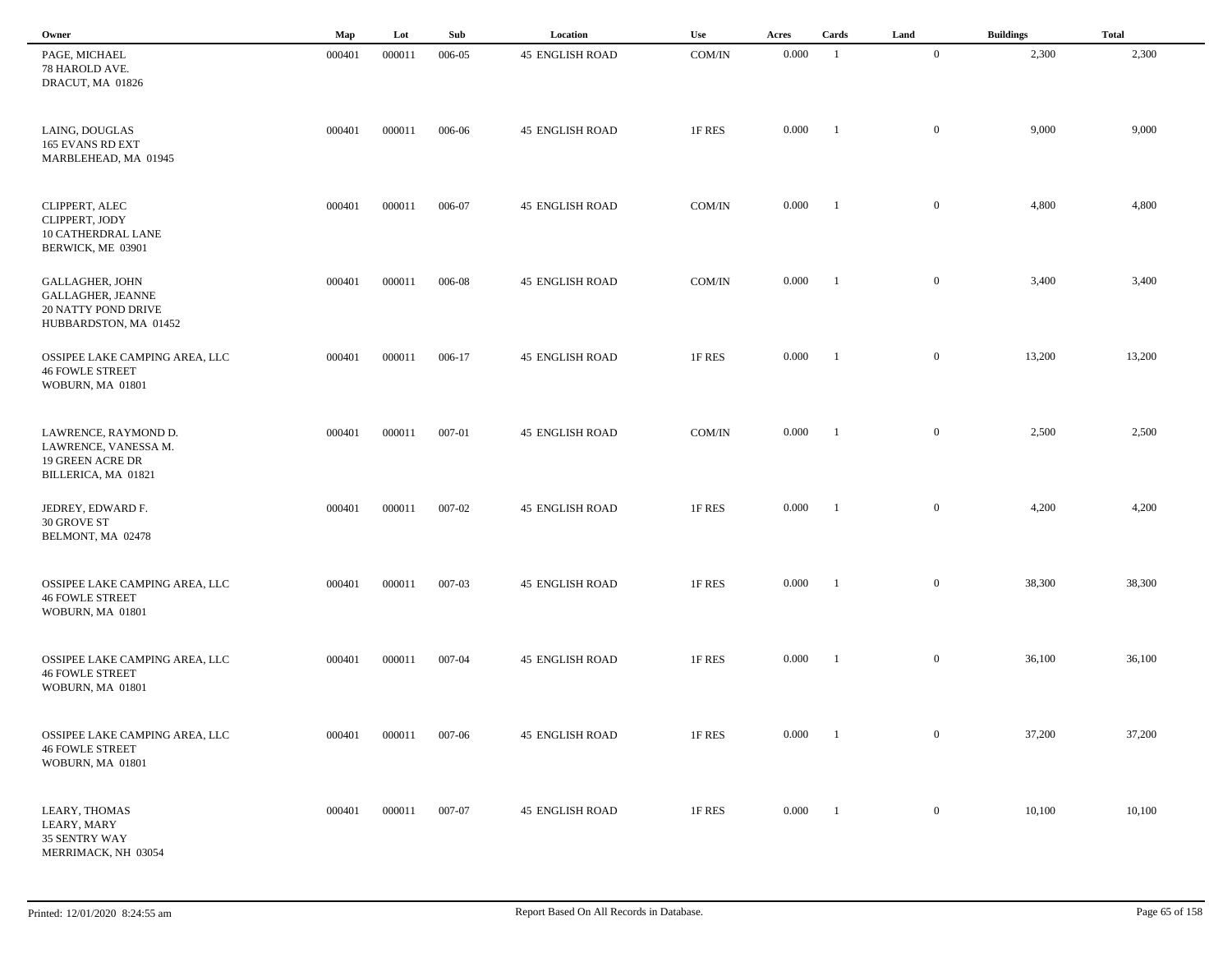| Owner                                                                                 | Map    | Lot    | Sub        | Location               | Use    | Acres | Cards          | Land           | <b>Buildings</b> | <b>Total</b> |
|---------------------------------------------------------------------------------------|--------|--------|------------|------------------------|--------|-------|----------------|----------------|------------------|--------------|
| <b>BROWN, LARRY</b><br><b>BROWN, NANCY</b><br>2 WILMA ROAD<br>NORTH READING, MA 01864 | 000401 | 000011 | $02 - 100$ | <b>45 ENGLISH ROAD</b> | 1F RES | 0.000 | $\overline{1}$ | $\mathbf{0}$   | 6,000            | 6,000        |
| DROSSOS, THEO J.<br>DROSSOS, PAULA E.<br>70 BIRCH AVE<br>HAVERHILL, MA 01832          | 000401 | 000011 | 02-101     | <b>45 ENGLISH ROAD</b> | 1F RES | 0.000 | - 1            | $\overline{0}$ | 3,800            | 3,800        |
| DARLING, DAVID S.<br>DARLING, JOAN M.<br>214 GARLAND ROAD<br>BARNSTEAD, NH 03218      | 000401 | 000011 | 02-102     | <b>45 ENGLISH ROAD</b> | 1F RES | 0.000 | -1             | $\mathbf{0}$   | $\bf{0}$         | $\mathbf{0}$ |
| DAVIS, MICHAEL<br>DAVIS, DIANE<br>8 GRANITE WAY<br>SOMERSWORTH, NH 03878              | 000401 | 000011 | $02 - 103$ | <b>45 ENGLISH ROAD</b> | 1F RES | 0.000 | - 1            | $\mathbf{0}$   | 13,700           | 13,700       |
| ZURAWSKI, JOHN<br>ZURAWSKI, PAULINE<br>235 PLEASANT ST<br>DRACUT, MA 01826            | 000401 | 000011 | $02 - 104$ | <b>45 ENGLISH ROAD</b> | 1F RES | 0.000 | $\blacksquare$ | $\mathbf{0}$   | 6,500            | 6,500        |
| FOURNIER, STEPHEN<br><b>41 ASH STREET</b><br>KINGSTON, NH 03848                       | 000401 | 000011 | $02 - 105$ | <b>45 ENGLISH ROAD</b> | 1F RES | 0.000 | $\blacksquare$ | $\mathbf{0}$   | 11,400           | 11,400       |
| FOURNIER, WILLIAM<br>FOURNIER, SUSANNE<br>28 ELMER AVE<br>HOOKSETT, NH 03106          | 000401 | 000011 | $02 - 106$ | <b>45 ENGLISH ROAD</b> | 1F RES | 0.000 | - 1            | $\mathbf{0}$   | 3,700            | 3,700        |
| MAHER, MICHAEL<br>MAHER, JULIE<br><b>39 ADELAIDE STREET</b><br>HUDSON, NH 03051       | 000401 | 000011 | $02 - 107$ | <b>45 ENGLISH ROAD</b> | 1F RES | 0.000 |                | $\mathbf{0}$   | 9,500            | 9,500        |
| PELLAND, RICHARD<br>PELLAND, CAROL<br>84 IRVING AVE<br>HAVERHILL, MA 01832            | 000401 | 000011 | $02 - 108$ | <b>45 ENGLISH ROAD</b> | 1F RES | 0.000 |                | $\mathbf{0}$   | 18,700           | 18,700       |
| POUND, DONNA H.<br>POUND, DONALD JR.<br>11 WEDGEWOOD ST<br>QUINCY, MA 02171           | 000401 | 000011 | $02 - 109$ | <b>45 ENGLISH ROAD</b> | 1F RES | 0.000 | $\blacksquare$ | $\overline{0}$ | 39,500           | 39,500       |
| DEMERS, KATHLEEN<br>45 ENGLISH ROAD AREA 2 SITE 110<br>EFFINGHAM, NH 03882            | 000401 | 000011 | $02 - 110$ | <b>45 ENGLISH ROAD</b> | 1F RES | 0.000 | $\blacksquare$ | $\overline{0}$ | 14,200           | 14,200       |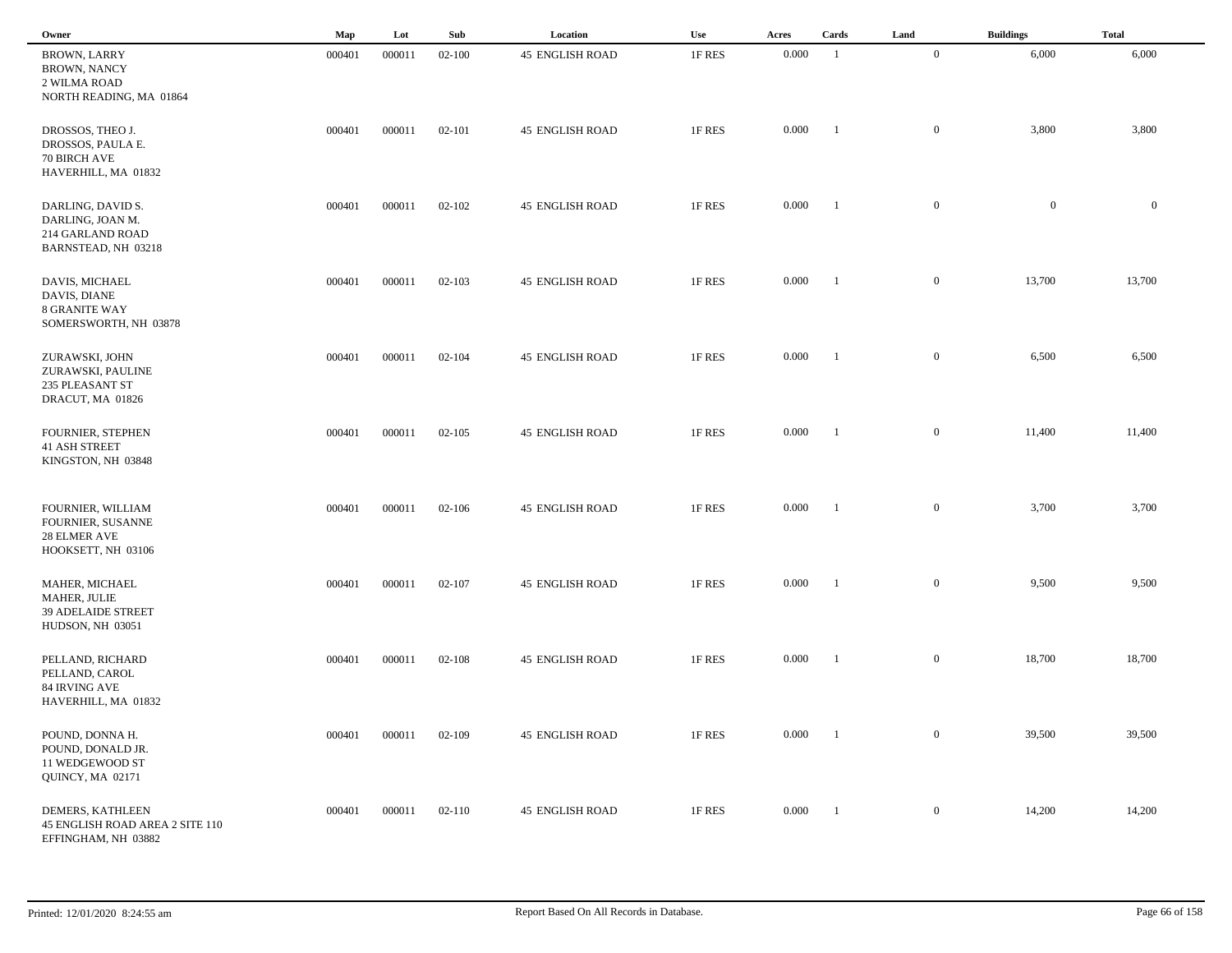| Owner                                                                                                                                   | $\mathbf{Map}$ | Lot    | Sub        | Location               | Use      | Acres            | Cards          | Land           | <b>Buildings</b> | <b>Total</b> |  |
|-----------------------------------------------------------------------------------------------------------------------------------------|----------------|--------|------------|------------------------|----------|------------------|----------------|----------------|------------------|--------------|--|
| MCMULLIN, JAMES<br>MCMULLIN, CRISTIN<br>8 FERNDALE RD<br>NATICK, MA 01760                                                               | 000401         | 000011 | $02 - 111$ | <b>45 ENGLISH ROAD</b> | 1F RES   | 0.000            | -1             | $\mathbf{0}$   | 5,900            | 5,900        |  |
| CINCOTTA, KARL<br>CINCOTTA, JENNIFER<br>7 CONGRESS ST<br>SOMERSWORTH, NH 03878                                                          | 000401         | 000011 | 02-112     | <b>45 ENGLISH ROAD</b> | 1F RES   | 0.000            | - 1            | $\mathbf{0}$   | 10,200           | 10,200       |  |
| OSSIPEE LAKE CAMPING AREA, LLC<br><b>46 FOWLE STREET</b><br>WOBURN, MA 01801                                                            | 000401         | 000011 | $02-66B$   | <b>45 ENGLISH ROAD</b> | 1F RES   | 0.000            | -1             | $\mathbf{0}$   | $\mathbf{0}$     | $\mathbf{0}$ |  |
| HAND, THOMAS P., JR.<br>HAND, DEBRA J.<br><b>320 BLACKWATER</b><br>DOVER, NH 03820                                                      | 000401         | 000011 | 02-88A     | <b>45 ENGLISH ROAD</b> | 1F RES   | 0.000            | -1             | $\mathbf{0}$   | 13,500           | 13,500       |  |
| <b>GAGNON, JERRY</b><br>6 FREEMONT RD.<br>EPPING, NH 03042                                                                              | 000401         | 000011 | 05-15A     | <b>45 ENGLISH ROAD</b> | 1F RES   | 0.000            | $\blacksquare$ | $\overline{0}$ | $\overline{0}$   | $\mathbf{0}$ |  |
| MARIST BROTHERS OF NH, INC<br>AKA CAMP MARIST<br>22 ABLE BLVD<br>EFFINGHAM, NH 03882                                                    | 000401         | 000012 | 000000     | NH ROUTE 25            | COM/IN   | 159.000          | 24             | 1,417,900      | 3,089,900        | 4,507,800    |  |
| RICHARDS, KEVIN W.-TRUSTEE<br>RICHARDS, JUDITH A.-TRUSTEE<br>THE RICHARDS FAMILY REV. TRUST<br><b>4 COLUMBUS RD</b><br>WOBURN, MA 01801 | 000402         | 000001 | 000000     | <b>49 SYMMES ROAD</b>  | 1F RES W | 0.340            | -1             | 82,100         | 99,400           | 181,500      |  |
| HAMLIN CABIN 2015 REALTY TRUST<br>LEON, SUSAN E.-TRUSTEE<br>COOLEY, MARY M.-TRUSTEE<br><b>12 LAURY LANE</b><br>GLENVILLE, NY 12302      | 000402         | 000002 | 000000     | 53 SYMMES ROAD         | 1F RES W | 0.410            | - 1            | 86,300         | 72,000           | 158,300      |  |
| MURRAY, SCOTT<br>261 NEWBURY ST.<br>LOT 40<br>PEABODY, MA 01906                                                                         | 000402         | 000003 | 000000     | <b>SYMMES ROAD</b>     | 1F RES W | 0.070            | - 1            | 12,500         | $\mathbf{0}$     | 12,500       |  |
| TOWNSHEND REALTY TRUST<br>TOWNSHEND, RONALD & SUSAN TRSTEES<br>C/O LARRY UNDERHILL<br><b>44 YORK TERRACE</b><br>BROOKLINE, MA 02446     | 000402         | 000004 | 000000     | 59 SYMMES ROAD         | 1F RES W | 0.280            | -1             | 83,100         | 33,300           | 116,400      |  |
| TOWNSHEND REALTY TRUST<br>TOWNSHEND, RONALD & SUSAN TRSTEES<br>C/O LARRY UNDERHILL<br><b>44 YORK TERRACE</b><br>BROOKLINE, MA 02446     | 000402         | 000005 | 000000     | <b>SYMMES ROAD</b>     | 1F RES W | $0.110 \qquad 1$ |                | 18,600         | $\overline{0}$   | 18,600       |  |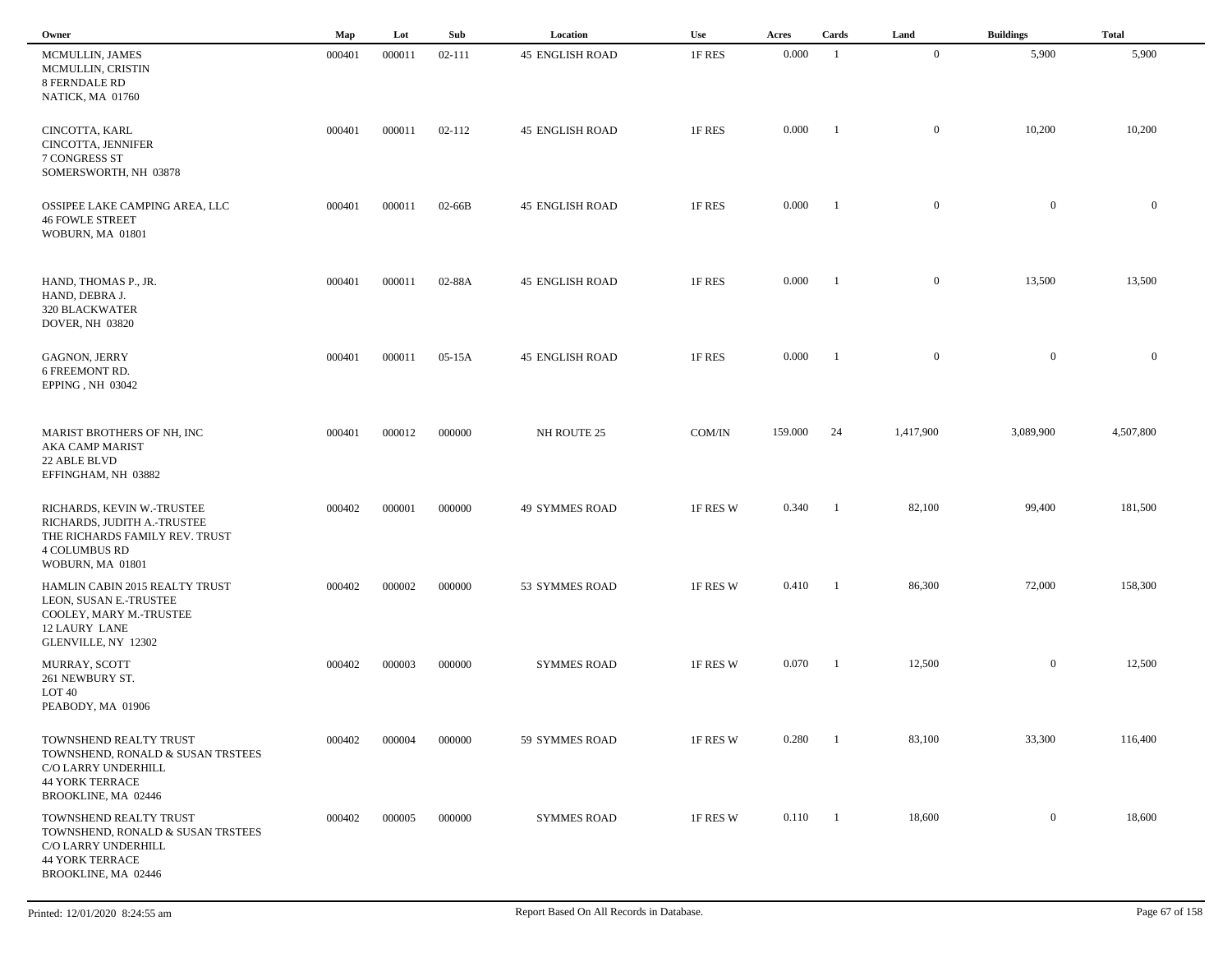| Owner                                                                                                                                | Map    | Lot    | Sub    | Location                       | Use      | Acres   | Cards          | Land       | <b>Buildings</b> | <b>Total</b> |
|--------------------------------------------------------------------------------------------------------------------------------------|--------|--------|--------|--------------------------------|----------|---------|----------------|------------|------------------|--------------|
| CLANCY, PAUL P.<br>C/O KATHLEEN BROWN TRUSTEE<br>200 ADAMS ST.<br>BRAINETREE, MA 02184                                               | 000402 | 000006 | 000000 | <b>SYMMES ROAD</b>             | 1F RES   | 2.020   | -1             | 4,700      | $\overline{0}$   | 4,700        |
| <b>BESSOM, MARILYN</b><br>595 N END BLVD - UNIT 9<br>SALISBURY, MA 01952-1700                                                        | 000402 | 000007 | 000000 | <b>68 SYMMES ROAD</b>          | 2F RES W | 2.000   | 2              | 101,700    | 181,500          | 283,200      |
| TOWNSHEND REALTY TRUST<br>TOWNSHEND, RONALD & SUSAN TRSTEES<br>C/O LARRY UNDERHILL<br><b>44 YORK TERRACE</b><br>BROOKLINE, MA 02446  | 000402 | 000008 | 000000 | <b>62 SYMMES ROAD</b>          | 1F RES   | 0.850   | -1             | 67,500     | 80,700           | 148,200      |
| MURRAY, SCOTT<br>261 NEWBURY ST.<br>LOT <sub>40</sub><br>PEABODY, MA 01906                                                           | 000402 | 000009 | 000000 | 58 SYMMES ROAD                 | 1F RES   | 0.630   | $\blacksquare$ | 64,500     | 67,800           | 132,300      |
| LITTLE/LEEMING REV TRUST 2007<br>LITTLE, ARTHUR D.<br>LEEMING, JANN E.<br>C/O 187 HUNTRESS BRIDGE RD<br>EFFINGHAM, NH 03882          | 000403 | 000002 | 000000 | <b>187 HUNTRESS BRIDGE ROA</b> | 2F RES W | 136.600 | 2              | 126,031 cu | 575,100          | 701,131      |
| GOUDREAU, RALPH J.<br>GOUDREAU, NANCY J.<br>PO BOX 299<br>FREEDOM, NH 03836                                                          | 000403 | 000002 | 000001 | <b>185 HUNTRESS BRIDGE ROA</b> | 1F RES   | 18.400  | -1             | 59,275 cu  | 197,900          | 257,175      |
| FOSS, STEPHEN R.<br>FOSS, SHARON L.<br>191 HUNTRESS BRIDGE RD<br>EFFINGHAM, NH 03882                                                 | 000403 | 000003 | 000000 | 191 HUNTRESS BRIDGE ROA        | 1F RES   | 3.010   | -1             | 65,800     | 248,500          | 314,300      |
| ALBERT, EMELYN<br>ALBERT, ELINOR<br>PO BOX 190<br>FREEDOM, NH 03836                                                                  | 000403 | 000004 | 000000 | 203 HUNTRESS BRIDGE ROA        | 1F RES W | 41.000  | -1             | 87,046 cu  | 151,900          | 238,946      |
| <b>GREEN MTN CONSERVATION GRP</b><br>PO BOX 95<br>EFFINGHAM, NH 03882                                                                | 000403 | 000005 | 000000 | 236 HUNTRESS BRIDGE ROA        | 1F RES W | 5.100   | - 1            | 68,800     | 235,900          | 304,700      |
| GIUSTI, S.D. TRUST<br>GIUSTI, STEVEN R. J. TRUSTEE<br>GIUSTI, DEBORAH A. TRUSTEE<br>23 NEWELLS MEADOW LANE<br><b>DERRY, NH 03038</b> | 000403 | 000006 | 000000 | <b>19 PRATT ROAD</b>           | 1F RES W | 3.000   | - 1            | 37,200     | $\overline{0}$   | 37,200       |
| PASCOE, CRAIG A.<br>17 FULLER RD<br>HAVERHILL, MA 01832                                                                              | 000403 | 000007 | 000000 | PRATT ROAD                     | 1F RES W | 2.500   | -1             | 34,100     | $\overline{0}$   | 34,100       |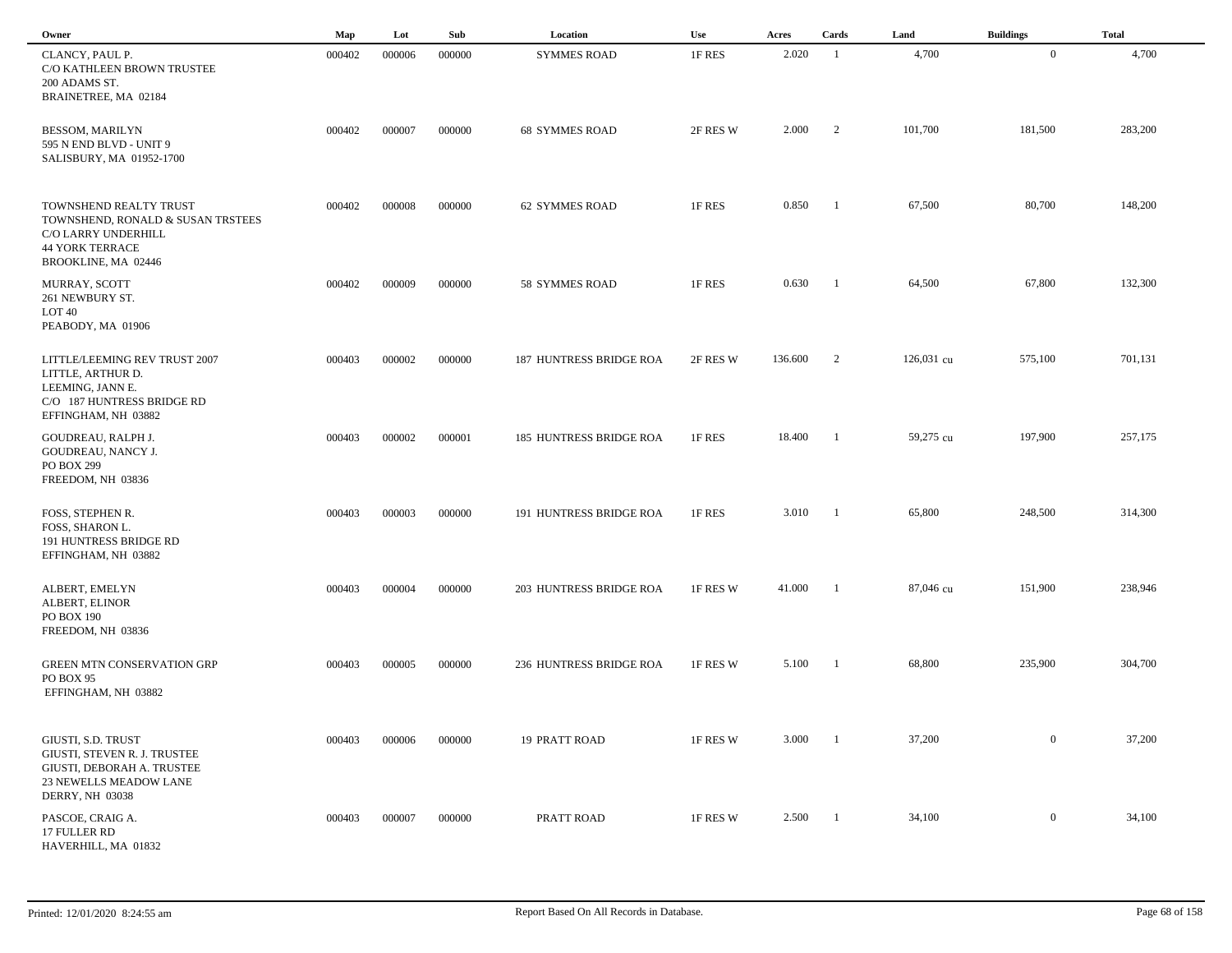| Owner                                                                                                     | Map    | Lot    | Sub    | Location                | Use           | Acres   | Cards          | Land      | <b>Buildings</b> | <b>Total</b> |  |
|-----------------------------------------------------------------------------------------------------------|--------|--------|--------|-------------------------|---------------|---------|----------------|-----------|------------------|--------------|--|
| TRAVERSY, THOMAS<br>10 FERRY RD<br>SALISBURY, MA 01952                                                    | 000403 | 000008 | 000000 | 34 PRATT ROAD           | 1F RES        | 4.700   | $\overline{1}$ | 33,000    | 7,400            | 40,400       |  |
| <b>GREEN MTN CONSERVATION GRP</b><br>PO BOX 95<br>EFFINGHAM, NH 03882                                     | 000403 | 000009 | 000000 | 196 HUNTRESS BRIDGE ROA | 1F RES        | 9.020   | -1             | 69,200    | 61,900           | 131,100      |  |
| JOHNSON, KATHY<br>JOHNSON, JEFFREY<br>420 GROVELAND STREET<br>HAVERHILL, MA 01830                         | 000403 | 000009 | 000001 | <b>20 PRATT ROAD</b>    | 1F RES        | 3.280   | $\blacksquare$ | 33,300    | $\overline{0}$   | 33,300       |  |
| LOPRESTI, JOHN P.<br>LOPRESTI, MARIE<br>186 HUNTRESS BRIDGE RD<br>EFFINGHAM, NH 03882                     | 000403 | 000010 | 000000 | 186 HUNTRESS BRIDGE ROA | 1F RES        | 13.700  | $\blacksquare$ | 78,000    | 280,900          | 358,900      |  |
| EFFINGHAM, TOWN OF<br>68 SCHOOL ST<br>EFFINGHAM, NH 03882                                                 | 000404 | 000001 | 000000 | 596 PROVINCE LAKE ROAD  | <b>EXEMPT</b> | 0.150   | $\blacksquare$ | 4,000     | 47,500           | 51,500       |  |
| EARLE, PETER C.-TRUSTEE<br>EARLE, ELIZABETH S.-TRUSTEE<br><b>47 WATSON HILL ROAD</b><br>FREEDOM, NH 03836 | 000404 | 000002 | 000000 | PROVINCE LAKE ROAD      | <b>MNGD P</b> | 60.000  | $\overline{1}$ | 3,817 cu  | $\overline{0}$   | 3,817        |  |
| SANBORN FARM, LLC<br>POBOX 62<br>BROOKLIN, ME 04616                                                       | 000404 | 000003 | 000000 | 566 PROVINCE LAKE ROAD  | 1F RES        | 109.000 | -1             | 66,198 cu | 118,800          | 184,998      |  |
| NASON, JOHN S.<br>390 EATON RD<br>FREEDOM, NH 03836                                                       | 000404 | 000004 | 000000 | 526 PROVINCE LAKE ROAD  | 1F RES        | 89.000  | $\overline{1}$ | 70,677 cu | 139,100          | 209,777      |  |
| LAROSA, JAMES C.<br>330 PROVINCE LAKE RD.<br>EFFINGHAM, NH 03882                                          | 000404 | 000005 | 000000 | 330 PROVINCE LAKE ROAD  | 1F RES        | 86.140  | $\overline{1}$ | 53,236 cu | 152,800          | 206,036      |  |
| SANBORN FARM, LLC<br>PO BOX 62<br>BROOKLIN, ME 04616                                                      | 000404 | 000006 | 000000 | PROVINCE LAKE ROAD      | <b>EXEMPT</b> | 15.000  | $\overline{1}$ | 13,000    | $\overline{0}$   | 13,000       |  |
| OWNER UNKNOWN<br>68 SCHOOL ST<br>EFFINGHAM, NH 03882                                                      | 000404 | 000007 | 000000 | PROVINCE LAKE ROAD      | <b>EXEMPT</b> | 19.000  | - 1            | 16,100    | $\overline{0}$   | 16,100       |  |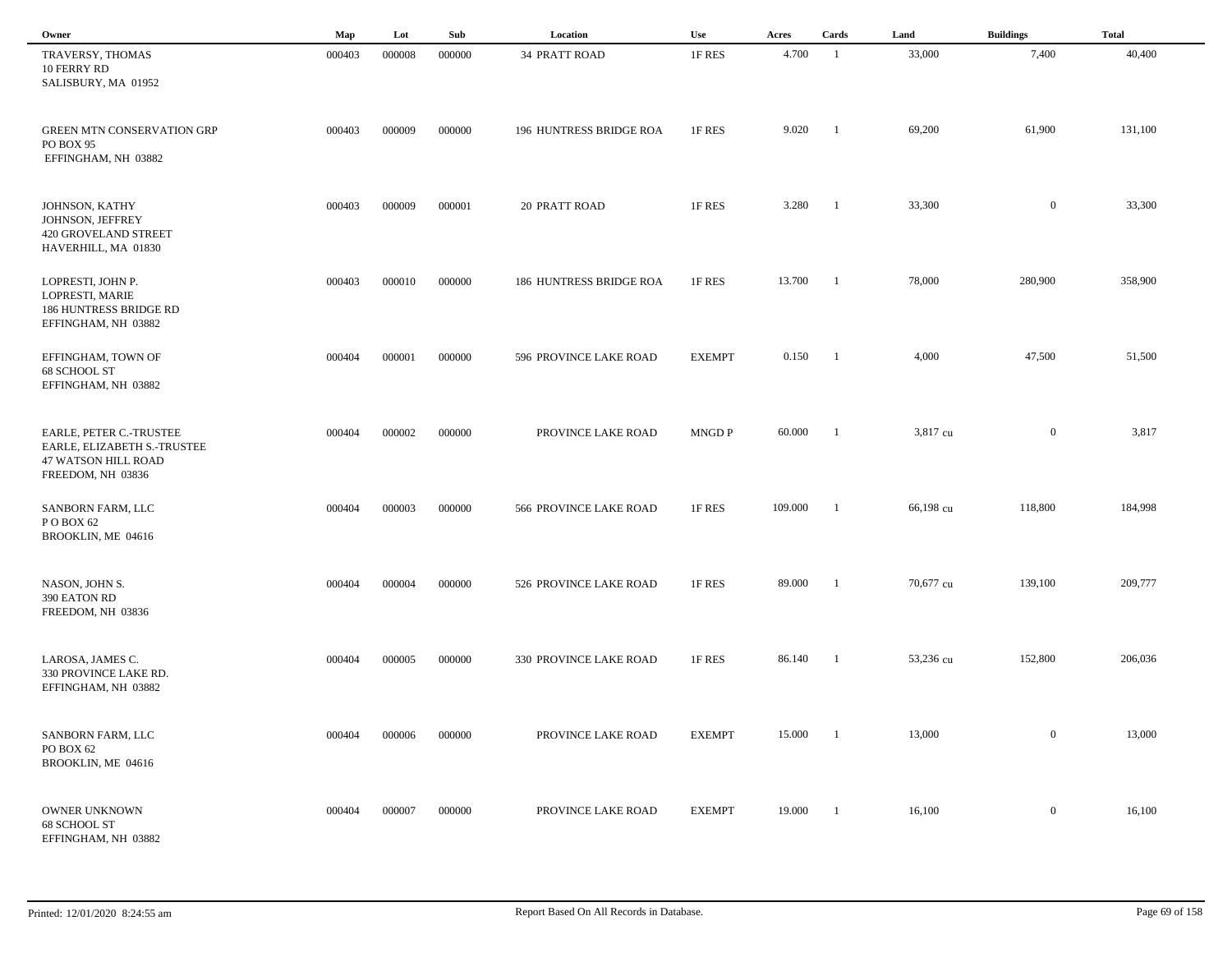| Owner                                                                                                                                       | Map    | Lot    | Sub    | Location                      | <b>Use</b>   | Acres   | Cards          | Land             | <b>Buildings</b> | <b>Total</b> |  |
|---------------------------------------------------------------------------------------------------------------------------------------------|--------|--------|--------|-------------------------------|--------------|---------|----------------|------------------|------------------|--------------|--|
| BOYD, JOSEPH F.<br>290 PROVINCE LAKE RD.<br>EFFINGHAM, NH 03882                                                                             | 000404 | 000008 | 000000 | PROVINCE LAKE ROAD            | 1F RES       | 2.890   | -1             | 23,100           | $\overline{0}$   | 23,100       |  |
| BOYD, JOSEPH F.<br>290 PROVINCE LAKE RD.<br>EFFINGHAM, NH 03882                                                                             | 000404 | 000009 | 000000 | <b>290 PROVINCE LAKE ROAD</b> | 1F RES       | 2.910   | -1             | 53,800           | 152,900          | 206,700      |  |
| ROBINSON, THOMAS S.<br>MORRISSETTE, OLIVIA S.<br>286 PROVINCE LAKE RD.<br>EFFINGHAM, NH 03882                                               | 000404 | 000010 | 000000 | <b>286 PROVINCE LAKE ROAD</b> | 1F RES       | 4.150   | - 1            | 54,800           | 72,500           | 127,300      |  |
| KLOTZ, WILLIAM S. TRUSTEE<br>KLOTZ, YVONNE V. TRUSTEE<br>KLOTZ FAMILY REVOCABLE TRUST<br><b>158 PROVINCE LAKE RD</b><br>EFFINGHAM, NH 03882 | 000404 | 000011 | 000000 | PROVINCE LAKE ROAD            | MNGD O       | 5.600   | $\blacksquare$ | 140 cu           | $\overline{0}$   | 140          |  |
| KLOTZ, WILLIAM S. TRUSTEE<br>KLOTZ, YVONNE V. TRUSTEE<br>KLOTZ FAMILY REVOCABLE TRUST<br><b>158 PROVINCE LAKE RD</b><br>EFFINGHAM, NH 03882 | 000404 | 000012 | 000000 | PROVINCE LAKE ROAD            | MNGD O       | 5.600   |                | $140 \text{ cu}$ | $\overline{0}$   | 140          |  |
| MINASIAN, GEORGE A.<br>MINASIAN, YONGAE<br>5 ARNOLD AVE<br>PEABODY, MA 01960                                                                | 000404 | 000013 | 000000 | <b>206 PROVINCE LAKE ROAD</b> | 1F RES       | 8.100   | - 1            | 51,300           | 35,200           | 86,500       |  |
| SWANICK, THERESA R.<br>PIPER, PATRICIA A.<br>176 PROVINCE LAKE RD.<br>EFFINGHAM, NH 03882                                                   | 000404 | 000014 | 000000 | 176 PROVINCE LAKE ROAD        | 1F RES       | 3.300   | -1             | 60,000           | 138,100          | 198,100      |  |
| KLOTZ, WILLIAM S. TRUSTEE<br>KLOTZ, YVONNE V. TRUSTEE<br>KLOTZ FAMILY REVOCABLE TRUST<br><b>158 PROVINCE LAKE RD</b><br>EFFINGHAM, NH 03882 | 000404 | 000015 | 000000 | <b>158 PROVINCE LAKE ROAD</b> | 1F RES       | 15.200  | 2              | 60,930 cu        | 398,100          | 459,030      |  |
| KLOTZ, WILLIAM S. TRUSTEE<br>KLOTZ, YVONNE V. TRUSTEE<br>KLOTZ FAMILY REVOCABLE TRUST<br>158 PROVINCE LAKE RD<br>EFFINGHAM, NH 03882        | 000404 | 000016 | 000000 | PROVINCE LAKE ROAD            | 1F RES       | 129.000 | -1             | 30,941 cu        | 23,500           | 54,441       |  |
| KLOTZ, WILLIAM S. TRUSTEE<br>KLOTZ, YVONNE V. TRUSTEE<br>KLOTZ FAMILY REVOCABLE TRUST<br><b>158 PROVINCE LAKE RD</b><br>EFFINGHAM, NH 03882 | 000404 | 000017 | 000000 | PROVINCE LAKE ROAD            | 1F RES       | 24.000  |                | 29,374 cu        | 9,500            | 38,874       |  |
| AUDUBON SOCIETY OF NH<br><b>3 SILK FARM ROAD</b><br>CONCORD, NH 03302                                                                       | 000404 | 000018 | 000000 | HUNTRESS BRIDGE ROA           | <b>UNMNG</b> | 263.000 | $\overline{1}$ | 20,406 cu        | $\overline{0}$   | 20,406       |  |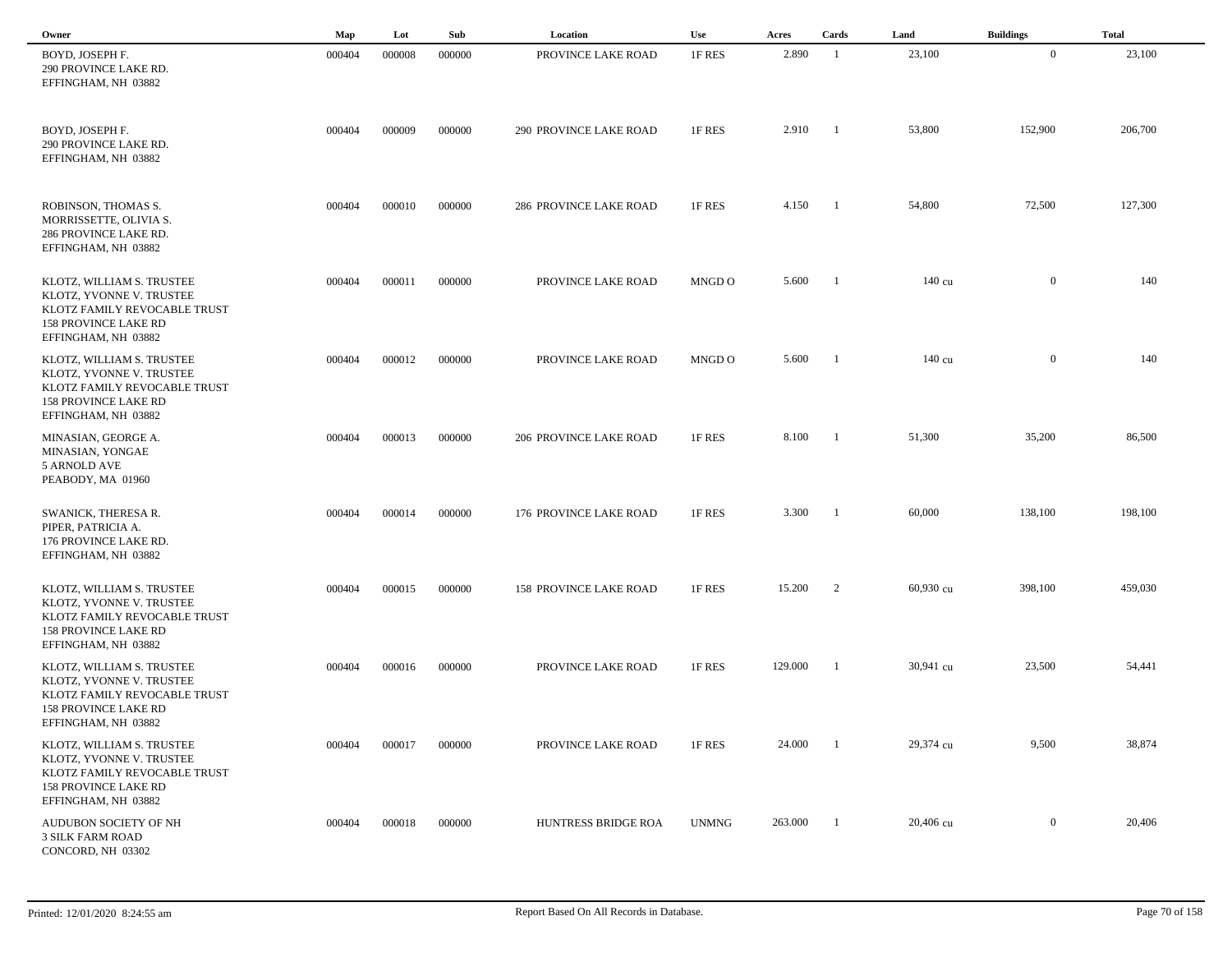| Owner                                                                                                                                        | Map    | Lot    | Sub    | Location                | Use           | Acres   | Cards          | Land      | <b>Buildings</b> | <b>Total</b> |  |
|----------------------------------------------------------------------------------------------------------------------------------------------|--------|--------|--------|-------------------------|---------------|---------|----------------|-----------|------------------|--------------|--|
| WRABEL, WILLIAM<br>WRABEL, VIRGINIA<br>168 HUNTRESS BRIDGE RD<br>EFFINGHAM, NH 03882                                                         | 000404 | 000019 | 000000 | 168 HUNTRESS BRIDGE ROA | 1F RES        | 10.000  | $\overline{1}$ | 63,100    | 113,600          | 176,700      |  |
| AUDUBON SOCIETY OF NH<br><b>3 SILK FARM ROAD</b><br>CONCORD, NH 03302                                                                        | 000404 | 000020 | 000000 | HUNTRESS BRIDGE ROA     | <b>UNMNG</b>  | 133.000 | -1             | 15,571 cu | $\mathbf{0}$     | 15,571       |  |
| MORAN, HELEN L. FAMILY IRR TRU<br>MORAN FRANCIS X. FAMILY IRR TR<br>MORAN, JOHN F.-TRUSTEE<br>71 COLLEGE AVENUE<br>SOMERVILLE, MA 02144-1957 | 000404 | 000021 | 000000 | HUNTRESS BRIDGE ROA     | <b>UNMNG</b>  | 52.000  | $\overline{1}$ | 1,987 cu  | $\mathbf{0}$     | 1,987        |  |
| SEABURY, LINDA S.<br><b>67 CENTER STREET</b><br>APT D-2<br>WOLFEBORO, NH 03894                                                               | 000404 | 000022 | 000000 | 8 HUNTRESS BRIDGE ROA   | 1F RES        | 44.020  | -1             | 54,147 cu | 11,600           | 65,747       |  |
| CAMPION, EDWIN J. JR.<br><b>167 PARSONSFIELD ROAD</b><br>EFFINGHAM, NH 03882                                                                 | 000404 | 000023 | 000000 | PARSONSFIELD ROAD       | 1F RES        | 29.000  | -1             | 48,200    | $\overline{0}$   | 48,200       |  |
| CAMPION, EDWIN J.<br><b>167 PARSONSFIELD RD</b><br>EFFINGHAM, NH 03882                                                                       | 000404 | 000024 | 000000 | PARSONSFIELD ROAD       | <b>EXEMPT</b> | 0.210   | - 1            | 1,400     | $\mathbf{0}$     | 1,400        |  |
| CAMPION, EDWIN J.<br>167 PARSONSFIELD RD<br>EFFINGHAM, NH 03882                                                                              | 000404 | 000025 | 000000 | 167 PARSONSFIELD ROAD   | 1F RES        | 24.000  |                | 53,100    | 149,900          | 203,000      |  |
| SANDS, DAVID S.<br>PO BOX 854<br>WOLFEBORO, NH 03894                                                                                         | 000404 | 000026 | 000000 | PARSONSFIELD ROAD       | 1F RES        | 46.000  | -1             | 57,900    | $\mathbf{0}$     | 57,900       |  |
| BARNES, KENNETH J.<br><b>BARNES, MARY ANNE</b><br>11 HENRY DR<br>EFFINGHAM, NH 03882                                                         | 000404 | 000027 | 000000 | 11 HENRY DRIVE          | 1F RES        | 2.240   | -1             | 56,200    | 152,400          | 208,600      |  |
| FELIX, DANIEL R.<br>FELIX, BRANDIE<br>31 HENRY DRIVE<br>EFFINGHAM, NH 03882                                                                  | 000404 | 000028 | 000000 | 31 HENRY DRIVE          | 1F RES        | 2.090   |                | 50,200    | 148,600          | 198,800      |  |
| WILLIAMS, NATHANAEL.W.<br>35 HENRY DR<br>EFFINGHAM, NH 03882                                                                                 | 000404 | 000029 | 000000 | 35 HENRY DRIVE          | 1F RES        | 2.040   | $\blacksquare$ | 50,100    | 154,000          | 204,100      |  |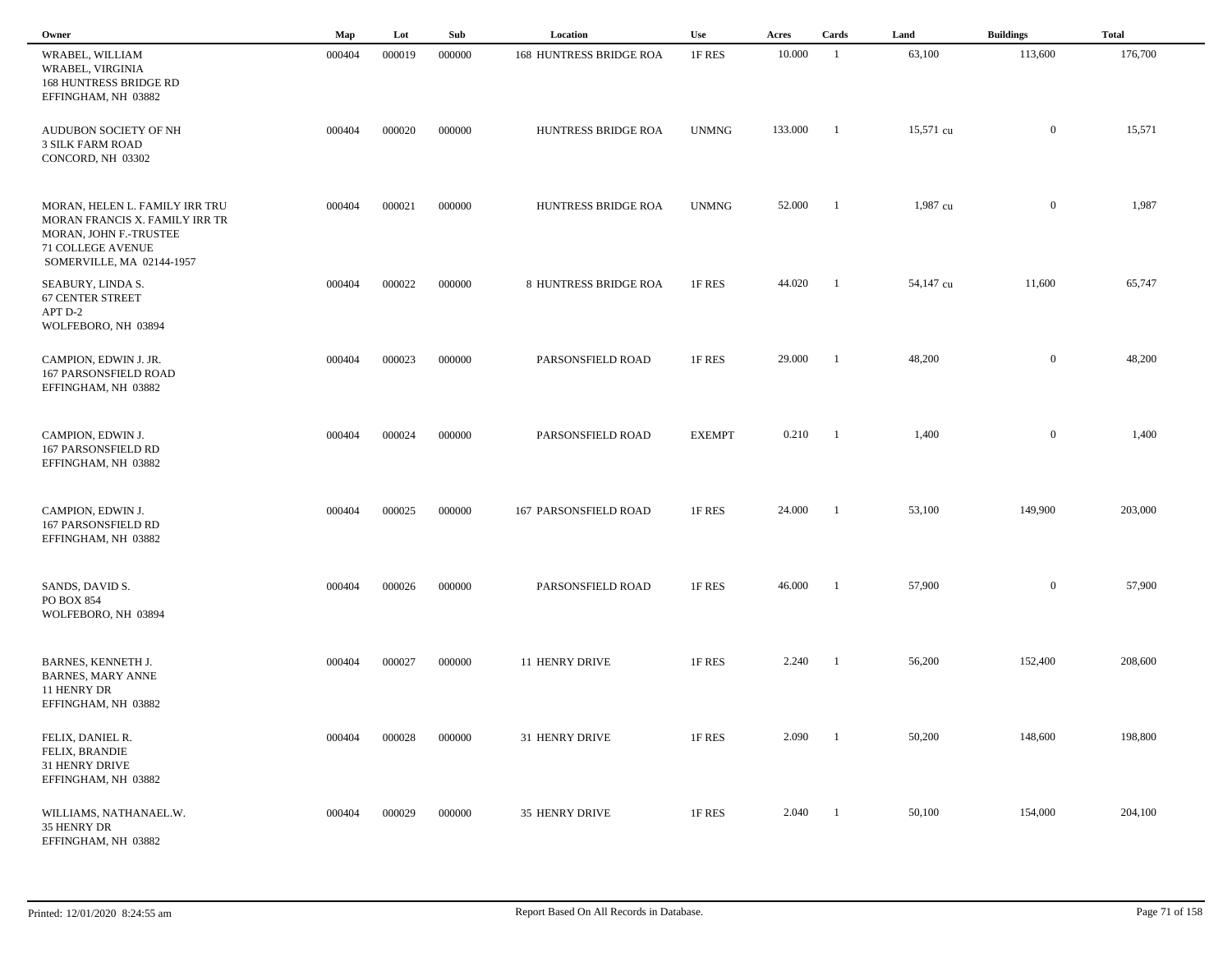| Owner                                                                                            | Map    | Lot    | Sub    | Location              | Use    | Acres | Cards                    | Land   | <b>Buildings</b> | <b>Total</b> |  |
|--------------------------------------------------------------------------------------------------|--------|--------|--------|-----------------------|--------|-------|--------------------------|--------|------------------|--------------|--|
| MULLEN, JAMES<br><b>BALLOU, ERICA C.</b><br><b>47 HENRY DRIVE</b><br>EFFINGHAM, NH 03882         | 000404 | 000030 | 000000 | <b>47 HENRY DRIVE</b> | 1F RES | 2.050 | - 1                      | 53,000 | 115,900          | 168,900      |  |
| PEABODY, FREDERICK IV<br>LEKOUSI, MELANIE<br><b>49 HENRY DRIVE</b><br>EFFINGHAM, NH 03882        | 000404 | 000031 | 000000 | <b>49 HENRY DRIVE</b> | 1F RES | 2.020 | $\blacksquare$           | 53,000 | 133,200          | 186,200      |  |
| NICOLAU, ALFREDO<br>NICOLAU, ROSA<br>NICOLAU, TATIANA<br>77 LOCUST STREET<br>MIDDLETON, MA 01949 | 000404 | 000032 | 000000 | 61 HENRY DRIVE        | 1F RES | 2.000 | $\overline{1}$           | 50,100 | 156,200          | 206,300      |  |
| VOLK, KATHLEEN M.<br>71 HENRY DRIVE<br>EFFINGHAM, NH 03882                                       | 000404 | 000033 | 000000 | 71 HENRY DRIVE        | 1F RES | 2.070 | - 1                      | 55,900 | 154,500          | 210,400      |  |
| TUMICKI, CHRISTOPHER P.<br>75 HENRY DRIVE<br>EFFINGHAM, NH 03882                                 | 000404 | 000034 | 000000 | 75 HENRY DRIVE        | 1F RES | 2.090 | - 1                      | 55,900 | 115,700          | 171,600      |  |
| LORD, SHELLY M.<br>HECK, CHRISTOPHER<br>87 HENRY DRIVE<br>EFFINGHAM, NH 03882                    | 000404 | 000035 | 000000 | 87 HENRY DRIVE        | 1F RES | 2.060 | $\overline{\phantom{0}}$ | 59,000 | 165,800          | 224,800      |  |
| CONLEY, EDWARD A.<br>SUBERS, JANET H.<br>PO BOX 775<br>BETHLEHEM, NH 03574                       | 000404 | 000036 | 000000 | 93 HENRY DRIVE        | 1F RES | 2.080 | $\overline{1}$           | 62,100 | 175,500          | 237,600      |  |
| SHERIN, JOSEPH<br>SHERIN, KATHLEEN J.<br>P.O. BOX 402<br>CENTER OSSIPEE, NH 03814                | 000404 | 000038 | 000000 | <b>76 HENRY DRIVE</b> | 1F RES | 2.100 | $\overline{\phantom{0}}$ | 55,900 | 206,000          | 261,900      |  |
| SEIFART, SCOTT JAMES<br>137 SENORA COURT<br>ST. AUGUSTINE, FL 32095-1903                         | 000404 | 000039 | 000000 | <b>74 HENRY DRIVE</b> | 1F RES | 2.220 | - 1                      | 23,800 | $\overline{0}$   | 23,800       |  |
| GAYTON, FRED S., JR.<br><b>GAYTON, DARLENE</b><br>62 HENRY DRIVE<br>EFFINGHAM, NH 03882          | 000404 | 000040 | 000000 | 62 HENRY DRIVE        | 1F RES | 2.060 | $\overline{1}$           | 55,900 | 182,800          | 238,700      |  |
| KAMINSKI, CAMILLE<br>54 HENRY DR<br>EFFINGHAM, NH 03882                                          | 000404 | 000041 | 000000 | 54 HENRY DRIVE        | 1F RES | 2.000 | $\blacksquare$           | 56,000 | 190,500          | 246,500      |  |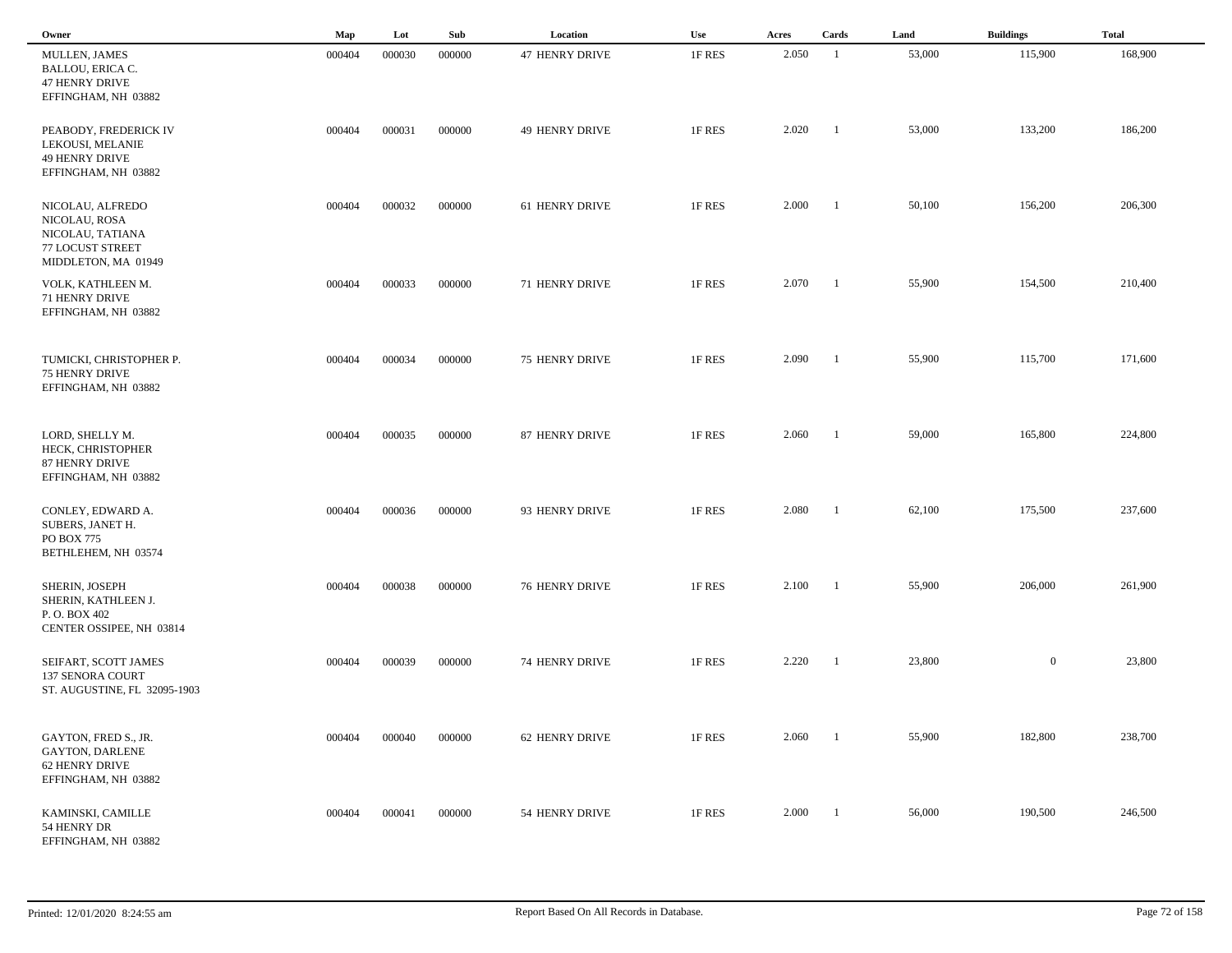| Owner                                                                                           | Map    | Lot    | Sub    | Location               | Use           | Acres  | Cards                    | Land   | <b>Buildings</b> | <b>Total</b> |  |
|-------------------------------------------------------------------------------------------------|--------|--------|--------|------------------------|---------------|--------|--------------------------|--------|------------------|--------------|--|
| AMES, NATHAN M.<br>28 MAIN ST<br>TAMWORTH, NH 03886                                             | 000404 | 000042 | 000000 | <b>40 HENRY DRIVE</b>  | 1F RES        | 2.100  | -1                       | 55,900 | 130,000          | 185,900      |  |
| MCGOVERN, KENNETH D., JR<br>MCGOVERN, PAMELA E.<br><b>30 HENRY DRIVE</b><br>EFFINGHAM, NH 03882 | 000404 | 000043 | 000000 | 30 HENRY DRIVE         | 1F RES        | 2.120  | $\blacksquare$           | 55,900 | 221,200          | 277,100      |  |
| HODIL, HENRY JAMES<br><b>6 HENRY DRIVE</b><br>EFFINGHAM, NH 03882                               | 000404 | 000044 | 000000 | 6 HENRY DRIVE          | 1F RES        | 2.050  | $\overline{\phantom{a}}$ | 53,200 | 117,700          | 170,900      |  |
| SMITH, VANESSA A.<br>PLOURDE, NICHOLAS G.<br><b>18 HENRY DRIVE</b><br>EFFINGHAM, NH 03882       | 000404 | 000045 | 000000 | <b>18 HENRY DRIVE</b>  | 1F RES        | 2.010  | $\overline{\phantom{a}}$ | 55,800 | 162,200          | 218,000      |  |
| LAKEFRONT LANDING MARINA, LLC<br>413 GREEN MOUNTAIN RD<br>EFFINGHAM, NH 03882                   | 000404 | 000046 | 000000 | PROVINCE LAKE ROAD     | <b>EXEMPT</b> | 2.090  | $\blacksquare$           | 23,700 | $\overline{0}$   | 23,700       |  |
| MITCHELL, CHERYL ANN<br>501 PROVINCE LAKE ROAD<br>EFFINGHAM, NH 03882                           | 000404 | 000047 | 000000 | PROVINCE LAKE ROAD     | 1F RES        | 2.000  | $\blacksquare$           | 26,200 | $\overline{0}$   | 26,200       |  |
| MITCHELL, CHERYL ANN<br>501 PROVINCE LAKE ROAD<br>EFFINGHAM, NH 03882                           | 000404 | 000048 | 000000 | 501 PROVINCE LAKE ROAD | 1F RES        | 2.090  | - 1                      | 59,000 | 202,200          | 261,200      |  |
| SANDS, DAVID S.<br>PO BOX 854<br>WOLFEBORO, NH 03894                                            | 000404 | 000049 | 000000 | PROVINCE LAKE ROAD     | 1F RES        | 16.300 | $\overline{\phantom{0}}$ | 37,700 | $\overline{0}$   | 37,700       |  |
| MACDONALD, ROBERT G.<br>MACDONALD, DONNA M.<br>88 HENRY DR<br>EFFINGHAM, NH 03882               | 000404 | 000049 | 000001 | 88 HENRY DRIVE         | 1F RES        | 2.090  | $\overline{1}$           | 55,900 | 144,600          | 200,500      |  |
| PRATT, WILLIAM A.<br>PRATT, DIANE L<br>90 HENRY DRIVE<br>EFFINGHAM, NH 03882                    | 000404 | 000049 | 000002 | 90 HENRY DRIVE         | 1F RES        | 2.020  | $\overline{1}$           | 55,800 | 127,800          | 183,600      |  |
| SANBORN FARM, LLC<br>PO BOX 62<br>BROOKLIN, ME 04616                                            | 000404 | 000051 | 000000 | PROVINCE LAKE ROAD     | FARM L        | 2.700  | $\blacksquare$           | 719 cu | $\bf{0}$         | 719          |  |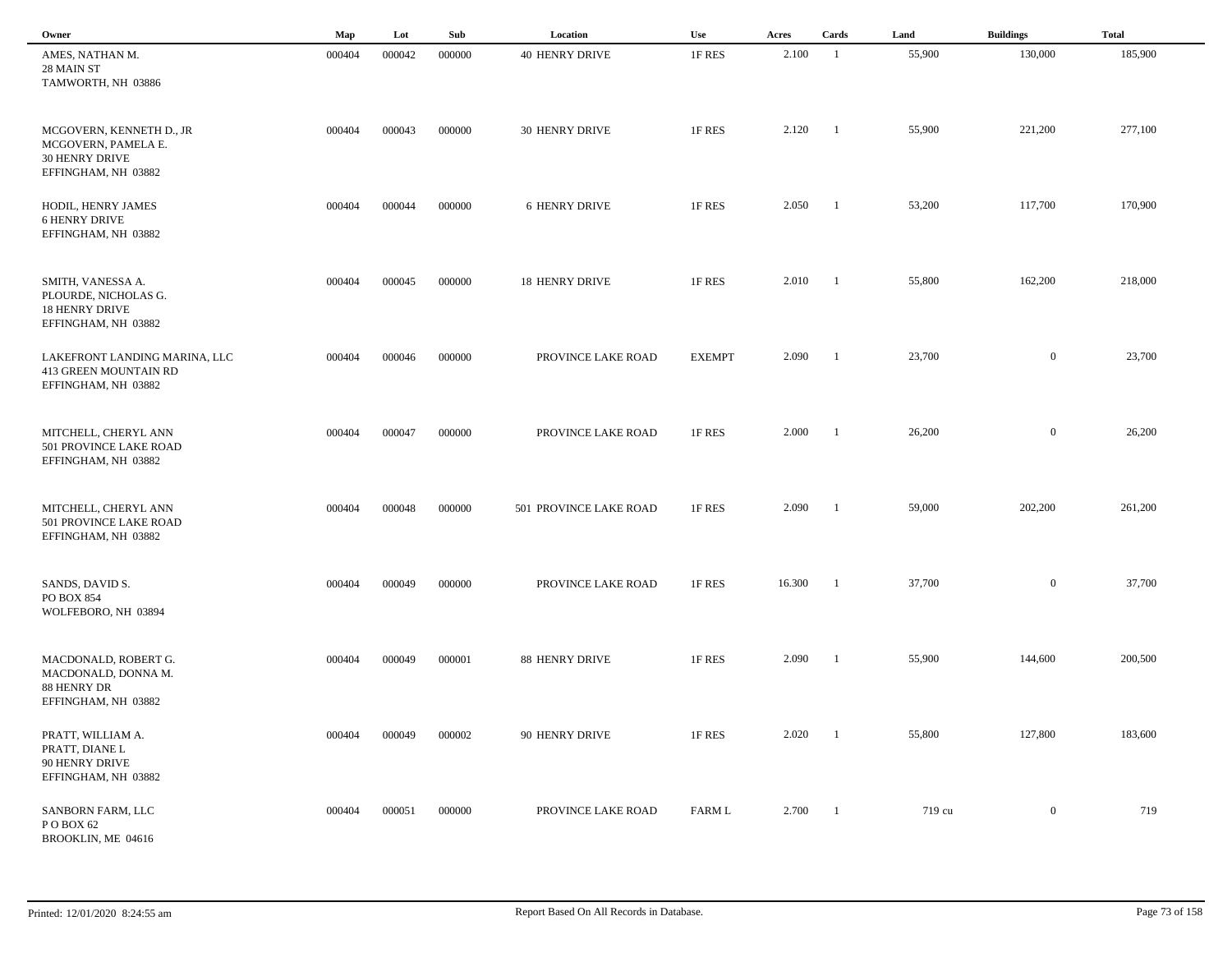| Owner                                                                                                                                            | Map    | Lot    | Sub    | Location                  | Use           | Acres  | Cards          | Land       | <b>Buildings</b> | <b>Total</b> |  |
|--------------------------------------------------------------------------------------------------------------------------------------------------|--------|--------|--------|---------------------------|---------------|--------|----------------|------------|------------------|--------------|--|
| <b>LEONARD FAMILY TRUST</b><br>LEONARD, PATRICIA M, PALMER, BRIAN D. AND<br>PALMER, REBECCA-TRUSTEES<br>P.O. BOX 46<br>MELVIN VILLAGE, NH 03850  | 000404 | 000052 | 000000 | 573 PROVINCE LAKE ROAD    | 1F RES        | 24.000 | -1             | 81,800     | 204,700          | 286,500      |  |
| EARLE, ELIZABETH S.- TRUSTEE<br>EARLE, PETER C.- TRUSTEE<br>PETER C. EARLE TRUST & ELIZABE<br><b>47 WATSON HILL RD</b><br>FREEDOM, NH 03836      | 000404 | 000053 | 000000 | PROVINCE LAKE ROAD        | <b>MNGD P</b> | 30.000 | $\blacksquare$ | 1,456 cu   | $\overline{0}$   | 1,456        |  |
| <b>STATE OF NH-DNCR</b><br>ATTN: FOREST AND LANDS<br>172 PEMBROKE ROAD<br>CONCORD, NH 03301                                                      | 000405 | 000001 | 000000 | 107 LIBBY ROAD            | <b>EXEMPT</b> | 17.000 | -1             | 94,500     | 6,800            | 101,300      |  |
| OWNER UNKNOWN<br>68 SCHOOL ST<br>EFFINGHAM, NH 03882                                                                                             | 000405 | 000002 | 000000 | OFF HOBBS ROAD            | <b>EXEMPT</b> | 6.000  | - 1            | 2,100      | $\overline{0}$   | 2,100        |  |
| 244 HIGHWATCH ROAD, LLC<br><b>6 MANOR PARKWAY</b><br><b>SALEM, NH 03079</b>                                                                      | 000405 | 000003 | 000000 | 244 HIGHWATCH ROAD        | COM/IN        | 71.700 | 13             | 1,101,400  | 6,896,100        | 7,997,500    |  |
| SOCIETY FOR THE PROTECTION<br>OF NH FORESTS<br>54 PORTSMOUTH STREET<br>CONCORD, NH 03301                                                         | 000405 | 000004 | 000000 | <b>HIGHWATCH ROAD</b>     | <b>UNMNG</b>  | 99.810 | $\blacksquare$ | 5,309 cu   | $\overline{0}$   | 5,309        |  |
| 244 HIGHWATCH ROAD, LLC<br><b>6 MANOR PARKWAY</b><br><b>SALEM, NH 03079</b>                                                                      | 000405 | 000005 | 000000 | <b>158 HIGHWATCH ROAD</b> | COM/IN        | 13.460 | $\blacksquare$ | 107,100    | 311,700          | 418,800      |  |
| SESSLER, GREG F.-TRUSTEE<br>LAWRENCE, CHRISITNA<br>LAWRENCE-SESSLER FAMILY REV TRT OF 2018<br><b>117 SILVER STREET</b><br><b>DOVER, NH 03820</b> | 000405 | 000006 | 000000 | <b>HIGHWATCH ROAD</b>     | 1F RES        | 50.400 | - 1            | 50,688 cu  | $\overline{0}$   | 50,688       |  |
| SESSLER, GREG F.-TRUSTEE<br>LAWRENCE, CHRISITNA<br>LAWRENCE-SESSLER FAMILY REV TRT OF 2018<br><b>117 SILVER STREET</b><br>DOVER, NH 03820        | 000405 | 000007 | 000000 | 134 HIGHWATCH ROAD        | 1F RES        | 50.500 | $\blacksquare$ | 104,202 cu | 26,600           | 130,802      |  |
| SESSLER, GREG F.-TRUSTEE<br>LAWRENCE, CHRISITNA<br>LAWRENCE-SESSLER FAMILY REV TRT OF 2018<br><b>117 SILVER STREET</b><br><b>DOVER, NH 03820</b> | 000405 | 000008 | 000000 | 104 HIGHWATCH ROAD        | 1F RES        | 46.000 | $\blacksquare$ | 65,233 cu  | 116,400          | 181,633      |  |
| GRIMES, GARY T.<br>166 HALL ROAD<br>FREMONT, NH 03044                                                                                            | 000405 | 000009 | 000000 | 102 HIGHWATCH ROAD        | 1F RES        | 0.340  | $\overline{1}$ | 39,000     | 3,100            | 42,100       |  |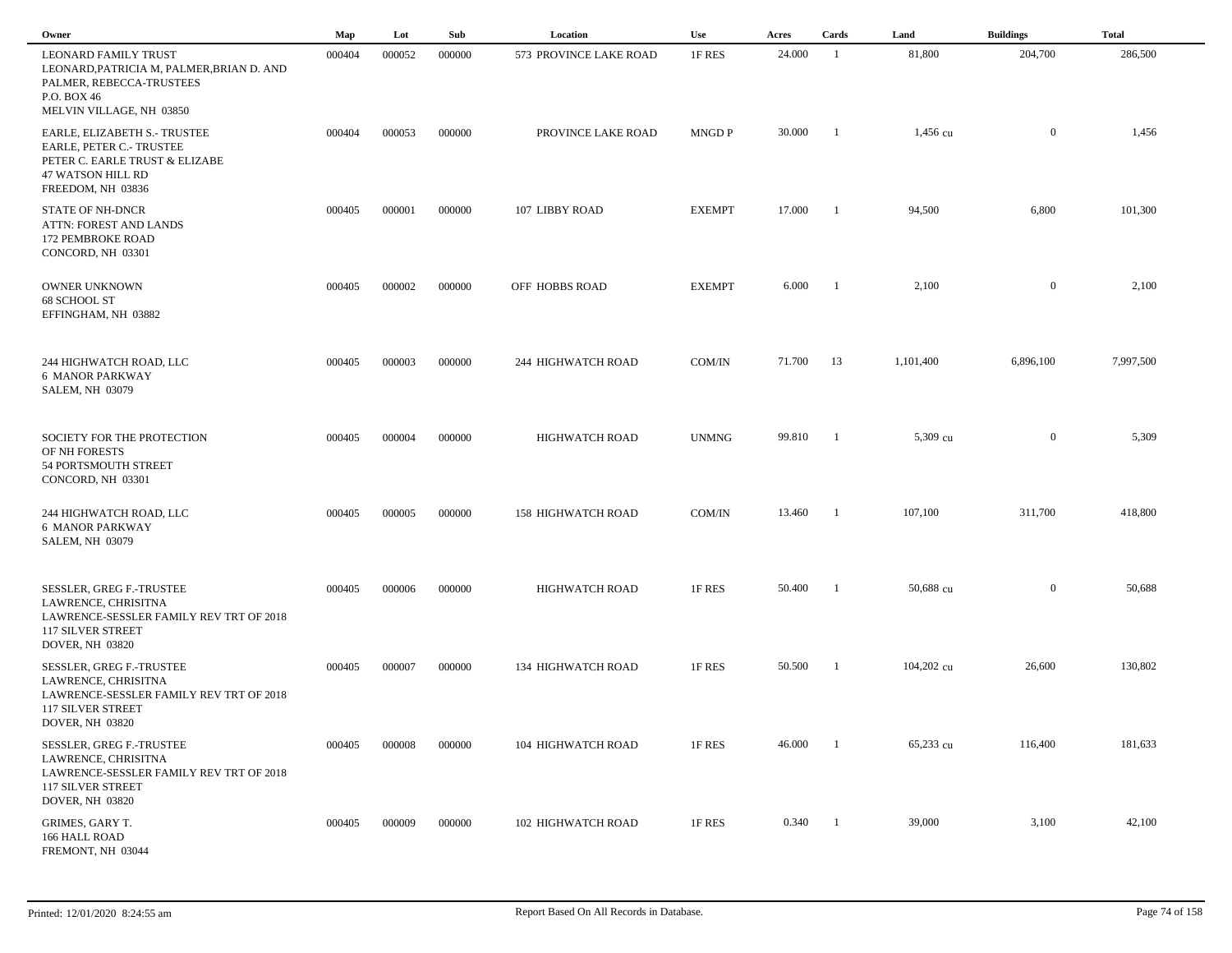| Owner                                                                                                                       | Map    | Lot    | Sub    | Location                 | <b>Use</b>   | Acres   | Cards          | Land       | <b>Buildings</b> | <b>Total</b> |  |
|-----------------------------------------------------------------------------------------------------------------------------|--------|--------|--------|--------------------------|--------------|---------|----------------|------------|------------------|--------------|--|
| VANTASSEL, JAN W.<br>VAN TASSEL, JAN D.<br>25 HUCKINS ST.<br>CTR. OSSIPEE, NH 03814                                         | 000405 | 000010 | 000000 | 72 HIGHWATCH ROAD        | 1F RES       | 9.200   | $\overline{1}$ | 35,600     | $\overline{0}$   | 35,600       |  |
| SOCIETY FOR THE PROTECTION<br>OF NH FORESTS<br>54 PORTSMOUTH STREET<br>CONCORD, NH 03301                                    | 000405 | 000011 | 000000 | <b>HIGHWATCH ROAD</b>    | <b>UNMNG</b> | 83.730  | - 1            | 7,178 cu   | $\mathbf{0}$     | 7,178        |  |
| SOCIETY FOR THE PROTECTION<br>OF NH FORESTS<br>54 PORTSMOUTH STREET<br>CONCORD, NH 03301                                    | 000405 | 000012 | 000000 | <b>HIGHWATCH ROAD</b>    | <b>UNMNG</b> | 594.500 | $\overline{1}$ | 38,127 cu  | $\mathbf{0}$     | 38,127       |  |
| VANTASSEL, JAN DAVID<br>MOBERG, CHRISTINE D.<br>60 HIGHWATCH RD.<br>EFFINGHAM, NH 03882                                     | 000405 | 000013 | 000000 | <b>60 HIGHWATCH ROAD</b> | 1F RES       | 1.900   | $\blacksquare$ | 64,700     | 90,200           | 154,900      |  |
| ANTHONY, SCOTT D.<br>ANTHONY, KAREN<br>54 HIGHWATCH ROAD<br>EFFINGHAM, NH 03882                                             | 000405 | 000014 | 000000 | 54 HIGHWATCH ROAD        | 1F RES       | 5.450   | - 1            | 64,700     | 154,700          | 219,400      |  |
| FLEMING, ROBERT C., JR.<br>FLEMING, SHARON D.<br>11 MONTAGUE ST.<br>SUDBURY, MA 01776-2111                                  | 000405 | 000015 | 000000 | <b>46 HIGHWATCH ROAD</b> | 1F RES       | 7.800   | -1             | 67,100     | 56,300           | 123,400      |  |
| STOUT, JEREMIAH<br>22 HIGHWATCH RD<br>EFFINGHAM, NH 03882                                                                   | 000405 | 000016 | 000000 | 22 HIGHWATCH ROAD        | 1F RES       | 6.800   |                | 65,900     | 190,700          | 256,600      |  |
| BIRTH, SCOTT L.-TRUSTEE<br>KISTLER, DIANE K-TRUSTEE<br>BIRTH / KISTLER REV. TRUST 2010<br>810 GREEN MOUNTAIN ROAD           | 000405 | 000017 | 000000 | 810 GREEN MOUNTAIN ROAD  | 1F RES       | 3.930   | - 1            | 74,700     | 252,400          | 327,100      |  |
| EFFINGHAM, NH 03882<br>GARCEAU, DAVID THOMAS<br>GUTHRIE GARCEAU, VICTORIA A.<br><b>9 WINTER ROAD</b><br>EFFINGHAM, NH 03882 | 000405 | 000018 | 000000 | 9 WINTER ROAD            | 1F RES       | 2.780   | -1             | 53,700     | 115,300          | 169,000      |  |
| SPENCER, WILLIAM DAVID-TRUSTEE<br>SPENCER, LAINE ANITA-TRUSTEE<br>TOGETHER IN TRUST<br>PO BOX 153                           | 000405 | 000019 | 000000 | 825 GREEN MOUNTAIN ROAD  | 1F RES       | 65.150  | -1             | 195,840 cu | 305,700          | 501,540      |  |
| CTR. OSSIPEE, NH 03814<br><b>BELIVEAU, SUSAN</b><br>857 GREEN MOUNTAIN RAOD<br>EFFINGHAM, NH 03882                          | 000405 | 000019 | 000001 | 857 GREEN MOUNTAIN ROAD  | 1F RES       | 2.470   | $\blacksquare$ | 59,300     | 122,000          | 181,300      |  |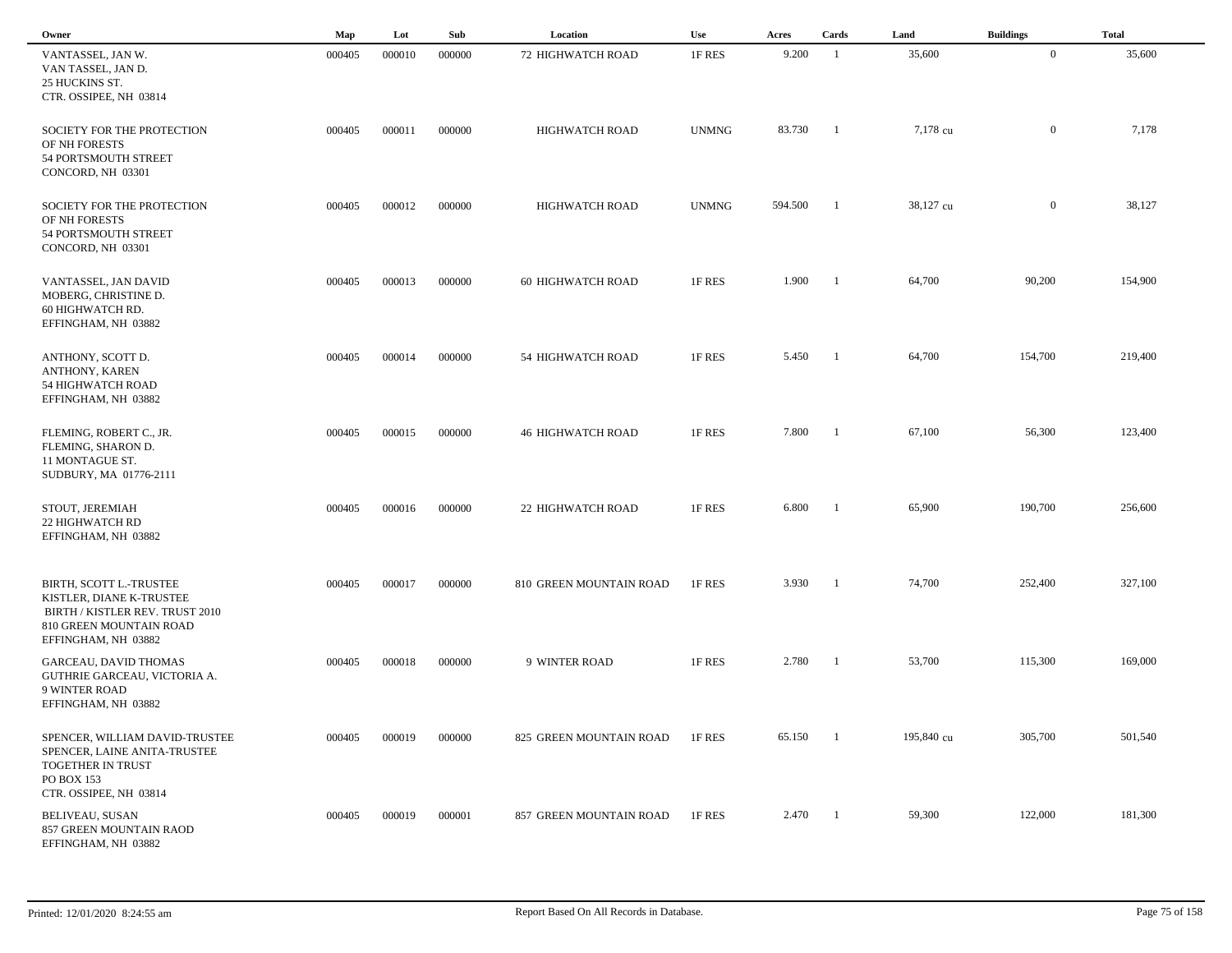| Owner                                                                                                             | Map    | Lot    | Sub    | Location                   | Use    | Acres  | Cards                    | Land   | <b>Buildings</b> | <b>Total</b> |
|-------------------------------------------------------------------------------------------------------------------|--------|--------|--------|----------------------------|--------|--------|--------------------------|--------|------------------|--------------|
| DAYKIN, NEIL K.<br>DAYKIN, DZIDRA E.<br><b>245 NORTH MAIN STREET</b><br>WOLFEBORO, NH 03894                       | 000405 | 000020 | 000000 | 881 GREEN MOUNTAIN ROAD    | 1F RES | 29.000 | -1                       | 89,800 | 84,600           | 174,400      |
| NUDD, WALLACE R., JR & JANE T.<br>THOMPSON, JAMES B. & MELANIE M<br>917 GREEN MOUNTAIN RD.<br>EFFINGHAM, NH 03882 | 000405 | 000021 | 000000 | <b>GREEN MOUNTAIN ROAD</b> | 1F RES | 5.500  | - 1                      | 29,500 | $\mathbf{0}$     | 29,500       |
| NUDD JR, WALLACE R.<br>NUDD, JANE T.<br>917 GREEN MOUNTAIN RD<br>EFFINGHAM, NH 03882                              | 000405 | 000022 | 000000 | 917 GREEN MOUNTAIN ROAD    | 1F RES | 4.300  | $\overline{\phantom{a}}$ | 57,900 | 105,100          | 163,000      |
| THOMPSON, JAMES<br>THOMPSON, MELANIE<br>907 GREEN MOUNTAIN RD.<br>EFFINGHAM, NH 03882                             | 000405 | 000023 | 000000 | <b>GREEN MOUNTAIN ROAD</b> | 1F RES | 11.140 | $\blacksquare$           | 33,300 | $\overline{0}$   | 33,300       |
| HASKELL, JOSEPH<br>106 WILLOW ROAD<br>NAHANT, MA 01908                                                            | 000405 | 000024 | 000000 | <b>GREEN MOUNTAIN ROAD</b> | 1F RES | 8.900  | $\overline{\phantom{a}}$ | 31,000 | $\overline{0}$   | 31,000       |
| GARRANT, PHILIP A.<br>GARRANT, HEATHER M.<br><b>3 WADSWORTH DR</b><br>HUNTSVILLE, AL 35808                        | 000405 | 000025 | 000000 | <b>GREEN MOUNTAIN ROAD</b> | 1F RES | 9.250  | $\blacksquare$           | 31,300 | $\overline{0}$   | 31,300       |
| SULLIVAN, MARK P.<br>SULLIVAN, NANCY A.<br><b>74 SUNFLOWER DR</b><br>RAYNHAM, MA 02767                            | 000405 | 000026 | 000000 | 930 GREEN MOUNTAIN ROAD    | 1F RES | 7.590  | - 1                      | 61,000 | 119,800          | 180,800      |
| CARBONE, RALPH L.<br>20 RUSSELL ST<br>MALDEN, MA 02148                                                            | 000405 | 000027 | 000000 | 902 GREEN MOUNTAIN ROAD    | 2F RES | 7.750  | - 1                      | 57,500 | 214,100          | 271,600      |
| VAN HOUTEN, VICTOR R.<br>PO BOX 971<br>CTR. OSSIPEE, NH 03814-0971                                                | 000405 | 000028 | 000000 | 894 GREEN MOUNTAIN ROAD    | 1F RES | 7.530  | - 1                      | 60,700 | 101,500          | 162,200      |
| DANIELS, DAVID K.<br>884 GREEN MOUNTAIN RD<br>EFFINGHAM, NH 03882                                                 | 000405 | 000029 | 000000 | 884 GREEN MOUNTAIN ROAD    | 1F RES | 7.730  | $\overline{1}$           | 61,100 | 127,000          | 188,100      |
| ELDRIDGE, TIMOTHY E.<br>ELDRIDGE, JESSICA J.<br>846 GREEN MOUNTAIN RD<br>EFFINGHAM, NH 03882                      | 000405 | 000030 | 000000 | <b>GREEN MOUNTAIN ROAD</b> | 1F RES | 9.430  | $\blacksquare$           | 50,300 | $\overline{0}$   | 50,300       |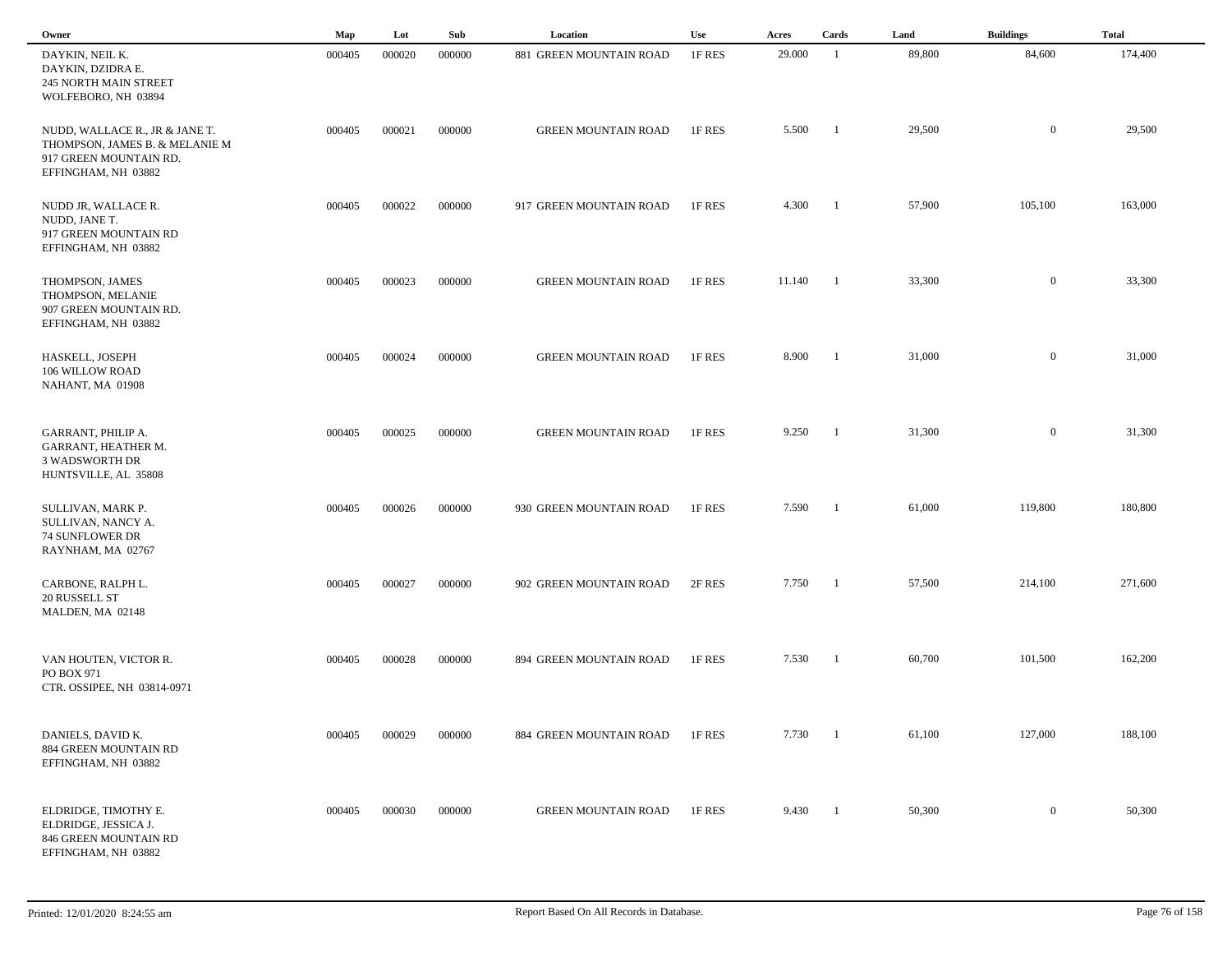| Owner                                                                                                                    | Map    | Lot    | Sub    | Location                   | <b>Use</b>   | Acres   | Cards          | Land       | <b>Buildings</b> | <b>Total</b> |
|--------------------------------------------------------------------------------------------------------------------------|--------|--------|--------|----------------------------|--------------|---------|----------------|------------|------------------|--------------|
| ELDRIDGE, TIMOTHY E.<br>ELDRIDGE, JESSICA J.<br>846 GREEN MOUNTAIN RD<br>EFFINGHAM, NH 03882                             | 000405 | 000031 | 000000 | 846 GREEN MOUNTAIN ROAD    | 1F RES       | 2.800   | $\overline{1}$ | 59,600     | 219,100          | 278,700      |
| VANTASSEL, BARON JEFFREY<br>VAN TASSEL, JUDITH<br>57 HIGHWATCH ROAD<br>EFFINGHAM, NH 03882                               | 000405 | 000032 | 000000 | <b>67 HIGHWATCH ROAD</b>   | 2F RES       | 14.600  | 2              | 75,300     | 119,000          | 194,300      |
| HENDERSON, DOROTHY J.<br>AKA JENKINS/SORRENTO<br>87 HIGHWATCH RD<br>EFFINGHAM, NH 03882                                  | 000405 | 000033 | 000000 | 87 HIGHWATCH ROAD          | 1F RES       | 13.460  | -1             | 70,400     | 107,700          | 178,100      |
| SOCIETY FOR THE PROTECTION<br>OF NH FORESTS<br>54 PORTSMOUTH STREET<br>CONCORD, NH 03301                                 | 000405 | 000034 | 000000 | <b>HIGHWATCH ROAD</b>      | <b>UNMNG</b> | 150.860 | -1             | 8,025 cu   | $\overline{0}$   | 8,025        |
| 244 HIGHWATCH ROAD, LLC<br><b>6 MANOR PARKWAY</b><br><b>SALEM, NH 03079</b>                                              | 000405 | 000035 | 000000 | HIGHWATCH ROAD             | 1F RES       | 8.620   | - 1            | 94,000     | $\overline{0}$   | 94,000       |
| MARKS, PATRICK W.<br>PATRICK W. MARKS REVOCABLETRUST<br>254 CRADLE CROSSING ROAD<br>WINDSOR, SC 29856-0231               | 000405 | 000036 | 000000 | 189 HIGHWATCH ROAD         | 1F RES       | 19.000  | -1             | 166,437 cu | 293,800          | 460,237      |
| SILVESTRI, GEORGE A-TRUSTEE<br>SILVESTRI, WEI L.-TRUSTEE<br>HIGHWATCH REVOCABLE TRUST<br>PO BOX 179<br>OSSIPEE, NH 03864 | 000405 | 000037 | 000000 | 251 HIGHWATCH ROAD         | 1F RES       | 28.000  | -1             | 203,412 cu | 276,900          | 480,312      |
| 244 HIGHWATCH ROAD, LLC<br><b>6 MANOR PARKWAY</b><br><b>SALEM, NH 03079</b>                                              | 000405 | 000038 | 000000 | <b>HIGHWATCH ROAD</b>      | 1F RES       | 78.310  | - 1            | 267,200    | $\overline{0}$   | 267,200      |
| DOUGLAS, GREGORY W.<br>DOUGLASS, JEEN<br>780 GREEN MOUNTAIN ROAD<br>EFFINGHAM, NH 03882                                  | 000406 | 000001 | 000000 | 780 GREEN MOUNTAIN ROAD    | 1F RES       | 217.000 | 2              | 69,246 cu  | 130,600          | 199,846      |
| PARSONS FAMILY REV TRUST<br>PARSONS, PRISCILLA U. - TRUSTEE<br>732 GREEN MOUNTAIN RD.<br>EFFINGHAM, NH 03882             | 000406 | 000002 | 000000 | 732 GREEN MOUNTAIN ROAD    | 1F RES       | 3.900   |                | 60,700     | 98,000           | 158,700      |
| PARSONS FAMILY REV TRUST<br>PARSONS, PRISCILLA U. - TRUSTEE<br>732 GREEN MOUNTAIN RD.<br>EFFINGHAM, NH 03882             | 000406 | 000003 | 000000 | <b>GREEN MOUNTAIN ROAD</b> | 1F RES       | 0.520   | -1             | 23,300     | 7,500            | 30,800       |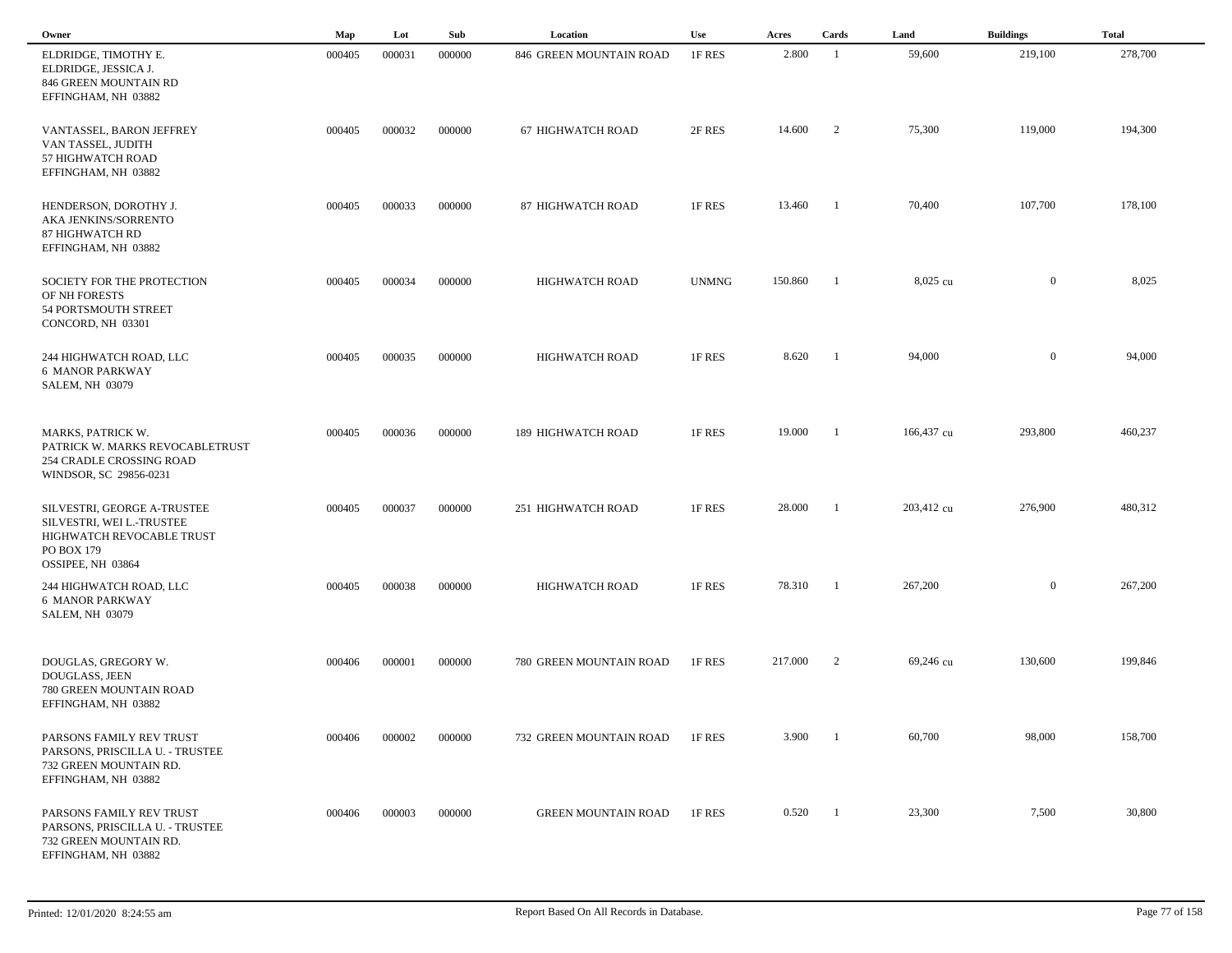| Owner                                                                                                                                                          | Map    | Lot    | Sub    | Location                   | Use           | Acres   | Cards                    | Land      | <b>Buildings</b> | <b>Total</b> |
|----------------------------------------------------------------------------------------------------------------------------------------------------------------|--------|--------|--------|----------------------------|---------------|---------|--------------------------|-----------|------------------|--------------|
| PARSONS FAMILY REV TRUST<br>PARSONS, PRISCILLA U. - TRUSTEE<br>732 GREEN MOUNTAIN RD.<br>EFFINGHAM, NH 03882                                                   | 000406 | 000004 | 000000 | <b>GREEN MOUNTAIN ROAD</b> | MNGD P        | 63.000  | -1                       | 5,078 cu  | $\bf{0}$         | 5,078        |
| BULL III, GEORGE NEWTON-TRUSTEE<br>BULL III, JOANNA ROSS CAMERON-TRUSTEE<br>TRUSTEES THE CAMERON BULL FAMILY TRUST<br>9 WEST RANGE ROAD<br>EFFINGHAM, NH 03882 | 000406 | 000005 | 000000 | 9 WEST RANGE ROAD          | 1F RES        | 2.500   | - 1                      | 54,900    | 53,100           | 108,000      |
| <b>BJK TRUST</b><br>C/O BARBARA C.B. GARDNER<br><b>4 SUMMER STREET</b><br>HOPKINTON, MA 01748                                                                  | 000406 | 000006 | 000000 | 11 WEST RANGE ROAD         | 1F RES        | 6.400   | $\blacksquare$           | 67,900    | 57,700           | 125,600      |
| <b>BULL, MARLIES</b><br>1127 AVON RD<br>SCHENECTADY, NY 12308                                                                                                  | 000406 | 000007 | 000000 | 37 WEST RANGE ROAD         | 1F RES        | 12.600  | $\overline{\phantom{a}}$ | 49,324 cu | 54,600           | 103,924      |
| BULL III, GEORGE NEWTON-TRUSTEE<br>BULL III, JOANNA ROSS CAMERON-TRUSTEE<br>TRUSTEES THE CAMERON BULL FAMILY TRUST<br>9 WEST RANGE ROAD<br>EFFINGHAM, NH 03882 | 000406 | 000008 | 000000 | 57 WEST RANGE ROAD         | 1F RES        | 307.000 | -1                       | 188,300   | 283,300          | 471,600      |
| KENNARD, THOMAS S.<br>KENNARD, JULIANA C.<br>543 GREEN MOUNTAIN ROAD<br>EFFINGHAM, NH 03882                                                                    | 000406 | 000009 | 000000 | WEST RANGE ROAD            | <b>UNMNG</b>  | 79.000  | - 1                      | 9,943 cu  | $\overline{0}$   | 9,943        |
| DESCHENES, KEVIN<br>134 JONES RD<br>EFFINGHAM, NH 03882                                                                                                        | 000406 | 000010 | 000000 | WEST RANGE ROAD            | <b>UNMNG</b>  | 104.000 | - 1                      | 4,424 cu  | $\overline{0}$   | 4,424        |
| KENNARD, JEFFREY S.<br>KENNARD, MARTIN S.<br>575 GREEN MOUNTAIN RD.<br>EFFINGHAM, NH 03882                                                                     | 000406 | 000011 | 000000 | WEST RANGE ROAD            | <b>EXEMPT</b> | 7.800   | $\blacksquare$           | 7,400     | $\overline{0}$   | 7,400        |
| ZALEWSKI, STEFAN C.<br>PO BOX 155<br>CTR. OSSIPEE, NH 03814                                                                                                    | 000406 | 000012 | 000000 | 58 WEST RANGE ROAD         | 1F RES        | 6.600   | $\blacksquare$           | 65,300    | 67,100           | 132,400      |
| DAZED AND CONFUSED, LLC.<br>PO BOX 249<br>TAMWORTH, NH 03886                                                                                                   | 000406 | 000013 | 000000 | 34 WEST RANGE ROAD         | 1F RES        | 2.200   | $\mathbf{1}$             | 45,300    | 106,700          | 152,000      |
| BOISSONNEAULT, SUSAN<br>BOISSONNEAULT, JOSEPH<br>2 WOOD DR<br>MENDON, MA 01756                                                                                 | 000406 | 000014 | 000000 | 692 GREEN MOUNTAIN ROAD    | 1F RES        | 3.700   | $\blacksquare$           | 57,500    | 110,500          | 168,000      |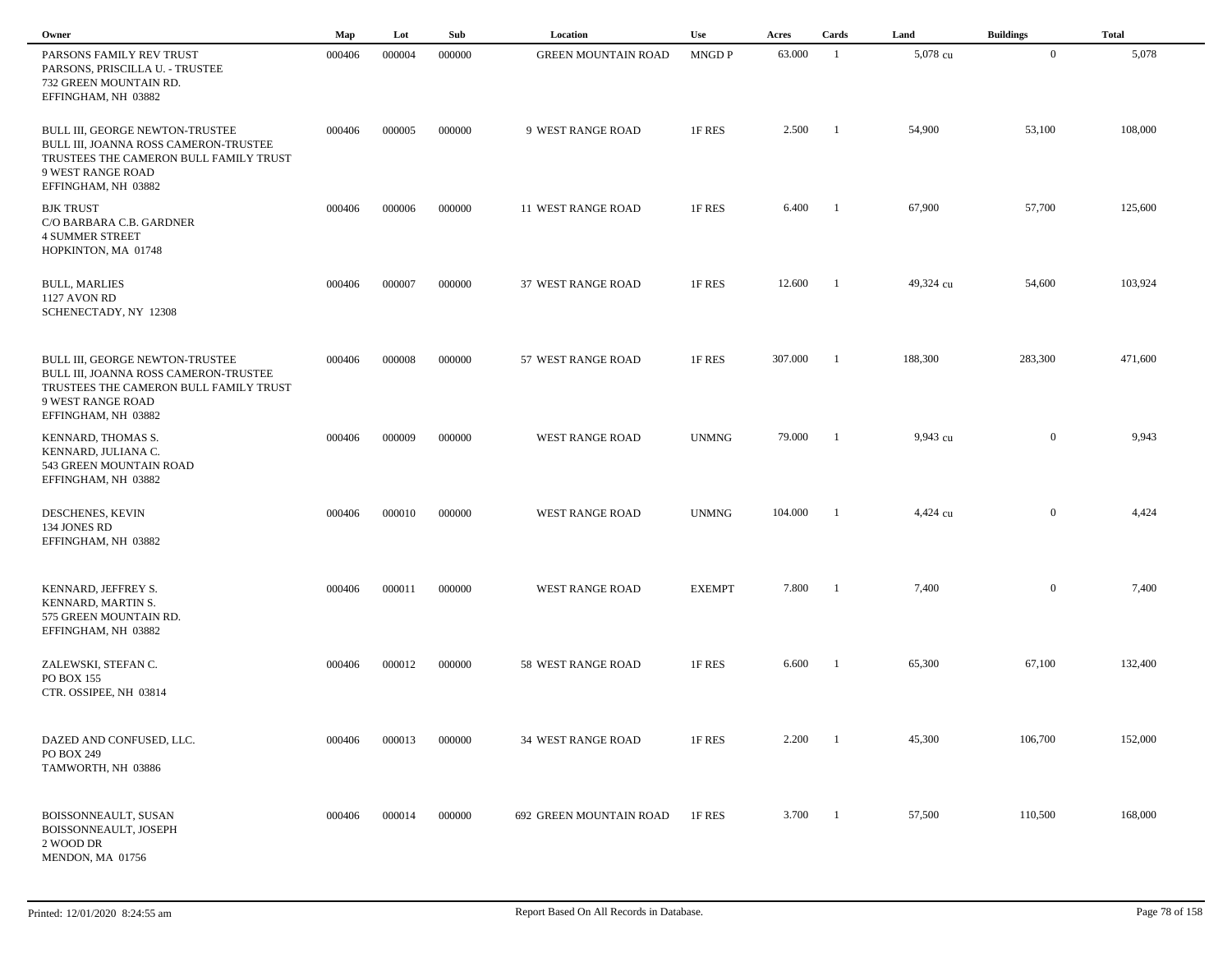| Owner                                                                                      | Map    | Lot    | Sub    | Location                       | <b>Use</b>   | Acres  | Cards                    | Land      | <b>Buildings</b> | <b>Total</b> |  |
|--------------------------------------------------------------------------------------------|--------|--------|--------|--------------------------------|--------------|--------|--------------------------|-----------|------------------|--------------|--|
| <b>BYRNS, BRUCE</b><br>6560 SPRINGMYER DR<br>CINCINNATI, OH 45248-0130                     | 000406 | 000015 | 000000 | 674 GREEN MOUNTAIN ROAD        | 1F RES       | 1.600  | -1                       | 52,800    | 64,300           | 117,100      |  |
| WILSON, KENNETH JR.<br><b>668 GREEN MOUNTAIN RD</b><br>EFFINGHAM, NH 03882                 | 000406 | 000016 | 000000 | <b>668 GREEN MOUNTAIN ROAD</b> | 1F RES       | 0.770  | -1                       | 52,600    | 64,400           | 117,000      |  |
| KENNARD, JEFFREY S.<br>KENNARD, MARTIN S.<br>575 GREEN MOUNTAIN RD.<br>EFFINGHAM, NH 03882 | 000406 | 000017 | 000000 | <b>GREEN MOUNTAIN ROAD</b>     | <b>UNMNG</b> | 78.000 | -1                       | 9,897 cu  | $\overline{0}$   | 9,897        |  |
| GALLOWAY, MARK J.<br>413 GREEN MOUNTAIN ROAD<br>EFFINGHAM, NH 03882                        | 000406 | 000018 | 000000 | 592 GREEN MOUNTAIN ROAD        | 1F RES       | 0.340  | $\blacksquare$           | 21,500    | 18,000           | 39,500       |  |
| KENNARD, JEFFREY S.<br>KENNARD, MARTIN S.<br>575 GREEN MOUNTAIN RD.<br>EFFINGHAM, NH 03882 | 000406 | 000019 | 000000 | <b>GREEN MOUNTAIN ROAD</b>     | <b>UNMNG</b> | 30.000 | -1                       | 3,876 cu  | $\mathbf{0}$     | 3,876        |  |
| GOING, WARREN J.<br><b>GOING, PHYLLIS</b><br>P.O. BOX 471<br>CENTER OSSIPEE, NH 03814      | 000406 | 000020 | 000000 | 520 GREEN MOUNTAIN ROAD        | 2F RES       | 4.200  | $\overline{\phantom{a}}$ | 62,900    | 53,500           | 116,400      |  |
| RIPLEY, DANNY W.<br>500 GREEN MOUNTAIN ROAD<br>EFFINGHAM, NH 03882                         | 000406 | 000021 | 000000 | 500 GREEN MOUNTAIN ROAD        | 2F RES       | 45.000 | 2                        | 71,477 cu | 223,600          | 295,077      |  |
| FEGELA, RUTH<br>FEGELA, JOHN<br>494 GREEN MOUNTAIN ROAD<br>EFFINGHAM, NH 03882             | 000406 | 000022 | 000000 | 494 GREEN MOUNTAIN ROAD        | 1F RES       | 7.940  | -1                       | 69,500    | 131,800          | 201,300      |  |
| SMITH, DALE<br>SMITH, KELLY<br>PO BOX 982<br>CENTER OSSIPEE, NH 03814                      | 000406 | 000023 | 000000 | 480 GREEN MOUNTAIN ROAD        | 1F RES       | 15.440 | -1                       | 71,200    | 47,300           | 118,500      |  |
| HURD, JAY<br><b>470 GREEN MOUNTAIN ROAD</b><br>EFFINGHAM, NH 03882                         | 000406 | 000024 | 000000 | 470 GREEN MOUNTAIN ROAD        | 1F RES       | 4.800  |                          | 55,700    | 112,300          | 168,000      |  |
| HURD, JAY<br>470 GREEN MOUNTAIN ROAD<br>EFFINGHAM, NH 03882                                | 000406 | 000025 | 000000 | <b>468 GREEN MOUNTAIN ROAD</b> | 1F RES       | 16.000 | -1                       | 57,708 cu | 13,200           | 70,908       |  |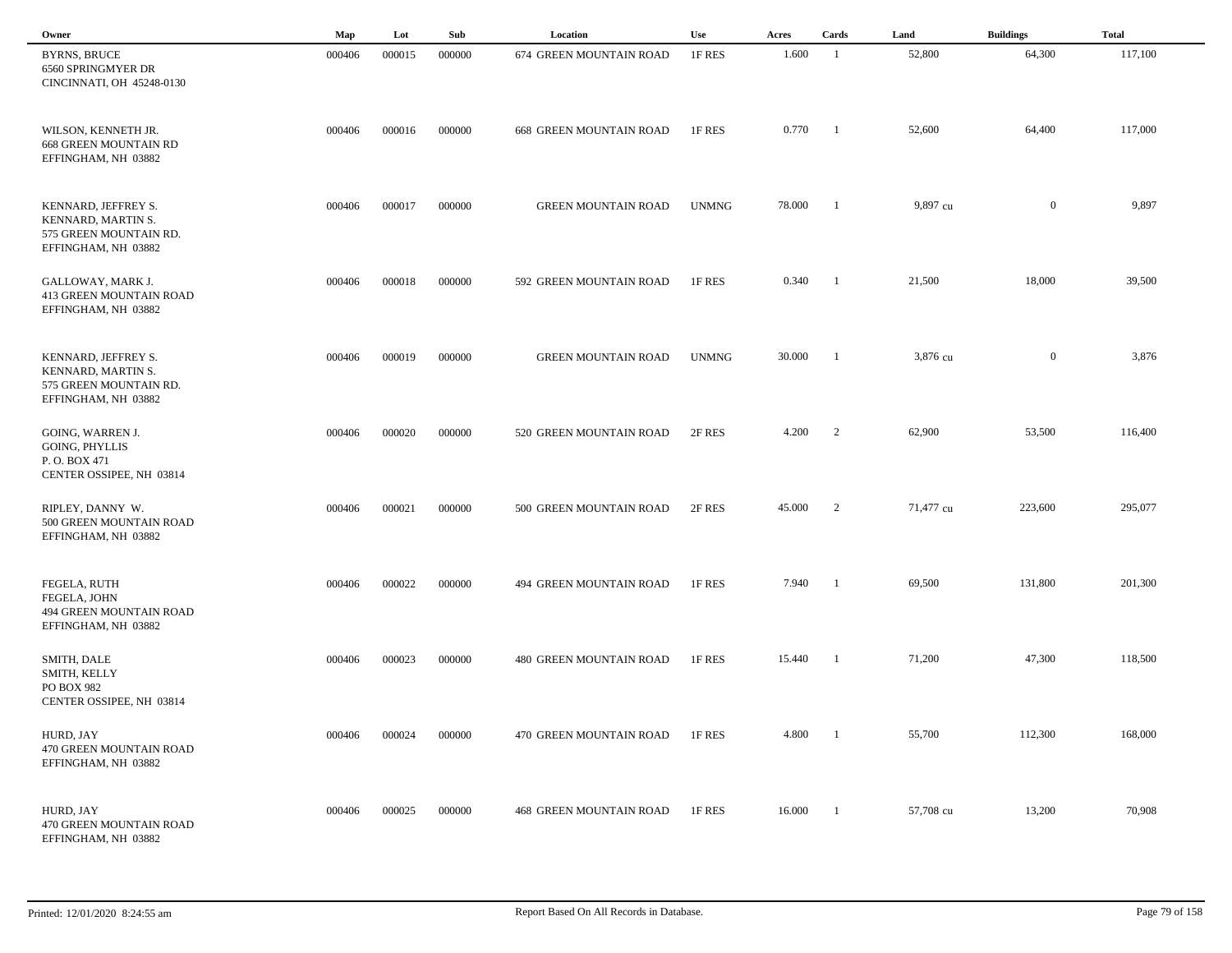| Owner                                                                                                                     | Map    | Lot    | Sub    | Location                   | <b>Use</b>    | Acres   | Cards                    | Land      | <b>Buildings</b> | <b>Total</b> |  |
|---------------------------------------------------------------------------------------------------------------------------|--------|--------|--------|----------------------------|---------------|---------|--------------------------|-----------|------------------|--------------|--|
| <b>BUSWELL, RICHARD</b><br><b>BUSWELL, RICKY</b><br><b>BUSWELL, ROBIN</b><br>456 GREEN MOUNTAIN RD<br>EFFINGHAM, NH 03882 | 000406 | 000026 | 000000 | 456 GREEN MOUNTAIN ROAD    | 1F RES        | 1.200   | $\overline{1}$           | 55,200    | 51,400           | 106,600      |  |
| BERTOGLI, WAYNE A.-TRUSTEE<br>BERTOGLI FAMILY IRREVOCABLE TRUST<br>432 GREEN MOUNTAIN ROAD<br>EFFINGHAM, NH 03882-0161    | 000406 | 000027 | 000000 | 432 GREEN MOUNTAIN ROAD    | 1F RES        | 100.000 | - 1                      | 66,867 cu | 205,300          | 272,167      |  |
| BERTOGLI, WAYNE A.-TRUSTEE<br>BERTOGLI FAMILY IRREVOCABLE TRUST<br>432 GREEN MOUNTAIN ROAD<br>EFFINGHAM, NH 03882-0161    | 000406 | 000028 | 000000 | 427 GREEN MOUNTAIN ROAD    | 1F RES        | 22.300  | $\blacksquare$           | 59,526 cu | 28,700           | 88,226       |  |
| <b>STATE OF NH-DNCR</b><br>ATTN: FOREST AND LANDS<br>172 PEMBROKE ROAD<br>CONCORD, NH 03301                               | 000406 | 000029 | 000000 | <b>GREEN MOUNTAIN ROAD</b> | <b>EXEMPT</b> | 152.580 | $\overline{\phantom{a}}$ | 11,800    | $\boldsymbol{0}$ | 11,800       |  |
| ROWE, ANTHONY W.<br>69 BUTTERS ROW<br>WILMINGTON, MA 01887                                                                | 000406 | 000030 | 000000 | 451 GREEN MOUNTAIN ROAD    | 1F RES        | 2.040   | - 1                      | 53,200    | 33,400           | 86,600       |  |
| STEVENS, CHARLES H.<br>STEVENS, MARYELLEN R.<br>575 HOGAN DR.<br>N. FORT MYERS, FL 33903                                  | 000406 | 000031 | 000000 | <b>13 MORRIS AVENUE</b>    | 1F RES        | 2.530   | - 1                      | 24,200    | $\overline{0}$   | 24,200       |  |
| MACLENNAN, WILLIAM H.<br>36 HALL'S BROOK WAY<br>DUXBURY, MA 02332                                                         | 000406 | 000032 | 000000 | <b>MORRIS AVENUE</b>       | 1F RES        | 2.480   | -1                       | 22,900    | $\overline{0}$   | 22,900       |  |
| MORRIS, JAMES R.<br>41 MORRIS AVE.<br>EFFINGHAM, NH 03882                                                                 | 000406 | 000033 | 000000 | <b>41 MORRIS AVENUE</b>    | 1F RES        | 2.680   | - 1                      | 51,100    | 85,800           | 136,900      |  |
| WOOD, PHILIP<br>970 UNION ST<br>ROCKLAND, MA 02370                                                                        | 000406 | 000034 | 000000 | <b>45 MORRIS AVENUE</b>    | 1F RES        | 5.040   | - 1                      | 52,500    | 23,900           | 76,400       |  |
| ROBERTS, JEREMY M.<br>54 LAKEVIEW AVE<br>TEWKSBURY, MA 01876                                                              | 000406 | 000035 | 000000 | 59 MORRIS AVENUE           | 1F RES        | 5.050   | - 1                      | 52,600    | 89,200           | 141,800      |  |
| SCANLON, CHRISTOPHER E.<br>SCANLON, CHERYL A.<br>35 GOE HILL RD<br>MADISON, NH 03849                                      | 000406 | 000037 | 000000 | <b>MORRIS AVENUE</b>       | 1F RES        | 42.000  | - 1                      | 43,000    | $\overline{0}$   | 43,000       |  |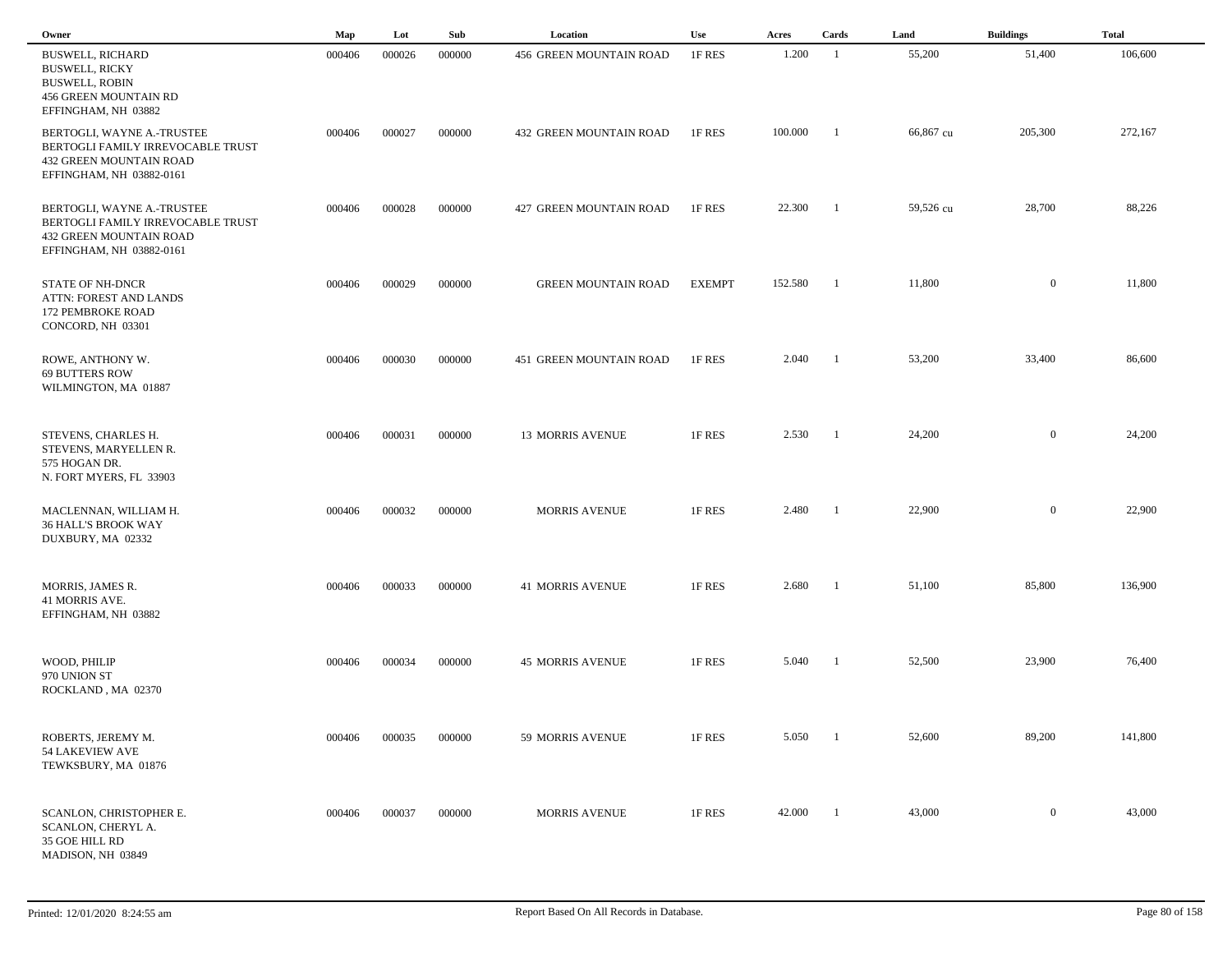| Owner                                                                                        | Map    | Lot    | Sub    | Location                | <b>Use</b>    | Acres  | Cards                    | Land   | <b>Buildings</b> | <b>Total</b> |  |
|----------------------------------------------------------------------------------------------|--------|--------|--------|-------------------------|---------------|--------|--------------------------|--------|------------------|--------------|--|
| MORRIS, JOHN J.<br>30 JOHNS AVE<br>HOLBROOK, MA 02343                                        | 000406 | 000038 | 000000 | <b>MORRIS AVENUE</b>    | 1F RES        | 2.000  | -1                       | 22,400 | $\bf{0}$         | 22,400       |  |
| STEVENS, CHARLES H., JR<br>STEVENS, LEEANN<br>31 MAPLEWOOD RD<br>PEMBROKE, MA 02359          | 000406 | 000039 | 000000 | 56 MORRIS AVENUE        | 1F RES        | 2.000  | $\overline{\phantom{a}}$ | 22,400 | $\overline{0}$   | 22,400       |  |
| WHALIN, BEATRICE I.<br>WHALIN, FRANK R.<br>9 COACHMEN TERRACE<br>PLYMOUTH, MA 02360          | 000406 | 000040 | 000000 | <b>MORRIS AVENUE</b>    | 1F RES        | 2.010  | $\blacksquare$           | 22,400 | $\overline{0}$   | 22,400       |  |
| FOGARTY, KEVIN W.<br>PO BOX 7162<br>BROCKTON, MA 02303-7162                                  | 000406 | 000041 | 000000 | <b>MORRIS AVENUE</b>    | 1F RES        | 2.030  | $\overline{\phantom{a}}$ | 22,400 | $\overline{0}$   | 22,400       |  |
| MOULTON, WAYNE<br>787 WATER STREET<br>WEST NEWFIELD, ME 04095                                | 000406 | 000042 | 000000 | <b>MORRIS AVENUE</b>    | <b>EXEMPT</b> | 2.050  | - 1                      | 43,100 | $\overline{0}$   | 43,100       |  |
| FRYE, RICHARD G.<br>FRYE, DONNA M.<br><b>469 GREEN MOUNTAIN ROAD</b><br>EFFINGHAM, NH 03882  | 000406 | 000043 | 000000 | <b>28 MORRIS AVENUE</b> | 1F RES        | 2.090  | - 1                      | 50,500 | 8,800            | 59,300       |  |
| FRYE, DONNA M.<br>469 GREEN MOUNTAIN ROAD<br>EFFINGHAM, NH 03882                             | 000406 | 000044 | 000000 | 461 GREEN MOUNTAIN ROAD | 2F RES        | 2.110  | $\overline{2}$           | 53,100 | 19,200           | 72,300       |  |
| FRYE, RICHARD G.<br>FRYE, DONNA M.<br>469 GREEN MOUNTAIN ROAD<br>EFFINGHAM, NH 03882         | 000406 | 000045 | 000000 | 469 GREEN MOUNTAIN ROAD | 1F RES        | 0.990  | - 1                      | 60,900 | 99,700           | 160,600      |  |
| HODGDON, JESSICA<br>HODGDON, JOSHUA<br><b>483 GREEN MOUNTAIN ROAD</b><br>EFFINGHAM, NH 03882 | 000406 | 000046 | 000000 | 483 GREEN MOUNTAIN ROAD | 1F RES        | 0.870  | $\blacksquare$           | 56,500 | 103,500          | 160,000      |  |
| CARRIER, RICHARD<br>CARRIER, TERRI<br>499 GREEN MOUNTIAN RD<br>EFFINGHAM, NH 03882           | 000406 | 000047 | 000000 | 499 GREEN MOUNTAIN ROAD | 2F RES        | 14.400 | $\overline{2}$           | 72,100 | 293,000          | 365,100      |  |
| JOYCE, PAUL G.<br>511 GREEN MOUNTAIN RD<br>EFFINGHAM, NH 03882                               | 000406 | 000048 | 000000 | 511 GREEN MOUNTAIN ROAD | 1F RES        | 10.200 | $\overline{1}$           | 63,600 | 98,800           | 162,400      |  |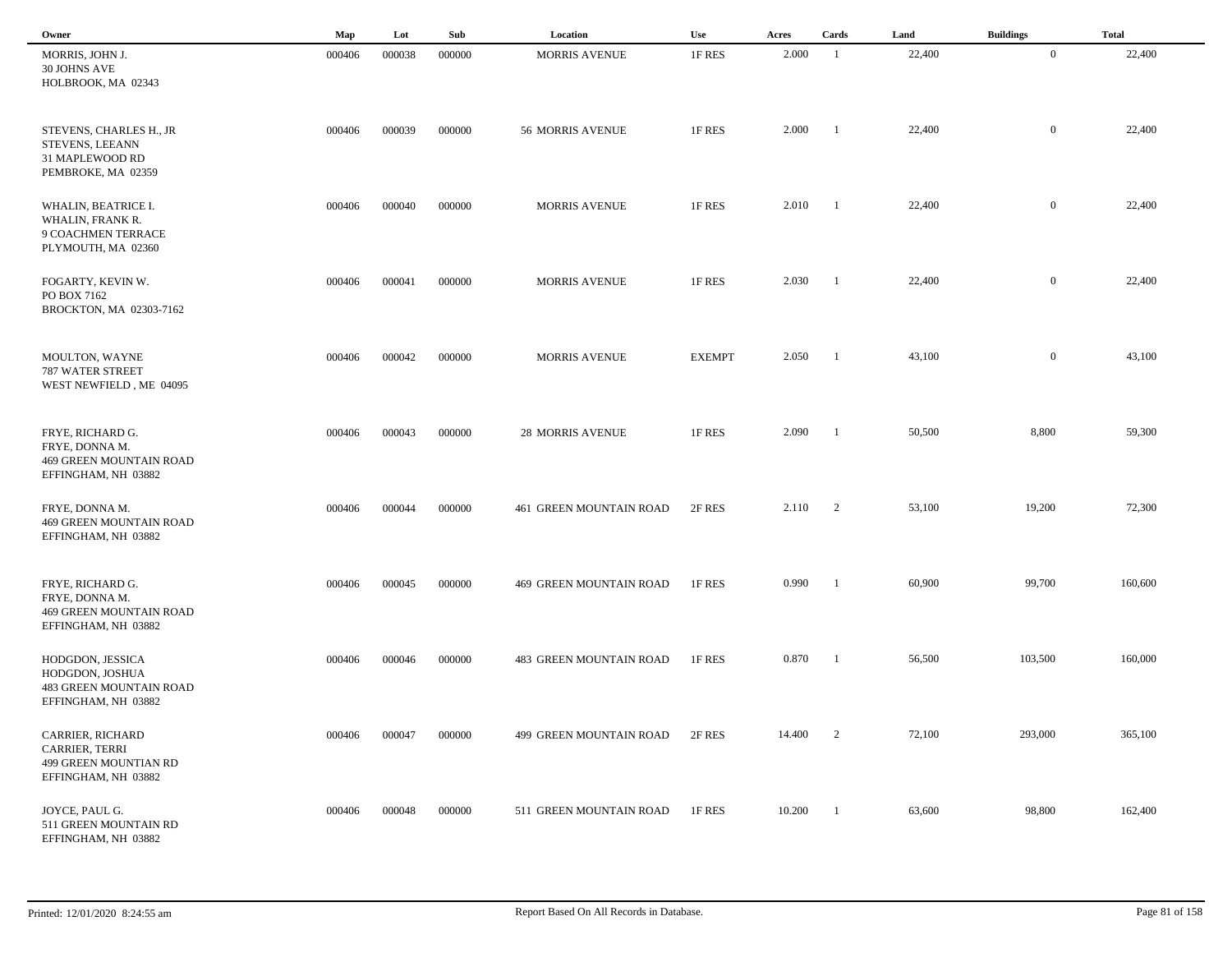| Owner                                                                                           | Map    | Lot    | Sub    | Location                | <b>Use</b>    | Acres  | Cards                    | Land       | <b>Buildings</b> | <b>Total</b> |  |
|-------------------------------------------------------------------------------------------------|--------|--------|--------|-------------------------|---------------|--------|--------------------------|------------|------------------|--------------|--|
| ZALGENAS, JOSEPH F.<br>ZALGENAS, JANIS M.<br>529 GREEN MOUNTAIN ROAD<br>EFFINGHAM, NH 03882     | 000406 | 000049 | 000000 | 529 GREEN MOUNTAIN ROAD | 1F RES        | 1.800  | -1                       | 58,700     | 118,100          | 176,800      |  |
| BARNES, SARAH A.<br>WHITE, NANCY J.<br>UNIT C PMB 129<br>120 N. SOUTH RD<br>N. CONWAY, NH 03860 | 000406 | 000050 | 000000 | 158 RYEFIELD ROAD       | 1F RES        | 1.190  | $\blacksquare$           | 58,100     | 96,800           | 154,900      |  |
| APACHE CONSULTING, INC.<br>PO BOX 1602<br>CENTER HARBOR, NH 03226                               | 000406 | 000051 | 000000 | 140 RYEFIELD ROAD       | 1F RES        | 61.000 | - 1                      | 150,250 cu | 357,400          | 507,650      |  |
| APACHE CONSULTING, INC.<br>PO BOX 1602<br>CENTER HARBOR, NH 03226                               | 000406 | 000052 | 000000 | RYEFIELD ROAD           | <b>FARM L</b> | 36.000 | -1                       | 15,300 cu  | $\mathbf{0}$     | 15,300       |  |
| GB 18 HUGHES, LLC<br>PO BOX 156<br>ALTON, NH 03809                                              | 000406 | 000053 | 000000 | <b>RYEFIELD ROAD</b>    | 1F RES        | 0.370  | - 1                      | 400        | $\boldsymbol{0}$ | 400          |  |
| GB 18 HUGHES, LLC<br>PO BOX 156<br>ALTON, NH 03809                                              | 000406 | 000054 | 000000 | 18 HUGHES LANE          | COM/IN        | 3.600  | $\overline{\phantom{a}}$ | 127,000    | 747,900          | 874,900      |  |
| WALBRIDGE, TIMOTHY A.<br>39 RYEFIELD ROAD<br>EFFINGHAM, NH 03882                                | 000406 | 000055 | 000000 | 39 RYEFIELD ROAD        | 1F RES        | 5.500  | -1                       | 59,300     | 166,200          | 225,500      |  |
| STUART, EDWARD J.<br>STUART, VANESSA M.<br>55 RYEFIELD RD<br>EFFINGHAM, NH 03882                | 000406 | 000056 | 000000 | 55 RYEFIELD ROAD        | 1F RES        | 6.020  | -1                       | 62,700     | 62,500           | 125,200      |  |
| DEARDORFF, NANCY J.<br><b>63 RYEFIELD ROAD</b><br>EFFINGHAM, NH 03882                           | 000406 | 000057 | 000000 | 63 RYEFIELD ROAD        | 1F RES        | 5.810  | -1                       | 62,100     | 133,100          | 195,200      |  |
| AUSTIN, WILLIAM<br>AUSTIN, ALLISON<br>22 OAK VIEW AVE<br>SALEM, MA 01970                        | 000406 | 000058 | 000000 | 67 RYEFIELD ROAD        | 1F RES        | 7.140  | - 1                      | 63,700     | 161,400          | 225,100      |  |
| <b>NOBLE, BONNIE</b><br>75 RYEFIELD RD.<br>EFFINGHAM, NH 03882                                  | 000406 | 000059 | 000000 | <b>75 RYEFIELD ROAD</b> | 1F RES        | 10.950 | -1                       | 106,700    | 86,700           | 193,400      |  |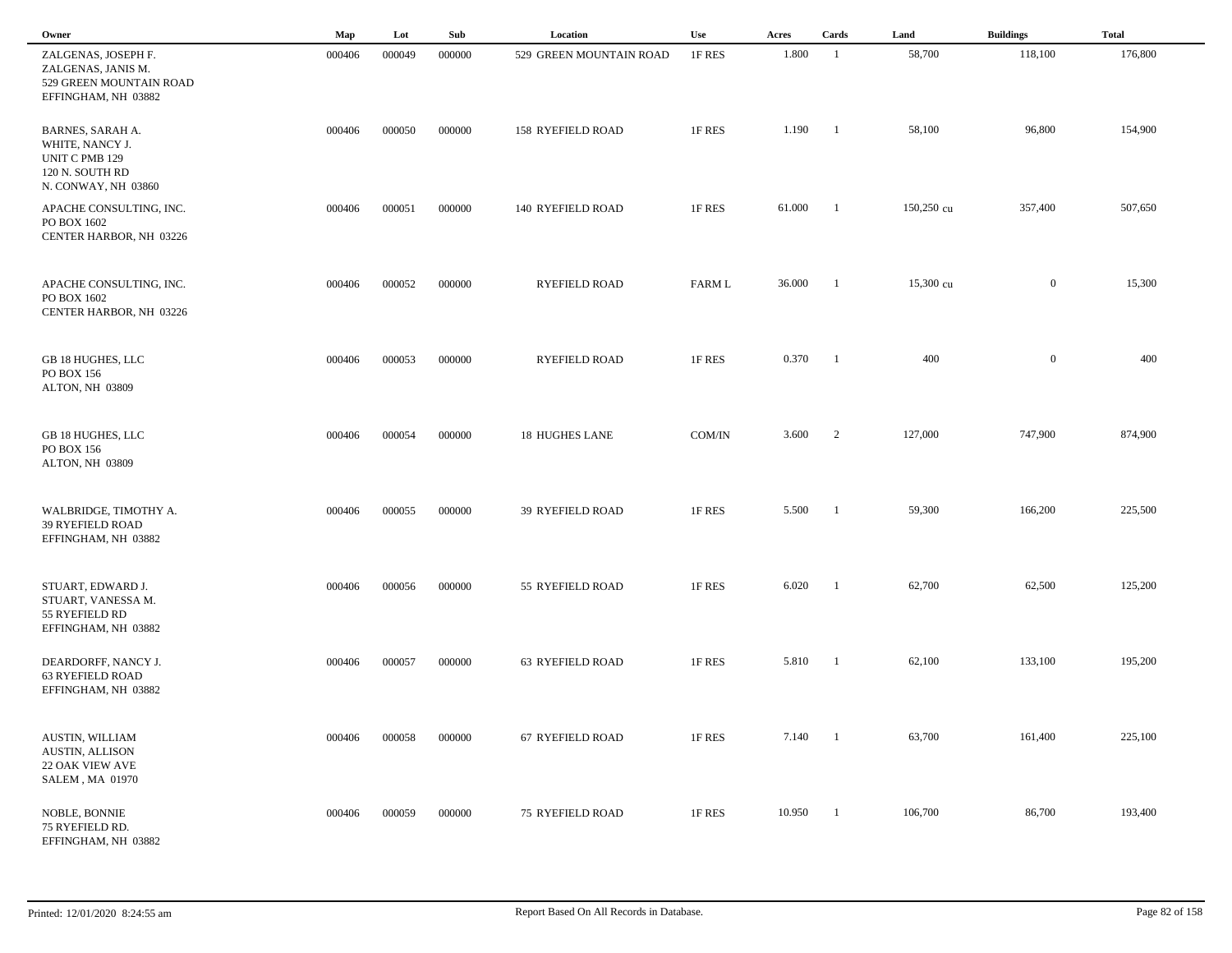| Owner                                                                                                                                                          | Map    | Lot    | Sub    | Location                   | Use          | Acres  | Cards          | Land      | <b>Buildings</b> | <b>Total</b> |
|----------------------------------------------------------------------------------------------------------------------------------------------------------------|--------|--------|--------|----------------------------|--------------|--------|----------------|-----------|------------------|--------------|
| KENNARD, JEFFREY S.<br>KENNARD, MARTIN S.<br>575 GREEN MOUNTAIN RD.<br>EFFINGHAM, NH 03882                                                                     | 000406 | 000060 | 000000 | <b>RYEFIELD ROAD</b>       | <b>UNMNG</b> | 4.800  | -1             | 643 cu    | $\overline{0}$   | 643          |
| KENNARD, THOMAS S.<br>KENNARD, JULIANA C.<br>543 GREEN MOUNTAIN ROAD<br>EFFINGHAM, NH 03882                                                                    | 000406 | 000061 | 000000 | 543 GREEN MOUNTAIN ROAD    | 1F RES       | 2.200  | -1             | 62,200    | 246,200          | 308,400      |
| KENNARD, JEFFREY S.<br>KENNARD, MARTIN S.<br>575 GREEN MOUNTAIN RD.<br>EFFINGHAM, NH 03882                                                                     | 000406 | 000062 | 000000 | 557 GREEN MOUNTAIN ROAD    | 2F RES       | 0.330  | 2              | 51,600    | 108,900          | 160,500      |
| KENNARD, JEFFREY S.<br>KENNARD, MARTIN S.<br>575 GREEN MOUNTAIN RD.<br>EFFINGHAM, NH 03882                                                                     | 000406 | 000063 | 000000 | 575 GREEN MOUNTAIN ROAD    | 1F RES       | 72.000 | - 1            | 67,336 cu | 6,200            | 73,536       |
| GEORGE, JENNIFER L.<br>35 HENRY DR<br>EFFINGHAM, NH 03882                                                                                                      | 000406 | 000064 | 000000 | 643 GREEN MOUNTAIN ROAD    | 1F RES       | 2.030  | $\overline{1}$ | 56,000    | 18,600           | 74,600       |
| GEDRAITIS, ROBERT L.<br>661 GREEN MOUNTAIN RD<br>EFFINGHAM, NH 03882                                                                                           | 000406 | 000065 | 000000 | 661 GREEN MOUNTAIN ROAD    | 1F RES       | 22.200 | - 1            | 81,600    | 172,700          | 254,300      |
| HEWLETT, PHILIP<br><b>667 GREEN MOUNTAIN RD</b><br>EFFINGHAM, NH 03882                                                                                         | 000406 | 000066 | 000000 | 667 GREEN MOUNTAIN ROAD    | 1F RES       | 3.230  | -1             | 57,200    | 67,100           | 124,300      |
| FRYE, RICHARD G.<br>FRYE, DONNA M.<br><b>469 GREEN MOUNTAIN ROAD</b><br>EFFINGHAM, NH 03882                                                                    | 000406 | 000067 | 000000 | 677 GREEN MOUNTAIN ROAD    | 1F RES       | 3.030  |                | 56,900    | 6,400            | 63,300       |
| GEORGE, MICHAEL L.<br>GEORGE, JOAN A.<br>691 GREEN MOUNTAIN RD<br>EFFINGHAM, NH 03882                                                                          | 000406 | 000068 | 000000 | 691 GREEN MOUNTAIN ROAD    | 1F RES       | 2.030  |                | 58,600    | 196,700          | 255,300      |
| BULL III, GEORGE NEWTON-TRUSTEE<br>BULL III, JOANNA ROSS CAMERON-TRUSTEE<br>TRUSTEES THE CAMERON BULL FAMILY TRUST<br>9 WEST RANGE ROAD<br>EFFINGHAM, NH 03882 | 000406 | 000069 | 000000 | 697 GREEN MOUNTAIN ROAD    | 1F RES       | 0.260  | $\blacksquare$ | 16,100    | $\overline{0}$   | 16,100       |
| <b>GREEN MTN CONSERVATION GRP</b><br>PO BOX 95<br>EFFINGHAM, NH 03882                                                                                          | 000406 | 000070 | 000000 | <b>GREEN MOUNTAIN ROAD</b> | <b>UNMNG</b> | 99.000 | - 1            | 3,003 cu  | $\mathbf{0}$     | 3,003        |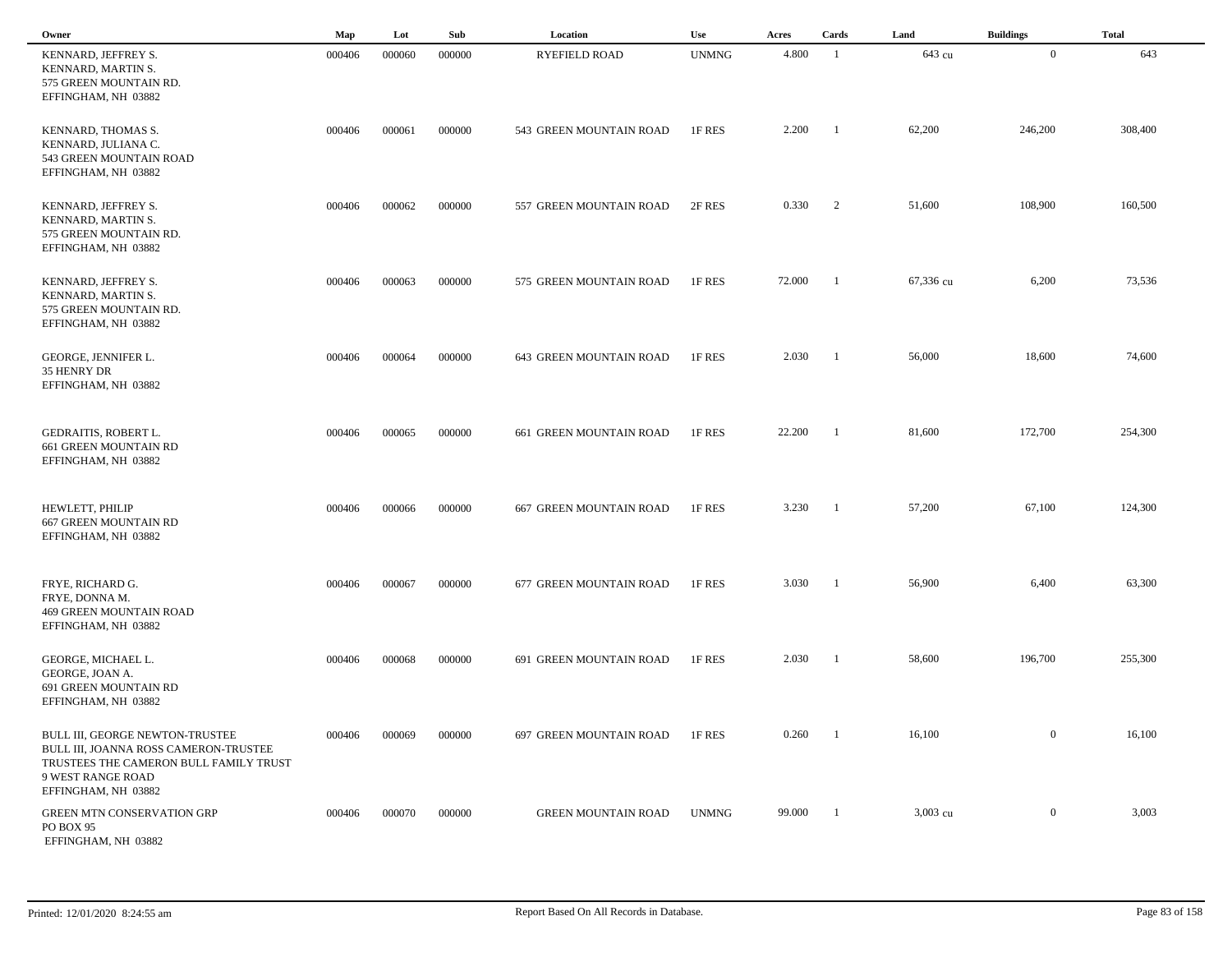| Owner                                                                                                             | Map    | Lot    | Sub    | Location                   | Use          | Acres  | Cards                    | Land       | <b>Buildings</b> | <b>Total</b> |  |
|-------------------------------------------------------------------------------------------------------------------|--------|--------|--------|----------------------------|--------------|--------|--------------------------|------------|------------------|--------------|--|
| RILEY, CHARLENE N.<br>727 GREEN MOUNTAIN RD<br>EFFINGHAM, NH 03882                                                | 000406 | 000071 | 000000 | 727 GREEN MOUNTAIN ROAD    | 1F RES       | 24.000 | -1                       | 73,200     | 121,000          | 194,200      |  |
| HARTLEY, ERIN S.<br>HARTLEY, AMY E.<br>PO BOX 130<br>CHOCORUA, NH 03817                                           | 000406 | 000072 | 000000 | <b>GREEN MOUNTAIN ROAD</b> | <b>UNMNG</b> | 54.000 | $\blacksquare$           | 5,804 cu   | $\overline{0}$   | 5,804        |  |
| NICHOLSON, DAVID A., JR.<br>NICHOLSON, LISA A.<br>737 GREEN MOUNTAIN RD<br>EFFINGHAM, NH 03882                    | 000406 | 000073 | 000000 | 737 GREEN MOUNTAIN ROAD    | 1F RES       | 15.000 | $\blacksquare$           | 98,800     | 133,800          | 232,600      |  |
| BARTOSWICZ, PAUL<br>BARTOSWICZ, JANET<br>765 GREEN MOUNTAIN RD.<br>EFFINGHAM, NH 03882                            | 000406 | 000074 | 000000 | 765 GREEN MOUNTAIN ROAD    | 1F RES       | 5.000  | $\blacksquare$           | 58,600     | 93,000           | 151,600      |  |
| HARTLEY, ERIN<br>HARTLEY, AMY<br>P.O. BOX 130<br>CHOCORUA, NH 03817                                               | 000406 | 000075 | 000000 | <b>GREEN MOUNTAIN ROAD</b> | MNGD H       | 45.000 | $\overline{\phantom{a}}$ | 2,138 cu   | $\overline{0}$   | 2,138        |  |
| GALLAGHER, DENNIS P.<br>GALLAGHER, VICKY A.<br><b>267 WAVERLY ROAD</b><br>NORTH ANDOVER, MA 01845                 | 000406 | 000076 | 000000 | 787 GREEN MOUNTAIN ROAD    | 1F RES       | 18.000 | - 1                      | 106,600    | 109,700          | 216,300      |  |
| CROCKETT, STEPHEN D.<br>CROCKETT, MARIA M.<br>799 GREEN MOUNTAIN ROAD<br>EFFINGHAM, NH 03882                      | 000406 | 000077 | 000000 | 799 GREEN MOUNTAIN ROAD    | 1F RES       | 49.000 | - 1                      | 152,224 cu | 249,700          | 401,924      |  |
| THOMPSON, JAMES B. & MELANIE M.<br>THOMPSON, RYANG. & CAMERON W.<br>907 GREEN MOUNTAIN RD.<br>EFFINGHAM, NH 03882 | 000406 | 000078 | 000000 | 907 GREEN MOUNTAIN ROAD    | 1F RES       | 5.400  | - 1                      | 56,200     | 129,100          | 185,300      |  |
| MERROW FAMILY TRUST, HARRY C.<br>C/O HARRY MERROW<br>PO BOX 94<br>CENTER OSSIPEE, NH 03814                        | 000406 | 000079 | 000000 | NH ROUTE 25                | MNGD H       | 40.000 | - 1                      | 1,578 cu   | $\overline{0}$   | 1,578        |  |
| GIGLIO, RICHARD T.<br>GIGLIO, MARY A.<br><b>41 WEONA DRIVE</b><br>FREEDOM, NH 03836                               | 000406 | 000080 | 000000 | 35 NH ROUTE 25             | 1F RES       | 1.050  | $\blacksquare$           | 58,000     | 112,600          | 170,600      |  |
| BARKER, PAMELA G.<br><b>25 PINE RIVER ROAD</b><br>EFFINGHAM, NH 03882                                             | 000407 | 000001 | 000000 | <b>25 PINE RIVER ROAD</b>  | 1F RES       | 1.400  | $\blacksquare$           | 55,300     | 75,500           | 130,800      |  |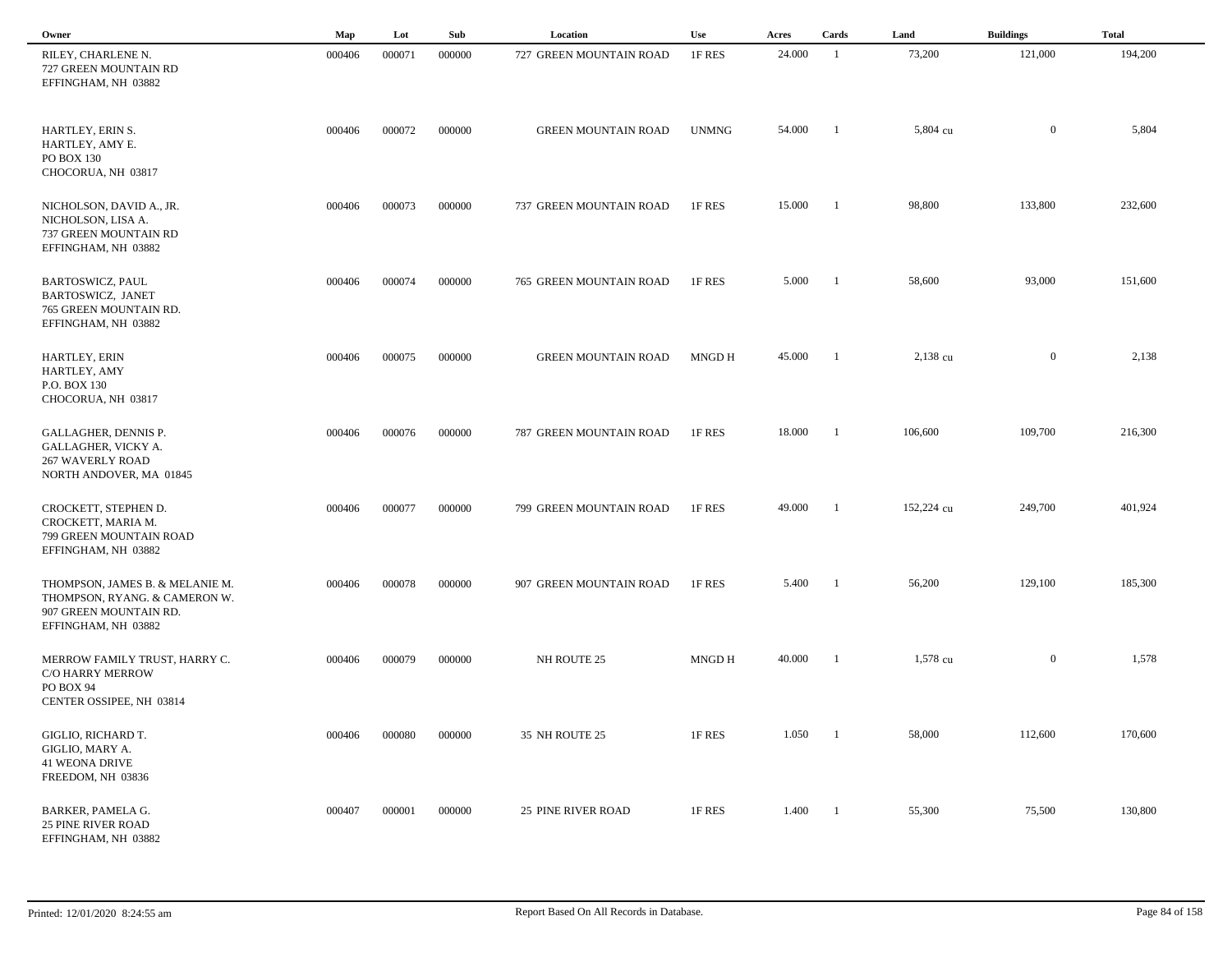| Owner                                                                                                        | Map    | Lot    | Sub    | Location                    | Use    | Acres  | Cards                    | Land   | <b>Buildings</b> | <b>Total</b> |  |
|--------------------------------------------------------------------------------------------------------------|--------|--------|--------|-----------------------------|--------|--------|--------------------------|--------|------------------|--------------|--|
| HARTLEY, DANIEL W.<br>P O BOX 130<br>CHOCORUA, NH 03817                                                      | 000407 | 000002 | 000000 | 27 PINE RIVER ROAD          | 1F RES | 0.380  | $\overline{1}$           | 50,000 | 71,800           | 121,800      |  |
| AMES, ALAN<br>AMES, JO-ANN<br><b>31 PINE RIVER ROAD</b><br>EFFINGHAM, NH 03882                               | 000407 | 000003 | 000000 | 31 PINE RIVER ROAD          | 1F RES | 0.480  | -1                       | 49,300 | 92,700           | 142,000      |  |
| CLARK, STEVEN R.<br>HELGASON, ASTA M.<br><b>43 PINE RIVER RD</b><br>EFFINGHAM, NH 03882                      | 000407 | 000004 | 000000 | <b>43 PINE RIVER ROAD</b>   | 1F RES | 2.400  | $\overline{\phantom{a}}$ | 62,200 | 160,400          | 222,600      |  |
| NUDD, J & W; THOMPSON J & M<br>AMES, J & A<br>917 GREEN MOUNTAIN RD<br>EFFINGHAM, NH 03882                   | 000407 | 000005 | 000000 | PINE RIVER ROAD             | 1F RES | 88.000 | - 1                      | 78,700 | $\mathbf{0}$     | 78,700       |  |
| THOMPSON, JOHN E & JAMES B.<br>NUDD, JANE T. & AMES, JOANN T<br>907 GREEN MOUNTAIN RD<br>EFFINGHAM, NH 03882 | 000407 | 000005 | 000001 | PINE RIVER ROAD             | 1F RES | 0.460  | - 1                      | 24,100 | 7,600            | 31,700       |  |
| MERROW, HEATHER W.<br>PO BOX 327<br>CTR. OSSIPEE, NH 03814                                                   | 000407 | 000006 | 000000 | 55 PINE RIVER ROAD          | 1F RES | 2.100  | - 1                      | 56,100 | 122,400          | 178,500      |  |
| TUTTLE, RANDAL C.<br>TUTTLE, SANDRA L.<br>240 SILVER ST<br>MIDDLETON, NH 03887                               | 000407 | 000007 | 000000 | 63 PINE RIVER ROAD          | 1F RES | 2.050  | -1                       | 56,000 | 162,800          | 218,800      |  |
| GILPATRICK, MICHAEL D.<br>GILPATRICK, JODEEN M.<br>PO BOX 3031<br>ANACORTES, WA 98221                        | 000407 | 000008 | 000000 | 124 RIVERWOOD CIRCLE        | 1F RES | 2.210  | - 1                      | 45,000 | 185,800          | 230,800      |  |
| GAGNON, JOSEPH L.<br>GAGNON, LINDA<br>7 FOWLER ST.<br>DANVERS, MA 01923                                      | 000407 | 000009 | 000000 | <b>112 RIVERWOOD CIRCLE</b> | 1F RES | 2.080  | -1                       | 47,200 | 107,900          | 155,100      |  |
| TUKEY, GAIL R<br>108 RIVERWOOD CIRCLE<br>EFFINGHAM, NH 03882                                                 | 000407 | 000010 | 000000 | 108 RIVERWOOD CIRCLE        | 1F RES | 2.100  | $\blacksquare$           | 42,600 | 102,600          | 145,200      |  |
| MCGETTIGAN, KEVIN<br>98 RIVERWOOD CIRCLE<br>EFFINGHAM, NH 03882                                              | 000407 | 000011 | 000000 | 98 RIVERWOOD CIRCLE         | 1F RES | 2.220  | $\overline{1}$           | 45,000 | 188,400          | 233,400      |  |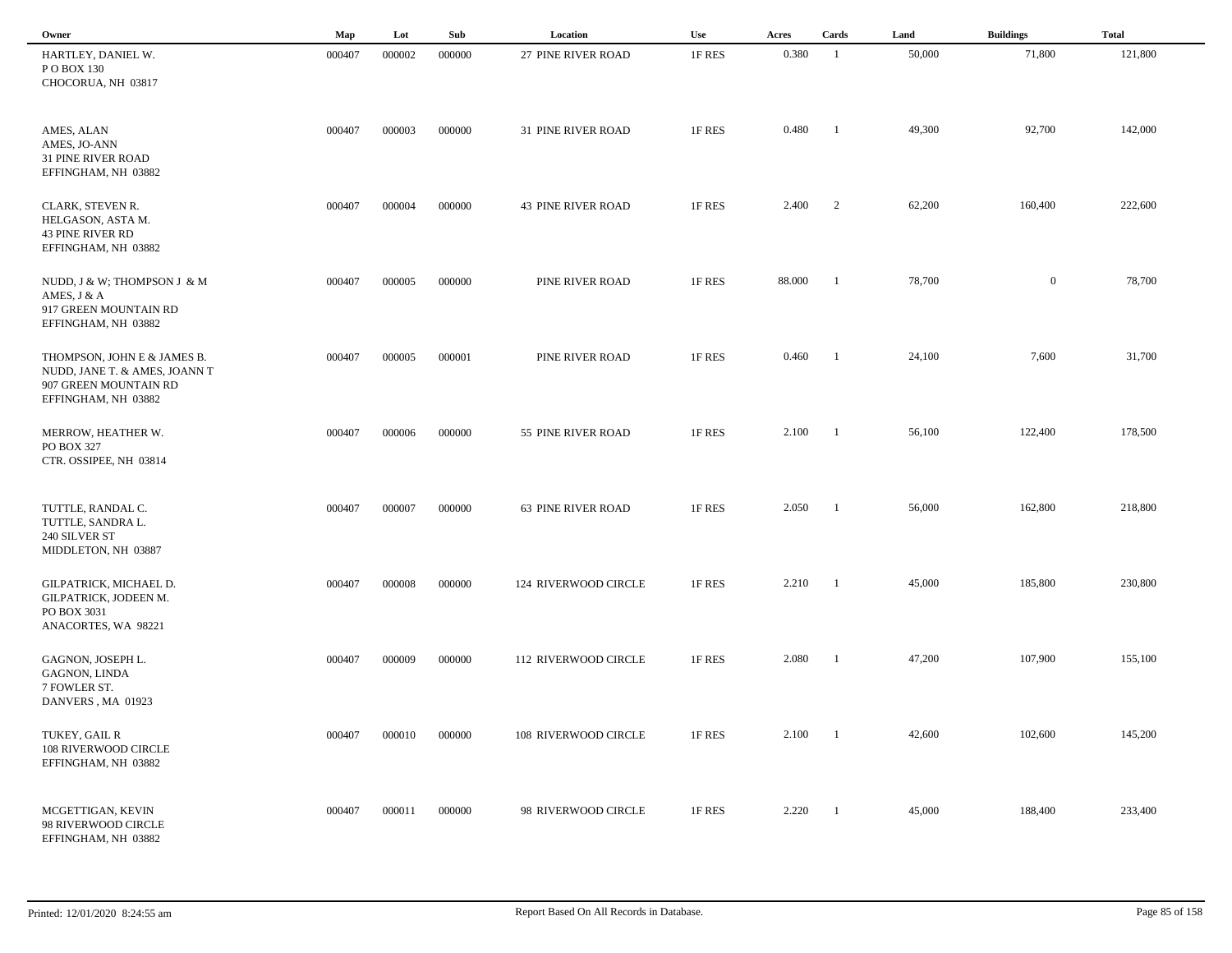| Owner                                                                                                                           | Map    | Lot    | Sub    | Location                   | <b>Use</b>    | Acres  | Cards          | Land         | <b>Buildings</b> | <b>Total</b> |  |
|---------------------------------------------------------------------------------------------------------------------------------|--------|--------|--------|----------------------------|---------------|--------|----------------|--------------|------------------|--------------|--|
| D'ANGELO, ALAN<br>PANTANO, FREDERICK<br>51 COBURN ST.<br><b>HULL, MA 02045</b>                                                  | 000407 | 000012 | 000000 | RIVERWOOD CIRCLE           | 1F RES        | 2.690  | - 1            | 19,600       | $\mathbf{0}$     | 19,600       |  |
| LIVERPOOL, TOUSSAINT A., JR.<br>LIVERPOOL, JOANNE D<br>11 BEAN SMITH DR<br>EFFINGHAM, NH 03882                                  | 000407 | 000013 | 000000 | <b>11 BEAN SMITH DRIVE</b> | 1F RES        | 2.330  | -1             | 45,100       | 187,500          | 232,600      |  |
| COOK, GEORGE<br>COOK, DOROTHY<br>92 MANN HILL RD<br>SCITUATE, MA 02066                                                          | 000407 | 000014 | 000000 | 14 BEAN SMITH DRIVE        | 1F RES        | 5.010  | - 1            | 45,200       | 162,600          | 207,800      |  |
| LIBBY, RICKY J.<br><b>LIBBY AUDREY</b><br><b>8 BEAN SMITH DR</b><br>EFFINGHAM, NH 03882                                         | 000407 | 000015 | 000000 | 8 BEAN SMITH DRIVE         | 1F RES        | 4.190  | $\blacksquare$ | 46,900       | 172,900          | 219,800      |  |
| DAVIAU, RICHARD F. H., JR.<br>DAVIAU, ASHLEY<br>32 A SOUTH MAIN ST<br>MILLBURY, MA 01527                                        | 000407 | 000016 | 000000 | 82 RIVERWOOD CIRCLE        | 1F RES        | 2.990  | - 1            | 43,400       | 98,400           | 141,800      |  |
| LUFKIN, GEORGE A.<br>LUFKIN, BARBARA L.<br><b>104 DRINKWATER ROAD</b><br>KENSINGTON, NH 03833                                   | 000407 | 000017 | 000000 | RIVERWOOD CIRCLE           | 1F RES        | 2.670  | - 1            | 19,500       | $\overline{0}$   | 19,500       |  |
| DELISLE, MICHAEL D.-TRUSTEE<br>DELISLE, PAULETTE G.-TRUSTEE<br>DELISLE, MICHAEL D AND PAULETTE G REVOC T<br>70 RIVERWOOD CIRCLE | 000407 | 000018 | 000000 | 70 RIVERWOOD CIRCLE        | 1F RES        | 2.150  | - 1            | 42,500       | 209,400          | 251,900      |  |
| EFFINGHAM, NH 03882<br>PHELAN, ALLISON A.<br>1004 PARADISE ROAD<br>APT. 2K1 WEST<br>SWAMPSCOTT, MA 01907                        | 000407 | 000019 | 000000 | RIVERWOOD CIRCLE           | 1F RES        | 2.010  | - 1            | 18,900       | $\mathbf{0}$     | 18,900       |  |
| <b>BROWN, RYAN</b><br><b>48 RIVERWOOD CIRCLE</b><br>EFFINGHAM, NH 03882-8247                                                    | 000407 | 000020 | 000000 | <b>48 RIVERWOOD CIRCLE</b> | 1F RES        | 2.020  | -1             | 40,300       | 206,300          | 246,600      |  |
| SWEENEY, MARIANNE IRREV. TRUST<br>3 OLD BRIDGE COURT<br>EFFINGHAM, NH 03882                                                     | 000407 | 000021 | 000000 | 3 OLD BRIDGE COURT         | 1F RES        | 2.440  |                | 40,700       | 144,900          | 185,600      |  |
| RIVERWOOD ESTATES<br>OFF PINE RIVER RD<br>EFFINGHAM, NH 03882                                                                   | 000407 | 000022 | 000000 | OFF PINE RIVER ROAD        | <b>EXEMPT</b> | 27.000 | $\blacksquare$ | $\mathbf{0}$ | $\mathbf{0}$     | $\mathbf{0}$ |  |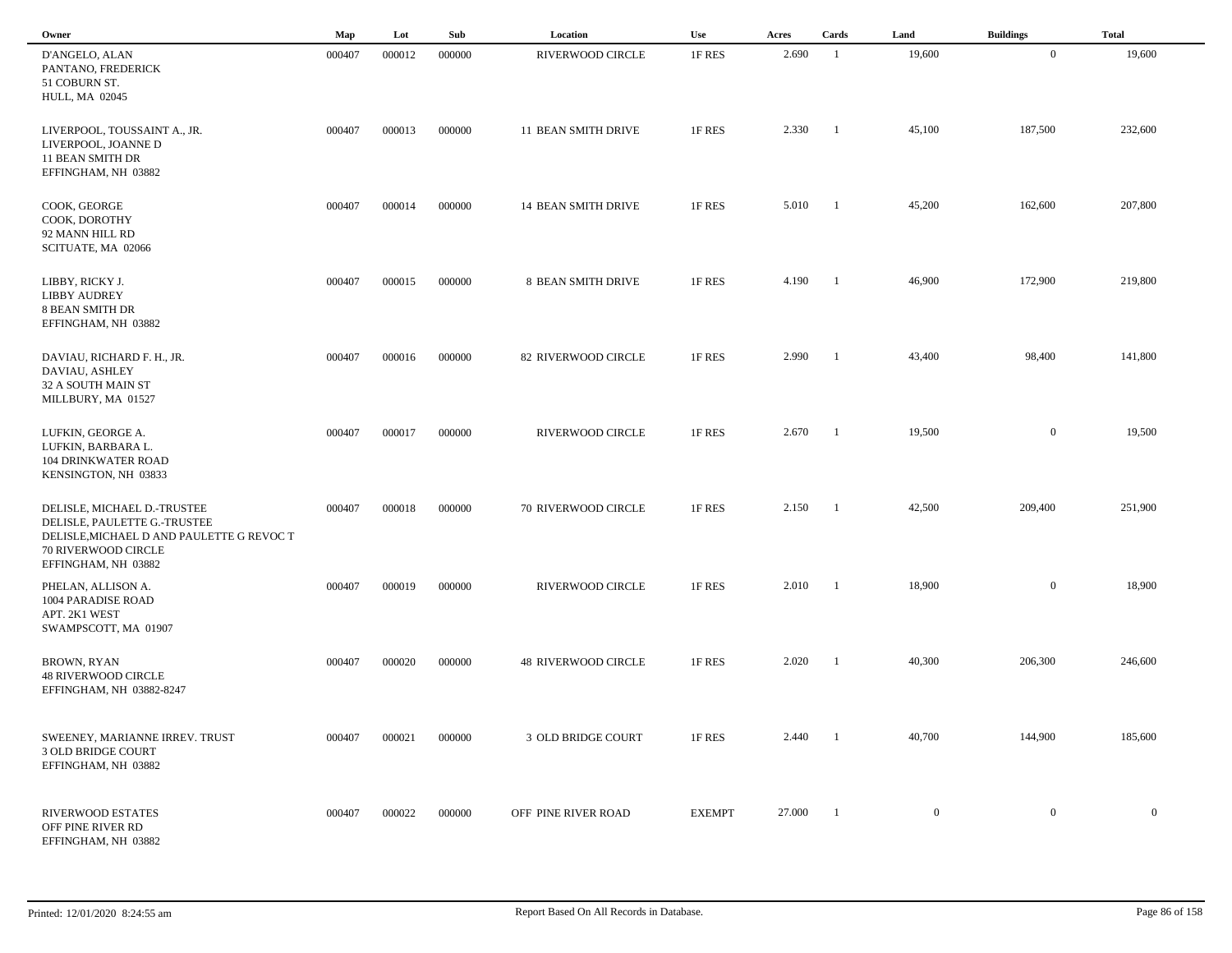| Owner                                                                                                              | Map    | Lot    | Sub    | Location                   | Use    | Acres | Cards          | Land   | <b>Buildings</b> | <b>Total</b> |
|--------------------------------------------------------------------------------------------------------------------|--------|--------|--------|----------------------------|--------|-------|----------------|--------|------------------|--------------|
| ELDRIDGE, CARL R., JR<br>PO BOX 876<br>CENTER OSSIPEE, NH 03814                                                    | 000407 | 000023 | 000000 | 20 OLD BRIDGE COURT        | 1F RES | 2.510 | - 1            | 43,000 | 176,800          | 219,800      |
| ROSENCRANTZ JR, JAMES<br>ROSENCRANTZ, RUTH<br>PO BOX 130<br>EAST KINGSTON, NH 03827                                | 000407 | 000024 | 000000 | OLD BRIDGE COURT           | 1F RES | 2.010 | -1             | 17,900 | $\mathbf{0}$     | 17,900       |
| ROSENCRANTZ, KEVIN M.<br>PO BOX 217<br>EAST KINGSTON, NH 03827                                                     | 000407 | 000025 | 000000 | RIVERWOOD CIRCLE           | 1F RES | 2.600 | - 1            | 18,400 | $\mathbf{0}$     | 18,400       |
| WHITE, MATTHEW T., JR.<br><b>26 RIVERWOOD CIRCLE</b><br>EFFINGHAM, NH 03882                                        | 000407 | 000026 | 000000 | <b>26 RIVERWOOD CIRCLE</b> | 1F RES | 3.400 | - 1            | 41,600 | 181,000          | 222,600      |
| AMIDON, DANA<br>AMIDON, DANIELLE M.<br><b>18 RIVERWOOD CIRCLE</b><br>EFFINGHAM, NH 03882                           | 000407 | 000027 | 000000 | <b>18 RIVERWOOD CIRCLE</b> | 1F RES | 3.590 | $\blacksquare$ | 46,100 | 168,900          | 215,000      |
| HUFF, LAWRENCE<br><b>25 RIVERWOOD CIRCLE</b><br>EFFINGHAM, NH 03882                                                | 000407 | 000028 | 000000 | 25 RIVERWOOD CIRCLE        | 1F RES | 3.220 | -1             | 43,700 | 108,800          | 152,500      |
| BABINEAU, BRIGITTE R.<br>PO BOX 275<br>W. OSSIPEE, NH 03890                                                        | 000407 | 000029 | 000000 | 37 RIVERWOOD CIRCLE        | 1F RES | 2.210 | - 1            | 45,000 | 9,500            | 54,500       |
| HAGGERTY, KENNETH<br>HAGGERTY, JULIE<br>PO BOX 31<br>CENTER OSSIPEE, NH 03814                                      | 000407 | 000030 | 000000 | 55 RIVERWOOD CIRCLE        | 1F RES | 2.310 | -1             | 45,100 | 141,400          | 186,500      |
| LUFKIN, GEORGE A.<br>LUFKIN, BARBARA L.<br>104 DRINKWATER ROAD<br>KENSINGTON, NH 03833                             | 000407 | 000031 | 000000 | RIVERWOOD CIRCLE           | 1F RES | 2.150 | -1             | 19,000 | $\mathbf{0}$     | 19,000       |
| WIGGINS, MICHAEL W.-TRUSTEE<br>OSTERBERG, RICHARD B.-TRUSTEE<br>DARRELL REALTY TRUST<br>84 STATE STREET 11TH FLOOR | 000407 | 000032 | 000000 | 81 RIVERWOOD CIRCLE        | 1F RES | 3.250 |                | 46,100 | 151,600          | 197,700      |
| BOSTON, MA 02109<br>ROBINSON JOHN E.<br>ROBINSON LINDA M.<br>99 RIVERWOOD CIRCLE<br>EFFINGHAM, NH 03882            | 000407 | 000033 | 000000 | 99 RIVERWOOD CIRCLE        | 1F RES | 2.370 | $\blacksquare$ | 47,500 | 108,400          | 155,900      |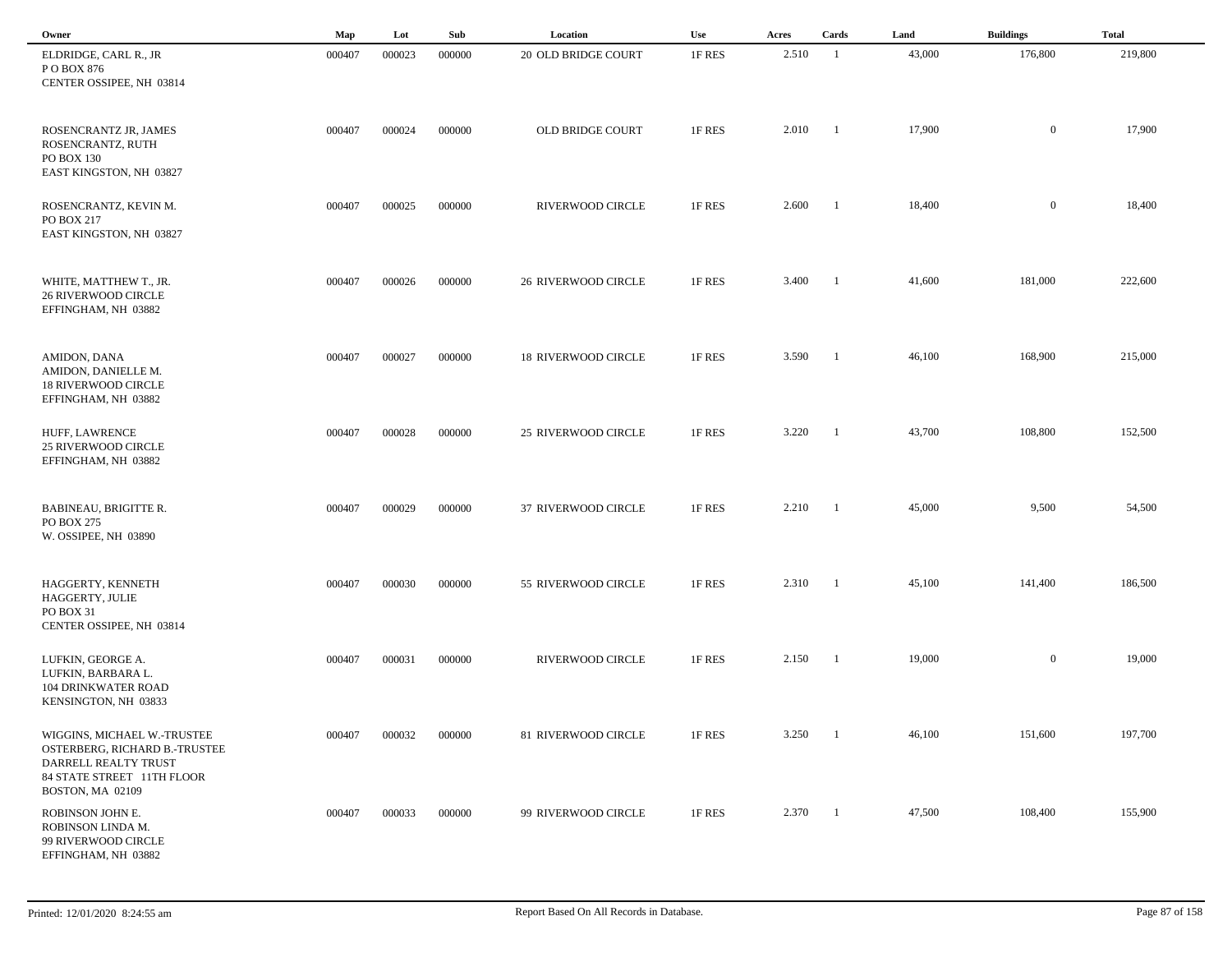| Owner                                                                                         | Map    | Lot    | Sub    | Location            | Use           | Acres | Cards          | Land   | <b>Buildings</b> | <b>Total</b> |  |
|-----------------------------------------------------------------------------------------------|--------|--------|--------|---------------------|---------------|-------|----------------|--------|------------------|--------------|--|
| DRAKELY, MICHAEL A.<br>DRAKELY, JESSICA M.<br>124 RIVERWOOD CIRCLE<br>EFFINGHAM, NH 03882     | 000407 | 000034 | 000000 | RIVERWOOD CIRCLE    | 1F RES        | 2.110 | -1             | 19,000 | $\overline{0}$   | 19,000       |  |
| TOBIN, GREGORY<br>TOBIN, NELDA<br>77 PINE RIVER RD.<br>EFFINGHAM, NH 03882                    | 000407 | 000035 | 000000 | 77 PINE RIVER ROAD  | 1F RES        | 1.600 | $\blacksquare$ | 58,500 | 113,600          | 172,100      |  |
| PORTER, SCOTT D.<br>370 EAST STREET<br>UXBRIDGE, MA 01569                                     | 000407 | 000036 | 000000 | 87 PINE RIVER ROAD  | 1F RES        | 0.560 | $\blacksquare$ | 52,900 | 55,200           | 108,100      |  |
| BYRNE, JOHN<br>BYRNE, DONNA<br>89 PINE RIVER RD<br>EFFINGHAM, NH 03882                        | 000407 | 000037 | 000000 | 89 PINE RIVER ROAD  | 1F RES        | 2.700 | $\blacksquare$ | 62,500 | 120,800          | 183,300      |  |
| SOKOLENKO, DIMITRI W.<br>P.O. BOX 918<br>CENTER OSSIPEE, NH 03814                             | 000407 | 000038 | 000000 | 101 PINE RIVER ROAD | 1F RES        | 2.680 | $\blacksquare$ | 53,600 | 143,100          | 196,700      |  |
| SOKOLENKO, DIMITRI W.<br>P.O. BOX 918<br>CENTER OSSIPEE, NH 03814                             | 000407 | 000039 | 000000 | 105 PINE RIVER ROAD | 1F RES        | 2.490 | -1             | 53,700 | 103,200          | 156,900      |  |
| RECUPERO, GUISEPPE, JR<br>RECUPERO, CAROL<br><b>84 BREMAN STREET</b><br>EAST BOSTON, MA 02128 | 000407 | 000040 | 000000 | 9 RIVERWOOD CIRCLE  | 1F RES        | 2.500 | -1             | 40,900 | 12,600           | 53,500       |  |
| HAND, DIANE L.<br>133 PINE RIVER RD<br>EFFINGHAM, NH 03882                                    | 000407 | 000041 | 000000 | 133 PINE RIVER ROAD | 1F RES        | 2.240 | - 1            | 56,200 | 74,300           | 130,500      |  |
| EFFINGHAM, TOWN OF<br>68 SCHOOL ST<br>EFFINGHAM, NH 03882                                     | 000407 | 000042 | 000000 | OFF PINE RIVER ROAD | <b>EXEMPT</b> | 7.200 | -1             | 3,400  | $\overline{0}$   | 3,400        |  |
| OWNER UNKNOWN<br>68 SCHOOL ST<br>EFFINGHAM, NH 03882                                          | 000407 | 000043 | 000000 | OFF PINE RIVER ROAD | <b>EXEMPT</b> | 1.600 | $\blacksquare$ | 1,600  | $\overline{0}$   | 1,600        |  |
| OWNER UNKNOWN<br>68 SCHOOL ST<br>EFFINGHAM, NH 03882                                          | 000407 | 000044 | 000000 | OFF PINE RIVER ROAD | <b>EXEMPT</b> | 9.200 | $\blacksquare$ | 4,300  | $\mathbf{0}$     | 4,300        |  |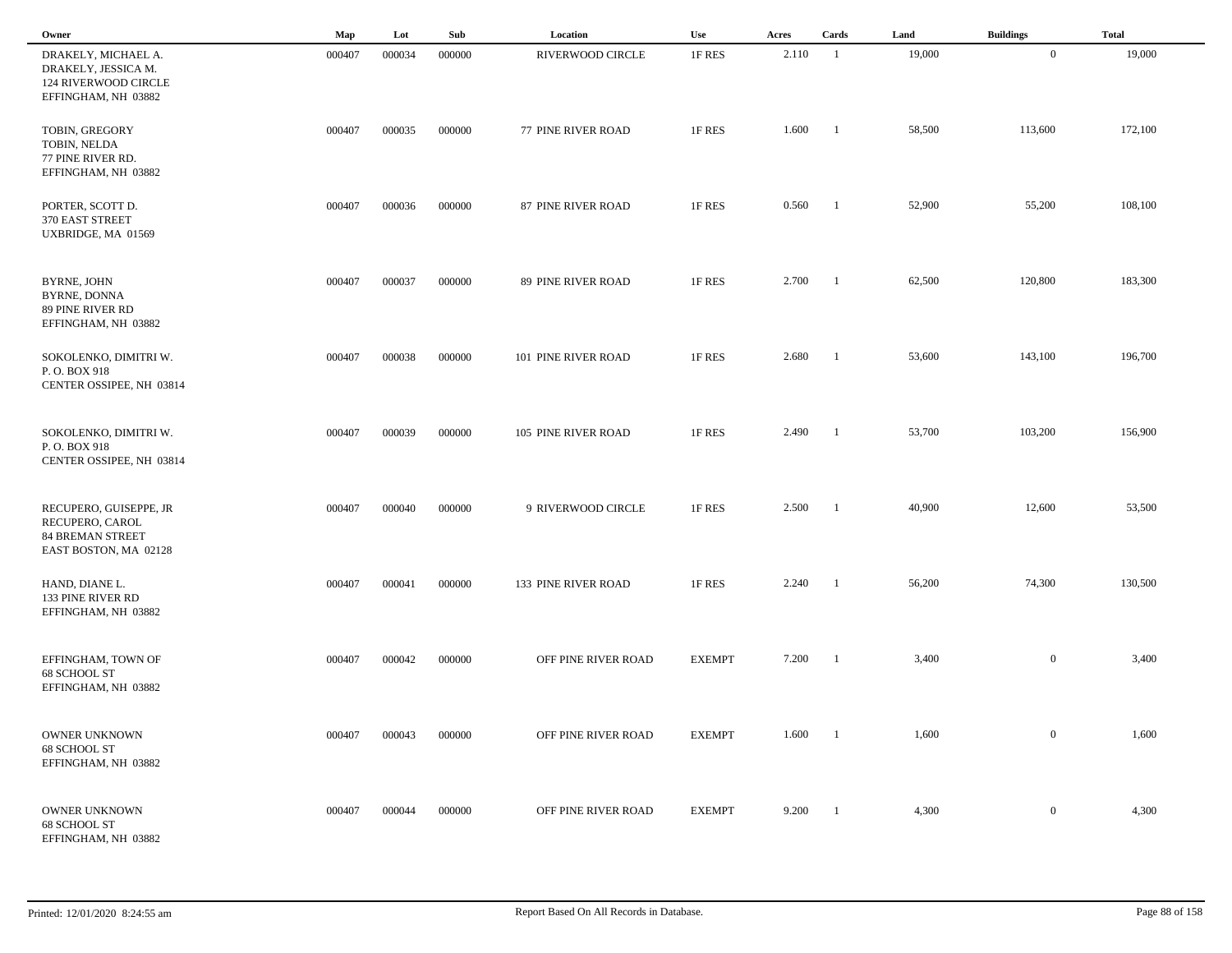| Owner                                                                                                               | Map    | Lot    | Sub    | Location                   | Use           | Acres   | Cards                    | Land   | <b>Buildings</b> | <b>Total</b> |
|---------------------------------------------------------------------------------------------------------------------|--------|--------|--------|----------------------------|---------------|---------|--------------------------|--------|------------------|--------------|
| OWNER UNKNOWN<br>68 SCHOOL ST<br>EFFINGHAM, NH 03882                                                                | 000407 | 000045 | 000000 | OFF PINE RIVER ROAD        | <b>EXEMPT</b> | 4.600   | - 1                      | 2,200  | $\overline{0}$   | 2,200        |
| <b>STATE OF NH-DNCR</b><br>ATTN: FOREST AND LANDS<br>172 PEMBROKE ROAD<br>CONCORD, NH 03301                         | 000407 | 000046 | 000000 | PINE RIVER ROAD            | <b>EXEMPT</b> | 145.000 | $\mathbf{1}$             | 31,700 | $\bf{0}$         | 31,700       |
| EFFINGHAM, TOWN OF<br>68 SCHOOL ST<br>EFFINGHAM, NH 03882                                                           | 000407 | 000047 | 000000 | OFF PINE RIVER ROAD        | <b>EXEMPT</b> | 6.000   | $\blacksquare$           | 2,800  | $\overline{0}$   | 2,800        |
| EFFINGHAM, TOWN OF<br>68 SCHOOL ST<br>EFFINGHAM, NH 03882                                                           | 000407 | 000048 | 000000 | OFF PINE RIVER ROAD        | <b>EXEMPT</b> | 24.000  | $\overline{\phantom{0}}$ | 10,500 | $\overline{0}$   | 10,500       |
| JULIAN, JOYCE E.<br>PO BOX 950<br>CTR. OSSIPEE, NH 03814                                                            | 000408 | 000001 | 000000 | <b>GREEN MOUNTAIN ROAD</b> | 1F RES        | 45.000  | - 1                      | 55,600 | $\overline{0}$   | 55,600       |
| JULIAN, JOYCE E.<br>JULIAN, JOHN E.<br>PO BOX 950<br>CTR. OSSIPEE, NH 03814                                         | 000408 | 000002 | 000000 | 85 GREEN MOUNTAIN ROAD     | 1F RES        | 2.050   | - 1                      | 56,100 | 138,700          | 194,800      |
| BARIBEAU, KATHLEEN A.<br><b>LIVING TRUST</b><br>C/O BARIBEAU, KATHLEEN A.<br>PO BOX 176<br>CENTER OSSIPEE, NH 03814 | 000408 | 000003 | 000000 | 95 GREEN MOUNTAIN ROAD     | 1F RES        | 2.140   | $\blacksquare$           | 60,900 | 145,800          | 206,700      |
| WINNING, KEVIN M.<br>WINNING, CAROLE A.<br>94 ENGLISH RANGE<br><b>DERRY, NH 03038</b>                               | 000408 | 000004 | 000000 | 105 GREEN MOUNTAIN ROAD    | 1F RES        | 2.510   | $\overline{2}$           | 59,400 | 53,900           | 113,300      |
| WOOD, RAYMOND P.<br>WOOD, THERESA<br>475 WOOD LANE<br>NO. ANDOVER, MA 01845-4221                                    | 000408 | 000005 | 000000 | 111 GREEN MOUNTAIN ROAD    | 1F RES        | 3.380   | - 1                      | 32,000 | 33,500           | 65,500       |
| COMER, RICHARD B<br>COMER, ANNETTE M.<br>123 GREEN MOUNTAIN RD<br>EFFINGHAM, NH 03882                               | 000408 | 000006 | 000000 | 123 GREEN MOUNTAIN ROAD    | 1F RES        | 3.900   | $\blacksquare$           | 63,800 | 274,900          | 338,700      |
| BARDZIK, DAVID W.<br>PO BOX 491<br>OSSIPEE, NH 03864                                                                | 000408 | 000007 | 000000 | 137 GREEN MOUNTAIN ROAD    | 1F RES        | 2.520   | $\blacksquare$           | 65,600 | 144,200          | 209,800      |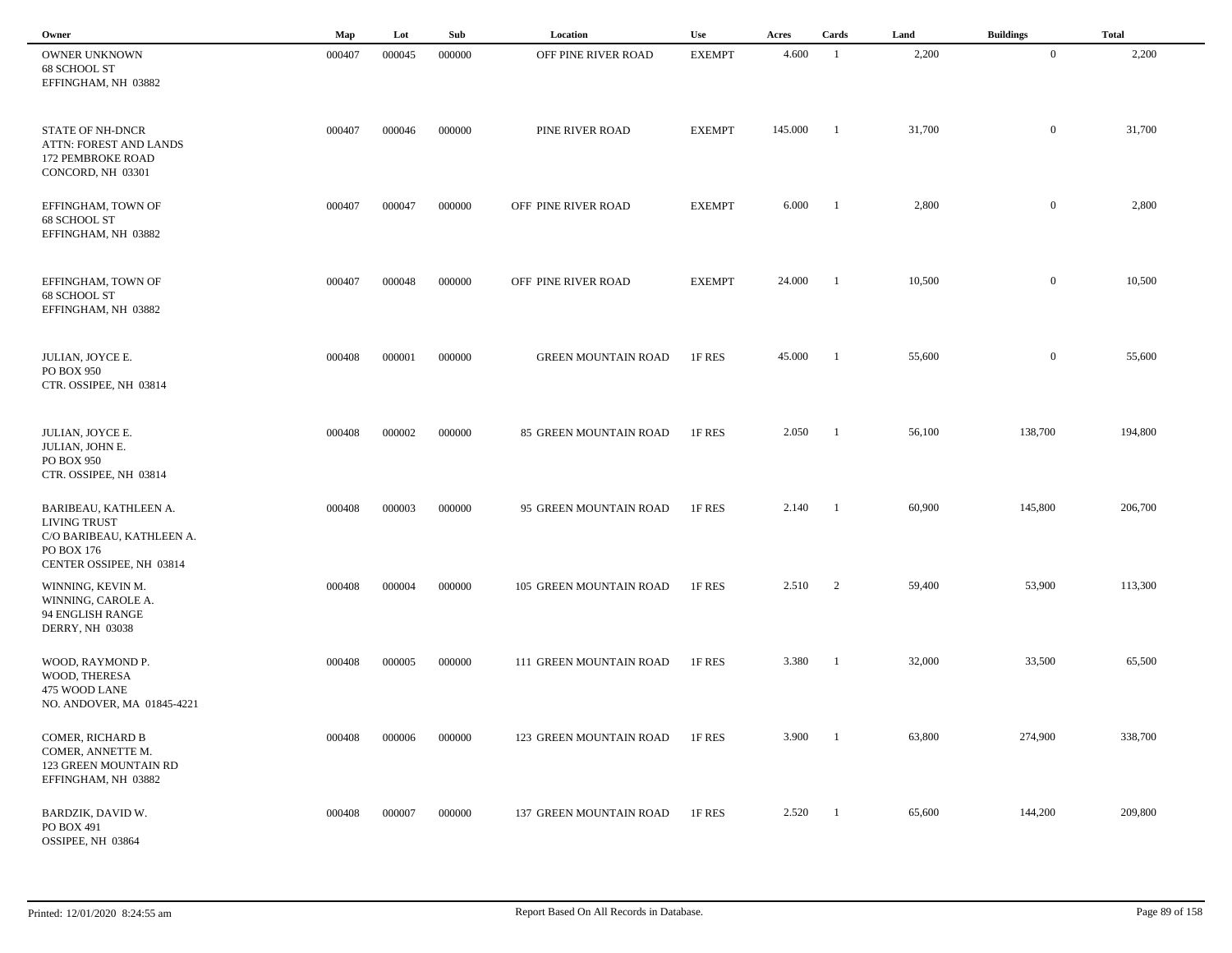| Owner                                                                                       | Map    | Lot    | Sub    | Location                   | Use    | Acres   | Cards                    | Land      | <b>Buildings</b> | <b>Total</b> |
|---------------------------------------------------------------------------------------------|--------|--------|--------|----------------------------|--------|---------|--------------------------|-----------|------------------|--------------|
| BARDZIK, DAVID W.<br>PO BOX 491<br>OSSIPEE, NH 03864                                        | 000408 | 000008 | 000000 | 147 GREEN MOUNTAIN ROAD    | 1F RES | 433.000 | 2                        | 150,500   | 58,800           | 209,300      |
| RZEWNICKI, ROBERT<br>WASSON, VICKI B.<br>159 GREEN MOUNTAIN RD<br>EFFINGHAM, NH 03882       | 000408 | 000009 | 000000 | 159 GREEN MOUNTAIN ROAD    | 1F RES | 2.070   | $\blacksquare$           | 56,100    | 104,300          | 160,400      |
| <b>BURCH, GEORGE</b><br>167 GREEN MOUNTAIN RD<br>EFFINGHAM, NH 03882                        | 000408 | 000010 | 000000 | 167 GREEN MOUNTAIN ROAD    | 1F RES | 2.000   | $\overline{\phantom{a}}$ | 58,900    | 176,800          | 235,700      |
| SILVA, RICCI A.<br>173 GREEN MOUNTAIN RD<br>EFFINGHAM, NH 03882                             | 000408 | 000011 | 000000 | 173 GREEN MOUNTAIN ROAD    | 1F RES | 2.000   | $\blacksquare$           | 56,000    | 129,800          | 185,800      |
| PHINNEY, JOYCE K.<br>PHINNEY RAWN<br><b>64 MOUNTAIN VIEW DRIVE</b><br>SOUTH PARIS, ME 04281 | 000408 | 000012 | 000000 | 185 GREEN MOUNTAIN ROAD    | 1F RES | 2.060   | $\overline{\phantom{a}}$ | 59,000    | 153,600          | 212,600      |
| BROOKS, CURTIS A.<br>209 GREEN MOUNTAIN RD.<br>EFFINGHAM, NH 03882                          | 000408 | 000013 | 000000 | <b>GREEN MOUNTAIN ROAD</b> | 1F RES | 2.010   | - 1                      | 24,900    | $\overline{0}$   | 24,900       |
| BROOKS, CURTIS A.<br>209 GREEN MOUNTAIN RD.<br>EFFINGHAM, NH 03882                          | 000408 | 000014 | 000000 | 209 GREEN MOUNTAIN ROAD    | 1F RES | 3.360   | - 1                      | 66,400    | 227,600          | 294,000      |
| <b>BARDZIK, ROBERT T.</b><br>221 GREEN MOUNTAIN RD<br>EFFINGHAM, NH 03882                   | 000408 | 000015 | 000000 | 221 GREEN MOUNTAIN ROAD    | 1F RES | 2.020   | - 1                      | 58,900    | 96,600           | 155,500      |
| VAN COR, JENNIFER L.<br><b>243 GREEN MOUNTAIN RD</b><br>EFFINGHAM, NH 03882                 | 000408 | 000016 | 000000 | 243 GREEN MOUNTAIN ROAD    | 1F RES | 10.190  | $\overline{\phantom{a}}$ | 68,400    | 152,500          | 220,900      |
| CRAGIN, A. BRUCE<br>CRAGIN, TRACY J.<br>271 GREEN MOUNTAIN RD.<br>EFFINGHAM, NH 03882       | 000408 | 000017 | 000000 | 271 GREEN MOUNTAIN ROAD    | 1F RES | 15.000  | $\overline{1}$           | 55,419 cu | 113,000          | 168,419      |
| FARRO, STEVEN A.<br>MATHOT, GRETCHEN A.<br>277 GREEN MOUNTAIN RD<br>EFFINGHAM, NH 03882     | 000408 | 000018 | 000000 | 277 GREEN MOUNTAIN ROAD    | 1F RES | 1.700   | $\overline{1}$           | 55,700    | 126,900          | 182,600      |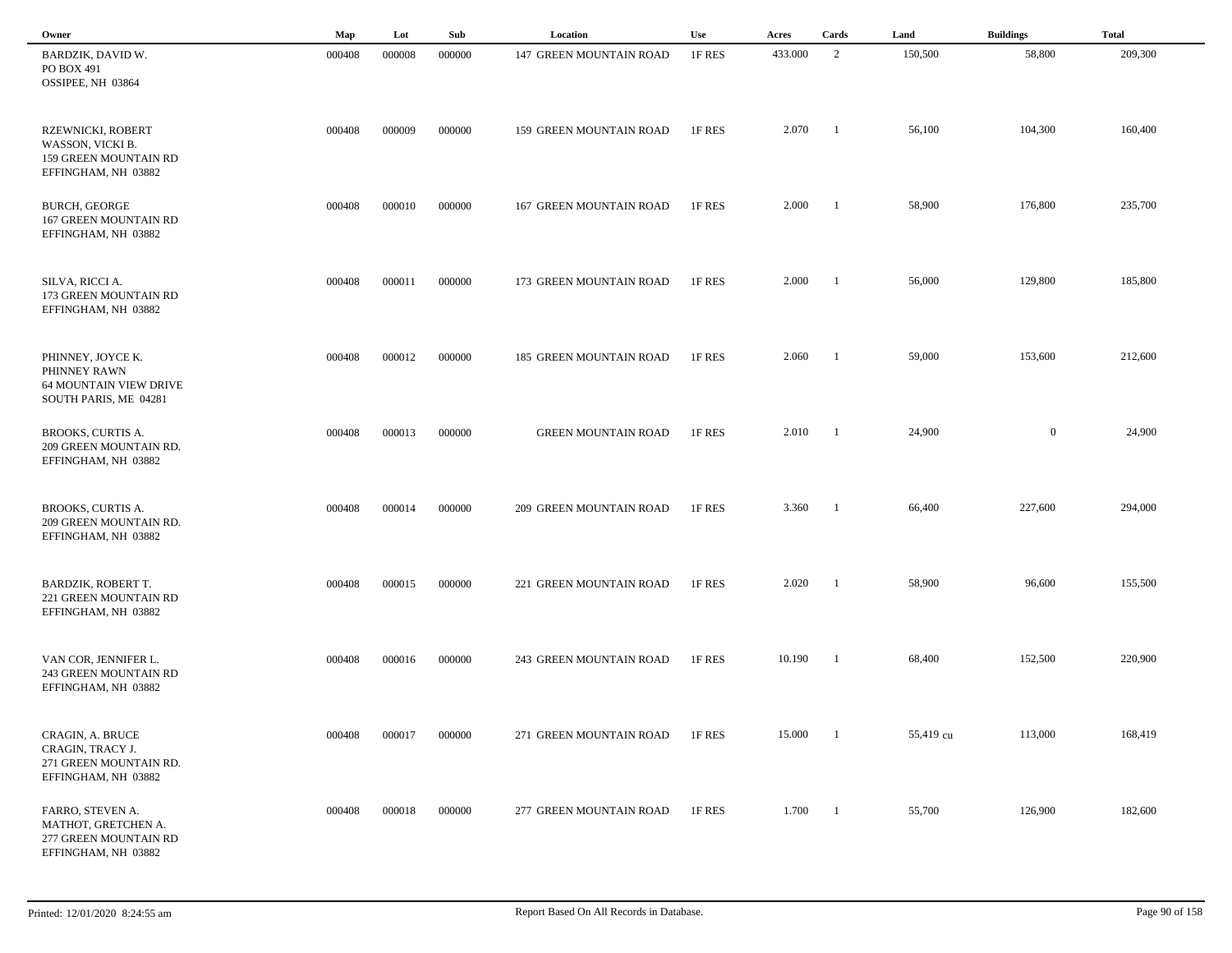| Owner                                                                                                                        | Map    | Lot    | Sub    | Location                   | Use           | Acres   | Cards                    | Land    | <b>Buildings</b> | <b>Total</b> |  |
|------------------------------------------------------------------------------------------------------------------------------|--------|--------|--------|----------------------------|---------------|---------|--------------------------|---------|------------------|--------------|--|
| LOYAS, CHERYL ANN<br>LOYAS, ROBERT<br><b>287 GREEN MOUNTAIN RD</b><br>EFFINGHAM, NH 03882                                    | 000408 | 000019 | 000000 | 287 GREEN MOUNTAIN ROAD    | 1F RES        | 2.330   | - 1                      | 59,200  | 120,400          | 179,600      |  |
| <b>STATE OF NH-DNCR</b><br>ATTN: FOREST AND LANDS<br>172 PEMBROKE ROAD<br>CONCORD, NH 03301                                  | 000408 | 000020 | 000000 | <b>GREEN MOUNTAIN ROAD</b> | <b>EXEMPT</b> | 503.000 | -1                       | 106,900 | $\overline{0}$   | 106,900      |  |
| PILLSBURY, FRED T.<br>2003 REVOCABLE TRUST<br>2220 FIESTA COURT<br>ATWATER, CA 95301                                         | 000408 | 000021 | 000000 | <b>GREEN MOUNTAIN ROAD</b> | 1F RES        | 2.900   | $\overline{\phantom{a}}$ | 25,800  | $\overline{0}$   | 25,800       |  |
| BENNETT, MARK R.-TRUSTEE<br>BENNETT, YVETTE-TRUSTEE<br>BENNETT FAMILY NOM. TRUST<br>53 HIGHLAND STREET<br>AMESBURY, MA 01913 | 000408 | 000022 | 000000 | 309 GREEN MOUNTAIN ROAD    | 1F RES        | 1.400   | $\blacksquare$           | 55,400  | 54,500           | 109,900      |  |
| <b>BALLOU, JOANNE</b><br>17 COACH RD.<br>EXETER, NH 03833-4303                                                               | 000408 | 000023 | 000000 | 325 GREEN MOUNTAIN ROAD    | 1F RES        | 7.580   | - 1                      | 60,300  | 29,300           | 89,600       |  |
| <b>GRAHAM, JANET</b><br>335 GREEN MOUNTAIN RD<br>EFFINGHAM, NH 03882                                                         | 000408 | 000024 | 000000 | 335 GREEN MOUNTAIN ROAD    | 1F RES        | 5.140   | $\overline{\phantom{a}}$ | 59,000  | 106,900          | 165,900      |  |
| <b>SLACK, SUSAN</b><br>343 GREEN MOUNTAIN RD.<br>EFFINGHAM, NH 03882                                                         | 000408 | 000025 | 000000 | 343 GREEN MOUNTAIN ROAD    | 1F RES        | 2.950   | -1                       | 56,900  | 100,500          | 157,400      |  |
| <b>ENOS, DONALD R</b><br><b>ENOS, MAUREEN E</b><br>9 LAMBERT LANE<br><b>WARREN, RI 02885</b>                                 | 000408 | 000026 | 000000 | 347 GREEN MOUNTAIN ROAD    | 1F RES        | 2.660   | $\overline{1}$           | 62,600  | 163,600          | 226,200      |  |
| MATHIAS, BRADFORD A.<br>MATHIAS, PAIGE ELAINE<br><b>85 PLEASANT STREET</b><br>CONWAY, NH 03818                               | 000408 | 000027 | 000000 | 355 GREEN MOUNTAIN ROAD    | 1F RES        | 2.280   | -1                       | 56,300  | 91,600           | 147,900      |  |
| KIRKWOOD, VICTORIA<br>363 GREEN MOUNTAIN RD.<br>EFFINGHAM, NH 03882                                                          | 000408 | 000028 | 000000 | 363 GREEN MOUNTAIN ROAD    | 1F RES        | 2.210   | - 1                      | 53,200  | 82,100           | 135,300      |  |
| HARTFORD, TRELL J.<br>1103 CENTER ST<br>WOLFEBORO, NH 03894                                                                  | 000408 | 000029 | 000000 | 373 GREEN MOUNTAIN ROAD    | 1F RES        | 2.200   | $\overline{\phantom{a}}$ | 59,100  | 89,000           | 148,100      |  |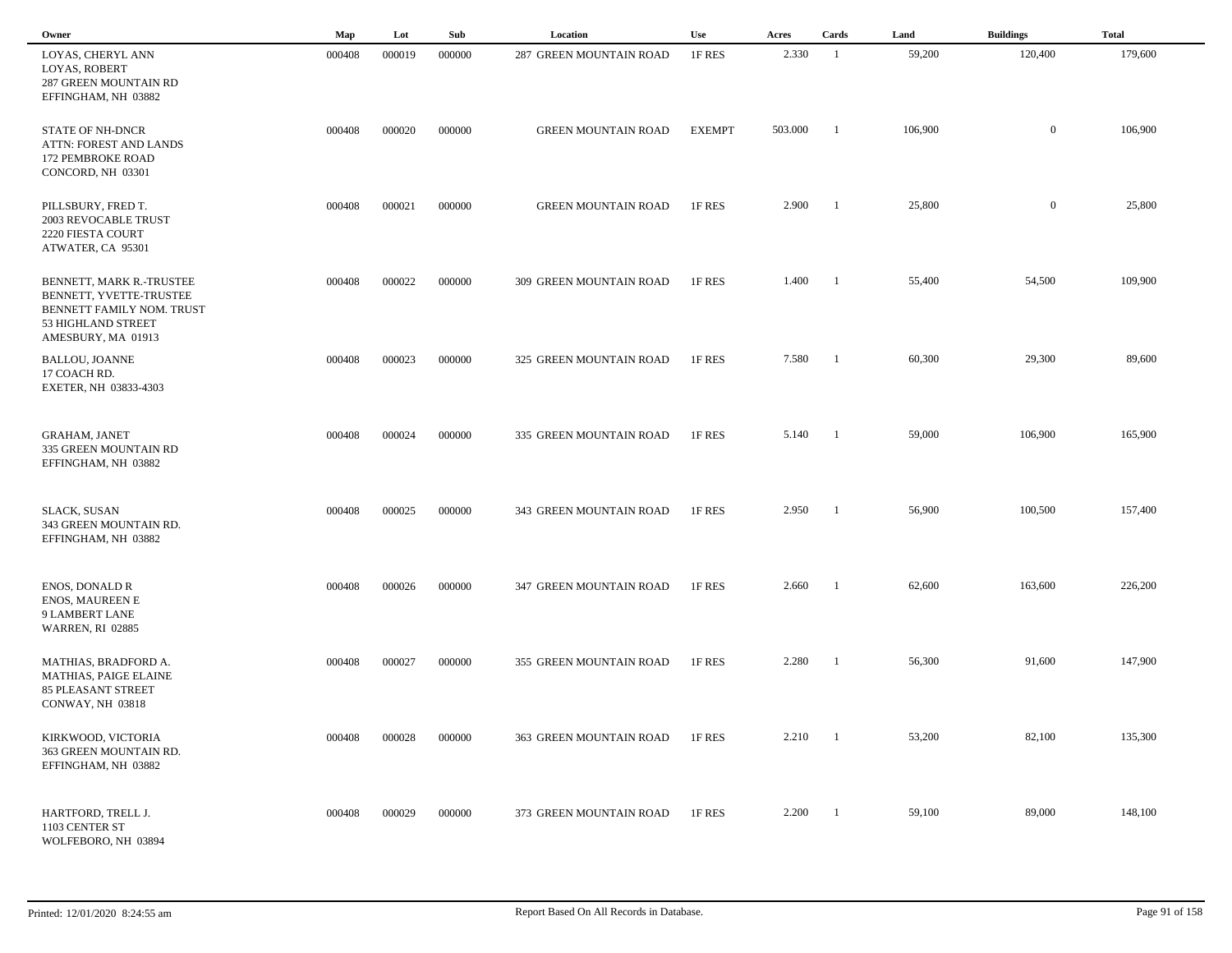| Owner                                                                                      | Map    | Lot    | Sub    | Location                    | Use           | Acres   | Cards          | Land       | <b>Buildings</b> | <b>Total</b> |  |
|--------------------------------------------------------------------------------------------|--------|--------|--------|-----------------------------|---------------|---------|----------------|------------|------------------|--------------|--|
| MERROW FAMILY TRUST, HARRY C.<br>C/O HARRY MERROW<br>PO BOX 94<br>CENTER OSSIPEE, NH 03814 | 000408 | 000030 | 000000 | <b>GREEN MOUNTAIN ROAD</b>  | MNGD P        | 53.210  | -1             | 4,031 cu   | $\overline{0}$   | 4,031        |  |
| FRENCH, JESSICA R.<br>395 GREEN MOUNTAIN ROAD<br>EFFINGHAM, NH 03882                       | 000408 | 000031 | 000000 | 395 GREEN MOUNTAIN ROAD     | 1F RES        | 4.500   | - 1            | 60,000     | 132,300          | 192,300      |  |
| GALLOWAY, MARK J.<br>413 GREEN MOUNTAIN ROAD<br>EFFINGHAM, NH 03882                        | 000408 | 000032 | 000000 | 413 GREEN MOUNTAIN ROAD     | 1F RES        | 2.010   | -1             | 65,100     | 146,400          | 211,500      |  |
| EFFINGHAM CONNECT<br>120 MOODY ROAD<br>EFFINGHAM, NH 03882                                 | 000408 | 000033 | 000000 | 302 GREEN MOUNTAIN ROAD     | COM/IN        | 1.100   | -1             | 55,100     | 88,900           | 144,000      |  |
| STRAUSS, DAVID S.<br>STRAUSS, JUDITH M<br>PO BOX 173<br>EFFINGHAM, NH 03882                | 000408 | 000034 | 000000 | 49 JACK RUSSELL ROAD        | 1F RES        | 12.800  | $\overline{1}$ | 197,600    | 191,600          | 389,200      |  |
| DALRYMPLE, CHAD D.<br>13 JACK RUSSELL ROAD<br>EFFINGHAM, NH 03882                          | 000408 | 000035 | 000000 | <b>13 JACK RUSSELL ROAD</b> | 1F RES        | 1.200   | - 1            | 42,500     | 69,000           | 111,500      |  |
| DESCHENES, KEVIN<br>134 JONES RD<br>EFFINGHAM, NH 03882                                    | 000408 | 000036 | 000000 | <b>WEST RANGE ROAD</b>      | <b>UNMNG</b>  | 193.000 | - 1            | 11,495 cu  | $\overline{0}$   | 11,495       |  |
| <b>OWNER UNKNOWN</b><br>68 SCHOOL ST<br>EFFINGHAM, NH 03882                                | 000408 | 000037 | 000000 | <b>WEST RANGE ROAD</b>      | <b>EXEMPT</b> | 20.000  | -1             | 29,600     | $\overline{0}$   | 29,600       |  |
| MCCONKEY, MARK E.<br>MCCONKEY, CAROL M.<br><b>10 CLOVER LANE 1</b><br>FREEDOM, NH 03836    | 000408 | 000038 | 000000 | <b>WEST RANGE ROAD</b>      | MNGD P        | 71.000  | -1             | 3,559 cu   | $\boldsymbol{0}$ | 3,559        |  |
| CONANT, JANET<br><b>BURNER, PATRICIA</b><br>239 AMESBURY RD<br>HAVERHILL, MA 01830-2335    | 000408 | 000039 | 000000 | 82 JACK RUSSELL ROAD        | 1F RES        | 146.000 | - 1            | 209,294 cu | 124,000          | 333,294      |  |
| FOLEY, ANNE L.<br>272 GREEN MOUNTAIN ROAD<br>EFFINGHAM, NH 03882                           | 000408 | 000040 | 000000 | 272 GREEN MOUNTAIN ROAD     | 1F RES        | 5.500   | - 1            | 61,200     | 96,100           | 157,300      |  |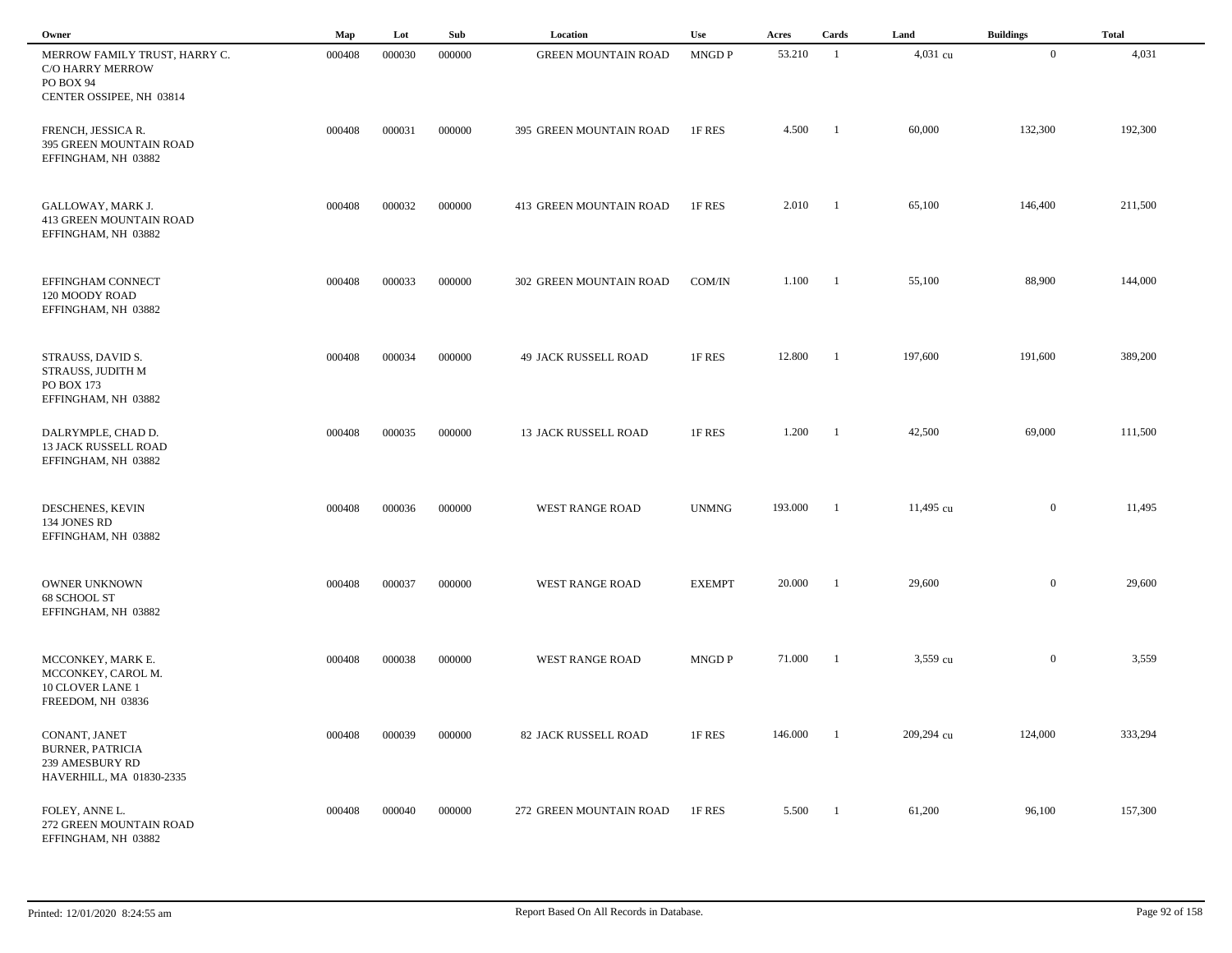| Owner                                                                                             | Map    | Lot    | Sub    | Location                       | Use    | Acres   | Cards                    | Land    | <b>Buildings</b> | <b>Total</b> |
|---------------------------------------------------------------------------------------------------|--------|--------|--------|--------------------------------|--------|---------|--------------------------|---------|------------------|--------------|
| PRENTICE, ALAN<br>PRENTICE, GRETCHEN<br>236 GREEN MOUNTAIN RD<br>EFFINGHAM, NH 03882              | 000408 | 000041 | 000000 | 236 GREEN MOUNTAIN ROAD        | 1F RES | 2.010   | - 1                      | 56,000  | 149,800          | 205,800      |
| PRENTICE, ALAN<br>PRENTICE, GRETCHEN<br>236 GREEN MOUNTAIN RD<br>EFFINGHAM, NH 03882              | 000408 | 000042 | 000000 | 226 GREEN MOUNTAIN ROAD        | 1F RES | 14.870  | - 1                      | 68,400  | 101,500          | 169,900      |
| KNOWLES, D. ARTHUR<br><b>C/O LUKE ALEXANDER</b><br>59 PINELAND PARK ROAD<br>MILTON, NH 03851      | 000408 | 000043 | 000000 | 206 GREEN MOUNTAIN ROAD        | 1F RES | 3.900   | $\overline{\phantom{a}}$ | 60,700  | 53,300           | 114,000      |
| ALTON ROLLINSFORD, LLC.<br>PO BOX 333<br>ALTON BAY, NH 03810                                      | 000408 | 000044 | 000000 | 202 GREEN MOUNTAIN ROAD        | 1F RES | 4.600   | $\blacksquare$           | 63,400  | 81,400           | 144,800      |
| WHITAKER, HAROLD R.<br>PO BOX 416<br>CENTER CONWAY, NH 03813                                      | 000408 | 000045 | 000000 | JACK RUSSELL ROAD              | 1F RES | 165.000 | - 1                      | 121,600 | $\boldsymbol{0}$ | 121,600      |
| HILSMAN, SCOTT D<br>HILSMAN-WUELFING, MAUREEN A<br>250 GREEN MOUNTAIN ROAD<br>EFFINGHAM, NH 03882 | 000408 | 000045 | 000001 | 250 GREEN MOUNTAIN ROAD        | 1F RES | 12.900  | $\overline{\phantom{a}}$ | 65,000  | 118,900          | 183,900      |
| NEWBEGIN, KEITH<br>117 DORRS CORNER ROAD<br>CENTER OSSIPEE, NH 03814                              | 000408 | 000046 | 000000 | 140 GREEN MOUNTAIN ROAD        | 1F RES | 16.000  | - 1                      | 74,000  | 148,500          | 222,500      |
| DANIELS, PETER C.<br>DANIELS, MEGHAN F.<br>92 HARRIET AVENUE<br>SHREWSBURY, MA 01545              | 000408 | 000047 | 000000 | 118 GREEN MOUNTAIN ROAD        | 1F RES | 6.100   | - 1                      | 61,800  | 49,700           | 111,500      |
| WHITE, EDWARD C.<br>WHITE, ELLEN N.<br><b>PO BOX 886</b><br>CTR. OSSIPEE, NH 03814                | 000408 | 000047 | 000001 | <b>134 GREEN MOUNTAIN ROAD</b> | 1F RES | 5.720   | - 1                      | 59,300  | 144,800          | 204,100      |
| WHITE, TIMOTHY L.<br>104 GREEN MOUNTAIN RD<br>EFFINGHAM, NH 03882                                 | 000408 | 000048 | 000000 | 104 GREEN MOUNTAIN ROAD        | 1F RES | 7.900   | $\overline{1}$           | 64,200  | 132,300          | 196,500      |
| WHITE, TIMOTHY L.<br>104 GREEN MOUNTAIN RD<br>EFFINGHAM, NH 03882                                 | 000408 | 000049 | 000000 | <b>GREEN MOUNTAIN ROAD</b>     | 1F RES | 5.000   | $\overline{\phantom{a}}$ | 29,100  | $\overline{0}$   | 29,100       |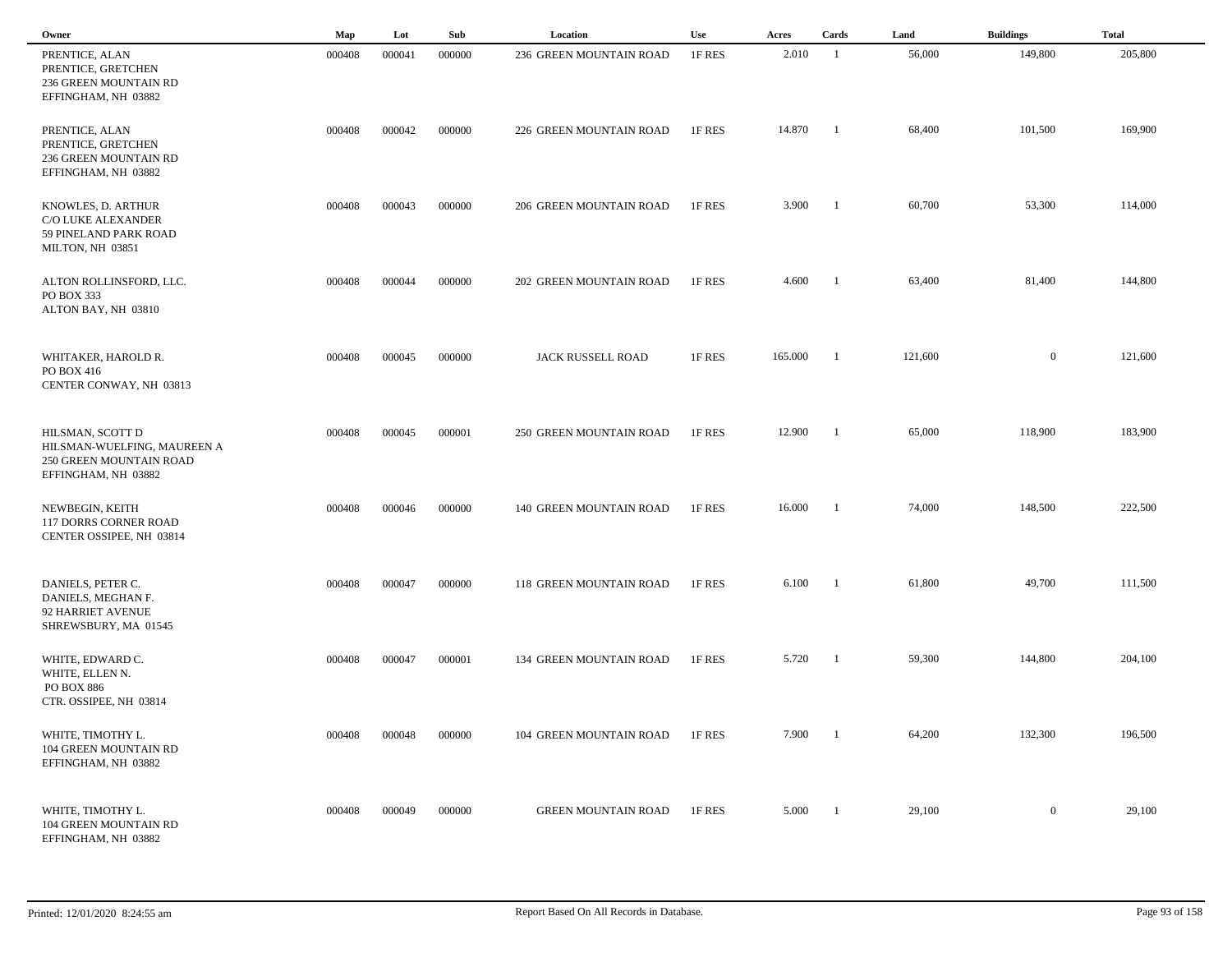| Owner                                                                                                                                           | Map    | Lot    | Sub    | Location                   | Use          | Acres   | Cards          | Land       | <b>Buildings</b> | <b>Total</b> |  |
|-------------------------------------------------------------------------------------------------------------------------------------------------|--------|--------|--------|----------------------------|--------------|---------|----------------|------------|------------------|--------------|--|
| SCHWARTZ, THOMAS A.<br>SCHWARTZ, MARY ADA<br>5 WIRTHMORE LANE<br>LYNNFIELD, MA 01940                                                            | 000408 | 000050 | 000000 | 60 GREEN MOUNTAIN ROAD     | 1F RES       | 118.000 | 2              | 106,848 cu | 270,600          | 377,448      |  |
| COLE, BERTRAND<br>105 WALNUT AVENUE<br>N HAMPTON, NH 03862                                                                                      | 000408 | 000051 | 000000 | OFF TOWN HOUSE ROAD        | <b>UNMNG</b> | 26.000  | -1             | $1,235$ cu | $\mathbf{0}$     | 1,235        |  |
| VAN GELDER, JONATHAN<br>VAN GELDER, KRISTEN<br>341 TOWN HOUSE RD<br>EFFINGHAM, NH 03882                                                         | 000409 | 000001 | 000000 | 341 TOWN HOUSE ROAD        | 1F RES       | 5.150   | $\overline{1}$ | 60,400     | 120,500          | 180,900      |  |
| HAMILTONS OF WATERBOROUGH<br>C/O J. O. HAMILTON<br>PO BOX 39<br>WATERBORO, ME 04087-3032                                                        | 000409 | 000002 | 000000 | TOWN HOUSE ROAD            | <b>UNMNG</b> | 14.200  | -1             | 943 cu     | $\overline{0}$   | 943          |  |
| ROY, KAREN D.<br>ROY, ANDRE R.<br>457 TOWN HOUSE RD<br>EFFINGHAM, NH 03882                                                                      | 000409 | 000003 | 000000 | 457 TOWN HOUSE ROAD        | 1F RES       | 2.100   | $\blacksquare$ | 56,100     | 80,600           | 136,700      |  |
| HUMP REALTY TRUST<br>BROWN, KATHLEEN - TRUSTEE<br>54 ELLIOT AVE<br><b>OUINCY, MA 02171</b>                                                      | 000409 | 000004 | 000000 | 598 TOWN HOUSE ROAD        | 1F RES       | 66.000  | -1             | 91,700     | 113,400          | 205,100      |  |
| POTTER FAMILY TRUST<br>POTTER, NEIL ERIC&POTTER, PAUL<br>ANDREWS, MARY E.-TRUSTEES<br>242 TOWN HOUSE RD<br>EFFINGHAM, NH 03882                  | 000409 | 000005 | 000000 | TOWN HOUSE ROAD            | <b>UNMNG</b> | 68.000  | -1             | 3,230 cu   | $\overline{0}$   | 3,230        |  |
| SMITH, ROBERT A.<br>HUGHES, BRENDA<br>592 TOWN HOUSE ROAD<br>EFFINGHAM, NH 03882                                                                | 000409 | 000006 | 000000 | 592 TOWN HOUSE ROAD        | 1F RES       | 58.000  | -1             | 111,100    | 172,600          | 283,700      |  |
| RMB VENTURES, LLC<br><b>298 CHESTER TURNPIKE</b><br>CANDIA, NH 03034                                                                            | 000409 | 000007 | 000000 | TOWN HOUSE ROAD            | 1F RES       | 21.000  | -1             | 16,600     | $\mathbf{0}$     | 16,600       |  |
| KEAN, PAUL V., JR.-TRUSTEE<br>KEAN, CARYN L-TRUSTEE<br><b>468 TOWN HOUSE ROAD REAL ESTATE TRUST</b><br>PO BOX 246<br>EAST BRIDGEWATER, MA 02333 | 000409 | 000008 | 000000 | <b>468 TOWN HOUSE ROAD</b> | 1F RES       | 59.900  |                | 112,600    | 190,600          | 303,200      |  |
| <b>HUMP REALTY TRUST</b><br>BROWN, KATHLEEN - TRUSTEE<br>54 ELLIOT AVE<br><b>OUINCY, MA 02171</b>                                               | 000409 | 000009 | 000000 | 468 TOWN HOUSE ROAD RE     | 1F RES       | 74.000  | - 1            | 65,400     | 200              | 65,600       |  |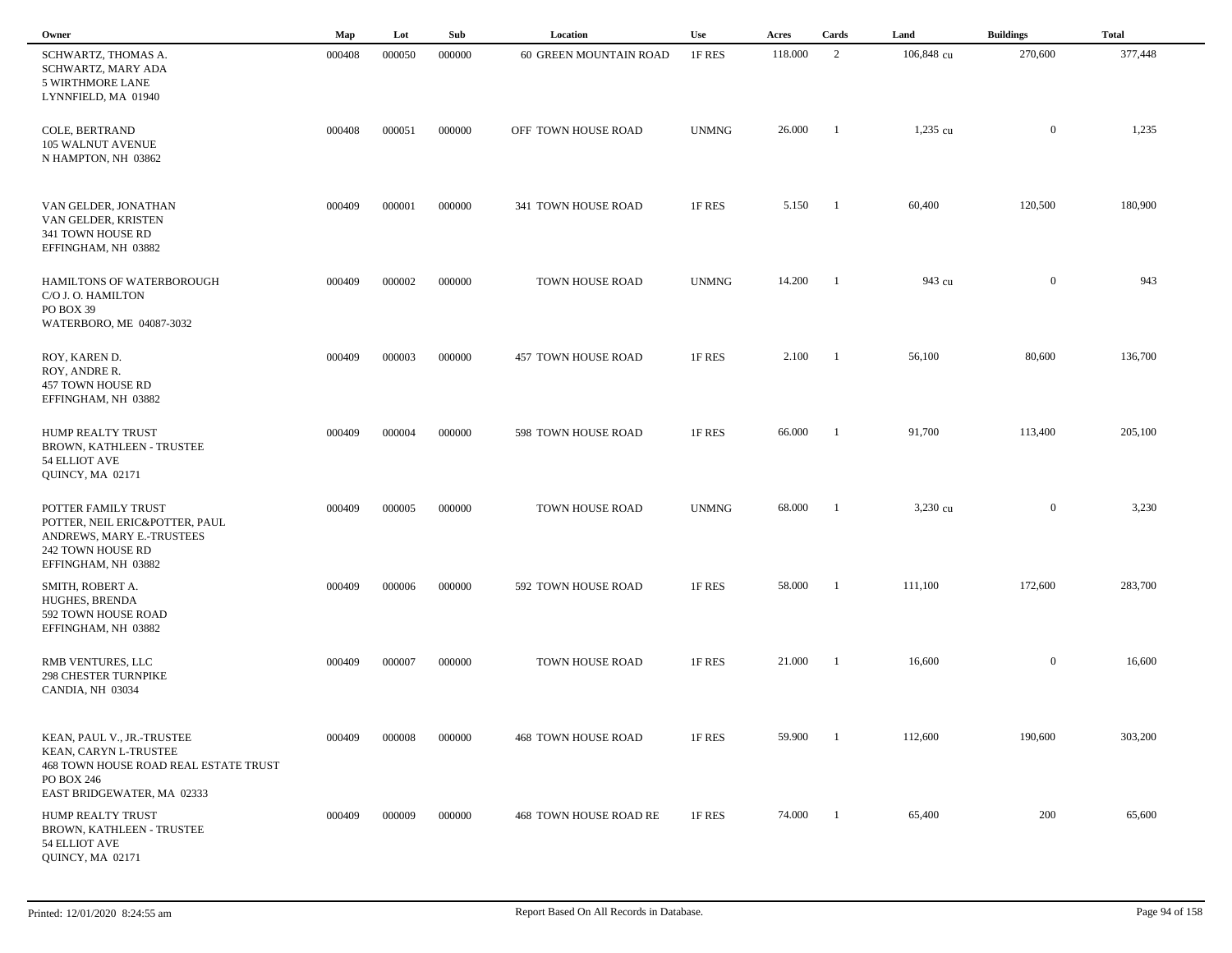| Owner                                                                                                                                              | Map    | Lot    | Sub    | Location             | Use          | Acres    | Cards          | Land       | <b>Buildings</b> | <b>Total</b> |  |
|----------------------------------------------------------------------------------------------------------------------------------------------------|--------|--------|--------|----------------------|--------------|----------|----------------|------------|------------------|--------------|--|
| SOCIETY FOR THE PROTECTION<br>OF NH FORESTS<br>54 PORTSMOUTH STREET<br>CONCORD, NH 03301                                                           | 000409 | 000010 | 000000 | OFF TOWN HOUSE ROAD  | 1F RES       | 61.000   | -1             | 3,489 cu   | $\bf{0}$         | 3,489        |  |
| POTTER FAMILY TRUST<br>POTTER, NEIL ERIC&POTTER, PAUL<br>ANDREWS, MARY E.-TRUSTEES<br>242 TOWN HOUSE RD<br>EFFINGHAM, NH 03882                     | 000409 | 000011 | 000000 | <b>LIBBY ROAD</b>    | <b>UNMNG</b> | 25.000   | $\overline{1}$ | $1,211$ cu | $\overline{0}$   | 1,211        |  |
| HAMILTONS OF WATERBOROUGH<br>C/O J. O. HAMILTON<br>PO BOX 39<br>WATERBORO, ME 04087-3032                                                           | 000409 | 000012 | 000000 | TOWN HOUSE ROAD      | <b>UNMNG</b> | 121.000  | $\overline{1}$ | 6,195 cu   | $\overline{0}$   | 6,195        |  |
| SZAPEIL, RHONDA W.- TRUSTEE<br>RACINE, LEO D.-TRUSTEE<br><b>SZAPEIL RACINE TRUST</b><br>PO BOX 382<br>OSSIPEE, NH 03864                            | 000409 | 000013 | 000000 | 25 LIBBY ROAD        | 1F RES       | 249.000  | $\overline{2}$ | 192,076 cu | 292,400          | 484,476      |  |
| WADDINGTON, ROBERT W.<br>WADDINGTON, THERESA L.<br>POBOX 31<br>EFFINGHAM, NH 03882                                                                 | 000409 | 000014 | 000000 | <b>65 LIBBY ROAD</b> | 1F RES       | 25.220   | -1             | 57,600     | 126,200          | 183,800      |  |
| VATISTAS III, GREGORY<br>VATISTAS, RAPHAELLE<br>P O BOX 194<br>EFFINGHAM, NH 03882                                                                 | 000409 | 000015 | 000000 | 79 LIBBY ROAD        | 1F RES       | 28.220   | - 1            | 42,171 cu  | 214,000          | 256,171      |  |
| ROBBINS, KENNETH<br>ROBBINS, MORDECAI ANN<br><b>26 SEWALL ROAD</b><br>PORTSMOUTH, NH 03801                                                         | 000409 | 000016 | 000000 | 81 LIBBY ROAD        | 1F RES       | 61.670   | - 1            | 54,900     | 47,600           | 102,500      |  |
| CHASE, VENUS ROSE MARIE<br>PO BOX 772<br>OSSIPEE, NH 03864                                                                                         | 000409 | 000017 | 000000 | 121 LIBBY ROAD       | 1F RES       | 27.670   | - 1            | 45,000     | 125,100          | 170,100      |  |
| BLANCHETTE, ROBERT JR.-TRUSTEE<br>BLANCHETTE, NANCY J.-TRUSTEE<br>BLANCHETTE 2014 FAMILY TRUST<br><b>152 LEACH HILL RD</b><br>CASCO, ME 04015-3449 | 000409 | 000018 | 000000 | <b>LIBBY ROAD</b>    | 1F RES       | 30.120   | $\blacksquare$ | 30,400     | $\overline{0}$   | 30,400       |  |
| SCUZZARELLA, ROBERT J.<br><b>8 CARR ROAD</b><br>SAUGUS, MA 01906                                                                                   | 000409 | 000019 | 000000 | 147 LIBBY ROAD       | 1F RES       | 33.170   | $\overline{1}$ | 38,500     | $\overline{0}$   | 38,500       |  |
| JACKSON, DAVID J.<br>PO BOX 39<br>EAST DICKSFIELD, ME 04227                                                                                        | 000409 | 000020 | 000000 | <b>LIBBY ROAD</b>    | 1F RES       | 31.710 1 |                | 34,400     | $\overline{0}$   | 34,400       |  |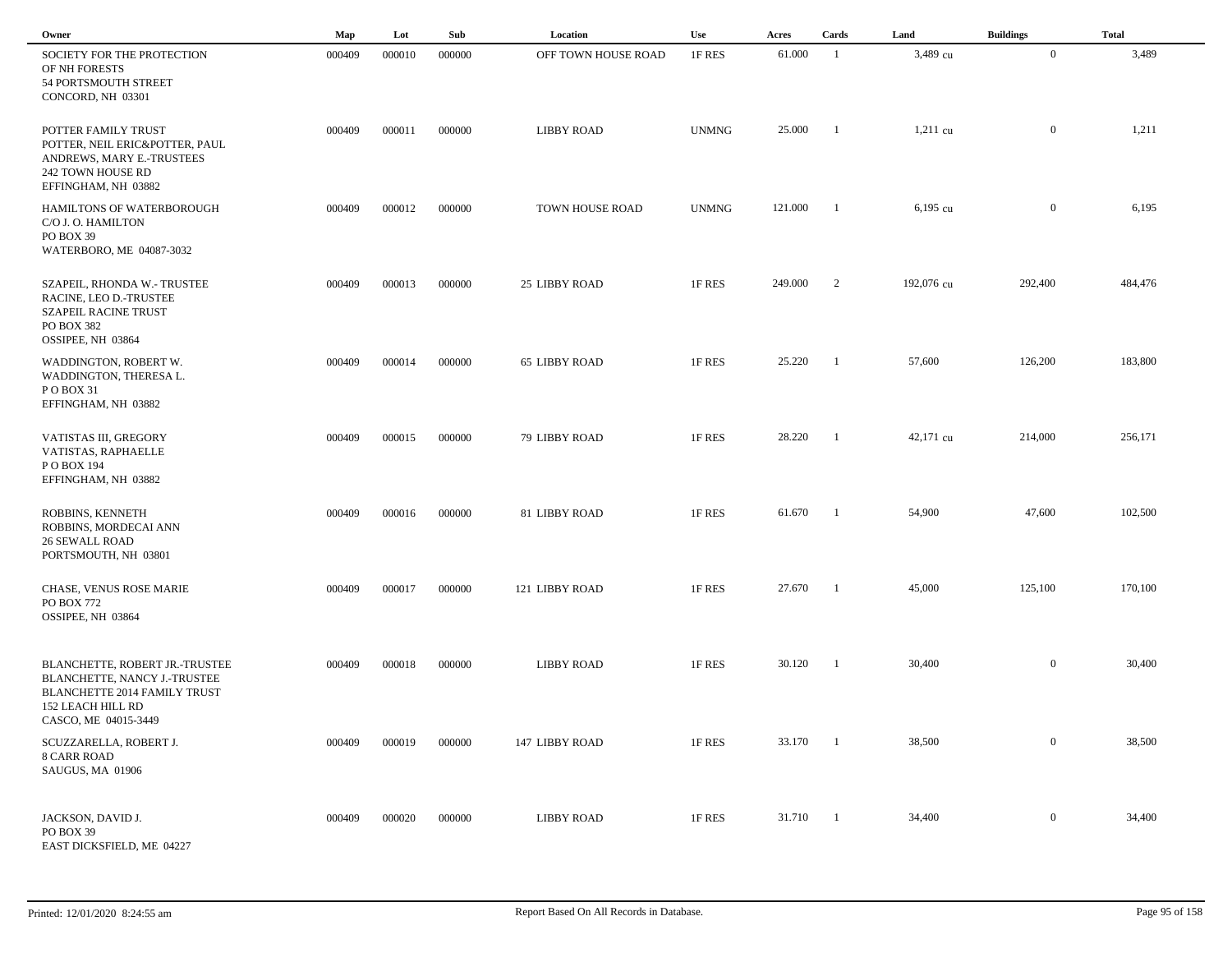| Owner                                                                                                                                                | Map    | Lot    | Sub    | Location            | Use    | Acres  | Cards          | Land      | <b>Buildings</b> | <b>Total</b> |  |
|------------------------------------------------------------------------------------------------------------------------------------------------------|--------|--------|--------|---------------------|--------|--------|----------------|-----------|------------------|--------------|--|
| MONAST, THOMAS A.& FARIA, ROBERT<br>P O BOX 182<br>EFFINGHAM, NH 03882                                                                               | 000409 | 000021 | 000000 | 221 LIBBY ROAD      | 1F RES | 30.940 | -1             | 80,555 cu | 56,600           | 137,155      |  |
| AHERN, MICHAEL<br><b>BROWN, RICHARD</b><br><b>41 WALNUT STREET</b><br>MANSFIELD, MA 02048                                                            | 000409 | 000022 | 000000 | <b>LIBBY ROAD</b>   | 1F RES | 5.500  | -1             | 27,300    | $\mathbf{0}$     | 27,300       |  |
| AHERN, MICHAEL<br><b>41 WALNUT STREET</b><br>MANSFIELD, MA 02048                                                                                     | 000409 | 000023 | 000000 | <b>LIBBY ROAD</b>   | 1F RES | 5.190  | - 1            | 27,800    | $\mathbf{0}$     | 27,800       |  |
| FAIRCHILD, LINDA-TRUSTEE<br>LINDA A FAIRCHILD REVOCABLE TRUST<br>P.O. BOX 204<br>CENTER OSSIPEE, NH 03814                                            | 000409 | 000024 | 000000 | 26 LIBBY ROAD       | 1F RES | 18.000 | - 1            | 44,452 cu | 108,000          | 152,452      |  |
| BATEMEN, STEPHANIE P.<br>BATEMAN, SAMANTHA A.<br>324 TOWN HOUSE ROAD<br>EFFINGHAM, NH 03882                                                          | 000409 | 000025 | 000000 | 324 TOWN HOUSE ROAD | 1F RES | 7.480  | $\blacksquare$ | 60,900    | 49,900           | 110,800      |  |
| HENDERSON, CHRISTINE H. REV TR<br>HENNESEY, JOHN F / HENDERSON,<br>MURRAY FAMILY 2006 REV. TRUST<br><b>12 PENDEXTER RD</b><br>MADBURY, NH 03820-7007 | 000410 | 000001 | 000000 | OLD POUND ROAD      | 1F RES | 7.000  | - 1            | 28,100    | $\overline{0}$   | 28,100       |  |
| DAVIS, ROLAND E.<br>DAVIS, BARBARA M.<br>412 RASPBERRY LANE<br>FOUNTAIN INN, SC 29644                                                                | 000410 | 000002 | 000000 | 95 OLD POUND ROAD   | 1F RES | 5.000  | -1             | 61,800    | 5,400            | 67,200       |  |
| APPLEI, JAMES H.<br>HUBBARD ANDREA S.<br>PO BOX 4<br>EFFINGHAM, NH 03882-0004                                                                        | 000410 | 000003 | 000000 | 101 OLD POUND ROAD  | 2F RES | 5.950  | -1             | 53,000    | 119,000          | 172,000      |  |
| FORTUNA, MARK W.<br>107 OLD POUND ROAD<br>EFFINGHAM, NH 03882                                                                                        | 000410 | 000004 | 000000 | 107 OLD POUND ROAD  | 1F RES | 4.600  | -1             | 49,700    | 87,600           | 137,300      |  |
| MCCONNELL, ROBERT H., JR.<br>MCCONNELL, CUINN P.<br>121 OLD POUND RD<br>EFFINGHAM, NH 03882                                                          | 000410 | 000005 | 000000 | 121 OLD POUND ROAD  | 1F RES | 14.300 |                | 48,314 cu | 116,200          | 164,514      |  |
| WEBSTER, HEATHER S.<br>131 OLD POUND ROAD<br>EFFINGHAM, NH 03882                                                                                     | 000410 | 000006 | 000000 | 131 OLD POUND ROAD  | 1F RES | 2.680  | $\blacksquare$ | 43,400    | 111,300          | 154,700      |  |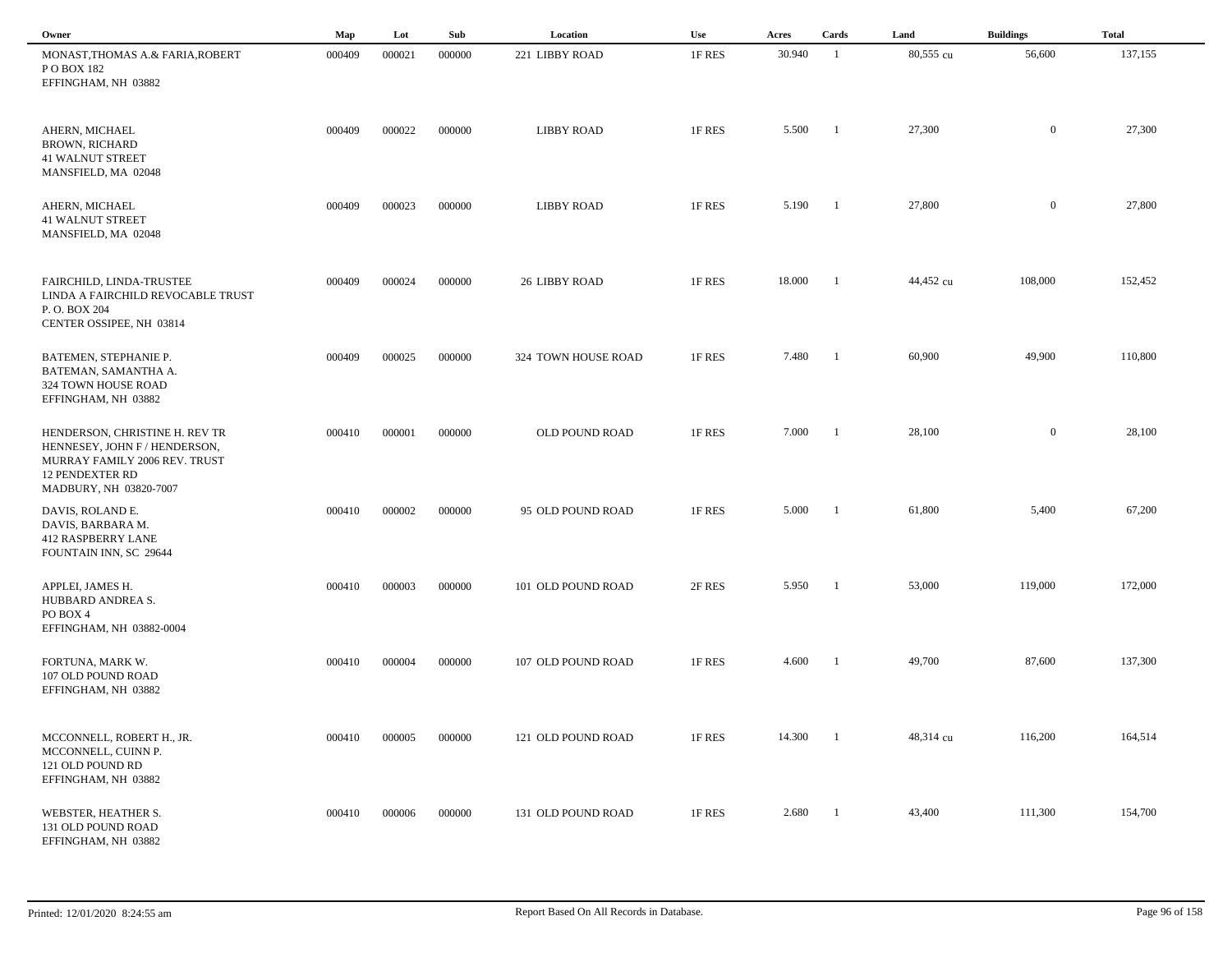| Owner                                                                                                            | Map    | Lot    | Sub    | Location           | Use          | Acres   | Cards          | Land       | <b>Buildings</b> | <b>Total</b> |
|------------------------------------------------------------------------------------------------------------------|--------|--------|--------|--------------------|--------------|---------|----------------|------------|------------------|--------------|
| CURRIE, ROBERT F.<br>CURRIE, WENDY J.<br>145 OLD POUND ROAD<br>EFFINGHAM, NH 03882                               | 000410 | 000007 | 000000 | 145 OLD POUND ROAD | 1F RES       | 2.530   | -1             | 43,600     | 121,600          | 165,200      |
| <b>CURRIE, ROBERT F.</b><br>CURRIE, WENDY J.<br>145 OLD POUND ROAD<br>EFFINGHAM, NH 03882                        | 000410 | 000007 | 000001 | 143 OLD POUND ROAD | 1F RES       | 2.530   | - 1            | 43,600     | 98,300           | 141,900      |
| POTTER, PAUL D.<br>230 TOWN HOUSE RD<br>EFFINGHAM, NH 03882                                                      | 000410 | 000008 | 000000 | 165 OLD POUND ROAD | 1F RES       | 121.000 | -1             | 44,854 cu  | 74,200           | 119,054      |
| RENEW, GLENN B.<br>RENEW, KAREN M<br>30 WEST SIGOURNEY STREET<br>LYNN, MA 01905                                  | 000410 | 000009 | 000000 | 240 LIBBY ROAD     | 1F RES       | 24.000  | -1             | 110,346 cu | 149,600          | 259,946      |
| SANBORN-KAMAL, CHRISTINE<br>PO BOX 471<br>W. OSSIPEE, NH 03890                                                   | 000410 | 000010 | 000000 | 239 LIBBY ROAD     | 1F RES       | 23.400  | -1             | 73,200     | 92,500           | 165,700      |
| CANNEY, KEVIN S.<br>PO BOX 192<br>EFFINGHAM, NH 03882                                                            | 000410 | 000010 | 000001 | 229 LIBBY ROAD     | 1F RES       | 5.000   | - 1            | 64,600     | 96,400           | 161,000      |
| POTTER, ROGER<br>204 RUMFORD ST.<br>CONCORD, NH 03301                                                            | 000410 | 000011 | 000000 | <b>HOBBS ROAD</b>  | 1F RES       | 2.200   | -1             | 18,100     | $\mathbf{0}$     | 18,100       |
| SOCIETY FOR THE PROTECTION<br>OF NH FORESTS<br>54 PORTSMOUTH STREET<br>CONCORD, NH 03301                         | 000410 | 000012 | 000000 | <b>HOBBS ROAD</b>  | <b>UNMNG</b> | 81.000  |                | 11,405 cu  | $\mathbf{0}$     | 11,405       |
| RAWLINGS, PAUL A.<br>RAWLINGS, GERALDINE<br>242 OLD POUND RD.<br>EFFINGHAM, NH 03882                             | 000410 | 000013 | 000000 | 242 OLD POUND ROAD | 1F RES       | 8.900   |                | 42,502 cu  | 79,700           | 122,202      |
| RAWLINGS, PAUL A.<br>RAWLINGS, GERALDINE<br>242 OLD POUND RD.<br>EFFINGHAM, NH 03882                             | 000410 | 000014 | 000000 | OLD POUND ROAD     | <b>UNMNG</b> | 5.560   | $\blacksquare$ | 282 cu     | $\overline{0}$   | 282          |
| MORAN, WILLIAM F., ESTATE OF<br>MORAN, CAROL<br>C/O KATHLEEN LACIVITA<br>28 SAMOSET RD<br>PEABODY, MA 01960-3504 | 000410 | 000015 | 000000 | OLD POUND ROAD     | 1F RES       | 5.930   | $\blacksquare$ | 20,800     | $\overline{0}$   | 20,800       |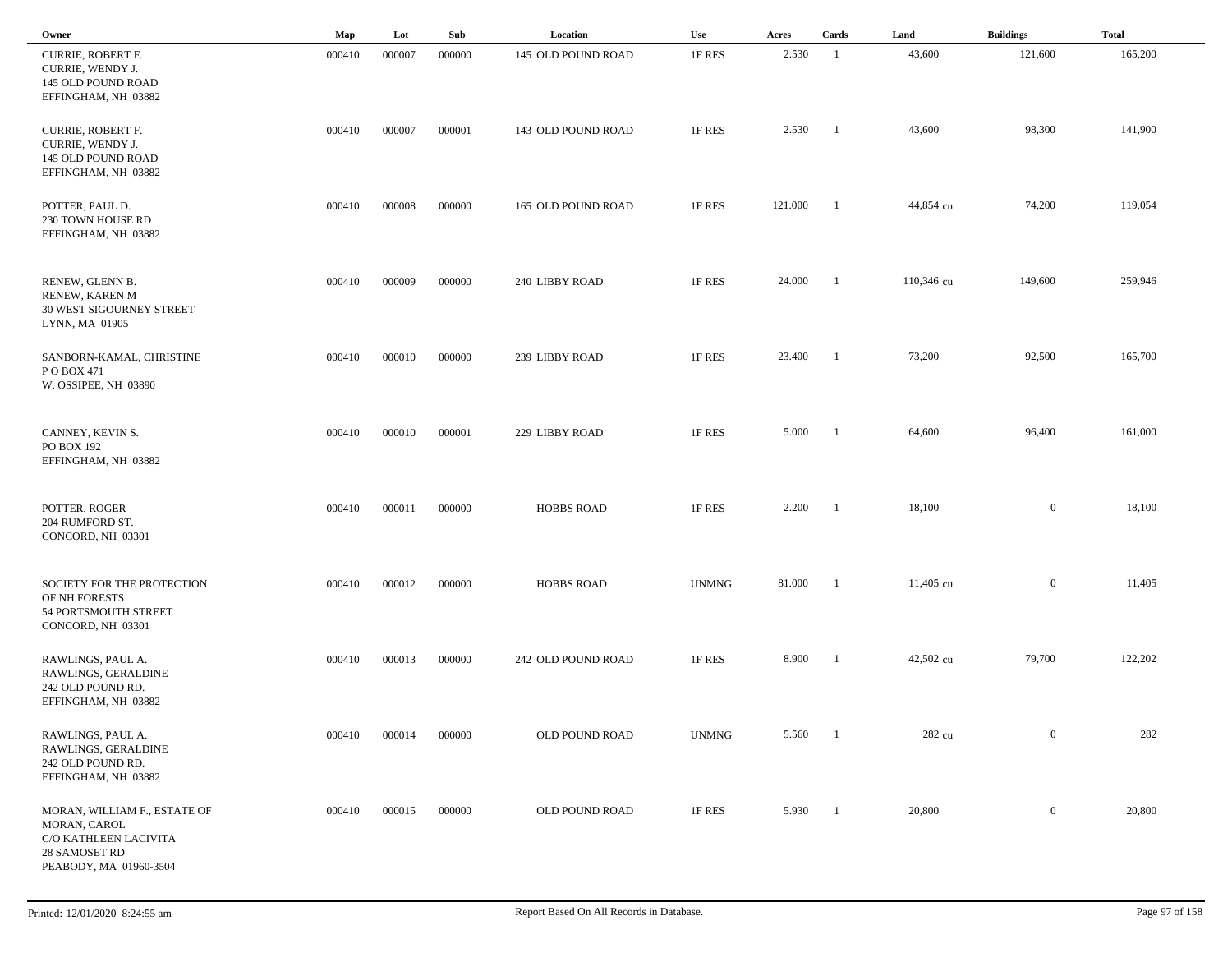| Owner                                                                                     | Map    | Lot    | Sub    | Location           | <b>Use</b> | Acres  | Cards          | Land      | <b>Buildings</b> | <b>Total</b> |
|-------------------------------------------------------------------------------------------|--------|--------|--------|--------------------|------------|--------|----------------|-----------|------------------|--------------|
| CAULKINS, DALE<br>CAULKINS, CYNTHIA<br>214 OLD POUND RD.<br>EFFINGHAM, NH 03882           | 000410 | 000016 | 000000 | 214 OLD POUND ROAD | 1F RES     | 6.100  | $\overline{1}$ | 43,700    | 101,800          | 145,500      |
| CAULKINS, DALE<br>CAULKINS, CYNTHIA<br>214 OLD POUND RD.<br>EFFINGHAM, NH 03882           | 000410 | 000017 | 000000 | 204 OLD POUND ROAD | 1F RES     | 6.350  | -1             | 41,600    | 111,700          | 153,300      |
| DILICK, GREGORY A.<br>167 TEN ROD RD.<br>NORTH KINGSTOWN, RI 02852                        | 000410 | 000018 | 000000 | 196 OLD POUND ROAD | 1F RES     | 6.670  | $\overline{2}$ | 44,600    | 21,400           | 66,000       |
| KESSLER, DARREN J.<br>KESSLER, JOYCE E.<br>1032 TALBOT AVE<br>ALBANY, CA 94706            | 000410 | 000019 | 000000 | OLD POUND ROAD     | 1F RES     | 6.790  | $\overline{1}$ | 21,100    | $\overline{0}$   | 21,100       |
| WILLIAMS, MICHAEL<br>180 OLD POUND ROAD<br>EFFINGHAM, NH 03882                            | 000410 | 000020 | 000000 | 180 OLD POUND ROAD | 2F RES     | 7.100  | $\blacksquare$ | 45,200    | 138,000          | 183,200      |
| FRASER, ADAM P.<br>FRASER, JILL C<br><b>28 HENRY TAYLOR ST</b><br><b>SALEM, NH 03079</b>  | 000410 | 000021 | 000000 | 178 OLD POUND ROAD | 1F RES     | 7.490  | $\blacksquare$ | 31,100    | 1,500            | 32,600       |
| SALVATORE, MATTHEW W.<br>SALVATORE, CHELSIE L.<br>166 OLD POUND RD<br>EFFINGHAM, NH 03882 | 000410 | 000022 | 000000 | 166 OLD POUND ROAD | 1F RES     | 27.340 | - 1            | 48,931 cu | 132,600          | 181,531      |
| MURPHY, GARY G.<br>MURPHY, RONDA L.<br>154 OLD POUND ROAD<br>EFFINGHAM, NH 03882          | 000410 | 000023 | 000000 | 154 OLD POUND ROAD | 1F RES     | 5.020  | - 1            | 50,500    | 21,500           | 72,000       |
| NOYES, KENNETH J.<br>134 OLD POUND RD<br>EFFINGHAM, NH 03882                              | 000410 | 000024 | 000000 | 134 OLD POUND ROAD | 1F RES     | 5.020  | - 1            | 48,100    | 171,700          | 219,800      |
| JOHNSON, DARRELL W.<br>PO BOX 586<br>W. OSSIPEE, NH 03890                                 | 000410 | 000025 | 000000 | 126 OLD POUND ROAD | 1F RES     | 6.070  | $\overline{1}$ | 54,000    | 79,800           | 133,800      |
| JOHNSON, ANDREW C.<br>JOHNSON, AMY J.<br>114 OLD POUND RD<br>EFFINGHAM, NH 03882          | 000410 | 000026 | 000000 | 114 OLD POUND ROAD | 1F RES     | 17.190 | $\overline{1}$ | 77,800    | 150,200          | 228,000      |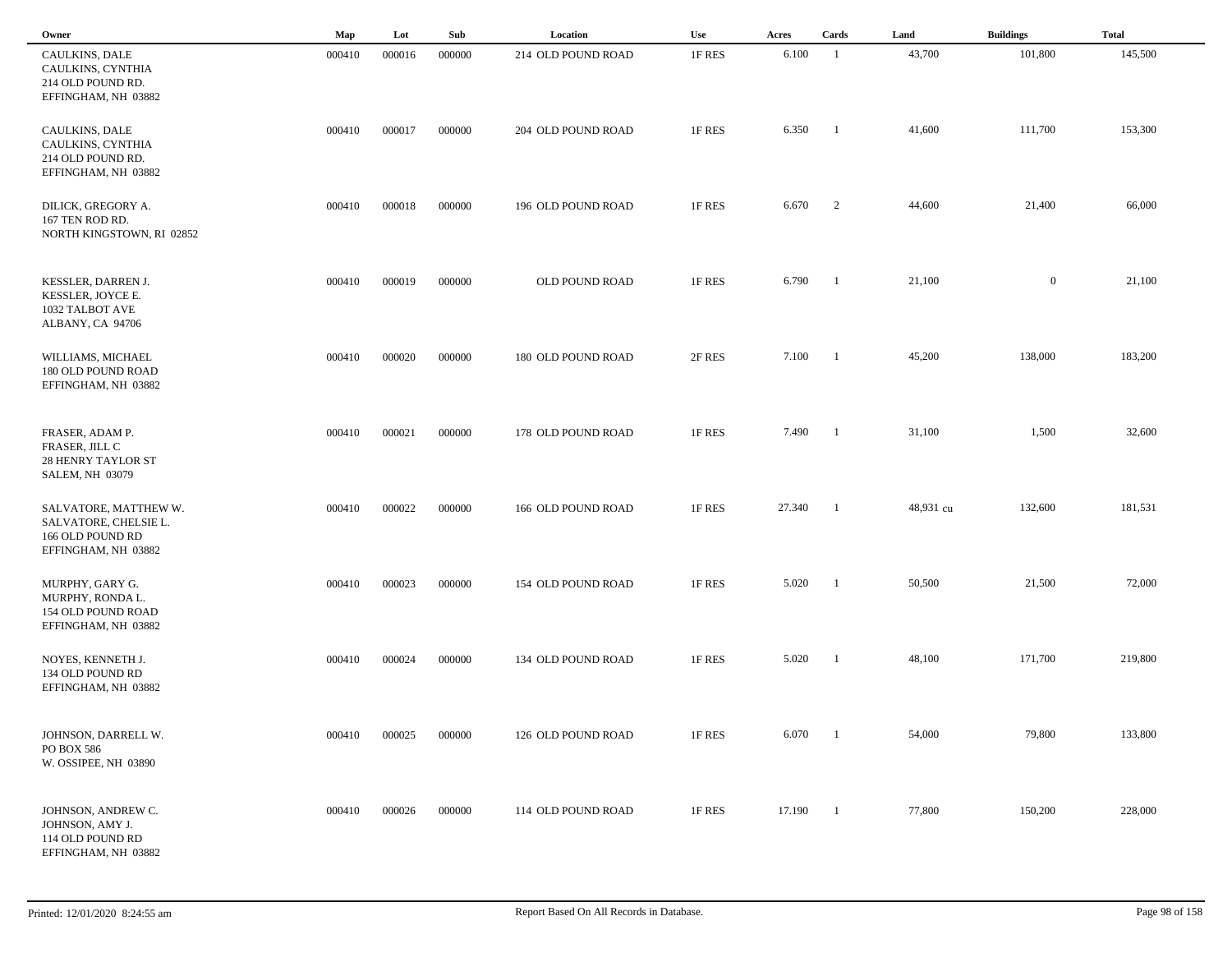| Owner                                                                                          | Map    | Lot    | Sub    | Location                | Use    | Acres  | Cards                    | Land      | <b>Buildings</b> | <b>Total</b> |  |
|------------------------------------------------------------------------------------------------|--------|--------|--------|-------------------------|--------|--------|--------------------------|-----------|------------------|--------------|--|
| SAVIO, JENNIFER L.<br>64 JOHNSON ST<br>LYNN, MA 01902                                          | 000410 | 000027 | 000000 | 88 OLD POUND ROAD       | 2F RES | 5.500  | - 1                      | 56,300    | 10,800           | 67,100       |  |
| HALLAM JR, TIMOTHY D.<br>LANE, STACEY J<br><b>11 GRAY FOX ROAD</b><br>EFFINGHAM, NH 03882      | 000410 | 000028 | 000000 | 11 GRAY FOX ROAD        | 1F RES | 2.350  | $\overline{\phantom{a}}$ | 65,100    | 136,000          | 201,100      |  |
| DELOTTO, ANTHONY<br>DELOTTO, CHERYL<br>94 HAMPSTEAD RD.<br><b>DERRY, NH 03038</b>              | 000410 | 000029 | 000000 | <b>GRAY FOX ROAD</b>    | 1F RES | 2.300  | $\blacksquare$           | 29,000    | $\overline{0}$   | 29,000       |  |
| FAMIGLIETTI, RICHARD JOSEPH<br>PO BOX 164<br>EFFINGHAM, NH 03882                               | 000410 | 000030 | 000000 | <b>29 GRAY FOX ROAD</b> | 1F RES | 2.830  | $\overline{\phantom{a}}$ | 62,300    | 98,000           | 160,300      |  |
| VAN AUKEN, WALLACE J.<br>VAN AUKEN, PAMELA MARIE<br>31 GRAY FOX RD<br>EFFINGHAM, NH 03882-8501 | 000410 | 000031 | 000000 | 31 GRAY FOX ROAD        | 1F RES | 3.550  | $\overline{\phantom{a}}$ | 54,500    | 123,800          | 178,300      |  |
| ELWELL, JEREMY<br>32 GRAY FOX RD<br>EFFINGHAM, NH 03882                                        | 000410 | 000032 | 000000 | <b>GRAY FOX ROAD</b>    | 1F RES | 2.380  | - 1                      | 27,700    | $\overline{0}$   | 27,700       |  |
| SIZEMORE, MICHAEL E.<br>SIZEMORE, LORI LYNN<br><b>45 GRAY FOX ROAD</b><br>EFFINGHAM, NH 03882  | 000410 | 000033 | 000000 | <b>45 GRAY FOX ROAD</b> | 1F RES | 2.290  | - 1                      | 61,900    | 149,300          | 211,200      |  |
| LYNCH, JAMES L.<br>LYNCH, ROBIN L.<br>PO BOX 143<br>EFFINGHAM, NH 03882                        | 000410 | 000034 | 000000 | <b>66 GRAY FOX ROAD</b> | 1F RES | 3.140  | $\overline{\phantom{a}}$ | 59,800    | 201,600          | 261,400      |  |
| DUGGAN, BRIAN PAUL<br>DUGGAN, MARYANNE LOUISE<br>62 GRAY FOX ROAD<br>EFFINGHAM, NH 03882       | 000410 | 000035 | 000000 | <b>62 GRAY FOX ROAD</b> | 1F RES | 50.030 | 2                        | 88,792 cu | 394,900          | 483,692      |  |
| FANTASIA, KENNETH C.<br>FANTASIA, KARIN M.<br>PO BOX 1450<br>PLYMOUTH, MA 02362-1450           | 000410 | 000037 | 000000 | <b>GRAY FOX ROAD</b>    | 1F RES | 7.200  | $\overline{\phantom{a}}$ | 30,600    | $\overline{0}$   | 30,600       |  |
| ELWELL, JEREMY<br>32 GRAY FOX RD<br>EFFINGHAM, NH 03882                                        | 000410 | 000038 | 000000 | 32 GRAY FOX ROAD        | 1F RES | 5.380  | $\overline{1}$           | 61,300    | 98,700           | 160,000      |  |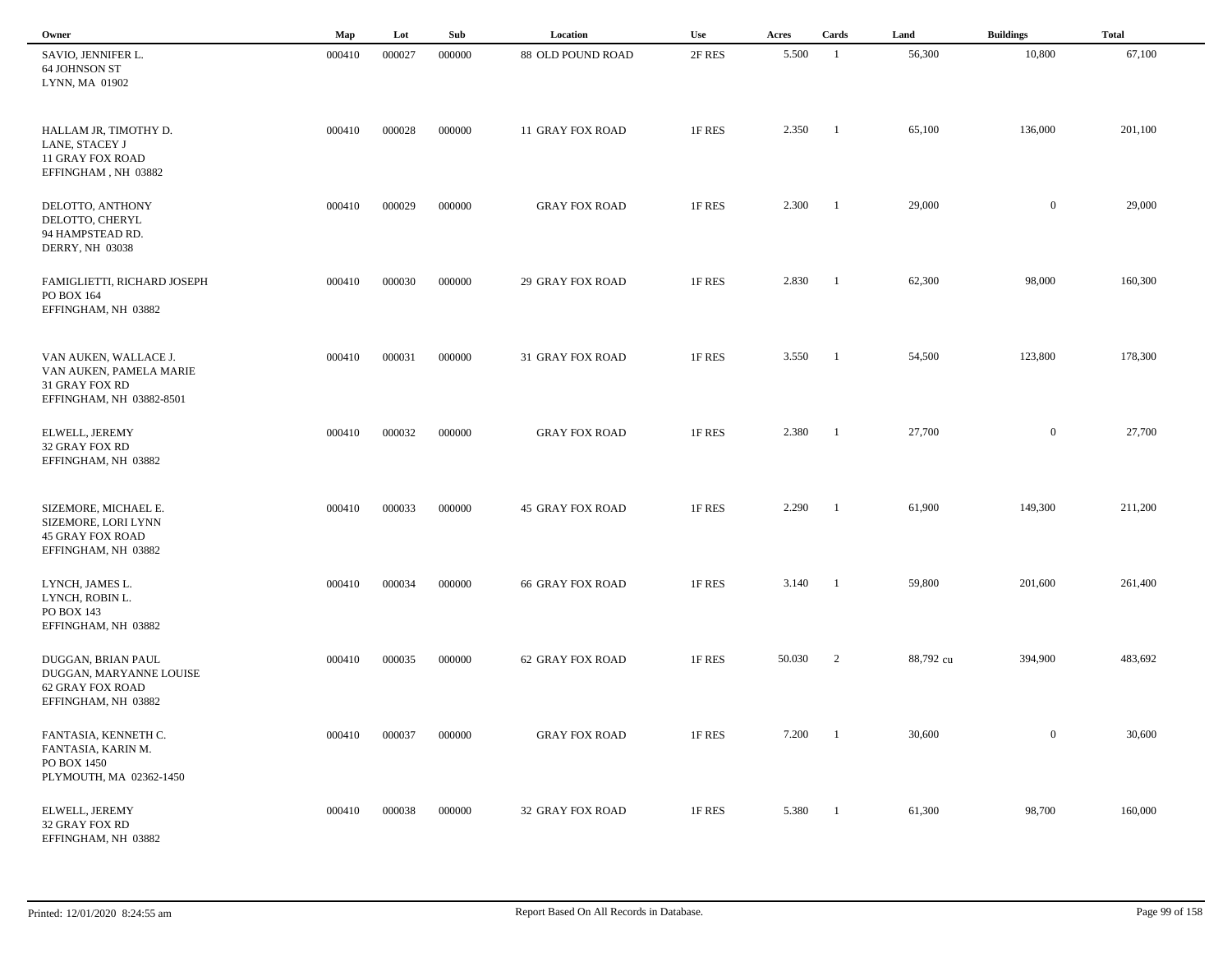| Owner                                                                                | Map    | Lot    | Sub    | Location                | Use           | Acres  | Cards                    | Land   | <b>Buildings</b> | <b>Total</b> |  |
|--------------------------------------------------------------------------------------|--------|--------|--------|-------------------------|---------------|--------|--------------------------|--------|------------------|--------------|--|
| EFFINGHAM, TOWN OF<br>68 SCHOOL ST<br>EFFINGHAM, NH 03882                            | 000410 | 000039 | 000000 | <b>GRAY FOX ROAD</b>    | <b>EXEMPT</b> | 3.390  | $\overline{1}$           | 28,100 | $\mathbf{0}$     | 28,100       |  |
| DSV SPV3, LLC<br><b>16 BERRYHILL ROAD</b><br><b>SUITE 200</b><br>COLUMBIA, SC 29210  | 000410 | 000040 | 000000 | <b>12 GRAY FOX ROAD</b> | 1F RES        | 3.120  | $\overline{1}$           | 65,900 | 212,600          | 278,500      |  |
| CARTER, GLORIA J.<br>PO BOX 85<br>EFFINGHAM, NH 03882                                | 000410 | 000041 | 000000 | <b>6 GRAY FOX ROAD</b>  | 1F RES        | 3.270  | $\overline{\phantom{0}}$ | 69,300 | 224,200          | 293,500      |  |
| EDWARDS-SMITH, BEVERLY<br>72 RUFUS MOUNTAIN RD<br>EFFINGHAM, NH 03882                | 000410 | 000042 | 000000 | 72 RUFUS MOUNTAIN ROAD  | 1F RES        | 31.800 | $\overline{\phantom{a}}$ | 82,800 | 148,000          | 230,800      |  |
| SMITH, KIM M.<br>SMITH, JEROME C.<br>52 RUFUS MOUNTAIN RD<br>EFFINGHAM, NH 03882     | 000410 | 000043 | 000000 | 52 RUFUS MOUNTAIN ROAD  | 1F RES        | 43.000 | $\blacksquare$           | 72,700 | 122,100          | 194,800      |  |
| <b>EDWARDS, KEITH</b><br>32 RUFUS MOUNTAIN RD.<br>EFFINGHAM, NH 03882                | 000410 | 000044 | 000000 | 32 RUFUS MOUNTAIN ROAD  | 1F RES        | 12.100 | $\overline{\phantom{a}}$ | 53,600 | 163,600          | 217,200      |  |
| DEWITT, JEROME ROBERT<br>SMITH, KIM<br>24 RUFUS MOUNTAIN ROAD<br>EFFINGHAM, NH 03882 | 000410 | 000045 | 000000 | 24 RUFUS MOUNTAIN ROAD  | 1F RES        | 9.800  | - 1                      | 69,100 | 118,600          | 187,700      |  |
| MORAN, HELEN L.<br>71 COLLEGE AVENUE<br>WEST SOMERVILLE, MA 02144-1957               | 000410 | 000046 | 000000 | PROVINCE LAKE ROAD      | <b>UNMNG</b>  | 13.800 | $\overline{1}$           | 587 cu | $\overline{0}$   | 587          |  |
| KUNZLER, TIMOTHY R.<br>KUNZLER, GETCHEN<br>53 HOBBS ROAD<br>EFFINGHAM, NH 03882      | 000410 | 000047 | 000000 | 53 HOBBS ROAD           | 1F RES        | 5.000  | $\blacksquare$           | 55,900 | 220,100          | 276,000      |  |
| BOLDUC, DAMON S.<br>P.O. BOX 231<br>W. OSSIPEE, NH 03890                             | 000410 | 000048 | 000000 | <b>HOBBS ROAD</b>       | 1F RES        | 10.400 | $\overline{1}$           | 28,700 | $\overline{0}$   | 28,700       |  |
| BOLDUC, DAMON S.<br>PO BOX 231<br>W. OSSIPEE, NH 03890                               | 000410 | 000049 | 000000 | 73 HOBBS ROAD           | 1F RES        | 5.010  | $\blacksquare$           | 58,900 | 154,000          | 212,900      |  |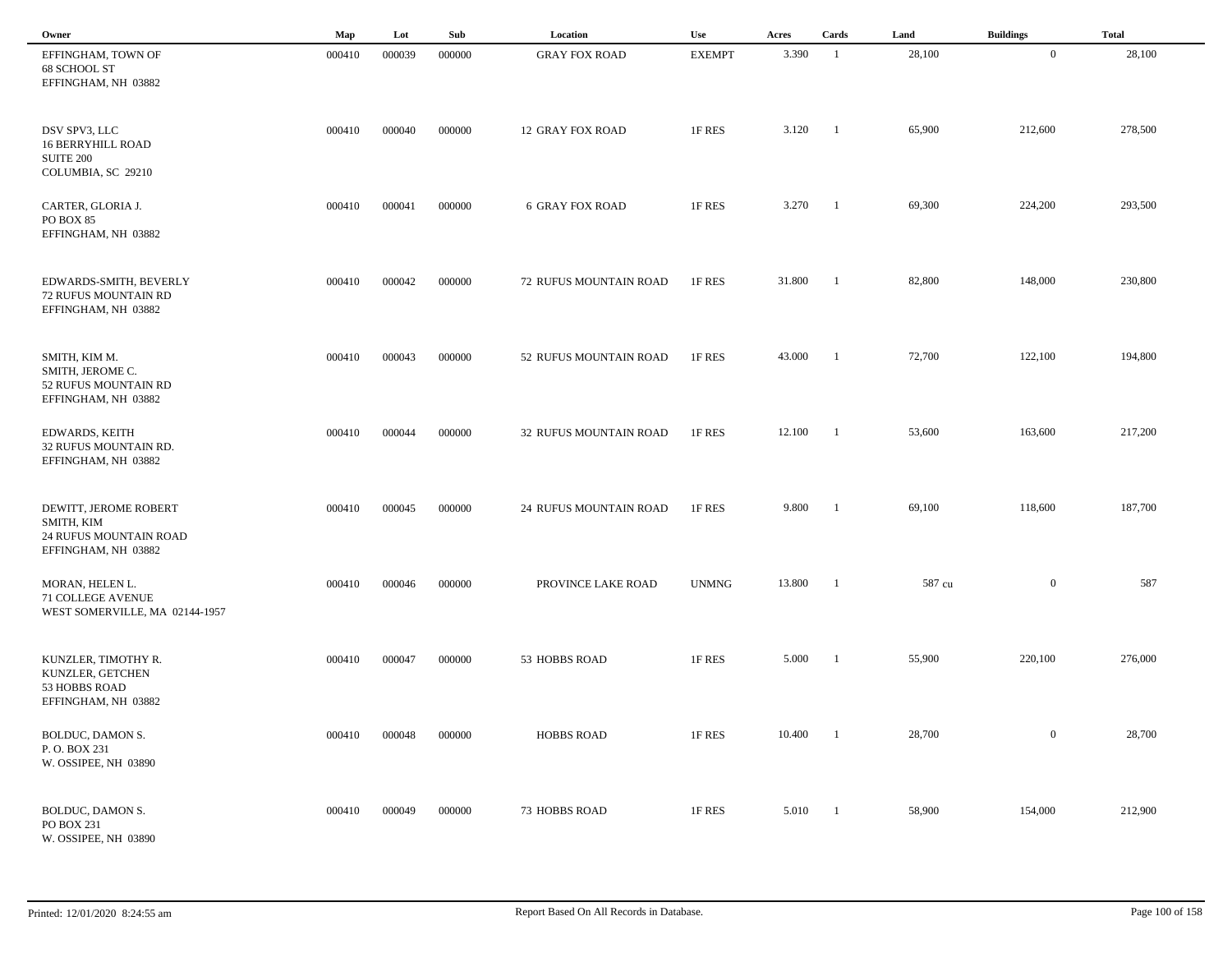| Owner                                                                                                                                               | Map    | Lot    | Sub    | Location          | Use          | Acres   | Cards          | Land      | <b>Buildings</b> | <b>Total</b> |  |
|-----------------------------------------------------------------------------------------------------------------------------------------------------|--------|--------|--------|-------------------|--------------|---------|----------------|-----------|------------------|--------------|--|
| CAHALANE, MICHAEL<br>CHICK, ELAINE L.<br>99 HOBBS ROAD<br>EFFINGHAM, NH 03882                                                                       | 000410 | 000050 | 000000 | 99 HOBBS ROAD     | 1F RES       | 69.420  | 2              | 64,843 cu | 398,200          | 463,043      |  |
| NORDBECK, ELIZABETH<br>SIEVERS, ANN H.<br>332 NORTH MAIN ST.<br>WOLFEBORO, NH 03894                                                                 | 000410 | 000051 | 000000 | <b>HOBBS ROAD</b> | 1F RES       | 2.790   | -1             | 22,000    | $\mathbf{0}$     | 22,000       |  |
| NORDBECK, ELIZABETH<br>332 NORTH MAIN ST.<br>WOLFEBORO, NH 03894                                                                                    | 000410 | 000052 | 000000 | <b>HOBBS ROAD</b> | <b>UNMNG</b> | 2.810   | $\blacksquare$ | 149 cu    | $\overline{0}$   | 149          |  |
| NORDBECK, ELIZABETH<br>332 NORTH MAIN ST.<br>WOLFEBORO, NH 03894                                                                                    | 000410 | 000053 | 000000 | 165 HOBBS ROAD    | 1F RES       | 28.000  | - 1            | 61,103 cu | 123,000          | 184,103      |  |
| MORAN, HELEN L. FAMILY IRR TRU<br>MORAN FRANCIS X. FAMILY IRR TR<br>MORAN, JOHN F.-TRUSTEE<br><b>71 COLLEGE AVENUE</b><br>SOMERVILLE, MA 02144-1957 | 000410 | 000055 | 000000 | <b>HOBBS ROAD</b> | <b>UNMNG</b> | 59.000  | -1             | 4,290 cu  | $\overline{0}$   | 4,290        |  |
| ROBERTS, NELLIE E.<br>ROBERTS, BRIAN D.<br>PO BOX 167<br>W. OSSIPEE, NH 03890                                                                       | 000410 | 000056 | 000000 | 253 HOBBS ROAD    | 1F RES       | 64.000  | -1             | 63,238 cu | 138,300          | 201,538      |  |
| SOCIETY FOR THE PROTECTION<br>OF NH FORESTS<br>54 PORTSMOUTH STREET<br>CONCORD, NH 03301                                                            | 000410 | 000057 | 000000 | <b>HOBBS ROAD</b> | <b>UNMNG</b> | 84.000  | -1             | 6,450 cu  | $\overline{0}$   | 6,450        |  |
| LIBBY, JEFFREY A.<br>LIBBY, SHANNON M.<br>246 HOBBS ROAD<br>EFFINGHAM, NH 03882                                                                     | 000410 | 000058 | 000000 | 246 HOBBS ROAD    | 1F RES       | 69.000  | - 1            | 52,185 cu | 192,100          | 244,285      |  |
| LIBBY, SCOTT BARRY<br>LIBBY, KAREN E.<br>LIBBY FAMILY REVOCABLE TRUST<br>216 HOBBS RD.<br>EFFINGHAM, NH 03882                                       | 000410 | 000059 | 000000 | 216 HOBBS ROAD    | 1F RES       | 101.000 | -1             | 55,400 cu | 159,000          | 214,400      |  |
| SOCIETY FOR THE PROTECTION<br>OF NH FORESTS<br>54 PORTSMOUTH STREET<br>CONCORD, NH 03301                                                            | 000410 | 000060 | 000000 | <b>HOBBS ROAD</b> | <b>UNMNG</b> | 167.000 | $\blacksquare$ | 11,537 cu | $\overline{0}$   | 11,537       |  |
| MCCONNELL, JR. JAMES W.<br>MCCONNELL, LORRAINE S.<br>272 JAMES ROAD<br>ASHFORD, CT 06278                                                            | 000410 | 000061 | 000000 | 148 HOBBS ROAD    | 1F RES       | 2.700   | -1             | 56,700    | 66,600           | 123,300      |  |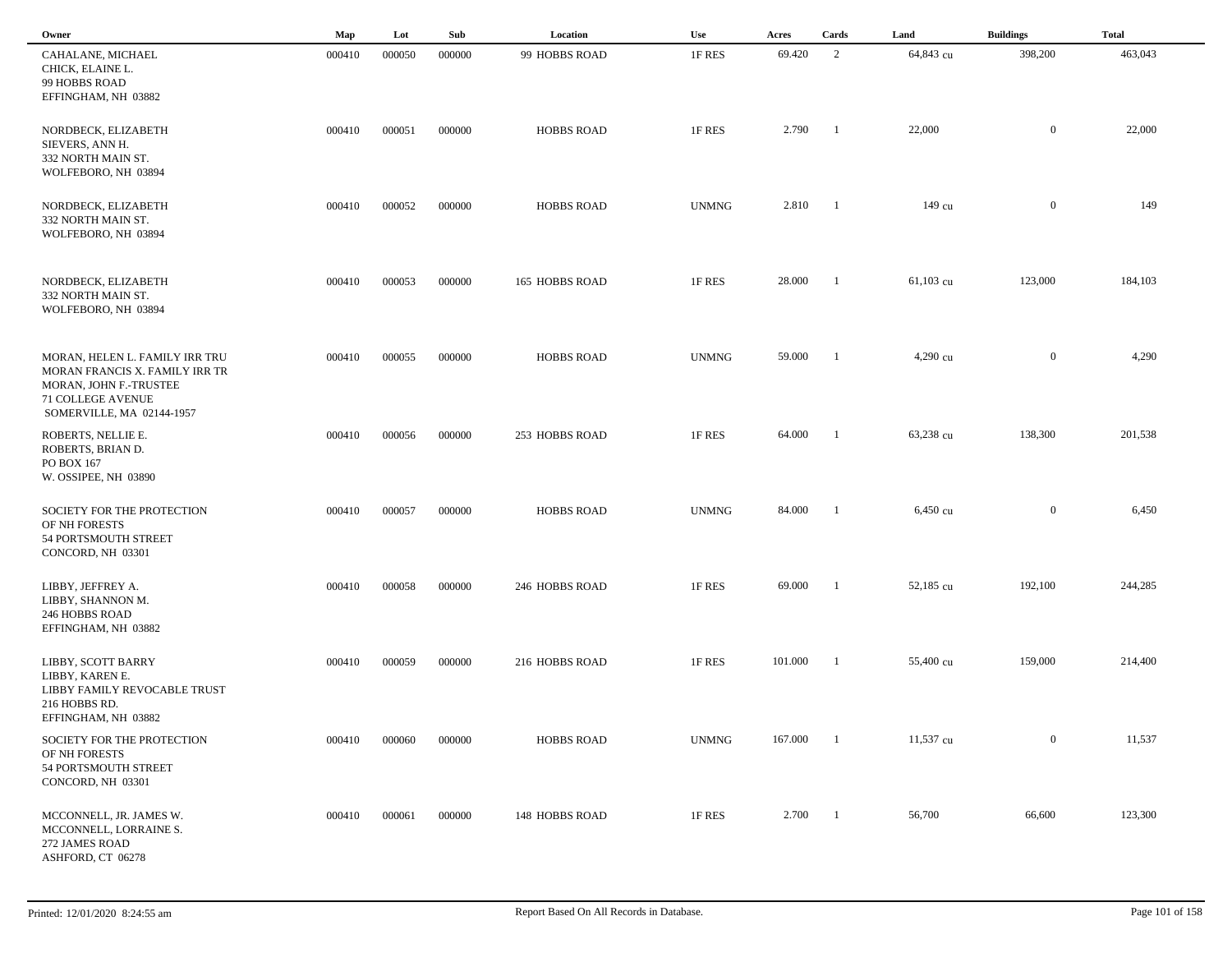| Owner                                                                                                                                        | Map    | Lot    | Sub    | Location                | <b>Use</b>    | Acres   | Cards          | Land     | <b>Buildings</b> | <b>Total</b> |  |
|----------------------------------------------------------------------------------------------------------------------------------------------|--------|--------|--------|-------------------------|---------------|---------|----------------|----------|------------------|--------------|--|
| EFFINGHAM, TOWN OF<br>68 SCHOOL ST<br>EFFINGHAM, NH 03882                                                                                    | 000410 | 000062 | 000000 | <b>HOBBS ROAD</b>       | <b>EXEMPT</b> | 114.000 | -1             | 52,600   | $\overline{0}$   | 52,600       |  |
| MORAN, HELEN L. FAMILY IRR TRU<br>MORAN, FRANCIS X. FAMILY IRR T<br>MORAN, JOHN F.-TRUSTEE<br>71 COLLEGE AVENUE<br>SOMERVILLE, MA 02144-1957 | 000410 | 000063 | 000000 | <b>HOBBS ROAD</b>       | <b>UNMNG</b>  | 41.000  | - 1            | 2,964 cu | $\mathbf{0}$     | 2,964        |  |
| RIORDAN, JOHN J.<br>RIORDAN, IRENE E.<br><b>42 HOBBS ROAD</b><br>EFFINGHAM, NH 03882                                                         | 000410 | 000064 | 000000 | <b>42 HOBBS ROAD</b>    | 1F RES        | 4.500   | $\blacksquare$ | 60,100   | 97,500           | 157,600      |  |
| YOUNG, MAYNARD M., JR.<br>YOUNG, BARBARA TORRES<br><b>20 HOBBS ROAD</b><br>EFFINGHAM, NH 03882                                               | 000410 | 000065 | 000000 | <b>HOBBS ROAD</b>       | 1F RES        | 6.300   | -1             | 25,100   | $\mathbf{0}$     | 25,100       |  |
| CONRAD, DAVID<br>103 EFFINGWOOD FARMS ROAD<br>EFFINGHAM, NH 03882                                                                            | 000410 | 000066 | 000000 | 103 EFFINGWOOD FARMS RD | 1F RES        | 4.000   | -1             | 49,400   | 224,700          | 274,100      |  |
| SELLITTO, MICHAEL C.<br>SELLITTO, VICTORIA L.<br>10 BAY RIDGE RD.<br>HARWICH, MA 02645                                                       | 000410 | 000067 | 000000 | EFFINGWOOD FARMS RD     | 1F RES        | 3.950   | -1             | 22,000   | $\mathbf{0}$     | 22,000       |  |
| PAIGE, CHARLES E.<br>98 EFFINGWOOD FARMS RD<br>EFFINGHAM, NH 03882                                                                           | 000410 | 000068 | 000000 | 98 EFFINGWOOD FARMS RD  | 1F RES        | 4.000   |                | 49,400   | 146,100          | 195,500      |  |
| PAIGE, CHARLES E.<br>98 EFFINGWOOD FARMS RD<br>EFFINGHAM, NH 03882                                                                           | 000410 | 000069 | 000000 | EFFINGWOOD FARMS RD     | 1F RES        | 4.100   | -1             | 20,900   | 1,000            | 21,900       |  |
| PELLERIN, WILLIAM<br>PELLERIN, REBECCA<br>72 EFFINGWOOD FARMS ROAD<br>EFFINGAHM, NH 03882                                                    | 000410 | 000070 | 000000 | 72 EFFINGWOOD FARMS RD  | 1F RES        | 3.300   | -1             | 49,000   | 213,600          | 262,600      |  |
| LUKE, DAVID C.<br>345 PINE HILL RD<br>CTR. OSSIPEE, NH 03814                                                                                 | 000410 | 000071 | 000000 | 52 EFFINGWOOD FARMS RD  | 1F RES        | 4.600   |                | 47,600   | 113,600          | 161,200      |  |
| WILLIAMS, JOHN A.<br>779 PROVINCE LAKE RD.<br>EFFINGHAM, NH 03882                                                                            | 000410 | 000072 | 000000 | 779 PROVINCE LAKE ROAD  | 1F RES        | 3.500   | $\blacksquare$ | 57,100   | 187,800          | 244,900      |  |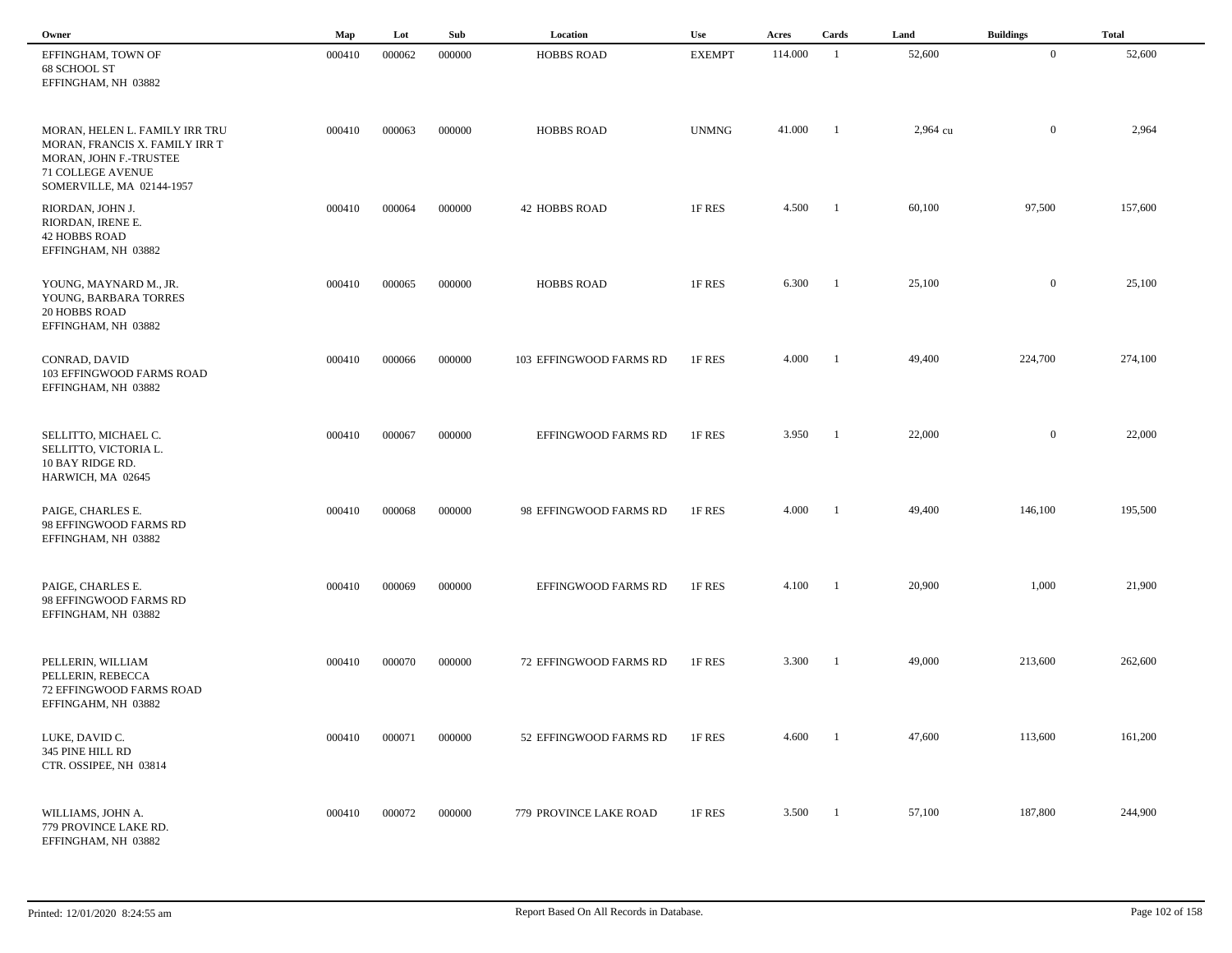| Owner                                                                                                             | Map    | Lot    | Sub    | Location                | Use           | Acres  | Cards          | Land     | <b>Buildings</b> | <b>Total</b> |  |
|-------------------------------------------------------------------------------------------------------------------|--------|--------|--------|-------------------------|---------------|--------|----------------|----------|------------------|--------------|--|
| MARGIOTTA, IGNAZIO<br>MARGIOTTA, DEBBIE A.<br>2764 WEST MARY ROSE PLACE<br>DUNNELLON, FL 34433                    | 000410 | 000073 | 000000 | PROVINCE LAKE ROAD      | 1F RES        | 42.000 | -1             | 6,812 cu | $\overline{0}$   | 6,812        |  |
| PREZIOSO, JOHN<br>859 PROVINCE LAKE ROAD<br>EFFINGHAM, NH 03882                                                   | 000410 | 000074 | 000000 | 859 PROVINCE LAKE ROAD  | 1F RES        | 10.500 | - 1            | 66,100   | 145,800          | 211,900      |  |
| EFFINGHAM CONSERVATION COMM.<br>PO BOX 67<br>EFFINGHAM, NH 03882                                                  | 000410 | 000075 | 000000 | PROVINCE LAKE ROAD      | <b>EXEMPT</b> | 14.500 | -1             | 36,800   | $\mathbf{0}$     | 36,800       |  |
| <b>GREYSTONE, HARRIETT L.</b><br><b>GREYSTONE, CHARLES E. JR</b><br>929 PROVINCE LAKE ROAD<br>EFFINGHAM, NH 03882 | 000410 | 000076 | 000000 | 929 PROVINCE LAKE ROAD  | 1F RES        | 13.670 | -1             | 68,900   | 143,600          | 212,500      |  |
| EFFINGHAM CONSERVATION COMM.<br>PO BOX 67<br>EFFINGHAM, NH 03882                                                  | 000410 | 000077 | 000000 | PROVINCE LAKE ROAD      | <b>EXEMPT</b> | 0.340  | $\overline{1}$ | 300      | $\mathbf{0}$     | 300          |  |
| BOSWORTH, DOROTHY-TRUSTEE<br>DAVID A. BOSWORTH 2005 TRUST<br><b>77 BRIERBROOK STREET</b><br>MILTON, MA 02186      | 000411 | 000001 | 000000 | PROVINCE LAKE ROAD      | 1F RES        | 11.150 | - 1            | 16,300   | $\mathbf{0}$     | 16,300       |  |
| MURPHY, JOHN P.<br>MURPHY, ELIZABETH A.<br>10 CARLA WAY<br>SCITUATE, MA 02066                                     | 000411 | 000002 | 000000 | 1147 PROVINCE LAKE ROAD | 1F RES        | 15.350 | -1             | 51,200   | 37,000           | 88,200       |  |
| BENTLEY, MICKAYLA<br>BENTLEY, DEBORAH L<br>1171 PROVINCE LAKE RD<br>EFFINGHAM, NH 03882                           | 000411 | 000003 | 000000 | 1171 PROVINCE LAKE ROAD | 1F RES        | 7.700  | -1             | 47,900   | 152,100          | 200,000      |  |
| EDWARDS, LAWRENCE<br>1197 PROVINCE LAKE RD<br>EFFINGHAM, NH 03882                                                 | 000411 | 000004 | 000000 | 1197 PROVINCE LAKE ROAD | 1F RES        | 2.500  |                | 59,400   | 160,000          | 219,400      |  |
| MANSON, JEFFREY T.<br>MANSON, JENNIFER<br>11 COLCORD HILL RD.<br>EFFINGHAM, NH 03882                              | 000411 | 000005 | 000000 | 11 COLCORD HILL ROAD    | 1F RES        | 11.000 | - 1            | 59,300   | 126,600          | 185,900      |  |
| BYERS, DEIRDRE G.-TRUSTEE<br>BYERS, DEIRDRE G. REV TR 2006<br>34 GREEN DRIVE<br>HALES LOCATION, NH 03860          | 000411 | 000006 | 000000 | COLCORD HILL ROAD       | MNGD O        | 4.600  | $\blacksquare$ | 118 cu   | $\mathbf{0}$     | 118          |  |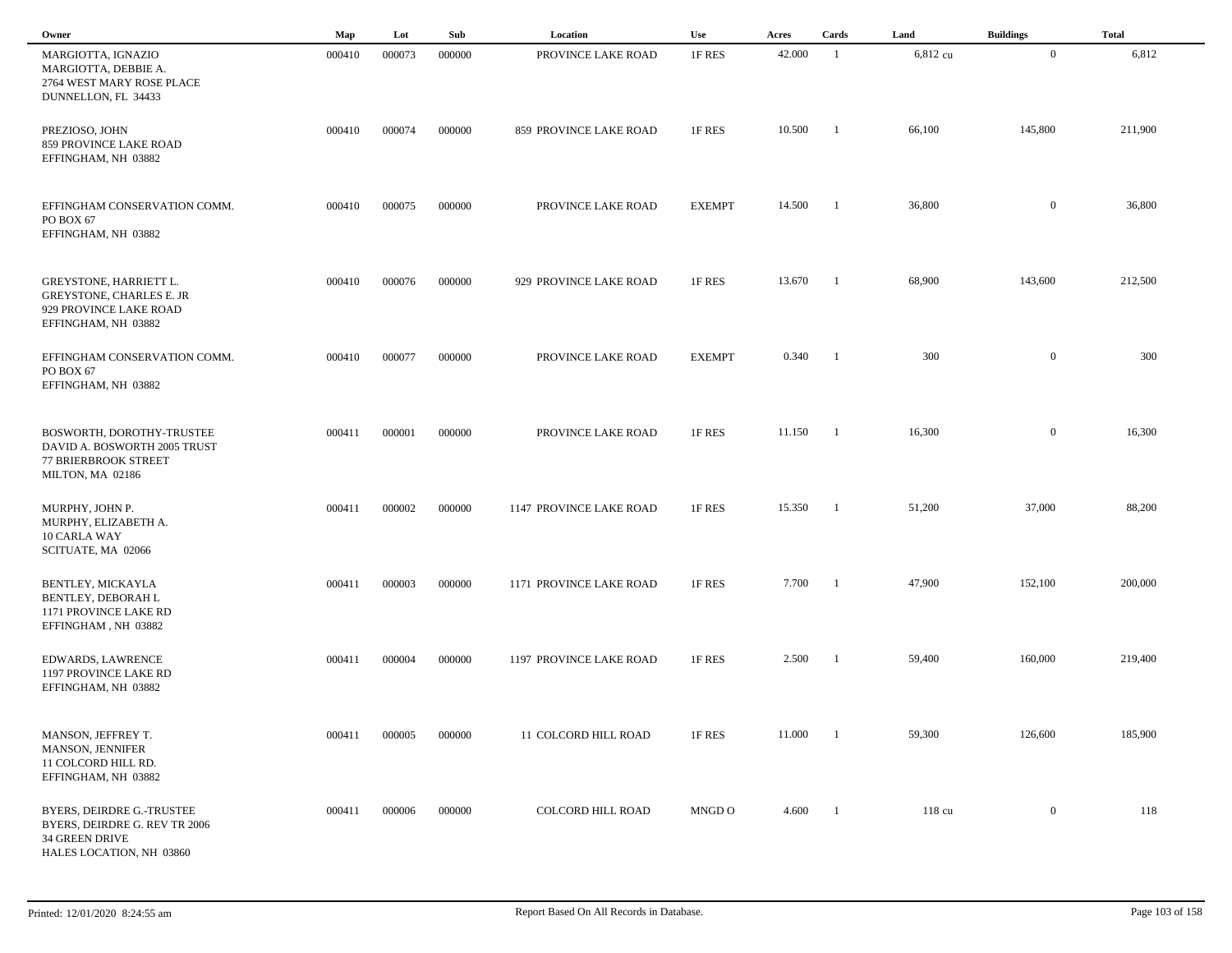| Owner                                                                                                                                              | Map    | Lot    | Sub    | Location                 | Use          | Acres  | Cards          | Land       | <b>Buildings</b> | <b>Total</b> |  |
|----------------------------------------------------------------------------------------------------------------------------------------------------|--------|--------|--------|--------------------------|--------------|--------|----------------|------------|------------------|--------------|--|
| <b>BYERS, DEIRDRE G.-TRUSTEE</b><br>BYERS, DEIRDRE G. REV TR 2006<br>34 GREEN DRIVE<br>HALES LOCATION, NH 03860                                    | 000411 | 000007 | 000000 | <b>COLCORD HILL ROAD</b> | MNGD O       | 5.100  | -1             | 132 cu     | $\overline{0}$   | 132          |  |
| HALLERAN, RICHARD<br>49 COLCORD HILL RD.<br>EFFINGHAM, NH 03882                                                                                    | 000411 | 000008 | 000000 | <b>COLCORD HILL ROAD</b> | <b>UNMNG</b> | 5.900  | - 1            | 254 cu     | $\overline{0}$   | 254          |  |
| <b>BYERS, DEIRDRE G.-TRUSTEE</b><br>BYERS, DEIRDRE G. REV TR 2006<br><b>34 GREEN DRIVE</b><br>HALES LOCATION, NH 03860                             | 000411 | 000008 | 000001 | <b>COLCORD HILL ROAD</b> | MNGD O       | 5.300  | - 1            | 137 cu     | $\mathbf{0}$     | 137          |  |
| HALLERAN, RICHARD<br>49 COLCORD HILL RD.<br>EFFINGHAM, NH 03882                                                                                    | 000411 | 000009 | 000000 | 49 COLCORD HILL ROAD     | 1F RES       | 7.900  | -1             | 45,647 cu  | 174,800          | 220,447      |  |
| GARLAND, KEITH M.<br>1891 CHEROKEE ROSE CIRCLE<br>MT. PLEASANT, SC 29466-8007                                                                      | 000411 | 000010 | 000000 | 99 COLCORD HILL ROAD     | 1F RES       | 41.000 | $\overline{1}$ | 127,800    | $\mathbf{0}$     | 127,800      |  |
| HAMILTONS OF WATERBOROUGH<br>C/O J. O. HAMILTON<br>PO BOX 39<br>WATERBORO, ME 04087-3032                                                           | 000411 | 000011 | 000000 | <b>COLCORD HILL ROAD</b> | <b>UNMNG</b> | 11.900 | $\blacksquare$ | $1,133$ cu | $\mathbf{0}$     | 1,133        |  |
| FULLER, CHARLES E. REVOC TRUST<br>FULLER, GRACE C. REVOC TRUST<br>FULLER, CHARLES E., GRACE C. TRUSTEES<br>P O BOX 195<br>EFFINGHAM, NH 03882-0195 | 000411 | 000013 | 000000 | 208 SNOW ROAD            | 1F RES       | 16.700 | -1             | 57,894 cu  | 363,900          | 421,794      |  |
| COBE, AMY L.<br>HEFFERNAN, ROBERT T.<br>33 ROCK ST.<br>WHITMAN, MA 02382                                                                           | 000411 | 000014 | 000000 | <b>SNOW ROAD</b>         | <b>UNMNG</b> | 15.000 | - 1            | 741 cu     | $\overline{0}$   | 741          |  |
| BOSWORTH, DAVID A.<br><b>BOSWORTH, DOROTHY</b><br><b>77 BRIERBROOK STREET</b><br>MILTON, MA 02186                                                  | 000411 | 000015 | 000000 | <b>SNOW ROAD</b>         | 1F RES       | 7.350  | -1             | 22,500     | $\overline{0}$   | 22,500       |  |
| READ, KEITH H.<br>READ, CAROL L.<br>14 KENNEDY DR<br>BEVERLY, MA 01915                                                                             | 000411 | 000016 | 000000 | 142 SNOW ROAD            | 1F RES       | 8.060  |                | 119,500    | 135,100          | 254,600      |  |
| ALLEN, DAVID A.<br>2230 TEN ROD RD.<br>EXETER, RI 02822                                                                                            | 000411 | 000017 | 000000 | 140 SNOW ROAD            | 1F RES       | 8.620  | -1             | 102,900    | 88,900           | 191,800      |  |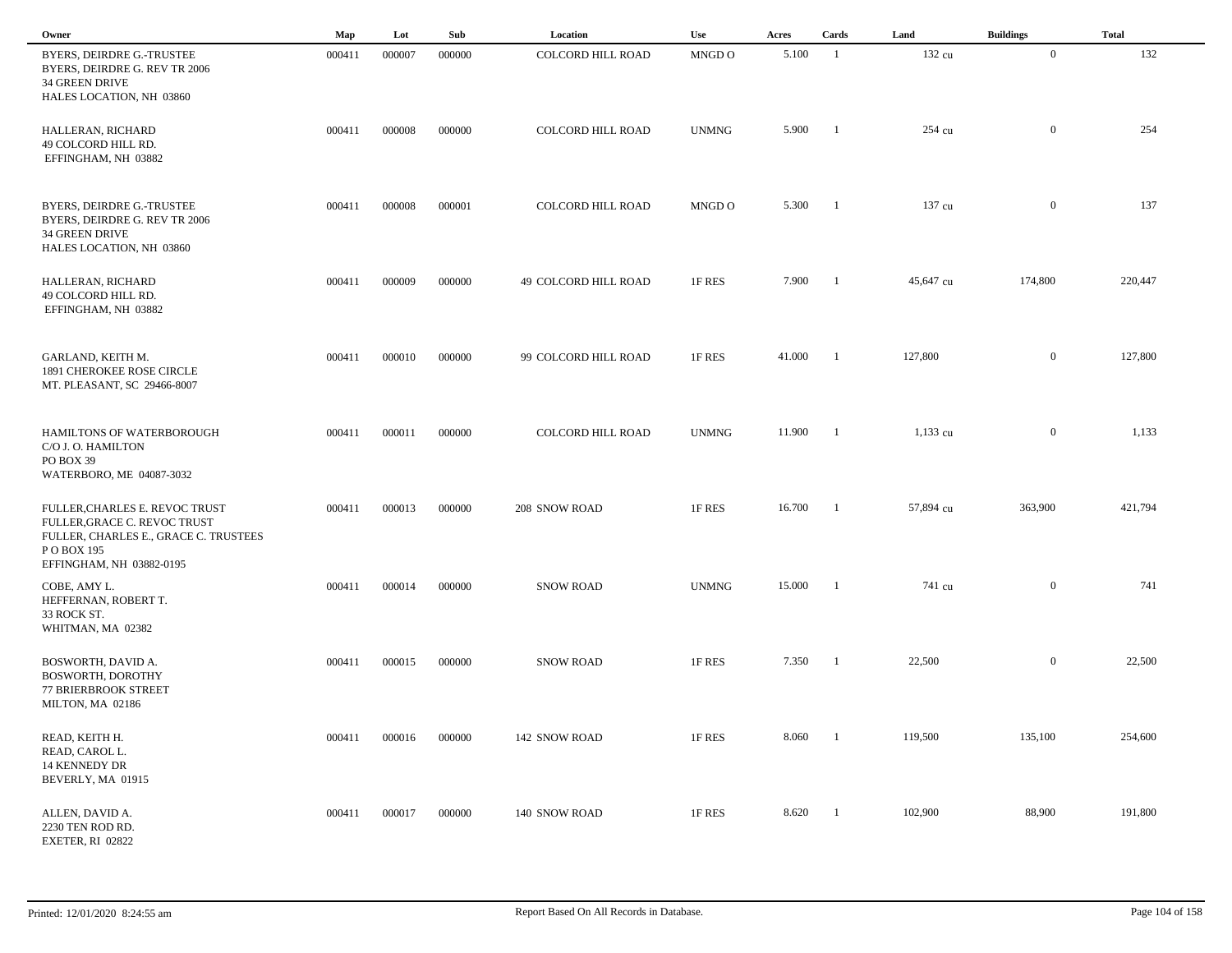| Owner                                                                                    | Map    | Lot    | Sub    | Location         | Use           | Acres   | Cards                    | Land       | <b>Buildings</b> | <b>Total</b> |
|------------------------------------------------------------------------------------------|--------|--------|--------|------------------|---------------|---------|--------------------------|------------|------------------|--------------|
| BOSWORTH, DOROTHY J.<br>77 BRIERBROOK STREET<br>MILTON, MA 02186                         | 000411 | 000017 | 000001 | <b>SNOW ROAD</b> | 1F RES        | 9.320   | -1                       | 22,100     | $\overline{0}$   | 22,100       |
| HARKINS, CRISTIN J.<br>106 SNOW ROAD<br>EFFINGHAM, NH 03882                              | 000411 | 000018 | 000000 | 106 SNOW ROAD    | 1F RES        | 9.970   | - 1                      | 29,700     | 12,400           | 42,100       |
| PURCELL, KELLY M.<br>PO BOX 844<br>HAMPSTEAD, NH 03841                                   | 000411 | 000019 | 000000 | 104 SNOW ROAD    | 1F RES        | 10.930  | $\overline{2}$           | 33,800     | 75,000           | 108,800      |
| EFFINGHAM, TOWN OF<br>68 SCHOOL ST<br>EFFINGHAM, NH 03882                                | 000411 | 000021 | 000000 | 53 SNOW ROAD     | <b>EXEMPT</b> | 315.000 | -1                       | 87,600     | 13,000           | 100,600      |
| DEARBORN, CHRISTOPHER<br>P.O. BOX 802<br>CENTER OSSIPEE, NH 03814                        | 000411 | 000022 | 000000 | 107 SNOW ROAD    | 1F RES        | 12.100  | $\blacksquare$           | 55,100     | 68,300           | 123,400      |
| COBE, AMY L.<br>HEFFERNAN, ROBERT T.<br>33 ROCK ST.<br>WHITMAN, MA 02382                 | 000411 | 000023 | 000000 | 197 SNOW ROAD    | 1F RES        | 53.000  | -1                       | 140,465 cu | 103,600          | 244,065      |
| HAMILTONS OF WATERBOROUGH<br>C/O J. O. HAMILTON<br>PO BOX 39<br>WATERBORO, ME 04087-3032 | 000411 | 000024 | 000000 | <b>SNOW ROAD</b> | <b>UNMNG</b>  | 20.400  | -1                       | 1,782 cu   | $\mathbf{0}$     | 1,782        |
| EFFINGHAM, TOWN OF<br>68 SCHOOL ST<br>EFFINGHAM, NH 03882                                | 000411 | 000025 | 000000 | WEDGEWOOD ROAD   | <b>EXEMPT</b> | 63.000  |                          | 60,400     | $\mathbf{0}$     | 60,400       |
| EFFINGHAM, TOWN OF<br><b>68 SCHOOL STREET</b><br>EFFINGHAM, NH 03882                     | 000411 | 000026 | 000000 | WEDGEWOOD ROAD   | <b>EXEMPT</b> | 16.000  | - 1                      | 12,300     | $\mathbf{0}$     | 12,300       |
| HAMILTONS OF WATERBOROUGH<br>C/O J. O. HAMILTON<br>PO BOX 39<br>WATERBORO, ME 04087-3032 | 000411 | 000027 | 000000 | WEDGEWOOD ROAD   | <b>UNMNG</b>  | 41.000  | $\overline{\phantom{a}}$ | 3,371 cu   | $\overline{0}$   | 3,371        |
| HAMILTONS OF WATERBOROUGH<br>C/O J. O. HAMILTON<br>PO BOX 39<br>WATERBORO, ME 04087-3032 | 000411 | 000028 | 000000 | <b>KNOX ROAD</b> | <b>UNMNG</b>  | 62.000  | $\overline{1}$           | 2,716 cu   | $\mathbf{0}$     | 2,716        |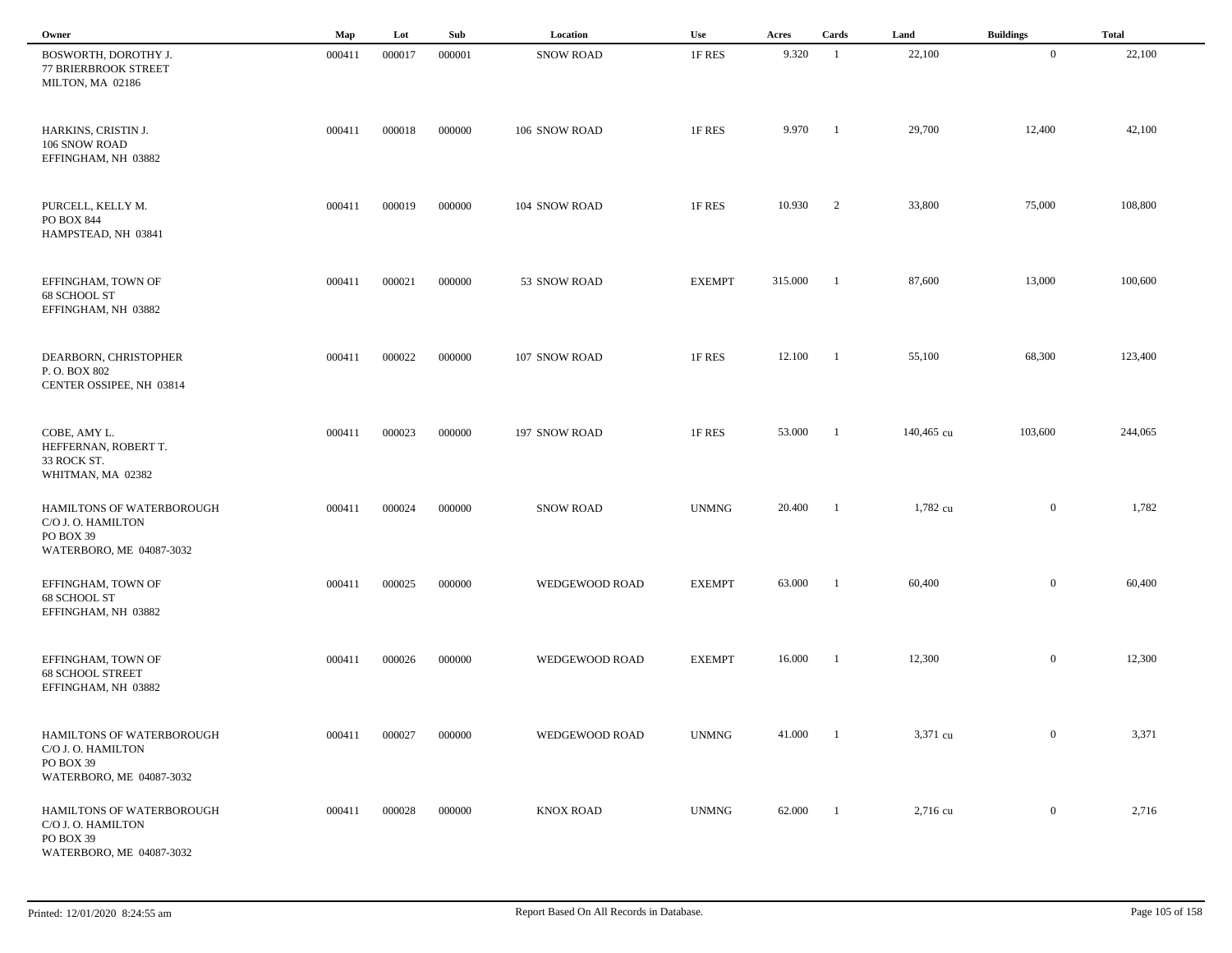| Owner                                                                                               | Map    | Lot    | Sub    | Location                    | Use          | Acres  | Cards          | Land      | <b>Buildings</b> | <b>Total</b> |
|-----------------------------------------------------------------------------------------------------|--------|--------|--------|-----------------------------|--------------|--------|----------------|-----------|------------------|--------------|
| HAMILTONS OF WATERBOROUGH<br>C/O J. O. HAMILTON<br>PO BOX 39<br>WATERBORO, ME 04087-3032            | 000411 | 000029 | 000000 | <b>COLCORD HILL ROAD</b>    | <b>UNMNG</b> | 14.100 | -1             | 1,288 cu  | $\overline{0}$   | 1,288        |
| WESTFALL, THEODORE J., JR.<br>P O BOX 439<br>OSSIPEE, NH 03864                                      | 000411 | 000030 | 000000 | 122 COLCORD HILL ROAD       | 1F RES       | 3.400  | - 1            | 44,300    | 12,800           | 57,100       |
| ROGERS, RONALD R.<br>ROGERS, SUSAN J.<br>PO BOX 12<br>ALTON, NH 03809-0012                          | 000411 | 000031 | 000000 | 92 COLCORD HILL ROAD        | 1F RES       | 7.300  | - 1            | 52,300    | 111,100          | 163,400      |
| MCOSKER, JESSICA<br>1600 BRANCH ROAD<br><b>WELLS, ME 04090</b>                                      | 000411 | 000032 | 000000 | COLCORD HILL ROAD           | 1F RES       | 40.370 | -1             | 55,200    | $\mathbf{0}$     | 55,200       |
| STARR, EDWARD C.<br>STARR, LEA J.<br>80 COLCORD HILL ROAD<br>EFFINGHAM, NH 03882                    | 000411 | 000033 | 000000 | 80 COLCORD HILL ROAD        | 1F RES       | 9.900  | $\overline{1}$ | 60,600    | 134,500          | 195,100      |
| ALTO, DORIS<br>21 WHEELER ST<br>GLOUCESTER, MA 01930-1617                                           | 000411 | 000034 | 000000 | <b>COLCORD HILL ROAD</b>    | 1F RES       | 34.000 | -1             | 25,700    | $\mathbf{0}$     | 25,700       |
| ALTO, DORIS<br>21 WHEELER ST<br>GLOUCESTER, MA 01930-1617                                           | 000411 | 000035 | 000000 | 50 COLCORD HILL ROAD        | 1F RES       | 15.200 | - 1            | 73,900    | 247,000          | 320,900      |
| COLLUPY, ELAINE H.<br>COLLUPY, RICHARD H.<br>42 COLCORD HILL RD<br>EFFINGHAM, NH 03882              | 000411 | 000036 | 000000 | <b>42 COLCORD HILL ROAD</b> | 1F RES       | 14.400 | -1             | 47,560 cu | 244,700          | 292,260      |
| MACDONALD, TIMOTHY G.<br>MACDONALD, NATALIE R.<br><b>4 COLCORD HILL ROAD</b><br>EFFINGHAM, NH 03882 | 000411 | 000037 | 000000 | <b>4 COLCORD HILL ROAD</b>  | 1F RES       | 5.340  | -1             | 50,000    | 92,800           | 142,800      |
| BOLTON, JAMES M.<br>BOLTON, WANDA R.<br>1233 PROVINCE LAKE ROAD<br>EFFINGHAM, NH 03882              | 000411 | 000038 | 000000 | 1233 PROVINCE LAKE ROAD     | 1F RES       | 2.810  | $\blacksquare$ | 56,700    | 102,200          | 158,900      |
| CRONIN, GREGG B.<br>CRONIN, DELPHINE L.<br>P.O. BOX 181<br>EFFINGHAM, NH 03882                      | 000411 | 000039 | 000000 | 1255 PROVINCE LAKE ROAD     | 1F RES       | 2.920  | - 1            | 54,000    | 148,400          | 202,400      |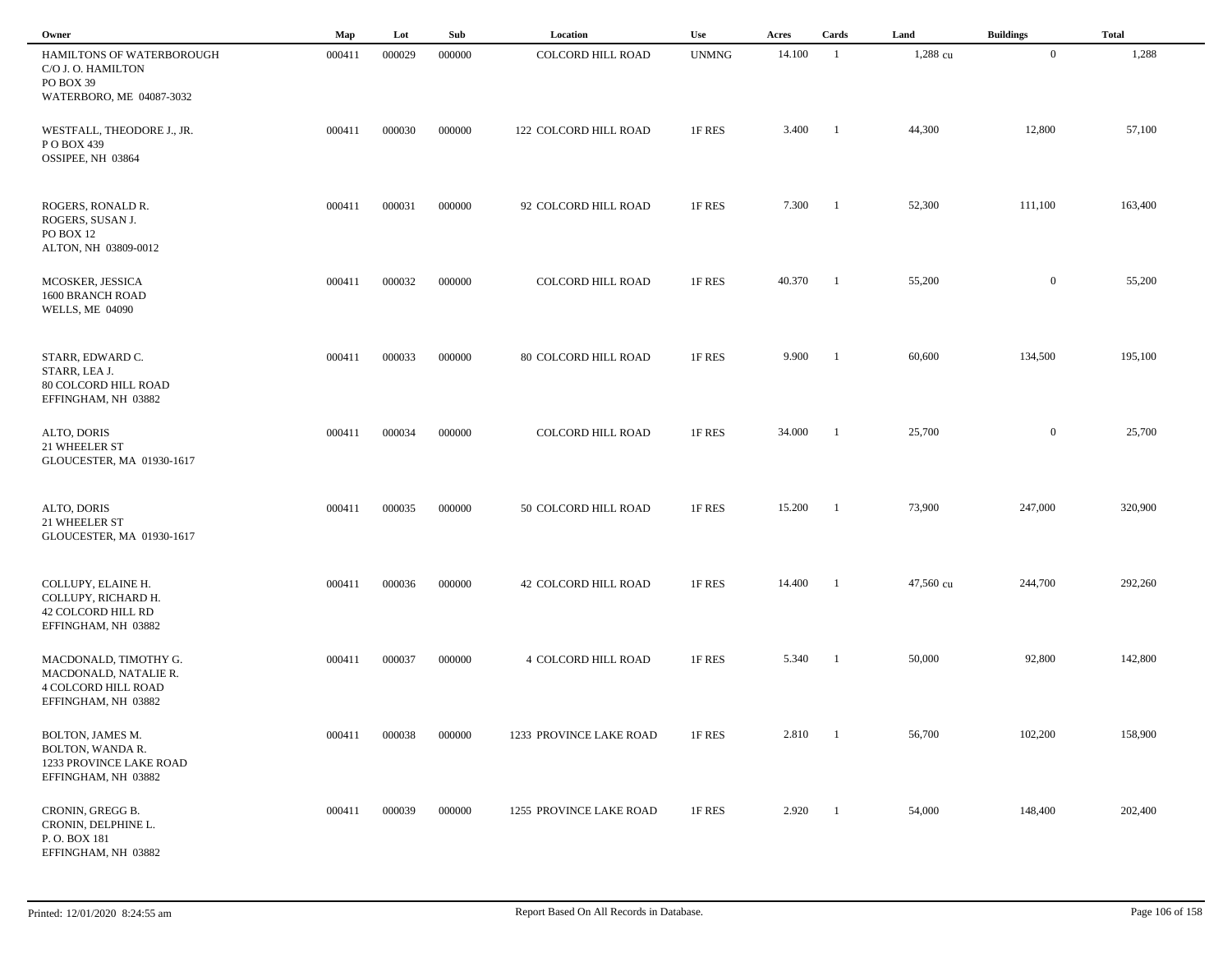| Owner                                                                                             | Map    | Lot    | Sub    | Location                | Use    | Acres  | Cards          | Land      | <b>Buildings</b> | <b>Total</b> |
|---------------------------------------------------------------------------------------------------|--------|--------|--------|-------------------------|--------|--------|----------------|-----------|------------------|--------------|
| POTVIN, LAURENCE<br>PO BOX 191<br>EFFINGHAM, NH 03882                                             | 000411 | 000040 | 000000 | 1267 PROVINCE LAKE ROAD | 1F RES | 3.000  | -1             | 56,900    | 202,200          | 259,100      |
| WINN, BRIAN T.<br>WINN, CHERYL L.<br>PO BOX 141<br>EFFINGHAM, NH 03882                            | 000411 | 000041 | 000000 | 1279 PROVINCE LAKE ROAD | 1F RES | 0.820  | -1             | 55,900    | 118,200          | 174,100      |
| DREW, MARY A.<br>1283 PROVINCE LAKE RD<br>EFFINGHAM, NH 03882                                     | 000411 | 000042 | 000000 | 1283 PROVINCE LAKE ROAD | 1F RES | 0.890  | -1             | 59,700    | 103,100          | 162,800      |
| HALE, DOROTHY L.<br><b>264 BROADTURN ROAD</b><br>SCARBOROUGH, ME 04074                            | 000411 | 000043 | 000000 | 1311 PROVINCE LAKE ROAD | 1F RES | 16.900 | -1             | 44,900    | 700              | 45,600       |
| ST. ONGE, SANDRA<br>PO BOX 13<br>EFFINGHAM, NH 03882                                              | 000411 | 000044 | 000000 | 1317 PROVINCE LAKE ROAD | 1F RES | 16.900 | -1             | 56,764 cu | 150,300          | 207,064      |
| <b>BOUCHER, BENJAMIN AP</b><br>21 PIKE ST<br>EPPING, NH 03042                                     | 000411 | 000045 | 000000 | 1308 PROVINCE LAKE ROAD | 1F RES | 0.550  | $\blacksquare$ | 55,600    | 59,900           | 115,500      |
| DOWNS, HELEN LOCKE<br><b>83 RAILROAD AVENUE</b><br>SEABROOK, NH 03874                             | 000411 | 000046 | 000000 | PROVINCE LAKE ROAD      | 1F RES | 0.500  | - 1            | 23,300    | $\overline{0}$   | 23,300       |
| WHITE, DIANE L.<br>WHITE, JOHN D., SR.<br>1296 PROVINCE LAKE RD.<br>EFFINGHAM, NH 03882           | 000411 | 000047 | 000000 | 1296 PROVINCE LAKE ROAD | 1F RES | 0.420  |                | 50,700    | 73,400           | 124,100      |
| MCCOLLUM, BRIANNA<br>FINER, BRIAN<br><b>38 LEDGEMERE ESTATES ROAD</b><br>MOULTONBOROUGH, NH 03254 | 000411 | 000048 | 000000 | 32 CHASE MILL ROAD      | 1F RES | 4.200  |                | 52,400    | 162,700          | 215,100      |
| DOWNING, BARRY WAYNE<br>1156 NORTH MAIN ST<br>LACONIA, NH 03246                                   | 000411 | 000049 | 000000 | 1292 PROVINCE LAKE ROAD | 1F RES | 0.500  | $\blacksquare$ | 52,300    | 92,100           | 144,400      |
| DAYE, DARRION LUCAS<br>WHITE, SHACHA<br>150 MIDDLE RD<br>PARSONSFIELD, ME 04047                   | 000411 | 000050 | 000000 | 1286 PROVINCE LAKE ROAD | 1F RES | 0.300  | $\blacksquare$ | 48,500    | 88,400           | 136,900      |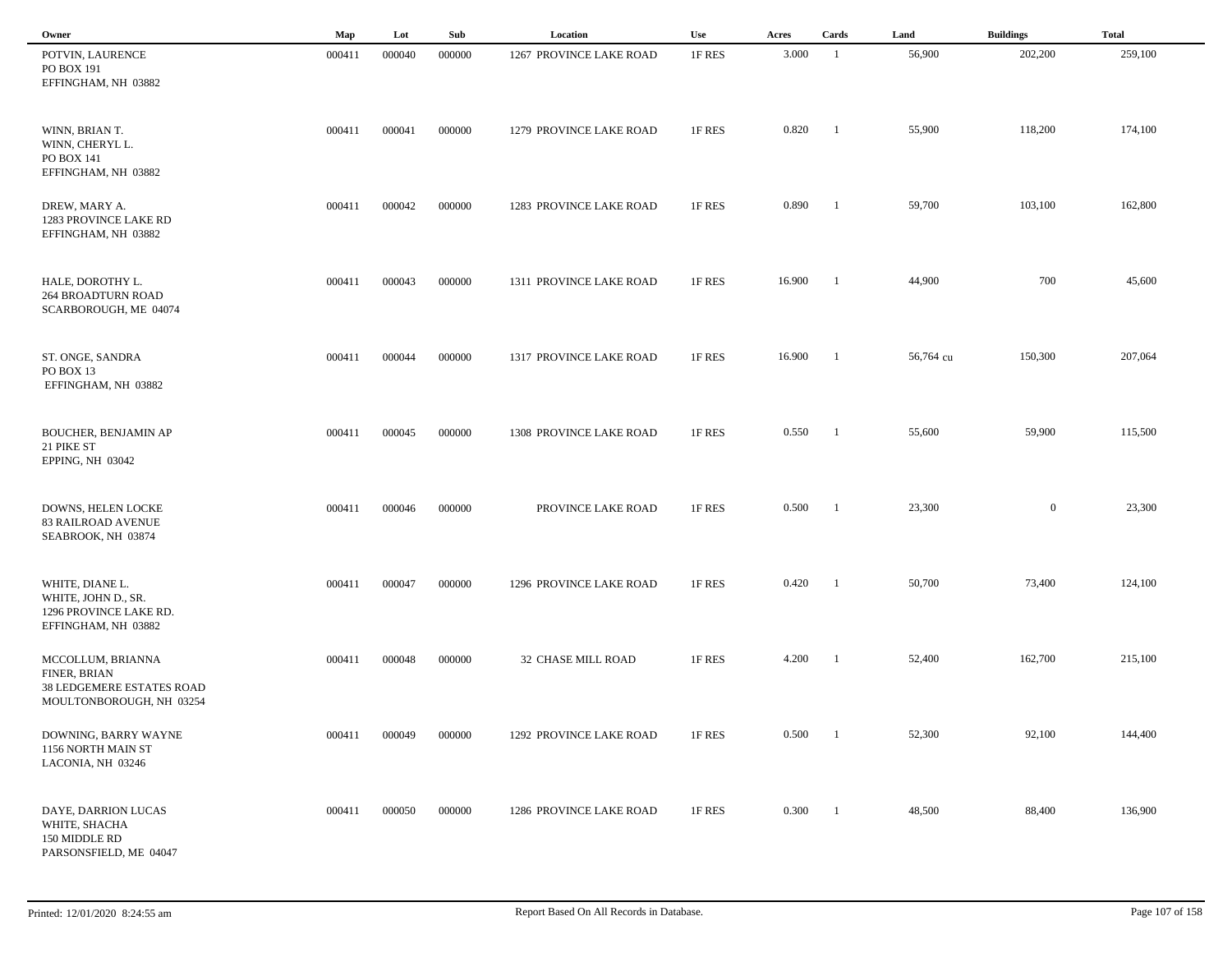| Owner                                                                                    | Map    | Lot    | Sub    | Location                | Use    | Acres  | Cards                    | Land      | <b>Buildings</b> | <b>Total</b> |
|------------------------------------------------------------------------------------------|--------|--------|--------|-------------------------|--------|--------|--------------------------|-----------|------------------|--------------|
| CHENEY, SHAINE M.<br>1278 PROVINCE LAKE RD.<br>EFFINGHAM, NH 03882                       | 000411 | 000051 | 000000 | 1278 PROVINCE LAKE ROAD | 1F RES | 1.500  | $\overline{1}$           | 58,400    | 126,800          | 185,200      |
| VANTASSEL II, RAYMOND B.<br><b>13 NUTTER ROAD</b><br>EFFINGHAM, NH 03882                 | 000411 | 000052 | 000000 | <b>13 NUTTER ROAD</b>   | 1F RES | 62.000 | $\overline{1}$           | 63,585 cu | 124,200          | 187,785      |
| MERRITT, LINDA A.<br>PO BOX 52<br>EFFINGHAM, NH 03882                                    | 000411 | 000053 | 000000 | 101 NUTTER ROAD         | 1F RES | 6.000  | $\blacksquare$           | 53,000    | 143,700          | 196,700      |
| MCLENDON, ANITA M.<br>PO BOX 611<br>W. OSSIPEE, NH 03890                                 | 000411 | 000054 | 000000 | 113 NUTTER ROAD         | 1F RES | 5.460  | $\overline{\phantom{a}}$ | 50,900    | 6,700            | 57,600       |
| MOLONEY, DONNA<br><b>BISSON, ALFRED</b><br>125 NUTTER RD<br>EFFINGHAM, NH 03882          | 000411 | 000055 | 000000 | 125 NUTTER ROAD         | 1F RES | 41.000 | $\blacksquare$           | 51,590 cu | 196,900          | 248,490      |
| EBNER, BRIAN A.<br>EBNER, SUSAN J.<br><b>18 POLARIS WAY</b><br>EFFINGHAM, NH 03882       | 000411 | 000056 | 000000 | <b>18 POLARIS WAY</b>   | 1F RES | 18.800 | $\overline{\phantom{a}}$ | 55,100 cu | 146,100          | 201,200      |
| BEEBE, ROBERT W.<br><b>BEEBE, VERA</b><br>PO BOX 203<br>MARION, CT 06444                 | 000411 | 000056 | 000001 | 16 POLARIS WAY          | 1F RES | 5.600  | $\overline{\phantom{a}}$ | 51,200    | 146,500          | 197,700      |
| AUGENTI, JORY B.<br>AUGENTI, BRENDA D.<br><b>234 GRANITE ROAD</b><br>EFFINGHAM, NH 03882 | 000411 | 000057 | 000000 | 234 GRANITE ROAD        | 1F RES | 83.600 | 2                        | 77,443 cu | 330,700          | 408,143      |
| JONES, SUSAN L.<br>DONAHUE, NANCY A.<br><b>198 GRANITE ROAD</b><br>EFFINGHAM, NH 03882   | 000411 | 000059 | 000000 | 198 GRANITE ROAD        | 1F RES | 6.100  | - 1                      | 51,500    | 164,900          | 216,400      |
| <b>GIBBS, COLLEEN</b><br><b>190 GRANITE ROAD</b><br>EFFINGHAM, NH 03882                  | 000411 | 000060 | 000000 | <b>190 GRANITE ROAD</b> | 1F RES | 13.300 | $\overline{1}$           | 49,321 cu | 18,000           | 67,321       |
| JARECKI, DIANE B.<br>JARECKI, STEVEN V.<br>1317 LARID AVENUE<br>ALIQUIPPA, PA 15001      | 000411 | 000061 | 000000 | 142 NUTTER ROAD         | 1F RES | 4.200  | $\overline{\phantom{a}}$ | 48,800    | 128,900          | 177,700      |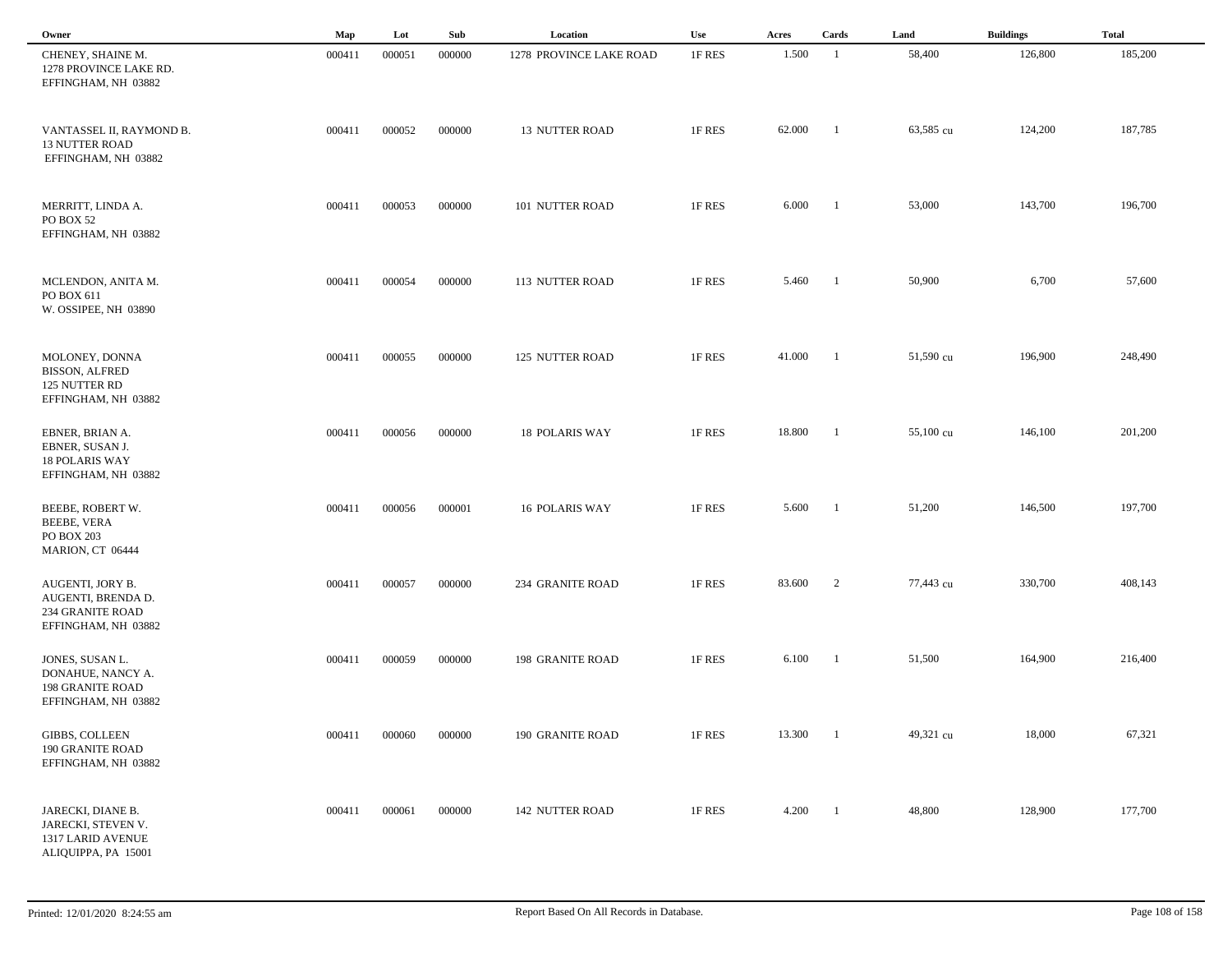| Owner                                                                                                              | Map    | Lot    | Sub    | Location                | Use          | Acres  | Cards          | Land               | <b>Buildings</b> | <b>Total</b> |  |
|--------------------------------------------------------------------------------------------------------------------|--------|--------|--------|-------------------------|--------------|--------|----------------|--------------------|------------------|--------------|--|
| WHEELER, ESTATE OF CHARLES A.<br><b>C/O JUNE BROWN</b><br>PO BOX 209<br>BELMONT, NH 03220                          | 000411 | 000062 | 000000 | 110 NUTTER ROAD         | 1F RES       | 19.000 | -1             | 75,200             | 51,200           | 126,400      |  |
| THOMPSON, BARBARA M.-TRUSTEE<br>PO BOX 149<br>SOUTH BRISTOL, ME 04568                                              | 000411 | 000063 | 000000 | PROVINCE LAKE ROAD      | <b>UNMNG</b> | 81.000 | - 1            | 6,903 cu           | $\boldsymbol{0}$ | 6,903        |  |
| BATCHELDER, RODNEY E.<br>BATCHELDER, SUSAN J.<br>1140 PROVINCE LAKE RD<br>EFFINGHAM, NH 03882                      | 000411 | 000064 | 000000 | 1140 PROVINCE LAKE ROAD | 1F RES       | 10.300 | -1             | 69,300             | 113,300          | 182,600      |  |
| MCCULLOUGH, SUSAN L.<br>MCCULLOUGH, LARRY<br>90 RUMNEY HILL RD<br>EFFINGHAM, NH 03882                              | 000411 | 000065 | 000000 | 90 RUMNEY HILL ROAD     | 1F RES       | 4.700  | -1             | 51,800             | 92,800           | 144,600      |  |
| RAVELL, ROBERT J.<br>RAVELL, SANDRA K.<br>REDEEMER LUTHERAN CHURCH<br>94 RUMNEY HILL RD.<br>EFFINGHAM, NH 03882    | 000411 | 000066 | 000000 | 94 RUMNEY HILL ROAD     | 1F RES       | 35.500 | $\overline{1}$ | 43,863 cu          | 197,800          | 241,663      |  |
| RAVELL, ROBERT J.<br>RAVELL, SANDRA K.<br>REDEEMER LUTHERAN CHURCH<br>94 RUMNEY HILL RD.<br>EFFINGHAM, NH 03882    | 000411 | 000067 | 000000 | 94 RUMNEY HILL ROAD     | <b>UNMNG</b> | 25.000 | -1             | $2,150$ cu         | $\mathbf{0}$     | 2,150        |  |
| AUGENTI, JORY B.<br>AUGENTI, BRENDA D.<br>234 GRANITE RD.<br>EFFINGHAM, NH 03882                                   | 000411 | 000068 | 000000 | RUMNEY HILL ROAD        | MNGD H       | 22.000 | - 1            | $1,144 \text{ cu}$ | $\mathbf{0}$     | 1,144        |  |
| KNOWLES, LILLIAN L.-TRUSTEE<br>CALLUM, ROBIN-TRUSTEE<br>H&L REVOCABLE TRUST<br>2 KNOWLES WAY<br>SEABROOK, NH 03874 | 000411 | 000069 | 000000 | <b>MOODY ROAD</b>       | 1F RES       | 98.000 | -1             | 8,997 cu           | $\mathbf{0}$     | 8,997        |  |
| JOHNSON, GARY E.<br>JOHNSON, MUKDA<br>120 NORTH SOUTH RD; UNIT C<br><b>PMB 194</b><br>N. CONWAY, NH 03860-5158     | 000411 | 000070 | 000000 | RUMNEY HILL ROAD        | 1F RES       | 8.400  | $\blacksquare$ | 23,700             | $\overline{0}$   | 23,700       |  |
| JOHNSON, GARY E.<br>JOHNSON, MUKDA<br>120 NORTH SOUTH RD; UNIT C<br><b>PMB 194</b><br>N. CONWAY, NH 03860-5158     | 000411 | 000071 | 000000 | <b>MOODY ROAD</b>       | 1F RES       | 0.660  | - 1            | 15,600             | $\overline{0}$   | 15,600       |  |
| WENTWORTH, TUCKER<br>188 MOODY ROAD<br>EFFINGHAM, NH 03882                                                         | 000411 | 000072 | 000000 | 188 MOODY ROAD          | 1F RES       | 6.000  | - 1            | 93,100             | 99,900           | 193,000      |  |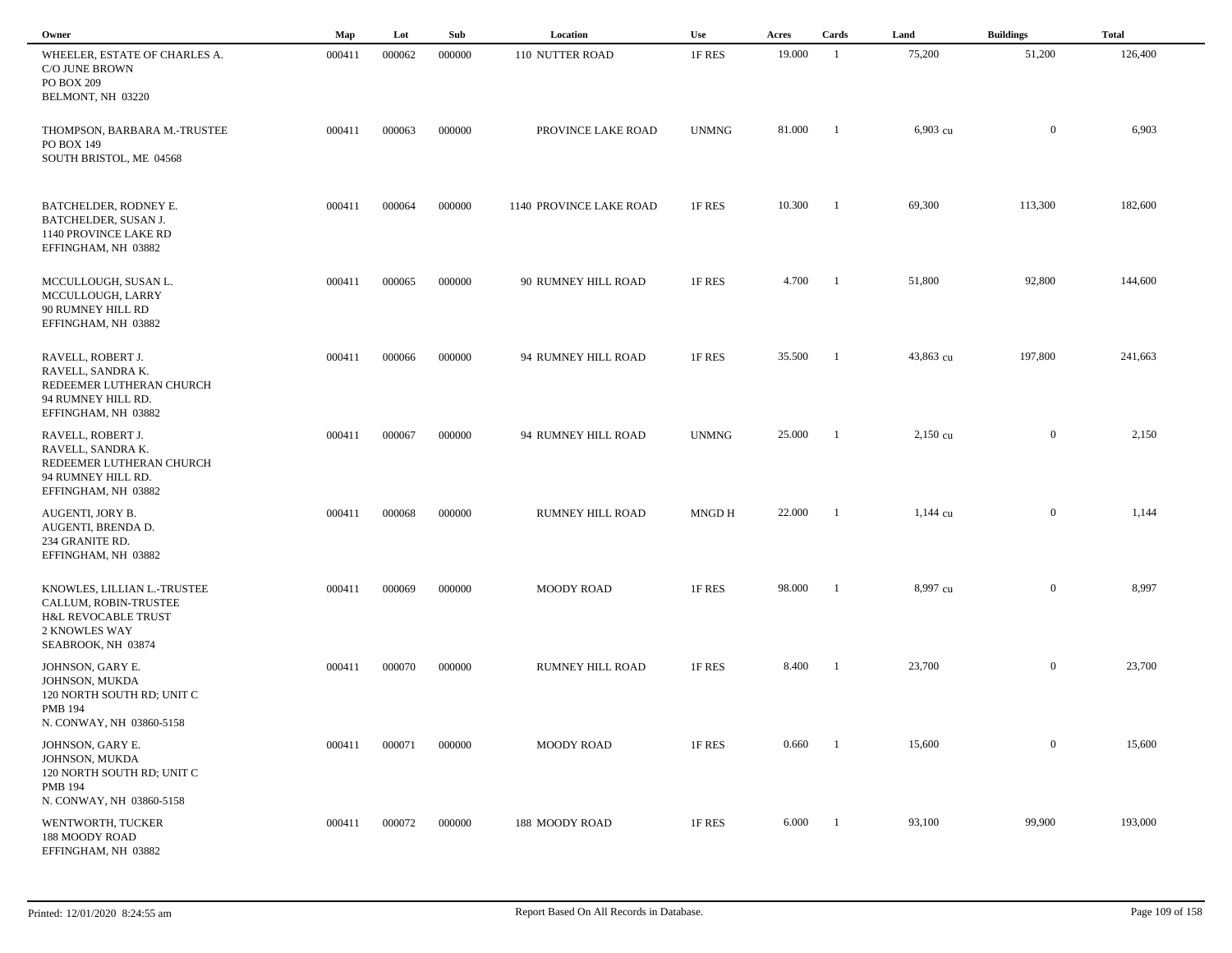| Owner                                                                                                             | Map    | Lot    | Sub    | Location                   | Use          | Acres  | Cards          | Land       | <b>Buildings</b> | <b>Total</b> |  |
|-------------------------------------------------------------------------------------------------------------------|--------|--------|--------|----------------------------|--------------|--------|----------------|------------|------------------|--------------|--|
| PETRIKAS, ERICK JAMES<br>PETRIKAS, GERLIE UCAT<br><b>49 ESSEX STREET</b><br>WEYMOUTH, MA 02188                    | 000411 | 000073 | 000000 | <b>86 RUMNEY HILL ROAD</b> | 1F RES       | 13.650 | -1             | 166,300    | 137,000          | 303,300      |  |
| POTTER, NEIL ERIC<br>POTTER, JUNE W.<br>242 TOWN HOUSE RD<br>EFFINGHAM, NH 03882                                  | 000412 | 000001 | 000000 | OFF MOODY ROAD             | <b>UNMNG</b> | 90.000 | -1             | 3,275 cu   | $\mathbf{0}$     | 3,275        |  |
| POTTER, NEIL ERIC<br>POTTER, JUNE W.<br>242 TOWN HOUSE RD<br>EFFINGHAM, NH 03882                                  | 000412 | 000002 | 000000 | <b>MOODY ROAD</b>          | <b>UNMNG</b> | 18.000 | - 1            | 753 cu     | $\mathbf{0}$     | 753          |  |
| PERKINS, RAYENOLD B.<br>PERKINS, TORIE L<br>7 ADAMS AVE<br>SEABROOK, NH 03874                                     | 000412 | 000003 | 000000 | 74 MOODY ROAD              | 1F RES       | 0.920  | 2              | 46,300     | 45,700           | 92,000       |  |
| LITTLEFIELD, RANDY S.<br>LITTLEFIELD, SONYA M.<br>1 STELLA WAY<br>EXETER, NH 03833                                | 000412 | 000004 | 000000 | 68 MOODY ROAD              | 1F RES       | 0.920  | - 1            | 46,300     | 109,500          | 155,800      |  |
| KNOWLES, ASA H. IV<br>KNOWLES, TIA M.<br>3 BIGS LANE<br>SEABROOK, NH 03874                                        | 000412 | 000005 | 000000 | 60 MOODY ROAD              | 1F RES       | 0.460  | - 1            | 41,800     | 78,400           | 120,200      |  |
| DOW, RICHARD J<br>DOW, NANCY A<br>37 LEGG STREET<br>MILLVILLE, MA 01529                                           | 000412 | 000006 | 000000 | 177 TOWN HOUSE ROAD        | 1F RES       | 5.400  | -1             | 62,100     | 5,900            | 68,000       |  |
| PADRON, LOUIS P.<br>PADRON, ANN MARIE KEEGAN<br>102-00 SHORE FRONT PARKWAY<br>APT 10 R<br>ROCKAWAY PARK, NY 11694 | 000412 | 000007 | 000000 | TOWN HOUSE ROAD            | 1F RES       | 0.910  |                | 25,300     | $\mathbf{0}$     | 25,300       |  |
| RUBUS REALTY TRUST<br><b>MARTHA BATES - TRUSTEE</b><br>P.O. BOX 118<br>EFFINGHAM, NH 03882                        | 000412 | 000008 | 000000 | TOWN HOUSE ROAD            | <b>UNMNG</b> | 8.800  | - 1            | $1,161$ cu | $\mathbf{0}$     | 1,161        |  |
| <b>RUBUS REALTY TRUST</b><br><b>MARTHA BATES - TRUSTEE</b><br>P.O. BOX 118<br>EFFINGHAM, NH 03882                 | 000412 | 000009 | 000000 | TOWN HOUSE ROAD            | <b>UNMNG</b> | 12.000 | -1             | $1,163$ cu | $\overline{0}$   | 1,163        |  |
| POTTER, NEIL ERIC<br>POTTER, JUNE W.<br>242 TOWN HOUSE ROAD<br>EFFINGHAM, NH 03882                                | 000412 | 000010 | 000000 | 225 TOWN HOUSE ROAD        | 1F RES       | 0.230  | $\blacksquare$ | 32,900     | 4,500            | 37,400       |  |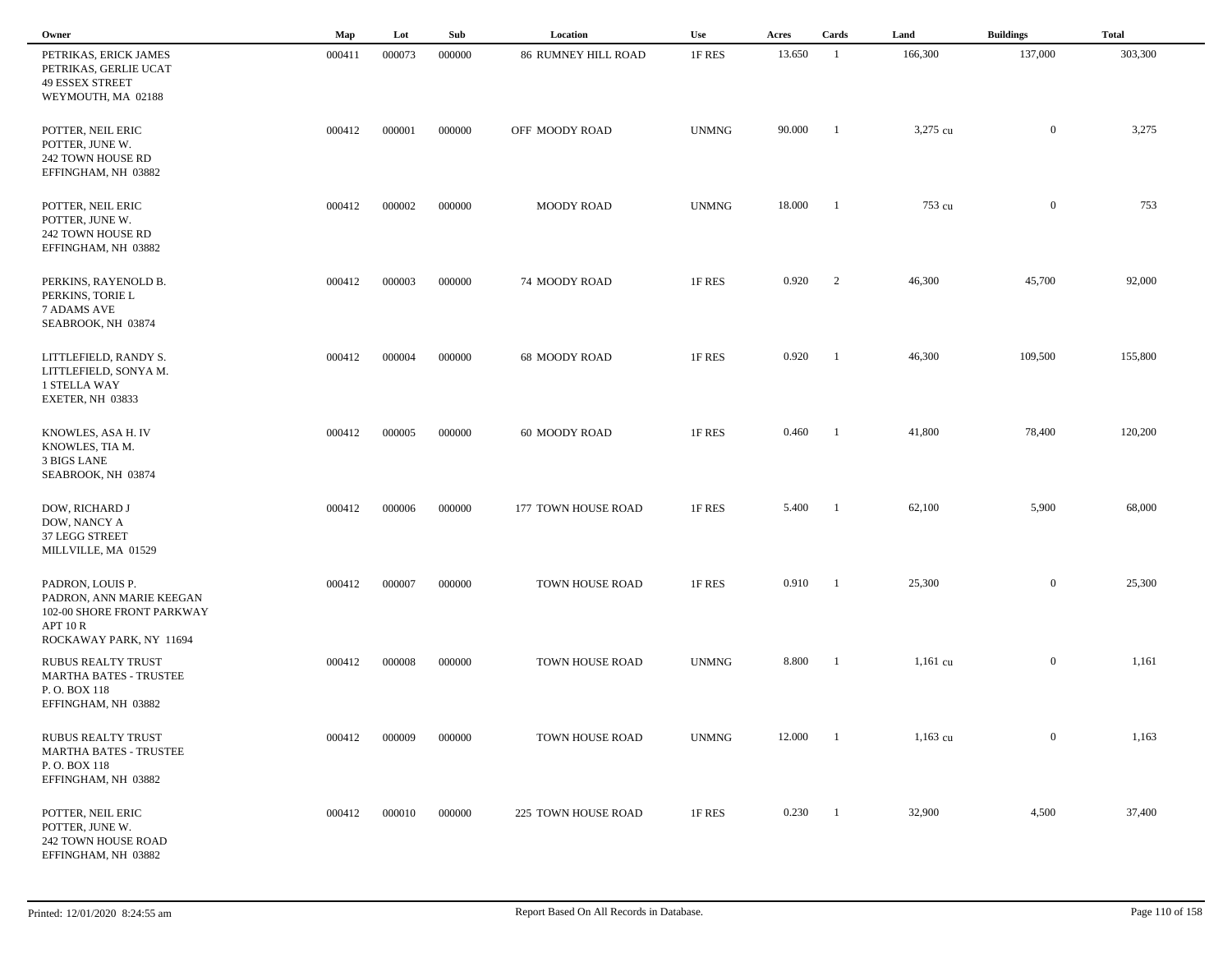| Owner                                                                                                                                                      | Map    | Lot    | Sub    | Location                | Use           | Acres   | Cards          | Land               | <b>Buildings</b> | <b>Total</b> |
|------------------------------------------------------------------------------------------------------------------------------------------------------------|--------|--------|--------|-------------------------|---------------|---------|----------------|--------------------|------------------|--------------|
| POTTER FAMILY TRUST<br>POTTER, NEIL ERIC&POTTER, PAUL<br>ANDREWS, MARY E.-TRUSTEES<br>242 TOWN HOUSE RD<br>EFFINGHAM, NH 03882                             | 000412 | 000011 | 000000 | 275 TOWN HOUSE ROAD     | 1F RES        | 145.000 | -1             | 64,385 cu          | 1,700            | 66,085       |
| POTTER FAMILY TRUST<br>POTTER, NEIL ERIC&POTTER, PAUL<br>ANDREWS, MARY E.-TRUSTEES<br>242 TOWN HOUSE RD<br>EFFINGHAM, NH 03882                             | 000412 | 000012 | 000000 | TOWN HOUSE ROAD         | <b>UNMNG</b>  | 72.000  | $\blacksquare$ | 2,885 cu           | $\mathbf{0}$     | 2,885        |
| <b>BEDARD, DONALD</b><br>PO BOX 179<br>CTR. OSSIPEE, NH 03814-4875                                                                                         | 000412 | 000013 | 000000 | 327 TOWN HOUSE ROAD     | 1F RES        | 1.700   | - 1            | 55,700             | 14,700           | 70,400       |
| BATEMEN, STEPHANIE P.<br>BATEMAN, SAMANTHA A.<br>324 TOWN HOUSE ROAD<br>EFFINGHAM, NH 03882                                                                | 000412 | 000014 | 000000 | TOWN HOUSE ROAD         | 1F RES        | 6.100   | - 1            | 5,400              | $\overline{0}$   | 5,400        |
| NELSON, GORDON R.-TRUSTEE<br>NELSON, LOUISE J.-TRUSTEE<br>THE GORDON R. & LOUISE J. NELSON FAM. TR<br>39 HUCKINS STREET<br>CENTER OSSIPEE, NH 03814        | 000412 | 000015 | 000000 | TOWN HOUSE ROAD         | <b>UNMNG</b>  | 17.000  | - 1            | $1,365$ cu         | $\boldsymbol{0}$ | 1,365        |
| EFFINGHAM CONSERVATION COMM.<br>PO BOX 67<br>EFFINGHAM, NH 03882                                                                                           | 000412 | 000016 | 000000 | OFF TOWN HOUSE ROAD     | <b>EXEMPT</b> | 45.000  | $\overline{1}$ | 32,100             | $\mathbf{0}$     | 32,100       |
| NELSON, GORDON R.-TRUSTEE<br>NELSON, LOUISE J.-TRUSTEE<br>THE GORDON R. & LOUISE J. NELSON FAM. TR<br><b>39 HUCKINS STREET</b><br>CENTER OSSIPEE, NH 03814 | 000412 | 000017 | 000000 | TOWN HOUSE ROAD         | <b>UNMNG</b>  | 41.000  | - 1            | 4,499 cu           | $\mathbf{0}$     | 4,499        |
| FALLON, KATE<br>509 TOWN HOUSE ROAD<br>EFFINGHAM, NH 03882                                                                                                 | 000412 | 000018 | 000000 | TOWN HOUSE ROAD         | <b>UNMNG</b>  | 23.000  | -1             | $1,180 \text{ cu}$ | $\overline{0}$   | 1,180        |
| HAMMOND, PAULA<br>509 TOWNHOUSE RD.<br>EFFINGHAM, NH 03882                                                                                                 | 000412 | 000019 | 000000 | 509 TOWN HOUSE ROAD     | 1F RES        | 6.800   | - 1            | 62,100             | 144,500          | 206,600      |
| NATURE CONSERVANCY<br>22 BRIDGE ST<br>4TH FLOOR<br>CONCORD, NH 03301                                                                                       | 000412 | 000020 | 000000 | TOWN HOUSE ROAD         | WETLAN        | 49.770  | $\blacksquare$ | 1,808 cu           | $\boldsymbol{0}$ | 1,808        |
| EFFINGHAM CONSERVATION COMM.<br>PO BOX 67<br>EFFINGHAM, NH 03882                                                                                           | 000412 | 000021 | 000000 | OFF WILKINSON SWAMP ROA | <b>EXEMPT</b> | 54.000  | - 1            | 37,200             | $\overline{0}$   | 37,200       |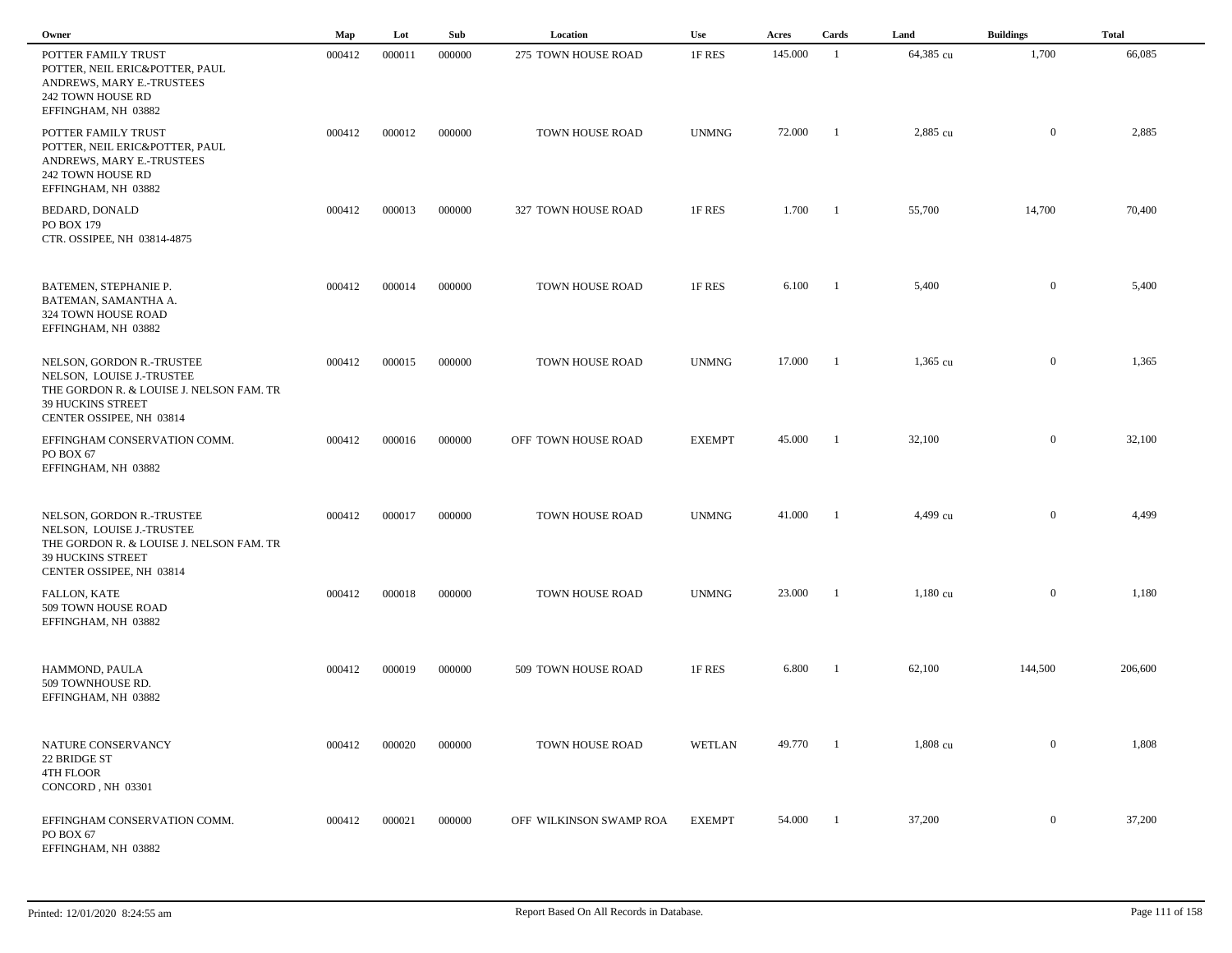| Owner                                                                                    | Map    | Lot    | Sub    | Location                   | Use           | Acres  | Cards          | Land   | <b>Buildings</b> | <b>Total</b> |  |
|------------------------------------------------------------------------------------------|--------|--------|--------|----------------------------|---------------|--------|----------------|--------|------------------|--------------|--|
| MILLINGTON, ALBERT J., JR.<br>587 TOWNHOUSE RD.<br>EFFINGHAM, NH 03882                   | 000412 | 000022 | 000000 | 587 TOWN HOUSE ROAD        | 1F RES        | 6.220  | - 1            | 51,200 | 138,500          | 189,700      |  |
| SMITH, JACOB H.<br>589 TOWN HOUSE RD<br>EFFINGHAM, NH 03882                              | 000412 | 000023 | 000000 | 589 TOWN HOUSE ROAD        | 1F RES        | 3.930  | -1             | 57,600 | 139,900          | 197,500      |  |
| PALMER TRUST<br>C/O EFFINGHAM, TOWN OF<br><b>68 SCHOOL STREET</b><br>EFFINGHAM, NH 03882 | 000412 | 000024 | 000000 | TOWN HOUSE ROAD            | <b>EXEMPT</b> | 0.180  | $\blacksquare$ | 3,500  | $\overline{0}$   | 3,500        |  |
| LENART, LORI ANN<br>609 TOWNHOUSE RD.<br>EFFINGHAM, NH 03882                             | 000412 | 000025 | 000000 | 609 TOWN HOUSE ROAD        | 1F RES        | 3.380  | $\blacksquare$ | 57,200 | 95,800           | 153,000      |  |
| FRAZIER, ALICIA<br>THIBODEAU, CHRISTOPHER<br>324 NH ROUTE 25<br>MEREDITH, NH 03253-9340  | 000412 | 000026 | 000000 | 625 TOWN HOUSE ROAD        | 1F RES        | 2.350  | - 1            | 56,300 | 131,500          | 187,800      |  |
| YAKUTIS, SUSAN A.<br>644 TOWN HOUSE RD<br>EFFINGHAM, NH 03882                            | 000412 | 000027 | 000000 | TOWN HOUSE ROAD            | <b>UNMNG</b>  | 20.000 | -1             | 670 cu | $\overline{0}$   | 670          |  |
| SUGG, WILLIAM W.<br>645 TOWN HOUSE RD<br>EFFINGHAM, NH 03882                             | 000412 | 000028 | 000000 | <b>645 TOWN HOUSE ROAD</b> | 1F RES        | 6.800  | - 1            | 63,700 | 30,600           | 94,300       |  |
| DAVIS, ALANG.<br>DAVIS, SAIMA B.<br>661 TOWN HOUSE RD<br>EFFINGHAM, NH 03882             | 000412 | 000029 | 000000 | 661 TOWN HOUSE ROAD        | 1F RES        | 7.600  | 2              | 63,800 | 215,900          | 279,700      |  |
| DAVIS, ALANG.<br>DAVIS, SAIMA B.<br>661 TOWN HOUSE RD<br>EFFINGHAM, NH 03882             | 000412 | 000029 | 000001 | TOWN HOUSE ROAD            | 1F RES        | 0.170  | - 1            | 1,700  | $\mathbf{0}$     | 1,700        |  |
| DAVIS, JOHN P.<br>669 TOWN HOUSE RD<br>EFFINGHAM, NH 03882                               | 000412 | 000030 | 000000 | <b>669 TOWN HOUSE ROAD</b> | 1F RES        | 3.100  | $\blacksquare$ | 57,100 | 114,200          | 171,300      |  |
| O'DONNELL, BRANDON D.<br>192 ELM STREET<br>EFFINGHAM, NH 03882                           | 000412 | 000031 | 000000 | 675 TOWN HOUSE ROAD        | 1F RES        | 0.710  | $\blacksquare$ | 51,900 | 82,200           | 134,100      |  |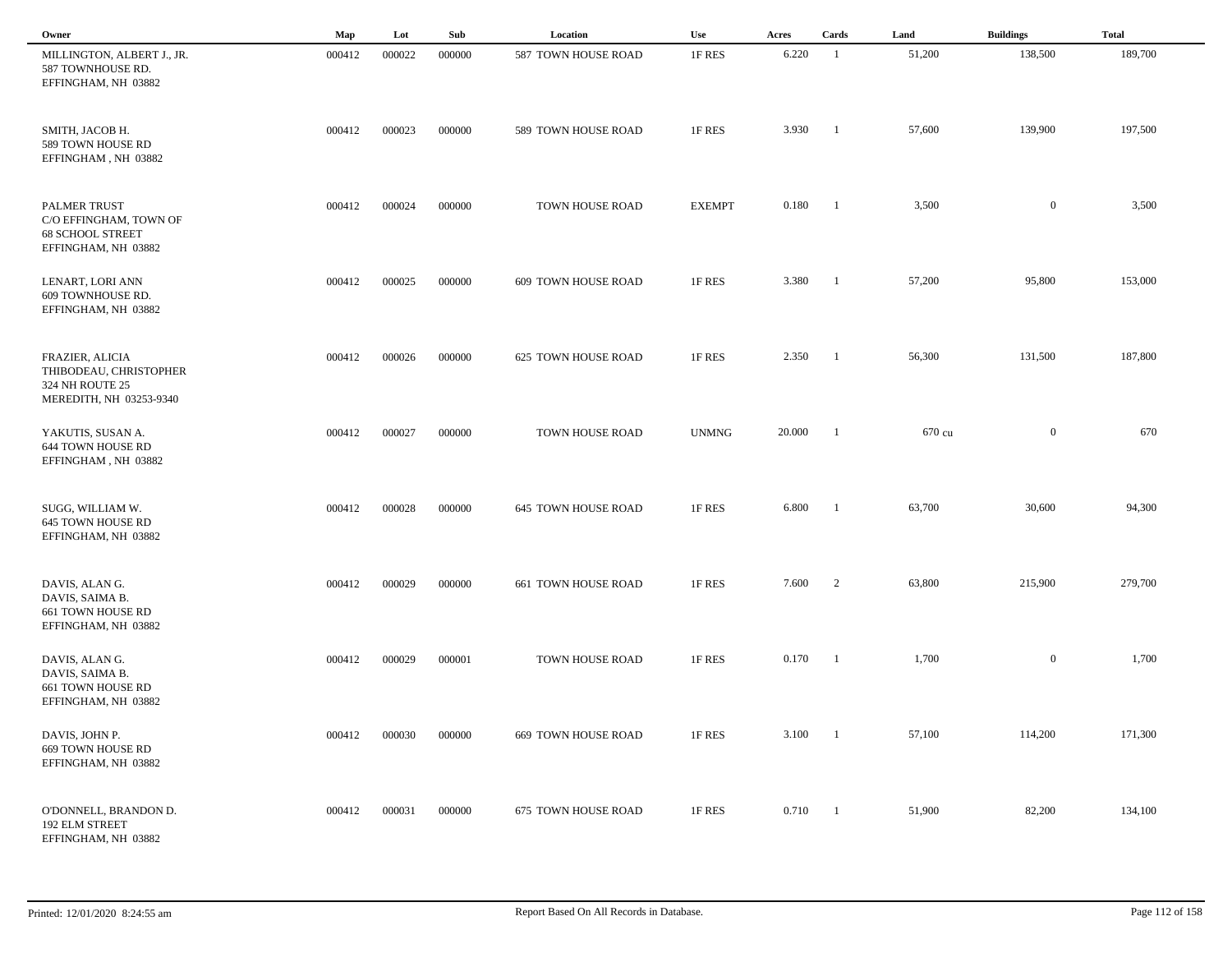| Owner                                                                                                | Map    | Lot    | Sub    | Location                   | Use          | Acres   | Cards          | Land      | <b>Buildings</b> | <b>Total</b> |
|------------------------------------------------------------------------------------------------------|--------|--------|--------|----------------------------|--------------|---------|----------------|-----------|------------------|--------------|
| BROOKS, WILLIAM E.<br><b>BROOKS, THERESANNE</b><br><b>683 TOWN HOUSE ROAD</b><br>EFFINGHAM, NH 03882 | 000412 | 000032 | 000000 | <b>683 TOWN HOUSE ROAD</b> | 1F RES       | 1.000   | -1             | 55,100    | 125,900          | 181,000      |
| CAVANAUGH, PAUL<br>CAVANAUGH, SANDRA<br>154 JONES ROAD<br>EFFINGHAM, NH 03882                        | 000412 | 000033 | 000000 | 154 JONES ROAD             | 1F RES       | 1.900   | -1             | 55,900    | 81,700           | 137,600      |
| CHOQUETTE, DAVID<br>FINKENWEG.4A 86836<br>OBERMEITINGEN, 86836<br><b>GERMANY</b>                     | 000412 | 000034 | 000000 | <b>JONES ROAD</b>          | 1F RES       | 3.730   | - 1            | 29,200    | $\overline{0}$   | 29,200       |
| DESCHENES, KEVIN<br>134 JONES RD<br>EFFINGHAM, NH 03882                                              | 000412 | 000035 | 000000 | 134 JONES ROAD             | 1F RES       | 117.000 | - 1            | 32,591 cu | 6,300            | 38,891       |
| LOUD, JONATHAN R.<br>LOUD, DANA L.<br>108 JONES ROAD<br>EFFINGHAM, NH 03882                          | 000412 | 000036 | 000000 | 108 JONES ROAD             | 1F RES       | 3.150   | $\blacksquare$ | 59,900    | 153,800          | 213,700      |
| LARGE, GRETCHEN J.<br>102 JONES ROAD<br>EFFINGHAM, NH 03882                                          | 000412 | 000037 | 000000 | 102 JONES ROAD             | 1F RES       | 62.020  | -1             | 78,737 cu | 105,600          | 184,337      |
| LABRANCHE, WAYNE C.<br>LABRANCHE, PATRICIA<br>123 WILKINSON SWAMP RD.<br>EFFINGHAM, NH 03882         | 000412 | 000038 | 000000 | 123 WILKINSON SWAMP ROA    | 1F RES       | 25.100  | -1             | 51,951 cu | 123,800          | 175,751      |
| ROACH, ROBERT<br>ROACH, DIANE<br>21 LIVINGSTON DRIVE<br>PEABODY, MA 01960                            | 000412 | 000039 | 000000 | 151 WILKINSON SWAMP ROA    | 1F RES       | 15.410  | -1             | 21,316 cu | 5,600            | 26,916       |
| NATURE CONSERVANCY<br>22 BRIDGE ST<br>4TH FLOOR<br>CONCORD, NH 03301                                 | 000412 | 000040 | 000000 | WILKINSON SWAMP ROA        | <b>UNMNG</b> | 64.210  | -1             | 2,684 cu  | $\overline{0}$   | 2,684        |
| WATSON, DONALD W.<br>WATSON-CONNOLLY, CLAUDIA D<br><b>8 SILVER LANE</b><br>ROLLINSFORD, NH 03869     | 000412 | 000041 | 000000 | 171 WILKINSON SWAMP ROA    | 1F RES       | 10.000  | - 1            | 33,600    | 10,900           | 44,500       |
| LODICO, MICHAEL J.<br>LODICO, SANDRA<br>PO BOX 28<br>EFFINGHAM, NH 03882                             | 000412 | 000042 | 000000 | 177 WILKINSON SWAMP ROA    | 1F RES       | 1.300   | -1             | 49,800    | 83,500           | 133,300      |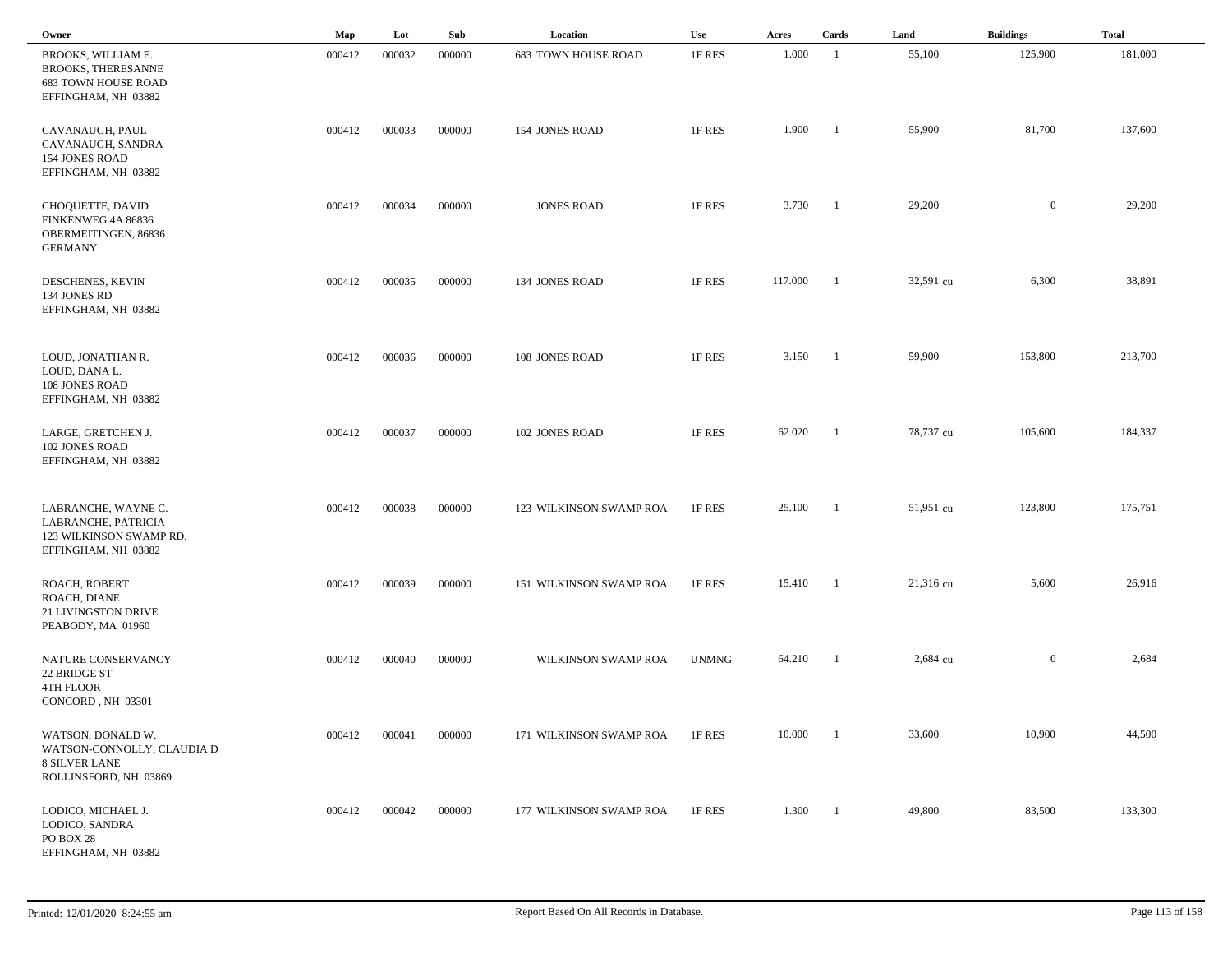| Owner                                                                                                   | Map    | Lot    | Sub    | Location                    | Use          | Acres   | Cards          | Land     | <b>Buildings</b> | <b>Total</b> |
|---------------------------------------------------------------------------------------------------------|--------|--------|--------|-----------------------------|--------------|---------|----------------|----------|------------------|--------------|
| TRAVERS, GARY W.<br>MURPHY, PATRICK<br>2 LOVE LANE<br>SANDOWN, NH 03873                                 | 000412 | 000043 | 000000 | 191 WILKINSON SWAMP ROA     | 1F RES       | 5.300   | -1             | 50,900   | 3,700            | 54,600       |
| SOUTHARD, KURT<br><b>15 LITTLE RIVER ROAD</b><br>KINGSTON, NH 03845                                     | 000412 | 000044 | 000000 | 37 FOREST VIEW DRIVE        | 1F RES       | 6.200   | - 1            | 46,500   | 100              | 46,600       |
| CEDRONE, VINCENT FABIO<br>CEDRONE, ANGELENA CLAIRE<br><b>44 ARLINGTON STREET</b><br>TEWKSBURY, MA 01876 | 000412 | 000045 | 000000 | FOREST VIEW DRIVE           | 1F RES       | 6.300   | $\overline{1}$ | 24,200   | $\mathbf{0}$     | 24,200       |
| CEDRONE, VINCENT FABIO<br>CEDRONE, ANGELENA CLAIRE<br><b>44 ARLINGTON STREET</b><br>TEWKSBURY, MA 01876 | 000412 | 000046 | 000000 | <b>FOREST VIEW DRIVE</b>    | 1F RES       | 7.000   | $\blacksquare$ | 22,400   | $\mathbf{0}$     | 22,400       |
| NATURE CONSERVANCY<br>22 BRIDGE ST<br>4TH FLOOR<br>CONCORD, NH 03301                                    | 000412 | 000048 | 000000 | OFF FOREST VIEW DRIVE       | <b>UNMNG</b> | 137.350 | - 1            | 4,951 cu | $\overline{0}$   | 4,951        |
| CEDRONE, VINCENT FABIO<br>CEDRONE, ANGELENA CLAIRE<br><b>44 ARLINGTON STREET</b><br>TEWKSBURY, MA 01876 | 000412 | 000049 | 000000 | FOREST VIEW DRIVE           | 1F RES       | 6.000   | - 1            | 22,700   | $\overline{0}$   | 22,700       |
| CEDRONE, VINCENT FABIO<br>CEDRONE, ANGELENA CLAIRE<br><b>44 ARLINGTON STREET</b><br>TEWKSBURY, MA 01876 | 000412 | 000050 | 000000 | 54 FOREST VIEW DRIVE        | 1F RES       | 6.700   | - 1            | 46,900   | 57,900           | 104,800      |
| HOWARD, JOHN P.<br>HOWARD, LISA M.<br>64 OLD FARMS RD.<br>SANBORNVILLE, NH 03872                        | 000412 | 000051 | 000000 | <b>46 FOREST VIEW DRIVE</b> | 1F RES       | 6.000   | - 1            | 46,300   | 184,800          | 231,100      |
| MUISE, JOSEPH<br>MUISE, YVONNE<br>7385 CHURCHWOOD CIRCLE<br>COLORADO SPRINGS, CO 80918                  | 000412 | 000052 | 000000 | <b>FOREST VIEW DRIVE</b>    | 1F RES       | 5.700   | -1             | 23,400   | $\overline{0}$   | 23,400       |
| VESTAL, DAVID B.<br>9 DAMREN RD<br><b>DERRY, NH 03038</b>                                               | 000412 | 000053 | 000000 | 209 WILKINSON SWAMP ROA     | 1F RES       | 5.100   | $\blacksquare$ | 27,700   | 13,700           | 41,400       |
| LAPLUME, DAVID J.<br>24 HAWKE LANE<br>DANVILLE, NH 03819                                                | 000412 | 000054 | 000000 | WILKINSON SWAMP ROA         | 1F RES       | 5.100   | $\blacksquare$ | 25,500   | $\mathbf{0}$     | 25,500       |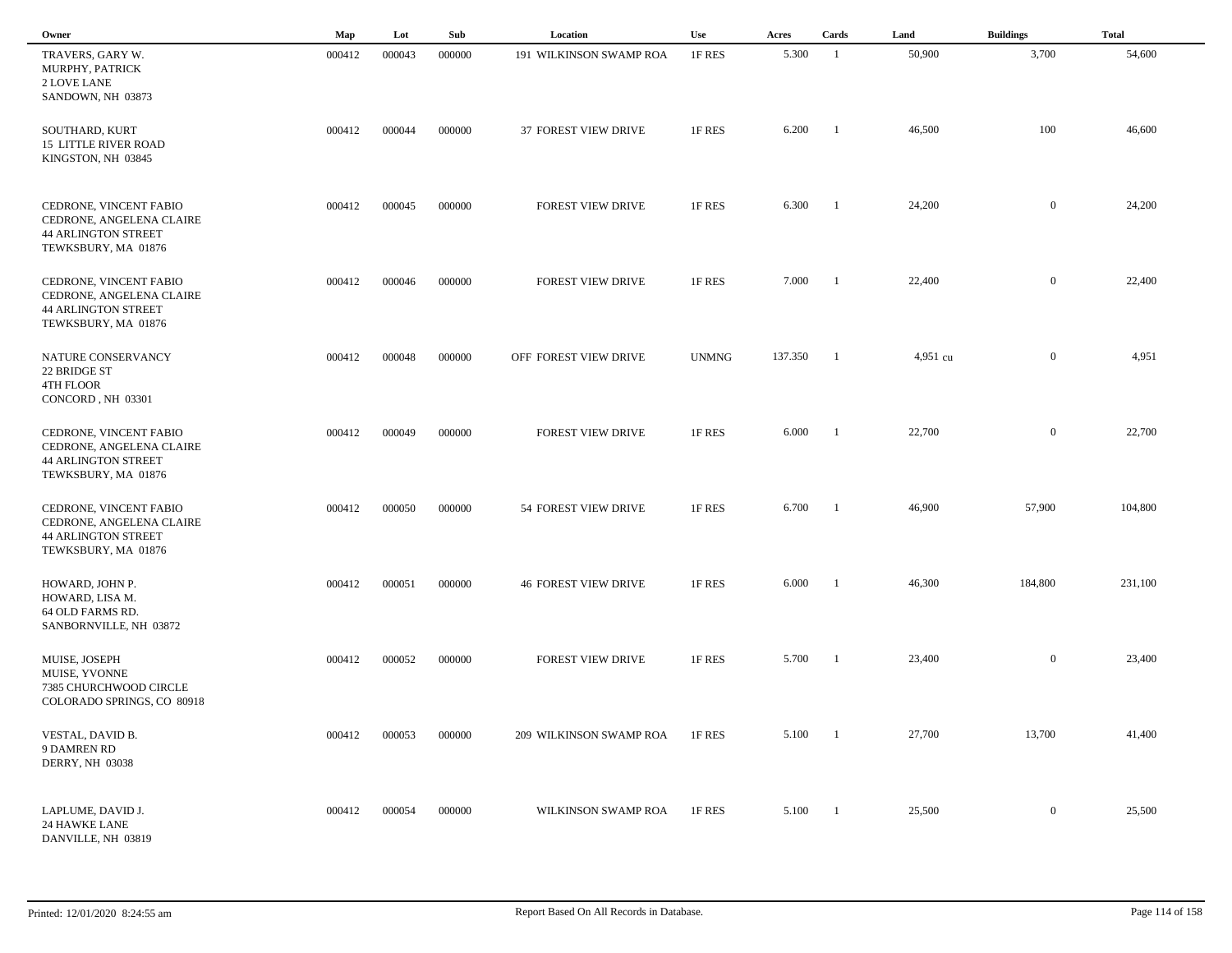| Owner                                                                                                         | Map    | Lot    | Sub    | Location                      | Use          | Acres   | Cards                    | Land        | <b>Buildings</b> | <b>Total</b> |
|---------------------------------------------------------------------------------------------------------------|--------|--------|--------|-------------------------------|--------------|---------|--------------------------|-------------|------------------|--------------|
| LAPLUME, DAVID J.<br>24 HAWKE LANE<br>DANVILLE, NH 03819                                                      | 000412 | 000055 | 000000 | 233 WILKINSON SWAMP ROA       | 1F RES       | 5.100   | - 1                      | 29,100      | 22,800           | 51,900       |
| FISHER, GROVER<br>243 WILKINSON SWAMP RD.<br>EFFINGHAM, NH 03882                                              | 000412 | 000056 | 000000 | 243 WILKINSON SWAMP ROA       | 1F RES       | 4.500   | - 1                      | 50,300      | 115,400          | 165,700      |
| HALE, ROGER P.<br>264 BROADTURN RD.<br>SCARBOROUGH, ME 04074                                                  | 000412 | 000057 | 000000 | WILKINSON SWAMP ROA           | <b>UNMNG</b> | 223.000 | - 1                      | $10,053$ cu | $\overline{0}$   | 10,053       |
| NATH, KAMALENDU<br>NATH, KLARA M.<br>P O BOX 144<br>EFFINGHAM, NH 03882                                       | 000412 | 000058 | 000000 | <b>362 GRANITE ROAD</b>       | 1F RES       | 309.000 | $\overline{1}$           | 59,318 cu   | 133,000          | 192,318      |
| ZAGORSKI, ANDREW S.<br>PO BOX 11<br>EFFINGHAM, NH 03882                                                       | 000412 | 000059 | 000000 | 270 WILKINSON SWAMP ROA       | 1F RES       | 6.400   | $\blacksquare$           | 52,700      | 72,600           | 125,300      |
| TILDEN, HAROLD<br>TILDEN, DEAN L. & BARABARA TRU<br>DEAN L. TILDEN 2013 REV. TRUST<br>59 CLIFF STREET         | 000412 | 000060 | 000000 | WILKINSON SWAMP ROA           | 1F RES       | 35.000  | $\overline{\phantom{a}}$ | 60,600      | $\overline{0}$   | 60,600       |
| ROCKLAND, MA 02370<br>WALSH, JOHN T., JR<br>WALSH, DIANE M.<br>9 LIVINGSTON ST.<br>LINCOLN, RI 02865          | 000412 | 000061 | 000000 | 168 WILKINSON SWAMP ROA       | 1F RES       | 5.070   | $\overline{\phantom{0}}$ | 53,200      | 67,200           | 120,400      |
| BOGUZEWSKI, JOHN<br>BOGUZEWSKI, LINDA<br>146 WILKINSON SWAMP ROAD<br>EFFINGHAM, NH 03882                      | 000412 | 000062 | 000000 | 146 WILKINSON SWAMP ROA       | 1F RES       | 14.100  | $\blacksquare$           | 48,306 cu   | 96,900           | 145,206      |
| POTTER, GORDON N.<br>POTTER, MARY F.<br>C/O GLENN POTTER<br><b>13 KIMBALL ROAD</b>                            | 000412 | 000063 | 000000 | WILKINSON SWAMP ROA           | 1F RES       | 5.700   | - 1                      | 26,200      | $\overline{0}$   | 26,200       |
| W. NEWBURY, MA 01985<br>MAKI, CLAYTON H.<br>MAKI, JENNIFER J.<br>94 WILKSON SWAMP ROAD<br>EFFINGHAM, NH 03882 | 000412 | 000064 | 000000 | 94 WILKINSON SWAMP ROA        | 1F RES       | 5.000   | $\blacksquare$           | 55,200      | 152,200          | 207,400      |
| MCDONOUGH, PAUL V.<br>MCDONOUGH, LIZBETH A.<br><b>76 WILKINSON SWAMP RD</b><br>EFFINGHAM, NH 03882            | 000412 | 000065 | 000000 | <b>76 WILKINSON SWAMP ROA</b> | 1F RES       | 3.200   | $\overline{\phantom{0}}$ | 46,300      | 57,900           | 104,200      |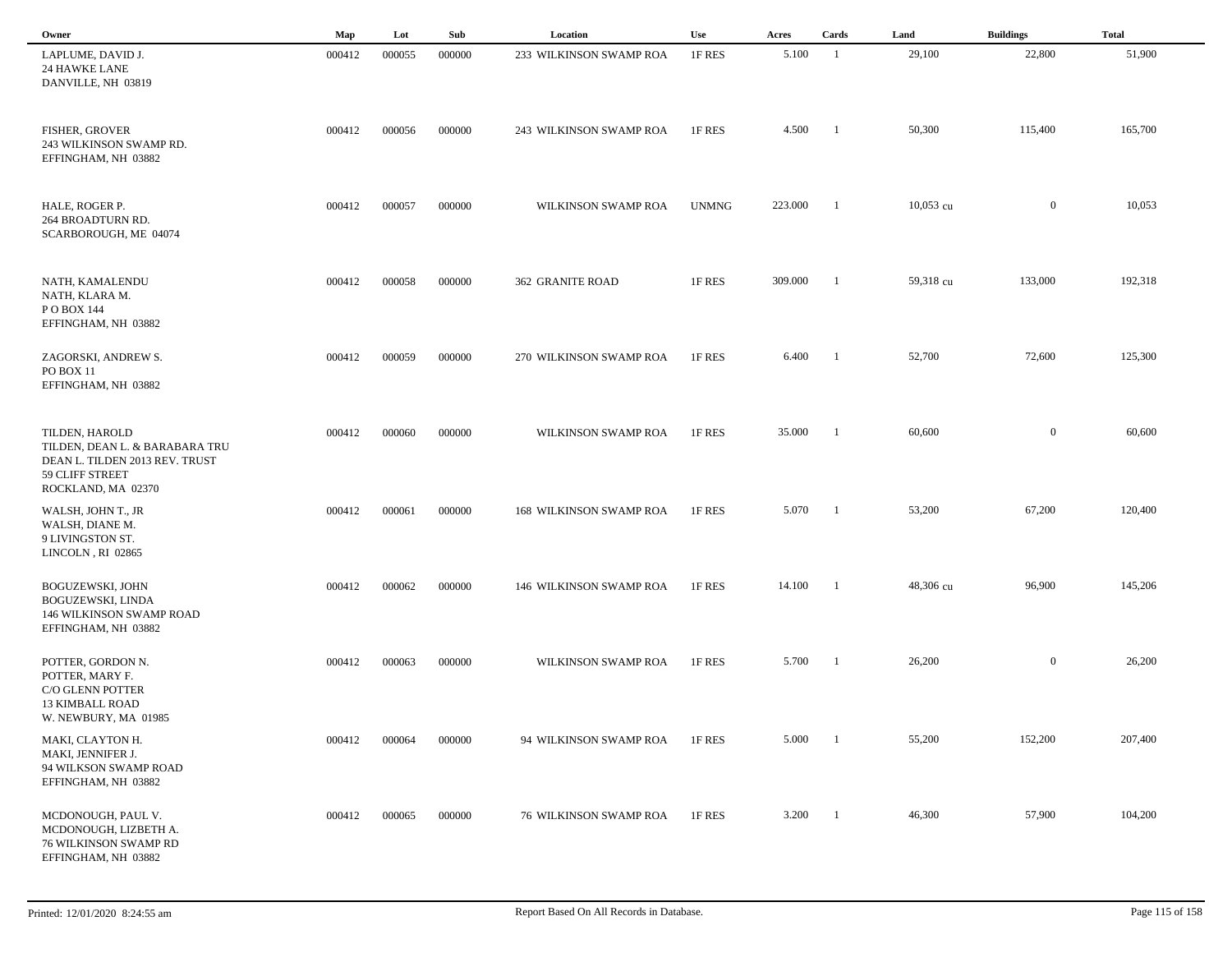| Owner                                                                                                                            | Map    | Lot    | Sub    | Location                      | Use      | Acres  | Cards          | Land      | <b>Buildings</b> | <b>Total</b> |  |
|----------------------------------------------------------------------------------------------------------------------------------|--------|--------|--------|-------------------------------|----------|--------|----------------|-----------|------------------|--------------|--|
| LESICZKA, JONIE G.<br>153 CORLISS HILL ROAD<br>HAVERHILL, MA 01830                                                               | 000412 | 000066 | 000000 | <b>64 WILKINSON SWAMP ROA</b> | 1F RES   | 3.000  | $\overline{1}$ | 25,900    | 46,100           | 72,000       |  |
| CATINO, ANDREW M.<br>GAROFALO, ELLEN R.<br><b>84 BROAD REACH</b><br><b>UNIT 602B</b><br>NORTH WEYMOUTH, MA 02191-2416            | 000412 | 000067 | 000000 | 34 COPP ROAD                  | 1F RES W | 0.430  | - 1            | 108,100   | 82,900           | 191,000      |  |
| PAGE, ZACHARIA A.<br>PAGE, GRACIELA M.<br>38 COPP ROAD<br>EFFINGHAM, NH 03882                                                    | 000412 | 000068 | 000000 | 38 COPP ROAD                  | 1F RES W | 0.390  | $\blacksquare$ | 107,500   | 65,600           | 173,100      |  |
| MASKWA FAMILY TRUSTEE<br>MASKWA, PAULA F., TRUSTEE<br>MASKWA, PAUL F., TRUSTEE<br><b>34 LAUREL LANE</b><br>SOMERSWORTH, NH 03878 | 000412 | 000069 | 000000 | 40 COPP ROAD                  | 1F RES W | 0.410  | -1             | 104,100   | 48,600           | 152,700      |  |
| RMB VENTURES, LLC<br><b>298 CHESTER TURNPIKE</b><br>CANDIA, NH 03034                                                             | 000412 | 000070 | 000000 | <b>JONES ROAD</b>             | 1F RES   | 1.800  | - 1            | 26,100    | $\mathbf{0}$     | 26,100       |  |
| SHERIDAN, JASON M.<br>SHERIDAN, JACQUELYN MARIE<br>142 CHAMPION HILL ROAD<br>EFFINGHAM, NH 03882                                 | 000412 | 000071 | 000000 | 142 CHAMPION HILL ROAD        | 1F RES   | 2.010  | -1             | 56,000    | 105,100          | 161,100      |  |
| MISTY MOUNTAIN FARM, LLC<br><b>PO BOX 428</b><br>WEST OSSIPEE, NH 03890                                                          | 000412 | 000072 | 000000 | CHAMPION HILL ROAD            | FARM L   | 0.230  | -1             | 35        | $\bf{0}$         | 35           |  |
| MISTY MOUNTAIN FARM, LLC<br><b>PO BOX 428</b><br>WEST OSSIPEE, NH 03890                                                          | 000412 | 000074 | 000000 | 670 TOWN HOUSE ROAD           | 1F RES   | 19.900 | $\overline{1}$ | 63,676 cu | 127,600          | 191,276      |  |
| MARTIN, CAROL L.-TRUSTEE<br>CAROL L. MARTIN REV. TRUST<br>PO BOX 9<br>MILTON, NH 03851                                           | 000412 | 000075 | 000000 | <b>660 TOWN HOUSE ROAD</b>    | 1F RES   | 0.290  | $\blacksquare$ | 43,600    | 78,600           | 122,200      |  |
| VARLEY, CECILIA F.<br>1409 ASKIN ST.<br>MARTINSVILLE, VA 24112                                                                   | 000412 | 000076 | 000000 | TOWN HOUSE ROAD               | 1F RES   | 0.160  | - 1            | 200       | $\boldsymbol{0}$ | 200          |  |
| MARTIN, DAVID P.<br><b>658 TOWNHOUSE ROAD</b><br>EFFINGHAM, NH 03882                                                             | 000412 | 000077 | 000000 | <b>658 TOWN HOUSE ROAD</b>    | 1F RES   | 0.930  | $\blacksquare$ | 51,600    | 116,500          | 168,100      |  |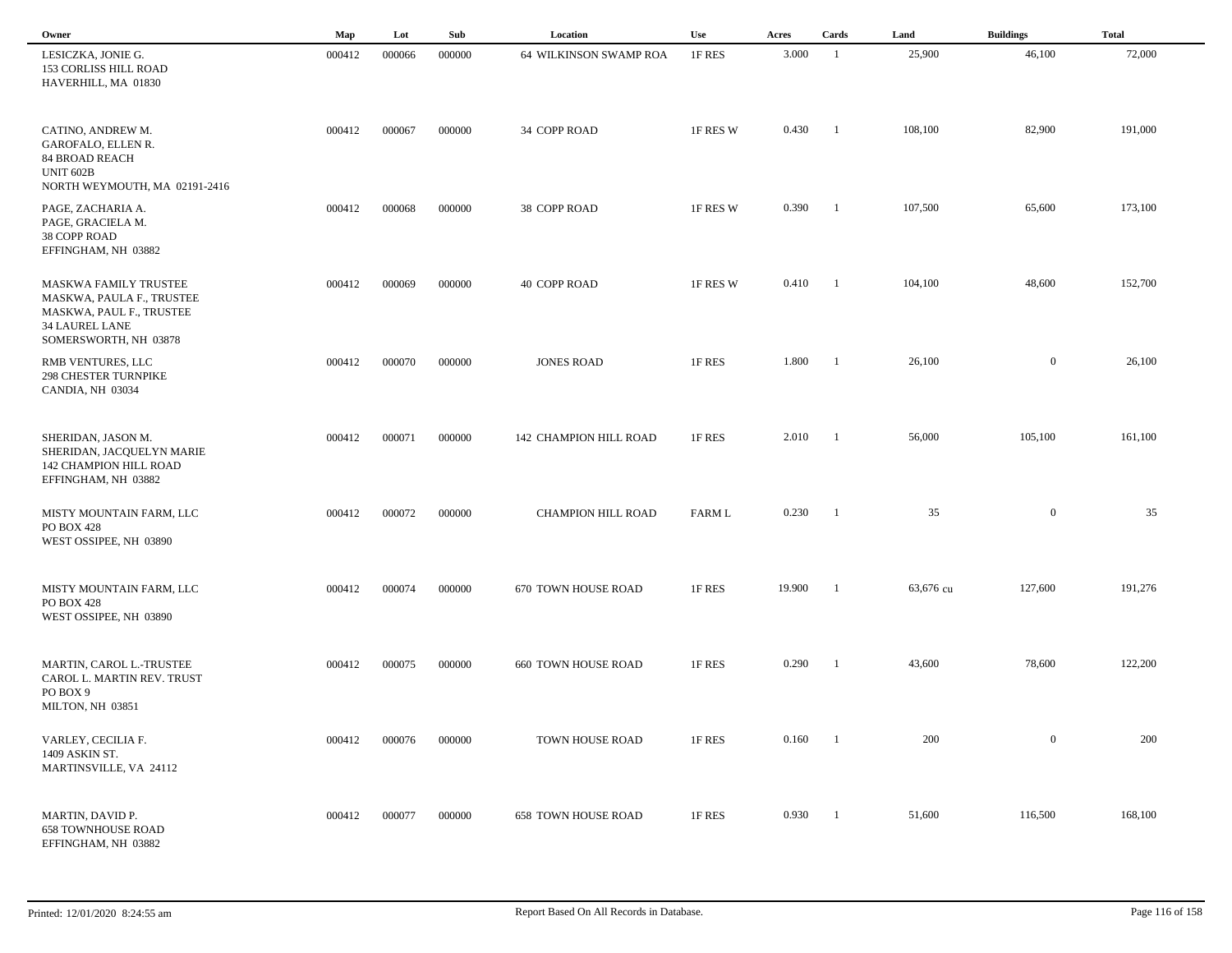| Owner                                                                                                                          | Map    | Lot    | Sub    | Location                   | Use          | Acres  | Cards          | Land      | <b>Buildings</b> | <b>Total</b> |
|--------------------------------------------------------------------------------------------------------------------------------|--------|--------|--------|----------------------------|--------------|--------|----------------|-----------|------------------|--------------|
| COUTURE, FRANK<br>14 PEARL ST<br>METHUEN, MA 01844                                                                             | 000412 | 000078 | 000000 | <b>652 TOWN HOUSE ROAD</b> | 1F RES       | 0.370  | - 1            | 44,800    | 57,100           | 101,900      |
| YAKUTIS, SUSAN A.<br>644 TOWN HOUSE RD<br>EFFINGHAM, NH 03882                                                                  | 000412 | 000079 | 000000 | <b>644 TOWN HOUSE ROAD</b> | 1F RES       | 22.000 | -1             | 56,823 cu | 157,100          | 213,923      |
| NITZ, JOHN R.<br>NITZ, ANITA C.<br>624 TOWN HOUSE RD<br>EFFINGHAM, NH 03882                                                    | 000412 | 000080 | 000000 | 624 TOWN HOUSE ROAD        | 1F RES       | 6.100  | - 1            | 66,000    | 110,000          | 176,000      |
| JONES, BRADFORD M.<br>PO BOX 504<br>OSSIPEE, NH 03864                                                                          | 000412 | 000081 | 000000 | 562 TOWN HOUSE ROAD        | 1F RES       | 40.860 | $\blacksquare$ | 57,711 cu | 116,200          | 173,911      |
| ABBOTT, JOLEEN ROSE<br>594 TOWN HOUSE ROAD<br>EFFINGHAM, NH 03882                                                              | 000412 | 000081 | 000001 | 594 TOWN HOUSE ROAD        | 1F RES       | 8.150  | $\blacksquare$ | 58,100    | 52,700           | 110,800      |
| JONES, BRADFORD M.<br>PO BOX 504<br>OSSIPEE, NH 03864                                                                          | 000412 | 000081 | 000002 | TOWN HOUSE ROAD            | 1F RES       | 8.370  | $\blacksquare$ | 35,600    | 2,900            | 38,500       |
| RMB VENTURES, LLC<br><b>298 CHESTER TURNPIKE</b><br>CANDIA, NH 03034                                                           | 000412 | 000082 | 000000 | TOWN HOUSE ROAD            | 1F RES       | 22.000 | -1             | 41,600    | $\mathbf{0}$     | 41,600       |
| POTTER FAMILY TRUST<br>POTTER, NEIL ERIC&POTTER, PAUL<br>ANDREWS, MARY E.-TRUSTEES<br>242 TOWN HOUSE RD<br>EFFINGHAM, NH 03882 | 000412 | 000083 | 000000 | TOWN HOUSE ROAD            | <b>UNMNG</b> | 89.000 | -1             | 4,651 cu  | $\overline{0}$   | 4,651        |
| POTTER FAMILY TRUST<br>POTTER, NEIL ERIC&POTTER, PAUL<br>ANDREWS, MARY E.-TRUSTEES<br>242 TOWN HOUSE RD<br>EFFINGHAM, NH 03882 | 000412 | 000084 | 000000 | 242 TOWN HOUSE ROAD        | 1F RES       | 50.000 | -1             | 61,518 cu | 91,600           | 153,118      |
| POTTER FAMILY TRUST<br>POTTER, NEIL ERIC&POTTER, PAUL<br>ANDREWS, MARY E.-TRUSTEES<br>242 TOWN HOUSE RD<br>EFFINGHAM, NH 03882 | 000412 | 000085 | 000000 | 230 TOWN HOUSE ROAD        | 1F RES       | 8.900  | $\blacksquare$ | 61,100    | 30,000           | 91,100       |
| <b>RUBUS REALTY TRUST</b><br><b>MARTHA BATES - TRUSTEE</b><br>P.O. BOX 118<br>EFFINGHAM, NH 03882                              | 000412 | 000086 | 000000 | 216 TOWN HOUSE ROAD        | 1F RES       | 16.000 | $\blacksquare$ | 52,779 cu | 101,400          | 154,179      |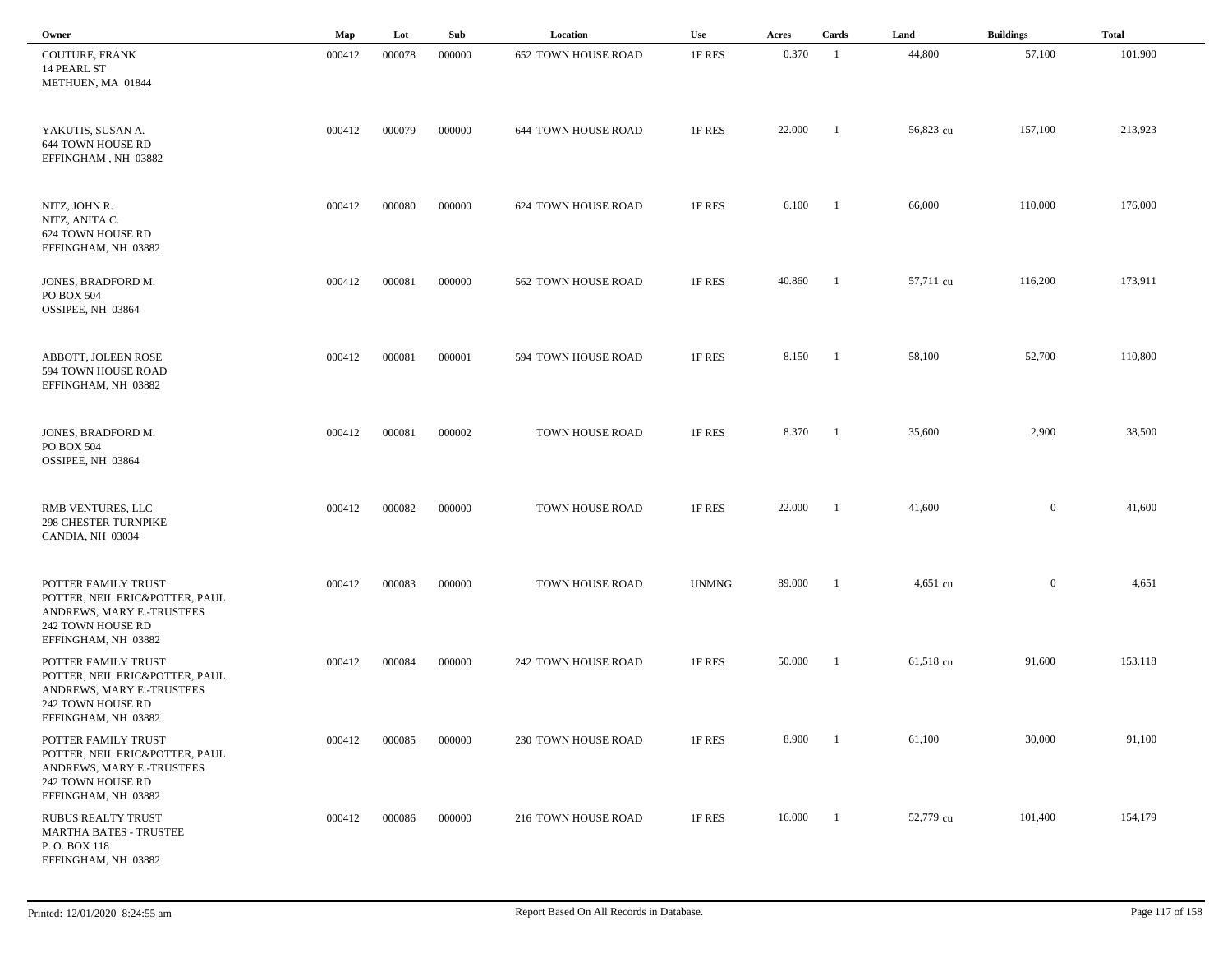| Owner                                                                                                                                              | Map    | Lot    | Sub    | Location               | Use          | Acres  | Cards          | Land               | <b>Buildings</b> | <b>Total</b> |  |
|----------------------------------------------------------------------------------------------------------------------------------------------------|--------|--------|--------|------------------------|--------------|--------|----------------|--------------------|------------------|--------------|--|
| POTTER FAMILY TRUST<br>POTTER, NEIL ERIC&POTTER, PAUL<br>ANDREWS, MARY E.-TRUSTEES<br>242 TOWN HOUSE RD<br>EFFINGHAM, NH 03882                     | 000412 | 000087 | 000000 | TOWN HOUSE ROAD        | <b>UNMNG</b> | 12.400 | -1             | 637 cu             | $\overline{0}$   | 637          |  |
| VANADESTINE, JOHN A.<br>220 MECHANIC STREET<br>DANIELSON, CT 06239-1919                                                                            | 000412 | 000088 | 000000 | 202 TOWN HOUSE ROAD    | 1F RES       | 9.200  | - 1            | 64,200             | 11,000           | 75,200       |  |
| RANSOM, ROBERT J.<br>RANSOM, TINA M.<br><b>6 KEITH STREET</b><br>WATERTOWN, MA 02472                                                               | 000412 | 000089 | 000000 | 176 TOWN HOUSE ROAD    | 1F RES       | 0.890  | $\blacksquare$ | 56,700             | 80,500           | 137,200      |  |
| VETRO, GINA<br>PO BOX 365<br>FREEDOM, NH 03836                                                                                                     | 000412 | 000090 | 000000 | <b>MOODY ROAD</b>      | 1F RES       | 10.400 | $\blacksquare$ | 810 cu             | $\overline{0}$   | 810          |  |
| STEBBINS, TIMOTHY J.<br>STEBBINS, HEIDI K.<br>86 JONES RD<br>EFFINGHAM, NH 03882                                                                   | 000413 | 000001 | 000000 | 86 JONES ROAD          | 1F RES       | 8.300  | - 1            | 36,500             | 4,800            | 41,300       |  |
| LAWTON, KEVIN<br>PO BOX 284<br>CENTER OSSIPEE, NH 03814                                                                                            | 000413 | 000002 | 000000 | <b>JONES ROAD</b>      | 1F RES       | 8.300  | - 1            | 30,500             | $\overline{0}$   | 30,500       |  |
| SHAW, DAVID<br>SHAW JUDY L.<br><b>68 JONES ROAD</b><br>EFFINGHAM NH 03882, NH 03882-3504                                                           | 000413 | 000003 | 000000 | <b>68 JONES ROAD</b>   | 1F RES       | 8.300  | - 1            | 58,800             | 127,100          | 185,900      |  |
| THOMPSON, RICHARD-TRUSTEE<br>THOMPSON, GENEVA -TRUSTEE<br>THOMPSON LIVING TRUS<br>24 MOODY ROAD<br>EFFINGHAM, NH 03882                             | 000413 | 000004 | 000000 | WILKINSON SWAMP ROA    | <b>UNMNG</b> | 12.100 | -1             | $1,245 \text{ cu}$ | $\overline{0}$   | 1,245        |  |
| SAUCIER, LUCAS J.-TRUSTEE<br>SAUCIER, ANN-MARIE-TRUSTEE<br>SAUCIER FAMILY TRUST OF 323 HUTCHINS PON<br>323 HUTCHINS POND RD<br>EFFINGHAM, NH 03882 | 000413 | 000005 | 000000 | HUTCHINS POND ROAD     | 1F RES       | 86.000 |                | 11,786 cu          | $\overline{0}$   | 11,786       |  |
| SAUCIER, LUCAS J.-TRUSTEE<br>SAUCIER, ANN-MARIE-TRUSTEE<br>SAUCIER FAMILY TRUST OF 323 HUTCHINS PON<br>323 HUTCHINS POND RD<br>EFFINGHAM, NH 03882 | 000413 | 000006 | 000000 | 320 HUTCHINS POND ROAD | 1F RES       | 2.130  | $\blacksquare$ | 56,100             | 221,500          | 277,600      |  |
| SAUCIER, JACOB<br>314 HUTCHINS POND RD<br>EFFINGHAM, NH 03882                                                                                      | 000413 | 000007 | 000000 | 314 HUTCHINS POND ROAD | 1F RES       | 2.000  | $\blacksquare$ | 53,200             | 129,500          | 182,700      |  |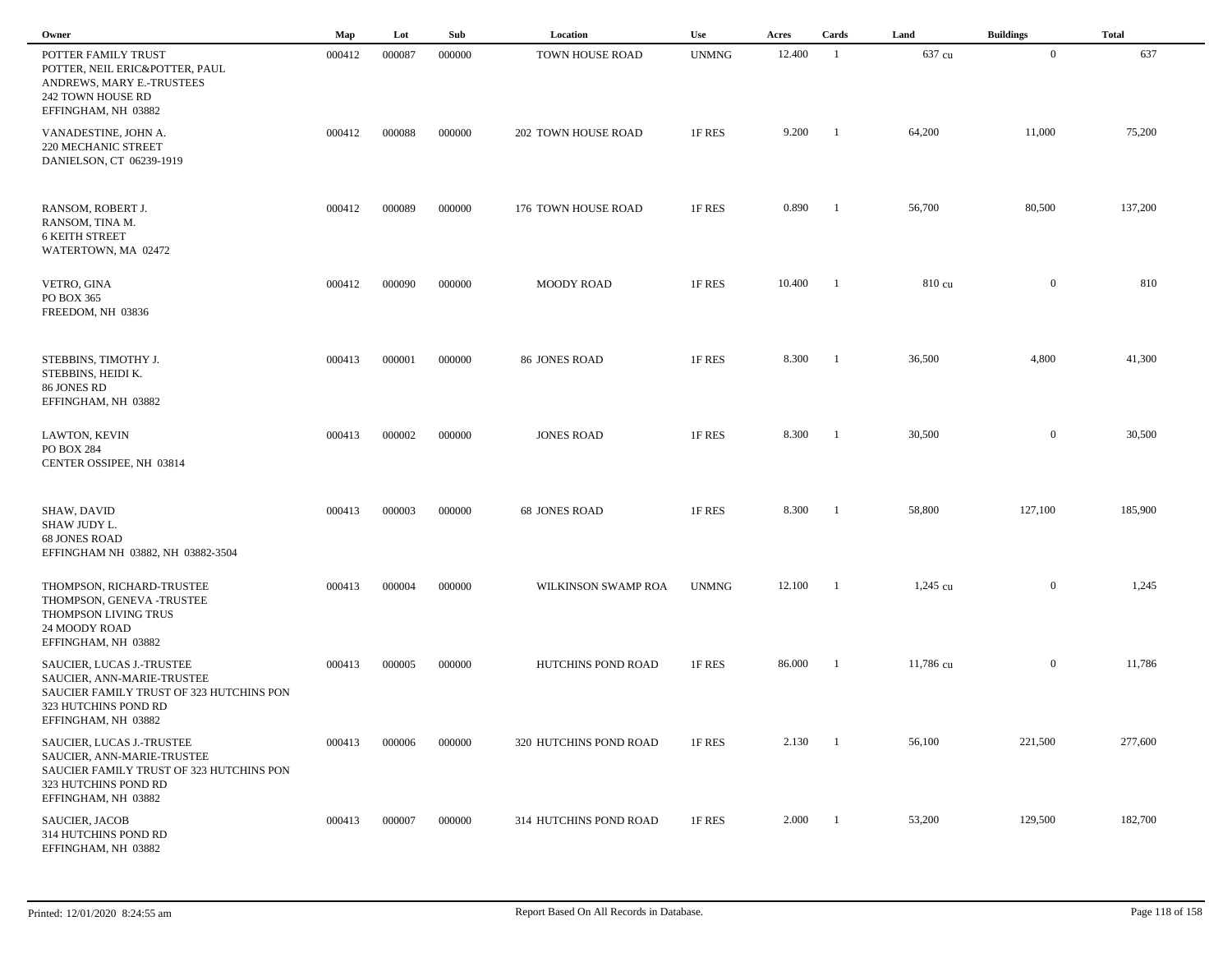| Owner                                                                                                                                               | Map    | Lot    | Sub    | Location               | <b>Use</b>    | Acres   | Cards                    | Land       | <b>Buildings</b> | <b>Total</b> |
|-----------------------------------------------------------------------------------------------------------------------------------------------------|--------|--------|--------|------------------------|---------------|---------|--------------------------|------------|------------------|--------------|
| PERREAULT, FRANCIS<br>PERREAULT, PATRICIA<br>PO BOX 126<br>EFFINGHAM, NH 03882                                                                      | 000413 | 000008 | 000000 | 264 HUTCHINS POND ROAD | 1F RES        | 0.570   | - 1                      | 43,100     | 143,100          | 186,200      |
| MANDEVILLE, PETER A.<br>MANDEVILLE, MEGAN<br><b>6 WARBLER WAY</b><br>NORTH DARTMOUTH, MA 02747                                                      | 000413 | 000009 | 000000 | HUTCHINS POND ROAD     | 1F RES        | 0.320   | -1                       | 14,900     | $\overline{0}$   | 14,900       |
| LEAVITT, PAUL J. II<br>LEAVITT, MARGARET<br>LEAVITT, PAUL J., III<br>20 HIGH STREET<br>SOMERVILLE, MA 02144                                         | 000413 | 000010 | 000000 | 9 COPP ROAD            | 1F RES W      | 0.800   | $\overline{\phantom{0}}$ | 86,700     | 51,000           | 137,700      |
| <b>CLARK, DALE K.- TRUSTEE</b><br>CLARK, JAMES W.<br><b>10 SCOLLAY CIRCLE</b><br><b>SALEM, NH 03079</b>                                             | 000413 | 000011 | 000000 | 13 COPP ROAD           | 1F RES W      | 1.700   | $\overline{\phantom{a}}$ | 119,400    | 75,400           | 194,800      |
| BENOIT, ROBERT O.<br>BENOIT, DONNA G.<br><b>68 KINGS HIGHWAY</b><br>UNIT <sub>9</sub><br>HAMPTON, NH 03842                                          | 000413 | 000012 | 000000 | 30 COPP ROAD           | 1F RES        | 0.340   | $\overline{2}$           | 103,000    | 67,700           | 170,700      |
| BENOIT, BRIAN<br>BENOIT, MEAGAN<br>24 HIGH STREET<br>NATICK, MA 01760                                                                               | 000413 | 000013 | 000000 | 28 COPP ROAD           | 1F RES W      | 0.170   | - 1                      | 98,400     | 38,000           | 136,400      |
| WINN, PHILIP J.<br>WINN, CHRISTOPHER J.<br>241 NIMBLE HILL ROAD<br>NEWINGTON, NH 03801                                                              | 000413 | 000014 | 000000 | 10 COPP ROAD           | 1F RES W      | 0.590   | - 1                      | 93,400     | 88,900           | 182,300      |
| <b>STATE OF NH-DNCR</b><br>ATTN: FOREST AND LANDS<br>172 PEMBROKE ROAD<br>CONCORD, NH 03301                                                         | 000413 | 000015 | 000000 | HUTCHINS POND ROAD     | <b>EXEMPT</b> | 344.000 | -1                       | 120,400    | $\overline{0}$   | 120,400      |
| MCGLAME, JAMES F., III<br>311 HUTCHINS POND RD<br>EFFINGHAM, NH 03882                                                                               | 000413 | 000016 | 000000 | 311 HUTCHINS POND ROAD | 1F RES        | 1.300   | $\overline{\phantom{0}}$ | 49,800     | 114,800          | 164,600      |
| SAUCIER, LUCAS J.-TRUSTEE<br>SAUCIER, ANN-MARIE-TRUSTEEE<br>SAUCIER FAMILY TRUST OF 323 HUTCHINS PON<br>323 HUTCHINS POND RD<br>EFFINGHAM, NH 03882 | 000413 | 000017 | 000000 | 323 HUTCHINS POND ROAD | 1F RES W      | 35.800  | $\overline{\phantom{0}}$ | 145,423 cu | 121,400          | 266,823      |
| WHITE, RONALD<br>58 CAUSEWAY STREET<br>SEABROOK, NH 03874                                                                                           | 000413 | 000018 | 000000 | 35 DRAKE ROAD          | 1F RES        | 10.700  | $\blacksquare$           | 61,200     | 52,400           | 113,600      |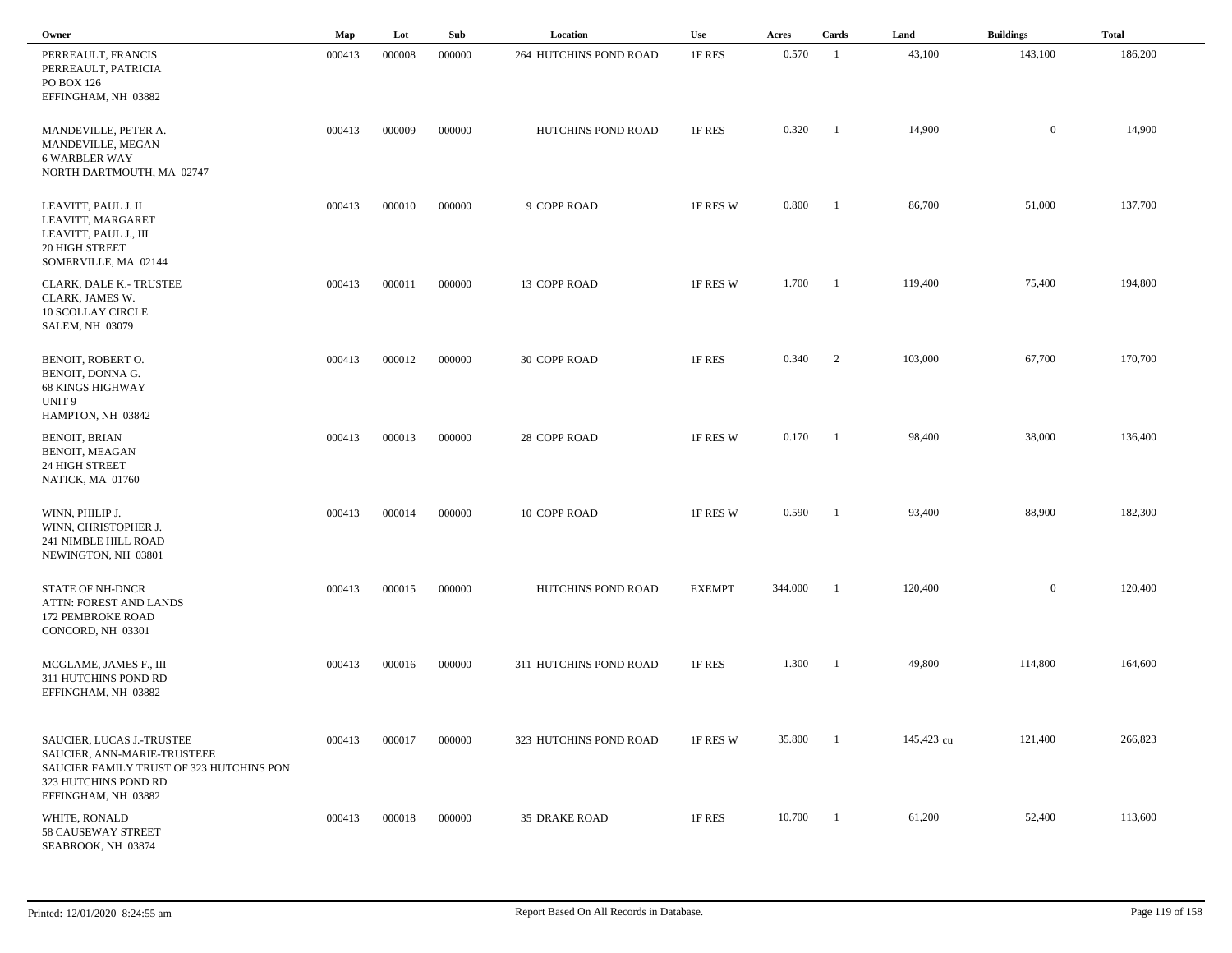| Owner                                                                                                        | Map    | Lot    | Sub    | Location              | Use           | Acres            | Cards                    | Land   | <b>Buildings</b> | <b>Total</b> |  |
|--------------------------------------------------------------------------------------------------------------|--------|--------|--------|-----------------------|---------------|------------------|--------------------------|--------|------------------|--------------|--|
| EFFINGHAM CONSERVATION COMM.<br>PO BOX 67<br>EFFINGHAM, NH 03882                                             | 000413 | 000019 | 000000 | OFF DRAKE ROAD        | <b>EXEMPT</b> | 10.300           | -1                       | 2,400  | $\overline{0}$   | 2,400        |  |
| CATINO, ANDREW M.<br>GAROFALO, ELLEN R.<br>PO BOX 384<br>CTR OSSIPEE, NH 03814                               | 000413 | 000020 | 000000 | 9 MILLER ROAD         | 1F RES        | 7.600            | $\overline{\phantom{a}}$ | 59,500 | 57,300           | 116,800      |  |
| PETERSON, DONALD JAMES<br>PETERSON, JUDITH ANNESMITH<br>81 SPRING PARK AVE<br>DRACUT, MA 01826               | 000413 | 000021 | 000000 | 31 MILLER ROAD        | 1F RES        | 5.000            | -1                       | 53,300 | 41,500           | 94,800       |  |
| PETERSON, DONALD JAMES<br>PETERSON, JUDITH ANNESMITH<br>81 SPRING PARK AVE<br>DRACUT, MA 01826               | 000413 | 000021 | 000001 | <b>MILLER ROAD</b>    | 1F RES        | 3.500            | - 1                      | 22,700 | $\overline{0}$   | 22,700       |  |
| LOST VALLEY PROPERTY OWNERS AS<br><b>JONES, KEN TREASURER</b><br><b>PO BOX 744</b><br>CTR. OSSIPEE, NH 03814 | 000413 | 000022 | 000000 | OFF DRAKE ROAD        | WETLAN        | $0.210 \qquad 1$ |                          | 5      | $\mathbf{0}$     | 5            |  |
| PETERSON, DONALD JAMES<br>PETERSON, JUDITH ANNESMITH<br><b>81 SPRING PARK AVE</b><br>DRACUT, MA 01826        | 000413 | 000023 | 000000 | <b>MILLER ROAD</b>    | 1F RES        | 4.000            | - 1                      | 4,000  | $\mathbf{0}$     | 4,000        |  |
| MILLER, PAUL G.<br>PO BOX 238<br>CTR. OSSIPEE, NH 038, NH 03882                                              | 000413 | 000024 | 000000 | 56 MILLER ROAD        | 1F RES W      | 3.800            | - 1                      | 63,500 | 148,300          | 211,800      |  |
| REGAL, STEVEN J.<br>REGAL, SUSAN E.<br><b>36 MILLER ROAD</b><br>EFFINGHAM, NH 03882                          | 000413 | 000025 | 000000 | <b>36 MILLER ROAD</b> | 1F RES        | 4.020            |                          | 52,200 | 284,700          | 336,900      |  |
| EFFINGHAM, TOWN OF<br>68 SCHOOL ST<br>EFFINGHAM, NH 03882                                                    | 000413 | 000026 | 000000 | <b>DRAKE ROAD</b>     | <b>EXEMPT</b> | 0.440            | - 1                      | 17,300 | $\mathbf{0}$     | 17,300       |  |
| ISRAEL, DANA<br>71 DRAKE RD<br>EFFINGHAM, NH 03882                                                           | 000413 | 000027 | 000000 | 71 DRAKE ROAD         | 1F RES        | 0.820            | $\blacksquare$           | 53,100 | 99,200           | 152,300      |  |
| CURTIN, JOHN J.<br>CURTIN, NANCY C.<br>100 WILLOW AVENUE<br>BRADFORD, MA 01835                               | 000413 | 000028 | 000000 | 79 DRAKE ROAD         | 1F RES        | 0.240            | $\blacksquare$           | 42,000 | 116,800          | 158,800      |  |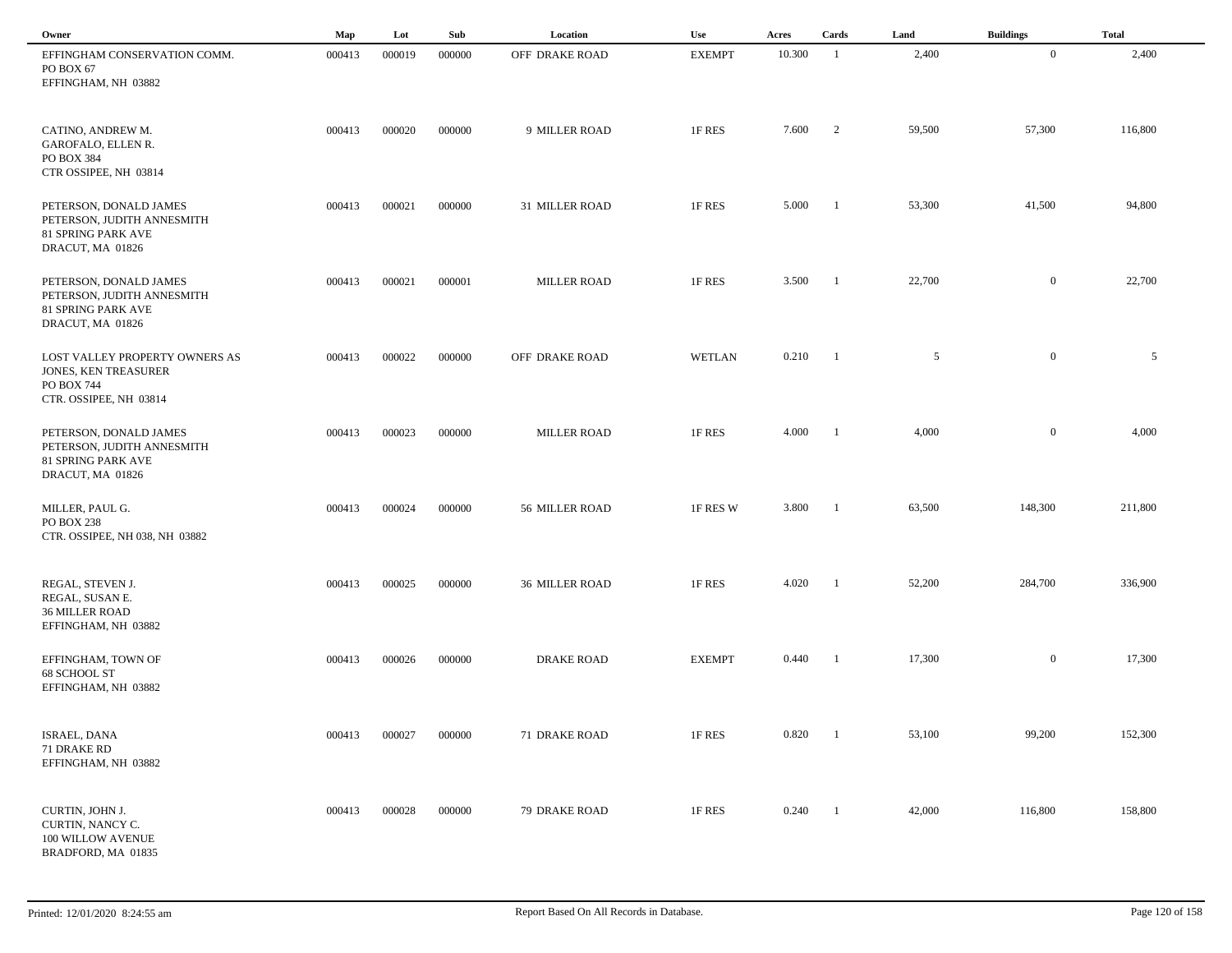| Owner                                                                                                                                               | Map    | Lot    | Sub    | Location               | Use           | Acres  | Cards          | Land   | <b>Buildings</b> | <b>Total</b> |
|-----------------------------------------------------------------------------------------------------------------------------------------------------|--------|--------|--------|------------------------|---------------|--------|----------------|--------|------------------|--------------|
| CURTIN, JOHN J.<br>CURTIN, NANCY C.<br>100 WILLOW AVENUE<br>BRADFORD, MA 01835                                                                      | 000413 | 000029 | 000000 | <b>DRAKE ROAD</b>      | 1F RES        | 26.000 | -1             | 48,500 | 1,000            | 49,500       |
| OWNER UNKNOWN<br>68 SCHOOL ST<br>EFFINGHAM, NH 03882                                                                                                | 000413 | 000029 | 000001 | OFF DRAKE ROAD         | <b>EXEMPT</b> | 2.200  | -1             | 1,000  | $\mathbf{0}$     | 1,000        |
| SAUCIER, LUCAS J.-TRUSTEE<br>SAUCIER, ANN-MARIE-TRUSTEEE<br>SAUCIER FAMILY TRUST OF 323 HUTCHINS PON<br>323 HUTCHINS POND RD<br>EFFINGHAM, NH 03882 | 000413 | 000030 | 000000 | 109 DRAKE ROAD         | 1F RES W      | 5.000  | -1             | 87,700 | 143,200          | 230,900      |
| BEAMAN, BOB C., SR.<br><b>BEAMAN, DORIS</b><br><b>125 DRAKE ROAD</b><br>EFFINGHAM, NH 03882                                                         | 000413 | 000031 | 000000 | <b>125 DRAKE ROAD</b>  | 1F RES W      | 5.800  | - 1            | 84,000 | 120,300          | 204,300      |
| CHARRON, ALLISON L.<br>183 DRAKE RD<br>EFFINGHAM, NH 03882                                                                                          | 000413 | 000032 | 000000 | <b>183 DRAKE ROAD</b>  | 1F RES W      | 5.000  | -1             | 78,300 | 174,300          | 252,600      |
| KRYSA, JOHN J. IV<br>KRYSA, WESTIE G.<br>65 GREEN MOUNTIAN ROAD<br>EFFINGHAM, NH 03882                                                              | 000413 | 000033 | 000000 | 65 GREEN MOUNTAIN ROAD | 1F RES W      | 11.500 | - 1            | 91,900 | 162,400          | 254,300      |
| <b>GRIER, JAMES PATRICK</b><br><b>GRIER, PAMELA</b><br><b>2 BROOKS ROAD</b><br>ROCKPORT, MA 01966                                                   | 000413 | 000034 | 000000 | 230 ELM STREET         | 1F RES W      | 1.830  | - 1            | 70,500 | 80,300           | 150,800      |
| THOMAS, TABITHA L.<br>CARTY, PATRICK S.<br><b>4 MARY LEAL LANE</b><br>EAST SANDWICH, MA 02537                                                       | 000413 | 000035 | 000000 | <b>TROUT RUN</b>       | 1F RES W      | 1.320  | - 1            | 46,100 | $\overline{0}$   | 46,100       |
| MARINO, RAYMOND L., ELIZABETH<br>MARINO, PAUL A.<br>212 GROVELAND STREET<br>HAVERHILL, MA 01830                                                     | 000413 | 000036 | 000000 | 13 TROUT RUN           | 1F RES W      | 1.060  | -1             | 69,600 | 92,000           | 161,600      |
| SEAVEY REALTY TRUST<br>SHARON E. SEAVEY-CYR, TRUSTEE<br>56 ADAMS STREET<br>HAVERHILL, MA 01830                                                      | 000413 | 000037 | 000000 | 23 TROUT RUN           | 1F RES W      | 1.200  |                | 75,300 | 80,600           | 155,900      |
| WEIDACHER, ANNE M.<br>29 TROUT RUN<br>EFFINGHAM, NH 03882                                                                                           | 000413 | 000038 | 000000 | 29 TROUT RUN           | 1F RES W      | 1.170  | $\blacksquare$ | 78,000 | 144,700          | 222,700      |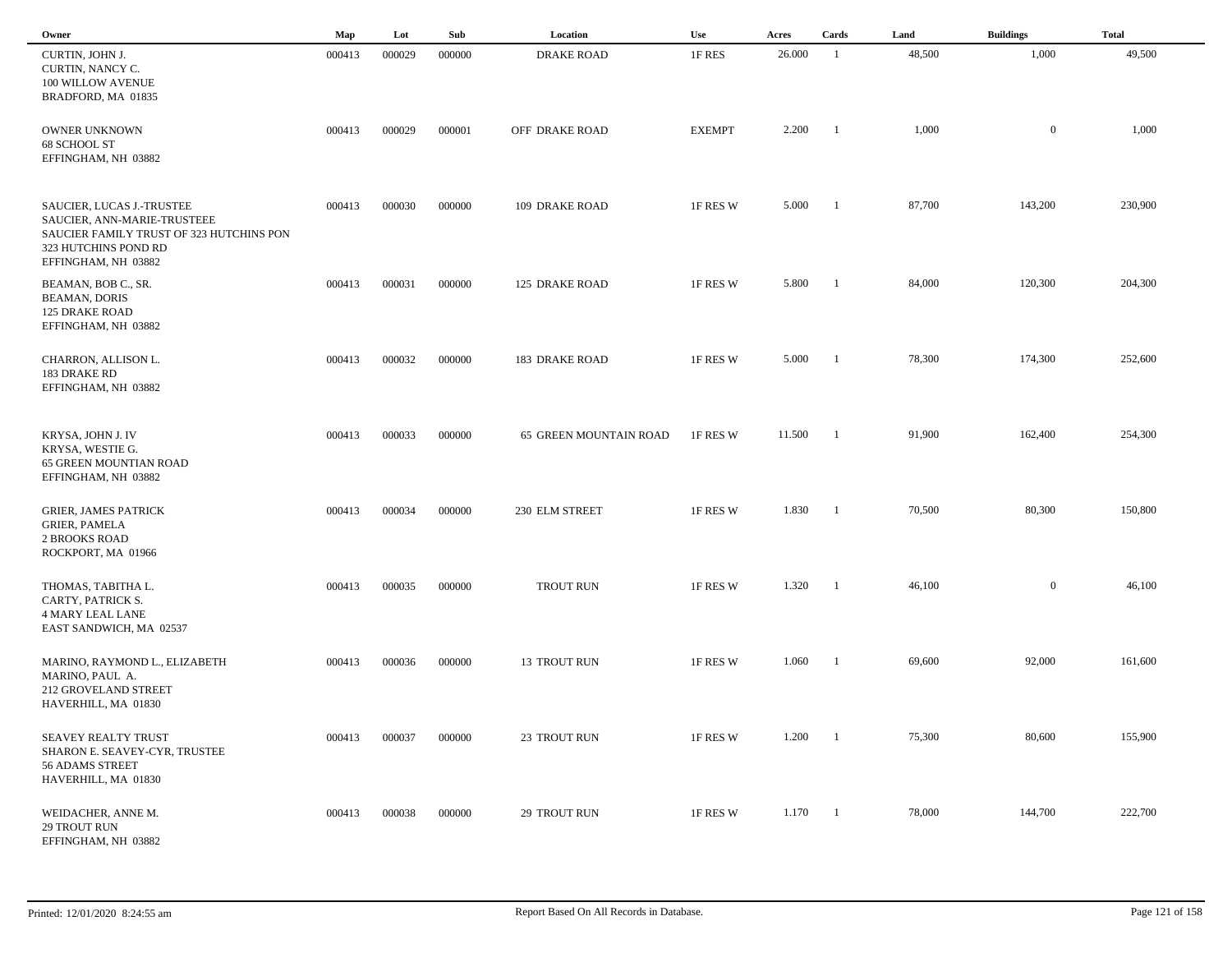| Owner                                                                                                                               | Map    | Lot    | Sub    | Location                  | Use      | Acres  | Cards          | Land   | <b>Buildings</b> | <b>Total</b> |  |
|-------------------------------------------------------------------------------------------------------------------------------------|--------|--------|--------|---------------------------|----------|--------|----------------|--------|------------------|--------------|--|
| FINN, JOHN J-TRUSTEE<br>FINN, SANDRA-TRUSTEE<br>SANDRA FINN AND JOHN J FINN REV TRUST<br><b>45 TROUT RUN</b><br>EFFINGHAM, NH 03882 | 000413 | 000039 | 000000 | <b>45 TROUT RUN</b>       | 1F RES W | 1.460  | -1             | 81,200 | 189,800          | 271,000      |  |
| MERROW, HARRY C.<br>MERROW, LUCY T.<br>PO BOX 94<br>CENTER OSSIPEE, NH 03814                                                        | 000413 | 000040 | 000000 | <b>TROUT RUN</b>          | 1F RES W | 1.580  | -1             | 46,200 | $\overline{0}$   | 46,200       |  |
| LOONAM, JOAN E.-TRUSTEE<br>LOONAM, THOMAS M.-TRUSTEE<br>THE LOONAM FAMILY 2019 TRUST<br>53 TROUT RUN<br>EFFINGHAM, NH 03882         | 000413 | 000041 | 000000 | 53 TROUT RUN              | 1F RES W | 1.550  | $\overline{1}$ | 52,400 | 135,300          | 187,700      |  |
| INTREPID HOLDINGS, INC.<br>PO BOX 5321<br>MANCHESTER, NH 03108                                                                      | 000413 | 000042 | 000000 | <b>TROUT RUN</b>          | 1F RES W | 1.480  | -1             | 46,300 | $\overline{0}$   | 46,300       |  |
| PANARESE, ALLEN L.<br>PANARESE, CAROL J.<br>35 WOLCOTT STREET<br>EVERETT, MA 02149                                                  | 000413 | 000044 | 000000 | 69 TROUT RUN              | 1F RES W | 2.770  | $\blacksquare$ | 76,700 | 122,900          | 199,600      |  |
| BUZZELL, RICHARD H.<br><b>BUZZELL WILLENA P.</b><br>79 TROUT RUN<br>EFFINGHAM, NH 03882                                             | 000413 | 000045 | 000000 | 79 TROUT RUN              | 1F RES W | 1.200  | - 1            | 75,300 | 112,000          | 187,300      |  |
| LOST VALLEY PROPERTY OWNERS AS<br>JONES, KEN TREASURER<br>PO BOX 744<br>CTR. OSSIPEE, NH 03814                                      | 000413 | 000046 | 000000 | PINE RIVER PATH           | COM/IN   | 61.000 | -1             | 1,508  | $\overline{0}$   | 1,508        |  |
| INTREPID HOLDINGS, INC.<br>PO BOX 5321<br>MANCHESTER, NH 03108                                                                      | 000413 | 000047 | 000000 | <b>BLUEBERRY TRAIL</b>    | 1F RES W | 1.160  | - 1            | 41,500 | $\mathbf{0}$     | 41,500       |  |
| MURPHY, JEFFREY S.<br>MURPHY, SUZANNE E.<br><b>18 BLUEBERRY TRAIL</b><br>EFFINGHAM, NH 03882                                        | 000413 | 000048 | 000000 | <b>18 BLUEBERRY TRAIL</b> | 1F RES W | 1.090  | - 1            | 66,900 | 94,200           | 161,100      |  |
| LOCHIATTO, JOSEPH M.<br>WISNIOSKI, SHEILA A.<br><b>14 BLUEBERRY TRAIL</b><br>EFFINGHAM, NH 03882                                    | 000413 | 000049 | 000000 | <b>14 BLUEBERRY TRAIL</b> | 1F RES W | 1.120  | - 1            | 64,600 | 148,800          | 213,400      |  |
| ROBERTSON, GLENN S.<br>ROBERTSON, CHERYL A.<br><b>6 BLUEBERRY TRAIL</b><br>EFFINGHAM, NH 03882                                      | 000413 | 000050 | 000000 | <b>6 BLUEBERRY TRAIL</b>  | 1F RES W | 1.070  | $\blacksquare$ | 64,600 | 128,100          | 192,700      |  |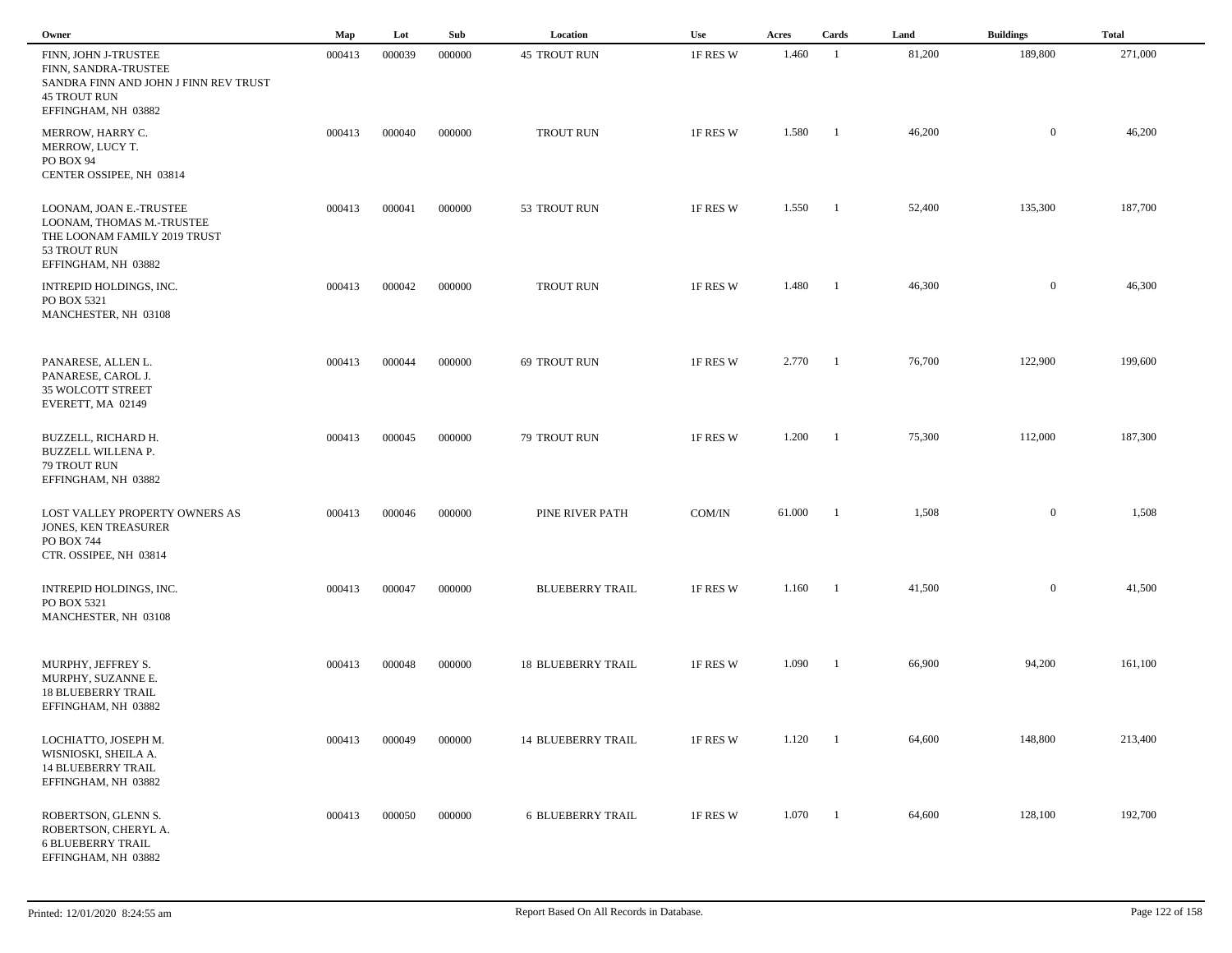| Owner                                                                                                               | Map    | Lot    | Sub    | Location                  | Use      | Acres       | Cards          | Land   | <b>Buildings</b> | <b>Total</b> |
|---------------------------------------------------------------------------------------------------------------------|--------|--------|--------|---------------------------|----------|-------------|----------------|--------|------------------|--------------|
| CRESSWELL, KARL J., SR.<br><b>61 PINE RIVER PATH</b><br>EFFINGHAM, NH 03882                                         | 000413 | 000051 | 000000 | <b>61 PINE RIVER PATH</b> | 1F RES W | 1.050       | -1             | 44,000 | 123,600          | 167,600      |
| CHVILA, MILES<br>CHVILA, CAROL<br><b>75 PINE RIVER PATH</b><br>EFFINGHAM, NH 03882                                  | 000413 | 000052 | 000000 | 75 PINE RIVER PATH        | 1F RES W | 2.550       | -1             | 45,700 | 161,500          | 207,200      |
| <b>BOSSIE, ROBERT J.-TRUSTEE</b><br>ROBERT J. BOSSIE REV. TRUST<br><b>85 PINE RIVER PATH</b><br>EFFINGHAM, NH 03882 | 000413 | 000053 | 000000 | 85 PINE RIVER PATH        | 1F RES W | 3.540       | -1             | 57,800 | 185,000          | 242,800      |
| GLASSFORD, JOSEPH L.<br>MCKEOWN, LINDA L.<br><b>252 PINE RIVER PATH</b><br>EFFINGHAM, NH 03882                      | 000413 | 000054 | 000000 | 252 PINE RIVER PATH       | 1F RES W | 2.350       | -1             | 56,800 | 133,300          | 190,100      |
| GIGUERE, JAMES W.<br>SATLIKOVA, ALISA<br>244 PINE RIVER PATH<br>EFFINGHAM, NH 03882                                 | 000413 | 000055 | 000000 | 244 PINE RIVER PATH       | 1F RES W | $2.510 \t1$ |                | 52,200 | 151,700          | 203,900      |
| KNIGHT, MARY I. IRREV. TRUST<br>KNIGHT MARY I. - TRUSTEE<br>232 PINE RIVER PATH<br>EFFINGHAM, NH 03882              | 000413 | 000056 | 000000 | 232 PINE RIVER PATH       | 1F RES W | 2.850       | -1             | 52,700 | 130,900          | 183,600      |
| COLANNINO, DAVID M.<br>COLANNINO, MARY E.<br>98 HARRISON STREET<br>PROVIDENCE, RI 02909-1233                        | 000413 | 000057 | 000000 | 224 PINE RIVER PATH       | 1F RES W | 3.220       | -1             | 45,600 | 153,400          | 199,000      |
| <b>BELL, EMMA</b><br>BELL, SAMUEL A.<br>214 PINE RIVER PATH<br>EFFINGHAM, NH 03882                                  | 000413 | 000058 | 000000 | 214 PINE RIVER PATH       | 1F RES W | 2.580       |                | 46,200 | 135,500          | 181,700      |
| CURTIN, JOHN J.<br>CURTIN, NANCY C.<br>100 WILLOW AVENUE<br>BRADFORD, MA 01835                                      | 000413 | 000059 | 000000 | <b>DRAKE ROAD</b>         | 1F RES   | 15.000      |                | 6,800  | $\boldsymbol{0}$ | 6,800        |
| TYLER, CLAUDE N. III<br>TYLER, SANDRA L.<br>204 PINE RIVER PATH<br>EFFINGHAM, NH 03882                              | 000413 | 000060 | 000000 | 204 PINE RIVER PATH       | 1F RES W | 2.930       | $\blacksquare$ | 50,900 | 165,100          | 216,000      |
| HOOPER, CHARLES F.<br>HOOPER, RONALD<br>300 PINE RIVER PATH<br>EFFINGHAM, NH 03882                                  | 000413 | 000061 | 000000 | 200 PINE RIVER PATH       | 2F RES W | 2.700       | $\blacksquare$ | 59,500 | 173,800          | 233,300      |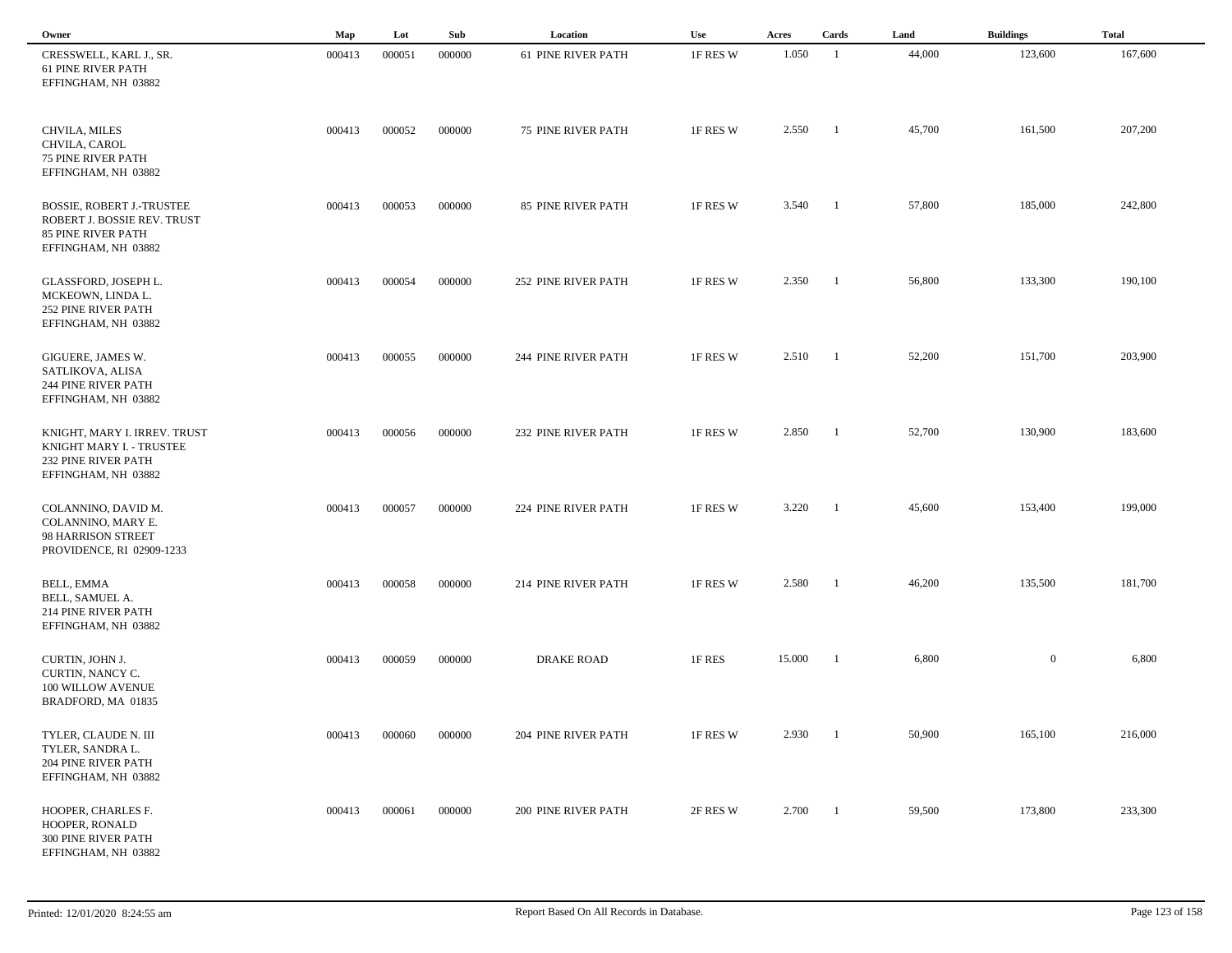| Owner                                                                                          | Map    | Lot    | Sub    | Location                   | <b>Use</b> | Acres | Cards                    | Land   | <b>Buildings</b> | <b>Total</b> |
|------------------------------------------------------------------------------------------------|--------|--------|--------|----------------------------|------------|-------|--------------------------|--------|------------------|--------------|
| DESJARDINS, NORMAN<br>196 PINE RIVER PATH<br>EFFINGHAM, NH 03882                               | 000413 | 000062 | 000000 | 196 PINE RIVER PATH        | 1F RES W   | 2.900 | -1                       | 55,300 | 128,500          | 183,800      |
| DZIEDZIC, JONATHAN P.<br><b>186 PINE RIVER PATH</b><br>EFFINGHAM, NH 03882                     | 000413 | 000063 | 000000 | 186 PINE RIVER PATH        | 1F RES W   | 2.370 | -1                       | 46,900 | 122,900          | 169,800      |
| THORPE, PATRICIA A.<br>22 HILLSIDE AVE.<br>MIDDLEBORO, MA 02346                                | 000413 | 000064 | 000000 | PINE RIVER PATH            | 1F RES W   | 2.500 | $\overline{\phantom{a}}$ | 22,600 | $\overline{0}$   | 22,600       |
| <b>EVANS, LANE W</b><br>EVANS, DAWN M<br><b>168 PINE RIVER PATH</b><br>EFFINGHAM, NH 03882     | 000413 | 000065 | 000000 | <b>168 PINE RIVER PATH</b> | 1F RES W   | 2.510 | $\blacksquare$           | 43,000 | 139,800          | 182,800      |
| MEISNER, JOHN P.<br>9 MOOSE CROSSING<br>EFFINGHAM, NH 03882                                    | 000413 | 000066 | 000000 | 9 MOOSE CROSSING           | 1F RES W   | 2.410 | $\blacksquare$           | 42,900 | 153,400          | 196,300      |
| MURPHY, PATRICK S.<br>MURPHY, TAYLOR<br>10 MOOSE CROSSING<br>EFFINGHAM, NH 03882               | 000413 | 000067 | 000000 | 10 MOOSE CROSSING          | 1F RES W   | 2.500 | $\blacksquare$           | 41,000 | 112,600          | 153,600      |
| JAFFURS, DANIEL C.<br>604 JEANNETTE LANE.<br>SANTA ANA, CA 92705                               | 000413 | 000068 | 000000 | 150 PINE RIVER PATH        | 1F RES W   | 2.690 | - 1                      | 43,300 | 150,700          | 194,000      |
| COX, CRYSTAL MARIE<br>SAWYER, MATTHEW T., JR.<br>140 PINE RIVER PATH<br>EFFINGHAM, NH 03882    | 000413 | 000069 | 000000 | 140 PINE RIVER PATH        | 1F RES W   | 2.570 | $\overline{1}$           | 45,200 | 139,900          | 185,100      |
| WICKMAN, WENDY S.<br><b>124 PINE RIVER PATH</b><br>EFFINGHAM, NH 03882                         | 000413 | 000070 | 000000 | 124 PINE RIVER PATH        | 1F RES W   | 2.580 | $\overline{1}$           | 47,600 | 119,500          | 167,100      |
| OROWSON, JANET L.<br>OROWSON, DAVID H.<br><b>13 FAULKNER DR</b><br>NIANTIC, CT 06357           | 000413 | 000071 | 000000 | PINE RIVER PATH            | 1F RES W   | 2.610 | $\overline{1}$           | 21,600 | $\bf{0}$         | 21,600       |
| MARSHALL, EDWARD J.<br>MARSHALL, TERRI F.<br><b>111 PINE RIVER PATH</b><br>EFFINGHAM, NH 03882 | 000413 | 000072 | 000000 | 111 PINE RIVER PATH        | 1F RES W   | 2.220 | $\overline{1}$           | 44,900 | 117,400          | 162,300      |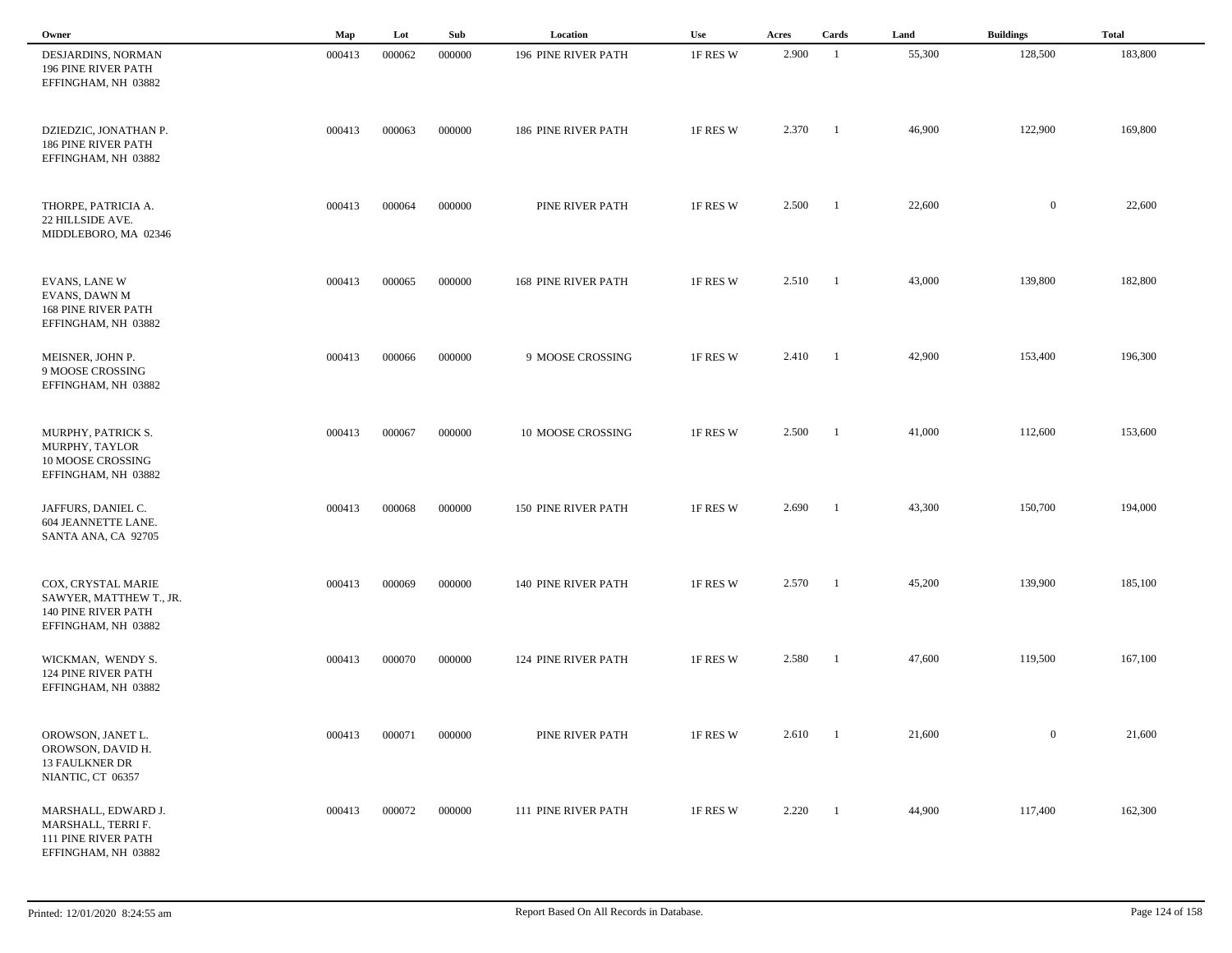| Owner                                                                                                               | Map    | Lot    | Sub    | Location                   | Use      | Acres | Cards                    | Land   | <b>Buildings</b> | <b>Total</b> |
|---------------------------------------------------------------------------------------------------------------------|--------|--------|--------|----------------------------|----------|-------|--------------------------|--------|------------------|--------------|
| TOBIN, JANET E.<br><b>125 PINE RIVER PATH</b><br>EFFINGHAM, NH 03882                                                | 000413 | 000073 | 000000 | 125 PINE RIVER PATH        | 1F RES W | 2.210 | -1                       | 44,900 | 116,200          | 161,100      |
| POLOZHANI, ALIYA<br>155 COTTONWOOD LANE<br>UNCASVILLE, CT 06382                                                     | 000413 | 000074 | 000000 | 135 PINE RIVER PATH        | 1F RES W | 2.630 | $\overline{\phantom{a}}$ | 45,300 | 112,100          | 157,400      |
| WALES, KIMBERLY ELIZABETH<br>8901 BLIND PASS ROAD #331<br>ST. PETERSBURG BEACH, FL 33706                            | 000413 | 000075 | 000000 | 155 PINE RIVER PATH        | 1F RES W | 2.320 | $\blacksquare$           | 45,000 | 131,600          | 176,600      |
| PABON, LINDA,-TRUSTEE<br>BRANDY M. WILLIAMS SPECIAL NEEDS TRUST<br>173 PINE RIVER PATH<br>EFFINGHAM, NH 03882       | 000413 | 000076 | 000000 | 173 PINE RIVER PATH        | 1F RES W | 2.210 | $\blacksquare$           | 47,200 | 129,900          | 177,100      |
| DRELICK, STANLEY P.-TRUSTEE<br>THE STANLEY P. DRELICK REV. TRUST 2020<br>709 WAKEFIELD RD<br><b>UNION, NH 03887</b> | 000413 | 000077 | 000000 | <b>183 PINE RIVER PATH</b> | 1F RES W | 2.170 | $\blacksquare$           | 42,700 | 129,900          | 172,600      |
| DRELICK, NANCY B.<br>211 PINE RIVER PATH<br>EFFINGHAM, NH 03882                                                     | 000413 | 000078 | 000000 | 211 PINE RIVER PATH        | 1F RES W | 2.520 | $\overline{\phantom{a}}$ | 41,000 | 147,500          | 188,500      |
| LINTON, JASON H.<br><b>225 PINE RIVER PATH</b><br>EFFINGHAM, NH 03882                                               | 000413 | 000079 | 000000 | 225 PINE RIVER PATH        | 1F RES W | 2.770 | $\blacksquare$           | 45,300 | 248,600          | 293,900      |
| VERRILL, KEVIN P.<br>VERRILL, STACIE L.<br>251 PINE RIVER PATH<br>EFFINGHAM, NH 03882                               | 000413 | 000080 | 000000 | 251 PINE RIVER PATH        | 1F RES W | 2.770 | $\overline{\phantom{a}}$ | 47,700 | 162,000          | 209,700      |
| STEVENS, CHRISTOPHER<br>106 PINE RIVER PATH<br>EFFINGHAM, NH 03882                                                  | 000413 | 000081 | 000000 | 106 PINE RIVER PATH        | 1F RES W | 2.580 | - 1                      | 51,100 | 176,400          | 227,500      |
| JONES, KENNETH A., JR.<br>JONES, LINDA<br><b>82 PINE RIVER PATH</b><br>EFFINGHAM, NH 03882                          | 000413 | 000082 | 000000 | 82 PINE RIVER PATH         | 1F RES W | 2.500 | $\overline{1}$           | 47,500 | 127,700          | 175,200      |
| JENROCK, BRANDON E.<br>JENDROCK, JOLENE A.<br>78 PINE RIVER PATH<br>EFFINGHAM, NH 03882                             | 000413 | 000083 | 000000 | <b>78 PINE RIVER PATH</b>  | 1F RES W | 2.630 | $\overline{1}$           | 54,800 | 168,500          | 223,300      |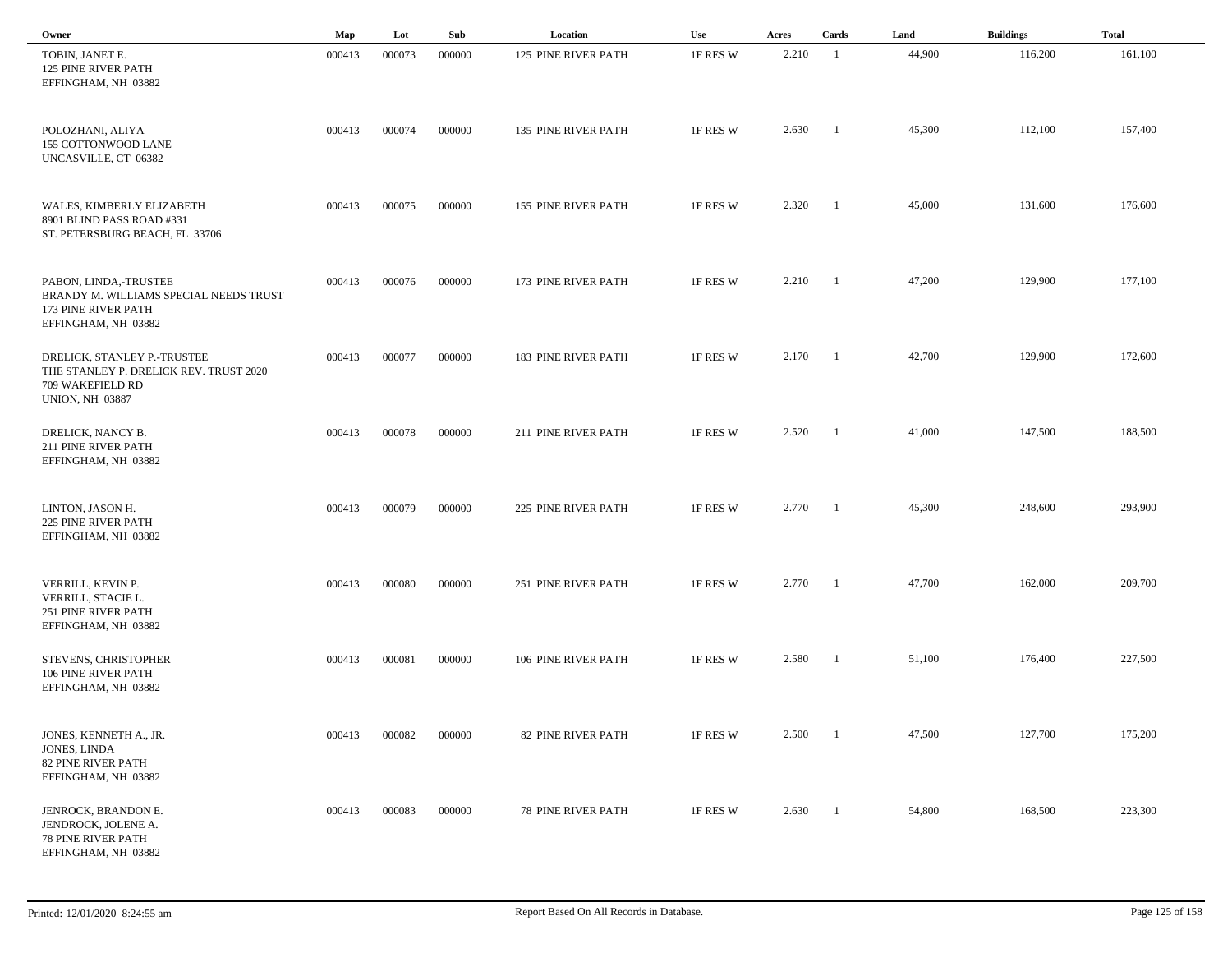| Owner                                                                                            | Map    | Lot    | Sub    | Location                      | <b>Use</b> | Acres | Cards                    | Land   | <b>Buildings</b> | <b>Total</b> |
|--------------------------------------------------------------------------------------------------|--------|--------|--------|-------------------------------|------------|-------|--------------------------|--------|------------------|--------------|
| BRABANT, MICHAEL J.<br>BRABANT, TATYANA<br>52 PINE RIVER PATH<br>EFFINGHAM, NH 03882             | 000413 | 000084 | 000000 | 52 PINE RIVER PATH            | 1F RES W   | 1.040 | -1                       | 46,300 | 114,600          | 160,900      |
| RIOUX, CHRISTIAN F.<br><b>40 PINE RIVER PATH</b><br>EFFINGHAM, NH 03882                          | 000413 | 000085 | 000000 | <b>40 PINE RIVER PATH</b>     | 1F RES W   | 1.170 | - 1                      | 46,400 | 120,700          | 167,100      |
| TESSIER, STEPHEN E.<br><b>TESSIER, CAROL</b><br><b>34 PINE RIVER PATH</b><br>EFFINGHAM, NH 03882 | 000413 | 000086 | 000000 | <b>34 PINE RIVER PATH</b>     | 1F RES W   | 1.130 | $\overline{\phantom{a}}$ | 48,700 | 116,300          | 165,000      |
| SMITH, MICHAEL, JR<br>SMITH, STEPHANIE<br><b>26 PINE RIVER PATH</b><br>EFFINGHAM, NH 03882       | 000413 | 000087 | 000000 | <b>26 PINE RIVER PATH</b>     | 1F RES W   | 1.020 | $\overline{1}$           | 46,300 | 83,400           | 129,700      |
| WALBRIDGE, ROBERT A.<br>WALBRIDGE, DEBORAH<br><b>14 PINE RIVER RD</b><br>EFFINGHAM, NH 03882     | 000413 | 000088 | 000000 | <b>14 PINE RIVER PATH</b>     | 1F RES W   | 1.020 | $\blacksquare$           | 46,300 | 111,100          | 157,400      |
| DEXTER, BRIAN<br>JACKSON, MELANIE<br>60 WOODLAND WAY<br>EFFINGHAM, NH 03882                      | 000413 | 000089 | 000000 | 60 WOODLAND WAY               | 1F RES W   | 2.040 | $\overline{\phantom{a}}$ | 42,500 | 154,500          | 197,000      |
| KANCA, CHRISTOPHER<br>53 WOODLAND WAY<br>EFFINGHAM, NH 03882                                     | 000413 | 000090 | 000000 | 53 WOODLAND WAY               | 1F RES W   | 1.120 | $\overline{\phantom{0}}$ | 44,100 | 133,400          | 177,500      |
| LANDRY, DENNIS<br>33 PINE RIVER PATH<br>EFFINGHAM, NH 03882                                      | 000413 | 000091 | 000000 | 33 PINE RIVER PATH            | 1F RES W   | 1.050 | - 1                      | 48,600 | 161,900          | 210,500      |
| FAZIO, VINCENT<br>FAZIO, PAMELA A.<br>47 MOUNTAIN VIEW DR.<br>EFFINGHAM, NH 03882                | 000413 | 000092 | 000000 | <b>47 MOUNTAIN VIEW DRIVE</b> | 1F RES W   | 1.030 | $\overline{1}$           | 44,100 | 128,900          | 173,000      |
| MERENDA, ROBIN A.<br>MERENDA JR, PAUL P.<br>180 VALLEY ROAD<br>CENTER OSSIPEE, NH 03814          | 000413 | 000093 | 000000 | <b>49 PINE RIVER PATH</b>     | 1F RES W   | 1.150 | $\overline{1}$           | 46,200 | 128,100          | 174,300      |
| INTREPID HOLDINGS, INC.<br>PO BOX 5321<br>MANCHESTER, NH 03108                                   | 000413 | 000094 | 000000 | <b>BLUEBERRY TRAIL</b>        | 1F RES W   | 1.060 | $\overline{1}$           | 21,800 | $\overline{0}$   | 21,800       |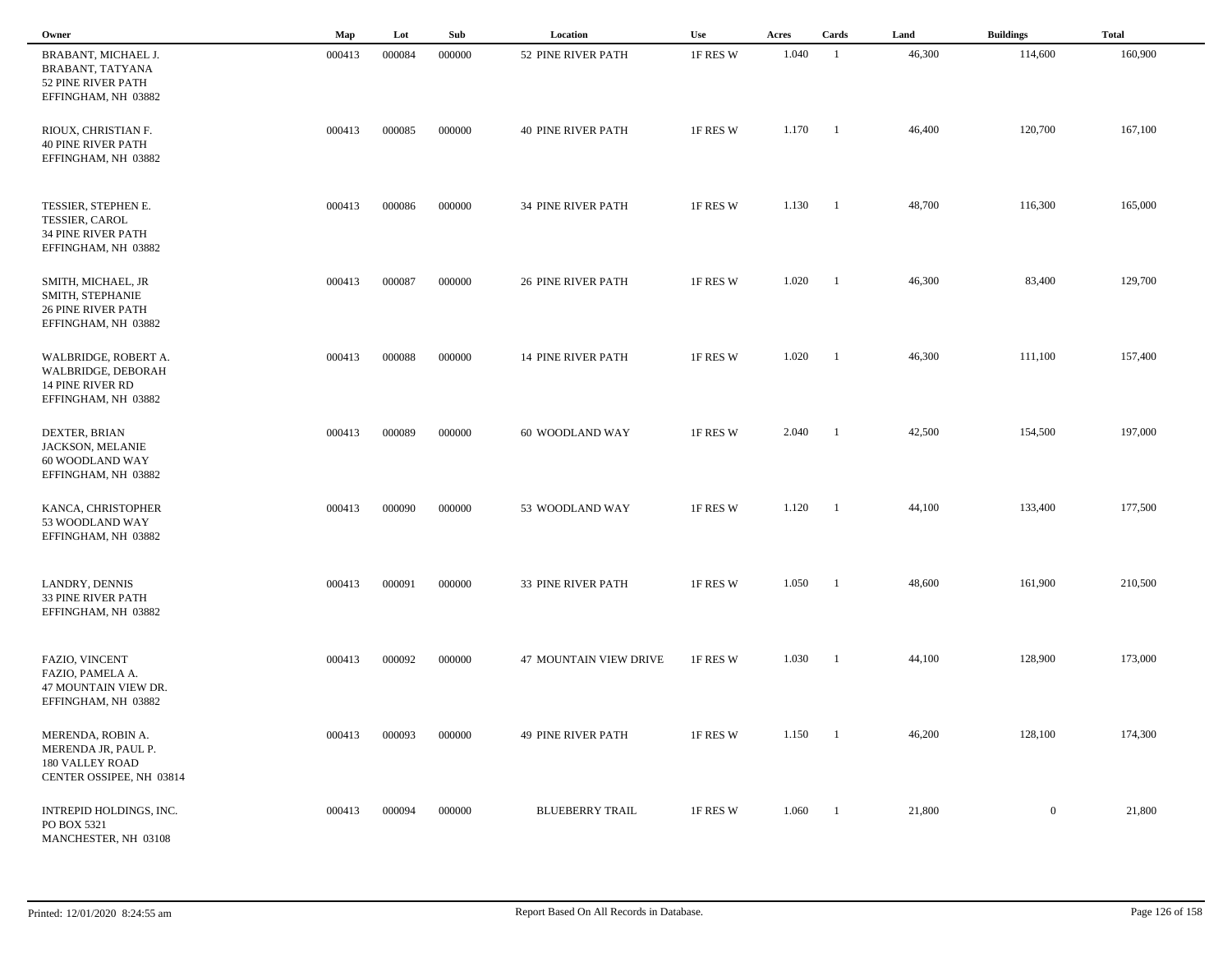| Owner                                                                                                                | Map    | Lot    | Sub    | Location                      | Use      | Acres | Cards          | Land   | <b>Buildings</b> | <b>Total</b> |
|----------------------------------------------------------------------------------------------------------------------|--------|--------|--------|-------------------------------|----------|-------|----------------|--------|------------------|--------------|
| COREY, LINDA M.<br>35 SHERWOOD RD.<br>LEVITTOWN, NY 11756                                                            | 000413 | 000095 | 000000 | 25 BLUEBERRY TRAIL            | 1F RES W | 1.080 | -1             | 44,100 | 128,300          | 172,400      |
| KANCA, BETTY<br><b>31 BLUEBERRY TRAIL</b><br>EFFINGHAM, NH 03882                                                     | 000413 | 000096 | 000000 | 31 BLUEBERRY TRAIL            | 1F RES W | 1.350 | $\blacksquare$ | 44,300 | 123,900          | 168,200      |
| EDWARDS, LAWRENCE<br>1197 PROVINCE LAKE RD<br>EFFINGHAM, NH 03882                                                    | 000413 | 000097 | 000000 | 74 TROUT RUN                  | 1F RES W | 1.020 | $\overline{1}$ | 54,500 | 151,400          | 205,900      |
| MCCARTHY, TIMOTHY J.<br>MCCARTHY, CATHERINE<br><b>66 TROUT RUN</b><br>EFFINGHAM, NH 03882                            | 000413 | 000098 | 000000 | <b>66 TROUT RUN</b>           | 1F RES W | 1.180 | $\overline{1}$ | 52,000 | 107,600          | 159,600      |
| <b>CUSTEAU, BENJAMEN</b><br>PIPER, MARIE<br><b>17 MOUNTAIN VIEW DRIVE</b><br>EFFINGHAM, NH 03882                     | 000413 | 000099 | 000000 | 17 MOUNTAIN VIEW DRIVE        | 1F RES W | 1.010 | $\blacksquare$ | 39,900 | 169,900          | 209,800      |
| <b>GOLDIE, PAUL KENDALL</b><br>PO BOX 264<br>LAGUNA BEACH, CA 92651                                                  | 000413 | 000100 | 000000 | 27 MOUNTAIN VIEW DRIVE        | 1F RES W | 1.210 | $\blacksquare$ | 46,400 | 85,900           | 132,300      |
| COZZI, GEORGE R. JR-TRUSTEE<br>COZZI, LOIS RUTH-TRUSTEE<br>GEORGE AND LOIS COZZI TRUST<br>2012 ABBEY TRACE DR        | 000413 | 000101 | 000000 | 39 MOUNTAIN VIEW DRIVE        | 1F RES W | 1.020 | $\blacksquare$ | 46,300 | 125,600          | 171,900      |
| DOVER, FL 33527<br>MICHAUD, NICHOLAS R.<br>MICHAUD, JENNIFER<br><b>40 MOUNTAIN VIEW DRIVE</b><br>EFFINGHAM, NH 03882 | 000413 | 000102 | 000000 | <b>40 MOUNTAIN VIEW DRIVE</b> | 1F RES W | 1.070 | $\overline{1}$ | 42,000 | 115,000          | 157,000      |
| MURPHY, THOMAS J.<br>MURPHY, JENNIFER K.H.<br><b>26 MOUNTAIN VIEW DRIVE</b><br>EFFINGHAM, NH 03882                   | 000413 | 000103 | 000000 | MOUNTAIN VIEW DRIVE           | 1F RES   | 1.020 | - 1            | 20,800 | $\overline{0}$   | 20,800       |
| MURPHY, JENNIFER K.H.<br>MURPHY, THOMAS<br>26 MOUNTAIN VIEW DR.<br>EFFINGHAM, NH 03882-8226                          | 000413 | 000104 | 000000 | <b>26 MOUNTAIN VIEW DRIVE</b> | 1F RES W | 1.130 | $\blacksquare$ | 44,100 | 126,800          | 170,900      |
| VARNEY, FRANK<br>PO BOX 932<br>CTR. OSSIPEE, NH 03814                                                                | 000413 | 000105 | 000000 | <b>18 MOUNTAIN VIEW DRIVE</b> | 1F RES W | 1.180 | $\blacksquare$ | 46,400 | 146,900          | 193,300      |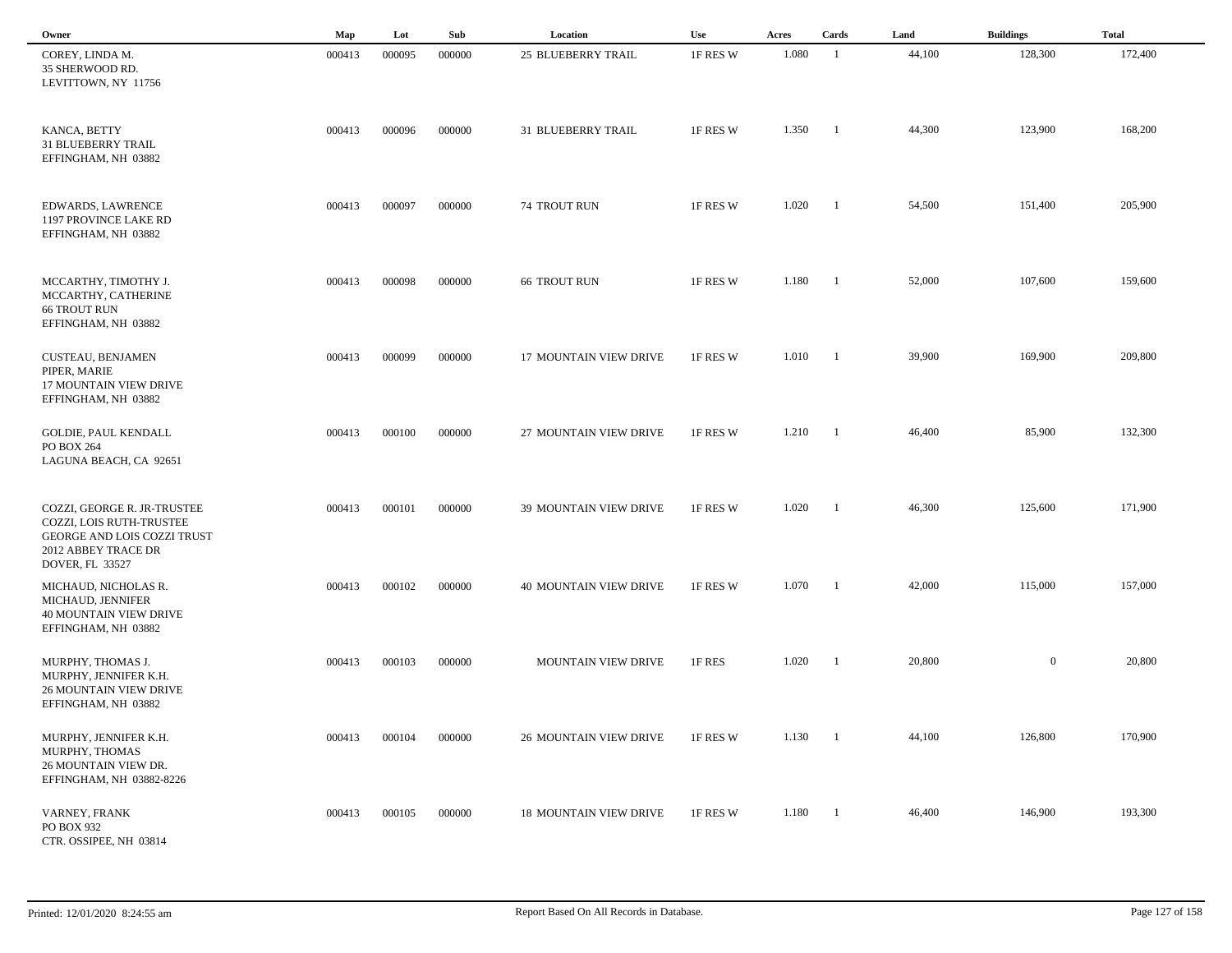| Owner                                                                                                           | Map    | Lot    | Sub    | Location            | Use      | Acres | Cards                    | Land   | <b>Buildings</b> | <b>Total</b> |
|-----------------------------------------------------------------------------------------------------------------|--------|--------|--------|---------------------|----------|-------|--------------------------|--------|------------------|--------------|
| TAYLOR, GLENN E.<br>TAYLOR, KATHERINE A.<br>1346 ALTON RD<br>CHARLOTTE, FL 33952                                | 000413 | 000106 | 000000 | 52 TROUT RUN        | 1F RES W | 1.300 | $\overline{1}$           | 57,500 | 154,000          | 211,500      |
| SPINELLI, RALPH F.<br>SPINELLI, ANNA L.<br>SPINELLI, RALPH F. JR.<br><b>40 TROUT RUN</b><br>EFFINGHAM, NH 03882 | 000413 | 000107 | 000000 | <b>40 TROUT RUN</b> | 1F RES W | 1.190 | $\blacksquare$           | 54,500 | 143,900          | 198,400      |
| SPINELLLI, RALPH, SR.<br>SPINELLLI, RALPH, JR.<br><b>40 TROUT RUN</b><br>EFFINGHAM, NH 03882                    | 000413 | 000108 | 000000 | WOODLAND WAY        | 1F RES W | 1.300 | $\blacksquare$           | 20,900 | $\overline{0}$   | 20,900       |
| HOOD, ERIC E.<br>HOOD, ANDREA L.<br>27 WOODLAND WAY<br>EFFINGHAM, NH 03882                                      | 000413 | 000109 | 000000 | 27 WOODLAND WAY     | 1F RES W | 1.070 | $\blacksquare$           | 39,700 | 107,200          | 146,900      |
| MCCORMICK, ROBERT J.<br>MCCORMICK, PAULA J.<br>31 WOODLAND WAY<br>EFFINGHAM, NH 03882                           | 000413 | 000110 | 000000 | 31 WOODLAND WAY     | 1F RES W | 1.040 | $\blacksquare$           | 46,300 | 135,900          | 182,200      |
| ZWEARCAN, WILLIAM L.<br>37 WOODLAND WAY<br>EFFINGHAM, NH 03882                                                  | 000413 | 000111 | 000000 | 37 WOODLAND WAY     | 1F RES W | 1.040 | - 1                      | 44,100 | 108,900          | 153,000      |
| VENDT, CLIFFORD W.<br>VENDT, LOIS A.<br>45 WOODLAND WAY<br>EFFINGHAM, NH 03882                                  | 000413 | 000112 | 000000 | 45 WOODLAND WAY     | 1F RES W | 1.180 | $\overline{\phantom{a}}$ | 44,200 | 110,100          | 154,300      |
| FRENCH, WILLIAM B.<br>FRENCH, VICTORIA P.<br>40 WOODLAND WAY<br>EFFINGHAM, NH 03882                             | 000413 | 000113 | 000000 | 40 WOODLAND WAY     | 1F RES W | 1.080 | - 1                      | 44,100 | 182,600          | 226,700      |
| HORTON, ISAAC J.<br>HORTON, MADELAINE D.<br>32 WOODLAND WAY<br>EFFINGHAM, NH 03882                              | 000413 | 000114 | 000000 | 32 WOODLAND WAY     | 1F RES W | 1.000 | $\overline{1}$           | 41,800 | 112,800          | 154,600      |
| <b>BOSSIE, ROBERT J.-TRUSTEE</b><br>ROBERT J. BOSSIE REV. TRUST<br>85 PINE RIVER PATH<br>EFFINGHAM, NH 03882    | 000413 | 000115 | 000000 | 28 WOODLAND WAY     | 1F RES W | 1.030 | $\mathbf{1}$             | 41,900 | 127,600          | 169,500      |
| COTE, KEVIN M.<br>COTE, PAULA A.<br>16 WOODLAND WAY<br>EFFINGHAM, NH 03882                                      | 000413 | 000116 | 000000 | 16 WOODLAND WAY     | 1F RES W | 1.020 | $\mathbf{1}$             | 39,900 | 103,400          | 143,300      |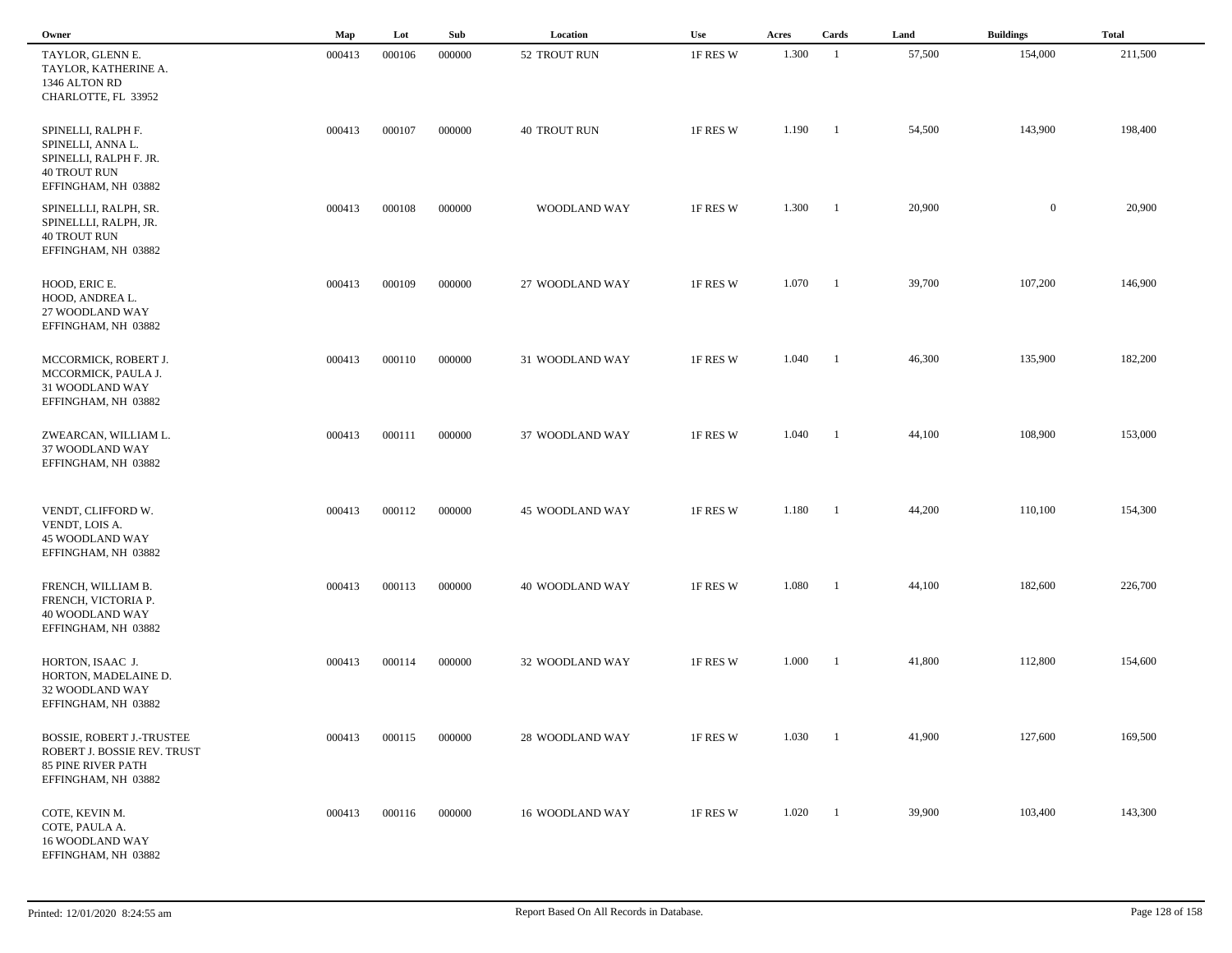| Owner                                                                                                                | Map    | Lot    | Sub    | Location                 | Use      | Acres  | Cards                    | Land      | <b>Buildings</b> | <b>Total</b> |
|----------------------------------------------------------------------------------------------------------------------|--------|--------|--------|--------------------------|----------|--------|--------------------------|-----------|------------------|--------------|
| WILD, BEVERLY A.-TRUSTEE<br>BEVERLY A. WILD 2014 TRUST<br><b>20 TROUT RUN</b><br>EFFINGHAM, NH 03882                 | 000413 | 000117 | 000000 | 20 TROUT RUN             | 1F RES W | 1.100  | $\overline{1}$           | 60,200    | 134,700          | 194,900      |
| <b>SKANE, ANGELIKI</b><br>SKANE, JOHN E., JR<br>7756 17TH WAY NORTH<br>ST. PETERSBURG, FL 33702                      | 000413 | 000118 | 000000 | 10 TROUT RUN             | 1F RES W | 1.140  | $\blacksquare$           | 54,200    | 111,400          | 165,600      |
| HARDIN, JEREMY R.<br>196 ELM STREET<br>EFFINGHAM, NH 03882                                                           | 000413 | 000120 | 000000 | 196 ELM STREET           | 1F RES   | 2.290  | - 1                      | 52,900    | 147,800          | 200,700      |
| DALY, ANN MARIE<br>P O BOX 201<br>OSSIPEE, NH 03864                                                                  | 000413 | 000121 | 000000 | 192 ELM STREET           | 1F RES   | 1.140  | $\blacksquare$           | 52,400    | 136,900          | 189,300      |
| WAKIM, GEORGE I.-TRUSTEE<br>WAKIM-NACHMAN, LORNA-TRUSTEE<br>WAKIM LIVING TRUST<br>40 DEDHAM ST.<br>METHUEN, MA 01844 | 000413 | 000122 | 000000 | 176 ELM STREET           | 1F RES   | 1.180  | $\blacksquare$           | 55,100    | 151,500          | 206,600      |
| HEBERT, ANTHONY P.<br><b>3 PINE RIVER PATH</b><br>EFFINGHAM, NH 03882                                                | 000413 | 000123 | 000000 | <b>3 PINE RIVER PATH</b> | 1F RES W | 1.120  | $\overline{\phantom{0}}$ | 48,600    | 82,700           | 131,300      |
| DUNLAP, CHARLES M.<br>DUNLAP, KATHRYN A.<br><b>4 PINE RIVER PATH</b><br>EFFINGHAM, NH 03882                          | 000413 | 000124 | 000000 | <b>4 PINE RIVER PATH</b> | 1F RES W | 1.070  | $\overline{\phantom{a}}$ | 48,600    | 87,100           | 135,700      |
| FINAZZO, VITO<br>19 HONEYSUCKLE ROAD<br>GLOUCESTER, MA 01930                                                         | 000413 | 000125 | 000000 | <b>ELM STREET</b>        | 1F RES   | 2.060  | - 1                      | 26,300    | $\overline{0}$   | 26,300       |
| MARGIOTTA, IGNAZIO<br>MARGIOTTA, DEBBIE A.<br>2764 WEST MARY ROSE PLACE<br>DUNNELLON, FL 34433                       | 000413 | 000126 | 000000 | <b>ELM STREET</b>        | 1F RES   | 2.040  | $\overline{1}$           | 26,200    | $\overline{0}$   | 26,200       |
| MARGIOTTA, DEBBIE A.<br>2764 WEST MARY ROSE PLACE<br>DUNNELLON, FL 34433                                             | 000413 | 000127 | 000000 | 138 ELM STREET           | 1F RES   | 11.590 | $\overline{1}$           | 25,600 cu | 14,700           | 40,300       |
| <b>BOLAM, GAIL E.-TRUSTEE</b><br>THE GAIL E. BOLAM REV TRUST OF 2010<br>PO BOX 521<br>BRADFORD, NH 03221             | 000413 | 000128 | 000000 | 130 ELM STREET           | 1F RES   | 7.300  | $\overline{1}$           | 54,600    | 125,500          | 180,100      |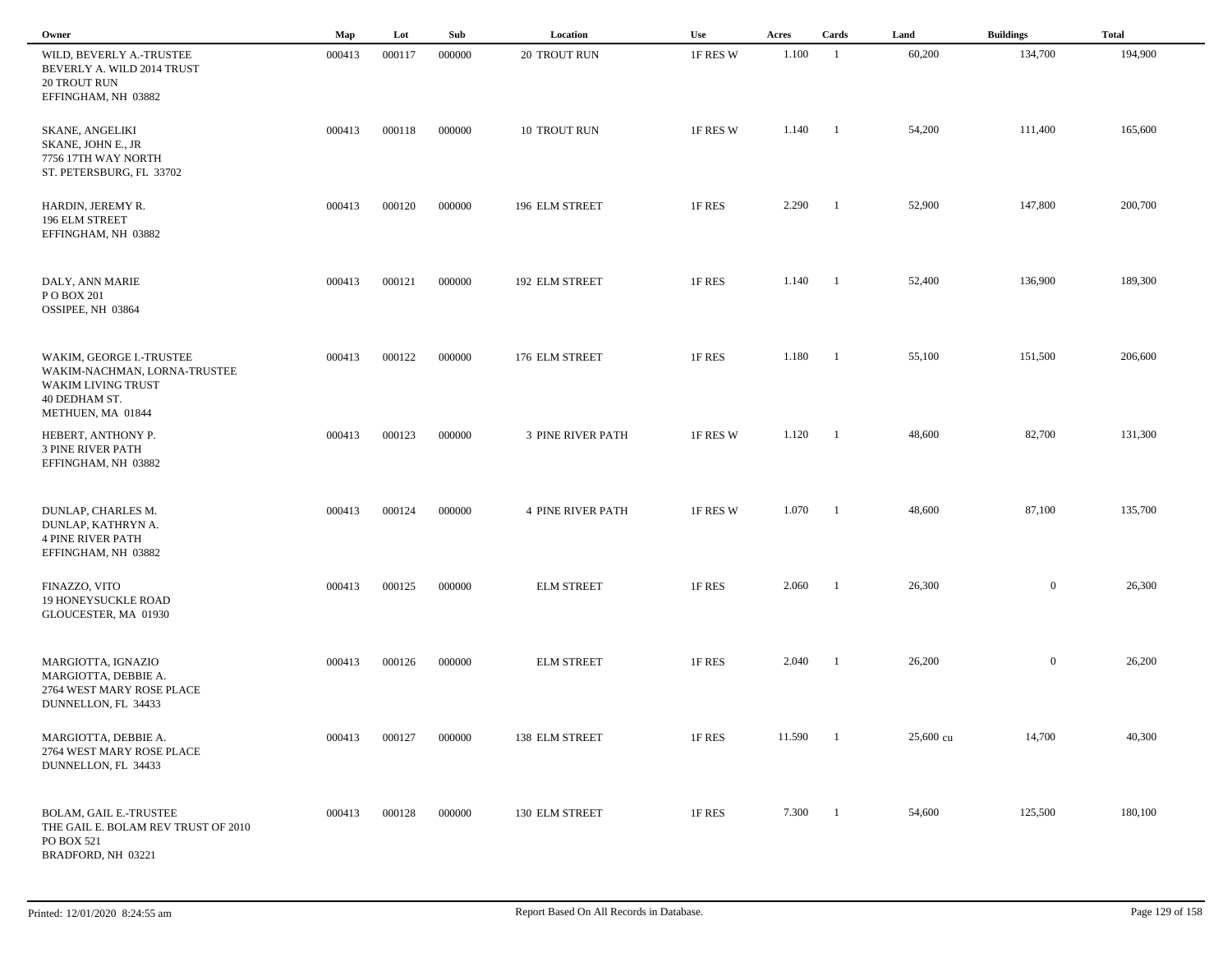| Owner                                                                                       | Map    | Lot    | Sub    | Location            | Use      | Acres   | Cards                    | Land   | <b>Buildings</b> | <b>Total</b> |
|---------------------------------------------------------------------------------------------|--------|--------|--------|---------------------|----------|---------|--------------------------|--------|------------------|--------------|
| <b>BIANCHI, MARY ANNE</b><br>BIANCHI, JON C.<br>102 ELM ST<br>EFFINGHAM, NH 03882           | 000413 | 000129 | 000000 | 102 ELM STREET      | 1F RES   | 7.500   | $\overline{1}$           | 57,600 | 119,900          | 177,500      |
| NORTON, JOHN<br>NORTON, CAROL<br>96 ELM STREET<br>EFFINGHAM, NH 03882                       | 000413 | 000130 | 000000 | 96 ELM STREET       | 1F RES   | 7.400   | $\overline{1}$           | 63,700 | 170,200          | 233,900      |
| MALONEY, CHERYL A.<br>76 ELM STREET<br>EFFINGHAM, NH 03882                                  | 000413 | 000131 | 000000 | 76 ELM STREET       | 2F RES   | 7.200   | 2                        | 63,500 | 262,800          | 326,300      |
| PIEKUT, WILLIAM L.<br>PIEKUT, DEBORAH<br>PO BOX 341<br>OSSIPEE, NH 03864                    | 000413 | 000132 | 000000 | 64 ELM STREET       | 1F RES   | 5.700   | $\overline{\phantom{0}}$ | 59,300 | 132,500          | 191,800      |
| PIEKUT, WILLIAM L.<br>PIEKUT, DEBORAH<br>PO BOX 341<br>OSSIPEE, NH 03864                    | 000413 | 000133 | 000000 | <b>ELM STREET</b>   | 1F RES   | 5.800   | $\overline{1}$           | 29,600 | $\overline{0}$   | 29,600       |
| VIVENZIO, KENNETH<br>VIVENZIO, MARY P.<br>P.O. BOX 533<br>SEABROOK, NH 03874                | 000413 | 000134 | 000000 | 42 ELM STREET       | 1F RES   | 5.400   | $\overline{\phantom{a}}$ | 61,900 | 86,300           | 148,200      |
| ALDRED, JOHN J.<br>ALDRED, DONNA L<br>100 ROYAL CREST CIRCLE<br>TEWKSBURY, MA 01876         | 000413 | 000135 | 000000 | 34 ELM STREET       | 1F RES   | 5.200   | $\overline{\phantom{0}}$ | 61,800 | 184,200          | 246,000      |
| ADJUTANT, DAVID<br>26 ELM ST.<br>EFFINGHAM, NH 03882                                        | 000413 | 000136 | 000000 | 26 ELM STREET       | 1F RES   | 5.000   | - 1                      | 61,600 | 110,800          | 172,400      |
| TROPHY REALTY TRUST<br>P. OUELLERTTE & R. BOURGAULT<br>ATTN: ANDY GAGNON, TREAS<br>POBOX 77 | 000413 | 000137 | 000000 | <b>4 ELM STREET</b> | 1F RES   | 5.000   | - 1                      | 55,900 | 38,000           | 93,900       |
| NEWTON, NH 03858<br>ANGELINI, WILLIAM P. JR.<br>33 DEWHIRST STREET<br>GROVELAND, MA 01834   | 000413 | 000138 | 000000 | <b>ELM STREET</b>   | 1F RES W | 114.000 | - 1                      | 23,600 | $\overline{0}$   | 23,600       |
| MIGRE JR, GEORGE J.<br>MIGRE, GERALDINE F.<br>148 TEMPLE STREET<br>WHITMAN, MA 02382        | 000413 | 000139 | 000000 | 9 ELM STREET        | 1F RES   | 6.600   | $\overline{1}$           | 60,100 | 153,300          | 213,400      |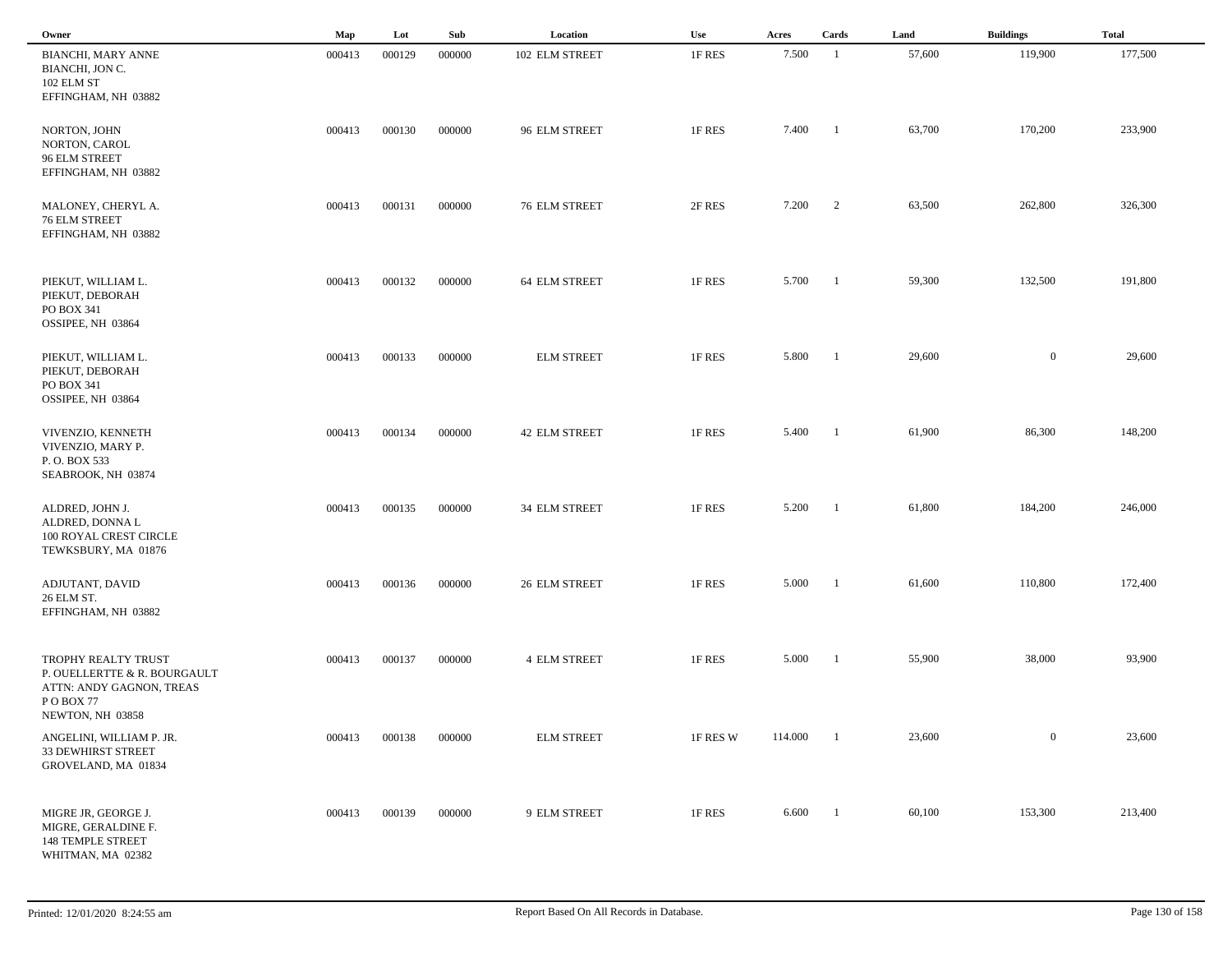| Owner                                                                                                           | Map    | Lot    | Sub    | Location            | Use          | Acres  | Cards                    | Land       | <b>Buildings</b> | <b>Total</b> |
|-----------------------------------------------------------------------------------------------------------------|--------|--------|--------|---------------------|--------------|--------|--------------------------|------------|------------------|--------------|
| WHITING, LEROY T.<br>WHITING, NOREEN<br>PO BOX 355<br>OSSIPEE, NH 03864                                         | 000413 | 000140 | 000000 | 23 ELM STREET       | 1F RES       | 6.500  | -1                       | 65,800     | 123,500          | 189,300      |
| VARNEY, DENISE<br>31 ELM ST<br>EFFINGHAM, NH 03882                                                              | 000413 | 000141 | 000000 | 31 ELM STREET       | 1F RES       | 6.700  | $\blacksquare$           | 66,200     | 159,400          | 225,600      |
| SAVAGE, MICHAEL P.<br>SAVAGE, BARBARA A.<br>PO BOX 301<br>OSSIPEE, NH 03864                                     | 000413 | 000142 | 000000 | 49 ELM STREET       | 1F RES       | 6.700  | $\blacksquare$           | 98,900     | 108,100          | 207,000      |
| COPELAND, JAMES W. - TRUSTEE<br>COPELAND, JAMES W. REVOC. TRUST OF 2016<br>55 ELM STREET<br>EFFINGHAM, NH 03882 | 000413 | 000143 | 000000 | 55 ELM STREET       | 1F RES       | 7.100  | $\overline{\phantom{a}}$ | 157,065 cu | 458,200          | 615,265      |
| COPELAND, JAMES W. - TRUSTEE<br>COPELAND, JAMES W. REVOC. TRUST OF 2016<br>55 ELM STREET<br>EFFINGHAM, NH 03882 | 000413 | 000144 | 000000 | <b>ELM STREET</b>   | <b>UNMNG</b> | 7.200  | $\blacksquare$           | 390 cu     | $\overline{0}$   | 390          |
| CARNES, TIMOTHY M.<br>PO BOX 93<br>OSSIPEE, NH 03864                                                            | 000413 | 000145 | 000000 | 83 ELM STREET       | 2F RES       | 7.700  | $\blacksquare$           | 64,000     | 312,100          | 376,100      |
| THOMPSON, COLIN<br><b>BYORS, ROBERT</b><br>91 ELM STREET<br>EFFINGHAM, NH 03882                                 | 000413 | 000146 | 000000 | 91 ELM STREET       | 1F RES       | 5.010  | $\blacksquare$           | 58,600     | 216,400          | 275,000      |
| SCOTT, RANDALL L.<br>PO BOX 183<br>OSSIPEE, NH 03864                                                            | 000413 | 000147 | 000000 | <b>ELM STREET</b>   | 1F RES       | 4.110  | $\blacksquare$           | 28,600     | $\overline{0}$   | 28,600       |
| STEWART, PHILIP J.<br>137 ELM STREET<br>EFFINGHAM, NH 03882                                                     | 000413 | 000148 | 000000 | 137 ELM STREET      | 1F RES       | 8.900  | - 1                      | 67,500     | 147,200          | 214,700      |
| SCOTT, RANDALL L.<br>PO BOX 183<br>OSSIPEE, NH 03864                                                            | 000413 | 000149 | 000000 | 440 PINE RIVER ROAD | 1F RES       | 5.360  | $\overline{\phantom{1}}$ | 61,100     | 129,300          | 190,400      |
| COPELAND, JAMES W. - TRUSTEE<br>COPELAND, JAMES W. REVOC. TRUST OF 2016<br>55 ELM STREET<br>EFFINGHAM, NH 03882 | 000413 | 000150 | 000000 | PINE RIVER ROAD     | <b>UNMNG</b> | 26.190 | $\blacksquare$           | $1,115$ cu | $\bf{0}$         | 1,115        |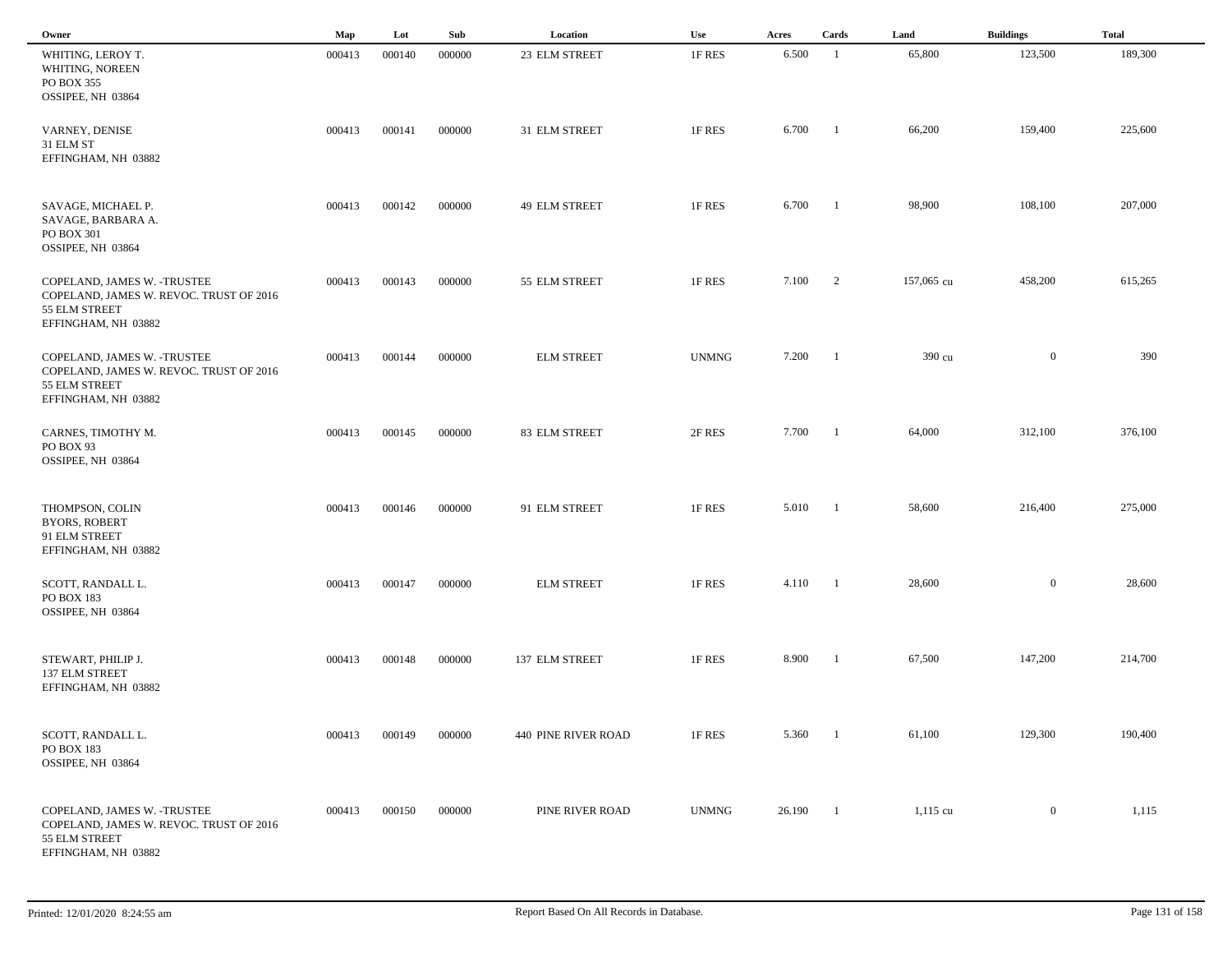| Owner                                                                                                                          | Map    | Lot    | Sub    | Location                   | <b>Use</b>    | Acres  | Cards          | Land   | <b>Buildings</b> | <b>Total</b> |  |
|--------------------------------------------------------------------------------------------------------------------------------|--------|--------|--------|----------------------------|---------------|--------|----------------|--------|------------------|--------------|--|
| PHAIR, WILLIAM H.<br>RIDENOUR, LISA A.<br>P.O. BOX 314<br>CONWAY, NH 03818                                                     | 000413 | 000151 | 000000 | 394 PINE RIVER ROAD        | 1F RES        | 21.000 | $\overline{1}$ | 73,900 | 7,200            | 81,100       |  |
| KENNEDY, KAREN-JEAN<br>KENNEDY, ROBERT M.<br>30 MT. PLEASANT AVE.<br>GLOUCESTER, MA 01930                                      | 000413 | 000152 | 000000 | <b>368 PINE RIVER ROAD</b> | 1F RES        | 13.510 | - 1            | 68,100 | 240,000          | 308,100      |  |
| FALZAND, LLC.<br>UNIT <sub>#2</sub><br>366 PINE RIVER RD<br>EFFINGHAM, NH 03882                                                | 000413 | 000152 | 000001 | 366 PINE RIVER ROAD        | 2F RES        | 5.000  | - 1            | 56,100 | 251,000          | 307,100      |  |
| QUIRK LEO J., JR<br>QUIRK, KATHLEEN<br>PO BOX 163<br>EFFINGHAM, NH 03882                                                       | 000413 | 000153 | 000000 | 354 PINE RIVER ROAD        | 1F RES        | 15.280 | -1             | 68,700 | 113,500          | 182,200      |  |
| DAIGLE, JOSEPH T.-TRUSTEE<br>DAIGLE, CINDY A.-TRUSTEE<br>DAIGLE FAMILY REVOCABLE TRUST<br>PO BOX 967<br>CTR. OSSIPEE, NH 03814 | 000413 | 000154 | 000000 | <b>338 PINE RIVER ROAD</b> | 1F RES        | 12.430 | -1             | 35,300 | $\overline{0}$   | 35,300       |  |
| DAIGLE, JOSEPH T.-TRUSTEE<br>DAIGLE, CINDY A.-TRUSTEE<br>DAIGLE FAMILY REVOCABLE TRUST<br>PO BOX 967<br>CTR. OSSIPEE, NH 03814 | 000413 | 000155 | 000000 | PINE RIVER ROAD            | 1F RES        | 9.830  | -1             | 33,500 | $\mathbf{0}$     | 33,500       |  |
| DAIGLE, JOSEPH T.-TRUSTEE<br>DAIGLE, CINDY A.-TRUSTEE<br>DAIGLE FAMILY REVOCABLE TRUST<br>PO BOX 967<br>CTR. OSSIPEE, NH 03814 | 000413 | 000156 | 000000 | 314 PINE RIVER ROAD        | 1F RES        | 8.060  | -1             | 64,200 | 166,200          | 230,400      |  |
| FLANDERS, DONALD W.<br>306 PINE RIVER ROAD<br>EFFINGHAM, NH 03882                                                              | 000413 | 000157 | 000000 | 306 PINE RIVER ROAD        | 1F RES        | 13.800 | - 1            | 66,000 | 114,100          | 180,100      |  |
| BERUBE, GERALD T.<br>280 PINE RIVER RD<br>EFFINGHAM, NH 03882                                                                  | 000413 | 000158 | 000000 | <b>280 PINE RIVER ROAD</b> | 1F RES        | 6.380  | -1             | 61,000 | 189,700          | 250,700      |  |
| VARNEY, JACKSON R.<br>VARNEY, MADELINE R.<br><b>258 PINE RIVER ROAD</b><br>EFFINGHAM, NH 03882                                 | 000413 | 000158 | 000001 | <b>258 PINE RIVER ROAD</b> | 1F RES        | 4.360  | - 1            | 57,600 | 143,200          | 200,800      |  |
| EFFINGHAM CONSERVATION COMM.<br>PO BOX 67<br>EFFINGHAM, NH 03882                                                               | 000413 | 000159 | 000000 | PINE RIVER ROAD            | <b>EXEMPT</b> | 7.800  | $\blacksquare$ | 3,300  | $\boldsymbol{0}$ | 3,300        |  |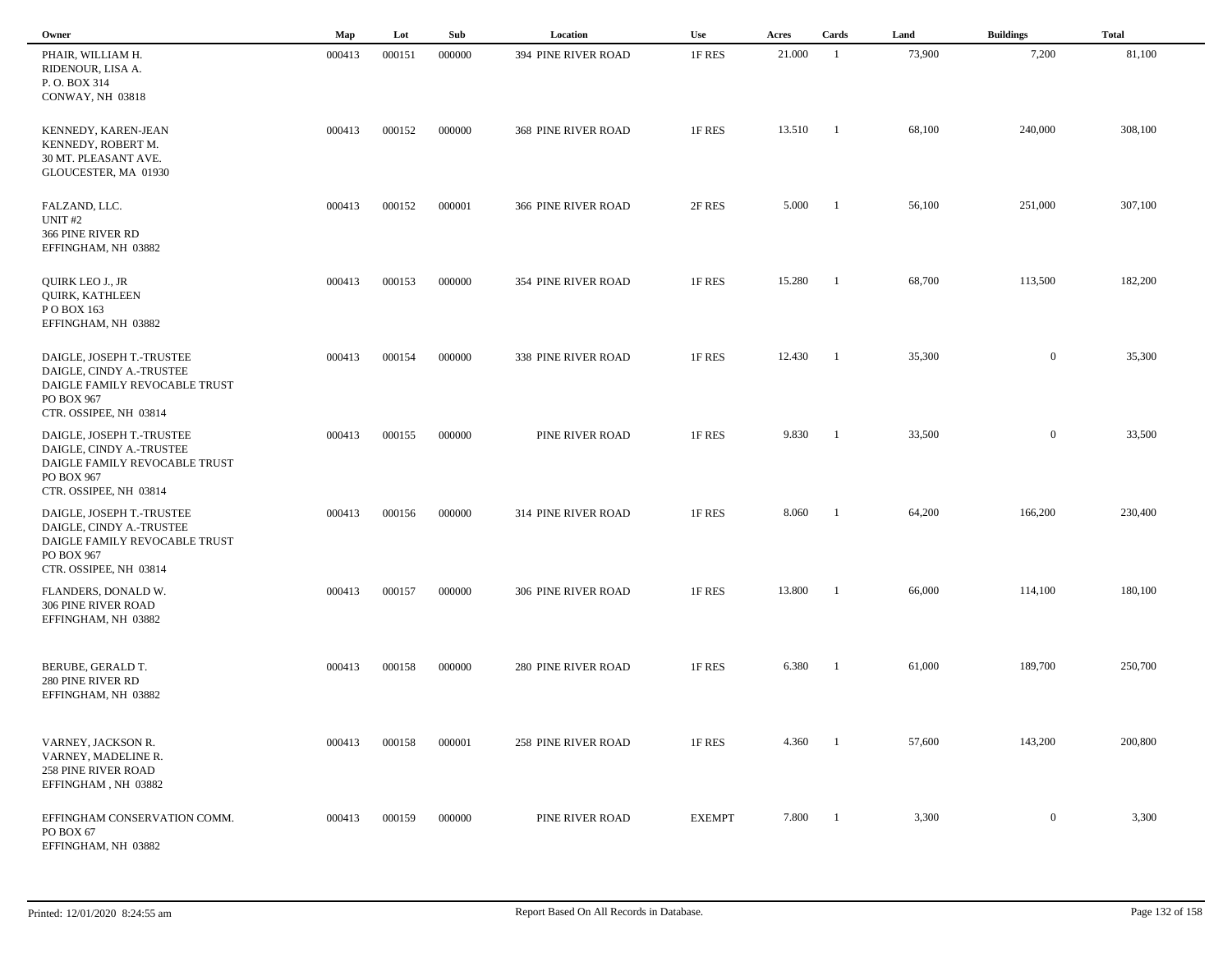| Owner                                                                                                      | Map    | Lot    | Sub    | Location                   | Use           | Acres  | Cards          | Land   | <b>Buildings</b> | <b>Total</b> |  |
|------------------------------------------------------------------------------------------------------------|--------|--------|--------|----------------------------|---------------|--------|----------------|--------|------------------|--------------|--|
| EFFINGHAM CONSERVATION COMM.<br>PO BOX 67<br>EFFINGHAM, NH 03882                                           | 000413 | 000160 | 000000 | PINE RIVER ROAD            | <b>EXEMPT</b> | 14.830 | -1             | 35,000 | $\overline{0}$   | 35,000       |  |
| NEW HAMPSHIRE TRUST<br>HEALY, THOMAS C. TRUSTEE<br><b>65 CHICKATALBOT RD</b><br>QUINCY, MA 02169           | 000413 | 000161 | 000000 | PINE RIVER ROAD            | 1F RES W      | 4.850  | -1             | 50,900 | $\mathbf{0}$     | 50,900       |  |
| MCGRATH FAMILY REALTY TRUST<br>175 ARLINGTON STREET<br>QUINCY, MA 02170                                    | 000413 | 000162 | 000000 | PINE RIVER ROAD            | 1F RES W      | 3.800  | $\blacksquare$ | 15,200 | $\mathbf{0}$     | 15,200       |  |
| NADEAU, CHARLES A.<br>307 PINE RIVER RD<br>EFFINGHAM, NH 03882                                             | 000413 | 000163 | 000000 | 307 PINE RIVER ROAD        | 1F RES W      | 4.720  | $\blacksquare$ | 83,600 | 174,400          | 258,000      |  |
| ELDRIDGE, KATHLEEN G.<br>ELDRIDGE, CARL JR.<br>PO BOX 1005<br>CENTER OSSIPEE, NH 03814                     | 000413 | 000164 | 000000 | PINE RIVER ROAD            | 1F RES W      | 4.840  | - 1            | 55,100 | $\overline{0}$   | 55,100       |  |
| SWANSON, JENNIFER<br>PO BOX 900<br>HENNIKER, NH 03242                                                      | 000413 | 000165 | 000000 | <b>325 PINE RIVER ROAD</b> | 1F RES W      | 6.730  | - 1            | 70,600 | 135,000          | 205,600      |  |
| LOWRY, GAIL<br>989 HIGH CHAPPARAL RD<br>WELLS, VT 05774-6815                                               | 000413 | 000166 | 000000 | PINE RIVER ROAD            | 1F RES        | 5.540  | -1             | 26,500 | $\overline{0}$   | 26,500       |  |
| <b>EDWARDS, LAWRENCE</b><br>EDWARDS LINDA A.<br>1197 PROVINCE LAKE RD.<br>EFFINGHAM, NH 03882              | 000413 | 000167 | 000000 | PINE RIVER ROAD            | 1F RES        | 5.260  | - 1            | 27,100 | $\mathbf{0}$     | 27,100       |  |
| MARTIN, MARYELLEN - TRUSTEE<br><b>GATES TWO FAMILY TRUST</b><br><b>197 RICE AVENUE</b><br>REVERE, MA 02151 | 000413 | 000168 | 000000 | PINE RIVER ROAD            | 1F RES        | 5.050  | -1             | 27,000 | $\overline{0}$   | 27,000       |  |
| <b>SCHELL, ANDREW</b><br>361 PINE RIVER RD<br>EFFINGHAM, NH 03882                                          | 000413 | 000169 | 000000 | 361 PINE RIVER ROAD        | 1F RES        | 5.420  | $\blacksquare$ | 58,000 | 167,900          | 225,900      |  |
| ROGERS, MICHELLE E.<br>PO BOX 125<br>W. OSSIPEE, NH 03890                                                  | 000413 | 000170 | 000000 | 375 PINE RIVER ROAD        | 1F RES        | 5.460  | $\blacksquare$ | 55,200 | 114,400          | 169,600      |  |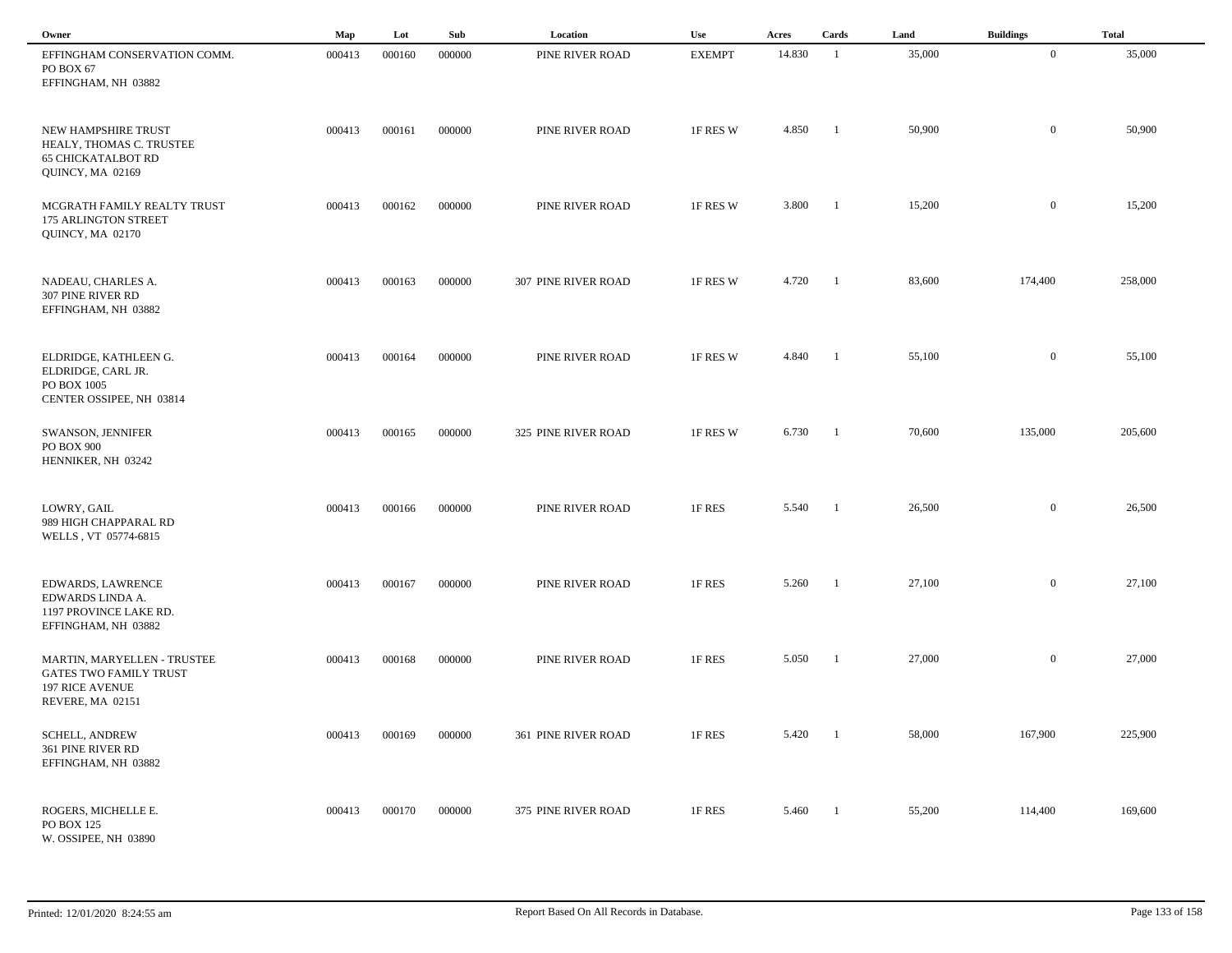| Owner                                                                                            | Map    | Lot    | Sub    | Location                   | Use           | Acres  | Cards          | Land           | <b>Buildings</b> | <b>Total</b> |
|--------------------------------------------------------------------------------------------------|--------|--------|--------|----------------------------|---------------|--------|----------------|----------------|------------------|--------------|
| BLAHKMAN, KATERINA<br>502 UNION STREET<br>ROCKLAND, MA 02370                                     | 000413 | 000171 | 000000 | 379 PINE RIVER ROAD        | 1F RES        | 5.460  | -1             | 55,500         | 63,700           | 119,200      |
| MCCOOLE, JAMES F.<br>7 GLENDALE RD<br>N. HAMPTON, NH 03862                                       | 000413 | 000172 | 000000 | PINE RIVER ROAD            | 1F RES        | 5.700  | $\blacksquare$ | 25,900         | $\mathbf{0}$     | 25,900       |
| MCCOOLE, JAMES F.<br>7 GLENDALE RD<br>N. HAMPTON, NH 03862                                       | 000413 | 000173 | 000000 | 393 PINE RIVER ROAD        | 1F RES        | 5.550  | -1             | 55,600         | 114,700          | 170,300      |
| EFFINGHAM HEIGHTS HOME<br><b>OWNERS ASSOCIATION</b><br><b>COMMON LAND</b><br>EFFINGHAM, NH 03882 | 000413 | 000174 | 000000 | OFF PINE RIVER ROAD        | <b>EXEMPT</b> | 48.070 | - 1            | $\overline{0}$ | $\mathbf{0}$     | $\mathbf{0}$ |
| FALZONE, DOMINIC<br>UNIT <sub>#2</sub><br>366 PINE RIVER RD<br>EFFINGHAM, NH 03882               | 000413 | 000175 | 000000 | <b>407 PINE RIVER ROAD</b> | 1F RES        | 5.690  | - 1            | 55,300         | 201,800          | 257,100      |
| <b>MARTIN, STACEY</b><br><b>413 PINE RIVER ROAD</b><br>EFFINGHAM, NH 03882                       | 000413 | 000176 | 000000 | <b>413 PINE RIVER ROAD</b> | 1F RES        | 5.600  | - 1            | 55,300         | 235,500          | 290,800      |
| HARROFF, NOEL N.<br>HARROFF, MARY A.<br><b>431 PINE RIVER ROAD</b><br>EFFINGHAM, NH 03882        | 000413 | 000177 | 000000 | <b>431 PINE RIVER ROAD</b> | 1F RES        | 5.020  | -1             | 142,000        | 69,200           | 211,200      |
| JOHNSON, KURT M.<br>PO BOX 713<br>CENTER OSSIPEE, NH 03814                                       | 000413 | 000178 | 000000 | <b>437 PINE RIVER ROAD</b> | 1F RES        | 5.020  |                | 70,600         | 183,400          | 254,000      |
| GLIDDEN, DAVID ALLEN<br>KENT, JOHANNA ZEPHERINE<br>181 BEACH POND ROAD<br>WOLFEBORO, NH 03894    | 000413 | 000179 | 000000 | <b>447 PINE RIVER ROAD</b> | 1F RES        | 5.650  | - 1            | 75,100         | 193,900          | 269,000      |
| LAUSIER, ROGER J.<br>LAUSIER, DALE<br><b>7 GLOVER STREET</b><br>SALEM, MA 01970                  | 000413 | 000180 | 000000 | <b>455 PINE RIVER ROAD</b> | 1F RES        | 5.370  | $\blacksquare$ | 58,300         | 104,100          | 162,400      |
| SUSI, MATTHEW S.<br>COLLINS, MARIA T<br>P.O. BOX 406<br>WEST OSSIPEE, NH 03890-0406              | 000413 | 000181 | 000000 | <b>465 PINE RIVER ROAD</b> | 1F RES        | 5.780  | $\blacksquare$ | 28,800         | 15,600           | 44,400       |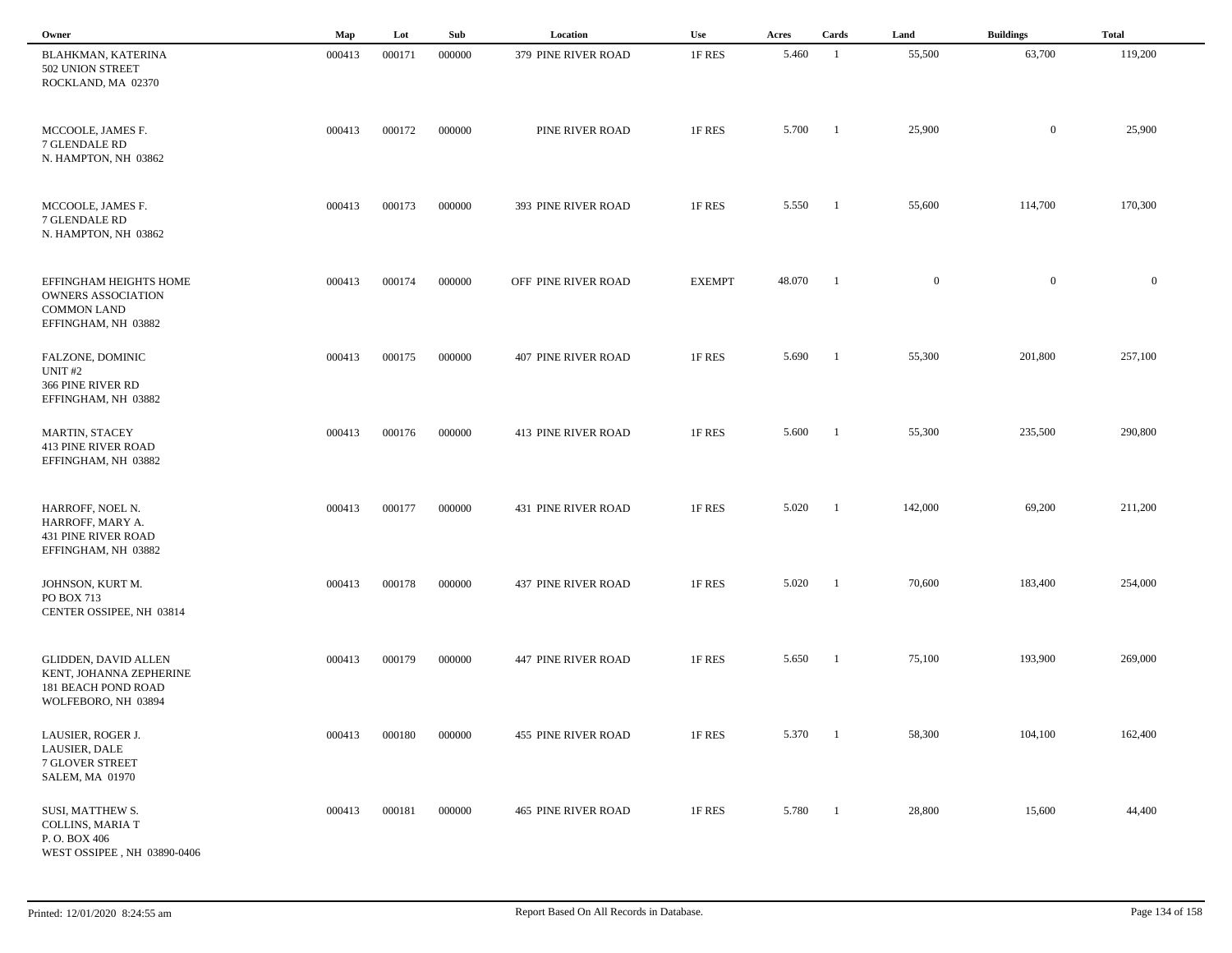| Owner                                                                                                                                         | Map    | Lot    | Sub    | Location               | Use          | Acres  | Cards          | Land       | <b>Buildings</b> | <b>Total</b> |  |
|-----------------------------------------------------------------------------------------------------------------------------------------------|--------|--------|--------|------------------------|--------------|--------|----------------|------------|------------------|--------------|--|
| BUCHANAN, MEIKUEI<br><b>112 EAST BAY VIEW</b><br>ANNAPOLIS, MD 21403                                                                          | 000413 | 000182 | 000000 | PINE RIVER ROAD        | 1F RES       | 5.640  | - 1            | 27,300     | $\mathbf{0}$     | 27,300       |  |
| BLIUDNIKAS, KESTUTIS E.<br><b>BLIUDNIKAS, MARY</b><br>61 WEDGEWOOD DR<br>CENTERVILLE, MA 02632                                                | 000413 | 000183 | 000000 | PINE RIVER ROAD        | 1F RES       | 5.460  | -1             | 27,100     | $\mathbf{0}$     | 27,100       |  |
| NUGENT, KIMBERLY A.<br><b>PO BOX 200</b><br>EFFINGHAM, NH 03882                                                                               | 000413 | 000184 | 000000 | 493 PINE RIVER ROAD    | 1F RES       | 5.230  | - 1            | 58,200     | 187,200          | 245,400      |  |
| SURRETTE, JADE ELIZABETH<br>SURRETT, D. RYAN<br><b>LIBERTY COURT</b><br>AUBURN, NH 03032                                                      | 000413 | 000185 | 000000 | 505 PINE RIVER ROAD    | 1F RES W     | 10.830 | - 1            | 128,098 cu | 272,900          | 400,998      |  |
| RANDALL, GEORGE R.<br><b>21 DEER RUN LANE</b><br>MOULTONBOROUGH, NH 03254                                                                     | 000413 | 000187 | 000000 | 177 ELM STREET         | 1F RES W     | 4.620  | - 1            | 74,500     | 65,400           | 139,900      |  |
| WOODS, DOUGLAS W.-TRUSTEE<br>WOODS, PATRICIA E.-TRUSTEE<br>DOUGLAS AND PATRICIA WOODS 2015 REVOC TR<br>PO BOX 489<br>CENTER OSSIPEE, NH 03814 | 000413 | 000188 | 000000 | <b>ELM STREET</b>      | <b>UNMNG</b> | 4.620  | $\blacksquare$ | 315 cu     | $\boldsymbol{0}$ | 315          |  |
| WOODS, DOUGLAS W.-TRUSTEE<br>WOODS, PATRICIA E.-TRUSTEE<br>DOUGLAS AND PATRICIA WOODS 2015 REVOC TR<br>PO BOX 489<br>CENTER OSSIPEE, NH 03814 | 000413 | 000189 | 000000 | <b>ELM STREET</b>      | <b>UNMNG</b> | 3.890  | - 1            | 262 cu     | $\overline{0}$   | 262          |  |
| WOODS, DOUGLAS W.-TRUSTEE<br>WOODS, PATRICIA E.-TRUSTEE<br>DOUGLAS AND PATRICIA WOODS 2015 REVOC TR<br>PO BOX 489<br>CENTER OSSIPEE, NH 03814 | 000413 | 000190 | 000000 | 211 ELM STREET         | 1F RES W     | 4.130  | -1             | 75,707 cu  | 213,000          | 288,707      |  |
| EMORY, HUNTER P.<br>FERRIMAN, AMANDA N.<br>PO BOX 1505<br>WOLFEBORO, NH 03894                                                                 | 000413 | 000191 | 000000 | 213 ELM STREET         | 1F RES W     | 4.550  | -1             | 78,200     | 134,900          | 213,100      |  |
| BROWN, TAMMY<br>C/O TAMMY DUFFY<br><b>405 BRACKETT ROAD</b><br>SANBORNVILLE, NH 03872                                                         | 000413 | 000192 | 000000 | <b>ELM STREET</b>      | 1F RES W     | 3.260  | - 1            | 29,500     | $\boldsymbol{0}$ | 29,500       |  |
| PROCTOR, ALAN W.<br>PROCTOR, DIANE C.<br>57 SUDBURY RD<br>CONCORD, MA 01742                                                                   | 000413 | 000193 | 000000 | 44 GREEN MOUNTAIN ROAD | 1F RES       | 7.500  | $\blacksquare$ | 56,325 cu  | 122,900          | 179,225      |  |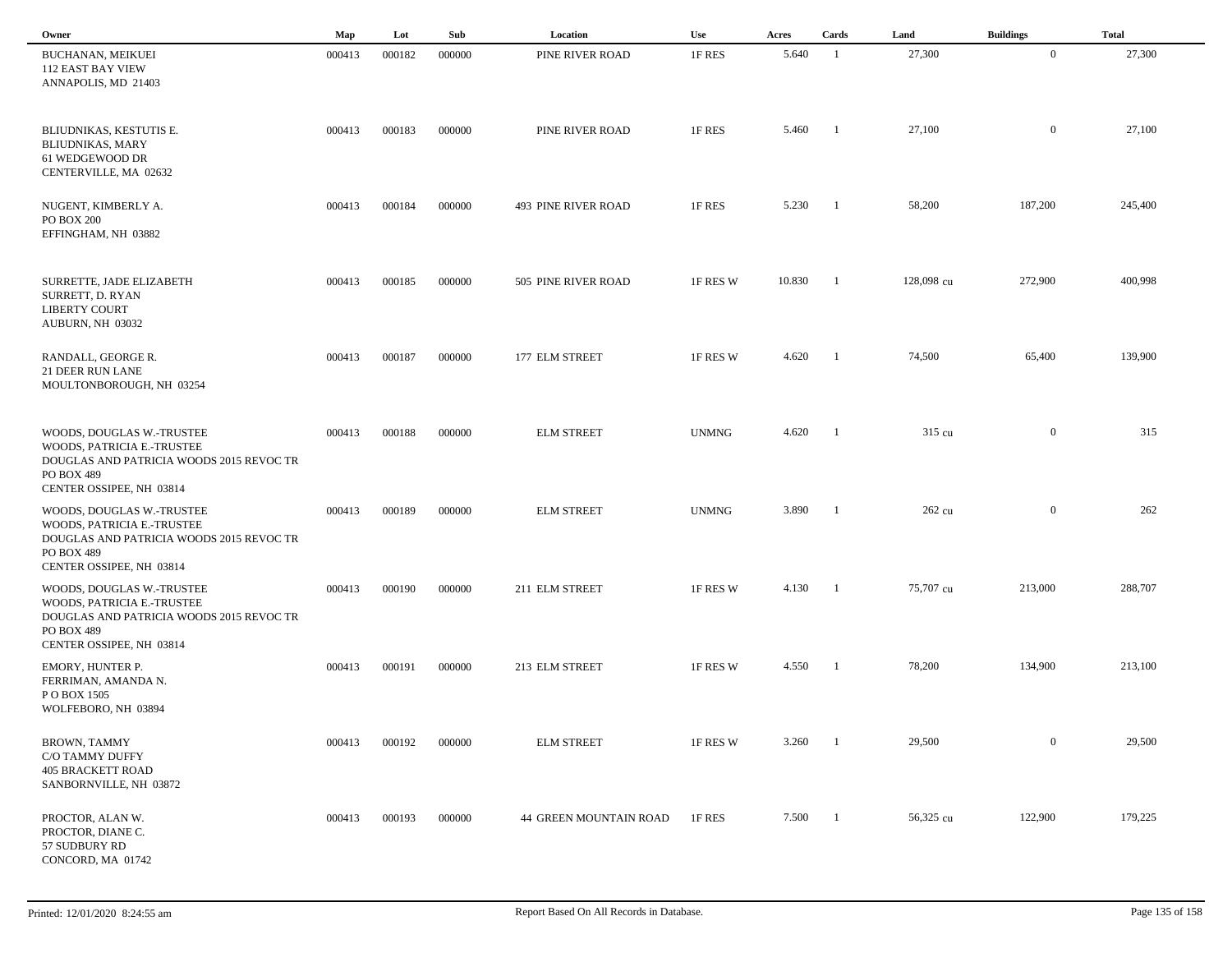| Owner                                                                                                      | Map    | Lot    | Sub    | Location                     | Use          | Acres  | Cards          | Land     | <b>Buildings</b> | <b>Total</b> |  |
|------------------------------------------------------------------------------------------------------------|--------|--------|--------|------------------------------|--------------|--------|----------------|----------|------------------|--------------|--|
| PROCTOR, ALAN W.<br>PROCTOR, DIANE C.<br>57 SUDBURY RD<br>CONCORD, MA 01742                                | 000413 | 000194 | 000000 | <b>GREEN MOUNTAIN ROAD</b>   | <b>UNMNG</b> | 25.120 | $\overline{1}$ | 2,236 cu | $\mathbf{0}$     | 2,236        |  |
| MORIN, ROBERT E.<br>MORIN, BRENDA L.<br>10 GREEN MOUNTAIN RD<br>EFFINGHAM, NH 03882                        | 000413 | 000195 | 000000 | 10 GREEN MOUNTAIN ROAD       | 1F RES       | 5.300  | $\blacksquare$ | 58,200   | 195,300          | 253,500      |  |
| RONDEAU, KENNETH G.<br>RONDEAU, VALERIA J.<br><b>4 GREEN MOUNTAIN ROAD</b><br>EFFINGHAM, NH 03882          | 000413 | 000196 | 000000 | <b>4 GREEN MOUNTAIN ROAD</b> | 1F RES       | 5.270  | $\blacksquare$ | 61,100   | 29,700           | 90,800       |  |
| <b>GARCIA, CHRISTOPHER</b><br><b>19 CHAMPION HILL ROAD</b><br>EFFINGHAM, NH 03882                          | 000413 | 000197 | 000000 | 19 CHAMPION HILL ROAD        | 1F RES       | 8.200  | $\blacksquare$ | 62,900   | 121,200          | 184,100      |  |
| BLUME, JOHN E. JR & ANN K.<br>BLUME, DOUGLAS E.<br>345 GOVERNOR WENTWORTH HIGHWAY<br>MIRROR LAKE, NH 03853 | 000413 | 000198 | 000000 | 39 CHAMPION HILL ROAD        | 1F RES       | 6.380  | $\blacksquare$ | 54,700   | $\overline{0}$   | 54,700       |  |
| MCBRIDE, RICHARD D.<br>PO BOX 442<br>CTR. OSSIPEE, NH 03814-0442                                           | 000413 | 000199 | 000000 | 63 CHAMPION HILL ROAD        | 1F RES       | 16.000 | $\overline{1}$ | 72,000   | 113,300          | 185,300      |  |
| BERGERON, DAVID T.<br><b>18 PINE RIVER ROAD</b><br>CTR OSSIPEE, NH 03814                                   | 000413 | 000200 | 000000 | <b>75 CHAMPION HILL ROAD</b> | 1F RES       | 5.090  | $\mathbf{1}$   | 58,600   | 13,800           | 72,400       |  |
| STIMAC, JENNIFER B<br>NEWELL, PETER D.<br>536 DEPOT RD<br>TAMWORTH, NH 03886                               | 000413 | 000201 | 000000 | 101 CHAMPION HILL ROAD       | 1F RES       | 22.800 | - 1            | 81,700   | 188,200          | 269,900      |  |
| COLE, CHARLES R.<br>COLE, HELEN M.<br>302 BEARD RD.<br>HILLSBORO, NH 03244                                 | 000413 | 000202 | 000000 | <b>CHAMPION HILL ROAD</b>    | <b>UNMNG</b> | 57.500 | $\overline{1}$ | 3,812 cu | $\overline{0}$   | 3,812        |  |
| MEDEIROS, FRANCISCO<br>APT. 1A<br>311 MAIN STREET<br>EVERETT, MA 02149                                     | 000413 | 000203 | 000000 | 118 CHAMPION HILL ROAD       | 1F RES       | 2.000  | $\blacksquare$ | 26,200   | $\bf{0}$         | 26,200       |  |
| MEDEIROS, FRANCISCO<br>APT. 1A<br>311 MAIN STREET<br>EVERETT, MA 02149                                     | 000413 | 000204 | 000000 | 108 CHAMPION HILL ROAD       | 3F RES       | 8.200  | $\blacksquare$ | 68,700   | 152,000          | 220,700      |  |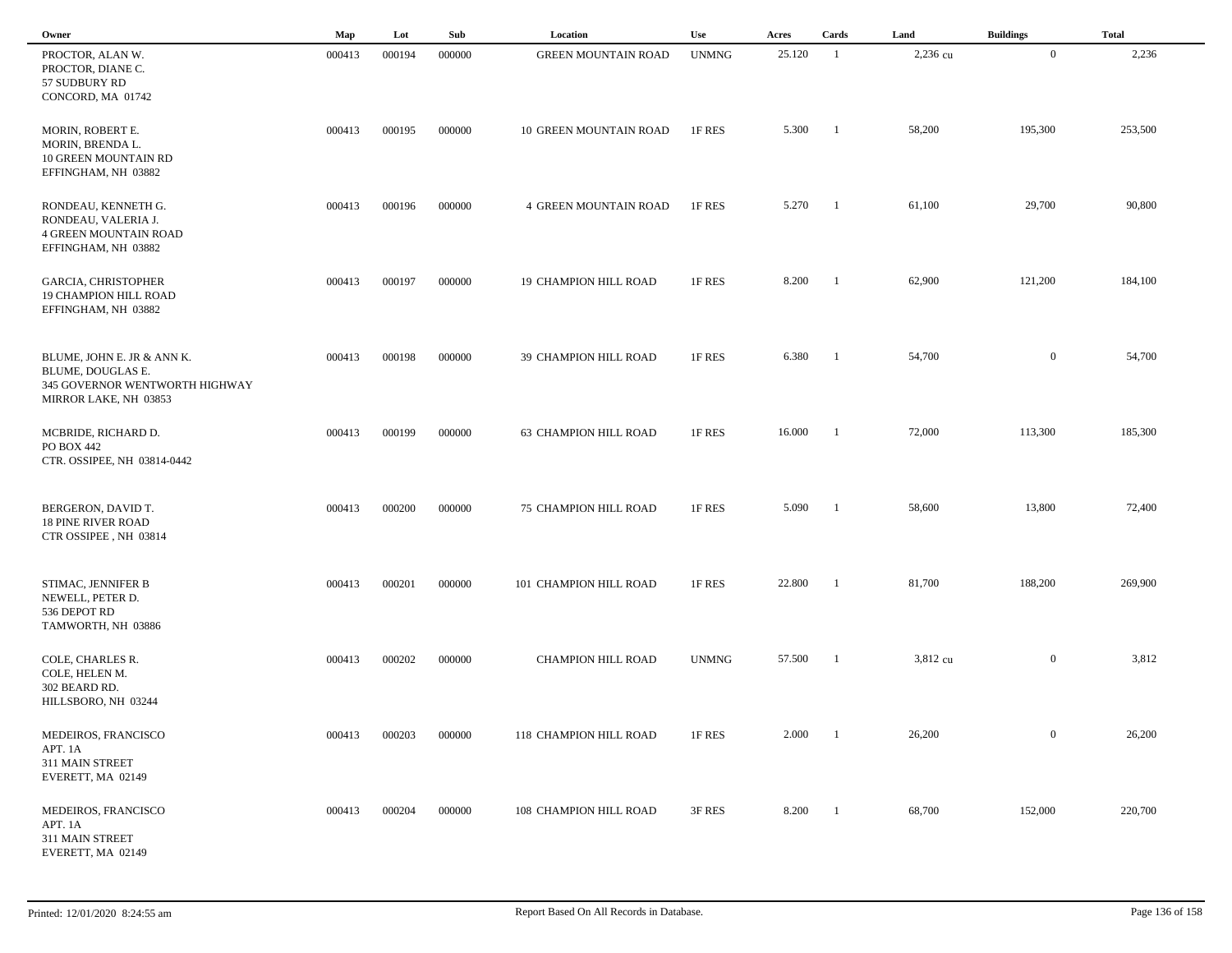| Owner                                                                                                                                 | Map    | Lot    | Sub    | Location                     | Use    | Acres  | Cards          | Land    | <b>Buildings</b> | <b>Total</b> |
|---------------------------------------------------------------------------------------------------------------------------------------|--------|--------|--------|------------------------------|--------|--------|----------------|---------|------------------|--------------|
| FEDERAL NATIONAL MORTGAGE ASSOCIATION<br><b>BUILDING VII</b><br>5600 GRANITE PARKWAY<br>PLANO, TX 75024                               | 000413 | 000205 | 000000 | 90 CHAMPION HILL ROAD        | 1F RES | 5.970  | $\overline{1}$ | 79,000  | 173,700          | 252,700      |
| FEDERAL NATIONAL MORTGAGE ASSOCIATION<br><b>BUILDING VII</b><br>5600 GRANITE PARKWAY<br>PLANO, TX 75024                               | 000413 | 000206 | 000000 | 82 CHAMPION HILL ROAD        | 1F RES | 14.560 | - 1            | 102,200 | 67,900           | 170,100      |
| JEWELL, GARY<br>JEWELL, KIMBERLY<br>70 CHAMPION HILL ROAD<br>EFFINGHAM, NH 03882                                                      | 000413 | 000207 | 000000 | 70 CHAMPION HILL ROAD        | 1F RES | 10.000 | - 1            | 59,900  | 153,000          | 212,900      |
| KINNEY, CHARLES E. TRUSTEE<br>KINNEY, JEANINE L. TRUSTEE<br>KINNEY, CHARLES & JEANINE LIV TRS<br>PO BOX 174<br>CTR. OSSIPEE, NH 03814 | 000413 | 000208 | 000000 | 62 CHAMPION HILL ROAD        | 1F RES | 5.200  | - 1            | 44,700  | 82,000           | 126,700      |
| DAVIS, ROLAND E.<br>DAVIS, BARBARA M.<br><b>412 RASPBERRY LANE</b><br>FOUNTAIN INN, SC 29644                                          | 000413 | 000209 | 000000 | <b>44 CHAMPION HILL ROAD</b> | 1F RES | 5.100  | - 1            | 58,000  | 218,300          | 276,300      |
| <b>GARCIA, CHRISTOPHER</b><br><b>19 CHAMPION HILL ROAD</b><br>EFFINGHAM, NH 03882                                                     | 000413 | 000210 | 000000 | <b>20 CHAMPION HILL ROAD</b> | 1F RES | 3.850  | -1             | 26,400  | 2,000            | 28,400       |
| KINGSTON, PENNY CLAIRE<br>KINGSTON, EDMOND JOSEPH<br>182 DRAKE RD.<br>EFFINGHAM, NH 03882-0043                                        | 000413 | 000211 | 000000 | <b>182 DRAKE ROAD</b>        | 1F RES | 5.100  | -1             | 64,900  | 197,600          | 262,500      |
| SKEHAN, JAMES P.-TRUSTEE<br>SKEHAN, ANN I.-TRUSTEE<br>JAMES AND ANN SKEHAN TRUST<br>PO BOX 854                                        | 000413 | 000212 | 000000 | <b>160 DRAKE ROAD</b>        | 1F RES | 7.500  | - 1            | 59,500  | 271,800          | 331,300      |
| CTR. OSSIPEE, NH 03814<br>SKEHAN, JAMES P.-TRUSTEE<br>SKEHAN, ANN I.-TRUSTEE<br>JAMES AND ANN SKEHAN TRUST<br>PO BOX 854              | 000413 | 000213 | 000000 | <b>DRAKE ROAD</b>            | 1F RES | 5.400  | -1             | 27,800  | $\mathbf{0}$     | 27,800       |
| CTR. OSSIPEE, NH 03814<br>WEINROTH, FRANCES<br><b>126 DRAKE ROAD</b><br>EFFINGHAM, NH 03882                                           | 000413 | 000214 | 000000 | 126 DRAKE ROAD               | 1F RES | 5.300  | - 1            | 59,000  | 144,200          | 203,200      |
| MCCORMACK, GREGORY A.<br>MCCORMACK, SHARI<br>114 DRAKE ROAD<br>EFFINGHAM, NH 03882                                                    | 000413 | 000215 | 000000 | <b>114 DRAKE ROAD</b>        | 1F RES | 5.100  | $\blacksquare$ | 55,800  | 144,900          | 200,700      |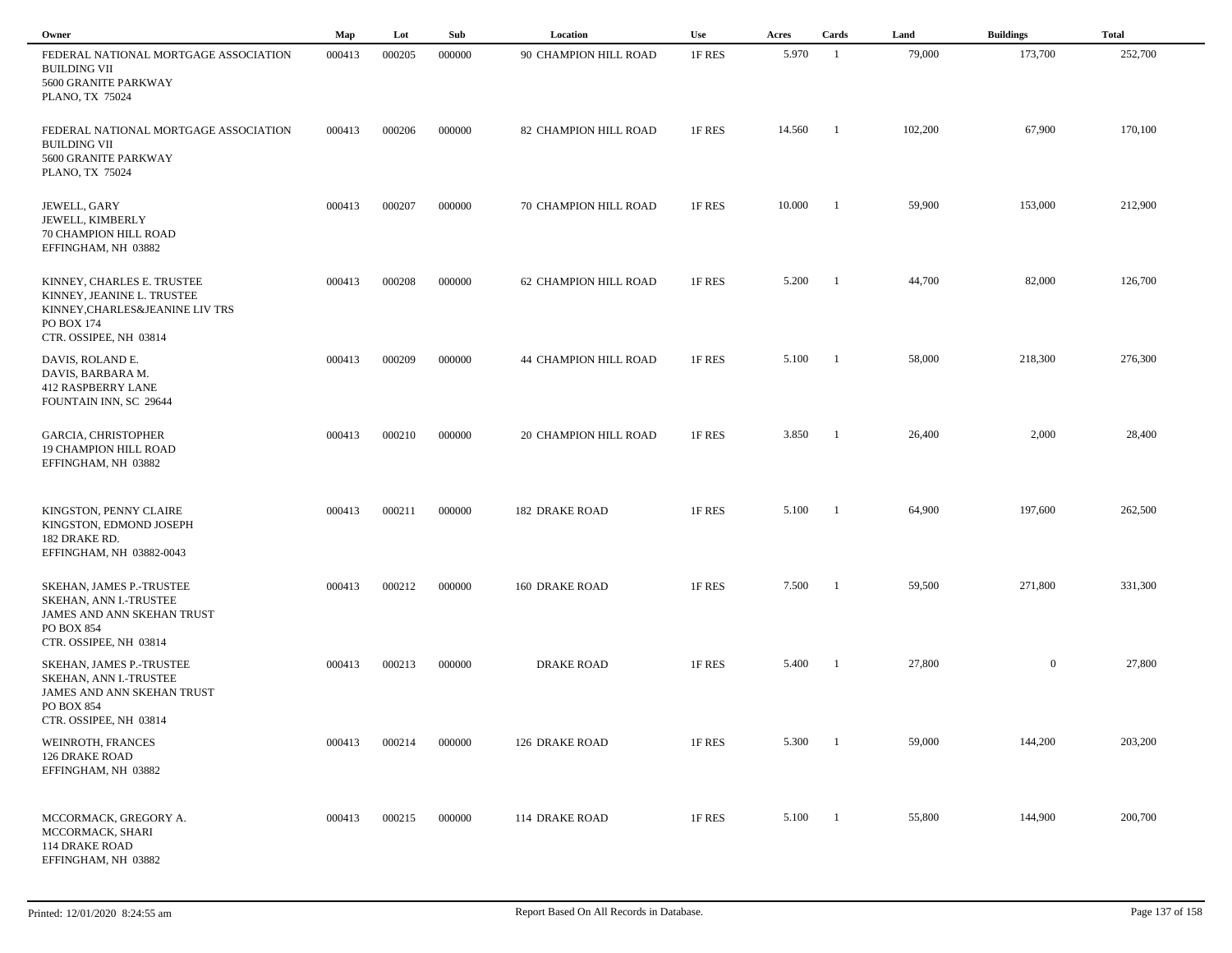| Owner                                                                                                   | Map    | Lot    | Sub    | Location             | Use    | Acres  | Cards                    | Land      | <b>Buildings</b> | <b>Total</b> |
|---------------------------------------------------------------------------------------------------------|--------|--------|--------|----------------------|--------|--------|--------------------------|-----------|------------------|--------------|
| YOUNG, ANDREW G.<br>12081 77TH PLACE NORTH<br>WEST PALM BEACH, FL 33412                                 | 000413 | 000216 | 000000 | 106 DRAKE ROAD       | 1F RES | 9.220  | -1                       | 33,200    | $\overline{0}$   | 33,200       |
| DARROW, TIMOTHY<br>90 DRAKE RD<br>EFFINGHAM, NH 03882                                                   | 000413 | 000217 | 000000 | 90 DRAKE ROAD        | 1F RES | 10.300 | - 1                      | 60,500    | 136,600          | 197,100      |
| BROWN-TALLMAN, HARRIET L.<br><b>BURDETTE, JOHN</b><br><b>78 DRAKE ROAD</b><br>EFFINGHAM, NH 03882       | 000413 | 000218 | 000000 | <b>78 DRAKE ROAD</b> | 1F RES | 3.900  | -1                       | 60,700    | 98,900           | 159,600      |
| RANNO, NICOLE L.<br>SMITH, CHAD E.<br><b>42 HARRIS STREET</b><br>METHUEN, MA 01844-7225                 | 000413 | 000219 | 000000 | <b>62 DRAKE ROAD</b> | 1F RES | 10.600 | -1                       | 60,700    | 82,700           | 143,400      |
| <b>IRONWORKS TRUST OF 2018</b><br>THURSTON, SAMANTHA A. TRUSTEE<br>PO BOX 335<br>CTR. OSSIPEE, NH 03814 | 000413 | 000220 | 000000 | <b>48 DRAKE ROAD</b> | 1F RES | 13.600 | - 1                      | 60,476 cu | 33,400           | 93,876       |
| PILKOVSKY, MICHAEL J.<br>PAYNE, KAREN<br><b>16 DRAKE ROAD</b><br>EFFINGHAM, NH 03882                    | 000413 | 000221 | 000000 | <b>DRAKE ROAD</b>    | 1F RES | 1.500  | $\blacksquare$           | 26,000    | $\overline{0}$   | 26,000       |
| PILKOVSKY, MICHAEL J.<br><b>16 DRAKE ROAD</b><br>EFFINGHAM, NH 03882                                    | 000413 | 000222 | 000000 | <b>DRAKE ROAD</b>    | 1F RES | 0.060  | -1                       | 1,000     | $\overline{0}$   | 1,000        |
| PILKOVSKY, MICHAEL J.<br>PAYNE, KAREN C.<br>16 DRAKE RD.<br>EFFINGHAM, NH 03882                         | 000413 | 000223 | 000000 | <b>16 DRAKE ROAD</b> | 1F RES | 5.100  |                          | 63,500    | 275,200          | 338,700      |
| RAUSCHNOT, KIM ANN<br>P O BOX 325<br>OSSIPEE, NH 03864-0325                                             | 000413 | 000224 | 000000 | 29 JONES ROAD        | 1F RES | 5.100  |                          | 60,600    | 192,000          | 252,600      |
| SUPRENARD, RAYMOND-TRUSTEE<br>RAYMOND RALPH SUPRENARD REV TR<br>57 JONES RD.<br>EFFINGHAM, NH 03882     | 000413 | 000225 | 000000 | 57 JONES ROAD        | 1F RES | 5.100  | $\overline{\phantom{0}}$ | 64,700    | 154,200          | 218,900      |
| LAWTON, KEVIN<br>PO BOX 284<br>CENTER OSSIPEE, NH 03814                                                 | 000413 | 000226 | 000000 | 75 JONES ROAD        | 1F RES | 18.000 | $\blacksquare$           | 57,474 cu | 107,800          | 165,274      |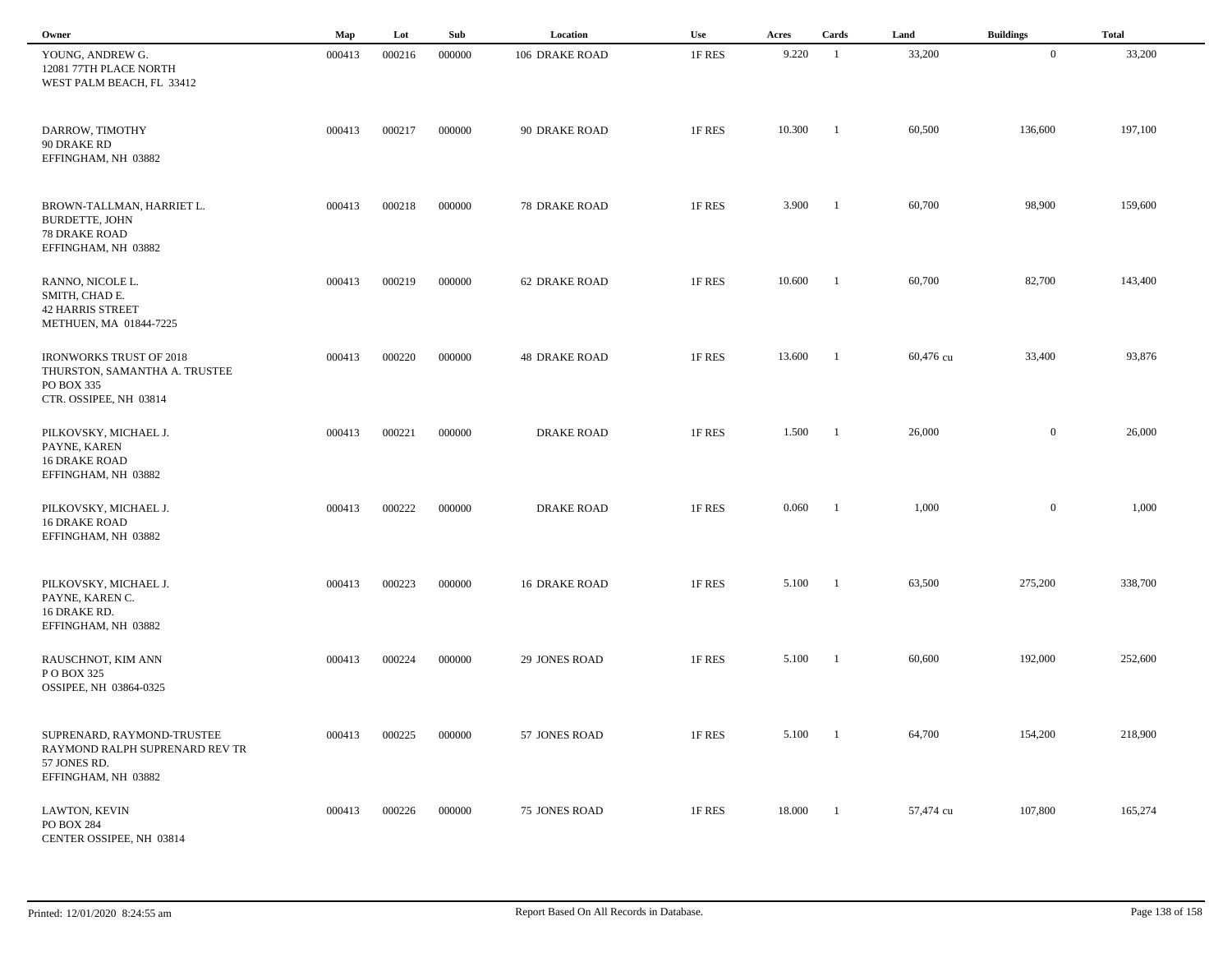| Owner                                                                                                                             | Map    | Lot    | Sub    | Location            | Use    | Acres   | Cards                   | Land    | <b>Buildings</b> | <b>Total</b> |
|-----------------------------------------------------------------------------------------------------------------------------------|--------|--------|--------|---------------------|--------|---------|-------------------------|---------|------------------|--------------|
| FARLEY, ALAN ISAAC<br>103 JONES ROAD<br>EFFINGHAM, NH 03882                                                                       | 000413 | 000227 | 000000 | 103 JONES ROAD      | 1F RES | 1.700   | $\overline{1}$          | 52,800  | 133,600          | 186,400      |
| STOUT, JOSEPH<br>STOUT, GARY A.<br>19801 MOON AVENUE<br>TEHACHIPI, CA 93561                                                       | 000413 | 000228 | 000000 | 113 JONES ROAD      | 1F RES | 16.000  | - 1                     | 46,400  | $\overline{0}$   | 46,400       |
| HERTEL, VAN E. SR.-TRUSTEE<br>RAED HERTEL FAMILY TRUST<br>617 4 BAYS DRIVE<br>NOKOMIS, FL 34275-3009                              | 000413 | 000229 | 000000 | PINE RIVER ROAD     | 1F RES | 3.000   | $\blacksquare$          | 3,400   | $\bf{0}$         | 3,400        |
| DOW, COLLENE<br>DOW, RYAN<br>218 PINE RIVER RD<br>EFFINGHAM, NH 03882                                                             | 000414 | 000001 | 000000 | 218 PINE RIVER ROAD | 1F RES | 5.770   | $\blacksquare$          | 63,400  | 99,700           | 163,100      |
| DOW, COLLENE<br>DOW, RYAN<br>218 PINE RIVER RD<br>EFFINGHAM, NH 03882                                                             | 000414 | 000001 | 000001 | PINE RIVER ROAD     | 1F RES | 2.620   | $\blacksquare$          | 28,800  | $\overline{0}$   | 28,800       |
| HAND, DIANE L.<br>133 PINE RIVER RD<br>EFFINGHAM, NH 03882                                                                        | 000414 | 000002 | 000000 | PINE RIVER ROAD     | 1F RES | 2.000   | $\blacksquare$          | 24,900  | $\overline{0}$   | 24,900       |
| ELDRIDGE, STANLEY<br>ELDRIDGE, MARY<br>PO BOX 273<br>CENTER OSSIPEE, NH 03814                                                     | 000414 | 000003 | 000000 | 145 PINE RIVER ROAD | 1F RES | 2.000   | $\mathbf{1}$            | 29,100  | 19,300           | 48,400       |
| ELDRIDGE, STANLEY<br>ELDRIDGE, MARY<br>PO BOX 273<br>CENTER OSSIPEE, NH 03814                                                     | 000414 | 000004 | 000000 | 151 PINE RIVER ROAD | 1F RES | 2.000   | - 1                     | 55,400  | 115,400          | 170,800      |
| DUROCHER, ERIC-REVOCABLE TRUST<br>DUROCHER, ERIC-TRUSTEE<br>171 PINE RIVER RD<br>EFFINGHAM, NH 03882                              | 000414 | 000005 | 000000 | 171 PINE RIVER ROAD | COM/IN | 44.000  | $\overline{\mathbf{3}}$ | 135,500 | 434,200          | 569,700      |
| BICKFORD, FRED M.-TRUSTEE<br>BICKFORD, FRED M TRUST<br>C/O FRED E BICKFORD<br>341 TOP OF THE WORLD ROAD<br>CTR SANDWICH, NH 03227 | 000414 | 000006 | 000000 | PINE RIVER ROAD     | 1F RES | 0.020   | $\blacksquare$          | 1,600   | $\overline{0}$   | 1,600        |
| WHITE, JEREMY G.<br>WHITE, SARAH J.<br>323 GRANITE RD<br>EFFINGHAM, NH 03882                                                      | 000416 | 000001 | 000000 | 323 GRANITE ROAD    | 1F RES | 2.010 2 |                         | 47,800  | 119,000          | 166,800      |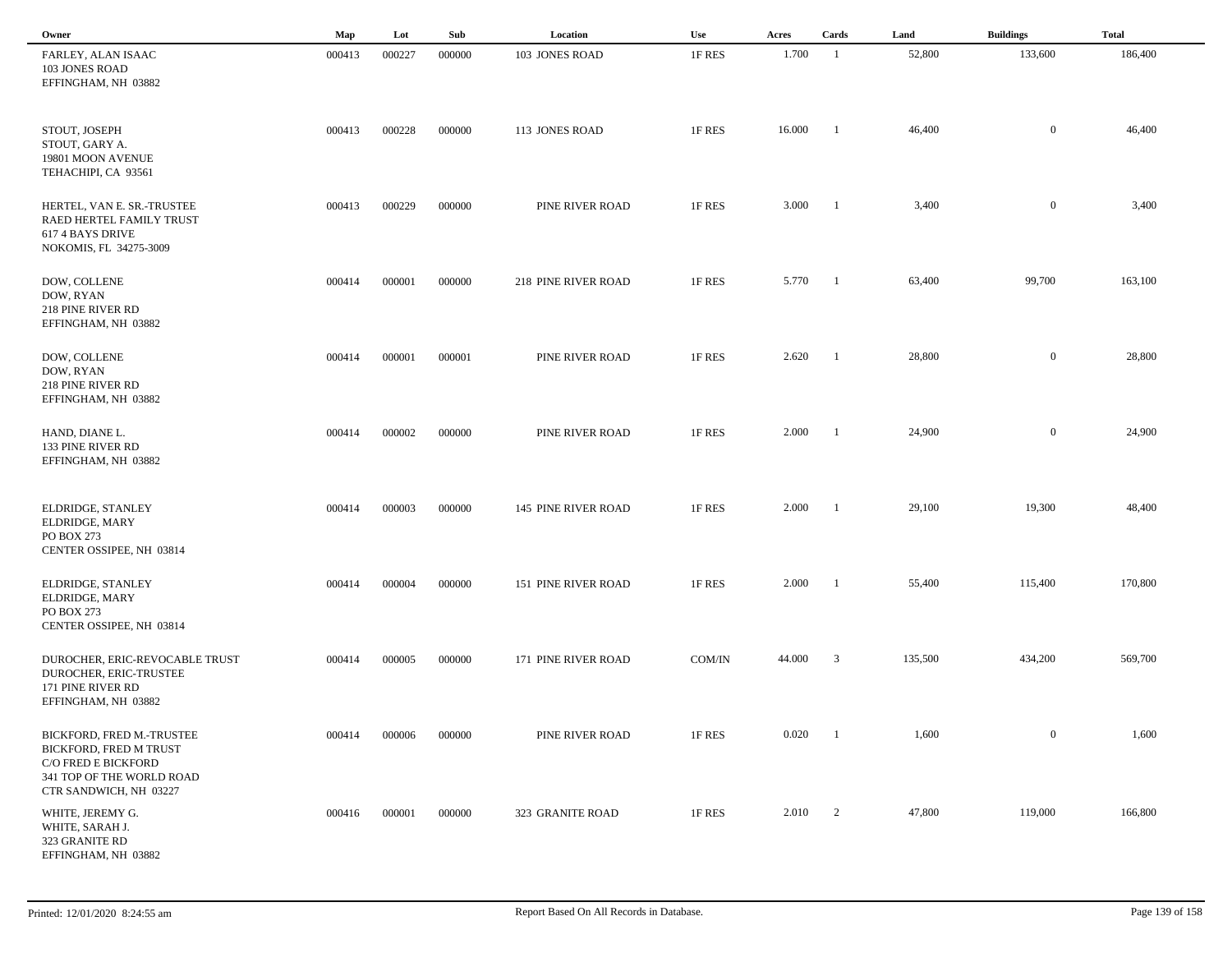| Owner                                                                                    | Map    | Lot    | Sub    | Location                 | Use          | Acres  | Cards          | Land       | <b>Buildings</b> | <b>Total</b> |
|------------------------------------------------------------------------------------------|--------|--------|--------|--------------------------|--------------|--------|----------------|------------|------------------|--------------|
| CABANA, FRANK E.<br>CABANA, BETTY A.<br>331 GRANITE RD<br>EFFINGHAM, NH 03882            | 000416 | 000002 | 000000 | 331 GRANITE ROAD         | 1F RES       | 2.060  | -1             | 47,900     | 16,800           | 64,700       |
| LEGRAND, LAWRENCE P.<br>337 GRANITE RD<br>EFFINGHAM, NH 03882                            | 000416 | 000003 | 000000 | 337 GRANITE ROAD         | 1F RES       | 2.620  | -1             | 48,400     | 101,200          | 149,600      |
| FLYNN, CHARLES<br><b>438A BELFORD RD</b><br>MONROE, NJ 08831                             | 000416 | 000004 | 000000 | <b>GRANITE ROAD</b>      | 1F RES       | 7.600  | -1             | 27,900     | $\mathbf{0}$     | 27,900       |
| JOHNSON, GARY T.<br>369 GRANITE ROAD<br>EFFINGHAM, NH 03864                              | 000416 | 000005 | 000000 | 369 GRANITE ROAD         | 1F RES       | 7.700  | - 1            | 58,100     | 183,100          | 241,200      |
| RAUSCHNOT, ANTHONY<br>RING, PATTI ANN<br>PO BOX 464<br>E. WAKEFIELD, NH 03830            | 000416 | 000006 | 000000 | 9 MOLLY PHILBRICK ROAD   | 1F RES       | 0.200  | $\blacksquare$ | 34,700     | 49,300           | 84,000       |
| NEISLER, ROGER A., JR.<br><b>5 LAKEVIEW ROAD</b><br>NORTHWOOD, NH 03261                  | 000416 | 000007 | 000000 | 31 MOLLY PHILBRICK ROAD  | 1F RES       | 10.500 | -1             | 61,800     | 226,700          | 288,500      |
| AUGENTI, JORY B.<br>AUGENTI, BRENDA D.<br><b>234 GRANITE ROAD</b><br>EFFINGHAM, NH 03882 | 000416 | 000008 | 000000 | MOLLY PHILBRICK ROAD     | <b>UNMNG</b> | 30.000 | -1             | $1,254$ cu | $\mathbf{0}$     | 1,254        |
| RANDALL TRUST, HERBERT AND PAMELA<br>89 MOLLY PHILBRICK RD<br>EFFINGHAM, NH 03882        | 000416 | 000009 | 000000 | 89 MOLLY PHILBRICK ROAD  | 1F RES       | 7.500  |                | 52,700     | 127,400          | 180,100      |
| AUGENTI, JORY B.<br>AUGENTI, BRENDA D.<br>234 GRANITE ROAD<br>EFFINGHAM, NH 03882        | 000416 | 000010 | 000000 | 147 MOLLY PHILBRICK ROAD | <b>UNMNG</b> | 13.400 |                | 716 cu     | $\overline{0}$   | 716          |
| DEAN, GARY<br>DEAN, AMY KATHLEEN<br>175 MOLLY PHILBRICK ROAD<br>EFFINGHAM, NH 03882      | 000416 | 000011 | 000000 | 175 MOLLY PHILBRICK ROAD | 1F RES       | 21.830 | 2              | 53,974 cu  | 193,600          | 247,574      |
| JACOBS, JERALD E.<br>JACOBS, PAIGE A.<br>146 JIM ASH RD<br>PALMER, MA 01129              | 000416 | 000011 | 000001 | MOLLY PHILBRICK ROAD     | <b>UNMNG</b> | 12.090 | $\blacksquare$ | 654 cu     | $\overline{0}$   | 654          |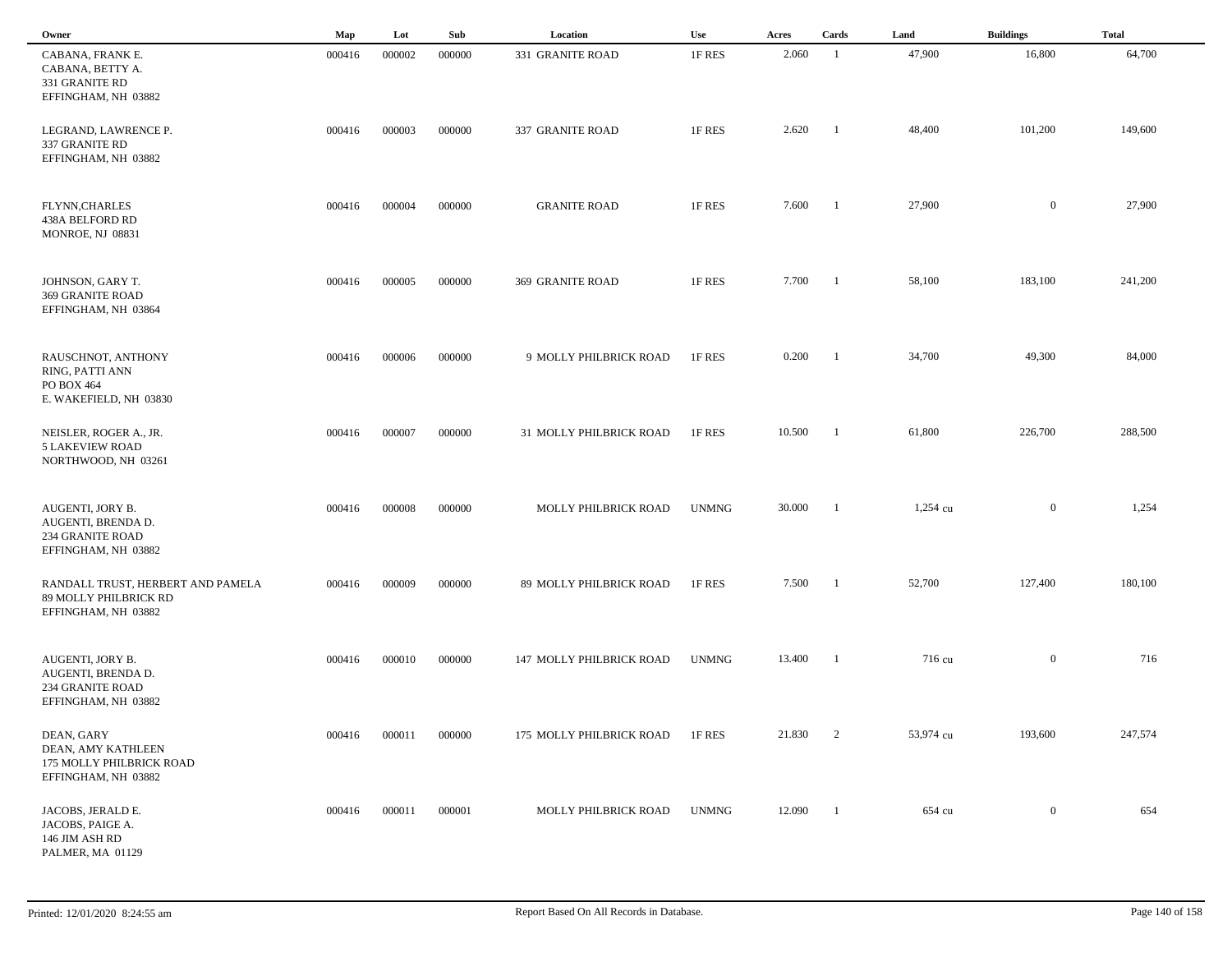| Owner                                                                                                  | Map    | Lot    | Sub    | Location                 | <b>Use</b>    | Acres   | Cards          | Land       | <b>Buildings</b> | <b>Total</b> |  |
|--------------------------------------------------------------------------------------------------------|--------|--------|--------|--------------------------|---------------|---------|----------------|------------|------------------|--------------|--|
| DEAN, GARY A.<br>DEAN, AMY K<br>175 MOLLY PHILBRICK ROAD<br>EFFINGHAM, NH 03882                        | 000416 | 000012 | 000000 | MOLLY PHILBRICK ROAD     | 1F RES        | 1.200   | -1             | 21,000     | $\overline{0}$   | 21,000       |  |
| AUGENTI, JORDAN B.<br>AUGENTI, BRENDA D.<br>234 GRANITE RD<br>EFFINGHAM, NH 03882                      | 000416 | 000013 | 000000 | 199 MOLLY PHILBRICK ROAD | <b>UNMNG</b>  | 2.300   | - 1            | 405 cu     | $\boldsymbol{0}$ | 405          |  |
| AUGENTI, JORY B.<br>AUGENTI, BRENDA D.<br>234 GRANITE RD.<br>EFFINGHAM, NH 03882                       | 000416 | 000015 | 000001 | MOLLY PHILBRICK ROAD     | <b>UNMNG</b>  | 6.360   | -1             | 340 cu     | $\mathbf{0}$     | 340          |  |
| <b>BELLIO, KRISTEN</b><br>TAPLEY, STEPHEN<br>221 MOLLY PHILBRICK ROAD<br>EFFINGHAM, NH 03882           | 000416 | 000015 | 000002 | 221 MOLLY PHILBRICK ROAD | 1F RES        | 7.020   | -1             | 52,500     | 102,200          | 154,700      |  |
| STANDLEY, WAYNE<br><b>75 SOUTH STREET</b><br>BYFIELD, MA 01922                                         | 000416 | 000015 | 000003 | 225 MOLLY PHILBRICK ROAD | <b>UNMNG</b>  | 45.950  | $\overline{1}$ | $2,619$ cu | $\mathbf{0}$     | 2,619        |  |
| CONNER, WILLIAM R.<br>CONNER, DONNA G.<br>PO BOX 115<br>EFFINGHAM, NH 03882                            | 000416 | 000016 | 000000 | 248 MOLLY PHILBRICK ROAD | 1F RES        | 11.700  | - 1            | 44,274 cu  | 165,400          | 209,674      |  |
| CONNER, WILLIAM R.<br>CONNER, DONNA G.<br>PO BOX 115<br>EFFINGHAM, NH 03882                            | 000416 | 000017 | 000000 | MOLLY PHILBRICK ROAD     | MNGD P        | 27.000  |                | $1,602$ cu | $\overline{0}$   | 1,602        |  |
| CONNER, WILLIAM R.<br>CONNER, DONNA G.<br>PO BOX 115<br>EFFINGHAM, NH 03882                            | 000416 | 000018 | 000000 | MOLLY PHILBRICK ROAD     | <b>UNMNG</b>  | 54.000  | -1             | 3,564 cu   | $\mathbf{0}$     | 3,564        |  |
| MEHOS, HARRY G.-TRUSTEE<br>MEHOS, HARRY G. REV TRUST 2016<br>3 COLDWELL STREET<br>MANCHESTER, NH 03103 | 000416 | 000019 | 000000 | MOLLY PHILBRICK ROAD     | 1F RES        | 9.500   |                | 33,200     | 6,700            | 39,900       |  |
| CURRIE, ELLEN F.<br>CURRIE, ELLEN F.<br>PO BOX 54<br>NORFOLK, MA 02056                                 | 000416 | 000020 | 000000 | 184 MOLLY PHILBRICK ROAD | 1F RES        | 9.600   | - 1            | 52,500     | 82,700           | 135,200      |  |
| <b>STATE OF NH-DNCR</b><br>ATTN: FOREST AND LANDS<br>172 PEMBROKE ROAD<br>CONCORD, NH 03301            | 000416 | 000021 | 000000 | MOLLY PHILBRICK ROAD     | <b>EXEMPT</b> | 725.000 | -1             | 182,600    | $\mathbf{0}$     | 182,600      |  |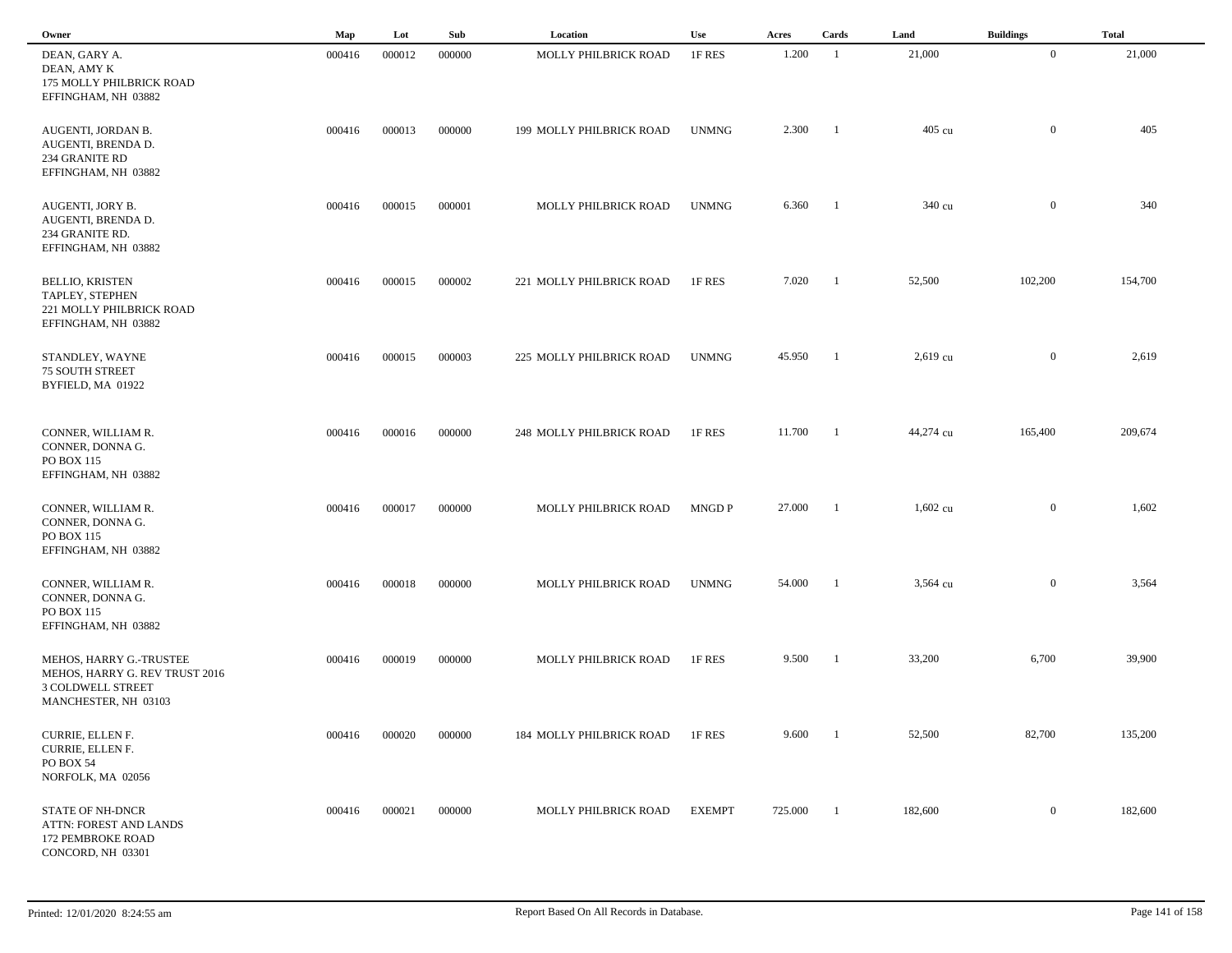| Owner                                                                                                                          | $\mathbf{Map}$ | Lot    | Sub    | Location                | <b>Use</b>   | Acres  | Cards          | Land   | <b>Buildings</b> | <b>Total</b> |
|--------------------------------------------------------------------------------------------------------------------------------|----------------|--------|--------|-------------------------|--------------|--------|----------------|--------|------------------|--------------|
| WHITMORE, MICHAEL A.<br>JULIANO, DOREEN C.<br>PO BOX 73<br>EFFINGHAM, NH 03882                                                 | 000416         | 000022 | 000000 | 20 MOLLY PHILBRICK ROAD | 1F RES       | 0.620  | -1             | 43,600 | 65,700           | 109,300      |
| LANGAN, THOMAS E.<br>LANGAN, STEPHEN F.<br>7 CREST ROAD<br>KINGSTON, NH 03848                                                  | 000416         | 000023 | 000000 | <b>13 CLOUGH ROAD</b>   | 1F RES       | 0.180  | - 1            | 33,200 | 37,100           | 70,300       |
| MCGARVEY, WILLIAM<br>MCGARVEY, BARBARA<br><b>156 DODGE STREET</b><br>BEVERLY, MA 01915                                         | 000416         | 000024 | 000000 | 29 CLOUGH ROAD          | 1F RES       | 0.420  | -1             | 43,400 | 78,400           | 121,800      |
| SOUTHER, PAUL T.<br>SOUTHER, KIM M.<br>35 POND LANE<br>FREMONT, NH 03044                                                       | 000416         | 000025 | 000000 | 69 CLOUGH ROAD          | 1F RES       | 2.340  | -1             | 24,000 | 2,000            | 26,000       |
| AUDET, DANIEL C.-TRUSTEE<br>AUDET, JANE A.-TRUSTEE<br>THE AUDET FAMILY REV. TRUST<br><b>PO BOX 222</b><br>MILTON, NH 03851     | 000416         | 000025 | 000001 | <b>CLOUGH ROAD</b>      | 1F RES       | 4.700  | $\blacksquare$ | 25,300 | $\mathbf{0}$     | 25,300       |
| DANIS, KURT<br>DANIS, DAWN<br>94 BETTS ROAD<br>ROCHESTER, NH 03867                                                             | 000416         | 000025 | 000002 | 103 CLOUGH ROAD         | 1F RES       | 3.000  | -1             | 23,500 | 13,400           | 36,900       |
| BILODEAU, JAY J.<br>119 MEADERBORO ROAD<br>ROCHESTER, NH 03867                                                                 | 000416         | 000025 | 000003 | 109 CLOUGH ROAD         | 1F RES       | 3.300  | - 1            | 24,900 | 12,600           | 37,500       |
| POTTER FAMILY TRUST<br>POTTER, NEIL ERIC&POTTER, PAUL<br>ANDREWS, MARY E.-TRUSTEES<br>242 TOWN HOUSE RD<br>EFFINGHAM, NH 03882 | 000416         | 000026 | 000000 | <b>CLOUGH ROAD</b>      | <b>UNMNG</b> | 12.800 | -1             | 705 cu | $\overline{0}$   | 705          |
| WELCH, EUGENE E.<br>WELCH, PEGGY L.<br><b>11 CENTENNIAL STREET</b><br>SEABROOK, NH 03874                                       | 000416         | 000027 | 000000 | 84 CLOUGH ROAD          | 1F RES       | 0.910  | -1             | 46,200 | 78,700           | 124,900      |
| CAULKINS, THOMAS D. JR<br>CAULKINS, THOMAS, D SR.<br>PO BOX 2<br>EFFINGHAM, NH 03882                                           | 000416         | 000028 | 000000 | <b>CLOUGH ROAD</b>      | 1F RES       | 1.600  | $\blacksquare$ | 22,200 | 8,900            | 31,100       |
| O'BLENES, ANDREW P.<br>OBLENES, CASANDRA R.<br><b>486 WILKINSON SWAMP RD</b><br>EFFINGHAM, NH 03882                            | 000416         | 000029 | 000000 | 486 WILKINSON SWAMP ROA | 1F RES       | 4.000  | $\blacksquare$ | 54,200 | 236,900          | 291,100      |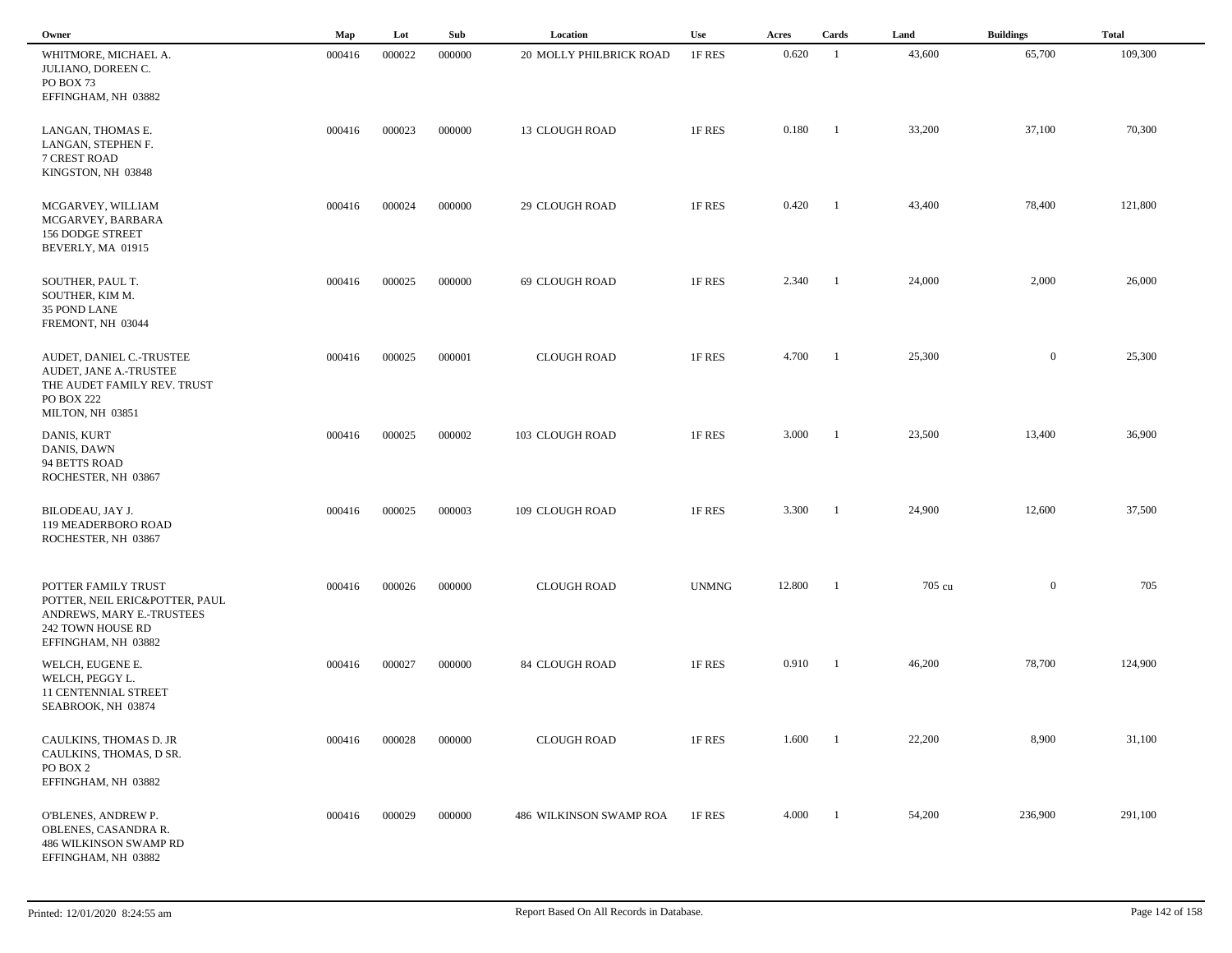| Owner                                                                                                   | Map    | Lot    | Sub    | Location                       | Use           | Acres     | Cards          | Land    | <b>Buildings</b> | <b>Total</b> |
|---------------------------------------------------------------------------------------------------------|--------|--------|--------|--------------------------------|---------------|-----------|----------------|---------|------------------|--------------|
| EATON, MAVIS J.REVOCABLE TRUST<br>EATON, MAVIS L.--TRUSTEE<br>PO BOX 2434<br>SEABROOK, NH 03874         | 000416 | 000030 | 000000 | WILKINSON SWAMP ROA            | 1F RES        | 0.490     | -1             | 17,600  | $\mathbf{0}$     | 17,600       |
| ELDRIDGE, CHERYL A.<br>ELDRIDGE, MICHAEL R.<br><b>468 WILKINSON SWAMP RD</b><br>EFFINGHAM, NH 03882     | 000416 | 000031 | 000000 | <b>468 WILKINSON SWAMP ROA</b> | 1F RES        | 0.530     | $\blacksquare$ | 42,700  | 17,600           | 60,300       |
| <b>STATE OF NH-DNCR</b><br>ATTN: FOREST AND LANDS<br>172 PEMBROKE ROAD<br>CONCORD, NH 03301             | 000416 | 000032 | 000000 | <b>CLOUGH ROAD</b>             | <b>EXEMPT</b> | 1,014.000 | -1             | 312,900 | $\overline{0}$   | 312,900      |
| <b>STATE OF NH-DNCR</b><br>ATTN: FOREST AND LANDS<br>172 PEMBROKE ROAD<br>CONCORD, NH 03301             | 000416 | 000033 | 000000 | RUMNEY HILL ROAD               | <b>EXEMPT</b> | 109.000   | -1             | 83,400  | $\overline{0}$   | 83,400       |
| SOURIOLLE, BERNICE<br>P.O. BOX 2814<br>SEABROOK, NH 03874                                               | 000416 | 000034 | 000000 | 493 WILKINSON SWAMP ROA        | 1F RES        | 4.800     | $\blacksquare$ | 26,200  | $\overline{0}$   | 26,200       |
| SMITH-WESTFALL, CHERYL M.<br>22 CLOUGH RD.<br>EFFINGHAM, NH 03882                                       | 000416 | 000035 | 000000 | 22 CLOUGH ROAD                 | 1F RES        | 2.400     | $\blacksquare$ | 50,800  | 92,200           | 143,000      |
| ELLIOTT, VINCENT E.<br>ELLIOTT, MICHELLE L.<br><b>380 GRANITE ROAD</b><br>EFFINGHAM, NH 03882           | 000416 | 000036 | 000000 | 380 GRANITE ROAD               | 1F RES        | 2.100     | - 1            | 45,400  | 36,500           | 81,900       |
| OWNER UNKNOWN<br>68 SCHOOL ST<br>EFFINGHAM, NH 03882                                                    | 000416 | 000037 | 000000 | <b>CLOUGH ROAD</b>             | <b>EXEMPT</b> | 2.300     | - 1            | 2,000   | $\overline{0}$   | 2,000        |
| KNOWLTON, ADRA<br>PARQUETTE, JAMES J III<br>PARQUETTE, JASON C<br>360 GRANITE RD<br>EFFINGHAM, NH 03882 | 000416 | 000038 | 000000 | 360 GRANITE ROAD               | 1F RES        | 0.780     | 2              | 42,800  | 5,500            | 48,300       |
| KNOWLTON, ADRA<br>PARQUETTE, JAMES J III<br>PARQUETTE, JASON C<br>360 GRANITE RD<br>EFFINGHAM, NH 03882 | 000416 | 000039 | 000000 | <b>GRANITE ROAD</b>            | 1F RES        | 0.260     | $\overline{1}$ | 13,600  | $\overline{0}$   | 13,600       |
| FIRTH JR, JAMES E.<br>781 MONPONSETT STREET<br>HANSON, MA 02341                                         | 000416 | 000040 | 000000 | <b>GRANITE ROAD</b>            | 1F RES        | 20.100    | $\blacksquare$ | 43,500  | $\overline{0}$   | 43,500       |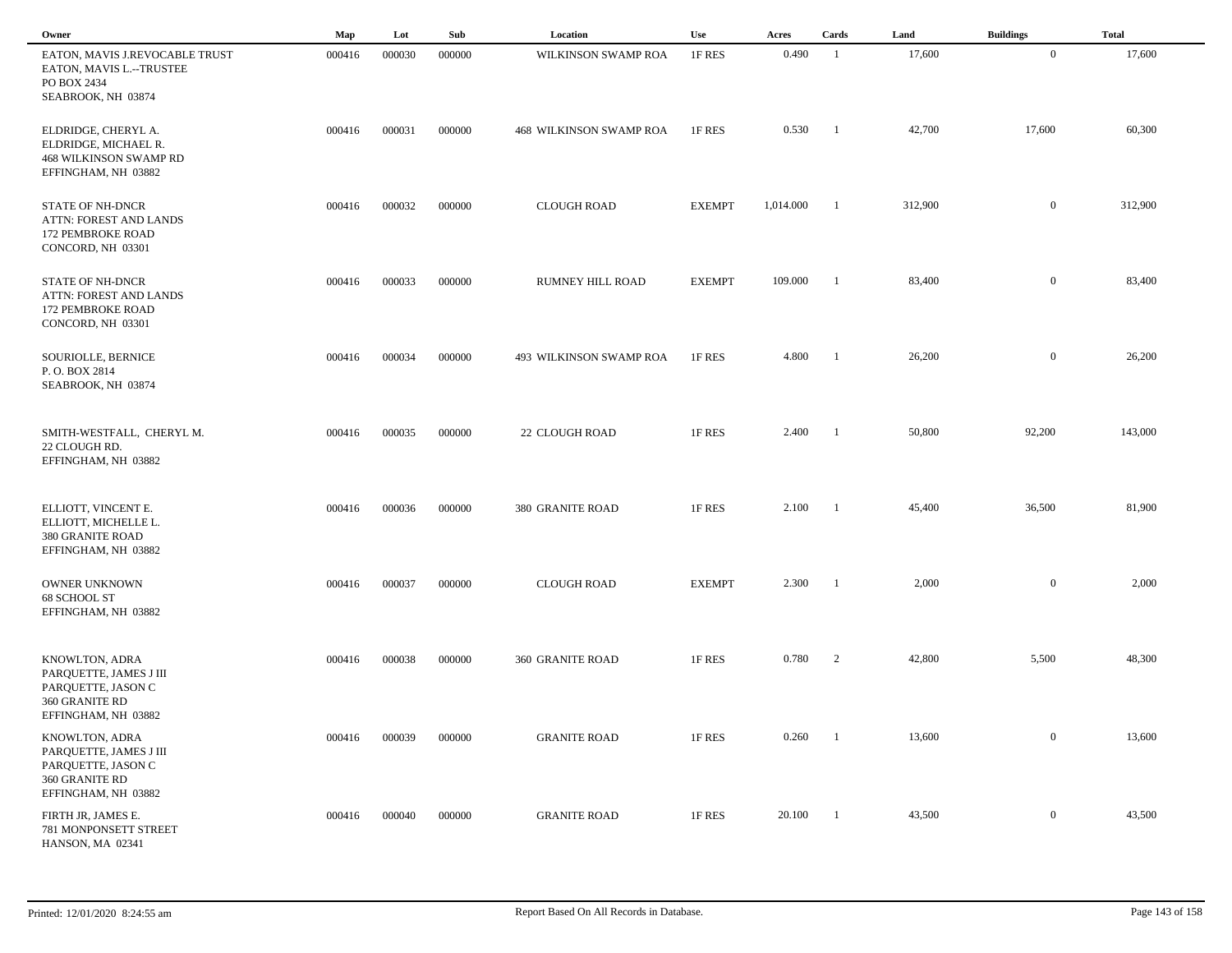| Owner                                                                                                                 | Map    | Lot    | Sub    | Location                | Use          | Acres  | Cards          | Land      | <b>Buildings</b> | <b>Total</b> |  |
|-----------------------------------------------------------------------------------------------------------------------|--------|--------|--------|-------------------------|--------------|--------|----------------|-----------|------------------|--------------|--|
| MOODY, RODNEY J.<br>MOODY, JOYCE M.<br><b>15 CROCKETT STREET</b><br>ROCHESTER, NH 03867                               | 000417 | 000001 | 000000 | PROVINCE LAKE ROAD      | <b>UNMNG</b> | 64.000 | -1             | 4,508 cu  | $\overline{0}$   | 4,508        |  |
| CASEY, PAUL G.-TRUSTEE<br>CASEY, SALLY A. & TRUSTEE<br>CASEY REVOCABLE TRUST<br>PO BOX 58<br>EFFINGHAM, NH 03882      | 000417 | 000002 | 000000 | 1395 PROVINCE LAKE ROAD | 1F RES       | 1.700  | - 1            | 61,700    | 125,400          | 187,100      |  |
| WILLIAMS, MILDRED<br>PO BOX 70<br>EFFINGHAM, NH 03882                                                                 | 000417 | 000003 | 000000 | 1407 PROVINCE LAKE ROAD | 1F RES       | 16.000 | -1             | 73,200    | 118,800          | 192,000      |  |
| TOMBASCO, MONICA N.<br>1457 PROVINCE LAKE ROAD<br>EFFINGHAM, NH 03882                                                 | 000417 | 000004 | 000000 | 1457 PROVINCE LAKE ROAD | 1F RES       | 69.000 | - 1            | 49,765 cu | 169,500          | 219,265      |  |
| EDWARDS, ELLIOT W.<br>1461 PROVINCE LAKE RD<br>EFFINGHAM, NH 03882                                                    | 000417 | 000005 | 000000 | 1461 PROVINCE LAKE ROAD | 1F RES       | 2.000  | -1             | 58,900    | 105,700          | 164,600      |  |
| EDWARDS, ELLIOT W.<br>EDWARDS, BRIDGET M.<br>EDWARDS, LAWRENCE G.<br><b>1483 PROVINCE LAKE</b><br>EFFINGHAM, NH 03882 | 000417 | 000006 | 000000 | 1483 PROVINCE LAKE ROAD | 1F RES       | 78.000 | 2              | 128,300   | 315,900          | 444,200      |  |
| SHEPARD, TERESA L.<br>SHEPARD, RYAN D.<br>38 BAILEY RD<br>EFFINGHAM, NH 03882                                         | 000417 | 000007 | 000000 | 1487 PROVINCE LAKE ROAD | 1F RES       | 2.850  | -1             | 27,000    | $\mathbf{0}$     | 27,000       |  |
| LIBBY, ROBERT<br>LIBBY, PATRICIA<br>PO BOX 5<br>EFFINGHAM, NH 03882                                                   | 000417 | 000008 | 000000 | PROVINCE LAKE ROAD      | 1F RES       | 2.850  | -1             | 27,000    | $\mathbf{0}$     | 27,000       |  |
| LIBBY, ROBERT<br>LIBBY, PATRICIA<br>PO BOX 5<br>EFFINGHAM, NH 03882                                                   | 000417 | 000009 | 000000 | 1505 PROVINCE LAKE ROAD | 1F RES       | 2.850  | -1             | 62,800    | 165,100          | 227,900      |  |
| GOODMAN, NICHOLAS DALE<br><b>GOODMAN DEBORAH</b><br>1515 PROVINCE LAKE ROAD<br>EFFINGHAM, NH 03882                    | 000417 | 000010 | 000000 | 1515 PROVINCE LAKE ROAD | 1F RES       | 1.600  | $\blacksquare$ | 58,500    | 106,700          | 165,200      |  |
| FLYNN, CHARLES T.<br>FLYNN, ELLEN C.<br>1533 PROVINCE LAKE RD<br>EFFINGHAM, NH 03882                                  | 000417 | 000011 | 000000 | 1533 PROVINCE LAKE ROAD | 1F RES       | 1.000  | $\blacksquare$ | 61,000    | 97,200           | 158,200      |  |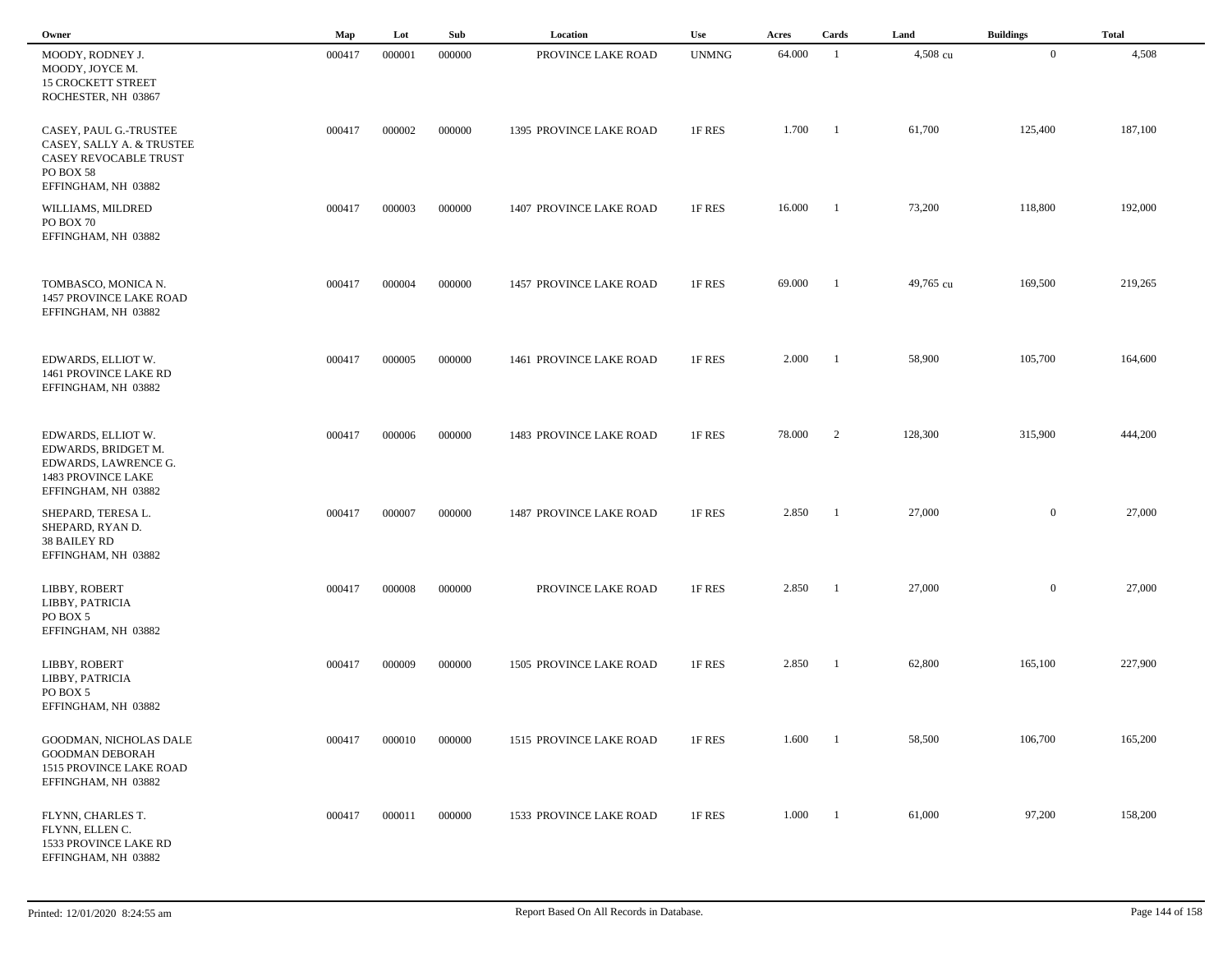| Owner                                                                                                   | Map    | Lot    | Sub    | Location                       | <b>Use</b> | Acres  | Cards          | Land      | <b>Buildings</b> | <b>Total</b> |
|---------------------------------------------------------------------------------------------------------|--------|--------|--------|--------------------------------|------------|--------|----------------|-----------|------------------|--------------|
| TAYLOR, ALAN<br>1537 PROVINCE LAKE RD<br>EFFINGHAM, NH 03882                                            | 000417 | 000012 | 000000 | 1537 PROVINCE LAKE ROAD        | 1F RES     | 0.890  | -1             | 56,700    | 87,800           | 144,500      |
| TAYLOR, WILLIAM<br>1543 PROVINCE LAKE RD<br>YE OLD SALE SHOPPE<br>EFFINGHAM, NH 03882                   | 000417 | 000013 | 000000 | 1543 PROVINCE LAKE ROAD        | COM/IN     | 0.230  | -1             | 45,600    | 58,300           | 103,900      |
| CARON, RICHARD W.<br>CARON, JOANNE M.<br>POBOX 62<br>EFFINGHAM, NH 03882                                | 000417 | 000015 | 000000 | <b>26 HASTY ROAD</b>           | 1F RES     | 4.800  | - 1            | 58,700    | 148,900          | 207,600      |
| <b>BOUCHER, ROGER</b><br><b>BOUCHER, FRANK</b><br>33 OWLS HILL<br>LIMERICK, ME 04048                    | 000417 | 000016 | 000000 | <b>HASTY ROAD</b>              | 1F RES     | 6.700  | $\blacksquare$ | 6,600     | $\mathbf{0}$     | 6,600        |
| TAYLOR, GARY<br>TAYLOR, DEBORAH<br>72 HASTY RD<br>PARSONSFIELD, ME 04047                                | 000417 | 000017 | 000000 | <b>HASTY ROAD</b>              | 1F RES     | 3.500  | $\blacksquare$ | 3,500     | $\overline{0}$   | 3,500        |
| PELLETIER, ZACHARY R.<br>9 OSPREY DRIVE<br>CONVENTRY, RI 02816                                          | 000417 | 000018 | 000000 | PROVINCE LAKE ROAD             | 1F RES     | 0.230  | - 1            | 18,000    | $\overline{0}$   | 18,000       |
| PELLETIER, ZACHARY R.<br><b>9 OSPREY DRIVE</b><br>CONVENTRY, RI 02816                                   | 000417 | 000023 | 000000 | <b>1640 PROVINCE LAKE ROAD</b> | 1F RES     | 8.100  | - 1            | 61,400    | 78,600           | 140,000      |
| PELLETIER, HEATHER J.<br>PELLETIER, LEE K.<br>1612 PROVINCE LAKE ROAD<br>EFFINGHAM, NH 03882            | 000417 | 000024 | 000000 | 1612 PROVINCE LAKE ROAD        | 1F RES     | 55.060 | -1             | 66,138 cu | 317,400          | 383,538      |
| <b>BOUCHARD, KRIS G.</b><br><b>BOUCHARD, BETHANY T.</b><br>1596 PROVINCE LAKE RD<br>EFFINGHAM, NH 03882 | 000417 | 000025 | 000000 | 1596 PROVINCE LAKE ROAD        | 1F RES     | 0.830  | -1             | 53,200    | 107,700          | 160,900      |
| <b>BOUCHARD, KRIS G.</b><br>BOUCHARD, BETHANY T.<br>1596 PROVINCE LAKE RD<br>EFFINGHAM, NH 03882        | 000417 | 000026 | 000000 | PROVINCE LAKE ROAD             | 1F RES     | 0.090  |                | 1,400     | $\overline{0}$   | 1,400        |
| <b>NOLAN, EDWARD</b><br>NOLAN, STEPHANIE<br><b>465 LORING AVENUE</b><br><b>SALEM, MA 01970</b>          | 000417 | 000027 | 000000 | <b>1588 PROVINCE LAKE ROAD</b> | 1F RES     | 2.480  | - 1            | 56,500    | 16,900           | 73,400       |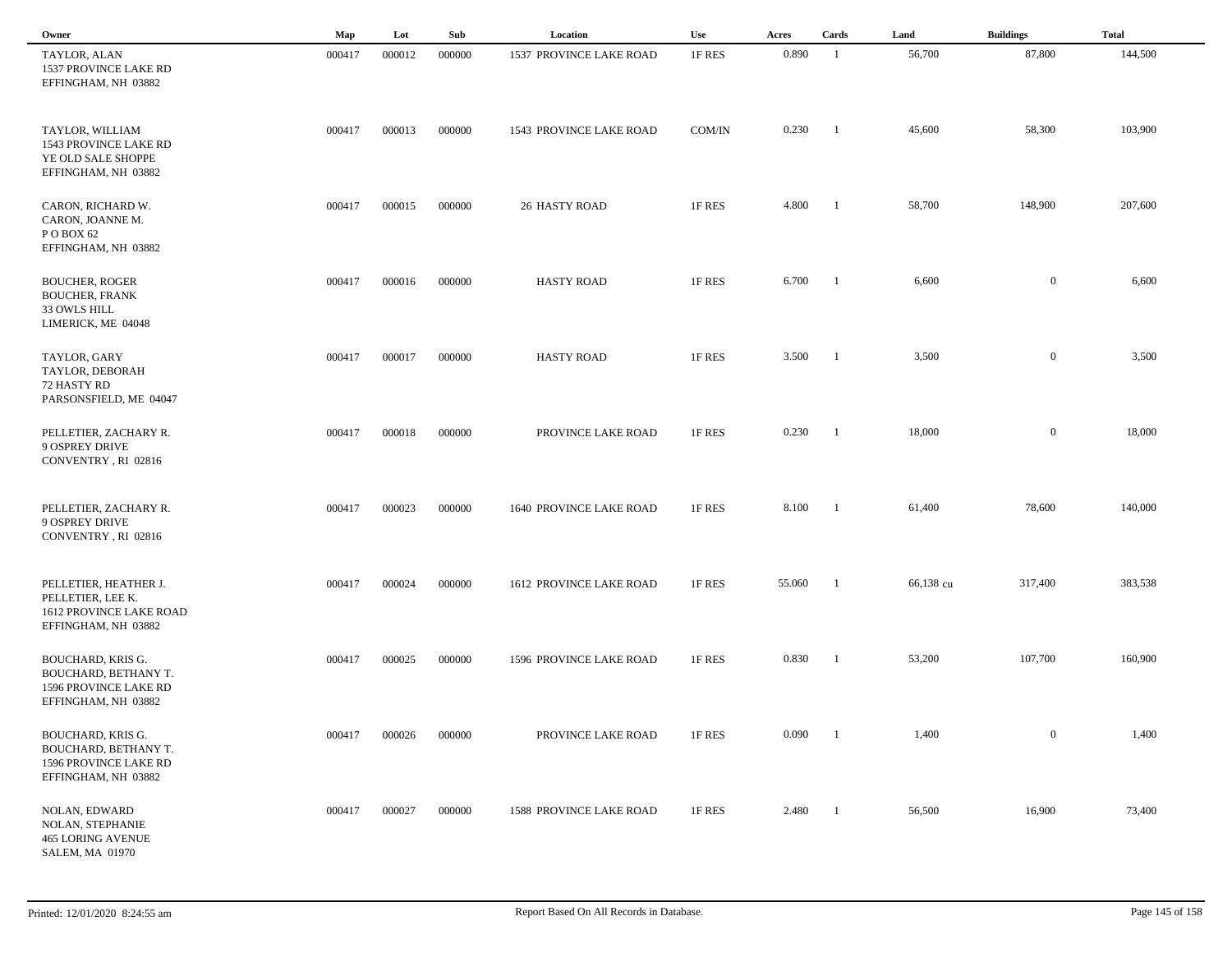| Owner                                                                                                                                    | Map    | Lot    | Sub    | Location                       | <b>Use</b> | Acres  | Cards                    | Land   | <b>Buildings</b> | <b>Total</b> |  |
|------------------------------------------------------------------------------------------------------------------------------------------|--------|--------|--------|--------------------------------|------------|--------|--------------------------|--------|------------------|--------------|--|
| <b>WINTERS, DAWN</b><br>1586 PROVINCE LAKE ROAD<br>EFFINGHAM, NH 03882                                                                   | 000417 | 000028 | 000000 | 1586 PROVINCE LAKE ROAD        | 1F RES     | 0.210  | - 1                      | 46,000 | 78,700           | 124,700      |  |
| LIVINGSTONE, FREDERICK E REV TR<br>LIVINGSTONE, EVILO E. REV TRUST<br>C/O LIVINGSTONE, EVILO E.<br>52 CAUSEWAY ROAD<br>READING, MA 01867 | 000417 | 000029 | 000000 | 1580 PROVINCE LAKE ROAD        | 1F RES     | 0.700  | - 1                      | 49,200 | 80,800           | 130,000      |  |
| FINGER, GEORGE R.-TRUSTEE<br>FINGER, PRISCILLA-TRUSTEE<br><b>GEORGE &amp; PRISCILLA REV TRUST</b><br>PO BOX 179<br>EFFINGHAM, NH 03882   | 000417 | 000030 | 000000 | 1576 PROVINCE LAKE ROAD        | 1F RES     | 0.810  | $\overline{\phantom{a}}$ | 58,600 | 92,200           | 150,800      |  |
| WEST PARSONSFIELD CITZ ASSOC<br>AKA SOUTH EFFINGHAM AND WPCA<br>PO BOX 17<br>EFFINGHAM, NH 03882                                         | 000417 | 000031 | 000000 | <b>1560 PROVINCE LAKE ROAD</b> | COM/IN     | 0.190  | $\overline{\phantom{a}}$ | 41,800 | 131,500          | 173,300      |  |
| LAMBERT, KATHLEEN M.<br>DAVIDSON, MICHAEL E.<br>1546 PROVINCE LAKE RD<br>EFFINGHAM, NH 03882                                             | 000417 | 000032 | 000000 | 1546 PROVINCE LAKE ROAD        | 1F RES     | 2.050  | $\overline{\phantom{a}}$ | 59,000 | 160,400          | 219,400      |  |
| CRABTREE, ALLEN F III<br>703 BRIDGTON ROAD<br>SEBAGO, ME 04029                                                                           | 000417 | 000033 | 000000 | PROVINCE LAKE ROAD             | 1F RES     | 13.700 | $\overline{1}$           | 39,600 | $\overline{0}$   | 39,600       |  |
| RIZZO, LISA C.<br>CHUTE, DANNY L.<br>1518 PROVINCE LAKE ROAD<br>EFFINGHAM, NH 03882                                                      | 000417 | 000034 | 000000 | 1518 PROVINCE LAKE ROAD        | 1F RES     | 2.020  | -1                       | 62,000 | 138,100          | 200,100      |  |
| SPRENGLING, ARIANE<br>1510 PROVINCE LAKE ROAD<br>EFFINGHAM, NH 03882                                                                     | 000417 | 000035 | 000000 | 1510 PROVINCE LAKE ROAD        | 1F RES     | 2.000  | - 1                      | 56,000 | 163,900          | 219,900      |  |
| TUDISCO, PETER M.<br>TUDISCO, KAREN D.<br>1502 PROVINCE LAKE RD.<br>EFFINGHAM, NH 03882                                                  | 000417 | 000036 | 000000 | 1502 PROVINCE LAKE ROAD        | 1F RES     | 2.000  | $\overline{\phantom{a}}$ | 53,200 | 145,600          | 198,800      |  |
| DINON, ROBERT P.<br>DINON, KAREN A.<br>1148 EAST STREET<br>DEDHAM, MA 02026                                                              | 000417 | 000037 | 000000 | 13 STEVENS ROAD                | 1F RES     | 2.050  | $\blacksquare$           | 53,300 | 158,800          | 212,100      |  |
| MEANEY, RICHARD F.<br>MEANEY, DEBORAH<br>2119 N.E. 20TH ST.<br>CAPE CORAL, FL 33909                                                      | 000417 | 000038 | 000000 | 21 STEVENS ROAD                | 1F RES     | 4.320  | $\blacksquare$           | 55,300 | 115,100          | 170,400      |  |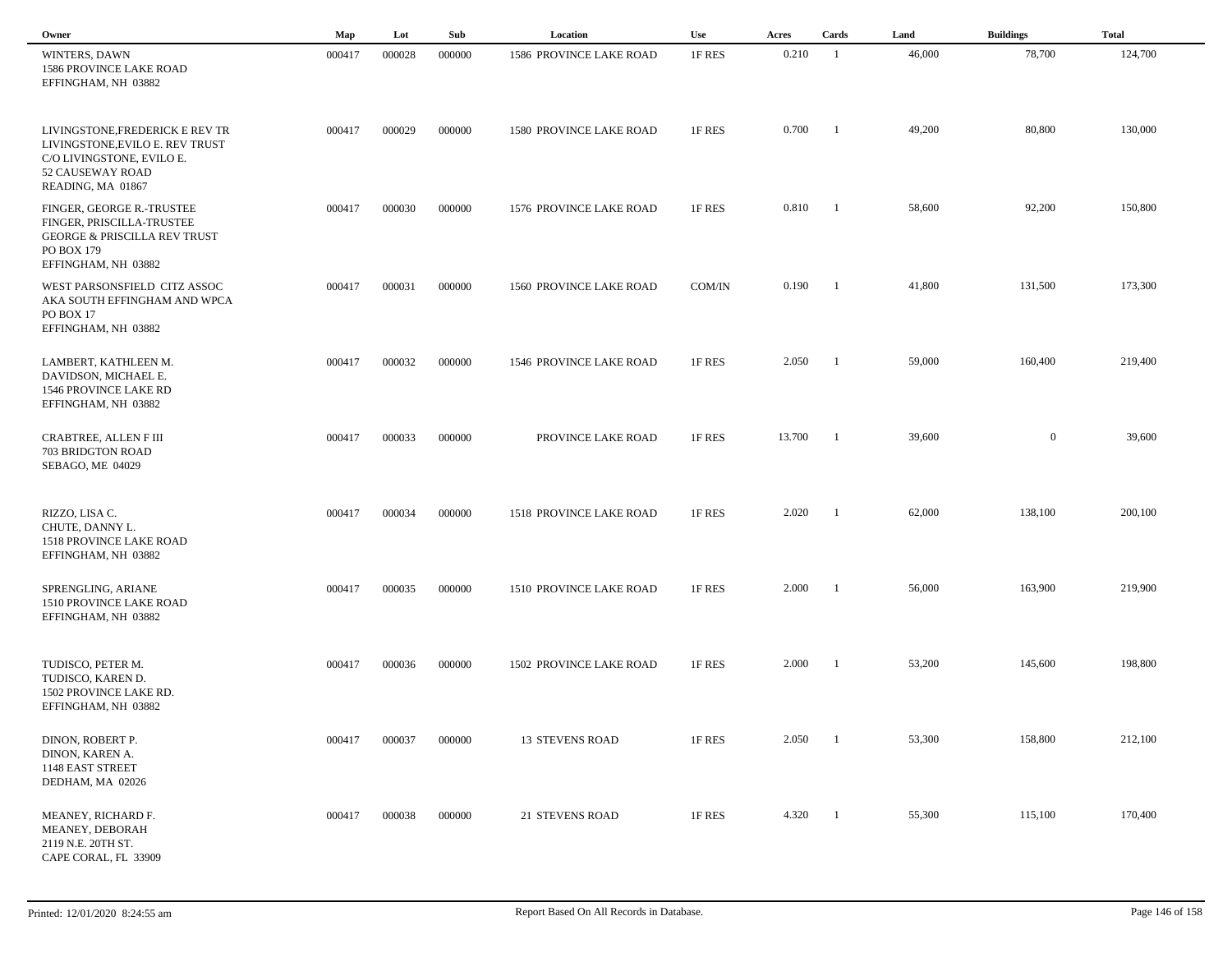| Owner                                                                                          | Map    | Lot    | Sub    | Location                | Use          | Acres  | Cards                    | Land      | <b>Buildings</b> | <b>Total</b> |  |
|------------------------------------------------------------------------------------------------|--------|--------|--------|-------------------------|--------------|--------|--------------------------|-----------|------------------|--------------|--|
| INGERSON, TAMARA L.<br>MILLIGAN, MARK B.<br><b>29 STEVENS RD</b><br>EFFINGHAM, NH 03882        | 000417 | 000039 | 000000 | <b>29 STEVENS ROAD</b>  | 1F RES       | 4.390  | -1                       | 58,400    | 185,200          | 243,600      |  |
| PATTEN, LANCE P.<br>PATTEN, LAURIE A.<br><b>63 STEVENS ROAD</b><br>EFFINGHAM, NH 03882         | 000417 | 000040 | 000000 | <b>63 STEVENS ROAD</b>  | 1F RES       | 50.000 | -1                       | 68,919 cu | 255,600          | 324,519      |  |
| LAVOIE, ARRON<br><b>LAVOIE, DORRIE</b><br>89 STEVENS RD<br>EFFINGHAM, NH 03882                 | 000417 | 000041 | 000000 | 89 STEVENS ROAD         | 1F RES       | 5.300  | -1                       | 59,100    | 212,200          | 271,300      |  |
| REGULA, RONALD<br>REGULA, EDWARD<br>14 DELTA DR<br>WINDHAM, ME 04062                           | 000417 | 000042 | 000000 | 95 STEVENS ROAD         | 1F RES       | 5.300  | -1                       | 53,600    | 3,100            | 56,700       |  |
| JANDREAU-HINES, LINDA J.<br>HINES, BRIAN J.<br>44 HANCOCK ST.<br>LYNN, MA 01904                | 000417 | 000043 | 000000 | 107 STEVENS ROAD        | 1F RES       | 2.850  | $\blacksquare$           | 51,300    | 12,500           | 63,800       |  |
| WALSH, WILLIAM<br>WALSH, DONNA<br><b>26 FELCH ROAD</b><br>NATICK, MA 01760                     | 000417 | 000044 | 000000 | <b>139 STEVENS ROAD</b> | 1F RES       | 2.410  | $\blacksquare$           | 48,300    | 167,700          | 216,000      |  |
| CAVICCHI, DAVID<br>CAVICCHI, RENELLE<br><b>5 PICKEREL ROAD</b><br>NATICK, MA 01760             | 000417 | 000045 | 000000 | <b>141 STEVENS ROAD</b> | 1F RES       | 4.040  | -1                       | 49,700    | 141,600          | 191,300      |  |
| CORMO, FRANK E-TRUSTEE<br>C & C REALTY TRUST<br><b>228 STEVENS ROAD</b><br>EFFINGHAM, NH 03882 | 000417 | 000046 | 000000 | <b>STEVENS ROAD</b>     | <b>UNMNG</b> | 21.000 |                          | 1,378 cu  | $\overline{0}$   | 1,378        |  |
| POSTER, LOIS P.<br><b>258 BAILEY ROAD</b><br>EFFINGHAM, NH 03882                               | 000417 | 000047 | 000000 | <b>BURNSIDE AVENUE</b>  | <b>UNMNG</b> | 2.700  |                          | 445 cu    | $\overline{0}$   | 445          |  |
| POSTER, LOIS P.<br><b>258 BAILEY ROAD</b><br>EFFINGHAM, NH 03882                               | 000417 | 000048 | 000000 | <b>BURNSIDE AVENUE</b>  | <b>UNMNG</b> | 4.150  | $\overline{\phantom{0}}$ | 685 cu    | $\overline{0}$   | 685          |  |
| LEBEL, RUDOLPH P.<br>50 ENDICOTT STREET<br><b>UNIT 2223</b><br>DANVERS, MA 01923-4819          | 000417 | 000049 | 000000 | PINE AVENUE             | 1F RES       | 0.230  | $\blacksquare$           | 8,800     | $\overline{0}$   | 8,800        |  |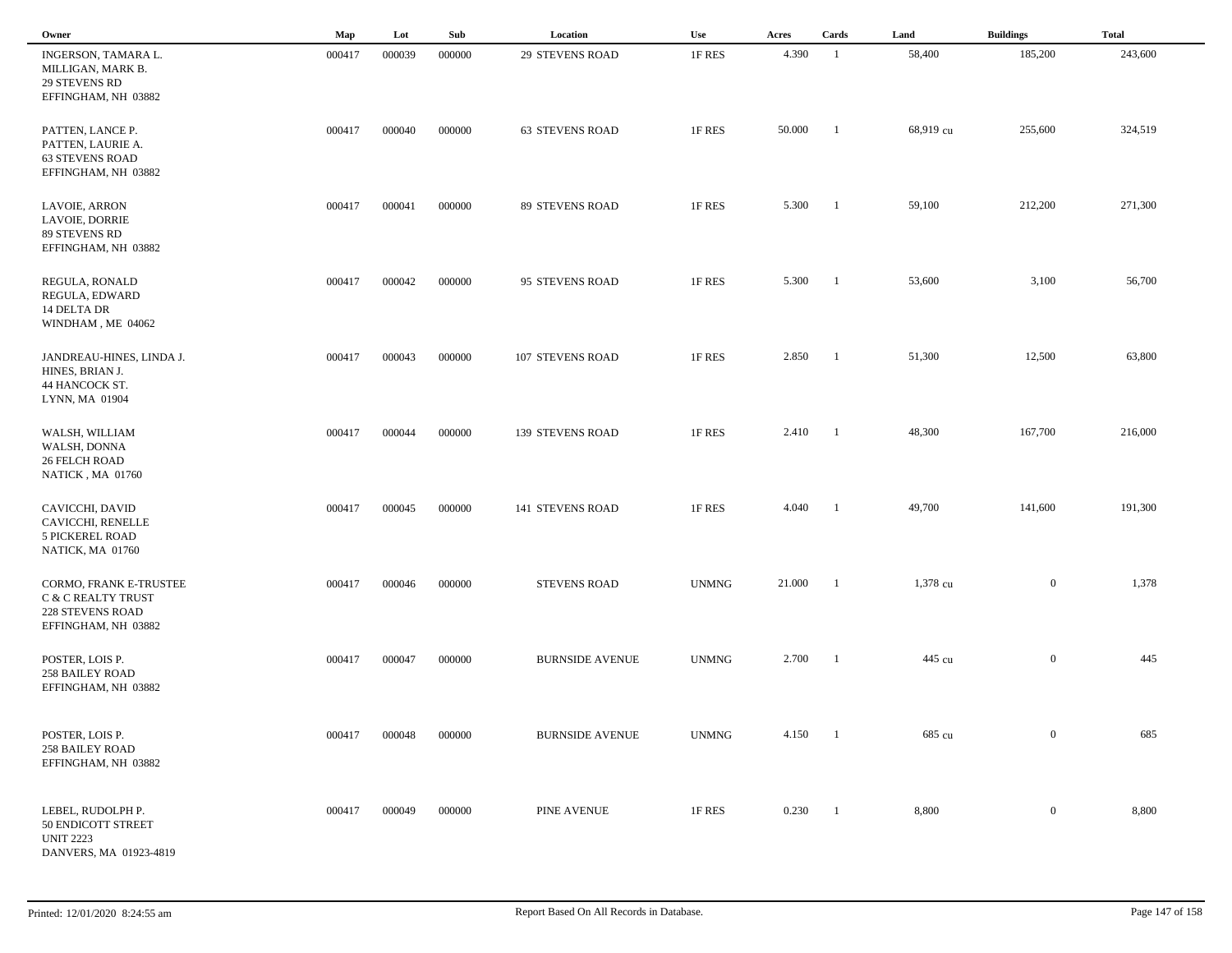| Owner                                                            | Map    | Lot    | Sub    | Location               | Use          | Acres   | Cards                    | Land     | <b>Buildings</b> | <b>Total</b> |
|------------------------------------------------------------------|--------|--------|--------|------------------------|--------------|---------|--------------------------|----------|------------------|--------------|
| POSTER, LOIS P.<br><b>258 BAILEY ROAD</b><br>EFFINGHAM, NH 03882 | 000417 | 000050 | 000000 | <b>CLIFTON STREET</b>  | <b>UNMNG</b> | 1.380   | $\overline{1}$           | 228 cu   | $\overline{0}$   | 228          |
| POSTER, LOIS P.<br><b>258 BAILEY ROAD</b><br>EFFINGHAM, NH 03882 | 000417 | 000051 | 000000 | <b>BURNSIDE AVENUE</b> | <b>UNMNG</b> | 2.190   | $\blacksquare$           | 364 cu   | $\bf{0}$         | 364          |
| POSTER, LOIS P.<br><b>258 BAILEY ROAD</b><br>EFFINGHAM, NH 03882 | 000417 | 000052 | 000000 | <b>BURNSIDE AVENUE</b> | <b>UNMNG</b> | 2.730   | $\blacksquare$           | 458 cu   | $\mathbf{0}$     | 458          |
| POSTER, LOIS P.<br><b>258 BAILEY ROAD</b><br>EFFINGHAM, NH 03882 | 000417 | 000059 | 000000 | <b>CLIFTON STREET</b>  | <b>UNMNG</b> | 0.600   | $\overline{\phantom{0}}$ | 99 cu    | $\bf{0}$         | 99           |
| POSTER, LOIS P.<br><b>258 BAILEY ROAD</b><br>EFFINGHAM, NH 03882 | 000417 | 000060 | 000000 | WOODLAND AVENUE        | <b>UNMNG</b> | 1.230 1 |                          | 202 cu   | $\overline{0}$   | 202          |
| POSTER, LOIS P.<br><b>258 BAILEY ROAD</b><br>EFFINGHAM, NH 03882 | 000417 | 000062 | 000000 | <b>CLYDE STREET</b>    | <b>UNMNG</b> | 1.320   | $\blacksquare$           | 217 cu   | $\mathbf{0}$     | 217          |
| POSTER, LOIS P.<br><b>258 BAILEY ROAD</b><br>EFFINGHAM, NH 03882 | 000417 | 000063 | 000000 | <b>CLYDE STREET</b>    | <b>UNMNG</b> | 1.370   | $\blacksquare$           | 240 cu   | $\mathbf{0}$     | 240          |
| POSTER, LOIS P.<br><b>258 BAILEY ROAD</b><br>EFFINGHAM, NH 03882 | 000417 | 000065 | 000000 | WOODLAND AVENUE        | 1F RES       | 32.130  | -1                       | 4,023 cu | $\mathbf{0}$     | 4,023        |
| POSTER, LOIS P.<br><b>258 BAILEY ROAD</b><br>EFFINGHAM, NH 03882 | 000417 | 000066 | 000000 | <b>COOK STREET</b>     | <b>UNMNG</b> | 1.410   | - 1                      | 232 cu   | $\mathbf{0}$     | 232          |
| POSTER, LOIS P.<br><b>258 BAILEY ROAD</b><br>EFFINGHAM, NH 03882 | 000417 | 000067 | 000000 | <b>BROOKS STREET</b>   | <b>UNMNG</b> | 1.280   | $\overline{\phantom{0}}$ | 211 cu   | $\overline{0}$   | 211          |
| POSTER, LOIS P.<br><b>258 BAILEY ROAD</b><br>EFFINGHAM, NH 03882 | 000417 | 000068 | 000000 | <b>GLEN AVENUE</b>     | <b>UNMNG</b> | 0.840   | $\blacksquare$           | 138 cu   | $\overline{0}$   | 138          |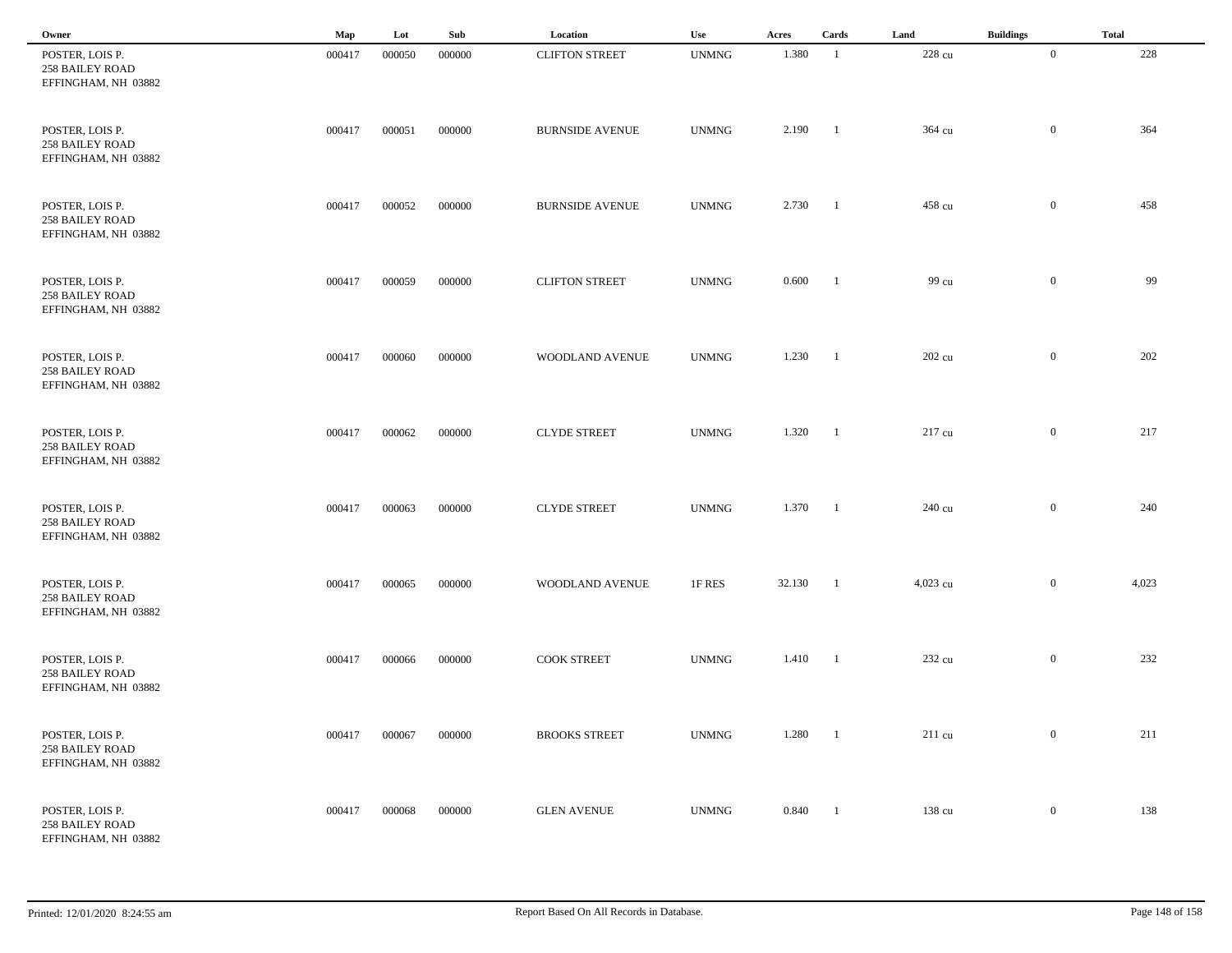| Owner                                                                                                          | Map    | Lot    | Sub    | Location                | Use          | Acres        | Cards          | Land             | <b>Buildings</b> | <b>Total</b> |
|----------------------------------------------------------------------------------------------------------------|--------|--------|--------|-------------------------|--------------|--------------|----------------|------------------|------------------|--------------|
| <b>GRILLS, MICHAEL</b><br><b>GRILLS, NORMA</b><br>PO BOX 697<br>CENTER OSSIPEE, NH 03814                       | 000417 | 000069 | 000000 | <b>GLEN AVENUE</b>      | 1F RES       | 2.240        | $\overline{1}$ | 14,400           | $\overline{0}$   | 14,400       |
| WATERMAN, AMANDA K.<br>PO BOX 1877<br>WOLFEBORO, NH 03894                                                      | 000417 | 000070 | 000000 | <b>GARFIELD AVENUE</b>  | <b>UNMNG</b> | 2.070        | $\blacksquare$ | $108 \text{ cu}$ | $\overline{0}$   | 108          |
| WATERMAN, AMANDA K.<br>PO BOX 1877<br>WOLFEBORO, NH 03894                                                      | 000417 | 000071 | 000000 | FREMONT AVENUE          | <b>UNMNG</b> | 2.070        | $\blacksquare$ | 108 cu           | $\bf{0}$         | 108          |
| POSTER, LOIS P.<br><b>258 BAILEY ROAD</b><br>EFFINGHAM, NH 03882                                               | 000417 | 000076 | 000000 | <b>AUBURN STREET</b>    | <b>UNMNG</b> | 1.140 1      |                | 188 cu           | $\mathbf{0}$     | 188          |
| KING-SMITH, PENELOPE<br>1196 WEST RUSH ROAD<br>RUSH, NY 14543                                                  | 000417 | 000077 | 000000 | <b>SPENCER AVENUE</b>   | 1F RES       | 2.070        | $\blacksquare$ | 14,300           | $\bf{0}$         | 14,300       |
| ANDRE, BRIAN<br>152 STEVENS RD.<br>EFFINGHAM, NH 03882                                                         | 000417 | 000078 | 000000 | <b>152 STEVENS ROAD</b> | 1F RES       | 2.010        | $\blacksquare$ | 56,000           | 161,100          | 217,100      |
| BRITTON, MICHAEL S.<br>37 DONEGAL RD<br>PEABODY, MA 01960                                                      | 000417 | 000079 | 000000 | <b>150 STEVENS ROAD</b> | 1F RES       | 2.000        | $\blacksquare$ | 53,200           | 128,900          | 182,100      |
| MACLEAN, JAMES S.<br>MACLEAN, WANDA M.<br><b>138 STEVENS ROAD</b><br>EFFINGAHAM, NH 03882                      | 000417 | 000080 | 000000 | <b>138 STEVENS ROAD</b> | 1F RES W     | 5.050        | - 1            | 108,000          | 135,300          | 243,300      |
| SIMBALIST, RICHARD P.<br>PO BOX 38<br>EFFINGHAM, NH 03882                                                      | 000417 | 000081 | 000000 | 116 STEVENS ROAD        | 1F RES       | 0.740        | - 1            | 52,200           | 116,800          | 169,000      |
| DUMAS, VIRGINIA M.<br>110 STEVENS RD.<br>EFFINGHAM, NH 03882                                                   | 000417 | 000082 | 000000 | 110 STEVENS ROAD        | 1F RES       | $0.710 \t 1$ |                | 49,300           | 106,600          | 155,900      |
| SEAMANS, RICHARD E.<br>SEAMANS, DAVID A.<br>DAUDELIN, CHERYL E.<br>142 FREEDOM VILLAGE RD<br>FREEDOM, NH 03836 | 000417 | 000083 | 000000 | <b>STEVENS ROAD</b>     | 1F RES       | 9.700        | $\overline{1}$ | 8,100            | $\bf{0}$         | 8,100        |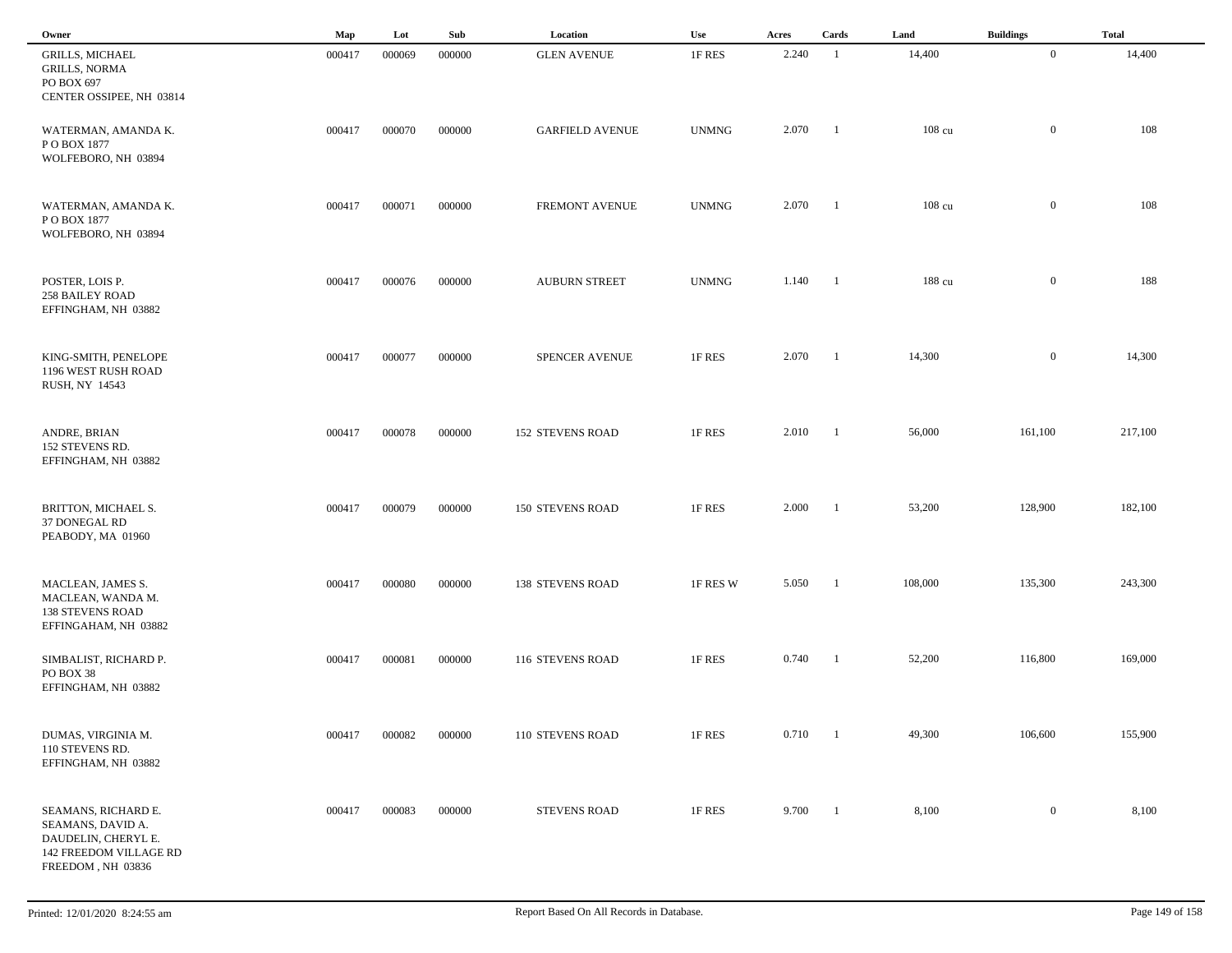| Owner                                                                                              | Map    | Lot    | Sub    | Location                | Use    | Acres  | Cards                    | Land      | <b>Buildings</b> | <b>Total</b> |  |
|----------------------------------------------------------------------------------------------------|--------|--------|--------|-------------------------|--------|--------|--------------------------|-----------|------------------|--------------|--|
| REGULA, EDWARD<br>REGULA, RONALD K<br>116 POND RD<br>POUND RIDGE, NY 10576                         | 000417 | 000084 | 000000 | <b>88 STEVENS ROAD</b>  | 1F RES | 5.830  | -1                       | 74,000    | 24,300           | 98,300       |  |
| PFISTER, PAUL T.<br>PFISTER, CAROL H.<br>PO BOX 26<br>EFFINGHAM, NH 03882                          | 000417 | 000085 | 000000 | <b>76 STEVENS ROAD</b>  | 1F RES | 62.290 | $\overline{\phantom{a}}$ | 79,066 cu | 288,200          | 367,266      |  |
| LARKIN, WILLIAM J., JR.<br>LARKIN, VALERIE A.<br><b>11 BUBIER ROAD</b><br>MARLBLEHEAD, MA 01945    | 000417 | 000086 | 000000 | <b>72 STEVENS ROAD</b>  | 1F RES | 1.100  | - 1                      | 52,400    | 43,300           | 95,700       |  |
| CAULKINS, THOMAS D. JR<br>CAULKINS, AMANDA H.<br>PO BOX 2<br>EFFINGHAM, NH 03882                   | 000417 | 000087 | 000000 | <b>24 STEVENS ROAD</b>  | 1F RES | 1.500  | $\blacksquare$           | 55,500    | 66,800           | 122,300      |  |
| MANGUM-DIMATTIA, LOREN A.<br>PO BOX 54<br>EFFINGHAM, NH 03882                                      | 000417 | 000088 | 000000 | <b>6 STEVENS ROAD</b>   | 1F RES | 0.470  | $\blacksquare$           | 46,600    | 114,800          | 161,400      |  |
| PERREAULT, KYLE ELLIOT<br>PERREAULT, NICHOLE MARIE<br><b>8 BABSCOTT LANE</b><br>KINGSTON, NH 03848 | 000417 | 000089 | 000000 | 1466 PROVINCE LAKE ROAD | 1F RES | 14.200 | -1                       | 76,900    | 271,700          | 348,600      |  |
| JONES, CHARLES J.<br>JONES, CARRIE L.<br><b>46 STEVENS RD</b><br>EFFINGHAM, NH 03882               | 000417 | 000089 | 000001 | <b>46 STEVENS ROAD</b>  | 1F RES | 19.450 | -1                       | 56,183 cu | 246,300          | 302,483      |  |
| DUGGAN, WILLIAM J.<br>DUGGAN, KATHLEEN ANNE<br>P.O. BOX 23<br>EFFINGHAM, NH 03882                  | 000417 | 000090 | 000000 | 1452 PROVINCE LAKE ROAD | 1F RES | 0.540  | -1                       | 52,700    | 73,800           | 126,500      |  |
| LIBBY, PATRICIA T.<br>PO BOX 5<br>EFFINGHAM, NH 03882                                              | 000417 | 000091 | 000000 | 1446 PROVINCE LAKE ROAD | COM/IN | 0.320  | -1                       | 64,300    | 78,800           | 143,100      |  |
| PAULINO, BRIANNA MARIE<br>5 BENJAMIN DR<br>OSSIPEE, NH 03864                                       | 000417 | 000092 | 000000 | 1440 PROVINCE LAKE ROAD | 1F RES | 0.270  | $\blacksquare$           | 50,400    | 70,100           | 120,500      |  |
| WILLIAMS, MILDRED<br>PO BOX 70<br>EFFINGHAM, NH 03882                                              | 000417 | 000093 | 000000 | 1407 PROVINCE LAKE ROAD | 1F RES | 83.000 | - 1                      | 37,390 cu | $\mathbf{0}$     | 37,390       |  |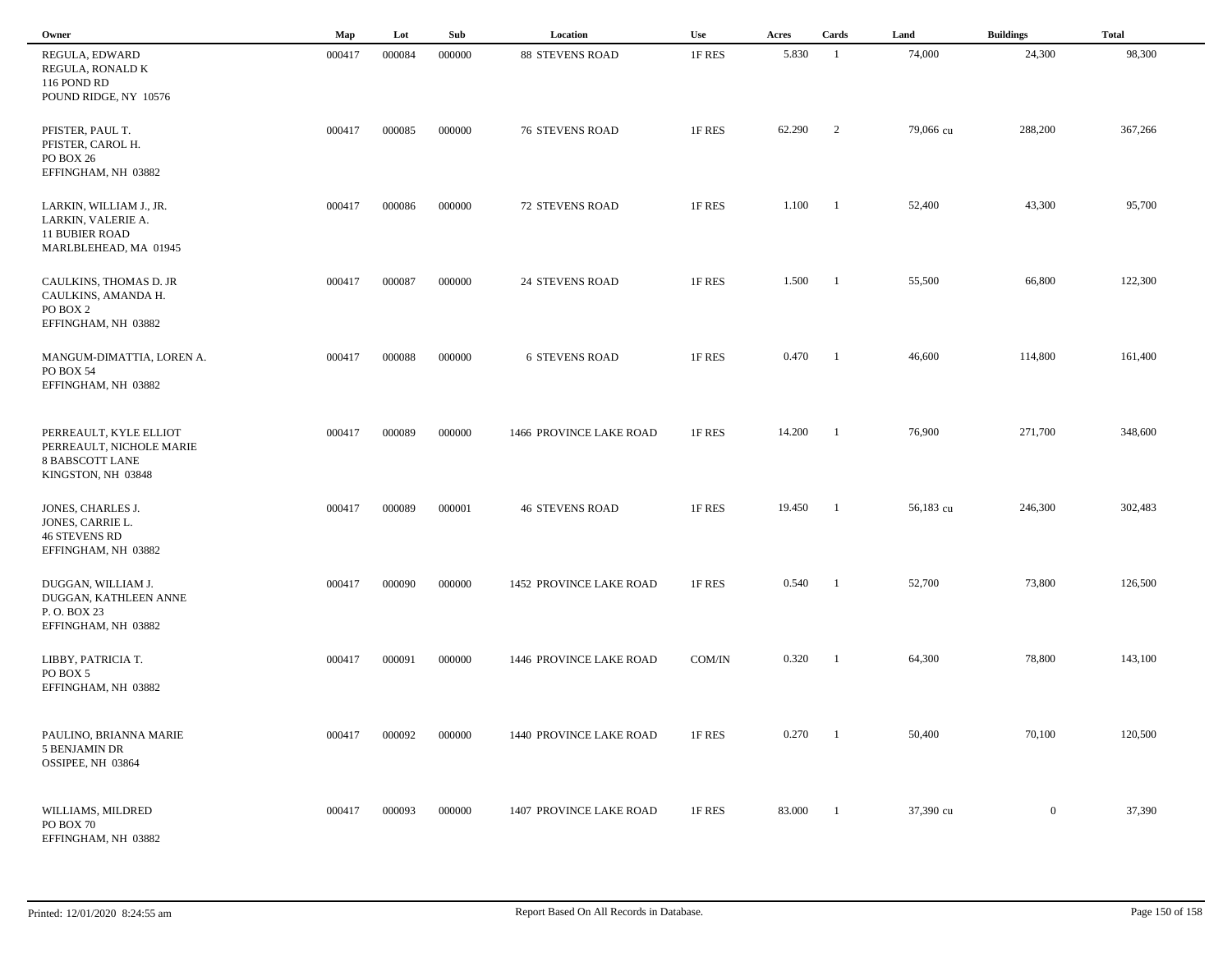| Owner                                                                                        | Map    | Lot    | Sub    | Location                | <b>Use</b> | Acres  | Cards                    | Land      | <b>Buildings</b> | <b>Total</b> |
|----------------------------------------------------------------------------------------------|--------|--------|--------|-------------------------|------------|--------|--------------------------|-----------|------------------|--------------|
| SMITH, STEVEN D.<br>1372 PROVINCE LAKE RD<br>EFFINGHAM, NH 03882                             | 000417 | 000094 | 000000 | 1372 PROVINCE LAKE ROAD | 1F RES     | 5.270  | - 1                      | 58,800    | 98,100           | 156,900      |
| ARSENAULT, DAVID J.<br><b>41 LEXINGTON AVENUE</b><br>METHUEN, MA 01844                       | 000417 | 000095 | 000000 | PROVINCE LAKE ROAD      | 1F RES     | 45.000 | - 1                      | 27,311 cu | $\overline{0}$   | 27,311       |
| O'NEAL, SEAN<br>O'NEAL, TRISHA C<br>1364 PROVINCE LAKE RD<br>EFFINGHAM, NH 03882             | 000417 | 000096 | 000000 | 1364 PROVINCE LAKE ROAD | 1F RES     | 5.590  | $\blacksquare$           | 56,200    | 200,500          | 256,700      |
| BAILLARGEON, CHERYL A.<br>1858 CHOCORUA MOUNTAIN HIGHWAY<br>SILVER LAKE, NH 03875            | 000417 | 000097 | 000000 | 5 GRANITE ROAD          | 1F RES     | 5.590  | $\blacksquare$           | 50,900    | 32,000           | 82,900       |
| AUGENTI, JORDAN<br>AUGENTI, BRENDA D.<br>234 GRANITE RD.<br>EFFINGHAM, NH 03882              | 000417 | 000098 | 000000 | <b>13 GRANITE ROAD</b>  | COM/IN     | 5.190  | $\blacksquare$           | 29,100    | 61,700           | 90,800       |
| FENTON, VIRGIL M.<br>FENTON, MILDRED<br>214 CRESCENT RD<br>RUPERT, ID 83350                  | 000417 | 000099 | 000000 | <b>GRANITE ROAD</b>     | 1F RES     | 5.330  | $\overline{\phantom{a}}$ | 21,400    | $\overline{0}$   | 21,400       |
| SHALIAN, HAMPIK A.<br>49 GRANITE RD.<br>EFFINGHAM, NH 03882                                  | 000417 | 000100 | 000000 | <b>49 GRANITE ROAD</b>  | 1F RES     | 4.300  | - 1                      | 49,000    | 170,300          | 219,300      |
| SHALIAN, HAMPIK A.<br>49 GRANITE RD.<br>EFFINGHAM, NH 03882                                  | 000417 | 000101 | 000000 | <b>GRANITE ROAD</b>     | 1F RES     | 5.300  | - 1                      | 22,600    | $\overline{0}$   | 22,600       |
| CRABTREE, BETTY<br>CRABTREE, EDWARD<br><b>4 SYLVAN ST</b><br>SAUGUS, MA 02906                | 000417 | 000102 | 000000 | 71 GRANITE ROAD         | 1F RES     | 1.200  | $\overline{\phantom{0}}$ | 49,700    | 37,700           | 87,400       |
| MEADER, WILLIAM F.<br><b>36 ABERDEEN AVENUE</b><br>SAUGUS, MA 01906                          | 000417 | 000103 | 000000 | 77 GRANITE ROAD         | 1F RES     | 0.520  | $\overline{\phantom{a}}$ | 44,900    | 64,300           | 109,200      |
| CRABTREE, EDWARD F.<br>CRABTREE, ALLEN F.<br>4350 94TH TERRACE N.<br>PINELLAS PARK, FL 33782 | 000417 | 000104 | 000000 | <b>GRANITE ROAD</b>     | 1F RES     | 5.100  | $\overline{1}$           | 25,300    | $\overline{0}$   | 25,300       |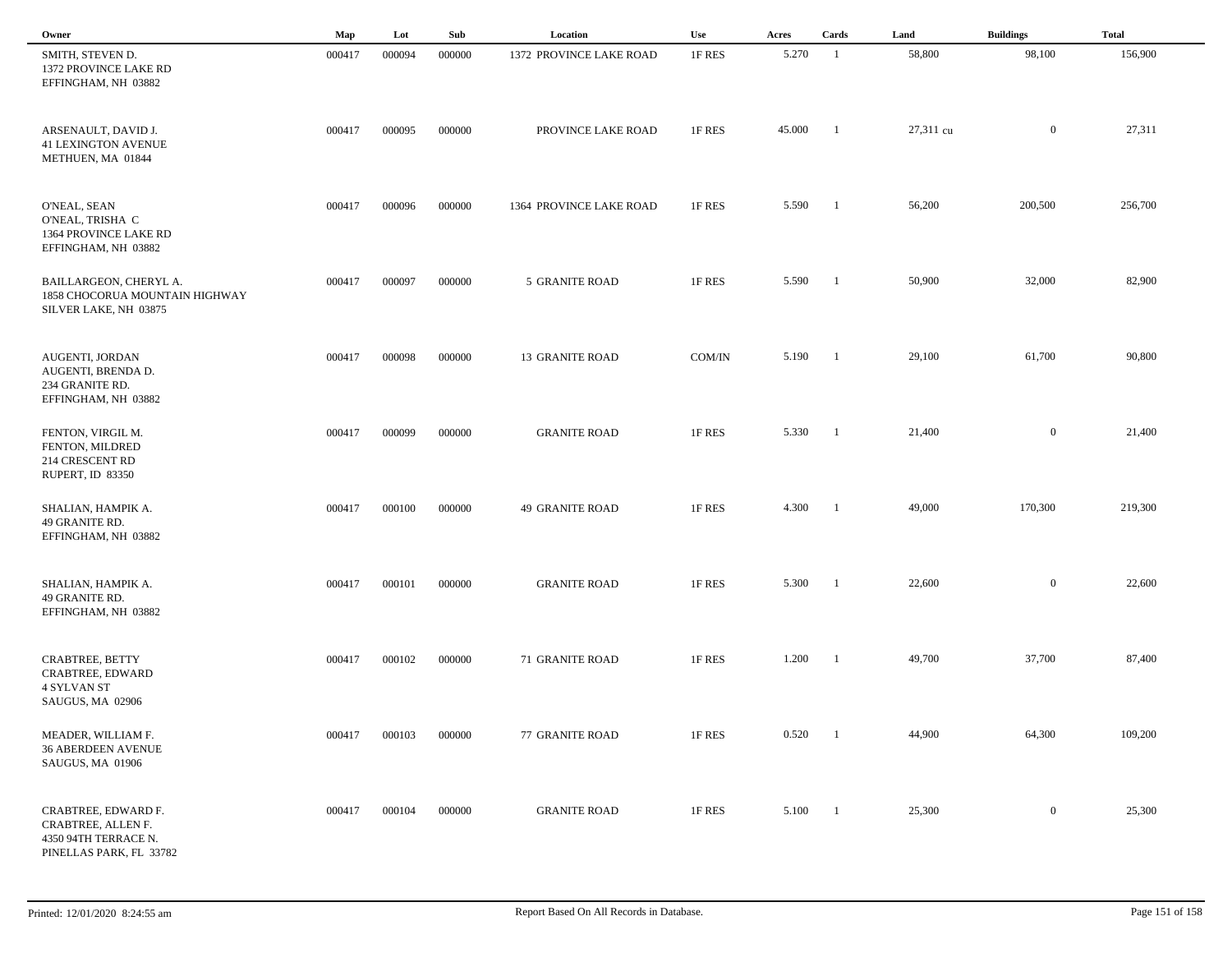| Owner                                                                                    | Map    | Lot    | Sub    | Location                | <b>Use</b>   | Acres   | Cards          | Land       | <b>Buildings</b> | <b>Total</b> |  |
|------------------------------------------------------------------------------------------|--------|--------|--------|-------------------------|--------------|---------|----------------|------------|------------------|--------------|--|
| CARTER, ANTHONY<br>APT 3<br>77 ORCHARD ST<br>TAUNTON, MA 02780                           | 000417 | 000105 | 000000 | 101 GRANITE ROAD        | 1F RES       | 0.330   | -1             | 41,900     | 114,800          | 156,700      |  |
| CARPENTER, BEVERLEE RUTH<br>HOUSTON, CYNTHIA A.<br>143 WINN ST<br>WOBURN, MA 01801       | 000417 | 000106 | 000000 | 103 GRANITE ROAD        | 1F RES       | 9.670   | -1             | 28,400     | $\bf{0}$         | 28,400       |  |
| POST, SCOTT D.<br>105 GRANITE ROAD<br>EFFINGHAM, NH 03882                                | 000417 | 000107 | 000000 | 105 GRANITE ROAD        | 1F RES       | 4.000   | - 1            | 52,300     | 65,200           | 117,500      |  |
| <b>BALL, RICHARD</b><br>1710 S. RIDGEWOOD PT<br>INVERNESS, FL 34452-3691                 | 000417 | 000108 | 000000 | <b>GRANITE ROAD</b>     | <b>UNMNG</b> | 55.000  | $\blacksquare$ | 9,042 cu   | $\mathbf{0}$     | 9,042        |  |
| NORTH COUNTRY LAND, INC.<br>483 OLD MEETING HOUSE RD<br>PORTER, ME 04068                 | 000417 | 000109 | 000000 | <b>CLOUGH ROAD</b>      | 1F RES       | 83.000  | -1             | 25,300     | $\overline{0}$   | 25,300       |  |
| AUGENTI, JORY B.<br>AUGENTI, BRENDA D.<br>234 GRANITE RD.<br>EFFINGHAM, NH 03882         | 000417 | 000110 | 000000 | <b>STEVENS ROAD</b>     | <b>UNMNG</b> | 21.000  | - 1            | $1,021$ cu | $\mathbf{0}$     | 1,021        |  |
| AUGENTI, JORY B.<br>AUGENTI, BRENDA D.<br>234 GRANITE RD.<br>EFFINGHAM, NH 03882         | 000417 | 000111 | 000000 | WOODLAND AVENUE         | <b>UNMNG</b> | 6.000   | - 1            | 306 cu     | $\mathbf{0}$     | 306          |  |
| AUGENTI, JORY B.<br>AUGENTI, BRENDA D.<br>234 GRANITE RD.<br>EFFINGHAM, NH 03882         | 000417 | 000112 | 000000 | <b>EAST RANGE ROAD</b>  | MNGD H       | 266.000 | -1             | 13,832 cu  | $\mathbf{0}$     | 13,832       |  |
| AUGENTI, JORY B.<br>AUGENTI, BRENDA D.<br><b>234 GRANITE ROAD</b><br>EFFINGHAM, NH 03882 | 000417 | 000113 | 000000 | <b>EAST RANGE ROAD</b>  | <b>UNMNG</b> | 25.010  | -1             | $1,426$ cu | $\mathbf{0}$     | 1,426        |  |
| AUGENTI, JORY B.<br>AUGENTI, BRENDA D.<br>234 GRANITE RD.<br>EFFINGHAM, NH 03882         | 000417 | 000114 | 000000 | OFF EAST RANGE ROAD     | MNGD H       | 124.000 | -1             | 6,448 cu   | $\overline{0}$   | 6,448        |  |
| AUGENTI, JORY B.<br>AUGENTI, BRENDA D.<br>234 GRANITE RD.<br>EFFINGHAM, NH 03882         | 000417 | 000115 | 000000 | <b>LAKE SHORE DRIVE</b> | <b>UNMNG</b> | 14.800  | $\blacksquare$ | 774 cu     | $\overline{0}$   | 774          |  |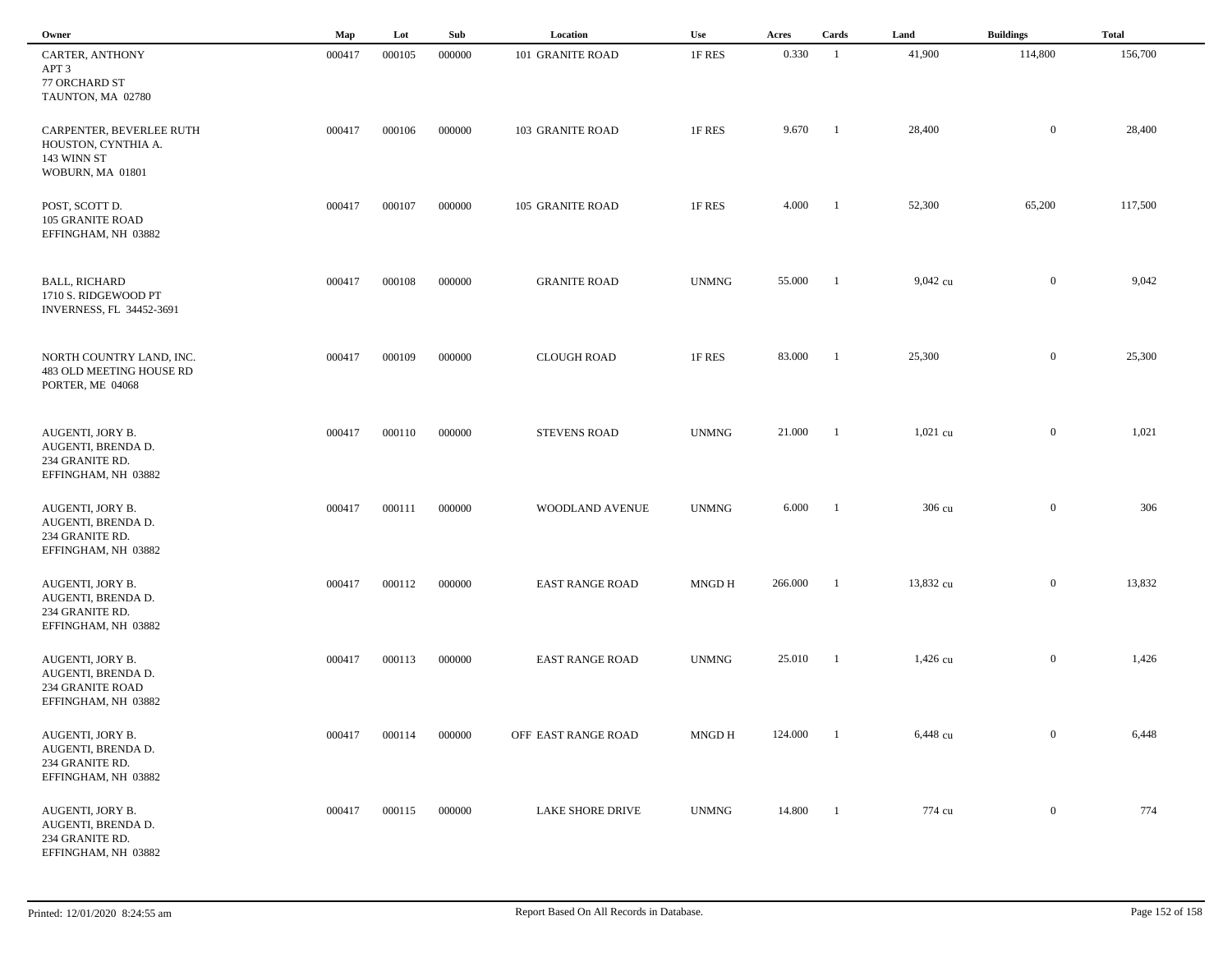| Owner                                                                                            | Map    | Lot    | Sub    | Location                 | Use          | Acres  | Cards                    | Land             | <b>Buildings</b> | <b>Total</b> |
|--------------------------------------------------------------------------------------------------|--------|--------|--------|--------------------------|--------------|--------|--------------------------|------------------|------------------|--------------|
| STANDLEY, CHARLES F. & WILLIAM<br>SULLIVAN, WILLIAM ET AL<br>PO BOX 85<br>BEVERLY, MA 01915      | 000417 | 000116 | 000000 | 273 MOLLY PHILBRICK ROAD | 1F RES       | 0.830  | -1                       | 40,400           | 27,100           | 67,500       |
| STANDLEY, JOHN JR.<br><b>96 PARK STREET</b><br>BEVERLY, MA 01915                                 | 000417 | 000117 | 000000 | MOLLY PHILBRICK ROAD     | <b>UNMNG</b> | 13.800 | $\blacksquare$           | 566 cu           | $\overline{0}$   | 566          |
| AUGENTI, JORY B.<br>AUGENTI, BRENDA D.<br>234 GRANITE RD.<br>EFFINGHAM, NH 03882                 | 000417 | 000118 | 000000 | <b>EAST RANGE ROAD</b>   | <b>UNMNG</b> | 2.000  | $\blacksquare$           | $107 \text{ cu}$ | $\bf{0}$         | 107          |
| AUGENTI, JORY B.<br>AUGENTI, BRENDA D.<br>234 GRANITE RD.<br>EFFINGHAM, NH 03882                 | 000417 | 000119 | 000000 | <b>EAST RANGE ROAD</b>   | <b>UNMNG</b> | 1.700  | $\blacksquare$           | 91 cu            | $\bf{0}$         | 91           |
| AUGENTI, JORY B.<br>AUGENTI, BRENDA D.<br>234 GRANITE RD.<br>EFFINGHAM, NH 03882                 | 000417 | 000120 | 000000 | <b>EAST RANGE ROAD</b>   | <b>UNMNG</b> | 2.000  | $\overline{\phantom{0}}$ | 107 cu           | $\mathbf{0}$     | 107          |
| <b>BENZING, PATRICIA</b><br>PO BOX 159<br>WAKEFILED, NH 03830                                    | 000417 | 000121 | 000000 | <b>EAST RANGE ROAD</b>   | <b>UNMNG</b> | 6.200  | $\overline{\phantom{a}}$ | 397 cu           | $\mathbf{0}$     | 397          |
| HILL, ESTATE OF NORMAN A.<br>C/O JOHN T. LODER<br>307 MARKET STREET, STE 202<br>LOWELL, MA 01852 | 000417 | 000122 | 000000 | <b>183 GRANITE ROAD</b>  | 1F RES       | 3.700  | $\blacksquare$           | 25,500           | 10,500           | 36,000       |
| <b>BENZING, PATRICIA</b><br>PO BOX 159<br>WAKEFILED, NH 03830                                    | 000417 | 000123 | 000000 | <b>GRANITE ROAD</b>      | <b>UNMNG</b> | 4.100  | $\mathbf{1}$             | 568 cu           | $\overline{0}$   | 568          |
| AUGENTI, JORY B.<br>AUGENTI, BRENDA D.<br>234 GRANITE RD.<br>EFFINGHAM, NH 03882                 | 000417 | 000124 | 000000 | <b>GRANITE ROAD</b>      | MNGD H       | 83.000 | -1                       | 4,316 cu         | $\boldsymbol{0}$ | 4,316        |
| AUGENTI, JORY B.<br>AUGENTI, BRENDA D.<br>234 GRANITE RD.<br>EFFINGHAM, NH 03882                 | 000417 | 000125 | 000000 | <b>GRANITE ROAD</b>      | <b>UNMNG</b> | 22.000 | $\overline{\phantom{0}}$ | 2,277 cu         | $\bf{0}$         | 2,277        |
| AUGENTI, JORY<br>AUGENTI, BRENDA D.<br><b>234 GRANITE ROAD</b><br>EFFINGHAM, NH 03882            | 000417 | 000126 | 000000 | <b>GRANITE ROAD</b>      | <b>UNMNG</b> | 1.600  | $\blacksquare$           | 85 cu            | $\bf{0}$         | 85           |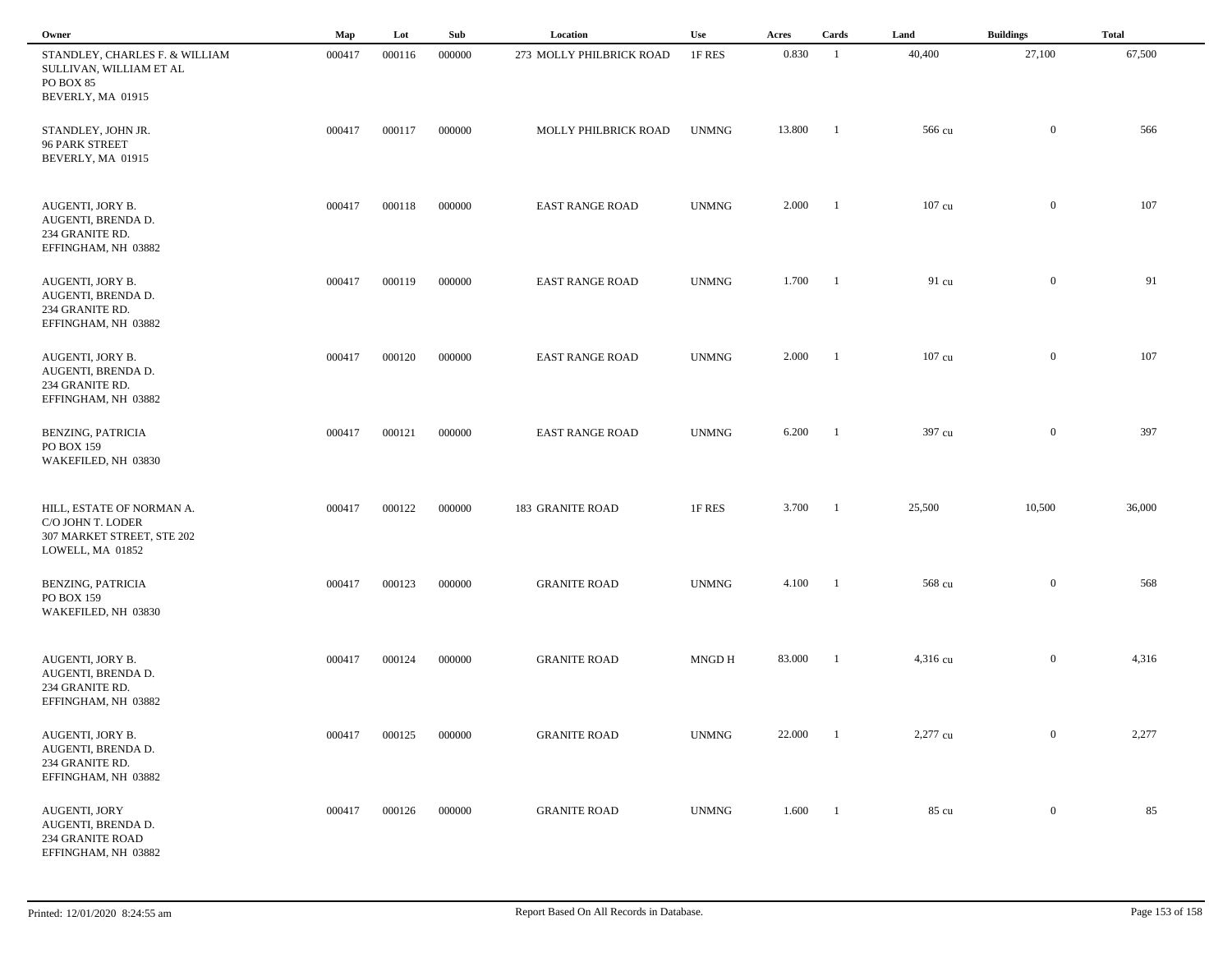| Owner                                                                                  | Map    | Lot    | Sub    | Location               | Use          | Acres  | Cards          | Land             | <b>Buildings</b> | <b>Total</b> |  |
|----------------------------------------------------------------------------------------|--------|--------|--------|------------------------|--------------|--------|----------------|------------------|------------------|--------------|--|
| AUGENTI, JORY<br>AUGENTI, BRENDA D.<br><b>234 GRANITE ROAD</b><br>EFFINGHAM, NH 03882  | 000417 | 000127 | 000000 | <b>GRANITE ROAD</b>    | <b>UNMNG</b> | 10.900 | -1             | 582 cu           | $\overline{0}$   | 582          |  |
| AUGENTI, JORY B.<br>AUGENTI, BRENDA D.<br>234 GRANITE RD.<br>EFFINGHAM, NH 03882       | 000417 | 000128 | 000000 | <b>GRANITE ROAD</b>    | <b>UNMNG</b> | 0.480  | - 1            | 33 <sub>cu</sub> | $\mathbf{0}$     | 33           |  |
| AUGENTI, JORY B.<br>AUGENTI, BRENDA D.<br>234 GRANITE RD.<br>EFFINGHAM, NH 03882       | 000417 | 000129 | 000000 | <b>GRANITE ROAD</b>    | <b>UNMNG</b> | 0.270  | - 1            | $19 \text{ cu}$  | $\bf{0}$         | 19           |  |
| MCGLONE, DONALD T.<br>C/O JAMES MCGLONE<br>272 GRANITE ROAD<br>EFFINGHAM, NH 03882     | 000417 | 000130 | 000000 | 272 GRANITE ROAD       | 1F RES       | 0.580  | -1             | 43,200           | 11,600           | 54,800       |  |
| <b>BALL, RICHARD</b><br>1710 S. RIDGEWOOD PT<br>INVERNESS, FL 34452-3691               | 000417 | 000131 | 000000 | 174 GRANITE ROAD       | 1F RES       | 1.900  | $\blacksquare$ | 47,800           | 85,500           | 133,300      |  |
| CIARFELLA, PATRICIA<br>106 GRANITE ROAD<br>EFFINGHAM, NH 03882                         | 000417 | 000132 | 000000 | 106 GRANITE ROAD       | 1F RES       | 4.300  | $\blacksquare$ | 53,400           | 162,800          | 216,200      |  |
| CROWLEY, REBECCA M.<br>C/O REBECCA BRUCATO<br>130 AMESBURY RD.<br>KENSINGTON, NH 03833 | 000417 | 000133 | 000000 | <b>68 GRANITE ROAD</b> | 1F RES       | 5.500  | - 1            | 27,500           | $\overline{0}$   | 27,500       |  |
| BRUCATTO, REBECCA<br>130 AMESBURY RD.<br>KENSINGTON, NH 03833                          | 000417 | 000134 | 000000 | <b>68 GRANITE ROAD</b> | 1F RES       | 14.000 | -1             | 62,500           | 29,000           | 91,500       |  |
| HILL, BRIAN JEROME<br>HILL, KELLY JO<br>PO BOX 773<br>CONWAY, NH 03818                 | 000417 | 000135 | 000000 | 54 GRANITE ROAD        | 1F RES       | 2.790  | -1             | 22,000           | 500              | 22,500       |  |
| AMARAL, MICHAEL<br>AMARAL, DEANNA<br>50 GRANITE ROAD<br>EFFINGHAM, NH 03882            | 000417 | 000136 | 000000 | 50 GRANITE ROAD        | 1F RES       | 2.270  | $\blacksquare$ | 45,700           | 61,700           | 107,400      |  |
| FOWLER, KEVIN A.<br>FOWLER, JESSICA L.<br>72 WINNEPURKIT AVE<br>LYNN, MA 01905         | 000417 | 000137 | 000000 | <b>36 GRANITE ROAD</b> | 1F RES       | 4.000  | $\blacksquare$ | 49,700           | 17,900           | 67,600       |  |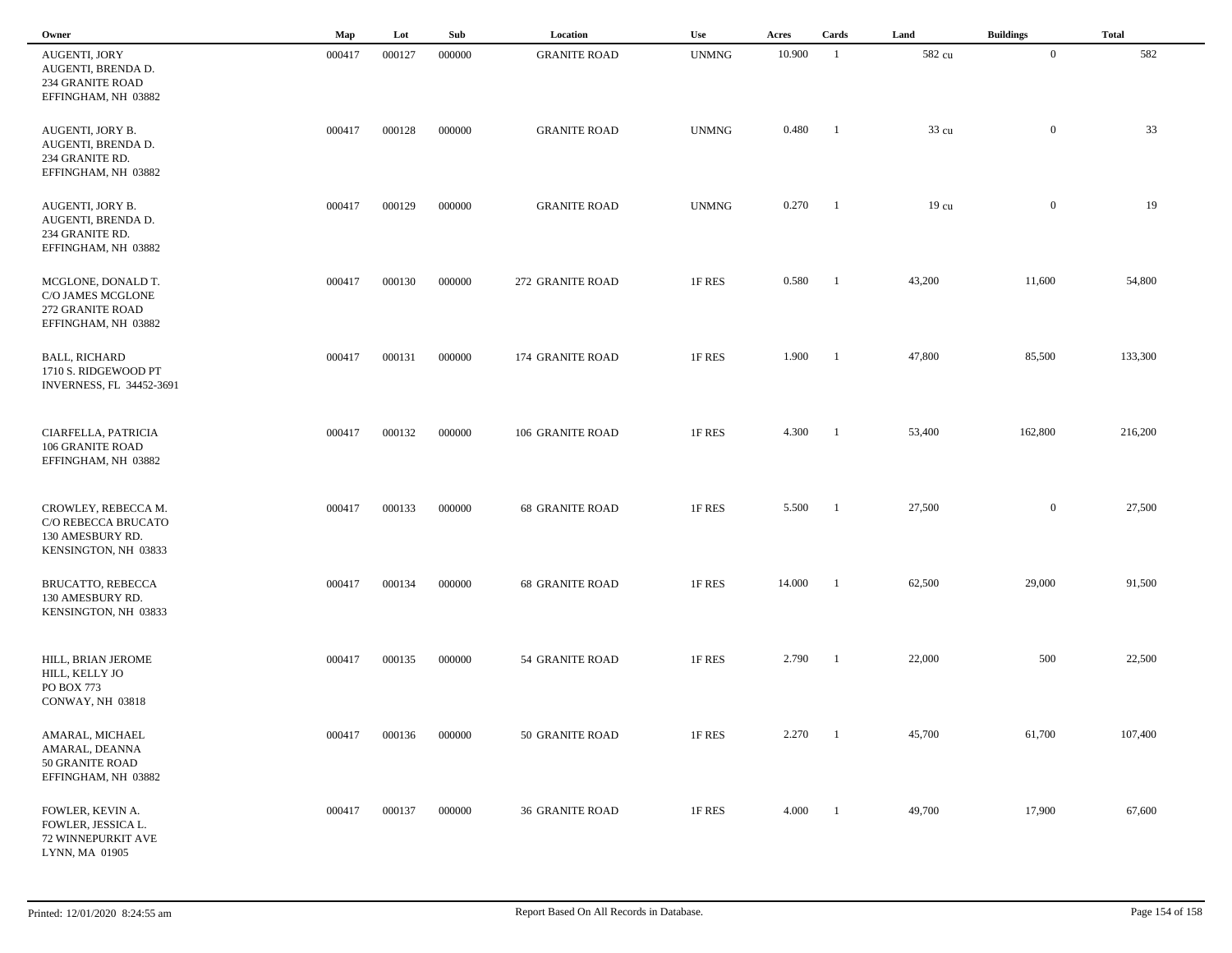| Owner                                                                                            | Map    | Lot    | Sub    | Location                | Use           | Acres   | Cards          | Land       | <b>Buildings</b> | <b>Total</b> |
|--------------------------------------------------------------------------------------------------|--------|--------|--------|-------------------------|---------------|---------|----------------|------------|------------------|--------------|
| WALLACE, ANNE M.<br><b>24 GRANITE ROAD</b><br>EFFINGHAM, NH 03882                                | 000417 | 000138 | 000000 | <b>24 GRANITE ROAD</b>  | 1F RES        | 2.100   | -1             | 47,400     | 123,800          | 171,200      |
| MCCULLOUGH, SUSAN M.<br>WALLACE, MICHELLE P.<br><b>10 GRANITE ROAD</b><br>EFFINGHAM, NH 03882    | 000417 | 000139 | 000000 | <b>10 GRANITE ROAD</b>  | 1F RES        | 1.000   | - 1            | 47,100     | 109,400          | 156,500      |
| MANLEY, DAVID M., JR<br><b>PO BOX 86</b><br>EFFINGHAM, NH 03882                                  | 000417 | 000140 | 000000 | 1334 PROVINCE LAKE ROAD | 1F RES        | 3.200   | -1             | 57,200     | 65,900           | 123,100      |
| <b>OWNER UNKNOWN</b><br>68 SCHOOL ST<br>EFFINGHAM, NH 03882                                      | 000417 | 000141 | 000000 | <b>STEVENS ROAD</b>     | <b>EXEMPT</b> | 26.000  | -1             | 32,200     | $\overline{0}$   | 32,200       |
| THOMPSON, BARBARA M. TRUSTEE<br>BARBARA M. THOMPSON TRUST<br>PO BOX 149<br>SO. BRISTOL, ME 04568 | 000418 | 000001 | 000000 | <b>SIMON HILL ROAD</b>  | <b>UNMNG</b>  | 20.840  | -1             | 879 cu     | $\mathbf{0}$     | 879          |
| STANDLEY, CARL W.<br>STANDLEY, NANCY J.<br>119 ESSEX RD.<br>IPSWICH, MA 01938                    | 000418 | 000001 | 000001 | MOLLY PHILBRICK ROAD    | <b>UNMNG</b>  | 41.490  | - 1            | 2,177 cu   | $\mathbf{0}$     | 2,177        |
| BATES, ANDREW W.<br><b>BATES, SHERRY D</b><br>225 SIMON HILL RD<br>OSSIPEE, NH 03864-8607        | 000418 | 000002 | 000000 | 225 SIMON HILL ROAD     | 1F RES        | 66.000  | -1             | 231,167 cu | 139,300          | 370,467      |
| WHITAKER, HAROLD R.<br>FADDEN, TOM A.<br>PO BOX 416<br>CENTER CONWAY, NH 03813                   | 000418 | 000003 | 000000 | SIMON HILL ROAD         | <b>UNMNG</b>  | 127.000 | -1             | 18,617 cu  | $\mathbf{0}$     | 18,617       |
| DELUCA, PAUL R.<br>PLOURDE, JEFFREY<br><b>3 RADCLIFFE DRIVE</b><br>NASHUA, NH 03062              | 000418 | 000004 | 000000 | 95 BONNYMAN ROAD        | 1F RES        | 5.800   |                | 56,600     | 78,200           | 134,800      |
| MONTEJO, STACIE<br>94 BONNYMAN ROAD<br>EFFINGHAM, NH 03882                                       | 000418 | 000005 | 000000 | 94 BONNYMAN ROAD        | 1F RES W      | 0.350   | $\blacksquare$ | 94,100     | 83,900           | 178,000      |
| KALINOWSKI, RONALD<br>KALINOWSKI, APRIL<br><b>41 ALLERTON ROAD</b><br>NAUGATUCK, CT 06770        | 000418 | 000006 | 000000 | 88 BONNYMAN ROAD        | 1F RES W      | 0.450   | $\blacksquare$ | 86,700     | 86,300           | 173,000      |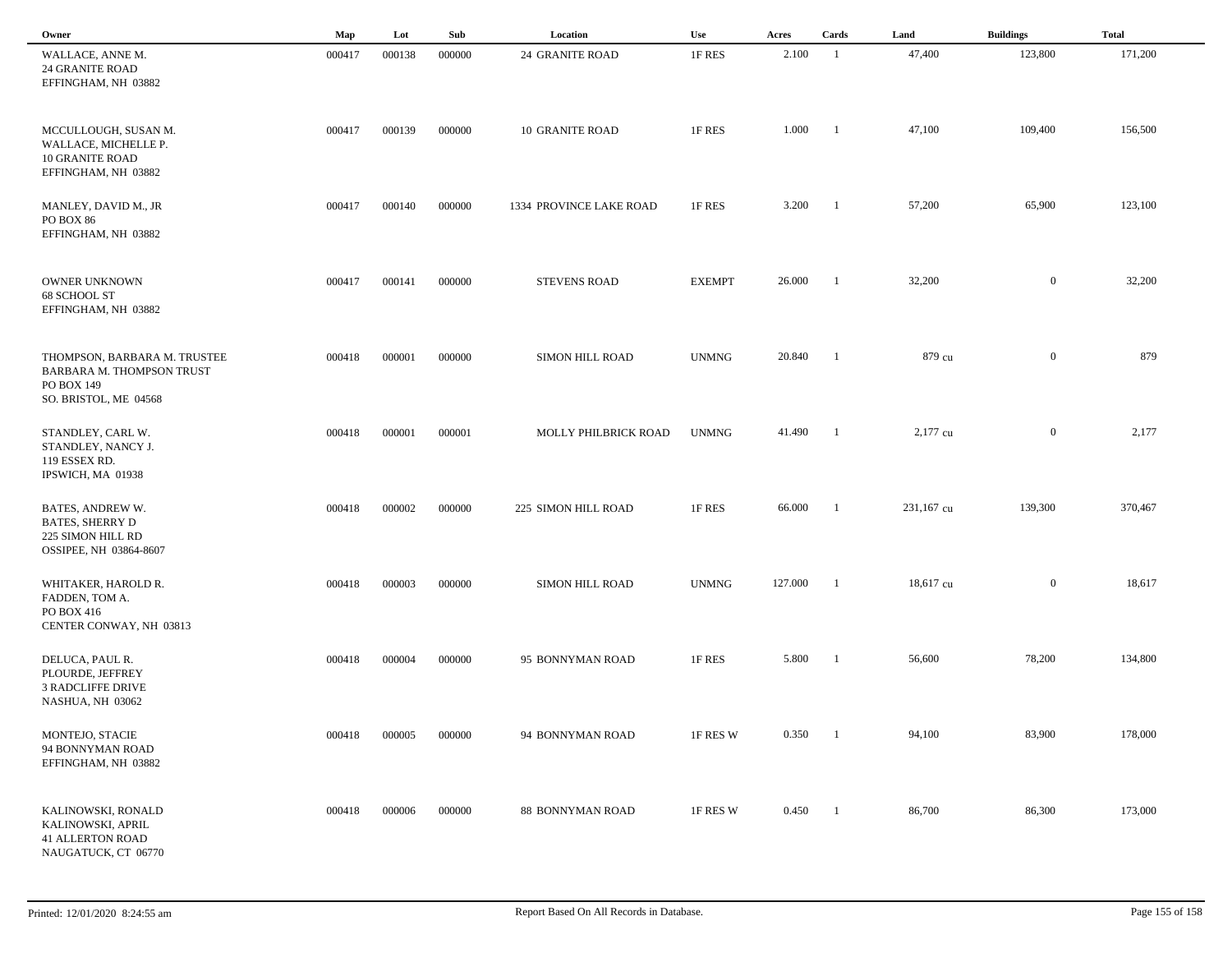| Owner                                                                                                                                          | Map    | Lot    | Sub    | Location               | Use          | Acres  | Cards                    | Land       | <b>Buildings</b> | <b>Total</b> |
|------------------------------------------------------------------------------------------------------------------------------------------------|--------|--------|--------|------------------------|--------------|--------|--------------------------|------------|------------------|--------------|
| GB 22 BONNYMAN LLC<br>PO BOX 156<br>ALTON, NH 03809                                                                                            | 000418 | 000007 | 000000 | <b>BONNYMAN ROAD</b>   | 1F RES       | 0.240  | $\overline{1}$           | 12,100     | $\mathbf{0}$     | 12,100       |
| GB 24 BONNYMAN LLC<br>PO BOX 156<br>ALTON, NH 03809                                                                                            | 000418 | 000008 | 000000 | <b>BONNYMAN ROAD</b>   | 1F RES       | 0.220  | $\overline{1}$           | 12,200     | $\bf{0}$         | 12,200       |
| KOPACZ, MITCHELL W. TRUSTEE<br>FORTUNE, NICOLE R. TRUSTEE<br>THE KOPACZ FORTUNE REVOCABLE TRSUT<br>306 UNIVERSITY CIRCLE<br>HOOKSETT, NH 03106 | 000418 | 000009 | 000000 | 375 SIMON HILL ROAD    | 1F RES       | 52.000 | $\blacksquare$           | 155,497 cu | 38,600           | 194,097      |
| ROBEY, J. STEVENS, JR<br>ROBEY, BRANT P.<br>548 WILDCAT CANYON RD<br>BERKELEY, CA 94708                                                        | 000418 | 000010 | 000000 | SIMON HILL ROAD        | <b>UNMNG</b> | 48.100 | $\overline{1}$           | 4,722 cu   | $\overline{0}$   | 4,722        |
| DIBBLE, ROBERT J.<br>325 GRANITE ROAD<br>OSSIPEE, NH 03864                                                                                     | 000418 | 000011 | 000000 | SIMON HILL ROAD        | <b>UNMNG</b> | 6.900  | $\blacksquare$           | 544 cu     | $\overline{0}$   | 544          |
| DIBBLE, ROBERT<br>ALIANO, VALERIE M.<br>325 GRANITE ROAD<br>OSSIPEE, NH 03864                                                                  | 000418 | 000012 | 000000 | SIMON HILL ROAD        | <b>UNMNG</b> | 2.400  | $\blacksquare$           | 375 cu     | $\mathbf{0}$     | 375          |
| DIBBLE, ROBERT<br>ALIANO, VALERIE M.<br>325 GRANITE ROAD<br>OSSIPEE, NH 03864                                                                  | 000418 | 000013 | 000000 | <b>SIMON HILL ROAD</b> | <b>UNMNG</b> | 31.700 | $\overline{\phantom{0}}$ | 1,926 cu   | $\mathbf{0}$     | 1,926        |
| DIBBLE, ROBERT<br>ALIANO, VALERIE M.<br>325 GRANITE ROAD<br>OSSIPEE, NH 03864                                                                  | 000418 | 000015 | 000000 | <b>SIMON HILL ROAD</b> | <b>UNMNG</b> | 42.000 | $\overline{1}$           | 3,227 cu   | $\overline{0}$   | 3,227        |
| ALIANO, VALERIE M.<br>325 GRANITE ROAD<br>OSSIPEE, NH 03864                                                                                    | 000419 | 000001 | 000000 | <b>SIMON HILL ROAD</b> | <b>UNMNG</b> | 38.000 | - 1                      | 2,423 cu   | $\overline{0}$   | 2,423        |
| DUPLINSKY, JOHN F.<br>GRAY, SARAH A.<br>126 SIMON HILL RD<br>OSSIPEE, NH 03864                                                                 | 000419 | 000002 | 000000 | 126 SIMON HILL ROAD    | 1F RES       | 29.000 | - 1                      | 61,917 cu  | 101,400          | 163,317      |
| GUERRA, ANTHONY M.<br>GUERRA, KAREN A.<br>65 SIMON HILL RD<br>OSSIPEE, NH 03864                                                                | 000419 | 000003 | 000000 | SIMON HILL ROAD        | <b>UNMNG</b> | 9.930  | $\overline{1}$           | 854 cu     | $\overline{0}$   | 854          |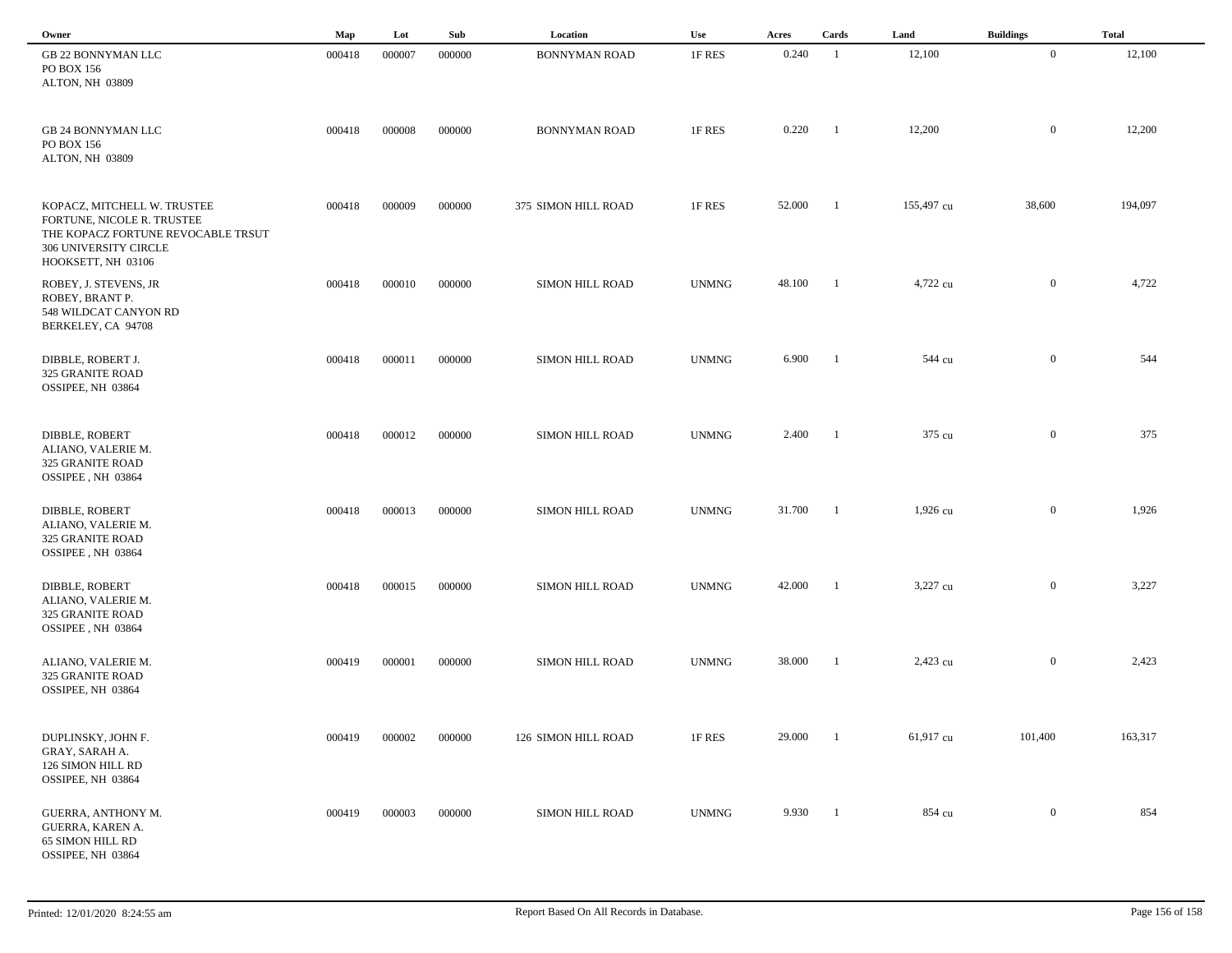| Owner                                                                                        | Map           | Lot    | Sub    | Location                  | Use           | Acres  | Cards                    | Land           | <b>Buildings</b> | <b>Total</b>     |  |
|----------------------------------------------------------------------------------------------|---------------|--------|--------|---------------------------|---------------|--------|--------------------------|----------------|------------------|------------------|--|
| <b>GUERRA, ANTHONY M.</b><br>GUERRA, KAREN A.<br>65 SIMON HILL RD<br>OSSIPEE, NH 03864       | 000419        | 000004 | 000000 | <b>65 SIMON HILL ROAD</b> | 1F RES        | 24.630 | 2                        | 47,237 cu      | 154,300          | 201,537          |  |
| FREITAS, DANIEL<br>9 CAPITOL LANE<br>HAMPSTEAD, NH 03841                                     | 000419        | 000005 | 000000 | 33 AMS WAY                | 1F RES        | 5.860  | - 1                      | 38,500         | 30,400           | 68,900           |  |
| <b>STATE OF NH-DNCR</b><br>ATTN: FOREST AND LANDS<br>172 PEMBROKE ROAD<br>CONCORD, NH 03301  | 000419        | 000006 | 000000 | AMS WAY                   | <b>EXEMPT</b> | 6.600  | -1                       | 18,800         | $\mathbf{0}$     | 18,800           |  |
| C/O PAUL D. EVERBERG<br>ABYLUND REALTY TRUST<br><b>62-A BEACH STREET</b><br>WOBURN, MA 01801 | 000419        | 000007 | 000000 | 34 AMS WAY                | 1F RES        | 9.030  | -1                       | 39,400         | 55,100           | 94,500           |  |
| RANDALL, ANN MARIE<br>4 AMS WAY<br>OSSIPEE, NH 03864                                         | 000419        | 000008 | 000000 | 4 AMS WAY                 | 1F RES        | 4.200  | $\blacksquare$           | 40,200         | 99,200           | 139,400          |  |
| DUPLINSKY, JOHN F.<br>GRAY, SARAH A.<br>126 SIMON HILL RD<br>OSSIPEE, NH 03864               | 000419        | 000009 | 000000 | SIMON HILL ROAD           | 1F RES        | 58.000 | -1                       | 25,872 cu      | 1,900            | 27,772           |  |
| LOWTON, DAVID GARRETT<br>LOWTON, JENNIFER L.<br>189 SIMON HILL RD<br>EFFINGHAM, NH 03882     | 000419        | 000010 | 000000 | SIMON HILL ROAD           | 1F RES        | 1.500  | - 1                      | 19,000         | 2,000            | 21,000           |  |
| LOWTON, DAVID GARRETT<br>LOWTON, JENNIFER L.<br>189 SIMON HILL RD<br>EFFINGHAM, NH 03882     | 000419        | 000011 | 000000 | 189 SIMON HILL ROAD       | 1F RES        | 15.000 | -1                       | 118,035 cu     | 146,200          | 264,235          |  |
| SARGENT, ANN MARIE<br>4 AMS WAY<br>OSSIPEE, NH 03864-8600                                    | 000419        | 000012 | 000000 | <b>AMS WAY</b>            | <b>UNMNG</b>  | 60.770 | - 1                      | 3,233 cu       | $\overline{0}$   | 3,233            |  |
| METROCAST CABLE<br><b>21 JARVIS AVENUE</b><br>ROCHESTER, NH 03868                            | <b>OOUTIL</b> | 000001 | 000000 | <b>EFFINGHAM</b>          | COM/IN        | 0.000  | $\blacksquare$           | $\mathbf{0}$   | $\overline{0}$   | $\overline{0}$   |  |
| <b>US CELLULAR</b><br>C/O DUFF & PHELPS, LLC<br>PO BOX 2629<br>ADDISON, TX 75001             | <b>OOUTIL</b> | 000003 | 000000 | <b>EFFINGHAM</b>          | COM/IN        | 0.000  | $\overline{\phantom{0}}$ | $\overline{0}$ | $\boldsymbol{0}$ | $\boldsymbol{0}$ |  |